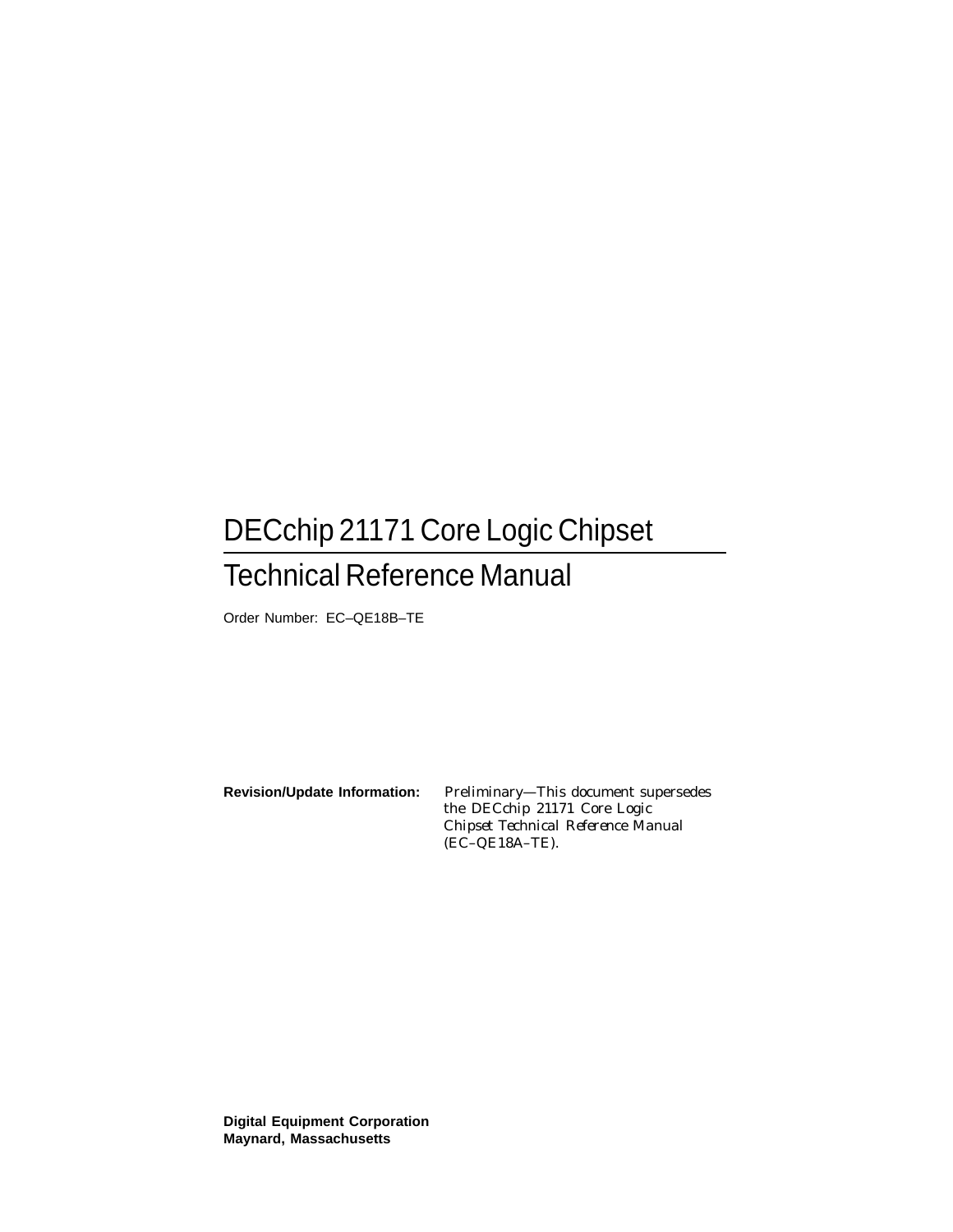#### **September 1995**

While Digital believes the information in this publication is correct as of the date of publication, it is subject to change without notice.

Digital Equipment Corporation makes no representations that the use of its products in the manner described in this publication will not infringe on existing or future patent rights, nor do the descriptions contained in this publication imply granting of licenses to make, use, or sell equipment or software in accordance with the description.

© Digital Equipment Corporation 1995. All rights reserved. Printed in U.S.A.

DEC, DECchip, Digital, Digital Semiconductor, OpenVMS, VAX DOCUMENT, and the DIGITAL logo are trademarks of Digital Equipment Corporation.

Digital Semiconductor is a Digital Equipment Corporation business.

Intel is a trademark of Intel Corporation. OSF/1 is a registered trademark of Open Software Foundation, Inc. Prentice Hall is a registered trademark of Prentice-Hall, Inc. of Englewood Cliffs, NJ. Windows NT is a trademark of Microsoft Corporation.

All other trademarks and registered trademarks are the property of their respective owners.

This document was prepared using VAX DOCUMENT Version 2.1.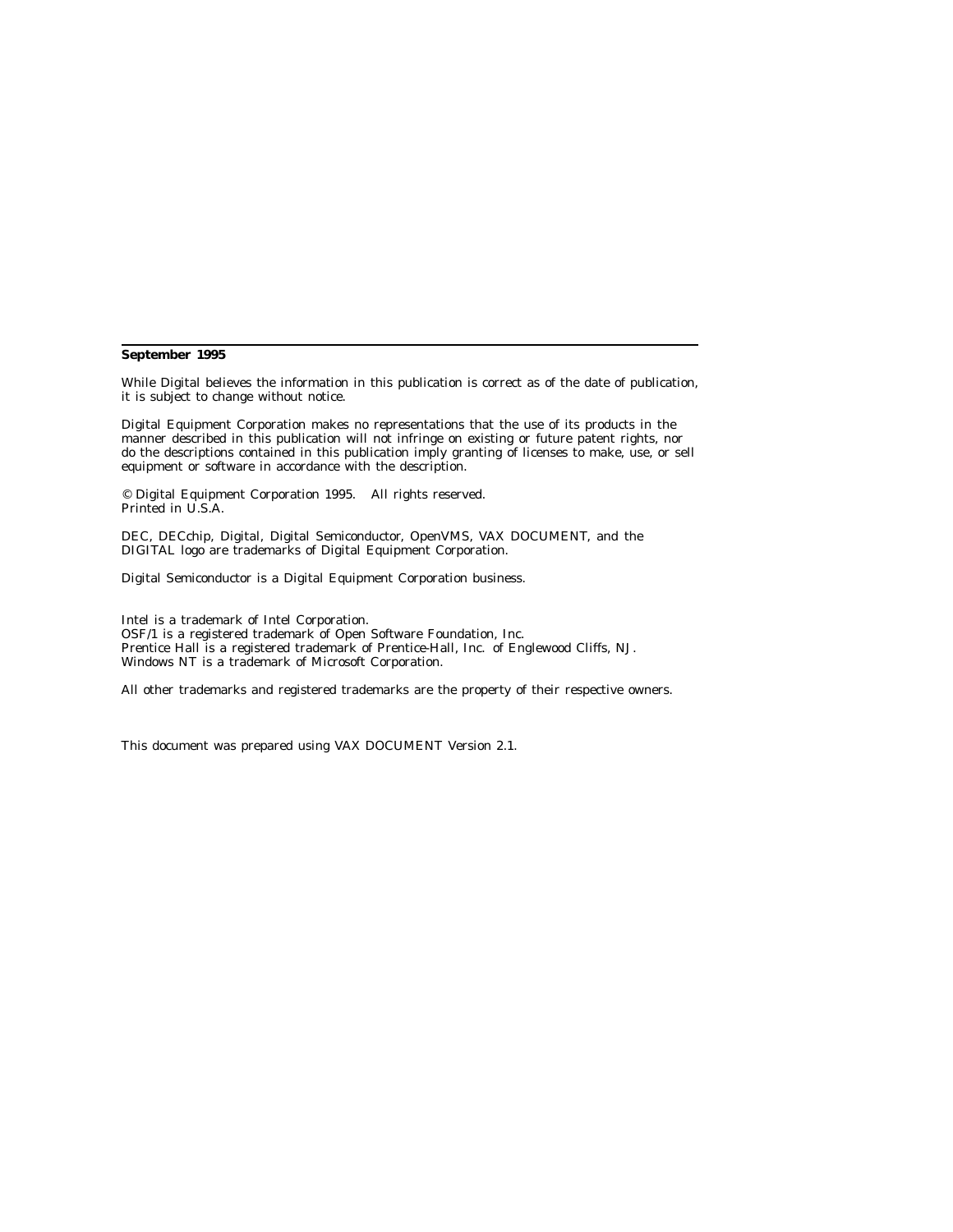# **Contents**

|             |       | xiii                                               |         |
|-------------|-------|----------------------------------------------------|---------|
| $\mathbf 1$ |       | <b>DECchip 21171 Core Logic Chipset Overview</b>   |         |
|             | 1.1   |                                                    | $1 - 1$ |
|             | 1.2   |                                                    | $1 - 2$ |
|             | 1.2.1 | DECchip 21171 Core Logic Chipset Microarchitecture | $1 - 4$ |
|             | 1.3   |                                                    | $1 - 4$ |
|             | 1.4   | DSW Microarchitecture                              | $1 - 6$ |
|             | 1.5   |                                                    | $1 - 7$ |
|             | 1.6   | DECchip 21171 Core Logic Chipset Characteristics   | $1 - 8$ |
|             |       |                                                    |         |

## **Part I DECchip 21171-CA (CIA) Information**

## **2 DECchip 21171-CA Pin Descriptions**

| 2.1    |                                                     | $2 - 1$  |
|--------|-----------------------------------------------------|----------|
| 2.2    | DECchip 21171-CA Signal Descriptions                | $2 - 3$  |
| 2.2.1  |                                                     | $2 - 3$  |
| 2.2.2  | PCI Local Bus Signals                               | $2 - 4$  |
| 2.2.3  |                                                     | $2 - 7$  |
| 2.2.4  | Memory Control Signals                              | $2 - 10$ |
| 2.2.5  | Phase-Locked Loop Signals                           | $2 - 11$ |
| 2.2.6  | Miscellaneous Power Signals                         | $2 - 11$ |
| 2.2.7  | Miscellaneous Signals                               | $2 - 12$ |
| 2.2.8  |                                                     | $2 - 12$ |
| 2.2.9  | DECchip 21171-CA Pin Name List (Alphabetic)         | $2 - 13$ |
| 2.2.10 | DECchip 21171-CA Pin Assignment List (Alphanumeric) | $2 - 19$ |
| 2.3    | DECchip 21171-CA Mechanical Specifications          | $2 - 24$ |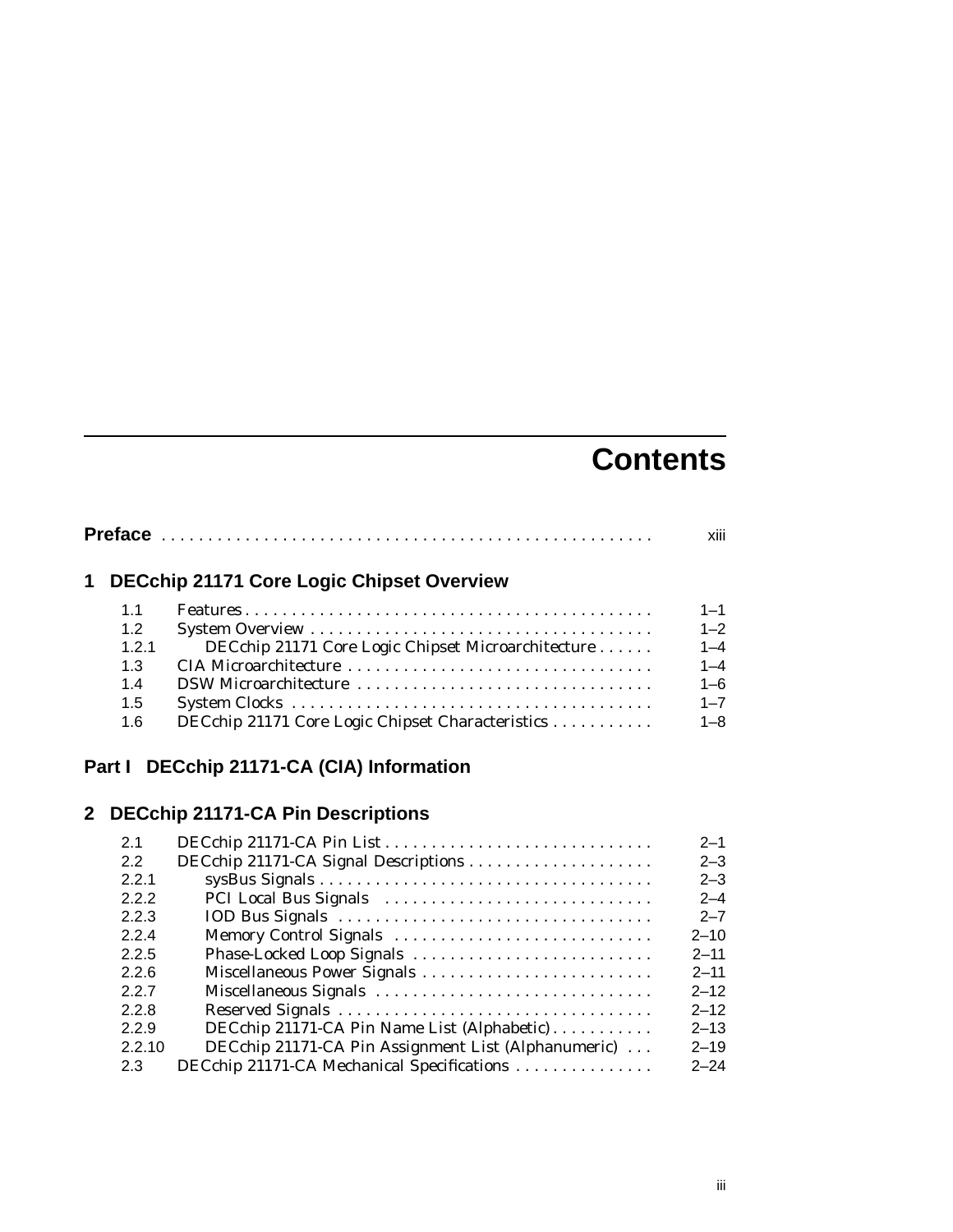## **3 DECchip 21171-CA Architecture Overview**

| 3.1     | CIA Data Paths with Functional Units Description | $3 - 1$  |
|---------|--------------------------------------------------|----------|
| 3.1.1   | System Functional Units                          | $3 - 1$  |
| 3.1.2   |                                                  | $3 - 3$  |
| 3.1.2.1 | 21164 Instruction and Address Logic              | $3 - 4$  |
| 3.1.2.2 | PCI Data Path Logic                              | $3 - 4$  |
| 3.1.2.3 | Memory Logic                                     | $3 - 6$  |
| 3.1.2.4 |                                                  | $3 - 6$  |
| 3.1.2.5 |                                                  | $3 - 7$  |
| 3.2     |                                                  | $3 - 7$  |
| 3.2.1   | 21164 Read Miss Transaction                      | $3 - 8$  |
| 3.2.2   | 21164 Read Miss with Victim Transaction          | $3 - 8$  |
| 3.2.3   | 21164 Read Transaction to Noncacheable Space     | $3 - 9$  |
| 3.2.4   | 21164 Write Transaction to Noncacheable Space    | $3 - 11$ |
| 3.2.5   |                                                  | $3 - 12$ |
| 3.2.6   |                                                  | $3 - 14$ |
| 3.2.7   | DMA Read Transaction (Prefetch)                  | $3 - 14$ |
| 3.2.8   |                                                  | $3 - 15$ |
| 3.3     | System Data Coherency Issues                     | $3 - 16$ |
| 3.3.1   | Basic Properties of the System                   | $3 - 16$ |
| 3.3.2   | Post and Run I/O Write Data Coherency            | $3 - 17$ |
| 3.4     | CIA Memory ras_h, cas_h, and Address Operation   | $3 - 18$ |
| 3.4.1   | Traditional Mapping of 21164 Address to Memory   |          |
|         |                                                  | $3 - 18$ |
| 3.4.2   | CIA Mapping of 21164 Address to Memory Address   | $3 - 20$ |
| 3.5     |                                                  | $3 - 25$ |
| 3.5.1   | MB Instruction                                   | $3 - 25$ |
| 3.5.2   | LOCK Instruction                                 | $3 - 25$ |
| 3.5.3   | Locks to Uncached Space                          | $3 - 27$ |

## **4 DECchip 21171-CA Control and Status Registers**

| 4.1   |                                                 | $4 - 1$ |
|-------|-------------------------------------------------|---------|
| 4.1.1 | DECchip 21171-CA General Registers              | $4 - 2$ |
| 4.1.2 | DECchip 21171-CA Diagnostic Registers           | $4 - 2$ |
| 4.1.3 | DECchip 21171-CA Performance Monitor Registers  | $4 - 3$ |
| 4.1.4 | DECchip 21171-CA Error Registers                | $4 - 3$ |
| 4.1.5 | DECchip 21171-CA System Configuration Registers | $4 - 4$ |
| 4.1.6 | DECchip 21171-CA PCI Address and Scatter-Gather |         |
|       |                                                 | $4 - 5$ |
| 4.1.7 | DECchip 21171-CA Address Translation Registers  | $4 - 6$ |
| 42    | DECchip 21171-CA General Registers              | $4 - 8$ |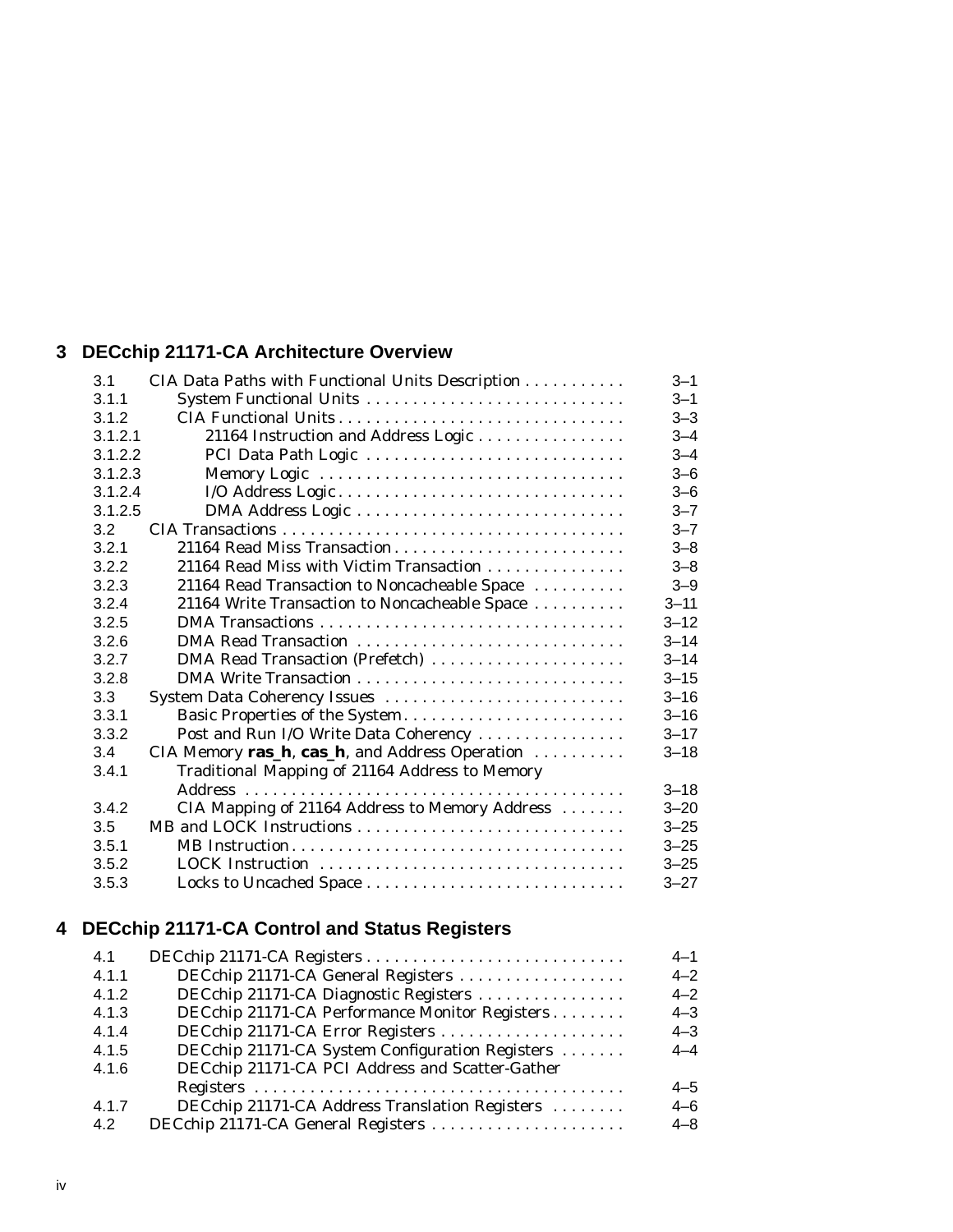| 4.2.1  | CIA Revision Register (CIA_REV)                        | $4 - 8$  |
|--------|--------------------------------------------------------|----------|
| 4.2.2  | PCI Latency Register (PCI_LAT)                         | $4 - 9$  |
| 4.2.3  | CIA Control Register (CIA_CTRL)                        | $4 - 10$ |
| 4.2.4  | Hardware Address Extension Memory Register             |          |
|        |                                                        | 4–14     |
| 4.2.5  | Hardware Address Extension I/O Register (HAE_IO)       | $4 - 16$ |
| 4.2.6  | Configuration Register (CFG)                           | $4 - 17$ |
| 4.2.7  | CIA Acknowledgment Enable Register (CACK_EN)           | $4 - 18$ |
| 4.3    | DECchip 21171-CA Diagnostic Registers                  | $4 - 19$ |
| 4.3.1  | CIA Diagnostic Control Register (CIA_DIAG)             | $4 - 19$ |
| 4.3.2  | Diagnostic Check Register (DIAG_CHECK)                 | $4 - 21$ |
| 4.4    | DECchip 21171-CA Performance Monitor Registers         | $4 - 22$ |
| 4.4.1  | Performance Monitor Register (PERF_MONITOR)            | $4 - 22$ |
| 4.4.2  | Performance Control Register (PERF_CONTROL)            | $4 - 23$ |
| 4.5    | DECchip 21171-CA Error Registers                       | $4 - 26$ |
| 4.5.1  | CPU Error Information Register 0 (CPU_ERR0)            | $4 - 26$ |
| 4.5.2  | CPU Error Information Register 1 (CPU_ERR1)            | $4 - 27$ |
| 4.5.3  | CIA Error Register (CIA_ERR)                           | $4 - 28$ |
| 4.5.4  | CIA Status Register (CIA_STAT)                         | $4 - 32$ |
| 4.5.5  | CIA Error Mask Register (ERR_MASK)                     | $4 - 34$ |
| 4.5.6  | CIA Syndrome Register (CIA_SYN)                        | $4 - 35$ |
| 4.5.7  | CIA Memory Port Status Register 0 (MEM_ERR0)           | $4 - 37$ |
| 4.5.8  | CIA Memory Port Status Register 1 (MEM_ERR1)           | $4 - 38$ |
| 4.5.9  | PCI Error Register 0 (PCI_ERR0)                        | $4 - 41$ |
| 4.5.10 | PCI Error Register 1 (PCI_ERR1)                        | $4 - 44$ |
| 4.5.11 | PCI Error Register 2 (PCI_ERR2)                        | $4 - 45$ |
| 4.6    | DECchip 21171-CA System Configuration Registers        | $4 - 46$ |
| 4.6.1  | Memory Configuration Register (MCR)                    | $4 - 46$ |
| 4.6.2  | Memory Base Address Register n (MBAn)                  | $4 - 49$ |
| 4.6.3  | Memory Timing Information Register n (TMGn)            | $4 - 52$ |
| 4.7    | DECchip 21171-CA PCI Address and Scatter-Gather        |          |
|        |                                                        | $4 - 60$ |
| 4.7.1  | Scatter-Gather Translation Buffer Invalidate Register  |          |
|        |                                                        | 4–60     |
| 4.7.2  | Window Base Register (Wn_BASE)                         | $4 - 61$ |
| 4.7.3  | Window Mask Register n (Wn_MASK)                       | $4 - 63$ |
| 4.7.4  | Translated Base Register n (Tn_BASE)                   | $4 - 65$ |
| 4.7.5  | Window Base DAC Register (W_DAC)                       | $4 - 68$ |
| 4.8    | DECchip 21171-CA Address Translation Registers         | $4 - 69$ |
| 4.8.1  | Lockable Translation Buffer Tag n Registers (LTB_TAGn) | $4 - 69$ |
| 4.8.2  | Translation Buffer Tag n Register (TB_TAGn)            | $4 - 70$ |
| 4.8.3  | Translation Buffer m Page n Registers (TBm_PAGEn)      | $4 - 72$ |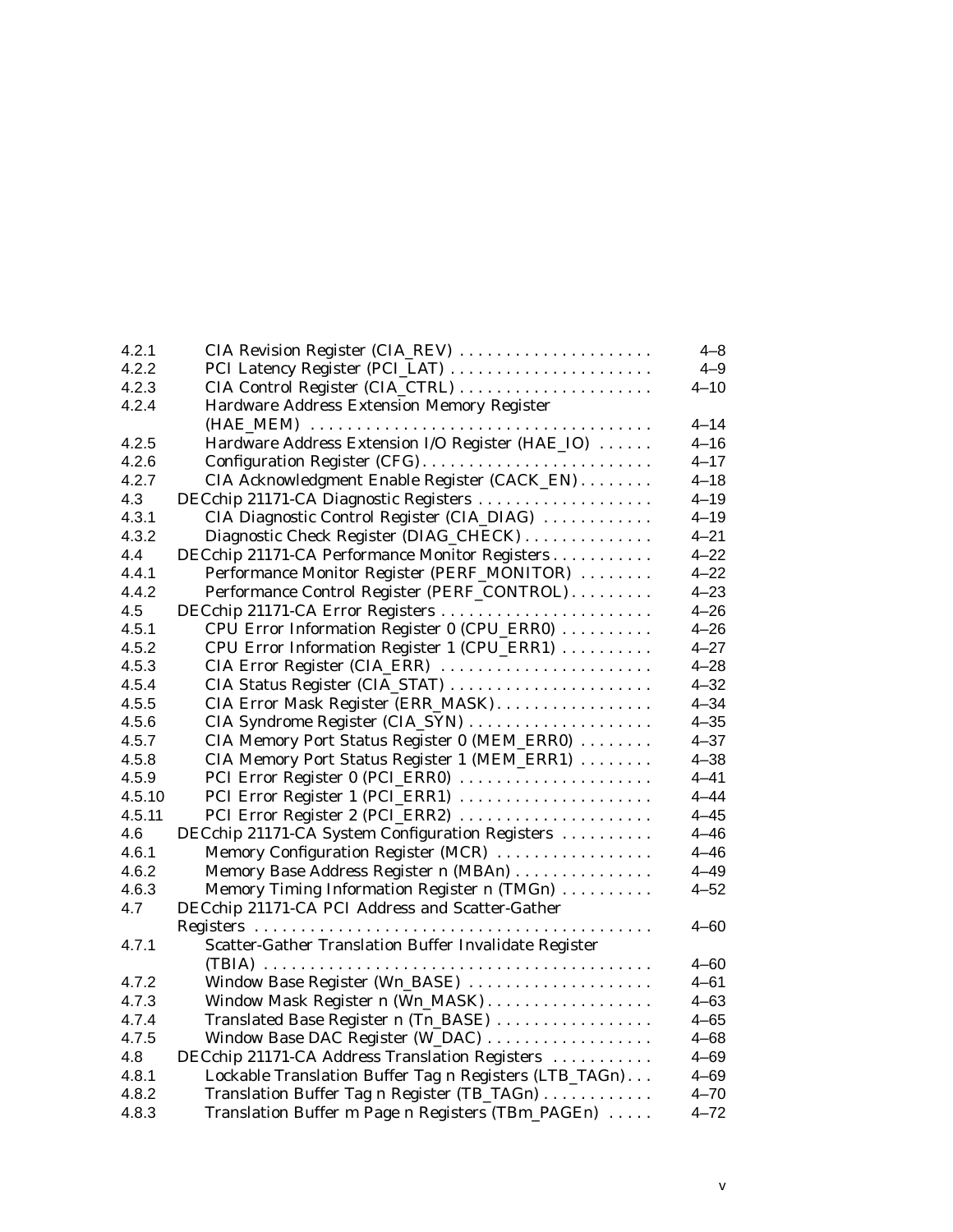## **5 DECchip 21171-CA Power-Up and Initialization**

|     | $5 - 1$  |
|-----|----------|
|     | $5 - 1$  |
|     | $-5 - 1$ |
| 5.4 | 5-3      |

## **6 DECchip 21171-CA Address Mapping**

| 6.1       | Address Mapping Overview                           | 6–1      |
|-----------|----------------------------------------------------|----------|
| 6.1.1     | 21164 Address Space Configuration Supported by the |          |
|           |                                                    | $6 - 2$  |
| 6.1.1.1   | 21164 Access to Address Space                      | $6 - 3$  |
| 6.1.1.2   | PCI Access to Address Space                        | $6 - 4$  |
| 6.2       |                                                    | $6 - 7$  |
| 6.2.1     | PCI Dense Memory Space                             | $6 - 9$  |
| 6.2.2     |                                                    | $6 - 11$ |
| 6.2.3     |                                                    | $6 - 18$ |
| 6.2.4     | PCI Configuration Space                            | $6 - 22$ |
| 6.2.4.1   | Device Select (IDSEL)                              | $6 - 25$ |
| 6.2.4.2   | PCI Special/Interrupt Acknowledge Cycles           | $6 - 28$ |
| 6.2.4.3   | Hardware-Specific and Miscellaneous Register Space | $6 - 29$ |
| 6.3       | PCI to Physical Memory Addressing                  | $6 - 29$ |
| 6.3.1     | Address Mapping Windows                            | $6 - 29$ |
| 6.3.1.1   | PCI Device Address Space                           | $6 - 31$ |
| 6.3.1.2   | Address Mapping Example                            | $6 - 32$ |
| 6.3.2     |                                                    | $6 - 34$ |
| 6.3.3     |                                                    | $6 - 35$ |
| 6.3.3.1   | Scatter-Gather Translation Lookaside Buffer (TLB)  | $6 - 37$ |
| 6.3.3.1.1 | Scatter-Gather TLB Hit Process                     | $6 - 39$ |
| 6.3.3.1.2 | Scatter-Gather TLB Miss Process                    | $6 - 39$ |
| 6.3.4     | Suggested Use of a PCI Window                      | $6 - 41$ |
| 6.3.4.1   | Peripheral Component Architecture Compatibility    |          |
|           | Addressing and Holes                               | $6 - 42$ |
| 6.3.4.2   | Memory Chip Select Signal mem_cs_1                 | $6 - 42$ |
|           |                                                    |          |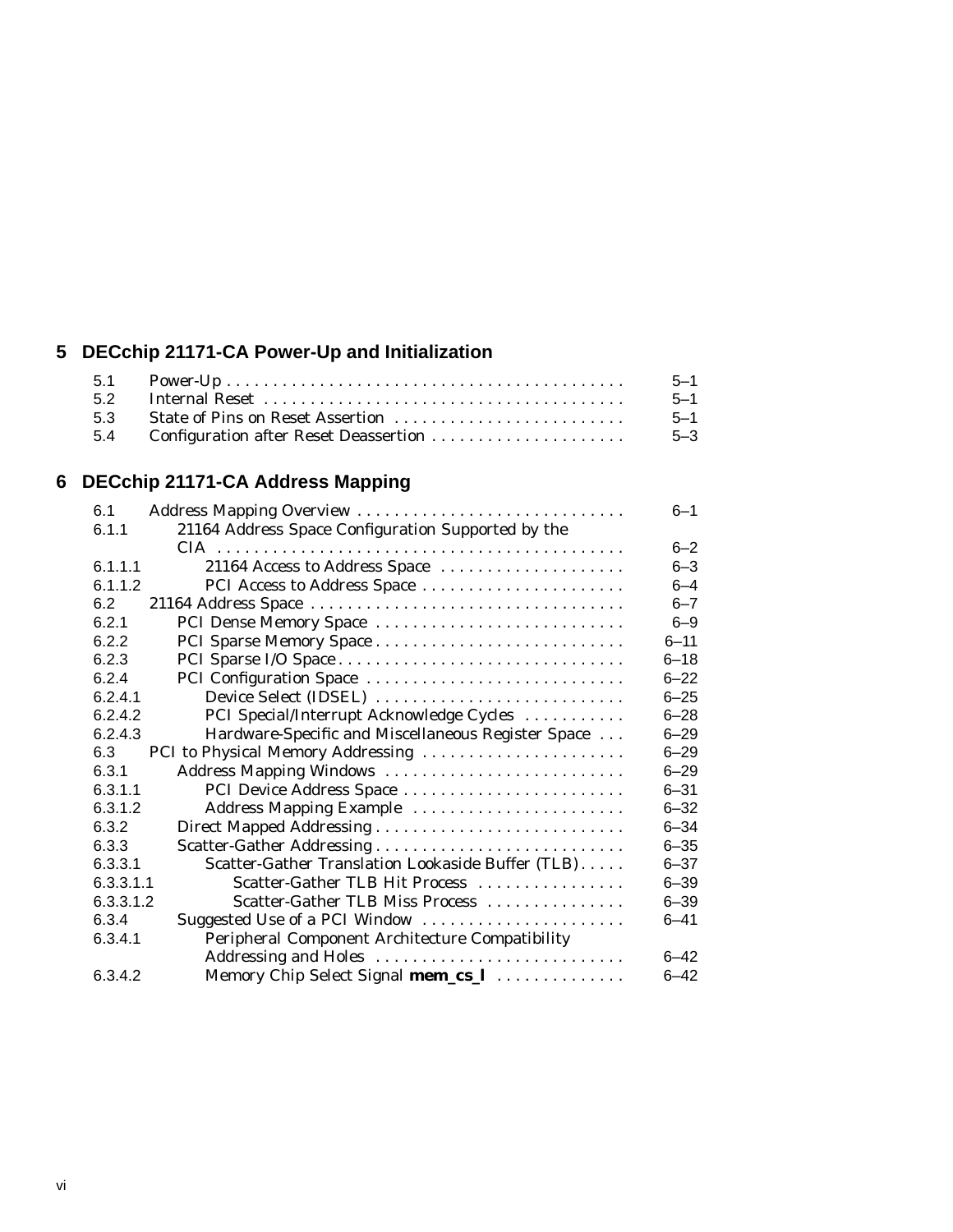## **Part II DECchip 21171-BA (DSW) Information**

## **7 DECchip 21171-BA Pin Descriptions**

| 7.1   |                                                | $7 - 1$  |
|-------|------------------------------------------------|----------|
| 7.2   | DECchip 21171-BA Signal Descriptions           | $7 - 2$  |
| 7.2.1 |                                                | $7 - 3$  |
| 7.2.2 |                                                | $7 - 3$  |
| 7.2.3 |                                                | $7 - 6$  |
| 7.2.4 | Phase-Locked Loop Signals                      | $7 - 6$  |
| 7.2.5 | Miscellaneous Signals                          | $7 - 7$  |
| 7.2.6 | DECchip 21171-BA Pin Name List (Alphabetic)    | $7 - 9$  |
| 7.2.7 | DECchip 21171-BA Pin Assignment List (Numeric) | $7 - 12$ |
| 7.3   | DECchip 21171-BA Mechanical Specifications     | 7–16     |
|       |                                                |          |

## **8 DECchip 21171-BA Architecture Overview**

| 8.1     |                                        | $8 - 1$ |
|---------|----------------------------------------|---------|
| 8.1.1   |                                        | $8 - 3$ |
| 8.1.2   |                                        | $8 - 3$ |
| 8.1.3   | I/O Write (IOW) Buffers—4 $*$ 32 Bytes | $8 - 4$ |
| 8.1.4   |                                        | $8 - 4$ |
| 8.1.4.1 |                                        | $8 - 5$ |
| 8.1.4.2 |                                        | $8 - 5$ |

## **A Technical Support and Ordering Information**

|                                                | A-1 |
|------------------------------------------------|-----|
| A.2 Ordering Digital Semiconductor Products    | A–1 |
| A.3 Ordering Associated Third-Party Literature | A–2 |

## **Index**

## **Examples**

| $3 - 1$ | 21164 and PCI Device Lock Contention | $3 - 26$ |
|---------|--------------------------------------|----------|
|         |                                      |          |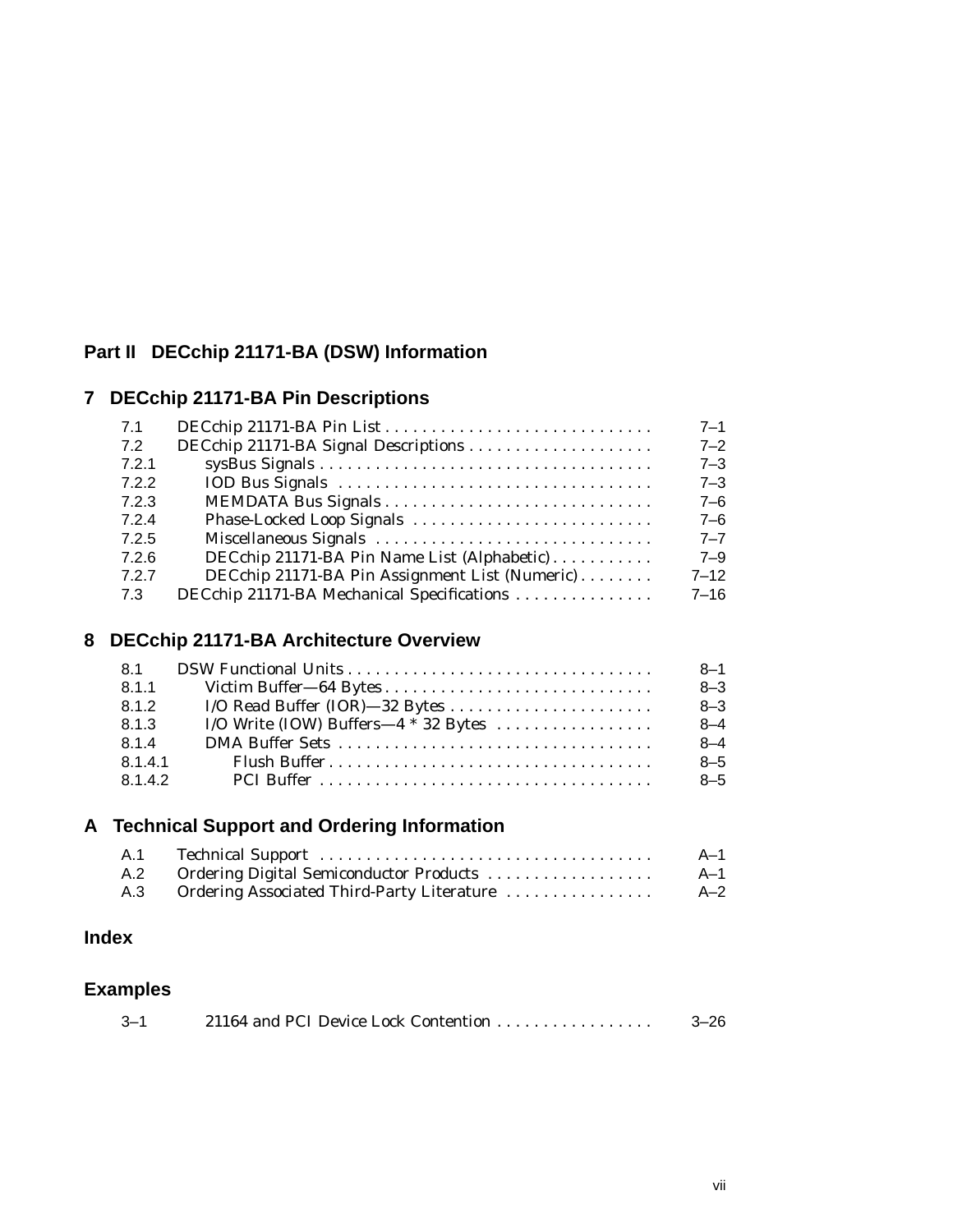## **Figures**

| $1 - 1$  | DECchip 21171 Core Logic Chipset System Block          |          |
|----------|--------------------------------------------------------|----------|
|          |                                                        | $1 - 3$  |
| $1 - 2$  | CIA Block Diagram                                      | $1 - 5$  |
| $1 - 3$  | DSW Block Diagram                                      | $1 - 7$  |
| $2 - 1$  | DECchip 21171-CA Package Dimensions                    | $2 - 25$ |
| $3 - 1$  |                                                        | $3 - 2$  |
| $3 - 2$  | CIA Functional Block Diagram                           | $3 - 3$  |
| $3 - 3$  | Address Space Overview                                 | $3 - 13$ |
| $3 - 4$  | Traditional Mapping to a Memory Address                | $3 - 18$ |
| $3 - 5$  | Traditional Victim Cache to Memory Correspondence      | $3 - 19$ |
| $3 - 6$  | Modified Mapping to a Memory Address                   | $3 - 20$ |
| $3 - 7$  | CIA Victim Cache to Memory Correspondence              | $3 - 21$ |
| $3 - 8$  |                                                        | $3 - 22$ |
| $3 - 9$  | Memory Address Maps for 128-Bit Data Path              | $3 - 23$ |
| $3 - 10$ | Memory Address Maps for 256-Bit Data Path              | $3 - 24$ |
| $4 - 1$  | CIA Revision Register (87.4000.0080)                   | $4 - 8$  |
| $4 - 2$  |                                                        | $4 - 9$  |
| $4 - 3$  | CIA Control Register (87.4000.0100)                    | $4 - 10$ |
| $4 - 4$  | Hardware Address Extension Memory Register             |          |
|          |                                                        | $4 - 14$ |
| 4–5      | Hardware Address Extension I/O Register (87.4000.0440) | $4 - 16$ |
| $4 - 6$  | Configuration Register (87.4000.0480)                  | $4 - 17$ |
| $4 - 7$  | CIA Acknowledgment Enable Register (87.4000.0600)      | $4 - 18$ |
| $4 - 8$  | CIA Diagnostic Control Register (87.4000.2000)         | $4 - 19$ |
| 4-9      | Diagnostic Check Register (87.4000.3000)               | $4 - 21$ |
| $4 - 10$ | Performance Monitor Register (87.4000.4000)            | $4 - 22$ |
| $4 - 11$ | Performance Control Register (87.4000.4040)            | $4 - 23$ |
| $4 - 12$ | CPU Error Information Register 0 (87.4000.8000)        | $4 - 26$ |
| $4 - 13$ | CPU Error Information Register 1 (87.4000.8040)        | $4 - 27$ |
| $4 - 14$ |                                                        | $4 - 29$ |
| $4 - 15$ | CIA Status Register (87.4000.8240)                     | $4 - 32$ |
| $4 - 16$ | CIA Error Mask Register (87.4000.8280)                 | $4 - 34$ |
| $4 - 17$ | CIA Syndrome Register (87.4000.8300)                   | $4 - 35$ |
| $4 - 18$ | CIA Memory Port Status Register 0 (87.4000.8400)       | $4 - 37$ |
| $4 - 19$ | CIA Memory Port Status Register 1 (87.4000.8440)       | $4 - 38$ |
| $4 - 20$ | PCI Error Register 0 (87.4000.8800)                    | $4 - 41$ |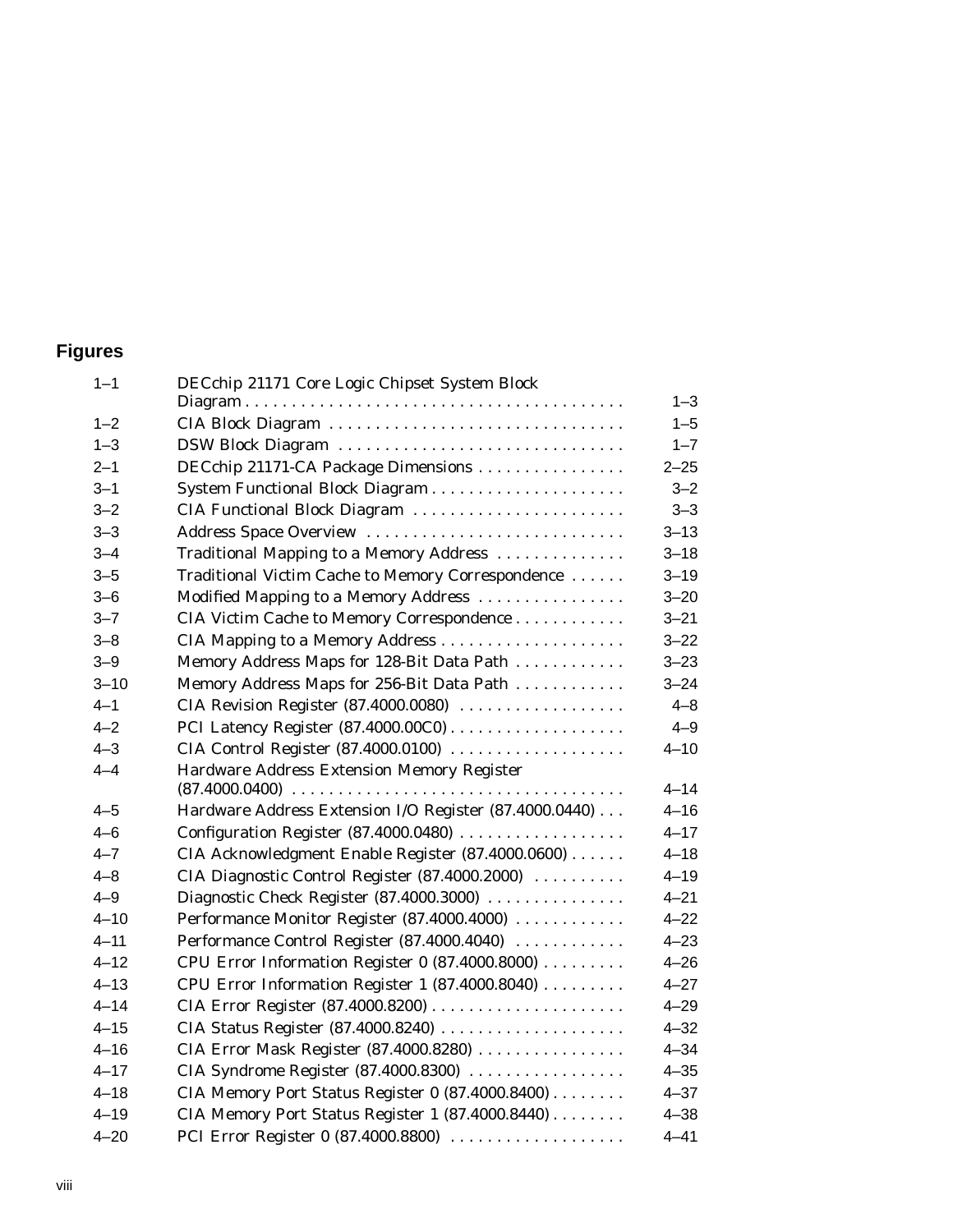| $4 - 21$ | PCI Error Register 1 (87.4000.8840)                 | $4 - 44$ |
|----------|-----------------------------------------------------|----------|
| $4 - 22$ | PCI Error Register 2 (87.4000.8880)                 | $4 - 45$ |
| $4 - 23$ | Memory Configuration Register (87.5000.0000)        | $4 - 46$ |
| $4 - 24$ | Memory Base Address Register n                      | $4 - 49$ |
| $4 - 25$ | Memory Timing Information Register n                | $4 - 52$ |
| $4 - 26$ | Memory Read Timing Sample                           | $4 - 55$ |
| $4 - 27$ |                                                     | $4 - 56$ |
| $4 - 28$ | Scatter-Gather TBIA Register (87.6000.0100)         | $4 - 60$ |
| $4 - 29$ | Window Base Register n                              | $4 - 61$ |
| 4–30     |                                                     | $4 - 63$ |
| $4 - 31$ | Translated Base Register n                          | $4 - 65$ |
| $4 - 32$ | Window Base DAC Register (87.6000.07C0)             | $4 - 68$ |
| $4 - 33$ | Lockable Translation Buffer Tag n Registers         | $4 - 69$ |
| $4 - 34$ | Translation Buffer Tag n Registers                  | $4 - 71$ |
| $4 - 35$ | Translation Buffer m Page n Registers               | $4 - 73$ |
| $6 - 1$  | 21164 Address Space                                 | $6 - 1$  |
| $6 - 2$  | 21164 Address Space Configuration                   | $6 - 2$  |
| $6 - 3$  | Address Space Overview                              | $6 - 3$  |
| $6 - 4$  | Address Mapping Overview                            | $6 - 4$  |
| $6 - 5$  | 21164 and DMA Read and Write Transactions           | $6 - 6$  |
| $6 - 6$  |                                                     | $6 - 10$ |
| $6 - 7$  | PCI Memory Sparse Space Address Generation          |          |
|          |                                                     | $6 - 15$ |
| $6 - 8$  | PCI Memory Sparse Space Address Generation          |          |
|          |                                                     | $6 - 16$ |
| $6 - 9$  | PCI Memory Sparse Space Address Generation          |          |
|          |                                                     | $6 - 17$ |
| $6 - 10$ | PCI Sparse I/O Space Address Translation (Region A) | $6 - 18$ |
| $6 - 11$ | PCI Sparse I/O Space Address Translation (Region B) | $6 - 19$ |
| $6 - 12$ | PCI Configuration Space Definition                  | $6 - 23$ |
| $6 - 13$ | 21164 System PCI Bus Hierarchy Example              | $6 - 27$ |
| $6 - 14$ |                                                     | $6 - 32$ |
| $6 - 15$ | PCI Target Window Compare                           | $6 - 33$ |
| $6 - 16$ | Direct Mapped Translation                           | $6 - 34$ |
| $6 - 17$ |                                                     | $6 - 36$ |
| $6 - 18$ |                                                     | $6 - 38$ |
| $6 - 19$ | Scatter-Gather Map Translation                      | $6 - 40$ |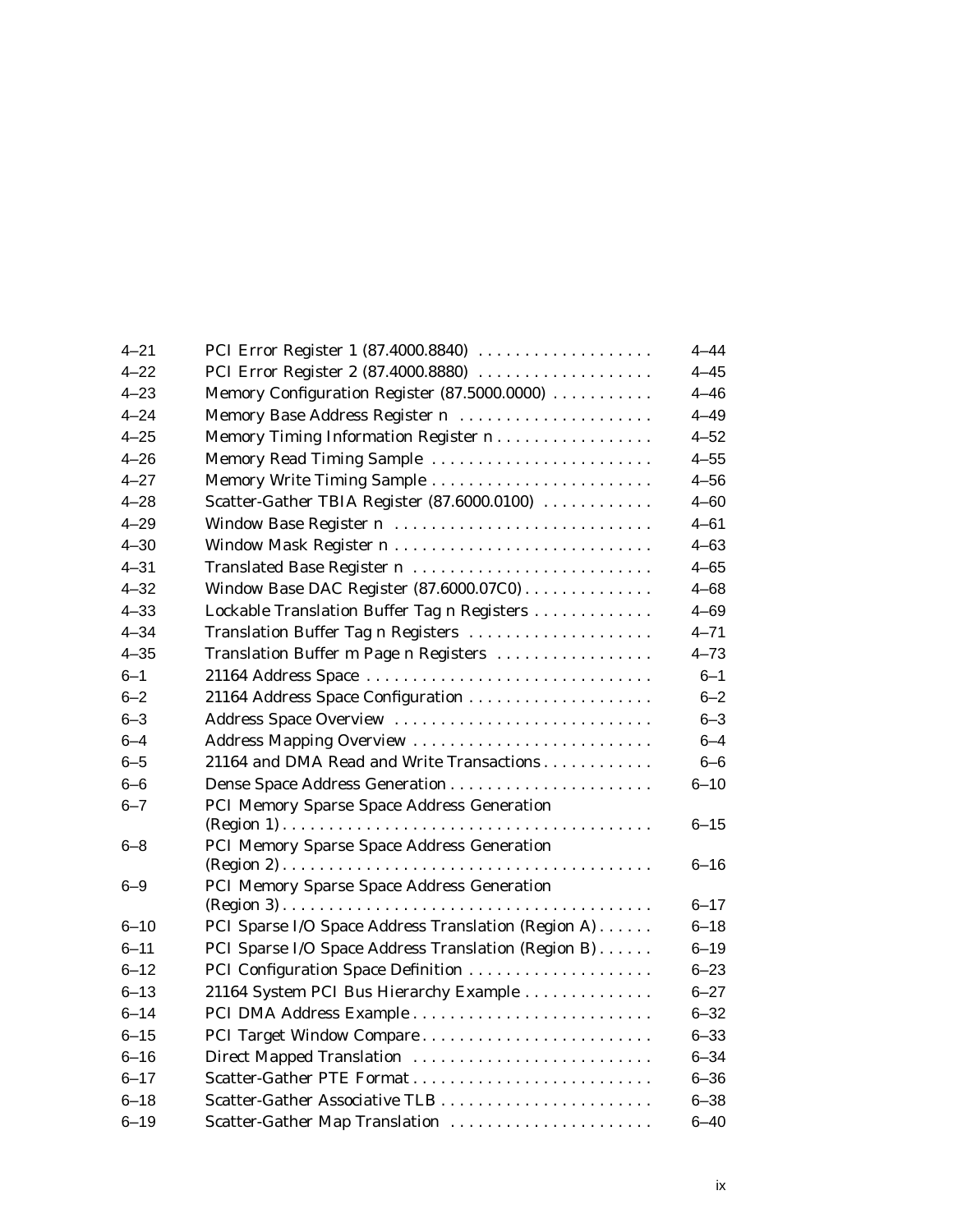| $6 - 20$ | Default PCI Window Allocation                    | $6 - 41$ |
|----------|--------------------------------------------------|----------|
| $6 - 21$ | Memory Chip Select Signal (mem_cs_l) Decode Area | $6 - 44$ |
| $6 - 22$ | Memory Chip Select Signal (mem_cs_l) Logic       | $6 - 45$ |
| 7–1      | DECchip 21171-BA Package Dimensions              | $7 - 16$ |
| -8–1     | DSW Functional Block Diagram                     | $8 - 2$  |
|          |                                                  |          |

## **Tables**

| 1              | Register Field Notation                                      | XV       |
|----------------|--------------------------------------------------------------|----------|
| $\overline{2}$ | Unnamed Register Field Notation                              | xvi      |
| 3              |                                                              | xvii     |
| $1 - 1$        | DECchip 21171-CA (CIA) Chip Characteristics                  | $1 - 8$  |
| $1 - 2$        | DECchip 21171-BA (DSW) Chip Characteristics                  | $1 - 8$  |
| $2 - 1$        |                                                              | $2 - 1$  |
| $2 - 2$        | ioc_h<6:0> Control Functions                                 | $2 - 7$  |
| $2 - 3$        | cmc_h<8:0> Control Functions                                 | $2 - 8$  |
| $2 - 4$        |                                                              | $2 - 9$  |
| $2 - 5$        | Var Encodings for CMC Commands $0, 8, A$ , and $B$           | $2 - 9$  |
| $2 - 6$        | Var Encodings for CMC Commands 2, 3, 4, 5, 6, and $7 \ldots$ | $2 - 9$  |
| $2 - 7$        | DSW Operating Modes                                          | $2 - 12$ |
| $2 - 8$        | DECchip 21171-CA Pin Names (Alphabetic)                      | $2 - 13$ |
| $2 - 9$        | DECchip 21171-CA Pin Assignment (Alphanumeric)               | $2 - 19$ |
| $2 - 10$       | DECchip 21171-CA Package Dimensions                          | $2 - 26$ |
| $3 - 1$        | PCI Commands Recognized by the CIA                           | $3 - 5$  |
| $3 - 2$        | CIA Prefetch Strategy                                        | $3 - 14$ |
| $4 - 1$        | DECchip 21171-CA General Registers                           | $4 - 2$  |
| $4 - 2$        | DECchip 21171-CA Diagnostic Registers                        | $4 - 2$  |
| $4 - 3$        | DECchip 21171-CA Performance Monitor Registers               | $4 - 3$  |
| $4 - 4$        | DECchip 21171-CA Error Registers                             | $4 - 3$  |
| $4 - 5$        | DECchip 21171-CA System Configuration Registers              | $4 - 4$  |
| $4 - 6$        | DECchip 21171-CA PCI Address and Scatter-Gather              |          |
|                |                                                              | $4 - 5$  |
| $4 - 7$        | DECchip 21171-CA Address Translation Registers               | $4 - 6$  |
| $4 - 8$        | CIA Revision Register                                        | $4 - 8$  |
| $4 - 9$        |                                                              | $4 - 9$  |
| $4 - 10$       | CIA Control Register                                         | $4 - 11$ |
| $4 - 11$       | CPU and I/O Flush Request                                    | $4 - 13$ |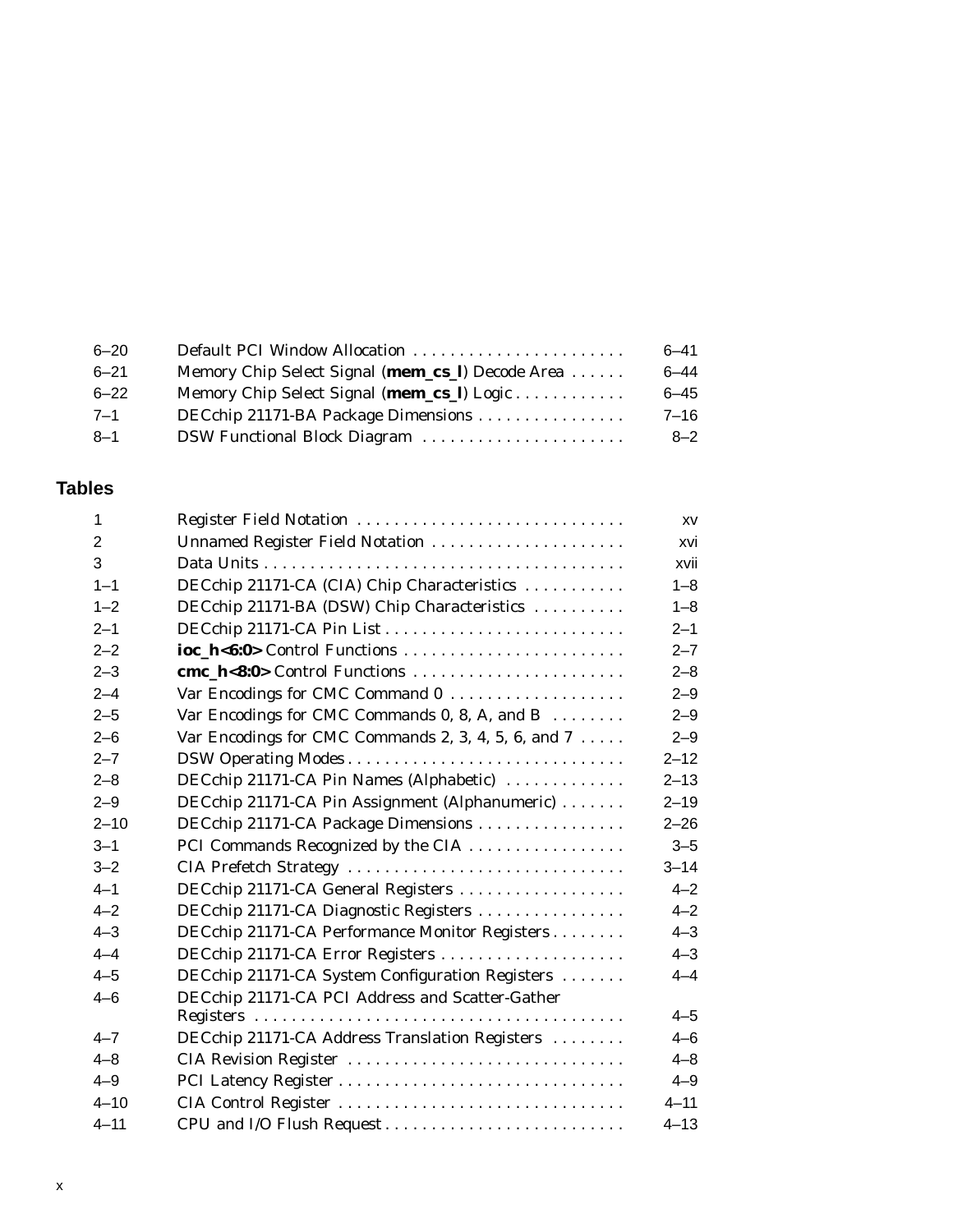| $4 - 12$ | PCI READ Prefetch Algorithm                           | $4 - 13$ |
|----------|-------------------------------------------------------|----------|
| $4 - 13$ | HAE_MEM High-Order Sparse-Space Bits                  | $4 - 15$ |
| $4 - 14$ | Hardware Address Extension Memory Register            | $4 - 15$ |
| $4 - 15$ | Hardware Address Extension I/O Register               | $4 - 16$ |
| $4 - 16$ |                                                       | $4 - 17$ |
| $4 - 17$ | CIA Acknowledgment Enable Register                    | $4 - 18$ |
| $4 - 18$ | CIA Diagnostic Control Register                       | $4 - 19$ |
| $4 - 19$ | Diagnostic Check Register                             | $4 - 21$ |
| $4 - 20$ | Performance Monitor Register                          | $4 - 22$ |
| $4 - 21$ | Performance Control Register                          | $4 - 23$ |
| $4 - 22$ | PERF_CONTROL Low/High Select Encodings                | $4 - 24$ |
| $4 - 23$ | CPU Error Information Register 0                      | $4 - 26$ |
| $4 - 24$ | CPU Error Information Register 1                      | $4 - 27$ |
| $4 - 25$ | CIA Error Register                                    | $4 - 30$ |
| $4 - 26$ |                                                       | $4 - 32$ |
| $4 - 27$ | CIA Error Mask Register                               | $4 - 34$ |
| $4 - 28$ | CIA Syndrome Register                                 | $4 - 36$ |
| $4 - 29$ | ECC Syndromes for Single-Bit Errors                   | $4 - 36$ |
| $4 - 30$ |                                                       | $4 - 37$ |
| $4 - 31$ |                                                       | $4 - 38$ |
| $4 - 32$ | Memory Port Command Field (MEM_PORT_CMD)              | $4 - 39$ |
| $4 - 33$ | Memory Sequencer State Field (SEQ_ST)                 | $4 - 39$ |
| $4 - 34$ | Encoded Set Select Field (SET_SEL_ENC)                | $4 - 40$ |
| $4 - 35$ | PCI Error Register 0                                  | $4 - 42$ |
| $4 - 36$ | PCI Error Register 1                                  | $4 - 44$ |
| $4 - 37$ | PCI Error Register 2                                  | $4 - 45$ |
| $4 - 38$ | Memory Configuration Register                         | $4 - 47$ |
| $4 - 39$ | Memory Base Address Register n                        | $4 - 50$ |
| $4 - 40$ | Memory Timing Information Register n                  | $4 - 53$ |
| $4 - 41$ | Memory Timing Parameters, Encoded Values              | $4 - 54$ |
| $4 - 42$ | Memory Control Signals Timing Limits                  | $4 - 57$ |
| $4 - 43$ |                                                       | $4 - 58$ |
| $4 - 44$ | Memory Data Timing Limits                             | $4 - 59$ |
| $4 - 45$ | Scatter-Gather Translation Buffer Invalidate Register | $4 - 60$ |
| $4 - 46$ | Window Base Register n                                | $4 - 62$ |
| $4 - 47$ |                                                       | $4 - 64$ |
| $4 - 48$ | Translated Base Register n                            | $4 - 65$ |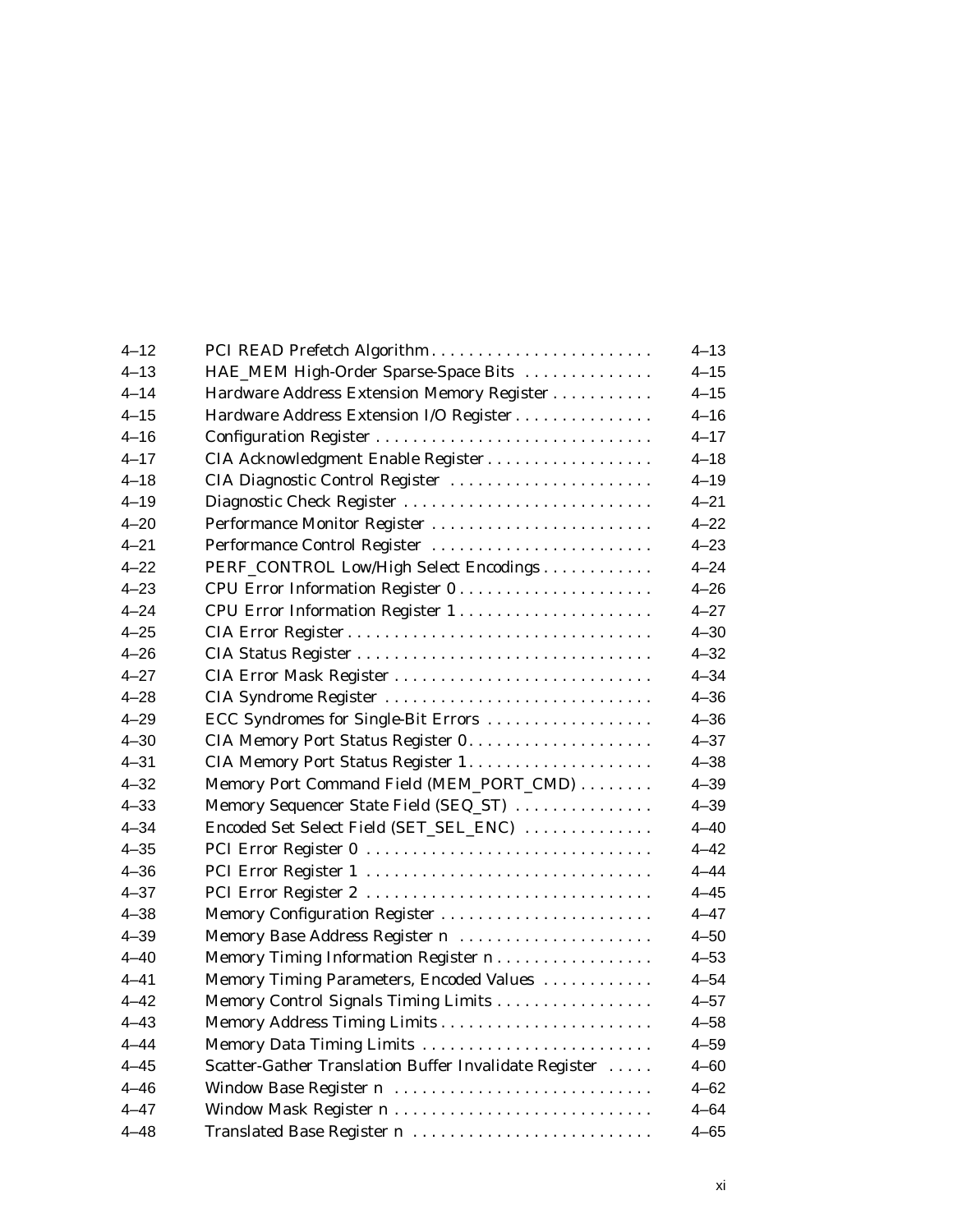| $4 - 49$ | PCI Address Translation-Scatter-Gather Mapping               | $4 - 66$ |  |  |
|----------|--------------------------------------------------------------|----------|--|--|
| $4 - 50$ | PCI Address Translation-Scatter-Gather Mapping               |          |  |  |
|          |                                                              | $4 - 67$ |  |  |
| $4 - 51$ | Window Base DAC Register                                     | $4 - 68$ |  |  |
| $4 - 52$ | Lockable Translation Buffer Tag n Registers                  | $4 - 70$ |  |  |
| $4 - 53$ | Translation Buffer Tag n Registers                           | $4 - 71$ |  |  |
| $4 - 54$ | Translation Buffer m Page n Registers                        | $4 - 73$ |  |  |
| $5 - 1$  | CIA Pin State During Reset                                   | $5 - 2$  |  |  |
| $5 - 2$  | CIA Pin State After Reset                                    | $5 - 3$  |  |  |
| $5 - 3$  | Registers Initialized by SROM Code                           | $5 - 4$  |  |  |
| $6 - 1$  | 21164 Address Space                                          | $6 - 7$  |  |  |
| $6 - 2$  | int4_valid_h<3:0> and addr_h<4:3> for Sparse Space Write     |          |  |  |
|          |                                                              | $6 - 13$ |  |  |
| $6 - 3$  | PCI Memory Sparse Space Read/Write Encodings                 | $6 - 14$ |  |  |
| $6 - 4$  | HAE_MEM High Order Sparse Space Bits                         | $6 - 15$ |  |  |
| $6 - 5$  | PCI I/O Sparse Space Read/Write Encodings                    | $6 - 20$ |  |  |
| $6 - 6$  | CIA PCI and (E)ISA I/O Map                                   | $6 - 21$ |  |  |
| $6 - 7$  | PCI Configuration Space Read/Write Encodings                 | $6 - 24$ |  |  |
| $6 - 8$  | Generating IDSEL Pin Signals                                 | $6 - 25$ |  |  |
| $6 - 9$  | Primary 64-Bit PCI IDSEL Mapping                             | $6 - 28$ |  |  |
| $6 - 10$ | Hardware-Specific Register Address Space                     | $6 - 29$ |  |  |
| $6 - 11$ | PCI Target Window MASK Register (Wn_MASK)                    | $6 - 30$ |  |  |
| $6 - 12$ | Direct-Mapped PCI Target Address Translation                 | $6 - 35$ |  |  |
| $6 - 13$ | Scatter-Gather Mapped PCI Target Address Translation         | $6 - 37$ |  |  |
| $6 - 14$ | PCI Window Power-Up Configuration                            | $6 - 42$ |  |  |
| $7 - 1$  |                                                              | $7 - 1$  |  |  |
| $7 - 2$  |                                                              | $7 - 4$  |  |  |
| $7 - 3$  | cmc_h<8:0> Control Functions                                 | $7 - 4$  |  |  |
| $7 - 4$  | Var Encodings for CMC Command 0                              | $7 - 5$  |  |  |
| $7 - 5$  | Var Encodings for CMC Commands 0, 8, A, and B                |          |  |  |
| $7 - 6$  | Var Encodings for CMC Commands 2, 3, 4, 5, 6, and $7 \ldots$ | $7 - 6$  |  |  |
| $7 - 7$  | IOD Bus and MEMDATA Bus Data Width Selection                 | $7 - 7$  |  |  |
| $7 - 8$  | DSW Operating Modes                                          | $7 - 8$  |  |  |
| $7 - 9$  | DECchip 21171-BA Pin Assignment List (Alphabetic)            | $7 - 9$  |  |  |
| $7 - 10$ | DECchip 21171-BA Pin Assignment (Numeric)                    | $7 - 13$ |  |  |
| $7 - 11$ | DECchip 21171-BA Package Dimensions                          | $7 - 18$ |  |  |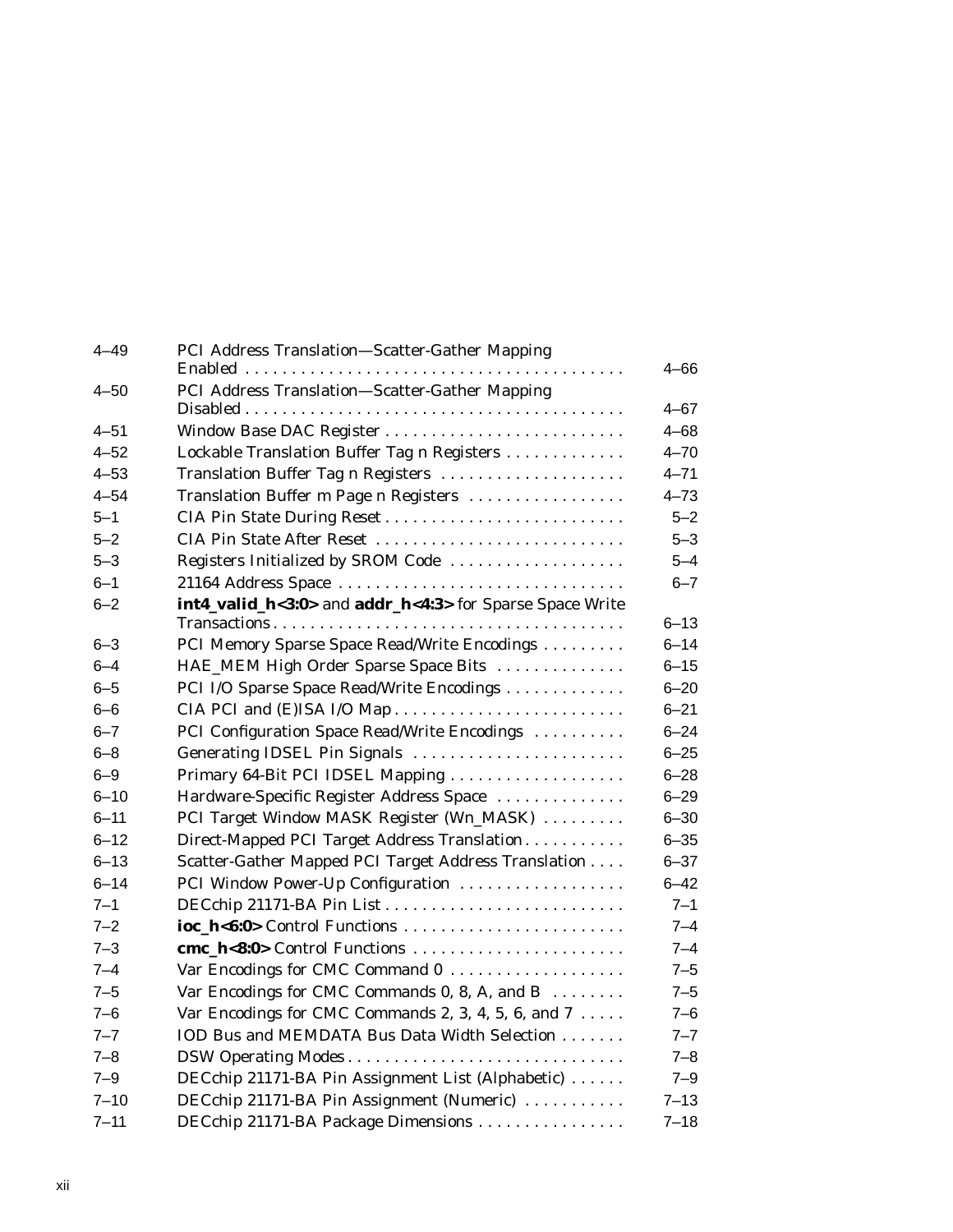## **Preface**

## **Purpose and Audience**

The document is a support and reference document for engineers using the Alpha 21164 microprocessor to design uniprocessor systems.

## **Organization**

This document contains the following parts, chapters, and appendix:

• Chapter 1, DECchip 21171 Core Logic Chipset Overview, provides an overview of the DECchip 21171-AA core logic chipset features.

## **Part I—DECchip 21171-CA (CIA) Information**

- Chapter 2, DECchip 21171-CA Pin Descriptions, provides control, I/O interface, and address chip (CIA) pin descriptions.
- Chapter 3, DECchip 21171-CA Architecture Overview, provides the CIA architecture overview.
- Chapter 4, DECchip 21171-CA Control and Status Registers, provides a programmer's reference for control and status registers (CSRs).
- Chapter 5, DECchip 21171-CA Power-Up and Initialization, provides information on the behavior of CIA during power-up and initialization.
- Chapter 6, DECchip 21171-CA Address Mapping, provides information on system address mapping.

#### **Part II—DECchip 21171-BA (DSW) Information**

- Chapter 7, DECchip 21171-BA Pin Descriptions, provides data switch chip (DSW) pin descriptions.
- Chapter 8, DECchip 21171-BA Architecture Overview, provides an overview of the DSW architecture.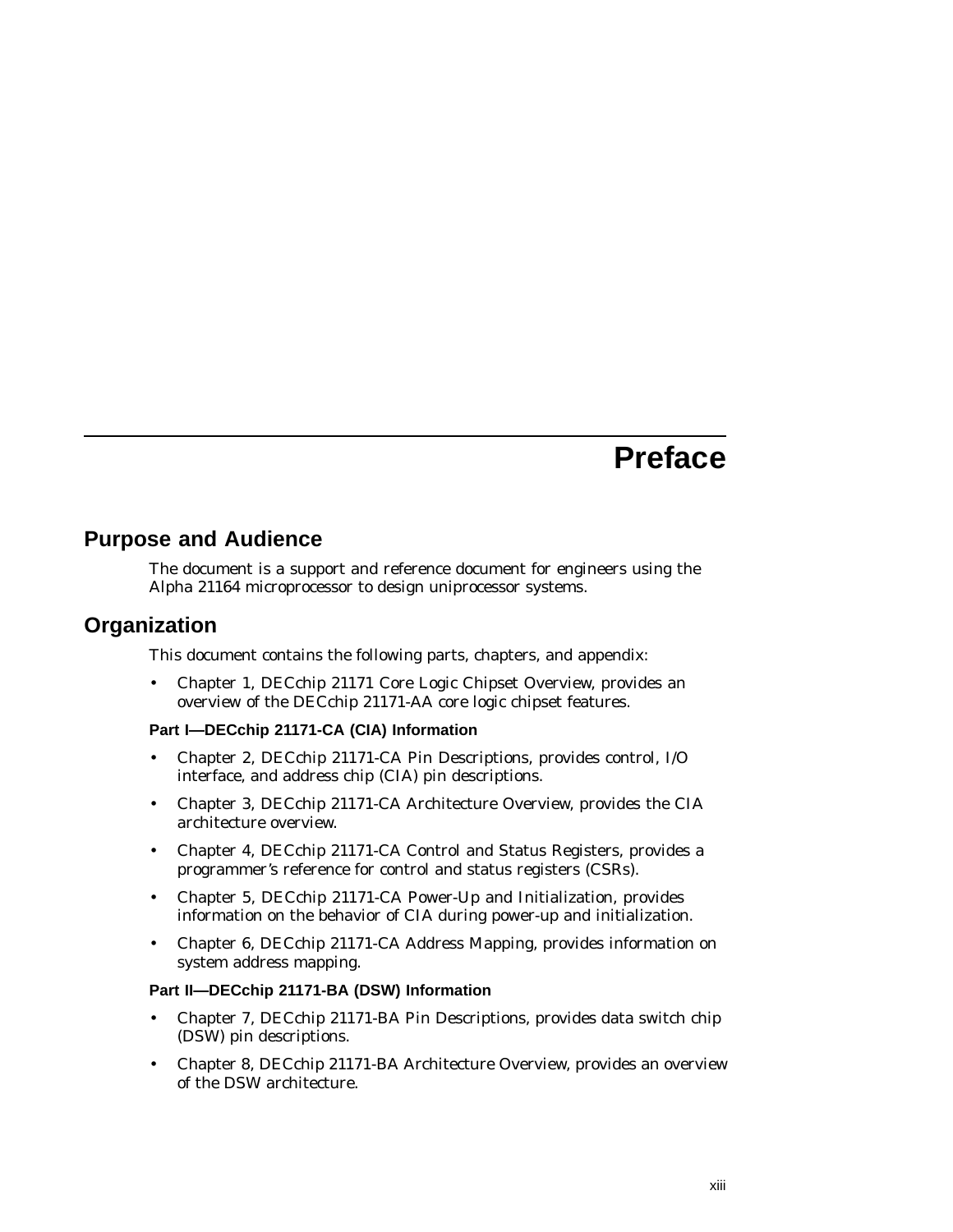• Appendix A, Technical and Ordering Information, provides information on how to obtain technical support and how to order products and documentation.

## **Document Conventions**

This section describes the abbreviation and notation conventions used throughout this guide.

## **Numbering**

All numbers are decimal or hexadecimal unless otherwise specified. In cases of ambiguity, a subscript indicates the radix of nondecimal numbers. For example, 19 is decimal, but  $19_{16}$  and 19A are hexadecimal.

## **UNPREDICTABLE and UNDEFINED Definitions**

Results specified as UNPREDICTABLE may vary from moment to moment, implementation to implementation, and instruction to instruction within implementations. Software can never depend on results specified as UNPREDICTABLE.

Operations specified as UNDEFINED may vary from moment to moment, implementation to implementation, and instruction to instruction within implementations. The operation may vary from nothing to stopping system operation. UNDEFINED operations must not cause the processor to hang, that is, reach a state from which there is no transition to a normal state where the machine can execute instructions.

Note the distinction between results and operations. Nonprivileged software cannot invoke UNDEFINED operations.

#### **Ranges**

Ranges are specified by a pair of numbers separated by two periods (..) and are inclusive. For example, a range of integers 0..4 includes the integers 0, 1, 2, 3, and 4.

#### **Extents**

Extents are specified by a pair of numbers in angle brackets  $(\le)$  separated by a (:) and are inclusive. For example, bits  $\langle 7:3 \rangle$  specifies an extent including bits 7, 6, 5, 4, and 3.

## **Must Be Zero**

Fields specified as must be zero (MBZ) must never be filled by software with a non-zero value. If the processor encounters a non-zero value in a field specified as MBZ, a reserved operand exception occurs.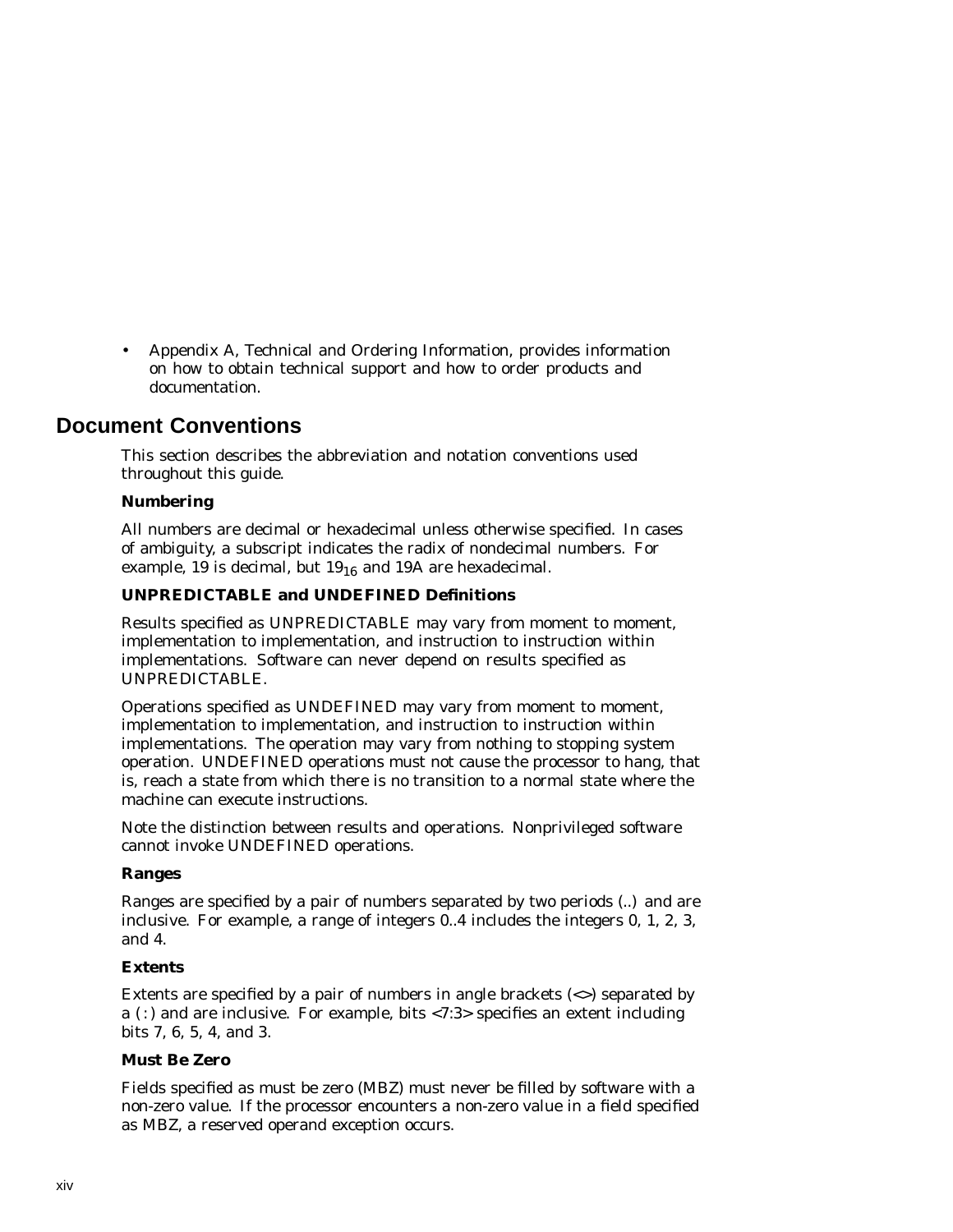## **Should Be Zero**

Fields specified as should be zero (SBZ) should be filled by software with a zero value. These fields may be used at some future time. Non-zero values in SBZ fields produce UNPREDICTABLE results.

#### **Register and Memory Figures**

Register figures have bit and field position numbering starting at the right (low-order) and increasing to the left (high-order). Memory figures have addresses starting at the top and increasing toward the bottom.

#### **Register Field Notation**

Register figures and tabulated descriptions have a mnemonic that indicates the bit or field characteristic as described in Table 1.

| <b>Notation</b> | <b>Description</b>                                                                                                                                                                                                                                                                  |
|-----------------|-------------------------------------------------------------------------------------------------------------------------------------------------------------------------------------------------------------------------------------------------------------------------------------|
| <b>RW</b>       | A read-write bit or field. The value can be read and written by software,<br>microcode, or hardware.                                                                                                                                                                                |
| RO.             | A read-only bit or field. The value can be read by software, microcode,<br>or hardware. The bit is written by hardware. Software or microcode<br>write operations to this bit are ignored.                                                                                          |
| <b>WO</b>       | A write-only bit. The value can be written by software and microcode.<br>The bit is read by hardware. Read operations to this bit by software or<br>microcode return an UNPREDICTABLE result.                                                                                       |
| WZ.             | A write-only bit or field. The value can be written by software or<br>microcode. The bit is read by hardware. Read operations to this bit by<br>software or microcode return a zero.                                                                                                |
| <b>WC</b>       | A write-to-clear bit. The value can be read by software or microcode.<br>Software or microcode write operations with a 1 to this bit cause the bit<br>to be cleared by hardware. Software or microcode write operations with<br>a 0 to this bit do not modify the state of the bit. |
| RC              | A read-to-clear field. The bit is written by hardware and remains<br>unchanged until the bit is read. The bit can be read by software or<br>microcode, at which point hardware can write a new value into the<br>field.                                                             |

## **Table 1 Register Field Notation**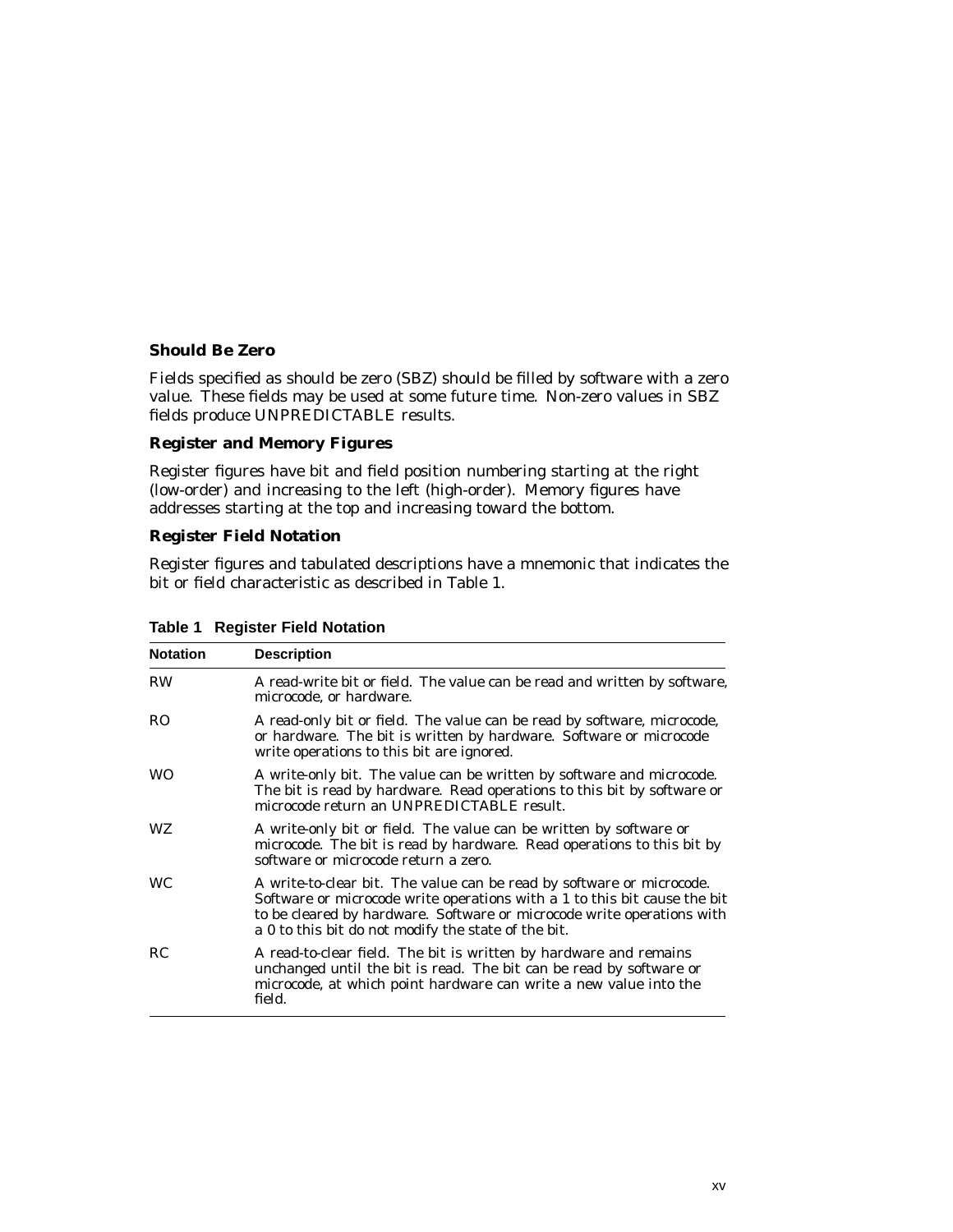Other register fields that are unnamed may be labeled as specified in Table 2.

**Table 2 Unnamed Register Field Notation**

| <b>Notation</b> | <b>Description</b>                                                                                                                                               |
|-----------------|------------------------------------------------------------------------------------------------------------------------------------------------------------------|
| $\bf{0}$        | A 0 in a bit position indicates a register bit that is read as a 0 and is<br>ignored on a write operation.                                                       |
| $\mathbf{1}$    | A 1 in a bit position indicates a register bit that is read as a 1 and is<br>ignored on a write operation.                                                       |
| $\mathbf{x}$    | An x in a bit position indicates a register bit that does not exist in<br>hardware. The value is UNPREDICTABLE when read and is ignored<br>on a write operation. |

## **Bit Notation**

Multiple bit fields are shown as extents (see Extents).

## **Warning**

Warning provides information to prevent personal injury.

## **Caution**

Caution indicates potential damage to equipment or data.

## **Note**

Note provides general information that could be helpful.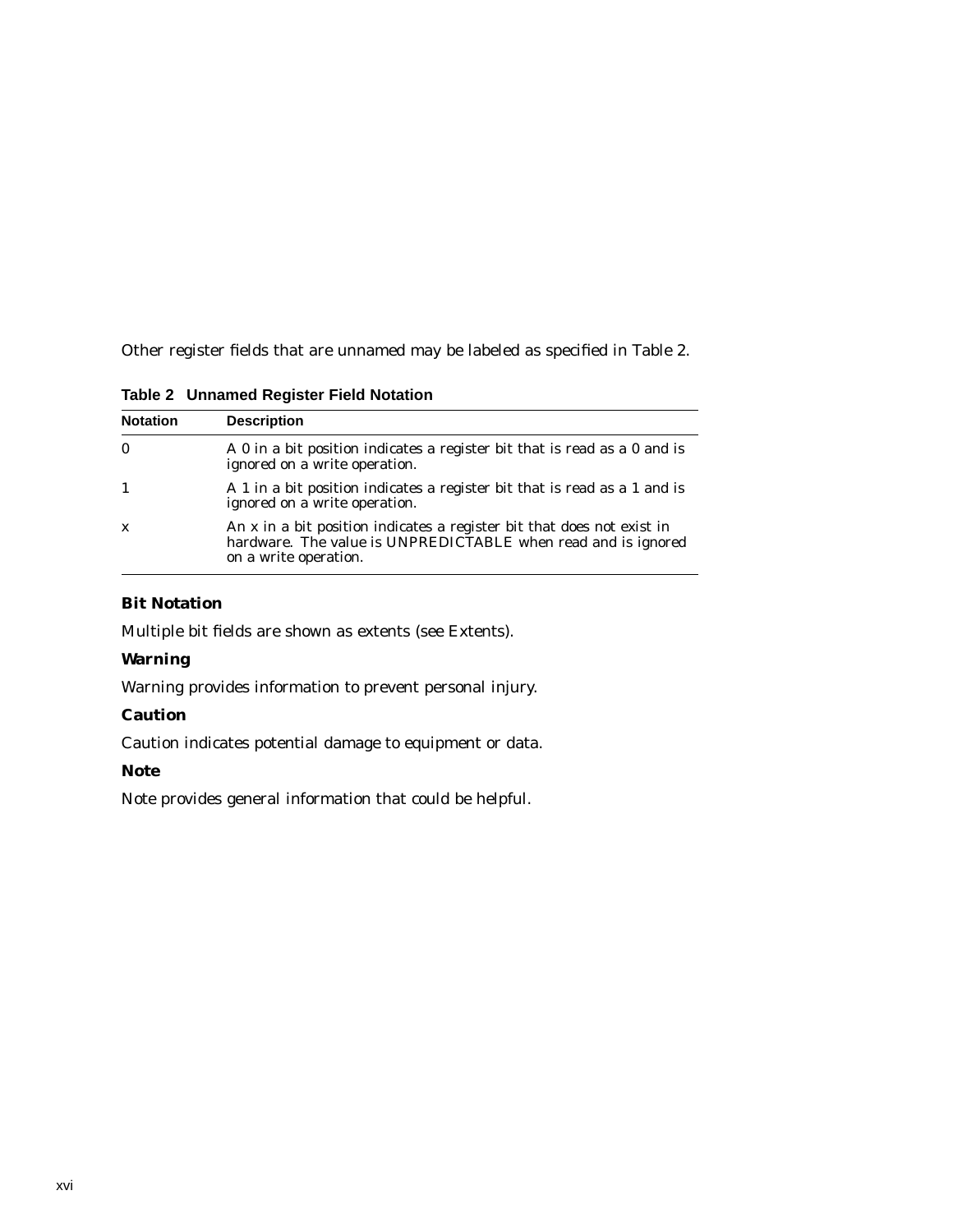## **Data Units**

Table 3 defines the data unit terminology used throughout this manual.

| Term           | Words | <b>Bytes</b> | <b>Bits</b> | Other                                                                                                                                                             |
|----------------|-------|--------------|-------------|-------------------------------------------------------------------------------------------------------------------------------------------------------------------|
| <b>Byte</b>    | 1     |              | 8           |                                                                                                                                                                   |
| Word           |       | 2            | 16          |                                                                                                                                                                   |
| <b>Tribyte</b> |       | 3            | 24          |                                                                                                                                                                   |
| Longword       | 2     | 4            | 32          |                                                                                                                                                                   |
| Quadword       | 4     | 8            | 64          |                                                                                                                                                                   |
| Octaword       | 8     | 16           | 128         | Single read fill; that is, the cache space<br>that can be filled in a single read access.<br>It takes two read accesses to fill one<br>Bcache line (see Hexword). |
| <b>Hexword</b> | 16    | 32           | 256         | Cache block, cache line. The space<br>allocated to a single cache block.                                                                                          |

**Table 3 Data Units**

## **Signal Name References**

Signal names in text are printed in boldface lowercase. Mixed-case and uppercase signal naming conventions are ignored. These two examples illustrate the conventions used in this document:

- **MEM\_WE\_L[1]** is shown as **mem\_we\_l<1>**.
- **TEST\_MODE[1]** is shown as **test\_mode\_h<1>**.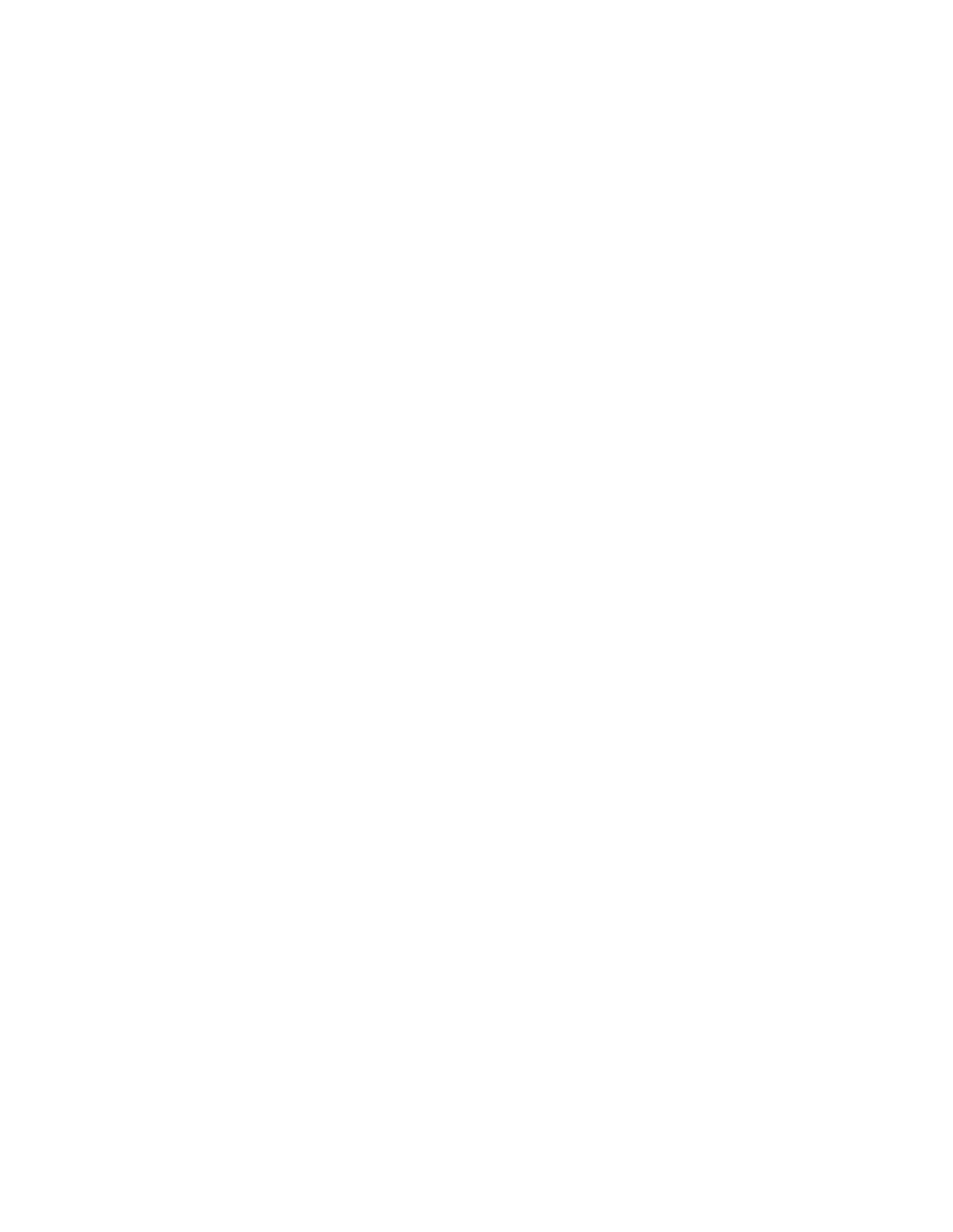# **1**

## **DECchip 21171 Core Logic Chipset Overview**

The DECchip 21171 core logic chipset (21171) is used to support the Alpha 21164 microprocessor (21164) in high-performance uniprocessor systems. The chipset includes an interface to the 64-bit peripheral component interconnect (PCI) bus, and associated control and data paths for the 21164, memory, and backup cache (Bcache). Little discrete logic is needed on the module.

## **1.1 Features**

The DECchip 21171 core logic chipset has the following features.

- Central processing unit—Supports Alpha 21164 microprocessor
- **Components** 
	- One DECchip 21171-CA chip—The control, I/O interface, and address chip (CIA) has 383 pins and is in a plastic pin grid array (PPGA) package.
	- Four DECchip 21171-BA chips—The data switch chip (DSW) has 208 pins and is in a plastic quad flat pack (PQFP) package.
- Data paths
	- 64-bit, ECC-protected data path between CIA and DSW  $\blacksquare$
	- 128-bit ECC-protected data path between the 21164 and DSW
	- $\equiv$ 256-bit ECC-protected memory data path between DSW and memory
- Timing
	- Supports all 21164 clock frequencies  $\equiv$
	- Supports system clock frequencies up to 33 MHz (PCI clock)
	- PCI clock, cache, and memory clock period are an integer multiple of the 21164 clock period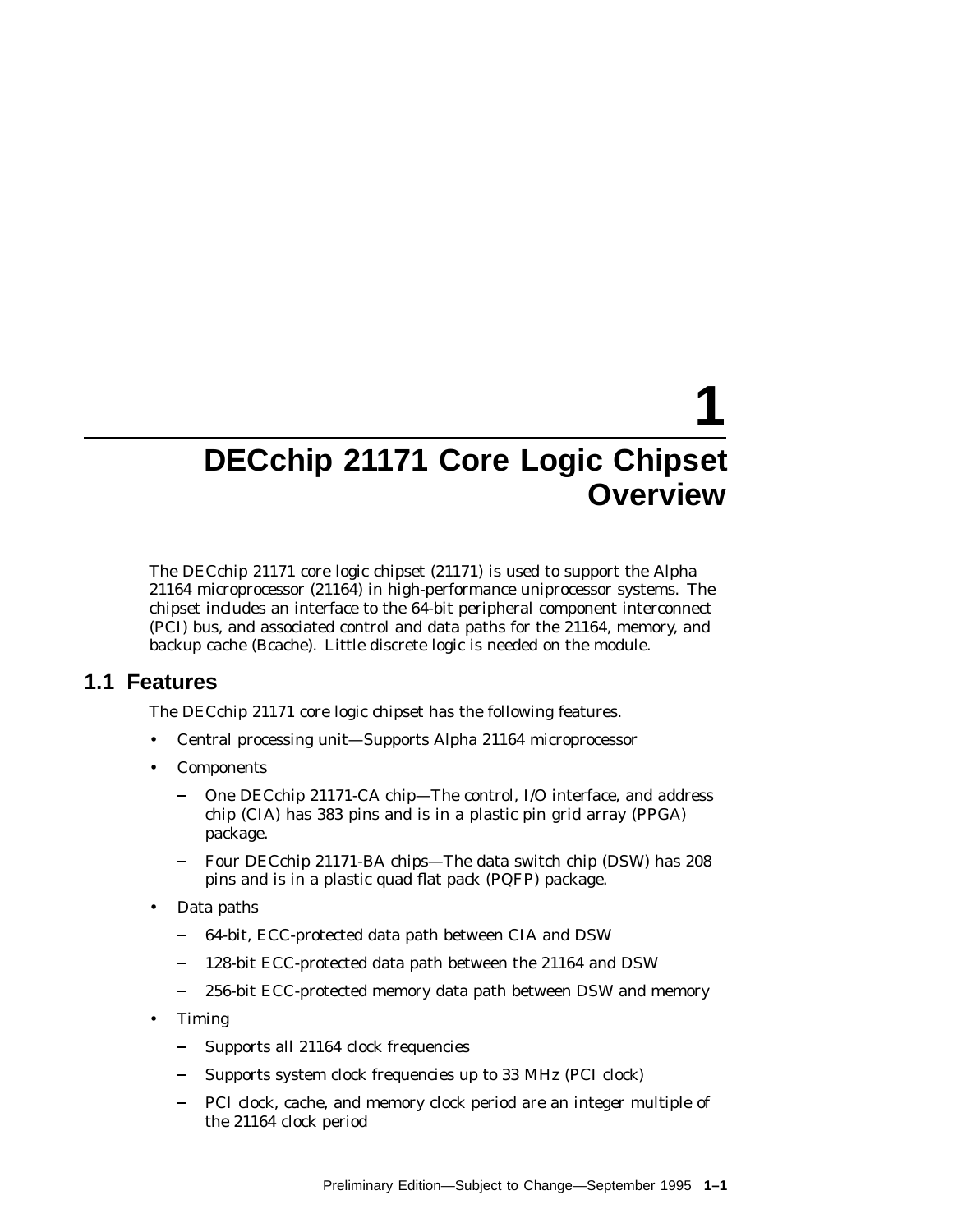## **DECchip 21171 Core Logic Chipset Overview 1.1 Features**

- Bcache
	- $\frac{1}{2}$ Third-level cache for the 21164
	- $\overline{\phantom{0}}$ Cache size from 2MB to 64MB
	- $\frac{1}{2}$ Write-back, ECC-protected cache
- Memory
	- Supports up to 8GB of ECC-protected physical memory  $\equiv$  .
	- Industry-standard memory array configurations
- High-performance PCI
	- 64-bit multiplexed address and data
	- $\frac{1}{2}$ 64-bit PCI address handling
	- Scatter-gather map support  $\frac{1}{2}$
	- $\frac{1}{2}$ No glue logic required to connect PCI-compliant devices

## **1.2 System Overview**

To build a system, such as that shown in Figure 1–1, with the DECchip 21171 core logic chipset, the following additional components are required:

- Alpha 21164 microprocessor
- Bcache
- Memory arrays
- Serial ROM (SROM) (for 21164)
- Circuit to generate input clock for 21164
- Circuit to generate input clock for 21171
- Support logic
	- PCI interrupt controller
	- PCI arbiter
	- $\frac{1}{2}$ Reset logic
	- Console ROM logic and flash ROM  $\frac{1}{2}$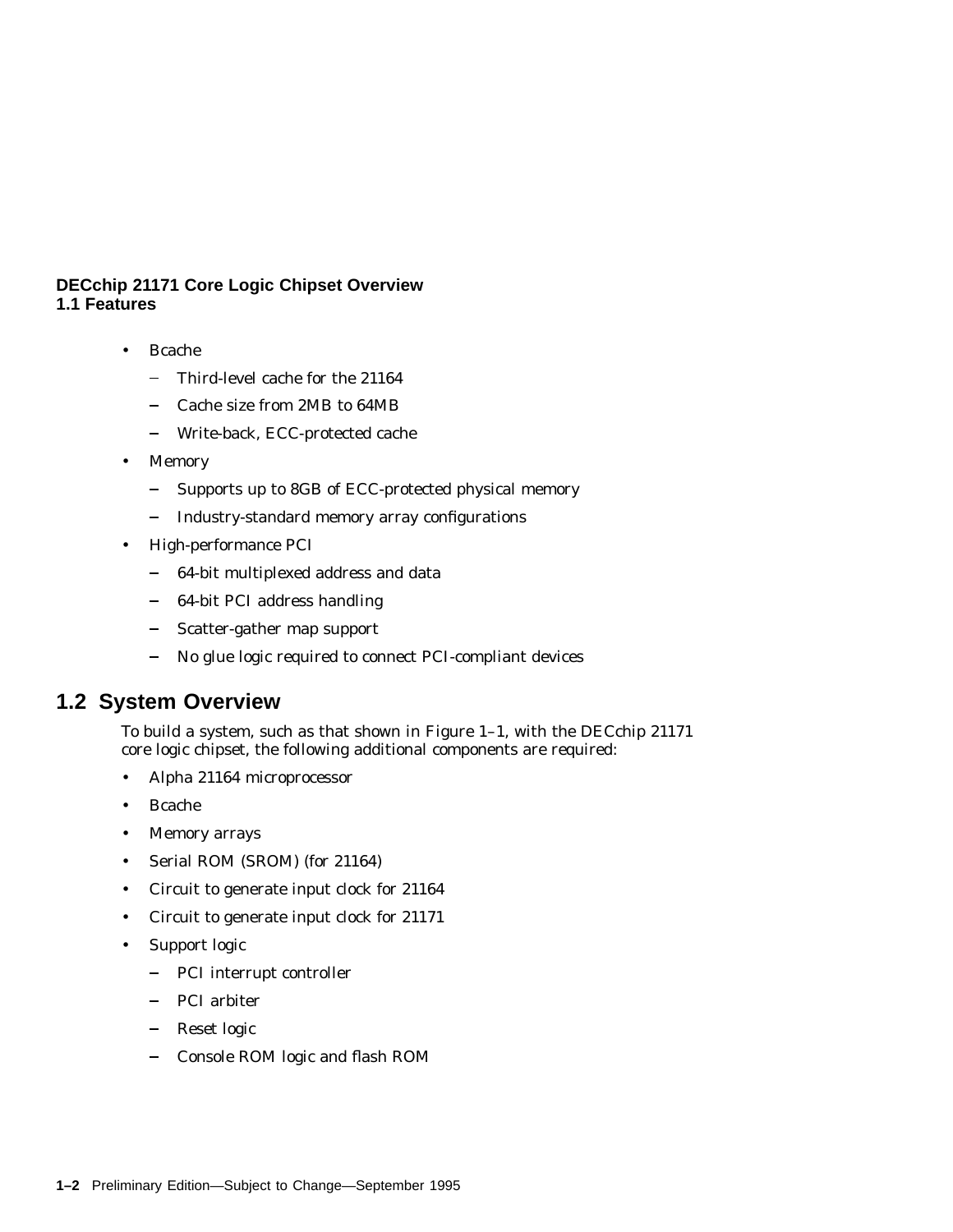## **DECchip 21171 Core Logic Chipset Overview 1.2 System Overview**

• PCI peripheral devices





The MEMDATA bus provides a 256-bit, ECC-protected data path between the four data path slices (DSWs) and the memory arrays. Each bit slice (DSW) connects to 64 bits of the MEMDATA bus.

The input/output data (IOD) bus provides a 64-bit, ECC-protected data path between the CIA and DSW chips.

The 21164 is connected to the CIA and DSW by the sysBus. The sysBus contains address, data, and command signal lines. The sysBus is the 21164 interface bus with several additional signals to handle direct memory access (DMA) transactions through the CIA and DSW.

Systems built with the DECchip 21171 core logic chipset have the capability to support up to 8GB of memory. The chipset supports the following industry standard dynamic RAMs (DRAM) in the memory arrays:

| $1MB * 36$ | $2MB * 36$ |
|------------|------------|
| $4MB * 36$ | $8MB * 36$ |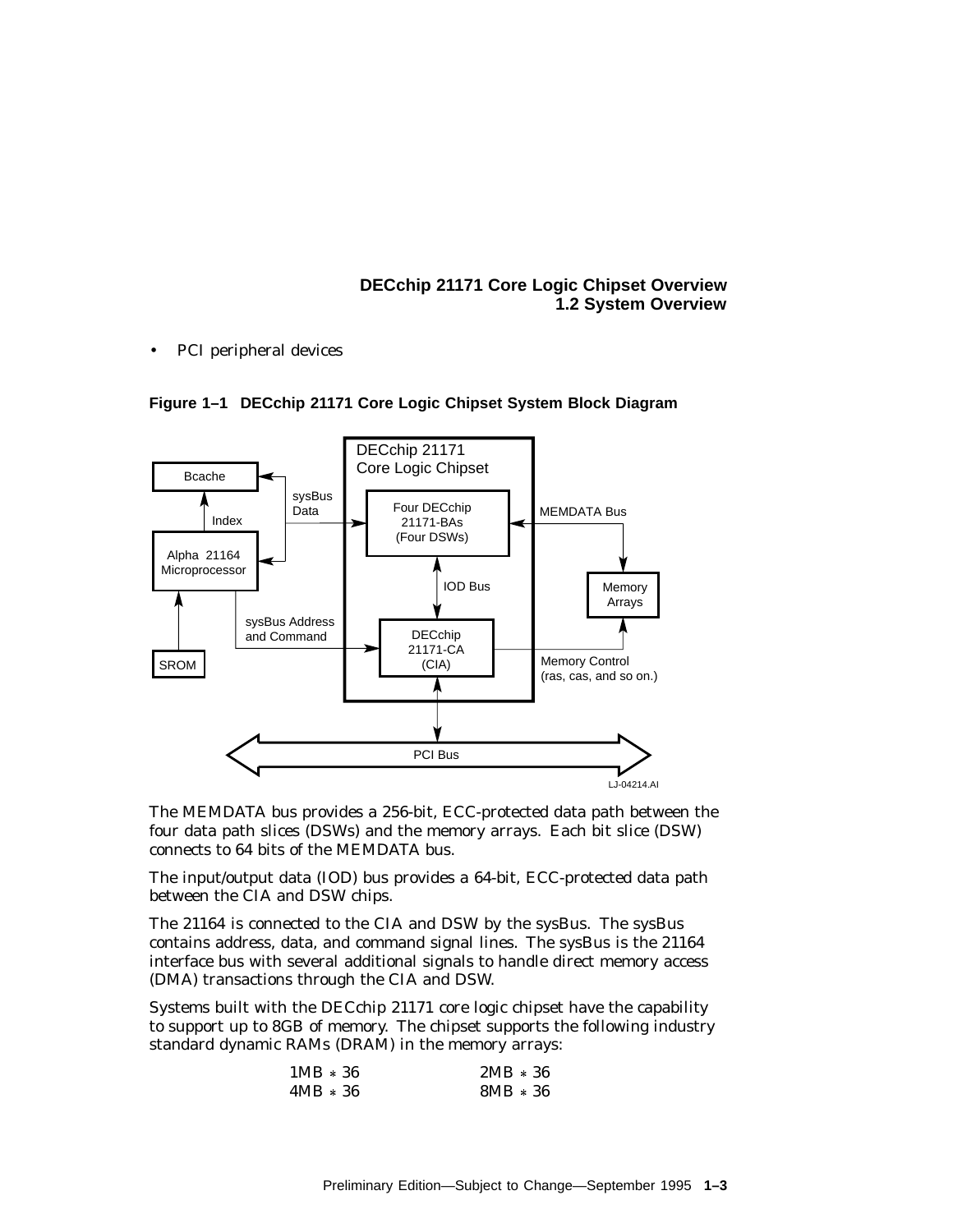## **DECchip 21171 Core Logic Chipset Overview 1.2 System Overview**

## **1.2.1 DECchip 21171 Core Logic Chipset Microarchitecture**

As shown in Figure 1–1, the DECchip 21171 core logic chipset consists of the CIA and four DSW application-specific integrated circuits (ASICs).

- DECchip 21171-CA (CIA), 383-pin PPGA: Provides control functions to main memory, and a bridge to the 64-bit PCI bus. In addition, the CIA provides all control functions for the DSW and part of the I/O data path.
- DECchip 21171-BA (DSW), 208-pin PQFP: A bit slice ASIC (four required), provides the data path between the 21164, main memory, Bcache, and the CIA, and part of the I/O data path.

## **1.3 CIA Microarchitecture**

The CIA provides control functions to main memory and the PCI interface. As shown in Figure 1–2, the CIA is divided into the following major functional logic blocks.

The instruction and address logic accepts commands from the 21164 and directs instructions to either the memory port or the I/O port. A 3-entry 21164 instruction queue provides buffering in the event that the memory and I/O ports are busy. A flush address register is also provided to allow DMA read and write operations to interrogate a supported Bcache for the most recent data.

The memory logic provides the row and column addresses for the supported memory banks and all memory control functions (row address select [**ras**], column address select [**cas**], write-enable, and so on). In addition, the memory logic provides control signals to the DSW to initiate data transactions to and from memory.

The I/O address logic handles I/O read and write addresses. The decode logic extracts the PCI address from the dense or sparse space 21164 address encoding, generates PCI I/O read or write addresses, and passes them to the PCI data path logic. The I/O logic can also increment the current address each data cycle. The incremented address provides a pointer to the next data item to be transferred to or from the I/O read/write buffers.

A 3-entry I/O address queue is provided together with a single-entry current address register. These components allow four I/O write operations to be outstanding. The DSW chip provides four corresponding I/O write data buffers.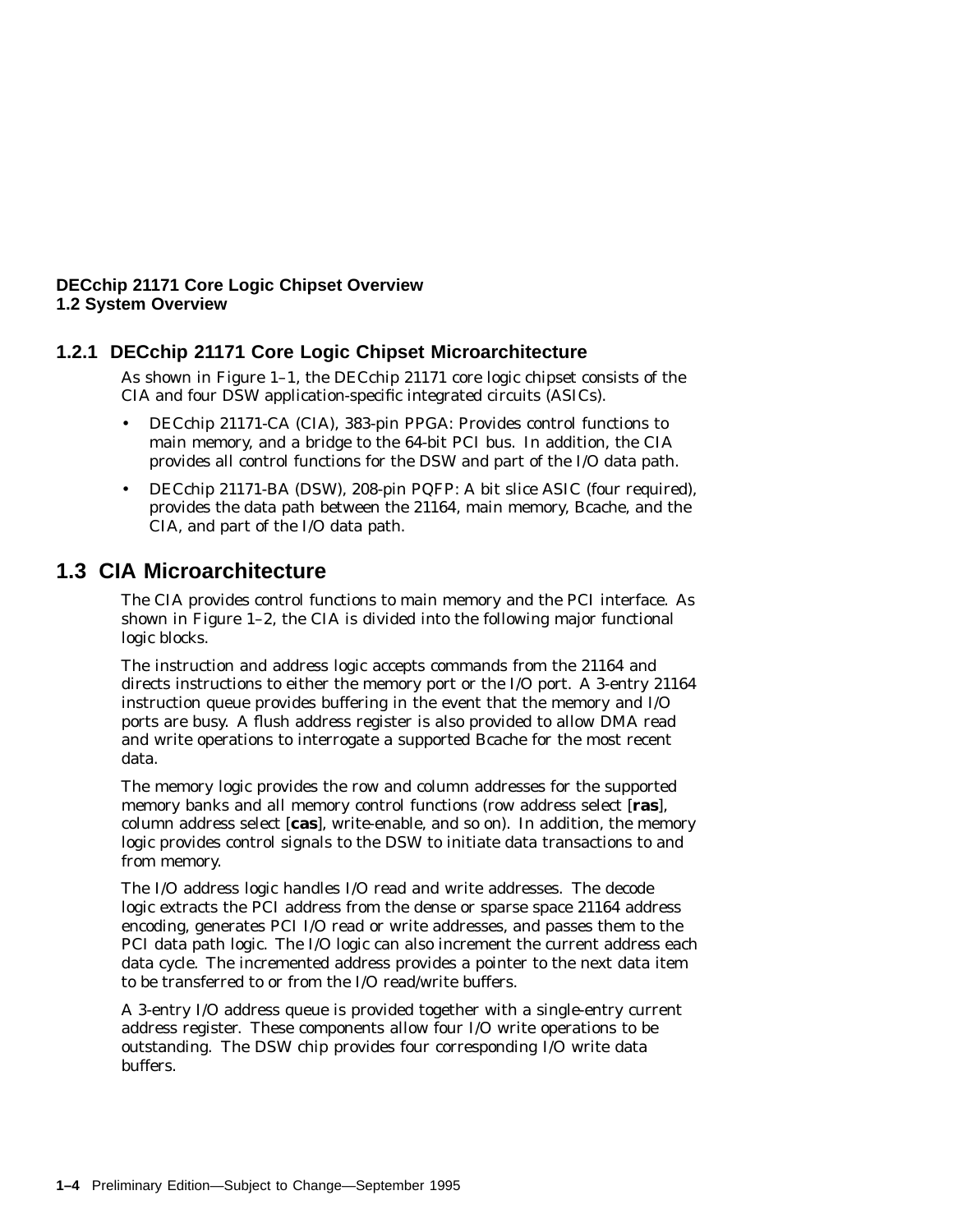## **DECchip 21171 Core Logic Chipset Overview 1.3 CIA Microarchitecture**



**Figure 1–2 CIA Block Diagram**

In addition, a bypass path is provided for the special case of a dense space I/O write transaction with all 32 data bytes valid.

The PCI data path logic provides the interface to the 64-bit PCI, and contains a portion of the data path control logic. Its major functions are to provide:

- ECC code generation on data transactions to the DSW
- ECC code check and correction on data transactions from the DSW
- I/O read/write addresses to the PCI
- Buffers for all I/O and DMA read and write data transactions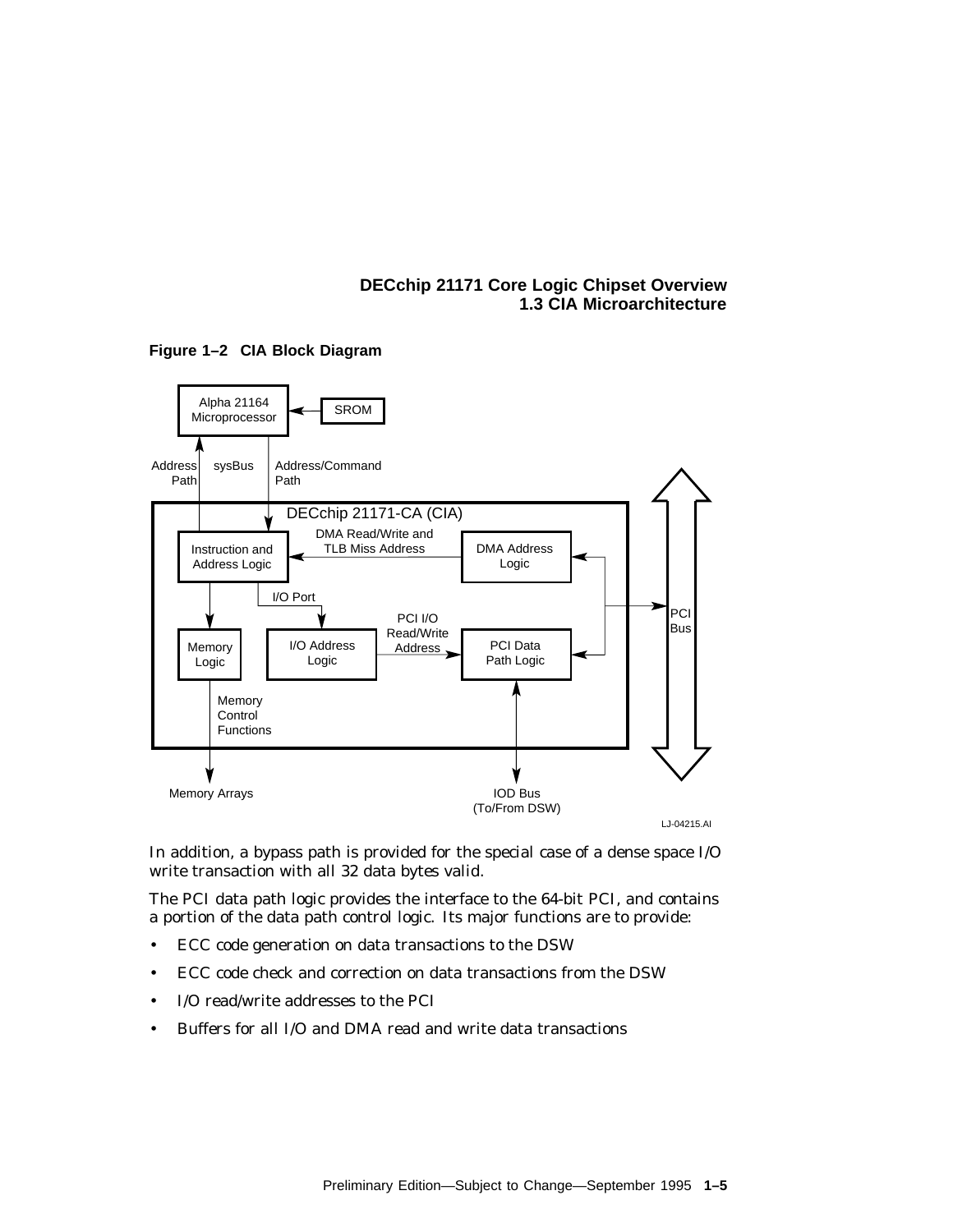## **DECchip 21171 Core Logic Chipset Overview 1.3 CIA Microarchitecture**

The DMA address logic converts PCI addresses to 21164 memory address space. Two address conversion methods are provided:

- A direct path where a base offset is concatenated with the PCI address
- A scatter-gather map, which maps any 8KB PCI page to any 8KB memory space page

The scatter-gather map translation lookaside buffer (TLB) has eight entries, with each entry containing four consecutive page table entries (PTEs).

## **1.4 DSW Microarchitecture**

The DSW provides bidirectional data paths between the 21164, the memory arrays, and the CIA, as shown in Figure 1–3. Four DSW chips, using a bit slice design, provide the complete data path.

The majority of the DSW logic is comprised of data buffers and multiplexers. The CIA, using two encoded control fields, directs data flow to and from the DSW.

The victim buffer has a 64-byte single-entry buffer to contain victim data during a 21164 memory read transaction that generates a victim. Victim data is saved in the buffer, allowing the read transaction to fetch read data from memory and send it to the 21164. Later the victim data is written to memory.

The memory interface contains the data-out register and the data-in register. The data-out register buffers either 21164 victim data to memory, or DMA write data to memory. The data-in register accepts 21164 memory read data. The DSW clocks the register on optimum 15-ns clocks to minimize memory latency.

The I/O write buffer consists of four 32-byte buffers. The four buffers allow the chipset to sustain maximum bandwidth on a large copy operation from memory, through the 21164, to I/O space.

The 32-byte I/O read buffer is provided to assemble the 128-bit data required by the 21164 from the 64-bit data transfers from the IOD bus (CIA-DSW interface).

The DMA read/write buffers consist of two identical buffers (DMA buffer 0 and DMA buffer 1). Each buffer consists of three, 64-byte, single-entry data buffers used to hold data from memory, Bcache, and the PCI. When a buffer is written, its data valid bits are asserted, along with data, to the buffer. The valid bits are used to select appropriate read/write data.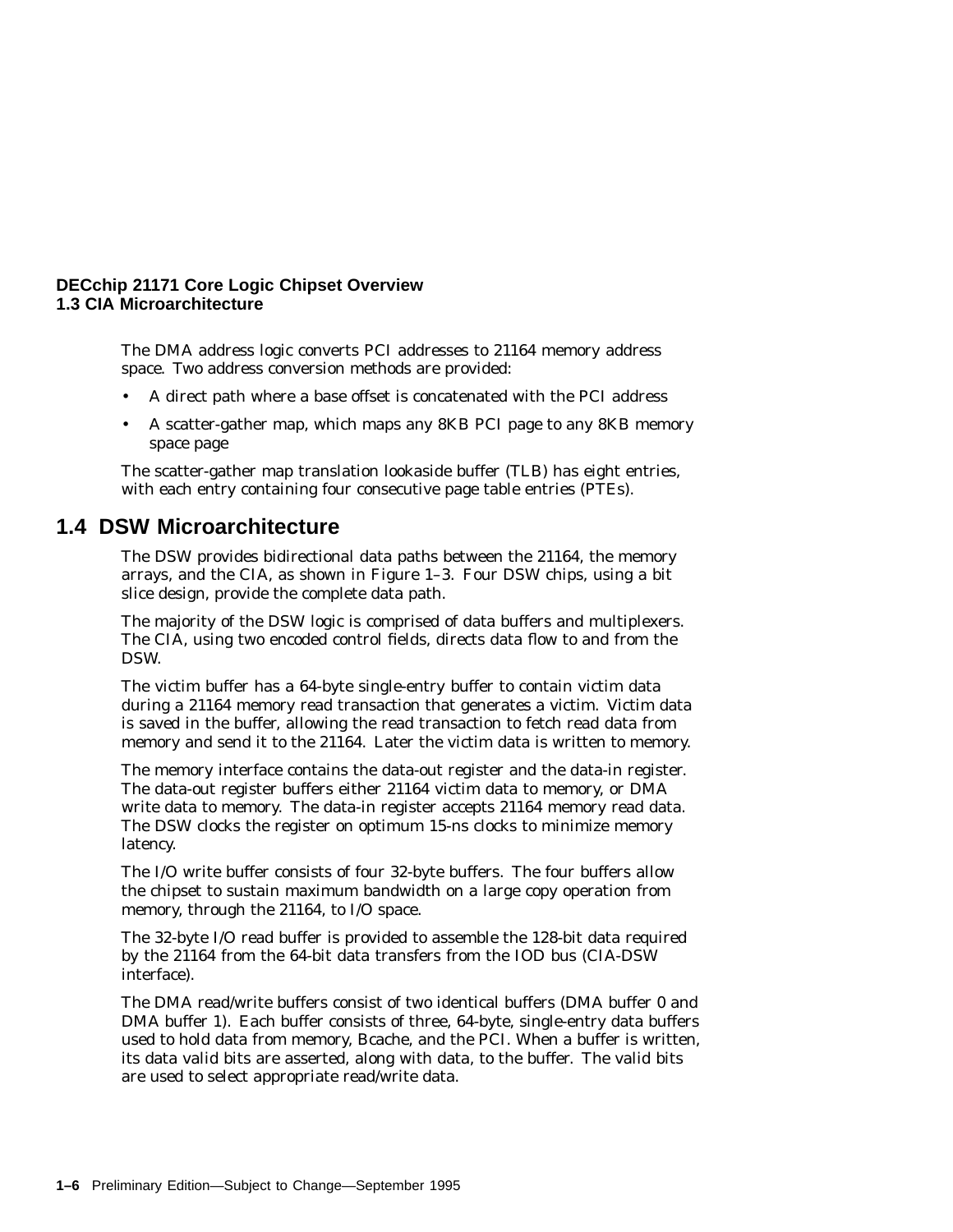## **DECchip 21171 Core Logic Chipset Overview 1.4 DSW Microarchitecture**



**Figure 1–3 DSW Block Diagram**

## **1.5 System Clocks**

The 21164 internal clock will be divided by a programmable value to create an output clock, **sys\_clk\_out1\_h**, which is used as the system clock. The divisor must produce a clock between 25 MHz and 33 MHz.

The system designer must supply a circuit to maintain stability of the system clock and distribute it to PCI devices.

The system clock can be used as a source for a circuit that generates a clock for (E)ISA devices.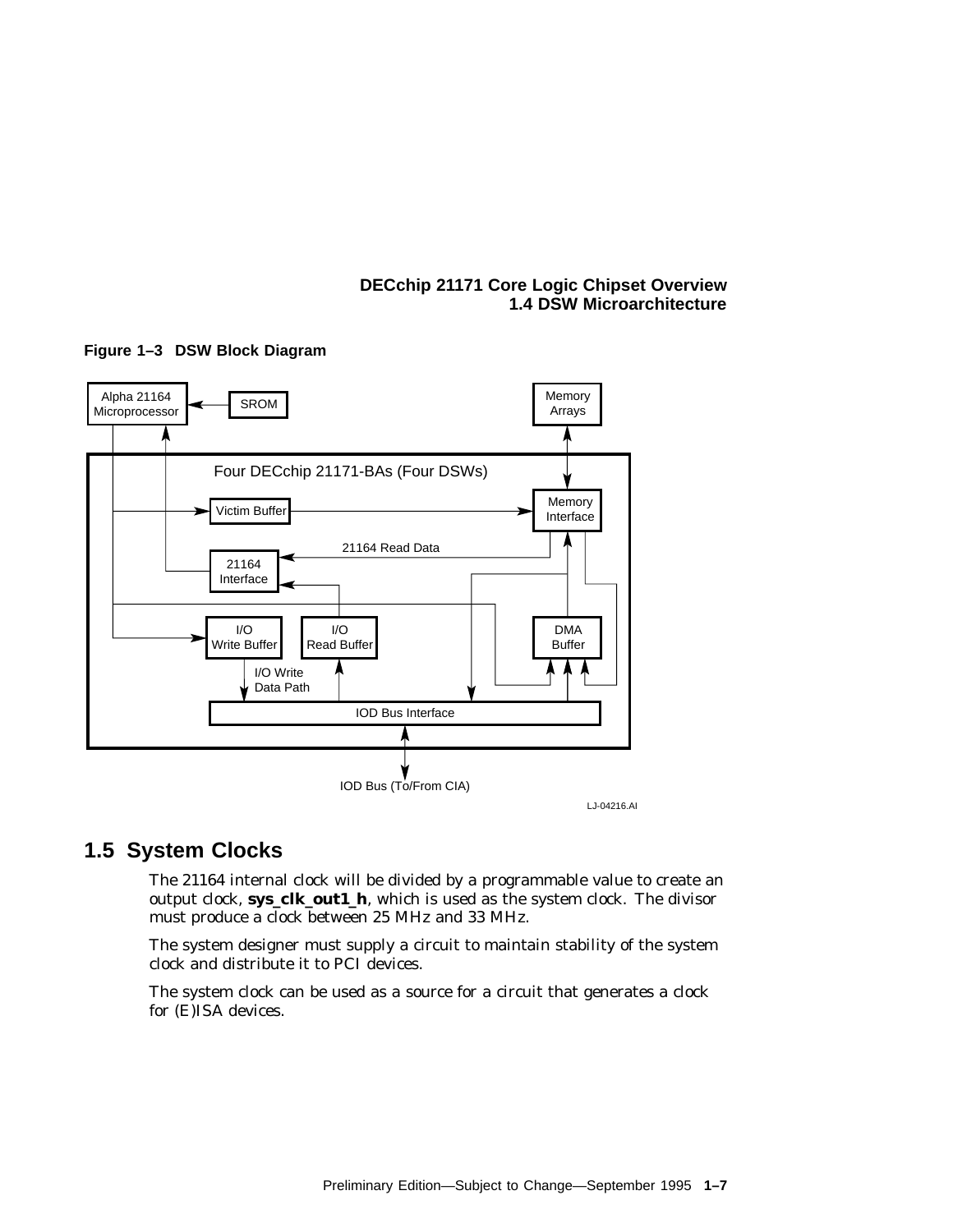**DECchip 21171 Core Logic Chipset Overview 1.6 DECchip 21171 Core Logic Chipset Characteristics**

## **1.6 DECchip 21171 Core Logic Chipset Characteristics**

Table 1–1 and Table 1–2 list the characteristics of the CIA and DSW chips.

| <b>Characteristic</b>                                                                        | <b>Specification</b>                           |
|----------------------------------------------------------------------------------------------|------------------------------------------------|
| Power supply                                                                                 | <b>Vss</b> 0.0 V, <b>Vdd</b> 5 V $\pm 5\%$     |
| Operating temperature                                                                        | Tj maximum = $70^{\circ}$ C (154 $^{\circ}$ F) |
| Storage temperature range                                                                    | $-55^{\circ}$ C (-67°F) to 125°C (257°F)       |
| Power dissipation<br>$\mathbf{\Theta}\mathbf{V}\mathbf{d}\mathbf{d}$ = 5.25 V, Freq = 33 MHz | 2.75 W maximum                                 |

**Table 1–1 DECchip 21171-CA (CIA) Chip Characteristics**

| <b>Characteristic</b>                               | <b>Specification</b>                            |
|-----------------------------------------------------|-------------------------------------------------|
| Power supply                                        | <b>Vss</b> 0.0 V, <b>Vdd</b> 5 V $\pm 5\%$      |
| Operating temperature                               | Tj maximum = $100^{\circ}$ C (212 $^{\circ}$ F) |
| Storage temperature range                           | $-55^{\circ}$ C (-67°F) to 125°C (257°F)        |
| Power dissipation<br>@Vdd = $5.25$ V, Freq = 33 MHz | 1.0 W maximum                                   |

**Table 1–2 DECchip 21171-BA (DSW) Chip Characteristics**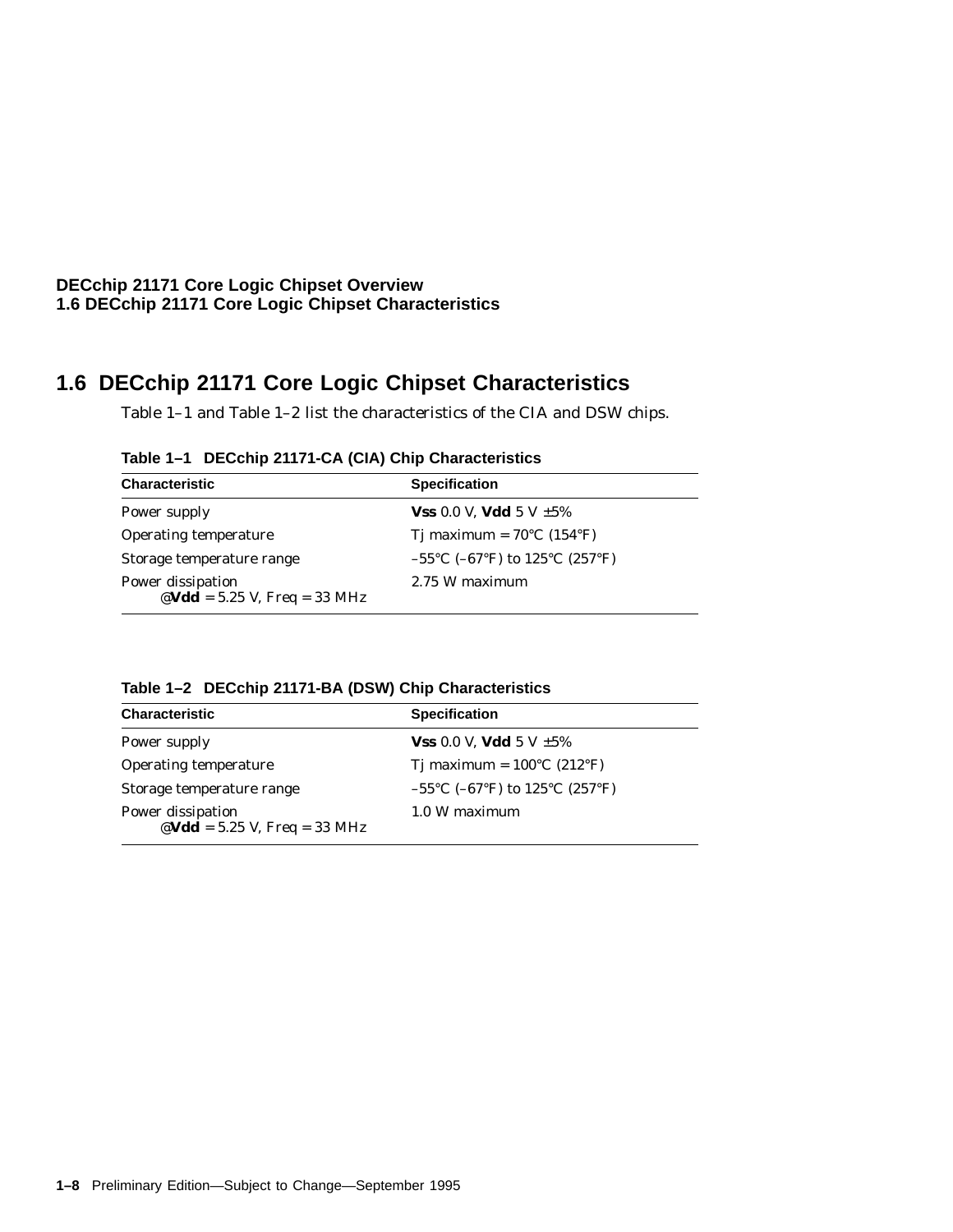# **Part I DECchip 21171-CA (CIA) Information**

Part I contains five chapters that provide information about the DECchip 21171-CA (CIA) chip. The following table lists the topics described in each chapter:

| <b>Chapter</b>   | <b>Description</b>           |
|------------------|------------------------------|
| $\boldsymbol{2}$ | Pin signals                  |
| 3                | Architecture                 |
| $\overline{4}$   | Control and status registers |
| 5                | Power-up and initialization  |
| 6                | System address mapping       |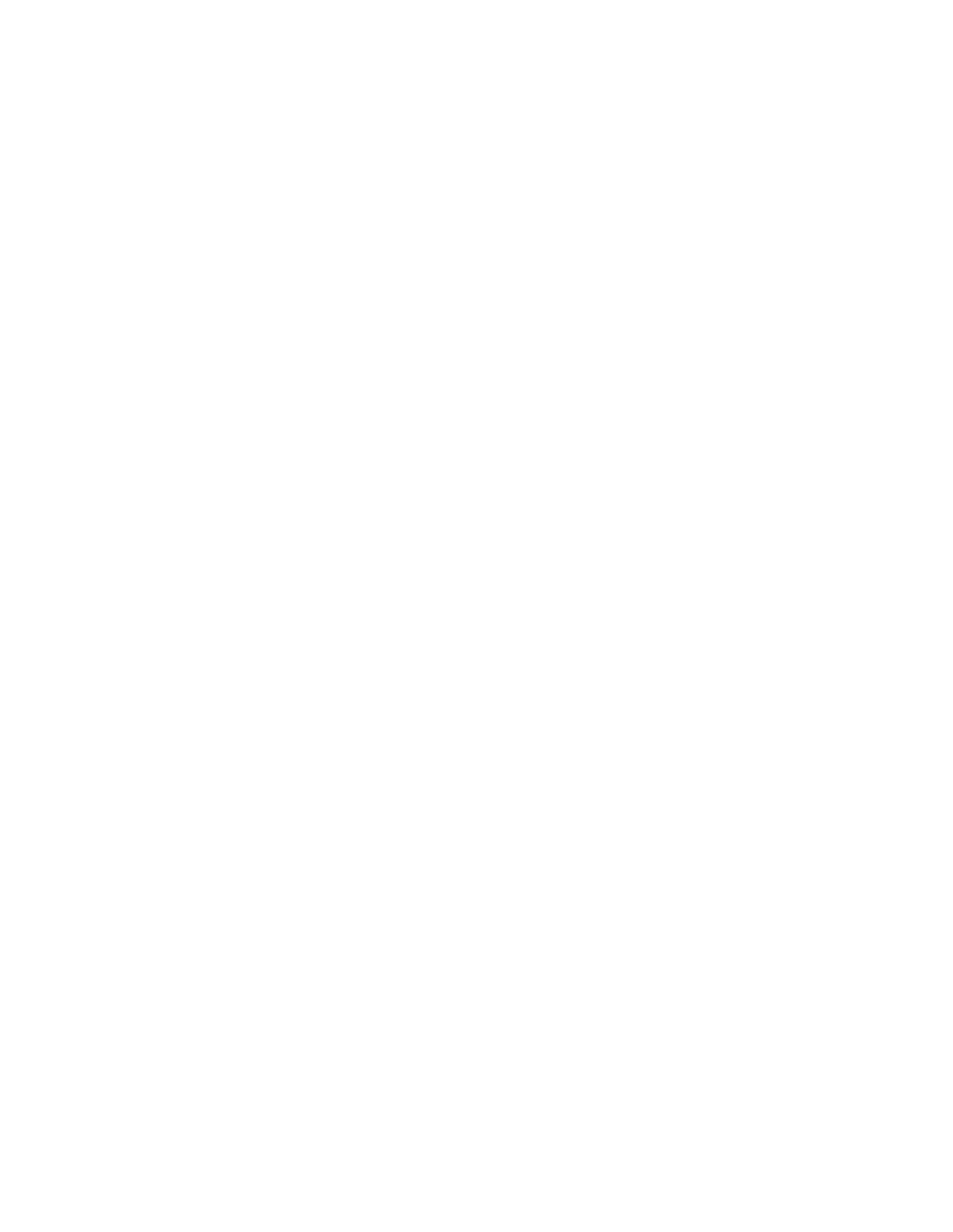# **2**

## **DECchip 21171-CA Pin Descriptions**

This chapter provides a description of the DECchip 21171-CA pin signals.

## **2.1 DECchip 21171-CA Pin List**

Table 2–1 lists the pin signals grouped by function. The information in the Type column identifies a signal as input (I), output (O), bidirectional (B), or power (P).

| <b>Signal Name</b>               | Quantity | Type     | <b>Signal Name</b>         | Quantity | Type              |  |  |  |
|----------------------------------|----------|----------|----------------------------|----------|-------------------|--|--|--|
| sysBus Signals (55 Total)        |          |          |                            |          |                   |  |  |  |
| addr_cmd_par_h                   |          | B        | addr h<39,34:4>            | 32       | B                 |  |  |  |
| addr res $h<1:0>$                | 2        | T        | cmd $h<3:0>$               | 4        | B                 |  |  |  |
| addr_bus_req_h                   |          | B        | cack h                     |          | $\mathbf{\Omega}$ |  |  |  |
| dack h                           |          | 0        | error $h1$                 |          | $\mathbf{\Omega}$ |  |  |  |
| fill h                           |          | 0        | fill id h                  |          | B                 |  |  |  |
| fill error h                     |          | $\Omega$ | idle bc h                  |          | $\mathbf{\Omega}$ |  |  |  |
| $int4$ <sub>_</sub> valid_h<3:0> | 4        | T        | int $h1$                   |          | $\mathbf{\Omega}$ |  |  |  |
| tag_dirty_h                      |          | $\Omega$ | tag_ctl_par_h              |          | $\mathbf{\Omega}$ |  |  |  |
| victim_pending                   | 1        | I        |                            |          |                   |  |  |  |
|                                  |          |          | IOD Bus Signals (88 Total) |          |                   |  |  |  |
| cmc $h<8:0>$                     | 9        | Ω        | ioc $h < 6:0>$             |          | $\mathbf{\Omega}$ |  |  |  |
| iod h<63:0>                      | 64       | B        | iod e h<7:0>               | 8        | B                 |  |  |  |

**Table 2–1 DECchip 21171-CA Pin List**

<sup>1</sup>See Section 2.2.1.

(continued on next page)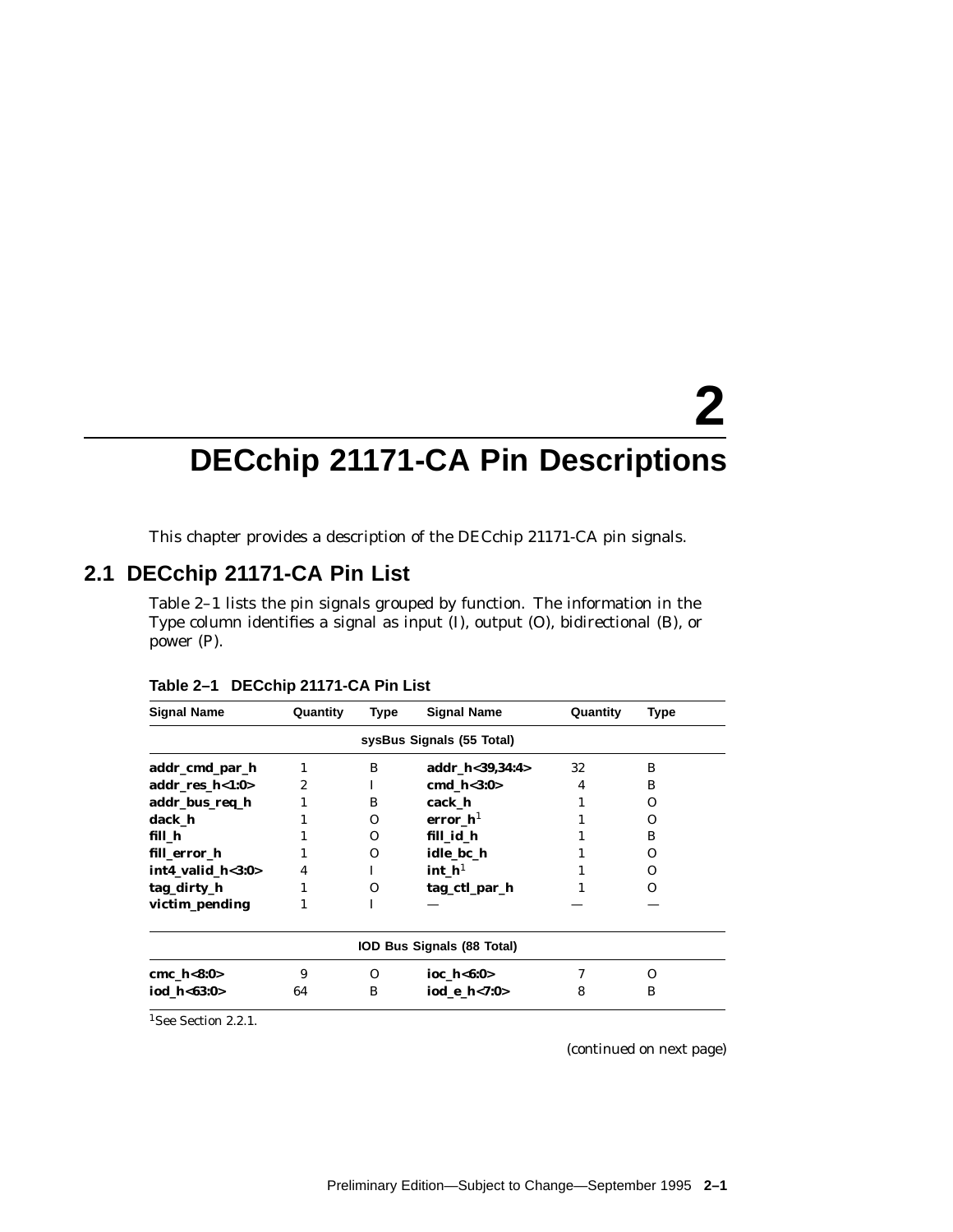## **DECchip 21171-CA Pin Descriptions 2.1 DECchip 21171-CA Pin List**

| <b>Signal Name</b>                 | Quantity       | <b>Type</b>  | <b>Signal Name</b>                       | Quantity         | <b>Type</b>  |
|------------------------------------|----------------|--------------|------------------------------------------|------------------|--------------|
|                                    |                |              | <b>Memory Control Signals (42 Total)</b> |                  |              |
| mem_ack_l                          | $\mathbf{1}$   | $\mathbf{O}$ | mem_addr_h<12:0>                         | 13               | 0            |
| set_sel_h<15:0>                    | 16             | $\mathbf{O}$ | ras $h < 3:0>$                           | 4                | 0            |
| cas_h<3:0>                         | 4              | 0            | $mem_we_l < 1:0>$                        | $\boldsymbol{2}$ | O            |
| mem_en_h                           | $\mathbf{1}$   | $\Omega$     | mem_req_l                                | $\mathbf{1}$     | L            |
|                                    |                |              | PCI Local Bus Signals (88 Total)         |                  |              |
| ad_h<63:0>                         | 64             | B            | cbe_l<7:0>                               | 8                | B            |
| par_h                              | 1              | B            | par64_h                                  | $\mathbf{1}$     | B            |
| req64_l                            | $\mathbf{1}$   | B            | ack64 l                                  | 1                | B            |
| frame 1                            | $\mathbf{1}$   | B            | irdy_l                                   | 1                | B            |
| devsel 1                           | $\mathbf{1}$   | B            | trdy_l                                   | 1                | B            |
| stop_l                             | 1              | B            | perr_l                                   | 1                | B            |
| serr_l                             | 1              | B            | req_l                                    | 1                | 0            |
| rst_l                              | 1              | O            | gnt_l                                    | 1                | L            |
| mem_cs_l                           | 1              | $\mathbf{I}$ | lock_l                                   | $\mathbf{1}$     | L            |
|                                    |                |              | Phase-Locked Loop Signals (4 Total)      |                  |              |
| pll_agnd_h                         | $\mathbf{1}$   | 0            | pll_clk_h                                | $\mathbf{1}$     | Ι            |
| pll_lp1_h                          | $\mathbf{1}$   | I            | pll_vss_h                                | 1                | L            |
| pll_test_h<3:0>                    | 4              | I            |                                          |                  |              |
| <b>Miscellaneous Power Signals</b> |                |              |                                          |                  |              |
|                                    |                |              | (4 Total)                                |                  |              |
| aux_vdd_h                          | $\mathbf{1}$   | $\mathbf{P}$ | aux_vss_h                                | $\mathbf{1}$     | $\mathbf{P}$ |
| pll_vdd_h                          | $\mathbf{1}$   | $\mathbf P$  | pll_lp2_h                                | $\mathbf{1}$     | P            |
|                                    |                |              | Miscellaneous Signals (8 Total)          |                  |              |
| count_out_h                        | $\mathbf{1}$   | 0            | $debug_h<1:0>$                           | $\boldsymbol{2}$ | I            |
| scan_in_h                          | 1              | I            | sys_rst_l                                | 1                | I            |
| test_mode_h<1:0>                   | $\overline{2}$ | T            | test_or_scan_out_h                       | $\mathbf{1}$     | $\Omega$     |
|                                    |                |              |                                          |                  |              |

## **Table 2–1 (Cont.) DECchip 21171-CA Pin List**

(continued on next page)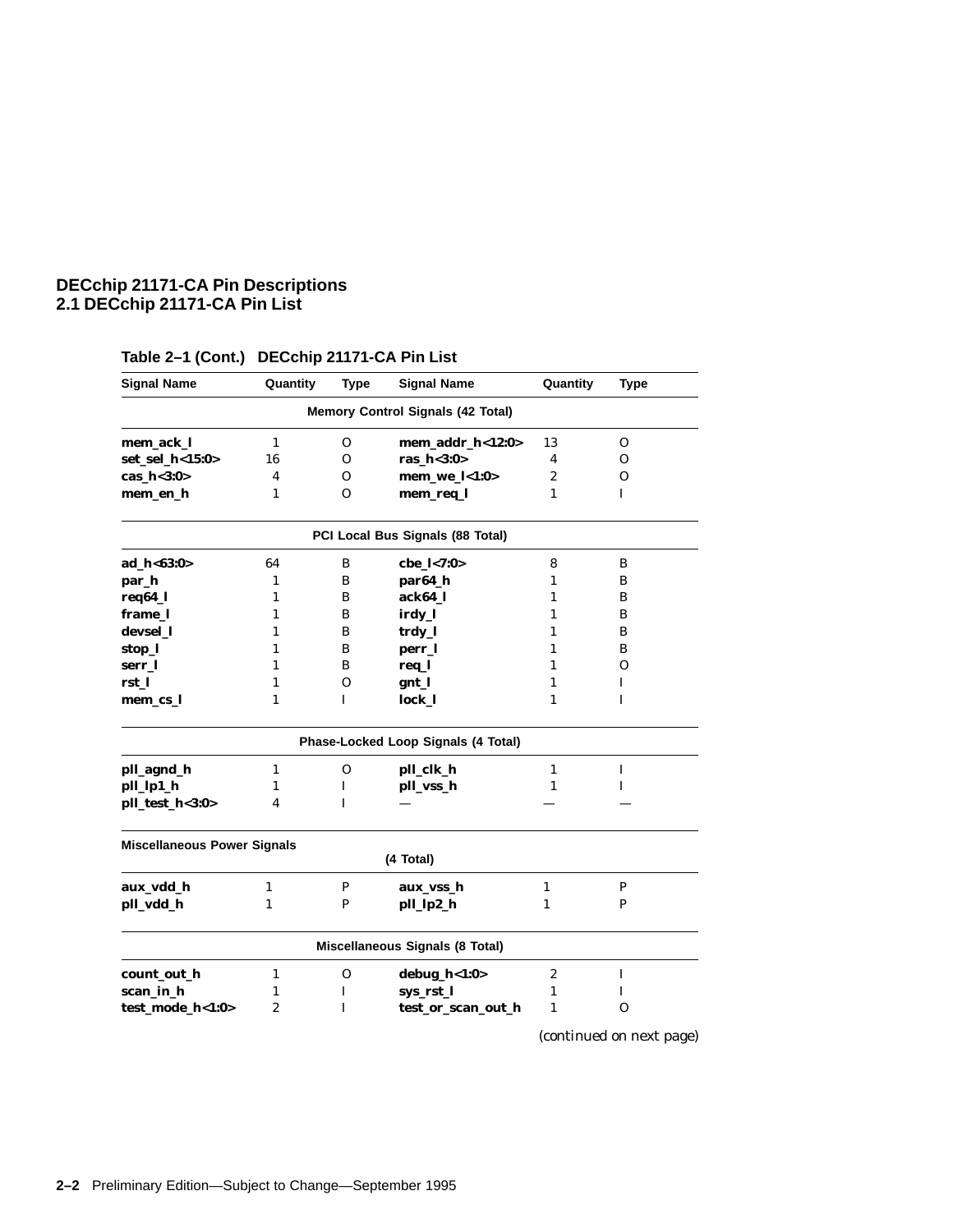## **DECchip 21171-CA Pin Descriptions 2.1 DECchip 21171-CA Pin List**

| <b>Signal Name</b>                | Quantity | <b>Type</b> | <b>Signal Name</b> | Quantity | <b>Type</b> |  |  |  |
|-----------------------------------|----------|-------------|--------------------|----------|-------------|--|--|--|
| <b>Reserved Signals (2 Total)</b> |          |             |                    |          |             |  |  |  |
| gru_ack_h                         | 1        | I           | gru_sel_h          | 1        | $\Omega$    |  |  |  |
| <b>Pin Totals</b>                 |          |             |                    |          |             |  |  |  |
| Total input pins:                 |          |             | 21                 |          |             |  |  |  |
| Total output pins:                |          |             | 72                 |          |             |  |  |  |
| Total bidirectional pins:         |          |             | 196                |          |             |  |  |  |
|                                   |          |             |                    |          |             |  |  |  |
| Total signal pins:                |          |             | 289                |          |             |  |  |  |
| Total signal pins:                |          |             | 289                |          |             |  |  |  |
| Total PWR5 pins:                  |          |             | 36                 |          |             |  |  |  |
| Total GND pins:                   |          |             | 51                 |          |             |  |  |  |
| Total miscellaneous power pins:   |          |             | 4                  |          |             |  |  |  |
| Total spare pins:                 |          |             | 1                  |          |             |  |  |  |
| Total reserved pins:              |          |             | $\overline{c}$     |          |             |  |  |  |
|                                   |          |             |                    |          |             |  |  |  |
| Total pins:                       |          |             | 383                |          |             |  |  |  |

**Table 2–1 (Cont.) DECchip 21171-CA Pin List**

## **2.2 DECchip 21171-CA Signal Descriptions**

This section provides a description of the pin function. Signal descriptions are grouped by function and correspond to the pin list (see Table 2–1).

**Note**

The Alpha 21164 microprocessor uses the rising edge of **sys\_clk\_out1\_h** (clk1R) as a reference when generating and sampling the system interface signals.

## **2.2.1 sysBus Signals**

The *Alpha 21164 Microprocessor Hardware Reference Manual* defines and describes sysBus signals in detail, except for **int\_h** and **error\_h**. Those two signals are described here.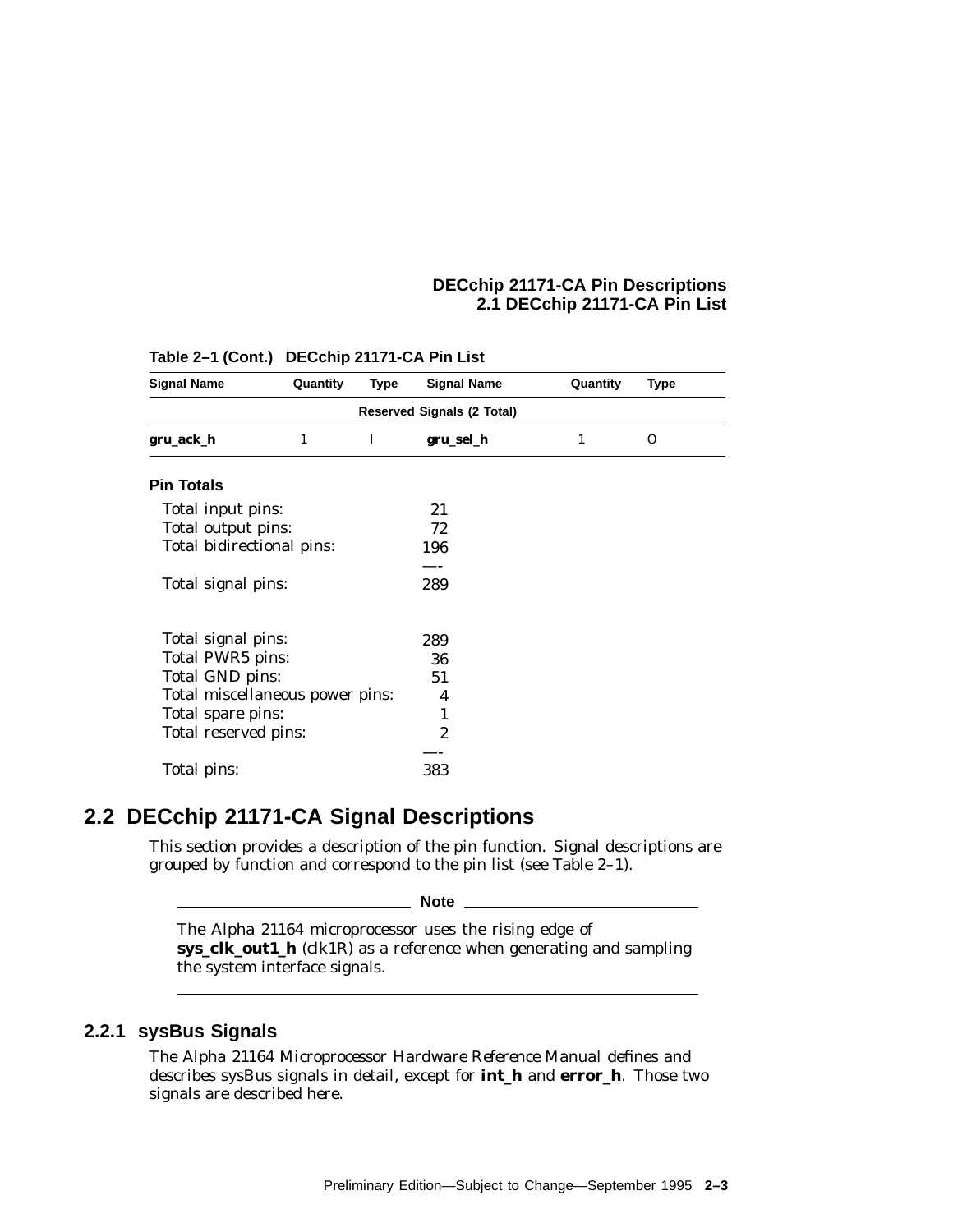## **int\_h**

The **int\_h** pin is connected to 21164 pin **irq<0>**. The CIA asserts **int\_h** to notify the 21164 that the CIA has detected a corrected ECC error.

#### **error\_h**

The **error\_h** pin is connected to 21164 pin **irq<3>**. The CIA asserts this signal line to notify the 21164 that the CIA has detected an error other than a corrected ECC error.

## **2.2.2 PCI Local Bus Signals**

The PCI local bus signals

#### **ack64\_l**

Acknowledge 64-bit transfer—Asserted by the device that has decoded its address as the target of the current access, indicating that the target device is willing to transfer 64-bit data.

#### **ad\_h<63:0>**

The 64-bit address and 64 bits of data are multiplexed on these signal lines. The upper 32 bits  $\left( <\!63:32 \right>$  are reserved except for those transfers where **req\_64\_l** is asserted.

#### **cbe\_l<7:0>**

Bus command and byte enable are multiplexed on the same signal lines. During an address phase (when using the DAC command and when **req\_64\_l** is aserted) the bus command is transferred on **cbe\_l<7:0>**. During a data phase these lines carry the byte enable bits, indicating which bytes have meaningful data.

#### **devsel\_l**

When asserted, indicates that the asserting device has decoded its address as the target of the current access. As an input, **devsel\_l** indicates whether any device on the bus has been selected.

## **frame\_l**

The cycle frame signal is asserted by the current master to indicate the beginning and duration of an access. When **frame\_l** is deasserted, the final phase of the access has started.

### **gnt\_l**

Assertion of **gnt\_l** indicates that access to the bus has been granted. This is a point-to-point signal. Every master has its own grant line.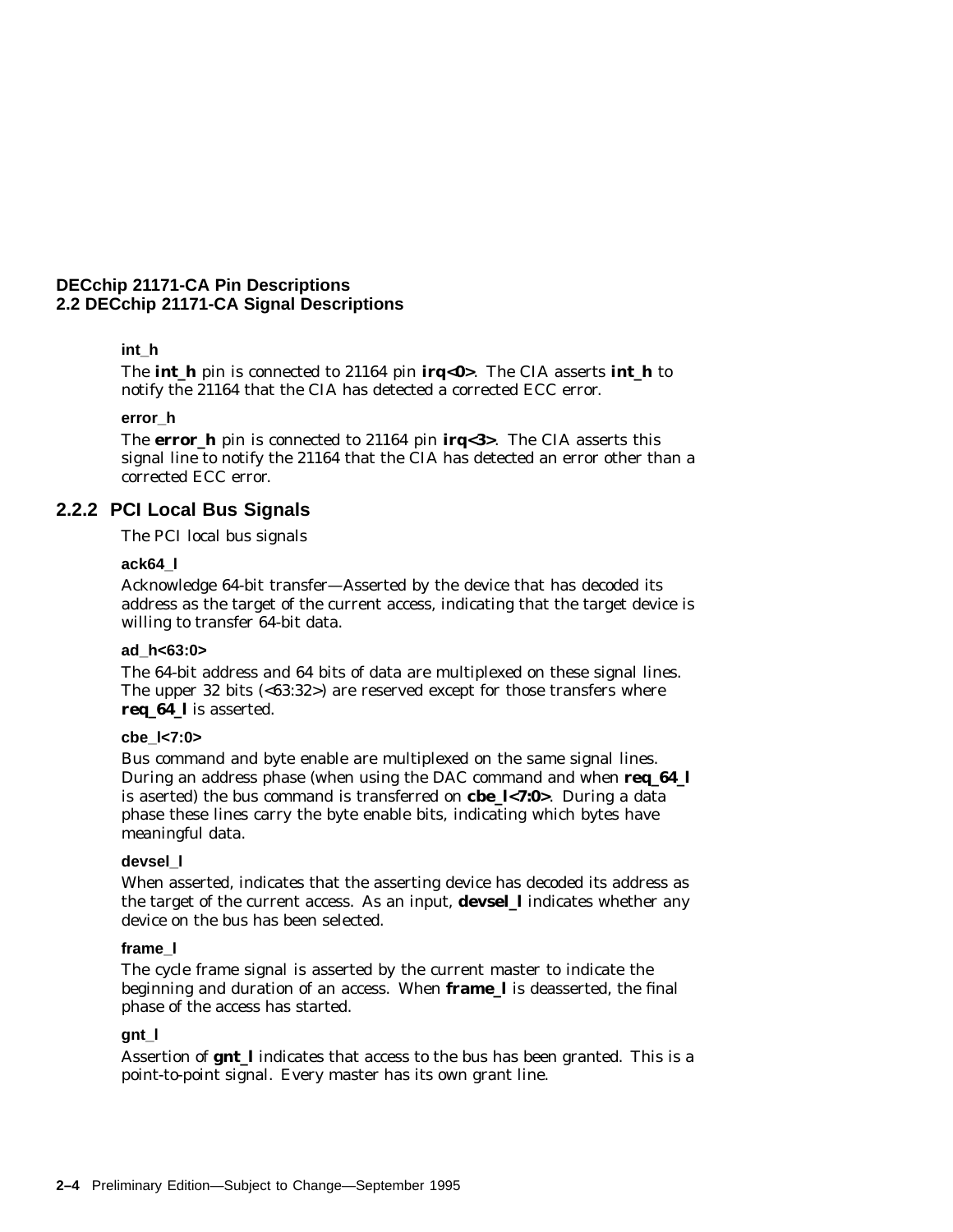## **irdy\_l**

Assertion of **irdy\_l** (initiator ready) indicates that the bus master is ready to complete the current phase of the transaction. Signal **irdy\_l** is used in conjunction with **trdy\_l**. A data phase is completed on any clock where both signals are sampled asserted.

#### **lock\_l**

Assertion of **lock\_l** indicates an atomic operation that may require multiple transactions to complete. When **lock\_l** is asserted, nonexclusive transactions may proceed to an address that is not currently locked.

#### **mem\_cs\_l**

The *PCI Local Bus Specification* does not preclude product-specific function /performance enhancements by way of sideband signals. A sideband signal is loosely defined as any signal that is not part of the PCI specification and connects two or more PCI nodes and has meaning only to these nodes. Sideband signals lines must not violate PCI local bus specifications.

Signal **mem\_cs\_l** is a sideband signal line. It is used by the PCI-to-EISA bridge to help manage the EISA memory map and peripheral component architecture (PCA) compatibility holes (see Section 6.3.4.2).

## **par\_h**

The **par\_h** signal is used to create even parity across **ad\_h<31:0>** and **cbe\_l<3:0>**. Signal **par\_h** is stable and valid one clock cycle after the address phase. Signal **par\_h** remains valid until one clock cycle after the completion of the current data phase. The master asserts **par\_h** for address and write data phases; the target asserts **par\_h** for read data phases.

#### **par64\_h**

The **par64\_h** signal is used to create even parity across **ad\_h<63:32>** and **cbe\_l<7:4>**. Signal **par64\_h** is stable and valid one clock cycle after the address phase. Signal **par64\_h** remains valid until one clock cycle after the completion of the current data phase. The master asserts **par64\_h** for address and write data phases; the target asserts **par64\_h** for read data phases.

#### **perr\_l**

The **perr\_l** signal (parity error) is used to report data parity errors that occur during all PCI transactions except a special cycle. Signal **perr\_l** is a tristate signal line that must be asserted by the data-receiving node two cycles after data with bad parity is detected. Signal **perr\_l** must be asserted for a minimum of one clock cycle for each phase during which bad data parity is detected. Signal **perr\_l**, like all sustained tristate signals, must be asserted high for at least one cycle before being returned from asserted to the tristate condition.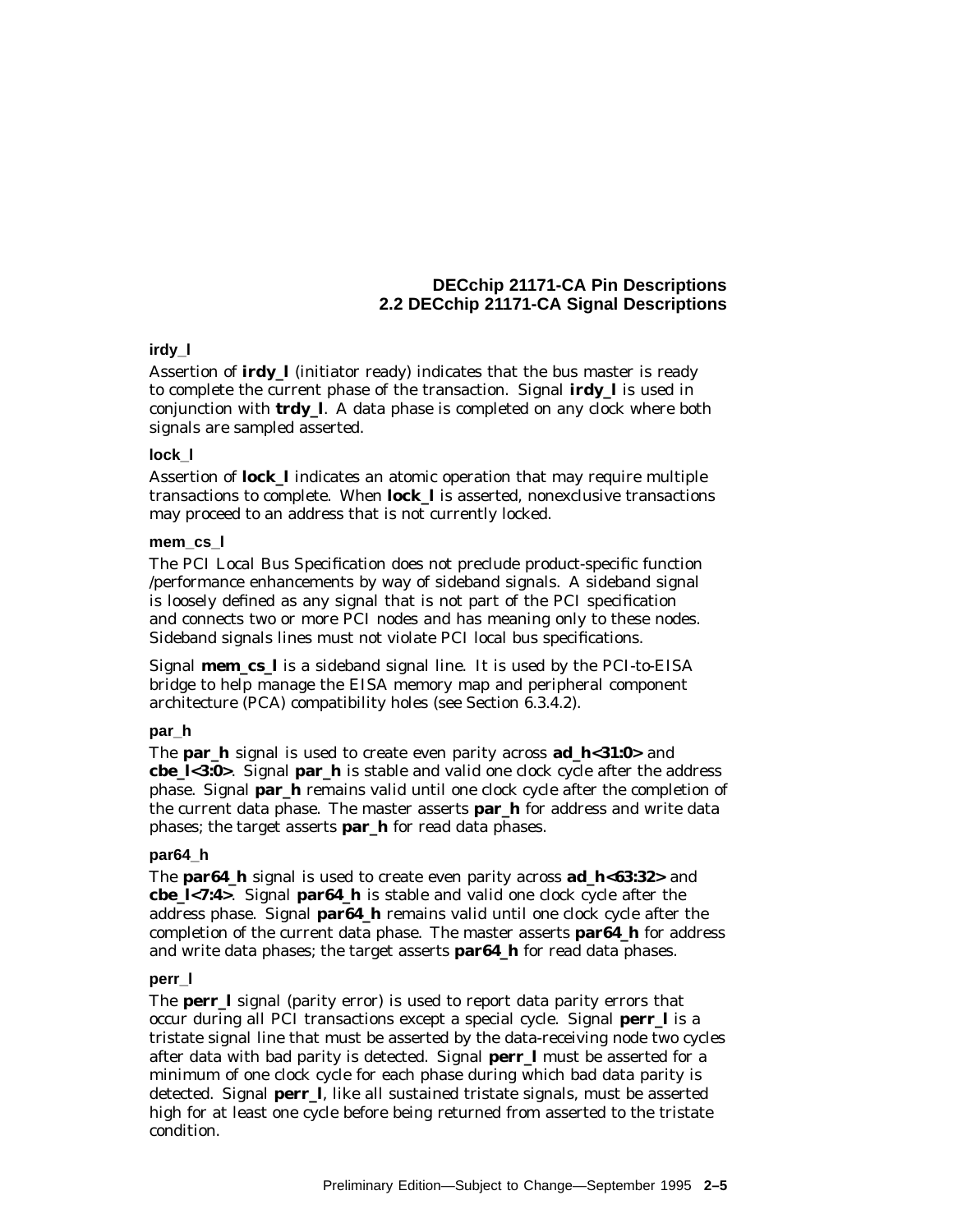#### **req\_l**

Assertion of the **req\_l** signal line (request) indicates to the arbiter that this node wants to use the PCI bus. Every master node has its own **req\_l** pin.

#### **req64\_l**

The current bus master asserts **req64\_l** (request 64-bit transfer), indicating that it wants to transfer data by using 64 bits. Signal **req64\_l** has the same timing as **frame\_l**. Signal **req64\_l** is asserted low by the system reset signal. Nodes connected to the 64-bit PCI bus extension will see the line asserted low. Those nodes not connected to the 64-bit PCI bus extension will see the signal asserted high by a pull-up device.

#### **rst\_l**

The **rst\_l** signal line (reset) is used to bring PCI-specific registers, sequencers, and signals to a consistent state. When **rst\_l** is asserted, all PCI output pins must be driven to their benign state, usually tristated. Although the signal is asynchronous, deassertion must be a clean, bounce-free edge.

#### **serr\_l**

The **serr\_l** pin (system error) is used to report address parity errors, data parity errors on the special cycles command, or any other system error where the result will be catastrophic. If a node does not want a nonexistent memory (NMI) error to be generated, a different reporting mechanism is required. **serr\_l** is an open-drain signal line and is asserted for a minimum of one clock cycle by the node reporting the error.

#### **stop\_l**

The **stop\_l** pin indicates that the current target is requesting that the master stop the current transaction.

#### **trdy\_l**

When asserted, the **trdy\_l** (target ready) pin indicates the target node's ability to complete the current phase of the transaction. Signal **trdy\_l** is used in conjunction with **irdy\_l**. A data phase is completed on any clock assertion where both **trdy\_l** and **irdy\_l** are sampled asserted. During a read transaction, **trdy\_l** indicates that valid data is present on **ad<31:0>**. During a write transaction, **trdy\_l** indicates that the target is ready to accept data. Wait cycles are inserted until both **trdy\_l** and **irdy\_l** are asserted together.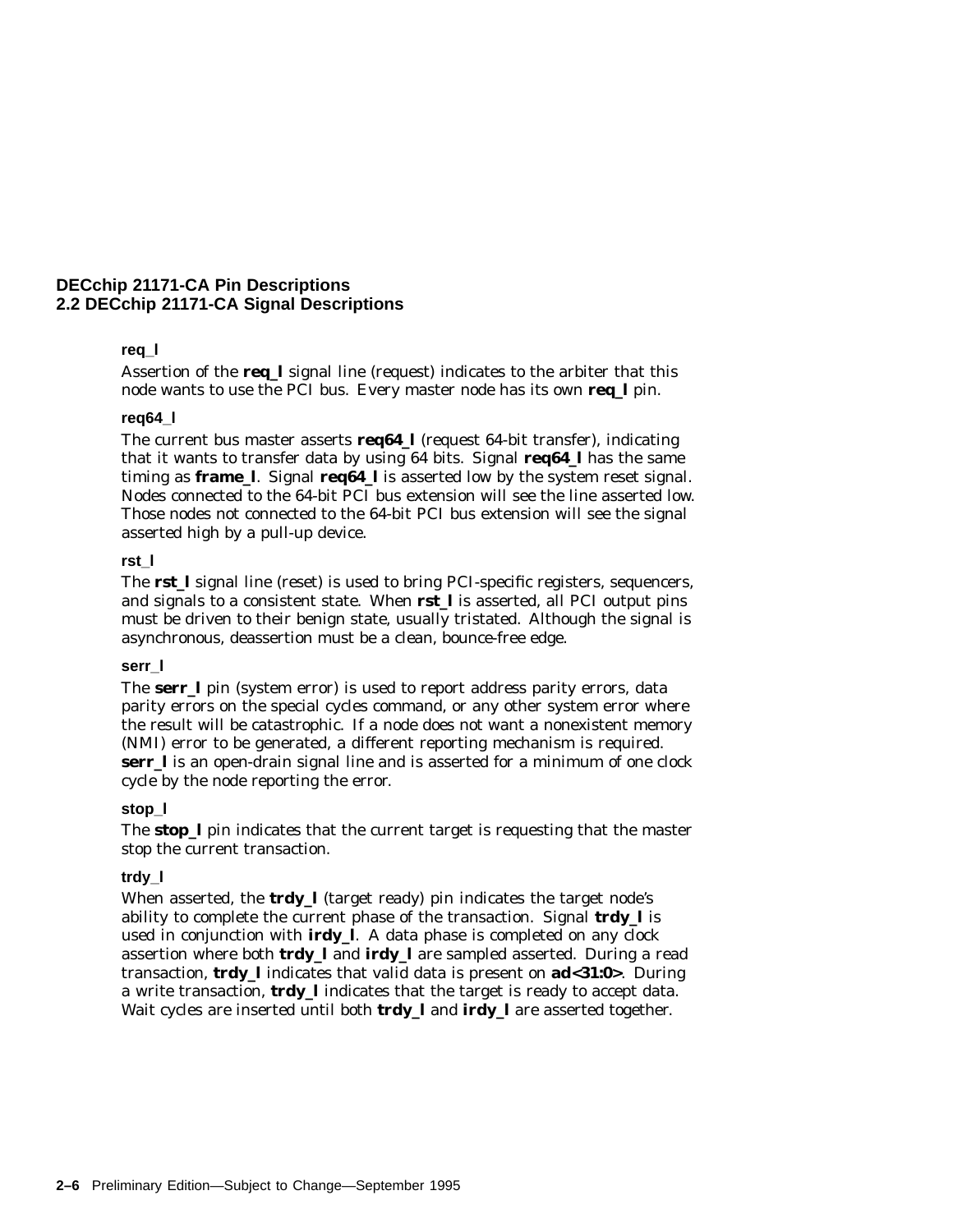## **2.2.3 IOD Bus Signals**

This section provides a description of the IOD bus signals.

### **iod\_h<63:0>**

The **iod\_h<63:0>** signals carry data between the CIA and DSW on the IOD bus.

### **iod\_e\_h<7:0>**

The **iod\_e\_h<7:0>** signals carry ECC between the CIA and DSW on the IOD bus. All ECC generation and detection is performed in the 21164 and CIA.

#### **ioc\_h<6:0>**

The **ioc\_h<6:0>** signals allow the CIA to control data flow on the IOD bus. The data transfers are between memory and the PCI bus. CIA control is encoded as shown in Table 2–2.

| ioc h<br><6:4> | ioc h<br>$3$          | ioc h<br>$2>$                   | ioc h<br><1> | ioc h<br><0>       | <b>Function</b>                           |
|----------------|-----------------------|---------------------------------|--------------|--------------------|-------------------------------------------|
| 000            | Buffer <i>n</i>       | $\mathbf{x}$                    | $\mathbf{x}$ | X                  | Clear valid bits in PCI buffer <i>n</i> . |
| 001            | X                     | X                               | X            | X                  | Load the LW register (Reserved).          |
| 010            | Buffer n              | Adr m <sub>2</sub>              | Adr m1       | Adr m <sub>0</sub> | Write PCI buffer <i>n</i> . adr m.        |
| 011            | Mask3                 | Mask2                           | Mask1        | Mask0              | Write IOR (QW mask).                      |
| 100            | Buffer n              | Adr m <sub>2</sub>              | Adr m1       | Adr m0             | Read DMA buffer <i>n</i> . adr m.         |
| 101            | Buffer n1             | Buffer $n0$                     | Adr m1       | Adr m0             | Read IOW buffer <i>n</i> . adr m.         |
| 110            | Buffer n1<br>Buffer n | Buffer n0<br>Adr m <sub>2</sub> | Adr m1       | Adr m0             | Read buffer (IOW or DMA) low<br>longword. |
| 111            | Mask3                 | Mask2                           | Mask1        | Mask0              | Start IOW (buffer mask).                  |

#### **Table 2–2 ioc\_h<6:0> Control Functions**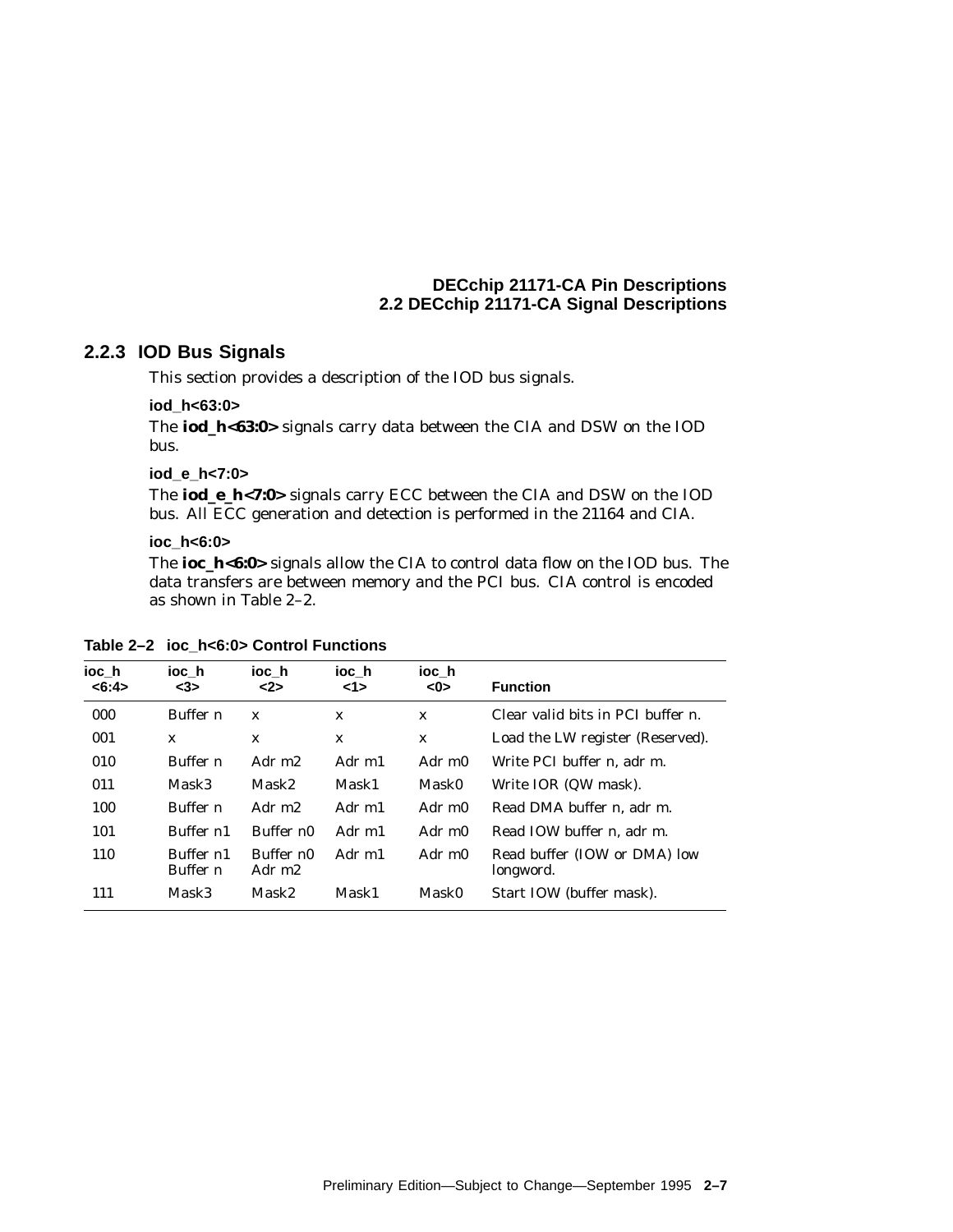## **cmc\_h<8:0>**

The **cmc\_h<8:0>** signal lines control flow of data between the 21164 and the memory arrays. They also start and stop loading of the free-running buffers (victim, flush, IOW buffers) in the DSW. In Table 2–3, A5 and A4 are address bits. The Var field encodes the transaction being performed as shown in Table 2–4, Table 2–5, and Table 2–6.

**Table 2–3 cmc\_h<8:0> Control Functions**

| cmc h<br><8:5> | cmc h<br><4>   | cmc h<br>$3$    | cmc h<br>$2$ | cmc h<br><1>         | cmc h<br><0>         | <b>Function</b>                                                       |
|----------------|----------------|-----------------|--------------|----------------------|----------------------|-----------------------------------------------------------------------|
| 0000           | Var $41$       | Var 3           | Var 2        | Var 1                | Var 0                | Start/stop the buffer.                                                |
| 0010           | $\mathbf x$    | AA <sup>2</sup> | Delay        | Var 1                | Var 0                | Move fill data from<br>memory to 21164.                               |
| 0011           | $\mathbf{x}$   | A4              | $\mathbf{x}$ | Var 1                | Var 0                | Move IOR buffer data to<br>21164.                                     |
| 0100           | $A5^2$         | A4              | Delay        | Var 1                | Var 0                | Move memory data to<br>memory buffer 0.                               |
| 0101           | A <sub>5</sub> | A4              | Delay        | Var 1                | Var 0                | Move memory data to<br>memory buffer 1.                               |
| 0110           | A <sub>5</sub> | A4              | Delay        | <b>Stop</b><br>IOWn1 | Stop<br>IOWn0        | Move memory data to<br>memory buffer 0, stop<br>IOW buffer $n$ .      |
| 0111           | A <sub>5</sub> | A4              | Delay        | <b>Stop</b><br>IOWn1 | <b>Stop</b><br>IOWn0 | Move memory data to<br>memory buffer 1, stop<br>IOW buffer <i>n</i> . |
| 1000           | A <sub>5</sub> | A4              | Var 2        | Var 1                | Var 0                | Write victim buffer to<br>memory.                                     |
| 1010           | A5             | A <sub>4</sub>  | Var 2        | Var 1                | Var 0                | Write DMA0 buffer to<br>memory.                                       |
| 1011           | A <sub>5</sub> | A4              | Var 2        | Var 1                | Var 0                | Write DMA1 buffer to<br>memory.                                       |

1The variable field encodes the transaction being performed. See Table 2–4, Table 2–5, and Table 2–6.

2A5 and A4 are address bits.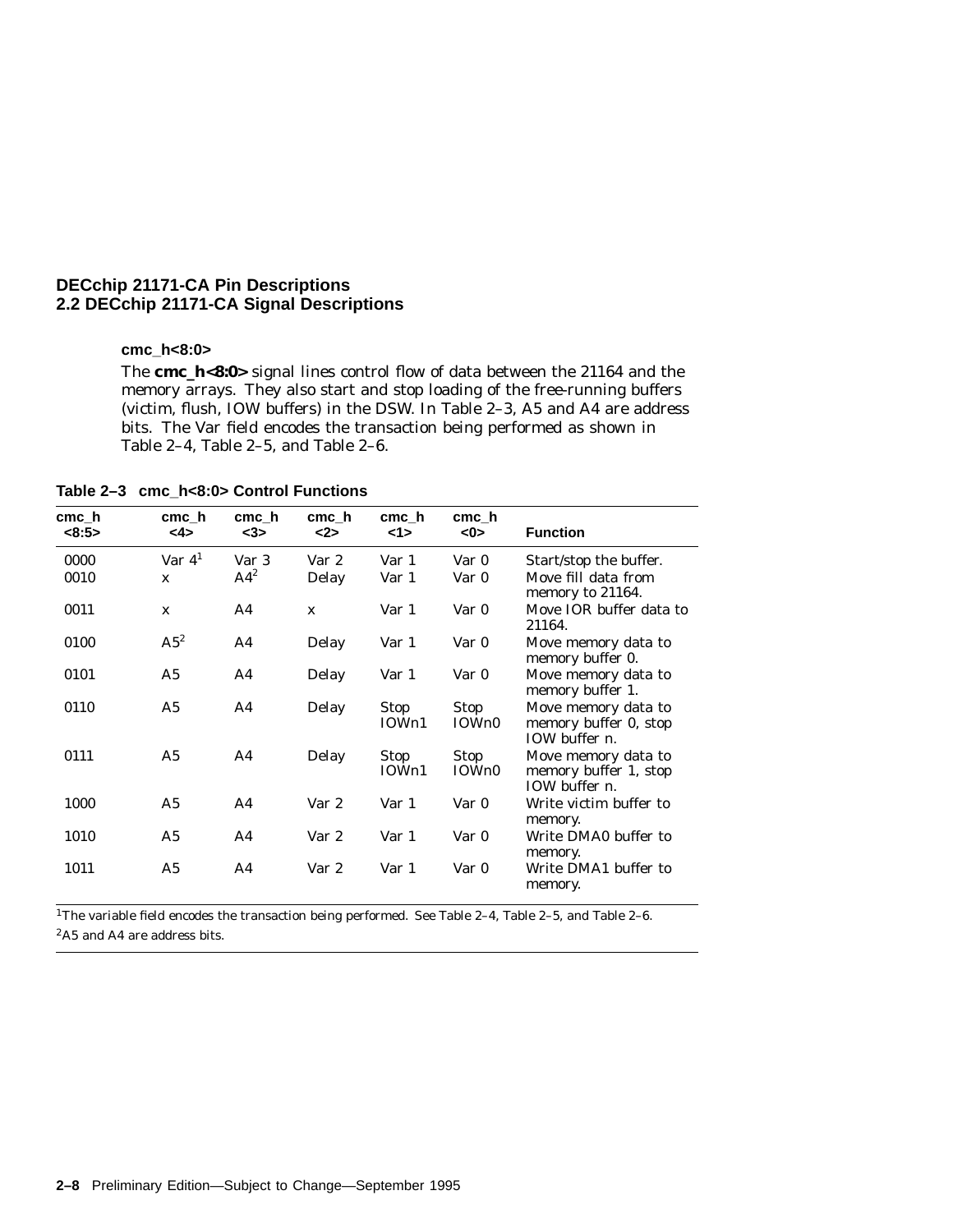**Table 2–4 Var Encodings for CMC Command 0**

| Var<4:3> | <b>Function</b>                                  |
|----------|--------------------------------------------------|
| -00      | None.                                            |
| 01       | Start victim.                                    |
| 10       | Start flush buffer 0 and clear PCI 0 valid bits. |
|          | Start flush buffer 1 and clear PCI 0 valid bits. |

**Table 2–5 Var Encodings for CMC Commands 0, 8, A, and B**

| Var < 2:0 | <b>Function</b>      |
|-----------|----------------------|
| 000       | None.                |
| 001       | Stop victim.         |
| 010       | Stop flush buffer 0. |
| 011       | Stop flush buffer 1. |
| 100       | Stop IOW 0.          |
| 101       | Stop IOW 1.          |
| 110       | Stop IOW 2.          |
| 111       | Stop IOW 3.          |

**Table 2–6 Var Encodings for CMC Commands 2, 3, 4, 5, 6, and 7**

| Var<1:0> | <b>Function</b>      |
|----------|----------------------|
| 00       | None.                |
| 01       | Stop victim.         |
| 10       | Stop flush buffer 0. |
| 11       | Stop flush buffer 1. |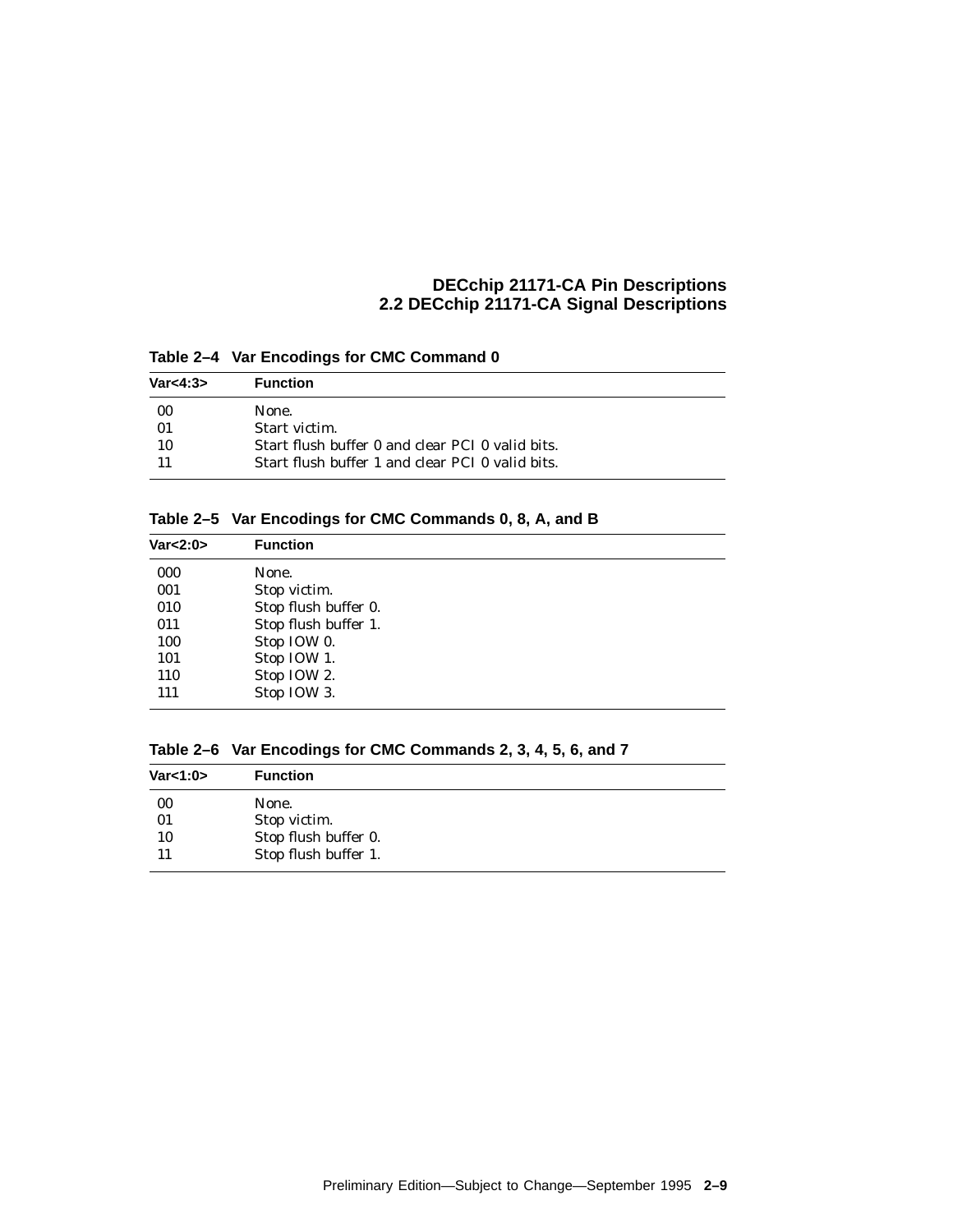### **2.2.4 Memory Control Signals**

This section provides a description of the memory control signals.

### **cas\_h<3:0>**

The **cas\_h<3:0>** signal lines select the column address in the memory arrays.

### **mem\_ack\_l**

The **mem ack I** PCI sideband signal line is asserted by the CIA when it has cleared the transaction path in preparation to receive a transaction from the PCI-to-EISA bridge. See **mem\_req\_l**.

### **mem\_addr\_h<12:0>**

The **mem\_addr\_h<12:0>** signal lines carry the memory array address.

### **mem\_en\_h**

The **mem\_en\_h** signal line enables operation of the memory arrays.

### **mem\_req\_l**

The **mem\_req\_l** signal line is asserted by the PCI-to-EISA bridge to notify the CIA that it has a transaction pending. The CIA completes all transactions in progress and then asserts **mem\_ack\_l** to the PCI-to-EISA bridge. The PCI-to-EISA bridge then starts the transaction. See **mem\_ack\_l**.

The PCI-to-EISA bridge set can be made using these two chips:

- Intel 82374EB EISA System Component (ESC)
- Intel 82375EB PCI-to-EISA Bridge (PCEB)

The PCEB allows a certain time period for a PCI transaction to complete. The **mem\_req\_l** and **mem\_ack\_l** PCI sideband signal lines are used to ensure that that the CIA performs transactions from the PCI-to-EISA bridge immediately.

### **mem\_we\_l<1:0>**

The **mem\_we\_l<1:0>** signal lines carry the write-enable signal to the memory arrays.

### **ras\_h<3:0>**

The **ras\_h<3:0>** signal lines select the row address in the memory arrays.

### **set\_sel\_h<15:0>**

The **set\_sel\_h<15:0>** signal lines are used to select a memory array.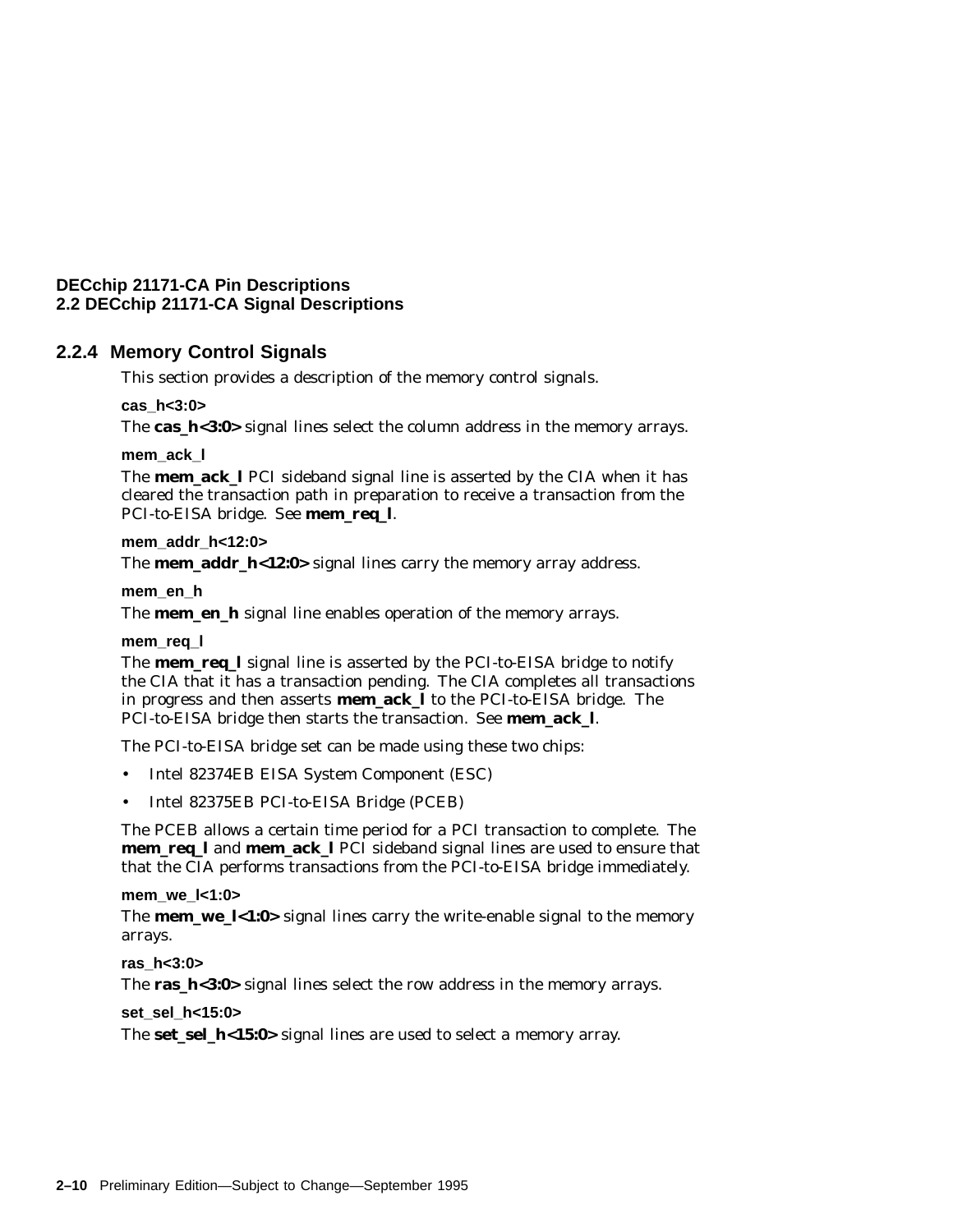### **2.2.5 Phase-Locked Loop Signals**

This section describes the phase-locked loop signals.

### **pll\_agnd\_h**

Signal **pll\_agnd\_h** is the analog ground input to the PLL and is connected to the system board ground.

### **pll\_clk\_h**

The **pll\_clk\_h** signal is the system clock (or reference signal) input to the phase-locked loop (PLL) circuit. The **pll\_clk\_h** signal line is the source for CIA timing. It supplies a clock with the same frequency as that supplied to the PCI.

### **pll\_lp1\_h**

Signal **pll\_lp1\_h** is an output of the PLL (phase detector output).

### **pll\_test\_h<3:0>**

Signals **pll\_test\_h<3:0>** select which internal chip information is presented at output pins **debug\_h<1:0>**. These signal lines are reserved to Digital.

### **pll\_vss\_h**

Signal **pll\_vss\_h** is the ground input input to the PLL. It is connected to the system board ground.

### **2.2.6 Miscellaneous Power Signals**

This section describes the miscellaneous power signals.

### **aux\_vdd\_h**

Signal **aux\_vdd\_h** is modified (filtered) within the CIA chip before going to the PLL section of the CIA. Signal **aux\_vdd\_h** should be connected to **vdd\_h** on the module.

### **aux\_vss\_h**

Signal **aux\_vss\_h** is modified (filtered) within the CIA chip before going to the PLL section of the CIA. Signal **aux\_vss\_h** should be connected to **vss\_h** on the module.

### **pll\_vdd\_h**

Signal **pll\_vdd\_h** is the power input to the PLL. It is connected to the system board power.

### **pll\_lp2\_h**

Signal **pll\_lp2\_h** is an input to the PLL, driving a VCO input.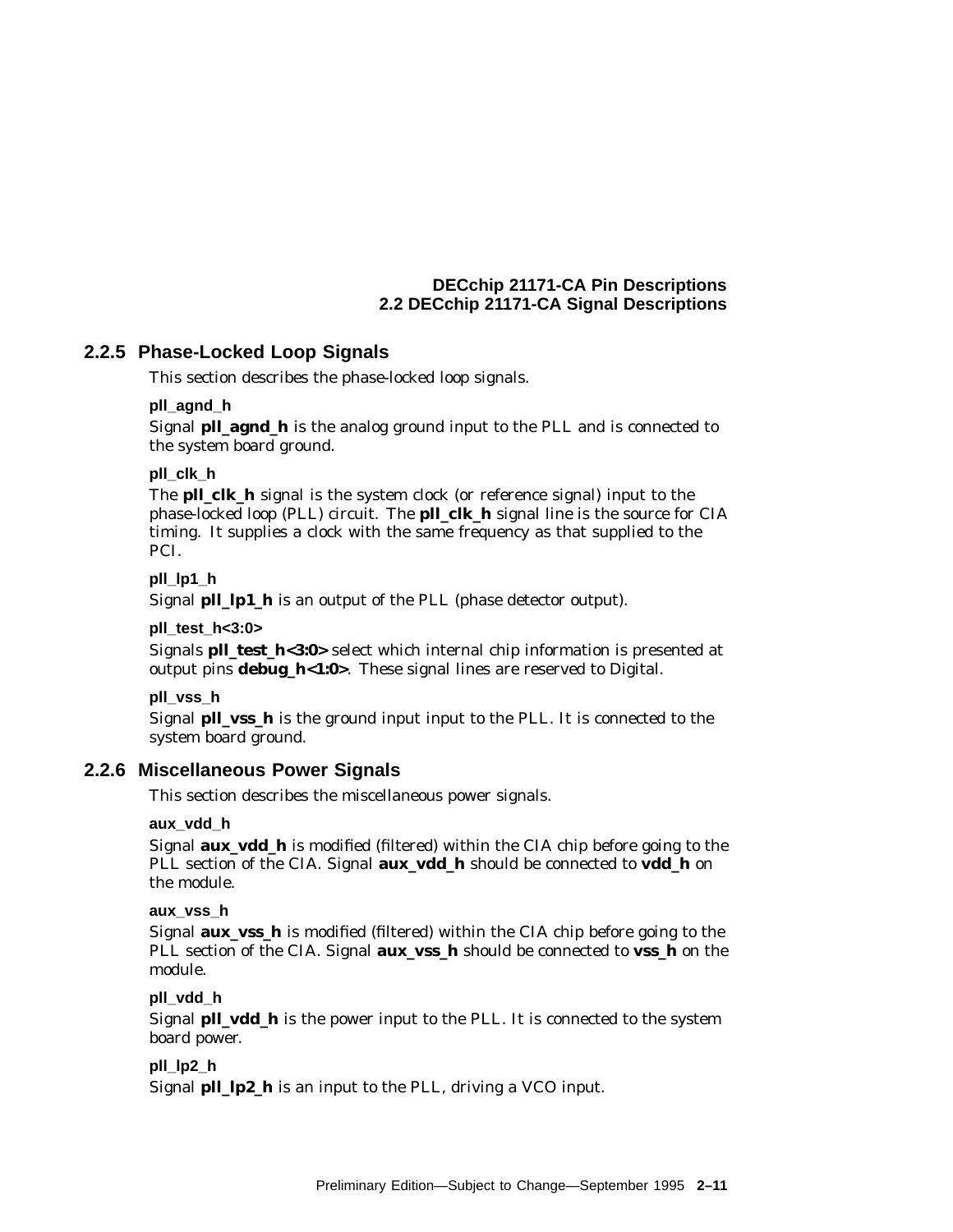### **2.2.7 Miscellaneous Signals**

This section provides a description of the miscellaneous signals.

**count\_out\_h**

Signal **count\_out\_h** is used during PLL tests.

**debug\_h<1:0>**

Signals **debug\_h<1:0>** present internal CIA information selected by **pll\_test\_h<3:0>**. These signal lines are reserved to Digital.

**scan\_in\_h**

Signal **scan\_in\_h** is the enable pin for the scan chain.

**sys\_rst\_l**

The **sys\_rst\_l** signal line is the system reset input signal to the CIA. When **sys\_rst\_l** is asserted, the CIA resets its internal state.

**test\_mode\_h<1:0>**

Signals **test\_mode\_h<1:0>** define the four operating modes of the CIA as listed in Table 2–7.

| test mode $h<1:0>$ |                           |
|--------------------|---------------------------|
|                    | <b>DSW Operating Mode</b> |
| 00                 | Tristate mode             |
| 01                 | Normal mode               |
| 10                 | Scan mode                 |
| 11                 | PLL test mode             |

**Table 2–7 DSW Operating Modes**

### **test\_or\_scan\_out\_h**

Signal **test\_or\_scan\_out\_h** is the TEST\_OUT output that is the end of the parametric NAND tree.

### **2.2.8 Reserved Signals**

This section provides a description of the reserved signals.

**gru\_ack\_h**

Signal **gru\_ack\_h** is reserved for use by Digital.

### **gru\_sel\_h**

Signal **gru\_sel\_h** is reserved for use by Digital.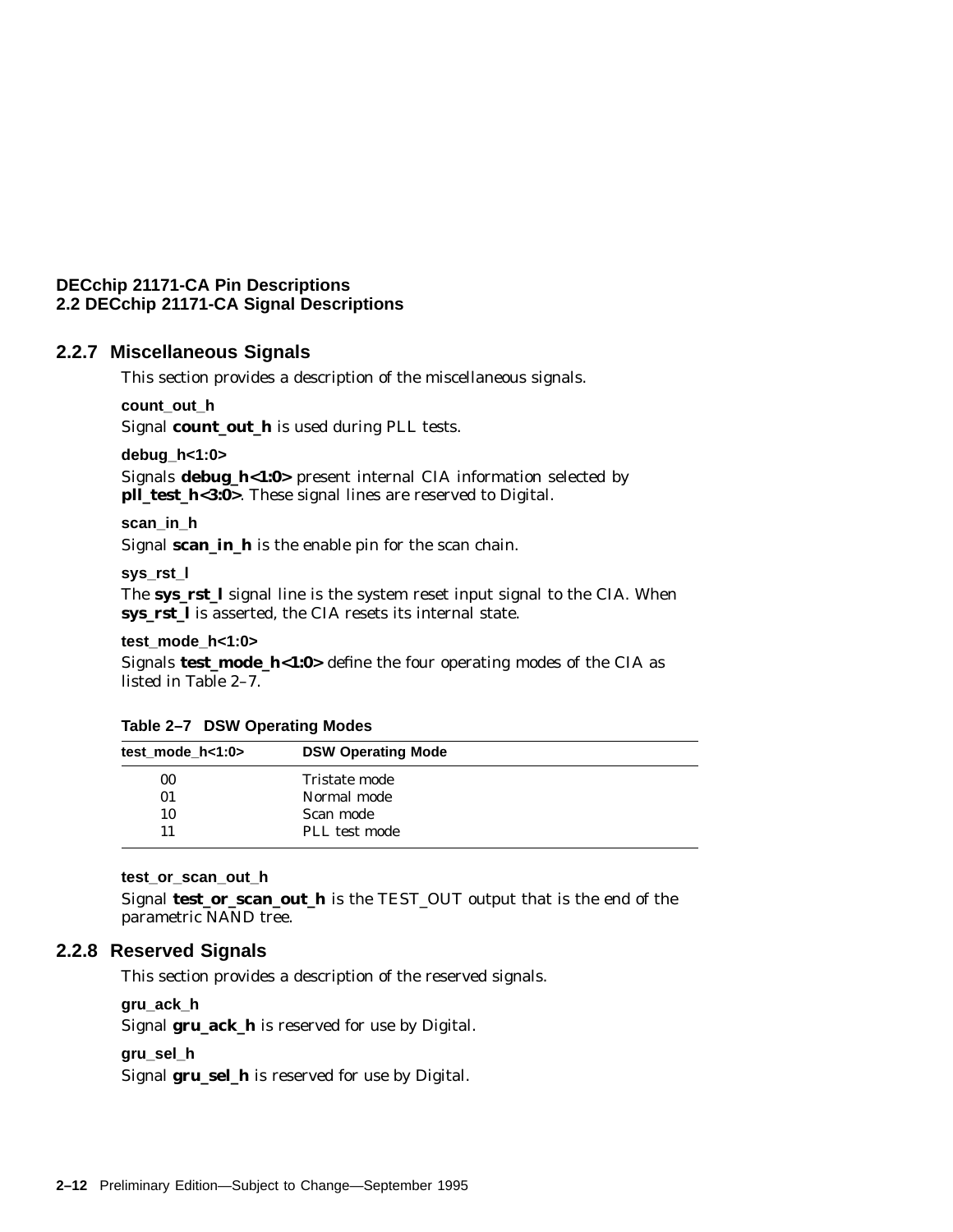## **2.2.9 DECchip 21171-CA Pin Name List (Alphabetic)**

Table 2–8 lists the DECchip 21171-CA (CIA) pins by name in alphabetical order. The following abbreviations are used in the Type column of the table:

- $\bullet$  B = Bidirectional
- $\bullet$  I = Input
- $P = Power$
- $\bullet$  O = Output

|                |     |             |                 | <b>Type</b> |
|----------------|-----|-------------|-----------------|-------------|
| U <sub>5</sub> | B   |             |                 |             |
|                |     |             |                 |             |
| Y18            | B   | $ad_h < 1>$ | V15             | B           |
| U14            | B   | ad $h < 3$  | W16             | B           |
| V14            | B   | $ad_h < 5>$ | W14             | B           |
| U13            | B   | $ad_h < 7>$ | Y15             | B           |
| V13            | B   | ad $h < 9$  | W12             | B           |
| AA14           | B   | ad $h < 11$ | Y13             | B           |
| AA13           | B   | $ad_h < 13$ | AA12            | B           |
| <b>AA11</b>    | B   | ad_h<15 $>$ | AA10            | B           |
| V10            | B   | ad $h < 17$ | U10             | B           |
| AA8            | B   | ad $h < 19$ | W9              | B           |
| V9             | B   | ad_h<21>    | U9              | B           |
| W7             | B   | ad_h<23>    | W8              | B           |
| V8             | B   | ad $h < 25$ | Y5              | B           |
| AA4            | B   | ad $h < 27$ | W <sub>5</sub>  | B           |
| AA3            | B   | ad_h<29>    | AA <sub>2</sub> | B           |
| U6             | B   | ad $h < 31$ | Y3              | B           |
| W17            | B   | ad_h<33>    | AA18            | B           |
| Y17            | B   | ad $h < 35$ | AA17            | B           |
| Y16            | B   | ad_h<37>    | W15             | B           |
| AA16           | B   | ad $h 39$   | AA15            | B           |
| Y14            | B   | ad_h<41>    | W13             | B           |
| U12            | B   | ad $h < 43$ | V12             | B           |
| Y12            | B   | ad_h<45>    | Y11             | B           |
| W10            | B   | ad $h < 47$ | Y10             | B           |
| AA9            | B   | ad_h<49>    | Y9              | B           |
| Y8             | B   | ad $h < 51$ | AA7             | B           |
|                | Pin | <b>Type</b> | <b>Pin Name</b> | Pin         |

**Table 2–8 DECchip 21171-CA Pin Names (Alphabetic)**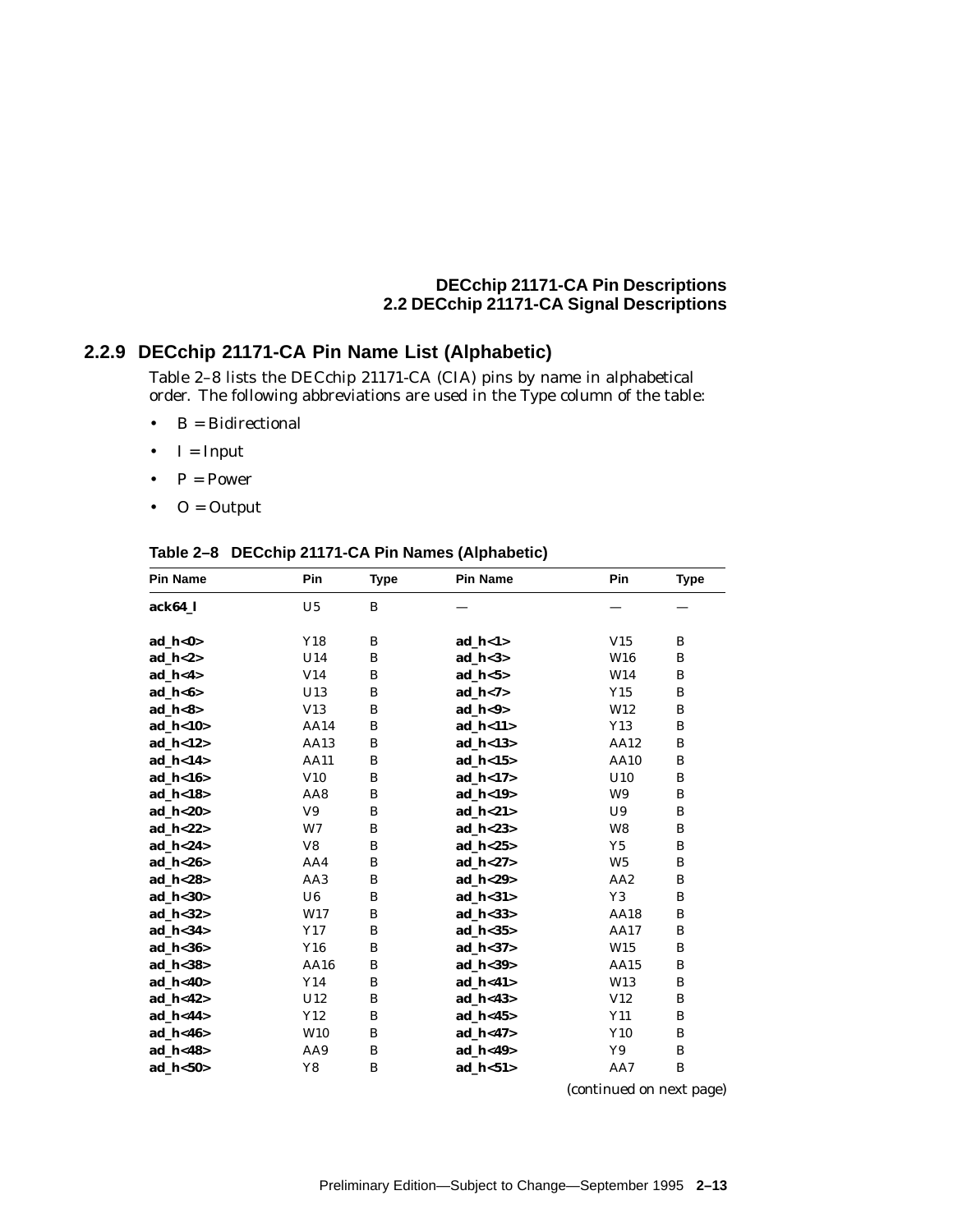| <b>Pin Name</b> | Pin             | <b>Type</b>  | <b>Pin Name</b> | Pin             | <b>Type</b>  |
|-----------------|-----------------|--------------|-----------------|-----------------|--------------|
| ad_h<52>        | $\rm Y7$        | $\, {\bf B}$ | ad_h<53>        | AA6             | B            |
| ad_h<54>        | Y <sub>6</sub>  | B            | $ad_h < 55$     | AA5             | B            |
| ad_h<56>        | W <sub>6</sub>  | $\, {\bf B}$ | ad_h<57>        | U8              | B            |
| ad_h<58>        | V <sub>7</sub>  | $\bf{B}$     | ad $h < 59$     | Y <sub>4</sub>  | B            |
| ad_h<60>        | U7              | $\, {\bf B}$ | ad_h<61>        | V <sub>6</sub>  | B            |
| ad_h<62>        | T <sub>6</sub>  | $\bf{B}$     | ad_h<63>        | $\mathbf{Y2}$   | B            |
| addr_h<4>       | N <sub>18</sub> | $\, {\bf B}$ | addr_h<5>       | R21             | B            |
| addr_h<6>       | <b>R20</b>      | B            | $addr_h < 7>$   | T <sub>21</sub> | B            |
| addr_h<8>       | N17             | $\, {\bf B}$ | addr_h<9>       | R <sub>19</sub> | B            |
| addr_h<10>      | P <sub>19</sub> | B            | addr_h<11>      | <b>T20</b>      | B            |
| addr_h<12>      | P <sub>18</sub> | B            | addr_h<13>      | U21             | B            |
| addr_h<14>      | T19             | $\bf{B}$     | addr_h<15>      | U20             | B            |
| addr_h<16>      | P17             | B            | addr $h < 17$   | V21             | B            |
| addr_h<18>      | R <sub>18</sub> | $\, {\bf B}$ | addr_h<19>      | U19             | B            |
| addr_h<20>      | V20             | B            | addr_h<21>      | R17             | B            |
| addr_h<22>      | W21             | $\, {\bf B}$ | addr_h<23>      | T18             | B            |
| addr_h<24>      | V19             | $\, {\bf B}$ | addr_h<25>      | W <sub>20</sub> | B            |
| addr_h<26>      | V26             | B            | $addr_h <27>$   | T <sub>17</sub> | B            |
| addr_h<28>      | Y20             | $\bf{B}$     | addr_h<29>      | U18             | B            |
| addr_h<30>      | U17             | B            | addr_h<31>      | E16             | B            |
| addr_h<32>      | <b>B19</b>      | $\, {\bf B}$ | addr_h<33>      | F15             | B            |
| addr_h<34>      | C18             | B            | addr_h<39>      | D17             | B            |
| addr_bus_req_h  | D18             | $\, {\bf B}$ | addr_cmd_par_h  | E15             | B            |
| addr_res_h<0>   | D10             | $\bf I$      | addr_res_h<1>   | <b>B11</b>      | I            |
| aux_vdd_h       | C <sub>4</sub>  | $\mathbf P$  | aux_vss_h       | D <sub>5</sub>  | $\mathbf P$  |
| cack_h          | <b>B21</b>      | $\Omega$     |                 |                 |              |
| cas_h<0>        | G19             | $\mathbf{O}$ | $cas_h < 1$     | F <sub>21</sub> | $\mathbf{O}$ |
| $cas_h <2>$     | H19             | 0            | cas_ $h<3>$     | G20             | 0            |
| cbe_l<0>        | AA19            | B            | $che_l < 1>$    | AA20            | B            |
| $che_l <2>$     | Y21             | $\, {\bf B}$ | $che_l <3>$     | W18             | $\, {\bf B}$ |
| cbe_l<4>        | W <sub>2</sub>  | $\bf{B}$     | $che_l < 5>$    | T <sub>5</sub>  | B            |
| cbe_l<6>        | V3              | $\, {\bf B}$ | cbe_l<7>        | U <sub>4</sub>  | B            |

**Table 2–8 (Cont.) DECchip 21171-CA Pin Names (Alphabetic)**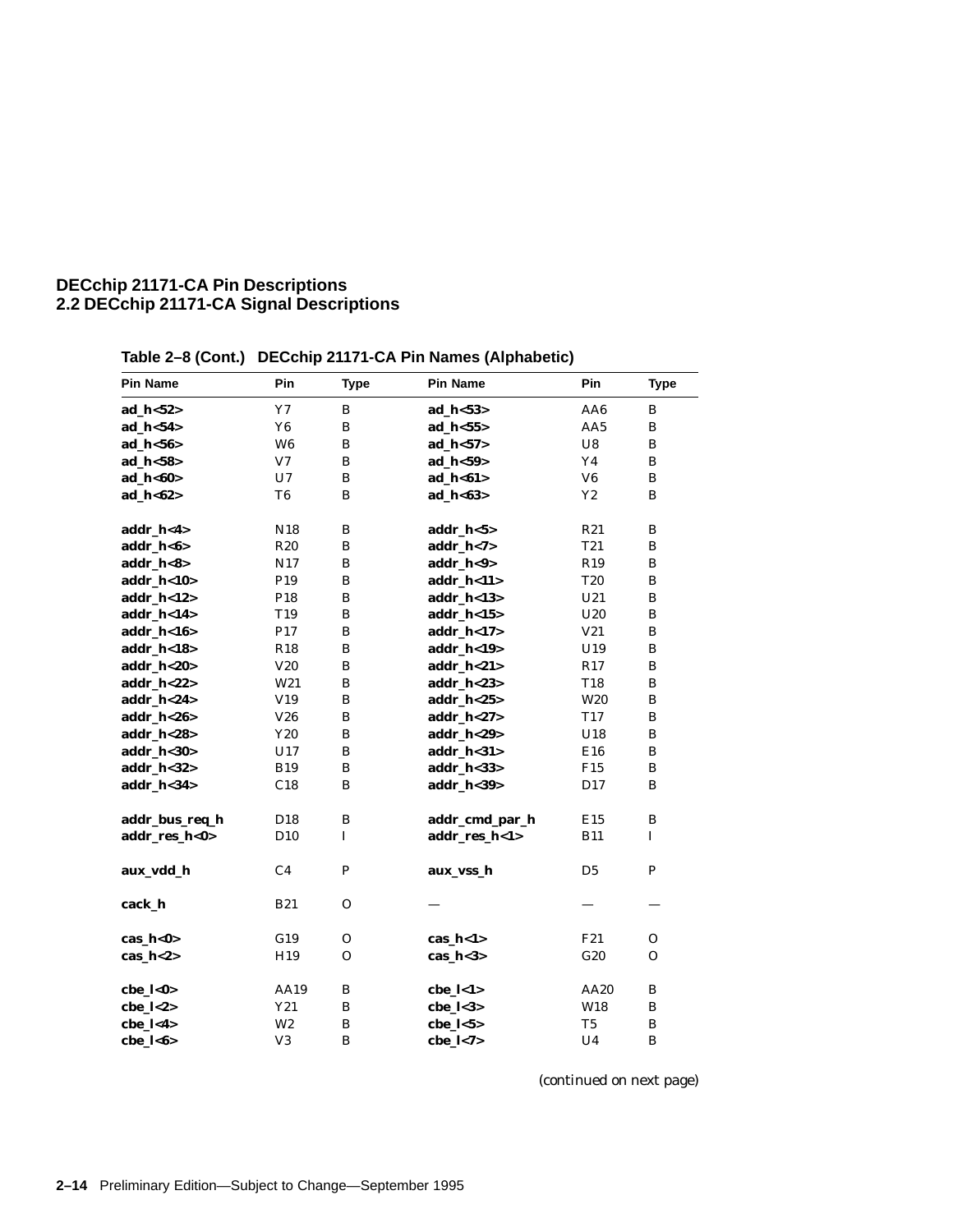| <b>Pin Name</b> | Pin             | <b>Type</b>  | Pin Name     | Pin             | Type         |
|-----------------|-----------------|--------------|--------------|-----------------|--------------|
| $cmc_h<0>$      | D <sub>14</sub> | 0            | $cmc_h < 1>$ | <b>B16</b>      | $\mathbf{O}$ |
| $cmc_h <2>$     | C15             | 0            | $cmc_h <3>$  | <b>B15</b>      | О            |
| $cmc_h<4>$      | E13             | $\mathbf{O}$ | $cmc_h < 5$  | C14             | O            |
| $cmc_h<6>$      | F12             | 0            | $cmc_h < 7$  | D <sub>13</sub> | О            |
| $cmc_h <8>$     | <b>B14</b>      | 0            |              |                 |              |
| $cmd_h<0>$      | <b>B18</b>      | $\bf{B}$     | $cmd_l<1>$   | F14             | B            |
| $cmd_l<2>$      | C17             | B            | $cmd_l<3>$   | D <sub>16</sub> | B            |
| count_out_h     | R6              | $\mathbf O$  | dack_h       | F <sub>16</sub> | $\mathbf O$  |
| debug_h<0>      | T <sub>3</sub>  | $\mathbf I$  | debug_h<1>   | V5              | I            |
| devsel_l        | V17             | B            | error_h      | P <sub>5</sub>  | $\mathbf{O}$ |
| fill_error_h    | M17             | $\mathbf{O}$ | fill_h       | C19             | $\mathbf{O}$ |
| fill_id_h       | P <sub>20</sub> | $\bf{B}$     | frame_l      | V18             | B            |
| <b>GND</b>      | A2              | ${\bf P}$    | <b>GND</b>   | A <sub>4</sub>  | ${\bf P}$    |
| <b>GND</b>      | A5              | $\mathbf P$  | <b>GND</b>   | A <sub>6</sub>  | ${\bf P}$    |
| <b>GND</b>      | $\mathbf{A8}$   | $\mathbf{P}$ | <b>GND</b>   | A10             | $\, {\bf P}$ |
| <b>GND</b>      | A12             | $\mathbf{P}$ | <b>GND</b>   | A14             | $\, {\bf P}$ |
| <b>GND</b>      | A16             | $\mathbf{P}$ | <b>GND</b>   | A17             | $\, {\bf P}$ |
| <b>GND</b>      | A18             | $\mathbf{P}$ | <b>GND</b>   | A20             | ${\bf P}$    |
| <b>GND</b>      | A21             | $\mathbf{P}$ | <b>GND</b>   | B1              | ${\bf P}$    |
| GND             | C22             | $\mathbf{P}$ | <b>GND</b>   | D1              | ${\bf P}$    |
| <b>GND</b>      | D19             | $\mathbf{P}$ | <b>GND</b>   | E22             | ${\bf P}$    |
| <b>GND</b>      | F1              | $\mathbf{P}$ | <b>GND</b>   | F <sub>22</sub> | ${\bf P}$    |
| <b>GND</b>      | G1              | $\mathbf{P}$ | <b>GND</b>   | G22             | $\, {\bf P}$ |
| <b>GND</b>      | J1              | $\mathbf{P}$ | <b>GND</b>   | J22             | ${\bf P}$    |
| <b>GND</b>      | K1              | $\mathbf{P}$ | <b>GND</b>   | M1              | ${\bf P}$    |
| <b>GND</b>      | M22             | $\mathbf{P}$ | <b>GND</b>   | N22             | $\, {\bf P}$ |
| <b>GND</b>      | P1              | $\mathbf{P}$ | <b>GND</b>   | R22             | ${\bf P}$    |
| <b>GND</b>      | T1              | $\mathbf{P}$ | <b>GND</b>   | U1              | ${\bf P}$    |
| <b>GND</b>      | U22             | $\mathbf{P}$ | <b>GND</b>   | V1              | $\, {\bf P}$ |
| <b>GND</b>      | W <sub>4</sub>  | $\mathbf{P}$ | <b>GND</b>   | W19             | P            |
| <b>GND</b>      | W22             | $\mathbf{P}$ | <b>GND</b>   | Y1              | ${\bf P}$    |
| GND             | AA22            | $\mathbf{P}$ | <b>GND</b>   | AB2             | $\, {\bf P}$ |
| GND             | AB <sub>3</sub> | $\mathbf{P}$ | <b>GND</b>   | AB <sub>5</sub> | $\, {\bf P}$ |
| <b>GND</b>      | AB7             | $\mathbf{P}$ | <b>GND</b>   | AB9             | $\, {\bf P}$ |
| <b>GND</b>      | AB12            | $\mathbf{P}$ | <b>GND</b>   | AB13            | P            |
| <b>GND</b>      | AB15            | P            | <b>GND</b>   | AB17            | P            |

**Table 2–8 (Cont.) DECchip 21171-CA Pin Names (Alphabetic)**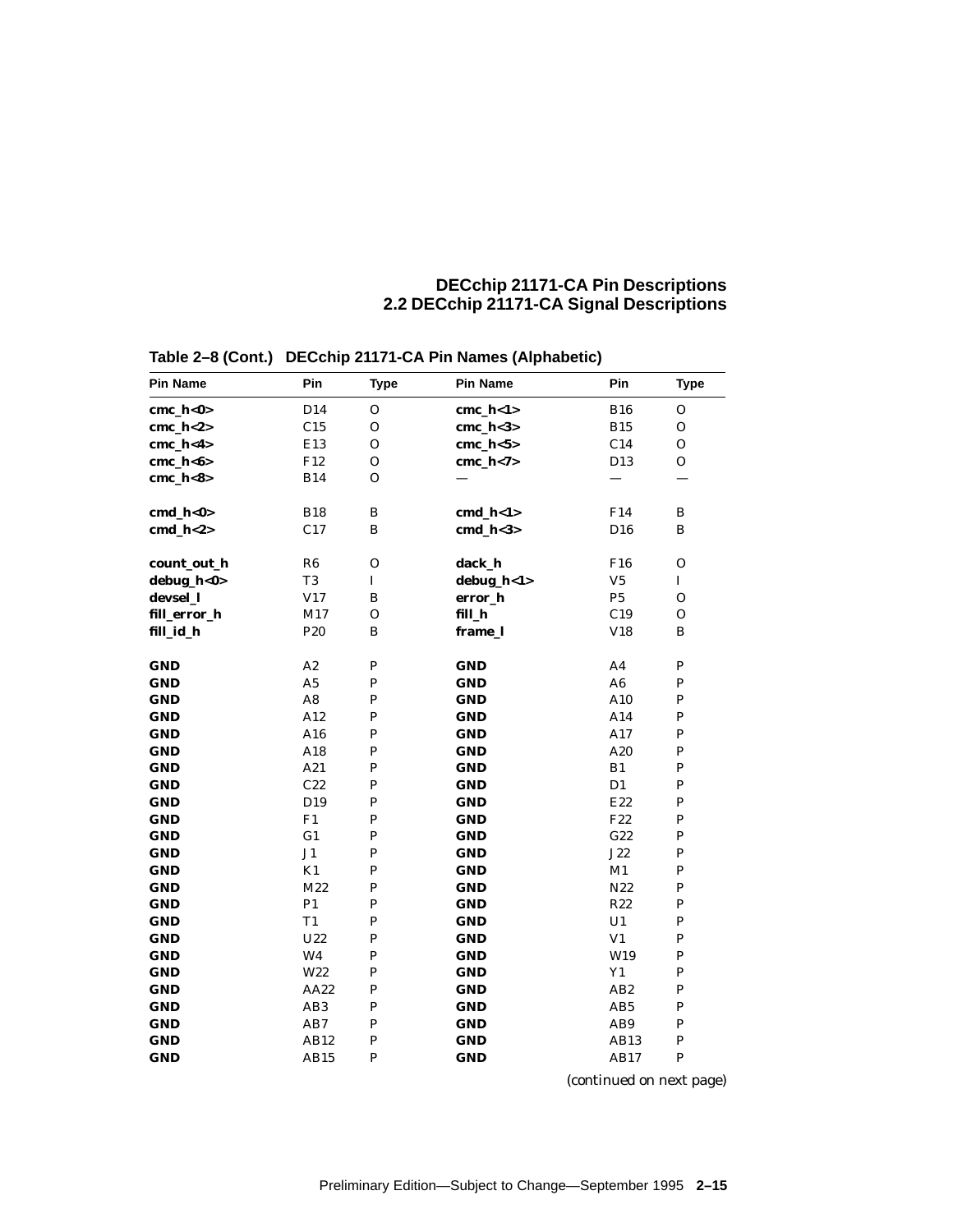| <b>Pin Name</b>      | Pin             | <b>Type</b>  | <b>Pin Name</b>      | Pin            | <b>Type</b> |
|----------------------|-----------------|--------------|----------------------|----------------|-------------|
| <b>GND</b>           | AB18            | P            | <b>GND</b>           | AB19           | P           |
| <b>GND</b>           | AB21            | ${\bf P}$    |                      |                |             |
|                      |                 |              |                      |                |             |
| gnt_l                | U3              | I            |                      |                |             |
| gru_ack_h (Reserved) | L <sub>6</sub>  | $\bf I$      | gru_sel_h (Reserved) | L <sub>5</sub> | О           |
| idle_bc_h            | <b>B20</b>      | $\Omega$     | int h                | L17            | 0           |
|                      |                 |              |                      |                |             |
| int4_valid_h<0>      | E14             | $\bf I$      | int4_valid_h<1>      | C16            | $\bf I$     |
| int4_valid_h<2>      | F <sub>13</sub> | $\mathbf I$  | int4_valid_h<3>      | D15            | $\bf I$     |
|                      |                 |              |                      |                |             |
| ioc_h<0>             | E12             | O            | ioc_h<1>             | C13            | 0           |
| $ioc_h < 2>$         | D <sub>12</sub> | O            | $\rm ioc\_h<3>$      | <b>B13</b>     | 0           |
| ioc_h<4>             | C12             | O            | ioc_h<5>             | <b>B12</b>     | 0           |
| ioc_h<6>             | C11             | O            |                      |                |             |
| iod_h<0>             | <b>B10</b>      | B            | $iod_h < 1>$         | C10            | В           |
| iod_h<2>             | E10             | B            | $iod_h <3>$          | B <sub>9</sub> | В           |
| iod_h<4>             | F <sub>10</sub> | B            | iod_h<5>             | C9             | В           |
| iod_h<6>             | B8              | B            | iod_h<7>             | C8             | В           |
| iod_h<8>             | D <sub>9</sub>  | B            | iod_h<9>             | B7             | B           |
| iod_h<10>            | E9              | $\bf{B}$     | iod_h<11>            | C7             | $\bf{B}$    |
| iod_h<12>            | D <sub>8</sub>  | $\, {\bf B}$ | iod_h<13>            | B <sub>6</sub> | $\bf{B}$    |
| iod_h<14>            | D7              | $\bf{B}$     | iod_h<15>            | C6             | В           |
| iod_h<16>            | F9              | B            | iod_h<17>            | B <sub>5</sub> | В           |
| iod_h<18>            | E8              | B            | iod_h<19>            | D6             | В           |
| iod_h<20>            | C <sub>5</sub>  | B            | iod h<21>            | E7             | B           |
| iod_h<22>            | <b>B4</b>       | B            | iod_h<23>            | F8             | B           |
| iod_h<24>            | N <sub>4</sub>  | $\bf{B}$     | iod_h<25>            | P <sub>3</sub> | $\bf{B}$    |
| iod_h<26>            | P4              | $\bf{B}$     | iod_h<27>            | N <sub>6</sub> | В           |
| iod_h<28>            | T2              | B            | iod_h<29>            | N <sub>5</sub> | В           |
| iod_h<30>            | M <sub>4</sub>  | B            | iod_h<31>            | F <sub>6</sub> | В           |
| iod_h<32>            | D <sub>3</sub>  | B            | iod_h<33>            | E4             | B           |
| iod_h<34>            | G <sub>5</sub>  | B            | iod_h<35>            | D <sub>2</sub> | B           |
| iod_h<36>            | H <sub>6</sub>  | B            | iod_h<37>            | E3             | $\bf{B}$    |
| iod_h<38>            | F4              | $\bf{B}$     | iod_h<39>            | H <sub>5</sub> | В           |
| iod_h<40>            | E2              | B            | iod_h<41>            | H4             | В           |
| iod_h<42>            | F <sub>3</sub>  | B            | iod_h<43>            | G <sub>4</sub> | В           |
| iod_h<44>            | F2              | B            | iod_h<45>            | J <sub>6</sub> | В           |
| iod_h<46>            | G <sub>3</sub>  | B            | iod_h<47>            | J5             | B           |

# **Table 2–8 (Cont.) DECchip 21171-CA Pin Names (Alphabetic)**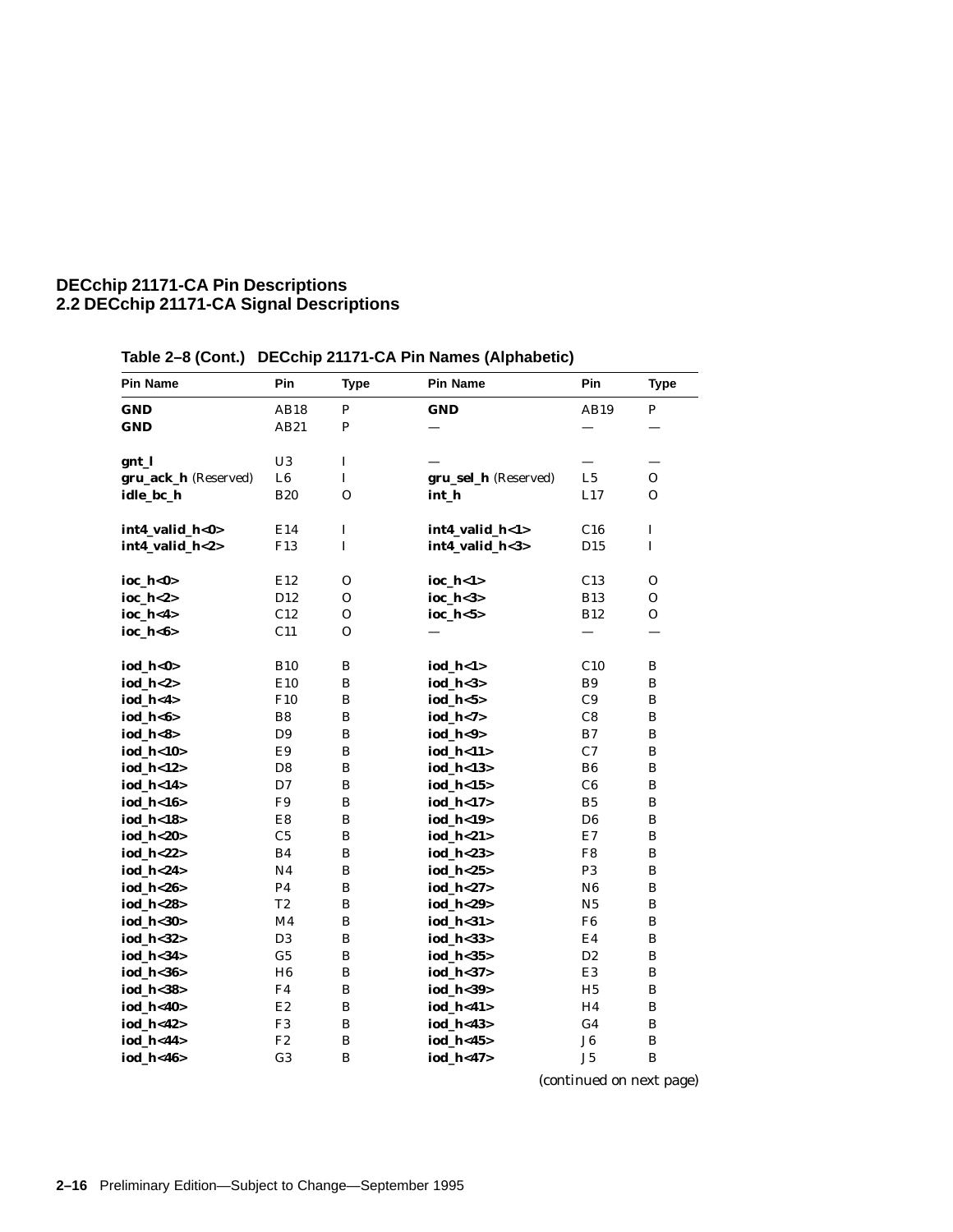| <b>Pin Name</b>  | Pin            | <b>Type</b>    | <b>Pin Name</b>  | Pin             | <b>Type</b>  |
|------------------|----------------|----------------|------------------|-----------------|--------------|
| iod h<48>        | G2             | B              | iod h<49>        | J4              | B            |
| iod_h<50>        | H3             | B              | iod $h < 51$     | H2              | B            |
| iod_h<52>        | J3             | B              | iod_h<53>        | K6              | $\bf{B}$     |
| iod $h 54$       | J2             | B              | iod $h 55$       | K5              | В            |
| iod_h<56>        | K <sub>3</sub> | B              | iod $h 57$       | K2              | B            |
| iod_h<58>        | K4             | B              | iod_h<59>        | L2              | B            |
| iod_h<60>        | L3             | B              | iod_h<61>        | M <sub>2</sub>  | B            |
| iod_h<62>        | M3             | B              | iod_h<63>        | N2              | B            |
| iod_e_h<0>       | F <sub>5</sub> | B              | iod_e_h<1>       | C <sub>3</sub>  | В            |
| iod_e_h<2>       | G6             | B              | iod_e_h<3>       | C2              | В            |
| iod_e_h<4>       | M <sub>5</sub> | B              | iod_e_h<5>       | N3              | В            |
| iod e h<6>       | M6             | B              | iod_e_h<7>       | P <sub>2</sub>  | B            |
| irdy_l           | V11            | B              | lock_l           | U15             | $\bf I$      |
| mem_ack_l        | R4             | $\Omega$       |                  |                 |              |
| mem_addr_h<0>    | J20            | $\mathbf{O}$   | mem_addr_h<1>    | K17             | $\mathbf{O}$ |
| mem_addr_h<2>    | J21            | $\Omega$       | mem_addr_h<3>    | <b>K18</b>      | $\Omega$     |
| mem_addr_h<4>    | K20            | $\overline{O}$ | mem_addr_h<5>    | K21             | $\mathbf{O}$ |
| mem_addr_h<6>    | K19            | $\Omega$       | mem_addr_h<7>    | L21             | $\mathbf{O}$ |
| mem_addr_h<8>    | L20            | $\Omega$       | mem_addr_h<9>    | M21             | $\mathbf{O}$ |
| mem_addr_h<10>   | M20            | 0              | mem_addr_h<11>   | N21             | 0            |
| mem_addr_h<12>   | M19            | $\mathbf{O}$   |                  |                 |              |
| mem_cs_l         | U <sub>2</sub> | $\bf I$        | mem_en_h         | H21             | 0            |
| mem_req_l        | T4             | L              | mem_we_l<0>      | N <sub>20</sub> | O            |
| mem_we_l<1>      | M18            | $\Omega$       | par_h            | R5              | B            |
| par64_h          | V <sub>2</sub> | B              | perr_l           | AA21            | B            |
| pll_agnd_h       | E6             | $\mathbf{O}$   | pll_clk_h        | F11             | $\mathbf I$  |
| pll_test_h<0>    | E18            | $\mathbf I$    | pll_test_h<1>    | L4              | $\mathbf I$  |
| pll_test_h<2>    | R2             | I              | pll_test_h<3>    | R <sub>3</sub>  | $\bf I$      |
| pll_lp1_h        | B <sub>3</sub> | $\mathbf I$    | pll_lp2_h        | F7              | P            |
| pll_vdd_h        | E <sub>5</sub> | $\mathbf{P}$   | pll_vss_h        | D <sub>4</sub>  | I            |
| PWR <sub>5</sub> | A <sub>3</sub> | P              | PWR <sub>5</sub> | Α7              | P            |
| PWR <sub>5</sub> | A <sub>9</sub> | $\mathbf{P}$   | PWR <sub>5</sub> | A11             | ${\bf P}$    |
| PWR <sub>5</sub> | A13            | P              | PWR <sub>5</sub> | A15             | ${\bf P}$    |
| PWR <sub>5</sub> | A19            | P              | PWR <sub>5</sub> | A22             | P            |

**Table 2–8 (Cont.) DECchip 21171-CA Pin Names (Alphabetic)**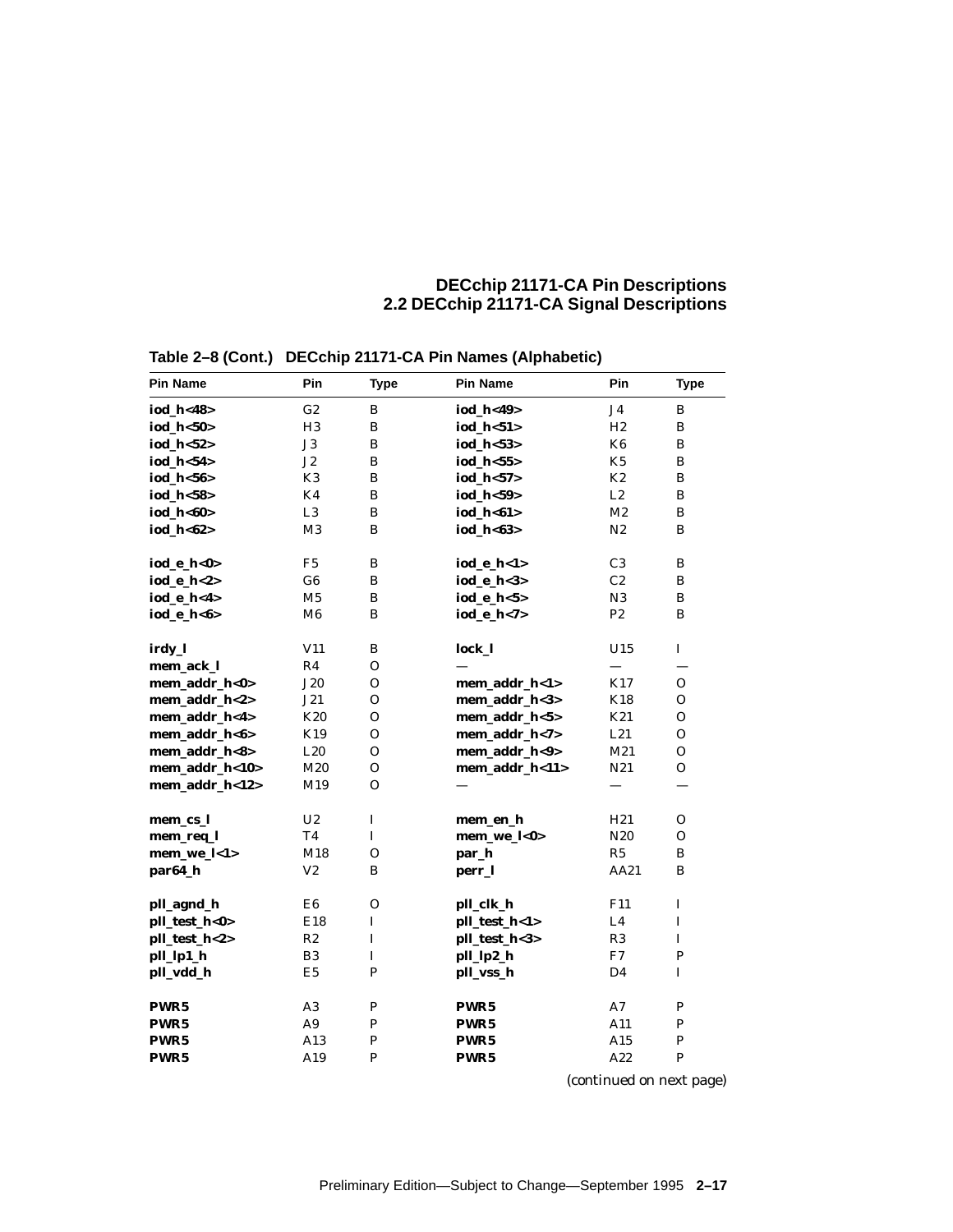| Pin Name       | Pin             | <b>Type</b>  | <b>Pin Name</b>    | Pin             | <b>Type</b>  |
|----------------|-----------------|--------------|--------------------|-----------------|--------------|
| PWR5           | B <sub>2</sub>  | $\mathbf P$  | PWR5               | <b>B22</b>      | P            |
| PWR5           | C <sub>1</sub>  | ${\bf P}$    | PWR <sub>5</sub>   | D22             | ${\bf P}$    |
| PWR5           | E1              | ${\bf P}$    | PWR5               | H1              | ${\bf P}$    |
| <b>PWR5</b>    | H <sub>22</sub> | ${\bf P}$    | PWR5               | K22             | ${\bf P}$    |
| PWR5           | L1              | ${\bf P}$    | PWR5               | L22             | ${\bf P}$    |
| PWR5           | N1              | ${\bf P}$    | PWR5               | P22             | ${\bf P}$    |
| PWR5           | R1              | $\mathbf P$  | PWR <sub>5</sub>   | T <sub>22</sub> | $\mathbf P$  |
| PWR5           | V22             | $\mathbf P$  | PWR <sub>5</sub>   | W1              | $\mathbf P$  |
| PWR5           | Y22             | $\mathbf P$  | PWR <sub>5</sub>   | AA1             | $\mathbf P$  |
| PWR5           | AB1             | $\mathbf{P}$ | PWR5               | AB4             | $\mathbf P$  |
| PWR5           | AB <sub>6</sub> | ${\bf P}$    | PWR <sub>5</sub>   | AB8             | ${\bf P}$    |
| PWR5           | <b>AB10</b>     | ${\bf P}$    | PWR <sub>5</sub>   | AB11            | ${\bf P}$    |
| PWR5           | AB14            | ${\bf P}$    | PWR5               | AB16            | ${\bf P}$    |
| PWR5           | AB20            | ${\bf P}$    | PWR <sub>5</sub>   | AB22            | $\mathbf P$  |
|                |                 |              |                    |                 |              |
| ras_h<0>       | J18             | $\mathbf{O}$ | ras_ $h$ < $1$ >   | G21             | $\Omega$     |
| ras_h<2>       | J19             | $\Omega$     | ras $h < 3$        | H <sub>20</sub> | $\Omega$     |
|                |                 |              |                    |                 |              |
| req_l          | P <sub>6</sub>  | $\mathbf{O}$ | req64_l            | V <sub>4</sub>  | B            |
| rst_l          | U16             | $\mathbf{O}$ | scan_in_h          | L19             | $\bf I$      |
| serr_l         | W <sub>3</sub>  | $\, {\bf B}$ |                    |                 |              |
| set_sel_h<0>   | F17             | $\mathbf{O}$ | set_sel_h<1>       | G17             | $\mathbf{O}$ |
| set_sel_h<2>   | C20             | $\mathbf{O}$ | set_sel_h<3>       | F18             | $\mathbf{O}$ |
| set_sel_h<4>   | C21             | $\Omega$     | set_sel_h<5>       | D <sub>20</sub> | O            |
| set_sel_h<6>   | E19             | $\Omega$     | set_sel_h<7>       | H17             | $\mathbf{O}$ |
| set_sel_h<8>   | D21             | $\mathbf{O}$ | set_sel_h<9>       | G18             | $\mathbf{O}$ |
| set_sel_h<10>  | E20             | $\mathbf{O}$ | set_sel_h<11>      | F19             | $\mathbf{O}$ |
| set_sel_h<12>  | H18             | $\mathbf{O}$ | set_sel_h<13>      | E21             | $\mathbf{O}$ |
| set_sel_h<14>  | J17             | $\Omega$     | set_sel_h<15>      | F <sub>20</sub> | $\Omega$     |
|                |                 |              |                    |                 |              |
| spare1         | U11             | $\bf I$      | stop_l             | Y19             | B            |
| sys_rst_l      | L18             | $\mathbf I$  | tag_ctl_par_h      | P <sub>21</sub> | $\mathbf{O}$ |
| tag_dirty_h    | N19             | $\mathbf{O}$ | test_mode_h<0>     | E11             | $\mathbf{I}$ |
| test_mode_h<1> | D11             | $\bf I$      | test_or_scan_out_h | E17             | $\mathbf O$  |
| trdy_l         | W11             | B            | victim_pending_h   | <b>B17</b>      | $\mathbf I$  |
|                |                 |              |                    |                 |              |

**Table 2–8 (Cont.) DECchip 21171-CA Pin Names (Alphabetic)**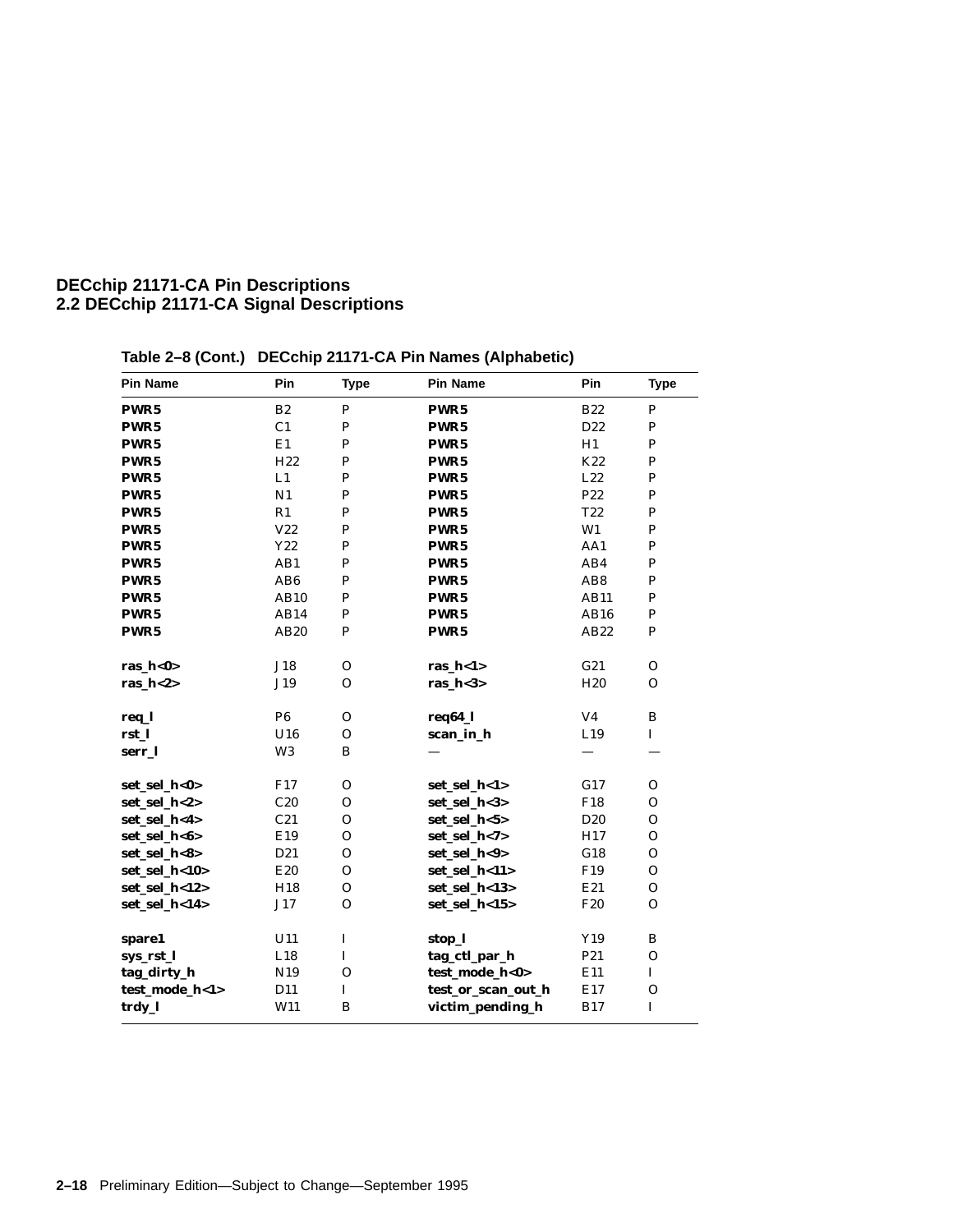### **2.2.10 DECchip 21171-CA Pin Assignment List (Alphanumeric)**

Table 2–9 lists the DECchip 21171-CA pins in alphanumeric order. The following abbreviations are used in the Type column of the table:

- $\bullet$  B = Bidirectional
- $I = Input$
- $P = Power$
- $\bullet$  O = Output

### **Pin Pin Name Type Pin Pin Name Type** — — — A2 **GND** P A3 **PWR5** P A4 **GND** P A5 **GND** P A6 **GND** P A7 **PWR5** P A8 **GND** P A9 **PWR5** P A10 **GND** P A11 **PWR5** P A12 **GND** P A13 **PWR5** P A14 **GND** P A15 **PWR5** P A16 **GND** P A17 **GND** P A18 **GND** P A19 **PWR5** P A20 **GND** P A21 **GND** P A22 **PWR5** P B1 **GND** P B2 **PWR5** P B3 **pll\_lp1\_h** I B4 **iod\_h<22>** B B5 **iod\_h<17>** B B6 **iod\_h<13>** B B7 **iod h<9>** B B8 **iod h<6>** B B9 **iod\_h<3>** B B10 **iod\_h<0>** B B11 **addr\_res\_h<1>** I B12 **ioc\_h<5>** O B13 **ioc\_h<3>** O B14 **cmc\_h<8>** O B15 **cmc\_h<3>** O B16 **cmc\_h<1>** O B17 **victim\_pending\_h** I B18 **cmd\_h<0>** B B19 **addr\_h<32>** B B20 **idle\_bc\_h** O B21 **cack\_h** O B22 **PWR5** P C1 **PWR5** P C2 **iod\_e\_h**<3> B<br>
C3 **iod\_e\_h**<1> B C4 **aux vdd** P C3 **iod\_e\_h<1>** B C4 **aux\_vdd** C5 **iod\_h<20>** B C6 **iod\_h<15>** B C7 **iod\_h<11>** B C8 **iod\_h<7>** B

#### **Table 2–9 DECchip 21171-CA Pin Assignment (Alphanumeric)**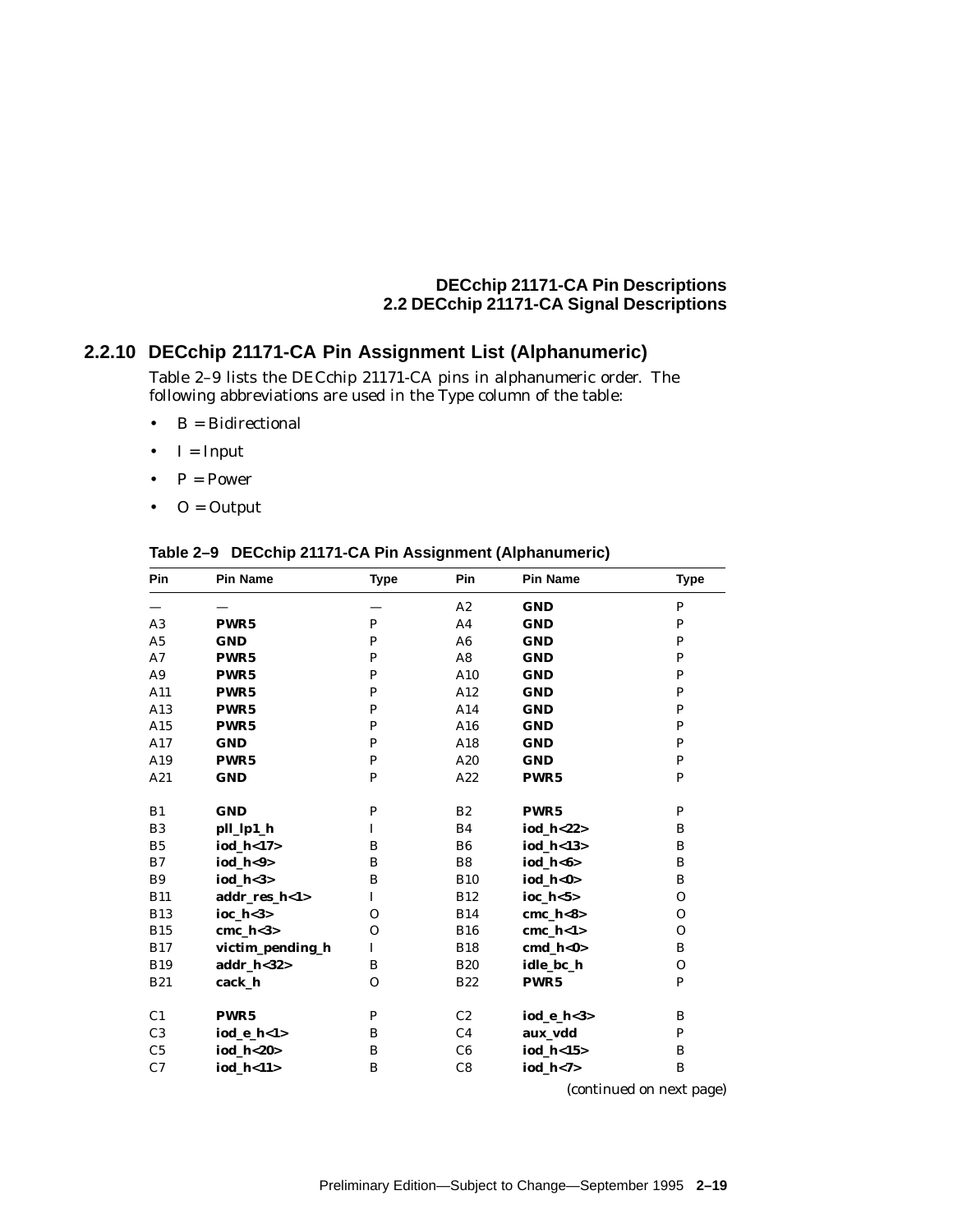| Pin             | <b>Pin Name</b>    | <b>Type</b>  | Pin             | <b>Pin Name</b>        | <b>Type</b>  |
|-----------------|--------------------|--------------|-----------------|------------------------|--------------|
| C9              | iod_h<5>           | B            | C10             | $iod_h < 1>$           | B            |
| C11             | ioc_h<6>           | $\Omega$     | C12             | ioc $h < 4$            | $\mathbf O$  |
| C13             | ioc_h<1>           | $\mathbf{O}$ | C14             | cmc $h < 5$            | $\mathbf{O}$ |
| C15             | cmc $h<2>$         | $\mathbf{O}$ | C16             | int4_valid_h<1>        | $\mathbf I$  |
| C17             | $cmd_l<2>$         | B            | C18             | addr_h<34>             | B            |
| C19             | fill_h             | $\mathbf{O}$ | C20             | set_sel_h<2>           | $\mathbf{O}$ |
| C21             | set_sel_h<4>       | $\Omega$     | C22             | <b>GND</b>             | P            |
| D <sub>1</sub>  | <b>GND</b>         | $\, {\bf P}$ | D <sub>2</sub>  | iod_h<35>              | B            |
| D <sub>3</sub>  | iod_h<32>          | B            | D4              | pll_vss_h              | $\bf I$      |
| D5              | aux_vss            | ${\bf P}$    | D <sub>6</sub>  | iod_h<19>              | B            |
| D7              | iod_h<14>          | B            | D8              | iod $h<12$             | B            |
| D <sub>9</sub>  | iod $h < 8$        | B            | D <sub>10</sub> | addr_res_h<0>          | $\bf I$      |
| D11             | test_mode_h<1>     | $\mathbf I$  | D <sub>12</sub> | $\mathbf{loc}\_{h<2>}$ | $\Omega$     |
| D <sub>13</sub> | cmc $h < 7>$       | $\Omega$     | D14             | $cmc_h <0>$            | $\Omega$     |
| D15             | int4_valid_h<3>    | $\bf I$      | D16             | $cmd_l<3>$             | $\bf{B}$     |
| D17             | addr h<39>         | B            | D18             | addr_bus_req           | B            |
| D19             | <b>GND</b>         | P            | D <sub>20</sub> | set_sel_h<5>           | $\mathbf{O}$ |
| D21             | set_sel_h<8>       | $\Omega$     | D22             | PWR5                   | P            |
| E1              | PWR <sub>5</sub>   | ${\bf P}$    | E2              | iod_h<40>              | B            |
| E <sub>3</sub>  | iod_h<37>          | $\, {\bf B}$ | E4              | iod_h<33>              | B            |
| E5              | pll_vdd            | $\mathbf P$  | E6              | pll_agnd_h             | 0            |
| E7              | iod_h<21>          | B            | E8              | iod_h<18>              | B            |
| E9              | iod_h<10>          | B            | E10             | iod_h<2>               | B            |
| E11             | test_mode_h<0>     | $\mathbf I$  | E12             | ioc $h<0>$             | $\mathbf{O}$ |
| E13             | cmc $h < 4$        | $\Omega$     | E14             | int4_valid_h<0>        | $\mathbf I$  |
| E15             | addr_cmd_par       | B            | E16             | addr_h<31>             | B            |
| E17             | test_or_scan_out_h | $\mathbf{O}$ | E18             | pll_test_h<0>          | $\mathbf I$  |
| E19             | set_sel_h<6>       | $\Omega$     | E20             | set_sel_h<10>          | $\Omega$     |
| E21             | set_sel_h<13>      | $\Omega$     | E22             | <b>GND</b>             | P            |
| F1              | <b>GND</b>         | ${\bf P}$    | F2              | iod_h<44>              | B            |
| F <sub>3</sub>  | iod_h<42>          | $\, {\bf B}$ | F4              | iod_h<38>              | B            |
| F5              | iod_e_h<0>         | B            | F6              | iod_h<31>              | B            |
| F7              | pll_lp2_h          | $\mathbf P$  | F8              | iod_h<23>              | B            |
| F9              | iod_h<16>          | $\, {\bf B}$ | F10             | iod_h<4>               | $\, {\bf B}$ |
| F11             | pll_clk_h          | $\bf I$      | F12             | $cmc_h<6>$             | $\mathbf O$  |
| F13             | int4_valid_h<2>    | $\mathbf I$  | F14             | $cmd_l<1>$             | $\, {\bf B}$ |

**Table 2–9 (Cont.) DECchip 21171-CA Pin Assignment (Alphanumeric)**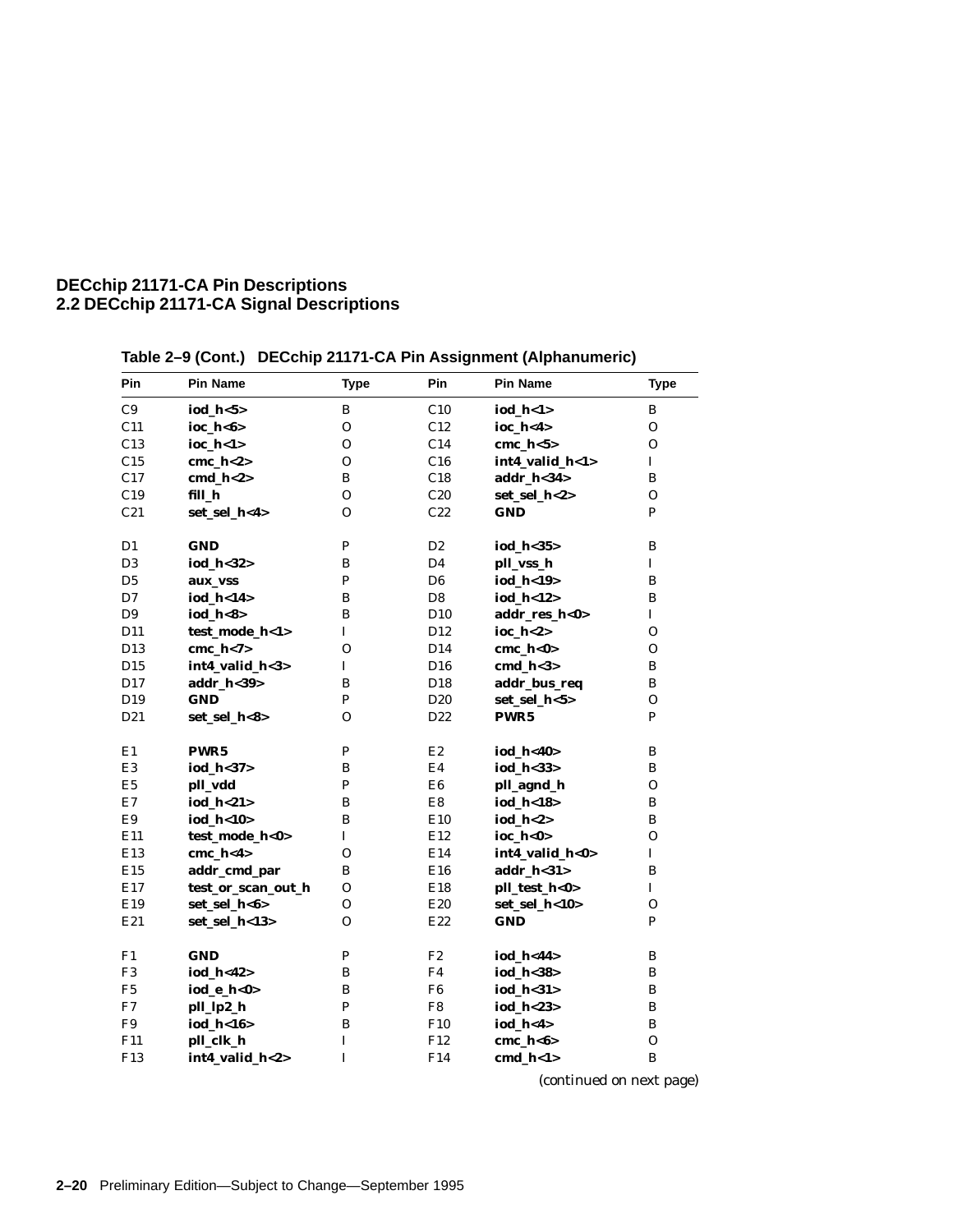| Pin             | Pin Name             | <b>Type</b>    | Pin             | <b>Pin Name</b>      | <b>Type</b>    |
|-----------------|----------------------|----------------|-----------------|----------------------|----------------|
| F <sub>15</sub> | addr_h<33>           | B              | F <sub>16</sub> | dack_h               | 0              |
| F17             | set_sel_h<0>         | $\Omega$       | F18             | set_sel_h<3>         | $\mathbf{O}$   |
| F <sub>19</sub> | set_sel_h<11>        | $\overline{O}$ | F <sub>20</sub> | set_sel_h<15>        | $\mathbf{O}$   |
| F21             | cas $h < 1$          | $\Omega$       | F <sub>22</sub> | <b>GND</b>           | P              |
|                 |                      |                |                 |                      |                |
| G <sub>1</sub>  | <b>GND</b>           | P              | G2              | iod h<48>            | B              |
| G <sub>3</sub>  | iod_h<46>            | B              | G4              | iod_h<43>            | B              |
| G <sub>5</sub>  | iod_h<34>            | B              | G6              | iod_e_h<2>           | B              |
| G17             | set_sel_h<1>         | $\Omega$       | G18             | set_sel_h<9>         | $\mathbf{O}$   |
| G19             | $cas_h <0>$          | $\Omega$       | G20             | $cas_h <3>$          | $\Omega$       |
| G21             | ras $h < 1$          | 0              | G22             | <b>GND</b>           | P              |
|                 |                      |                |                 |                      |                |
| H1              | PWR5                 | P              | H2              | iod $h < 51$         | B              |
| H <sub>3</sub>  | iod $h 50$           | B              | H4              | iod_h<41>            | B              |
| H <sub>5</sub>  | iod_h<39>            | B              | H6              | iod_h<36>            | B              |
| H17             | set_sel_h<7>         | 0              | H18             | set_sel_h<12>        | 0              |
| H <sub>19</sub> | cas $h < 2>$         | 0              | H <sub>20</sub> | ras_ $h<3>$          | 0              |
| H21             | mem_en_h             | 0              | H <sub>22</sub> | PWR5                 | P              |
|                 |                      |                |                 |                      |                |
| J1              | <b>GND</b>           | P              | J2              | iod $h 54$           | B              |
| $_{\rm J3}$     | iod $h 52$           | B              | J4              | iod h<49>            | B              |
| J5              | iod h<47>            | B              | J <sub>6</sub>  | iod_h<45>            | B              |
| J17             | set sel h<14>        | $\Omega$       | J18             | ras $h<0>$           | $\Omega$       |
| J19             | ras_ $h<2>$          | 0              | <b>J20</b>      | mem_addr_h<0>        | $\mathbf{O}$   |
| J21             | mem_addr_h<2>        | 0              | J22             | <b>GND</b>           | P              |
|                 |                      |                |                 |                      |                |
| K1              | <b>GND</b>           | P              | K2              | iod_h<57>            | B              |
| K <sub>3</sub>  | iod $h < 56$         | B              | K4              | iod $h < 58$         | B              |
| K <sub>5</sub>  | iod $h 55$           | B              | K <sub>6</sub>  | iod $h 53$           | B              |
| K17             | mem_addr_h<1>        | $\Omega$       | K18             | mem_addr_h<3>        | $\Omega$       |
| K19             | mem_addr_h<6>        | $\Omega$       | K20             | mem_addr_h<4>        | $\overline{O}$ |
| K21             | mem_addr_h<5>        | 0              | K22             | PWR <sub>5</sub>     | P              |
|                 |                      |                |                 |                      |                |
| L1              | PWR <sub>5</sub>     | P              | L2              | iod_h<59>            | B              |
| L3              | iod $h < 60$         | B              | L4              | pll_test_h<1>        | $\bf I$        |
| L5              | gru_sel_h (Reserved) | $\mathbf{O}$   | L <sub>6</sub>  | gru_ack_h (Reserved) | $\mathbf I$    |
| L17             | int h                | $\Omega$       | L18             | sys_rst_l            | $\mathbf I$    |
| L19             | scan_in_h            | L              | L20             | mem_addr_h<8>        | $\mathbf O$    |
| L21             | mem_addr_h<7>        | $\Omega$       | L22             | PWR <sub>5</sub>     | P              |
|                 |                      |                |                 |                      |                |

**Table 2–9 (Cont.) DECchip 21171-CA Pin Assignment (Alphanumeric)**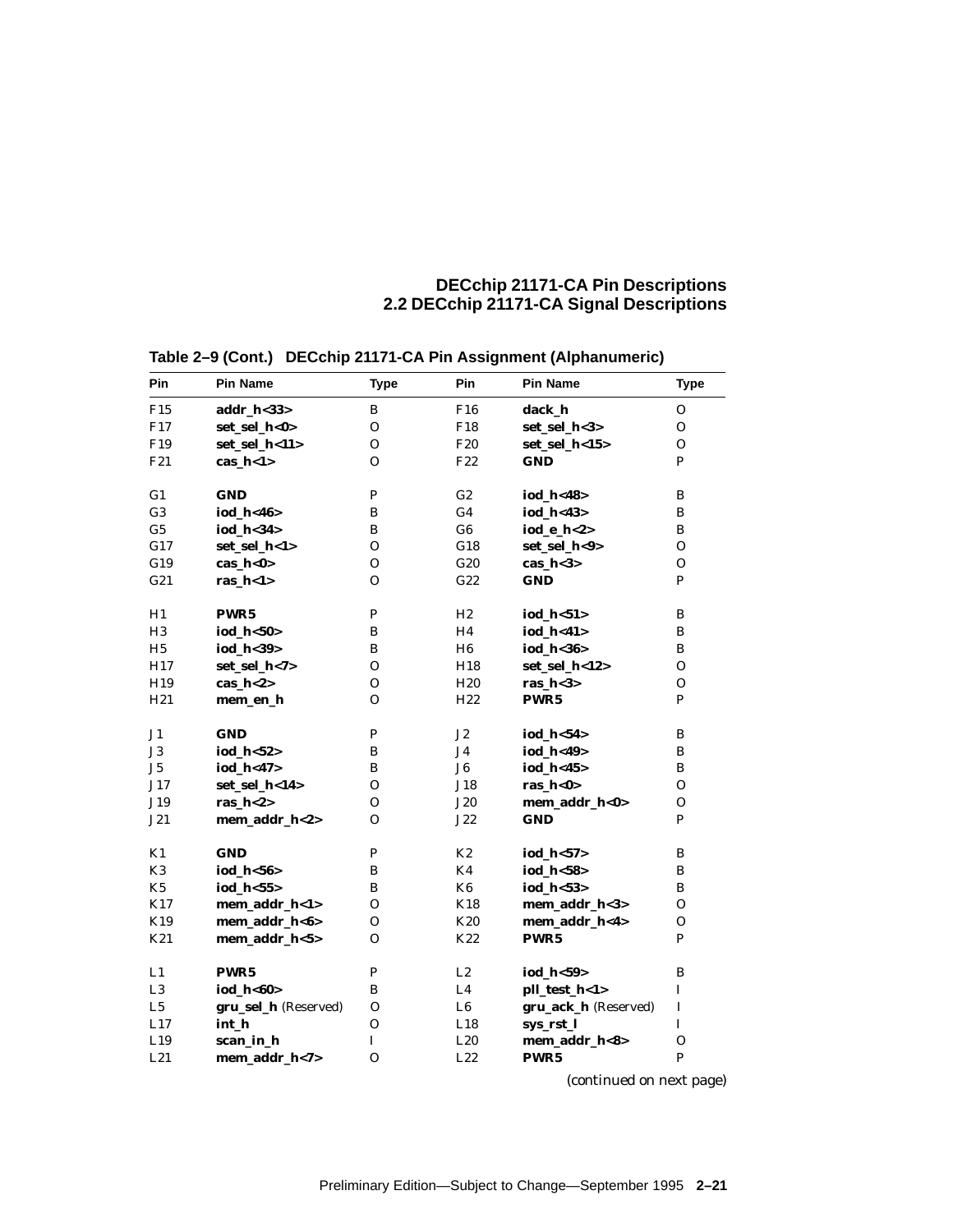| Pin             | <b>Pin Name</b>  | <b>Type</b>  | <b>Pin</b>      | <b>Pin Name</b>  | Type        |
|-----------------|------------------|--------------|-----------------|------------------|-------------|
|                 |                  |              |                 |                  |             |
| M1              | <b>GND</b>       | P            | M <sub>2</sub>  | iod_h<61>        | B           |
| M3              | iod_h<62>        | В            | M4              | iod_h<30>        | B           |
| M5              | iod_e_h<4>       | В            | M6              | iod_e_h<6>       | B           |
| M17             | fill_error_h     | О            | M18             | mem_we_l<1>      | O           |
| M19             | mem_addr_h<12>   | $\Omega$     | M20             | mem_addr_h<10>   | O           |
| M21             | mem_addr_h<9>    | Ω            | M22             | <b>GND</b>       | P           |
| N1              | PWR <sub>5</sub> | P            | N <sub>2</sub>  | iod_h<63>        | B           |
| N3              | iod_e_h<5>       | В            | N4              | iod h<24>        | B           |
| N5              | iod h<29>        | B            | N6              | iod h<27>        | B           |
| N17             | addr_h<8>        | В            | N <sub>18</sub> | addr_h<4>        | B           |
| N <sub>19</sub> | tag_dirty_h      | O            | N <sub>20</sub> | mem_we_l<0>      | $\Omega$    |
| N <sub>21</sub> | mem_addr_h<11>   | O            | N <sub>22</sub> | <b>GND</b>       | P           |
| P1              | <b>GND</b>       | P            | P <sub>2</sub>  | iod_e_h<7>       | B           |
| P <sub>3</sub>  | iod $h < 25$     | B            | P4              | iod h<26>        | B           |
| P5              | error h          | $\Omega$     | P6              | req_l            | O           |
| P <sub>17</sub> | addr_h<16>       | B            | P <sub>18</sub> | addr_h<12>       | B           |
| P <sub>19</sub> | addr_h<10>       | B            | P <sub>20</sub> | fill_id_h        | B           |
| P <sub>21</sub> | tag_ctl_par_h    | 0            | P <sub>22</sub> | PWR5             | P           |
| R1              | PWR5             | P            | R2              | pll_test_h<2>    | I           |
| R3              | pll_test_h<3>    | $\mathbf I$  | R4              | mem_ack_l        | 0           |
| R5              | par_h            | B            | R6              | count_out_h      | O           |
| R <sub>17</sub> | $addr_h <21>$    | B            | R <sub>18</sub> | addr_h<18>       | B           |
| <b>R</b> 19     | addr_h<9>        | В            | <b>R20</b>      | addr_h<6>        | B           |
| R <sub>21</sub> | $addr_h < 5>$    | B            | R <sub>22</sub> | <b>GND</b>       | P           |
| T1              | <b>GND</b>       | $\, {\bf P}$ | T <sub>2</sub>  | iod_h<28>        | B           |
| T <sub>3</sub>  | debug_h<0>       | $\mathbf I$  | T4              | mem_req_l        | I           |
| T5              | $che_l < 5>$     | B            | T6              | ad $h < 62$      | B           |
| T17             | addr_h<27>       | B            | T <sub>18</sub> | addr_h<23>       | B           |
| <b>T19</b>      | addr_h<14>       | B            | <b>T20</b>      | addr_h<11>       | B           |
| <b>T21</b>      | addr $h < 7$     | B            | T <sub>22</sub> | PWR <sub>5</sub> | P           |
| U <sub>1</sub>  | <b>GND</b>       | ${\bf P}$    | U <sub>2</sub>  | mem_cs_l         | $\mathbf I$ |
| U <sub>3</sub>  | gnt_l            | I            | U4              | cbe $1 < 7$      | B           |
| U5              | ack64 l          | B            | U6              | ad h<30>         | B           |

# **Table 2–9 (Cont.) DECchip 21171-CA Pin Assignment (Alphanumeric)**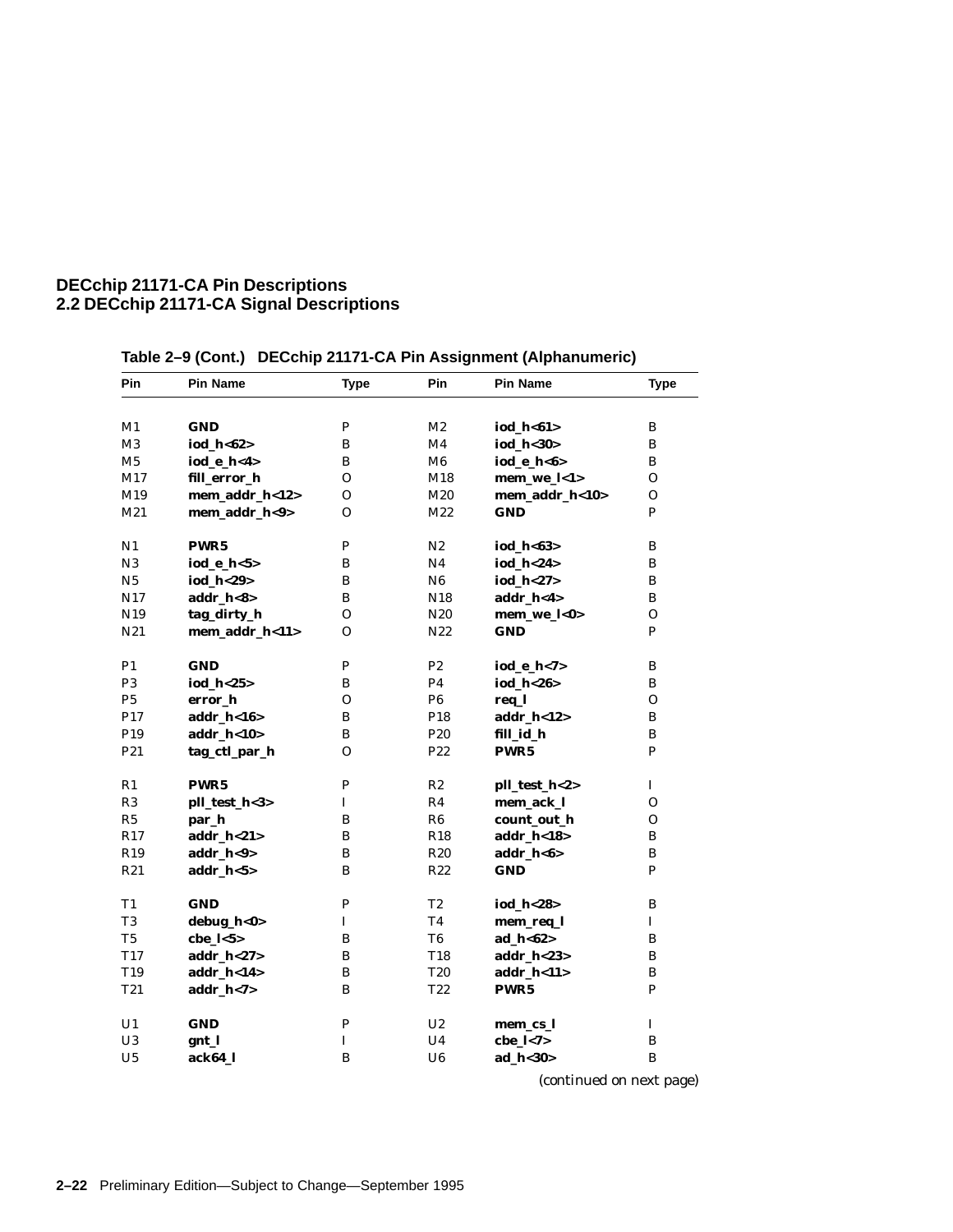| Pin            | <b>Pin Name</b> | <b>Type</b>  | Pin             | <b>Pin Name</b>   | <b>Type</b>  |
|----------------|-----------------|--------------|-----------------|-------------------|--------------|
| U7             | ad_h<60>        | B            | U8              | $ad_h < 57$       | B            |
| ${\bf U}9$     | ad_h<21>        | $\bf{B}$     | U10             | ad_h<17>          | B            |
| U11            | spare1          | $\mathbf I$  | U12             | ad_h<42>          | B            |
| U13            | $ad_h < 6$      | B            | U14             | ad $h < 2>$       | B            |
| U15            | lock 1          | $\mathbf I$  | U16             | rst_l             | $\mathbf{O}$ |
| U17            | addr_h<30>      | $\, {\bf B}$ | U18             | addr_h<29>        | B            |
| U19            | addr_h<19>      | B            | U20             | $addr_h < 15$     | B            |
| U21            | addr_h<13>      | B            | U22             | <b>GND</b>        | $\mathbf{P}$ |
| V1             | <b>GND</b>      | $\mathbf{P}$ | V <sub>2</sub>  | par <sub>64</sub> | $\, {\bf B}$ |
| V3             | cbe $1 < 6$     | B            | V <sub>4</sub>  | req64_l           | B            |
| ${\rm V5}$     | debug_h<1>      | I            | V <sub>6</sub>  | ad_h<61>          | B            |
| V <sub>7</sub> | ad_h<58>        | $\bf{B}$     | V8              | ad_h<24>          | B            |
| ${\bf V9}$     | ad_h<20>        | B            | V10             | $ad_h < 16$       | B            |
| V11            | irdy_l          | B            | V12             | $ad_h < 43$       | B            |
| V13            | $ad_h < 8>$     | B            | V14             | $ad_h < 4>$       | B            |
| V15            | $ad_h < 1>$     | $\bf{B}$     | V16             | addr_h<26>        | B            |
| V17            | devsel 1        | B            | V18             | frame 1           | B            |
| V19            | addr_h<24>      | $\bf{B}$     | V20             | addr_h<20>        | $\, {\bf B}$ |
| V21            | addr_h<17>      | $\bf{B}$     | V22             | PWR5              | $\mathbf{P}$ |
| W1             | PWR5            | P            | W <sub>2</sub>  | $che_l < 4>$      | B            |
| W <sub>3</sub> | serr 1          | B            | W <sub>4</sub>  | <b>GND</b>        | $\mathbf{P}$ |
| W <sub>5</sub> | ad $h < 27$     | B            | W <sub>6</sub>  | ad $h < 56$       | B            |
| W7             | ad $h < 22$     | $\bf{B}$     | W8              | ad $h < 23$       | B            |
| W9             | ad_h<19>        | $\, {\bf B}$ | W10             | ad_h<46>          | $\, {\bf B}$ |
| W11            | trdy_l          | $\bf{B}$     | W12             | $ad_h < 9>$       | B            |
| W13            | ad_h<41>        | B            | W14             | $ad_h < 5>$       | B            |
| W15            | ad_h<37>        | B            | W16             | $ad_h <3>$        | B            |
| W17            | ad_h<32>        | $\bf{B}$     | W18             | $che_l <3>$       | B            |
| W19            | <b>GND</b>      | $\mathbf{P}$ | W <sub>20</sub> | addr_h<25>        | B            |
| W21            | addr_h<22>      | B            | W22             | <b>GND</b>        | $\mathbf{P}$ |
| Y1             | <b>GND</b>      | $\mathbf{P}$ | Y2              | ad_h<63>          | B            |
| Y3             | ad $h < 31$     | B            | Y <sub>4</sub>  | ad $h < 59$       | B            |
| Y <sub>5</sub> | ad_h<25>        | B            | Y <sub>6</sub>  | ad_h<54>          | B            |
| Y7             | ad $h < 52$     | $\bf{B}$     | Y8              | ad $h < 50$       | $\, {\bf B}$ |
| Y9             | ad $h < 49$     | $\bf{B}$     | Y10             | ad $h < 47$       | B            |
| Y11            | ad $h < 45$     | $\bf{B}$     | Y12             | ad $h < 44$       | B            |
|                |                 |              |                 |                   |              |

**Table 2–9 (Cont.) DECchip 21171-CA Pin Assignment (Alphanumeric)**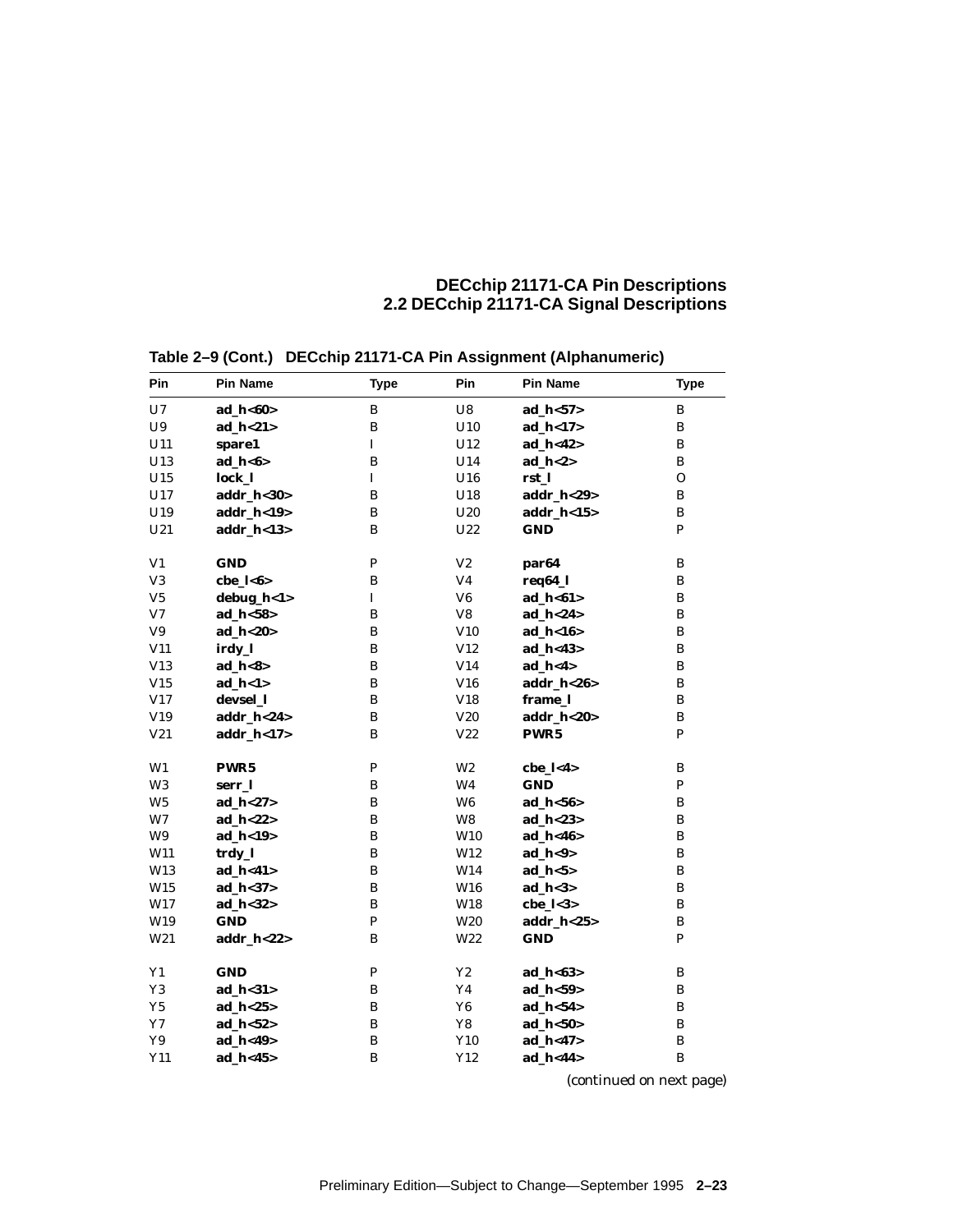| Pin             | <b>Pin Name</b>  | <b>Type</b>  | Pin             | <b>Pin Name</b>  | <b>Type</b>  |
|-----------------|------------------|--------------|-----------------|------------------|--------------|
| Y13             | $ad_h < 11$      | B            | Y14             | ad_h<40>         | B            |
| Y15             | ad $h < 7$       | B            | Y16             | ad $h < 36$      | B            |
| Y17             | $ad_h <34>$      | B            | Y18             | ad $h < 0$       | B            |
| Y19             | stop_l           | B            | Y20             | addr_h<28>       | B            |
| Y21             | $che_l <2>$      | B            | Y22             | PWR5             | P            |
| AA1             | PWR5             | $\mathbf{P}$ | AA <sub>2</sub> | ad_h<29>         | B            |
| AA3             | ad $h < 28$      | B            | AA4             | ad $h < 26$      | B            |
| AA5             | ad $h < 55$      | B            | AA6             | ad $h < 53$      | B            |
| AA7             | ad $h < 51$      | B            | AA8             | ad $h < 18$      | B            |
| AA9             | ad $h < 48$      | B            | <b>AA10</b>     | ad $h < 15$      | B            |
| <b>AA11</b>     | ad_h<14>         | B            | AA12            | ad_h<13>         | B            |
| AA13            | ad $h < 12$      | B            | AA14            | ad $h < 10$      | B            |
| AA15            | ad_h<39>         | B            | AA16            | ad_h<38>         | B            |
| AA17            | $ad_h <35>$      | B            | AA18            | ad_h<33>         | B            |
| AA19            | cbe_l<0>         | B            | AA20            | $che_l < 1>$     | B            |
| AA21            | perr_l           | B            | AA22            | <b>GND</b>       | P            |
| AB1             | PWR <sub>5</sub> | P            | AB2             | <b>GND</b>       | P            |
| AB <sub>3</sub> | <b>GND</b>       | $\mathbf{P}$ | AB4             | PWR5             | P            |
| AB5             | <b>GND</b>       | P            | AB <sub>6</sub> | PWR5             | P            |
| AB7             | <b>GND</b>       | P            | AB <sub>8</sub> | PWR <sub>5</sub> | $\mathbf{P}$ |
| AB9             | <b>GND</b>       | $\mathbf{P}$ | AB10            | PWR <sub>5</sub> | $\mathbf{P}$ |
| AB11            | PWR5             | $\mathbf{P}$ | AB12            | <b>GND</b>       | $\mathbf{P}$ |
| AB13            | <b>GND</b>       | $\mathbf{P}$ | AB14            | PWR5             | $\mathbf{P}$ |
| AB15            | <b>GND</b>       | P            | <b>AB16</b>     | PWR5             | P            |
| AB17            | <b>GND</b>       | $\mathbf{P}$ | <b>AB18</b>     | <b>GND</b>       | $\mathbf{P}$ |
| AB19            | <b>GND</b>       | $\mathbf P$  | AB20            | PWR5             | $\, {\bf P}$ |
| AB21            | <b>GND</b>       | $\mathbf{P}$ | AB22            | PWR <sub>5</sub> | $\mathbf{P}$ |

**Table 2–9 (Cont.) DECchip 21171-CA Pin Assignment (Alphanumeric)**

# **2.3 DECchip 21171-CA Mechanical Specifications**

Figure 2–1 and Table 2–10 indicate the DECchip 21171-CA package dimensions.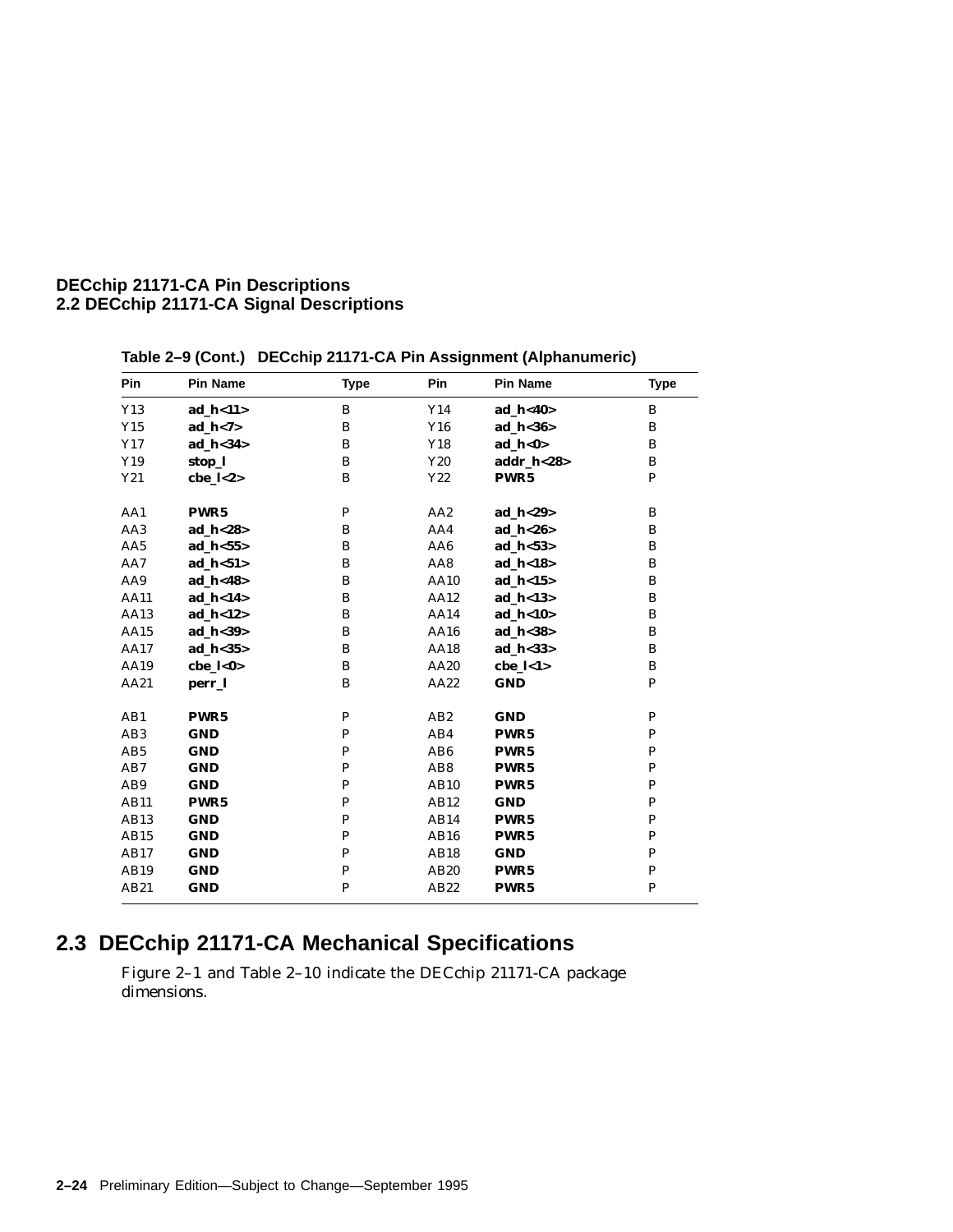**DECchip 21171-CA Pin Descriptions 2.3 DECchip 21171-CA Mechanical Specifications**



### **Figure 2–1 DECchip 21171-CA Package Dimensions**

LJ-04217.AI

**Notes for Figure 2–1**

The following notes apply to Figure 2–1:

Note 1. Chip capacitors envelope. Commercial grade chip caps; nominal capacitance 0.082  $\mu$ F.

Note 2. Envelope for maximum lid (ceramic, epoxy seal).

Note 3. Envelope for integral heat slug.

Note 4. The drawing/dimensions are for reference only. For board layout, request an engineering drawing from Digital Semiconductor.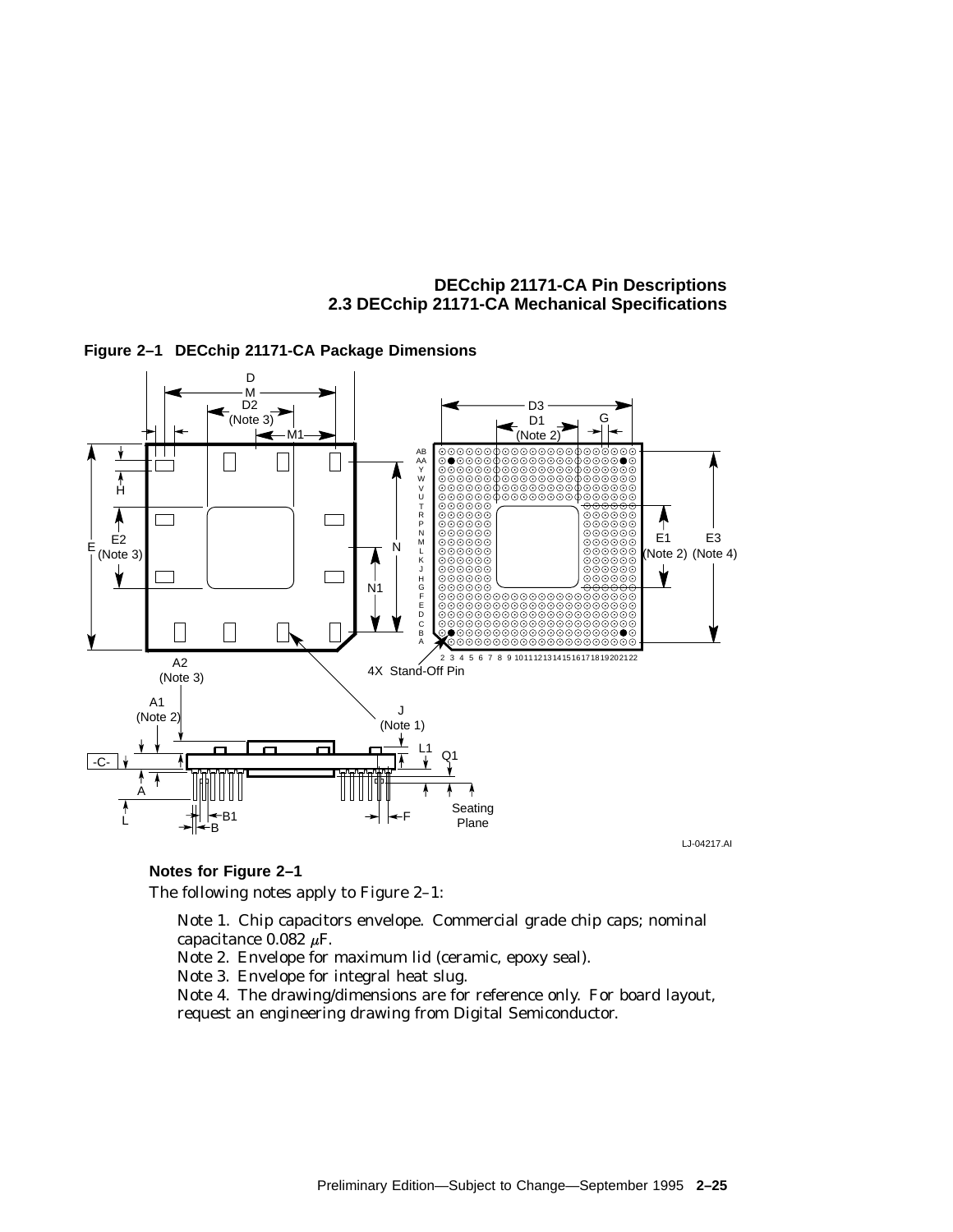### **DECchip 21171-CA Pin Descriptions 2.3 DECchip 21171-CA Mechanical Specifications**

| Indicator      | <b>Minimum</b>         | <b>Maximum</b>         |
|----------------|------------------------|------------------------|
| A              | $1.78$ mm $(0.070$ in) | 3.30mm (0.130 in)      |
| A1             | NA <sup>1</sup>        | $4.19$ mm $(0.165$ in) |
| A2             | <b>NA</b>              | $1.27$ mm $(0.050$ in) |
| B              | $0.40$ mm $(0.016$ in) | $0.51$ mm $(0.020$ in) |
| B <sub>1</sub> | $1.17$ mm $(0.046$ in) | $1.37$ mm $(0.054$ in) |
| D              | 57.30 mm (2.256 in)    | 57.51 mm (2.264 in)    |
| D <sub>1</sub> | NA                     | 24.89 mm (0.980 in)    |
| D <sub>2</sub> | NA                     | 24.13 mm (0.950 in)    |
| Е              | 57.30 mm (2.256 in)    | 57.51 mm (2.264 in)    |
| E1             | NA                     | 24.89 mm (0.980 in)    |
| E <sub>2</sub> | NA                     | 24.13 mm (0.950 in)    |
| G              | $1.78$ mm $(0.070$ in) | $2.04$ mm $(0.080$ in) |
| H              | NA                     | $3.56$ mm $(0.140$ in) |
| I              | NA                     | $4.06$ mm $(0.160$ in) |
| J              | NA                     | $1.65$ mm $(0.064$ in) |
| L              | $4.06$ mm $(0.160$ in) | $4.57$ mm $(0.180$ in) |
| L1             | $1.12$ mm $(0.044$ in) | $1.42$ mm $(0.056$ in) |
| Q1             | $0.23$ mm $(0.009$ in) | NA                     |
| Indicator      | <b>Basic</b>           |                        |
| D3             | 2.100 in (53.34 mm)    |                        |
| E3             | 2.100 in (53.34 mm)    |                        |
| F              | $1.0$ in $(2.54$ mm)   |                        |
| М              | 2.050 in (52.07 mm)    |                        |
| M1             | $1.000$ in $(25.4$ mm) |                        |
|                | 2.000 in (50.8 mm)     |                        |
| N              |                        |                        |

**Table 2–10 DECchip 21171-CA Package Dimensions**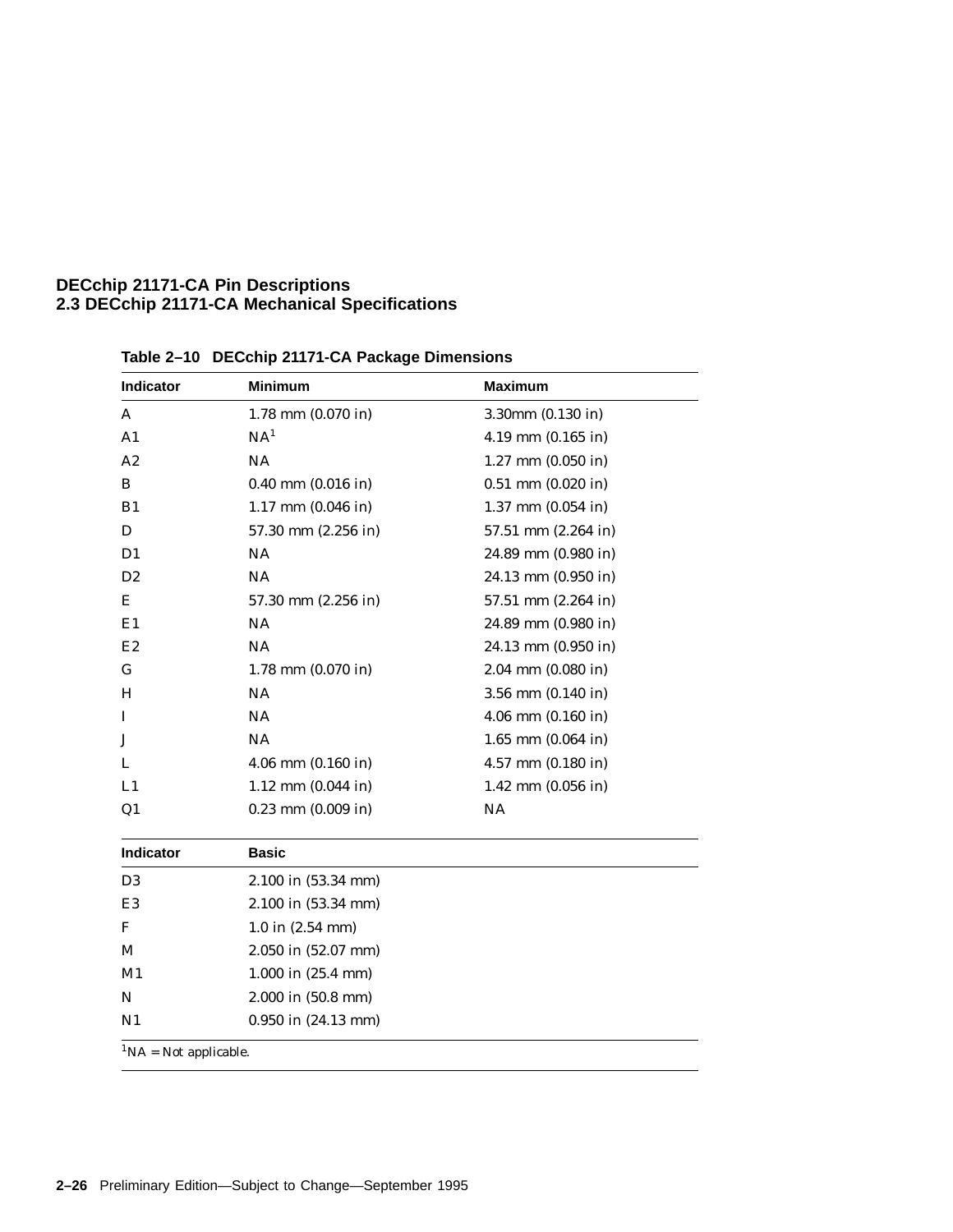# **3**

# **DECchip 21171-CA Architecture Overview**

This chapter describes the DECchip 21171-CA (CIA) data paths with functional units, transactions, and architecture.

# **3.1 CIA Data Paths with Functional Units Description**

This section shows the CIA data path functional units and describes operation of the functional units.

### **3.1.1 System Functional Units**

The CIA operates as the host bridge on a PCI-based system along with the 21164, four DSWs, Bcache, memory arrays, and support logic. A simplified description of the system data paths and functional units is presented here to show where the CIA operates within the system.

The CIA performs control, I/O, and address tasks within the DECchip 21171 Core Logic Chipset as shown in Figure 3–1. The host bridge module is shown plugged into a 64-bit PCI.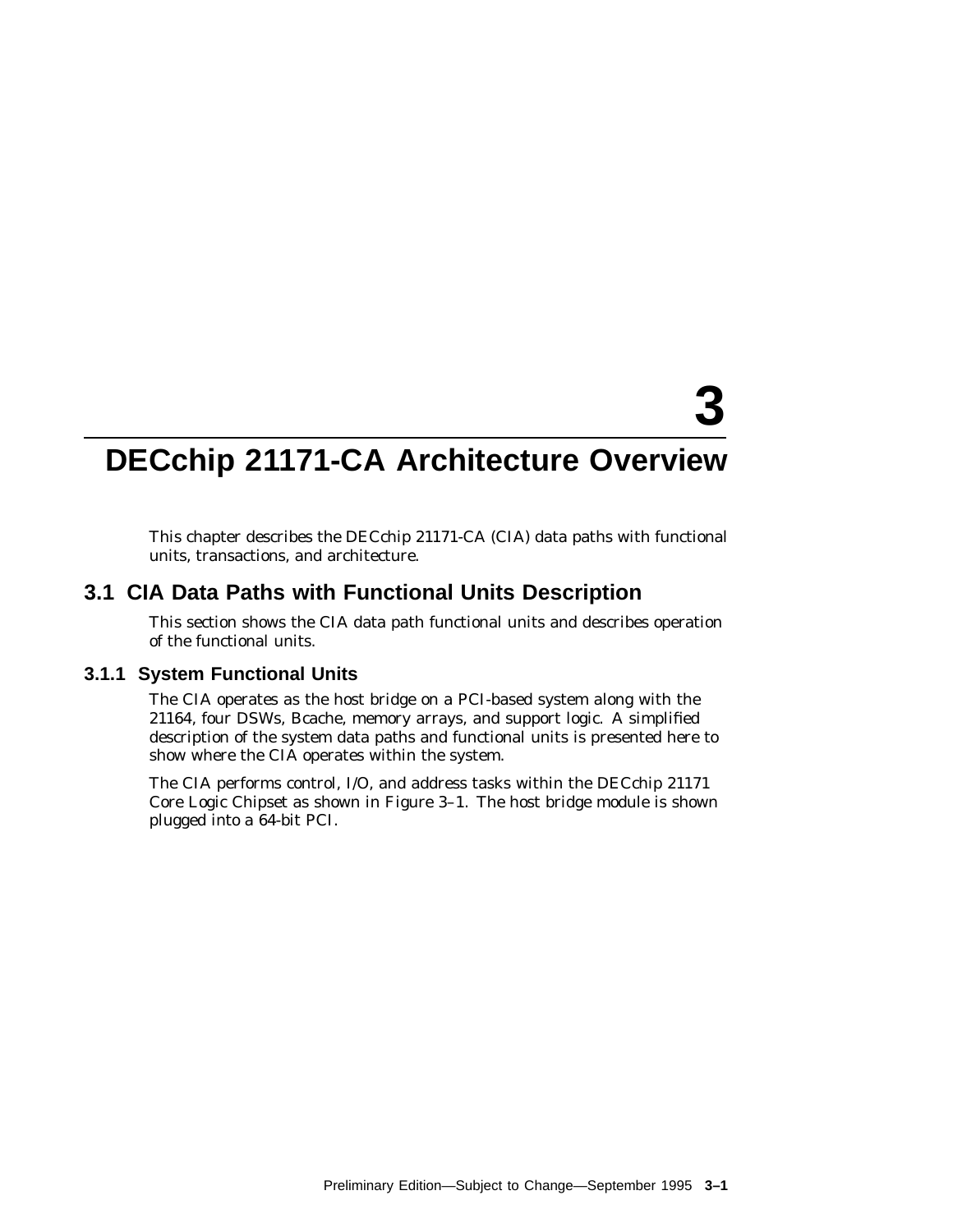

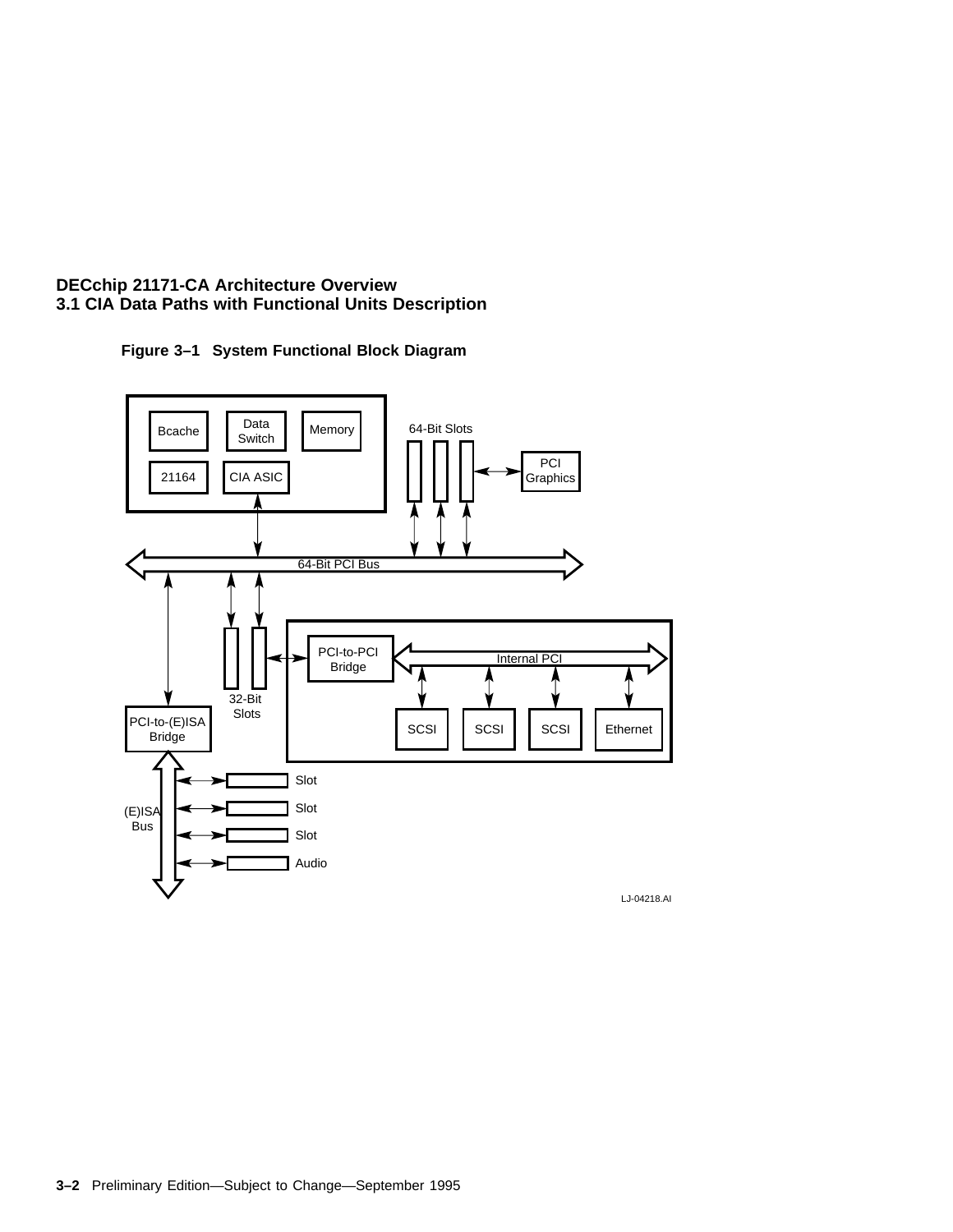# **3.1.2 CIA Functional Units**

Figure 3–2 shows the CIA data paths and functional units.





LJ-04219.AI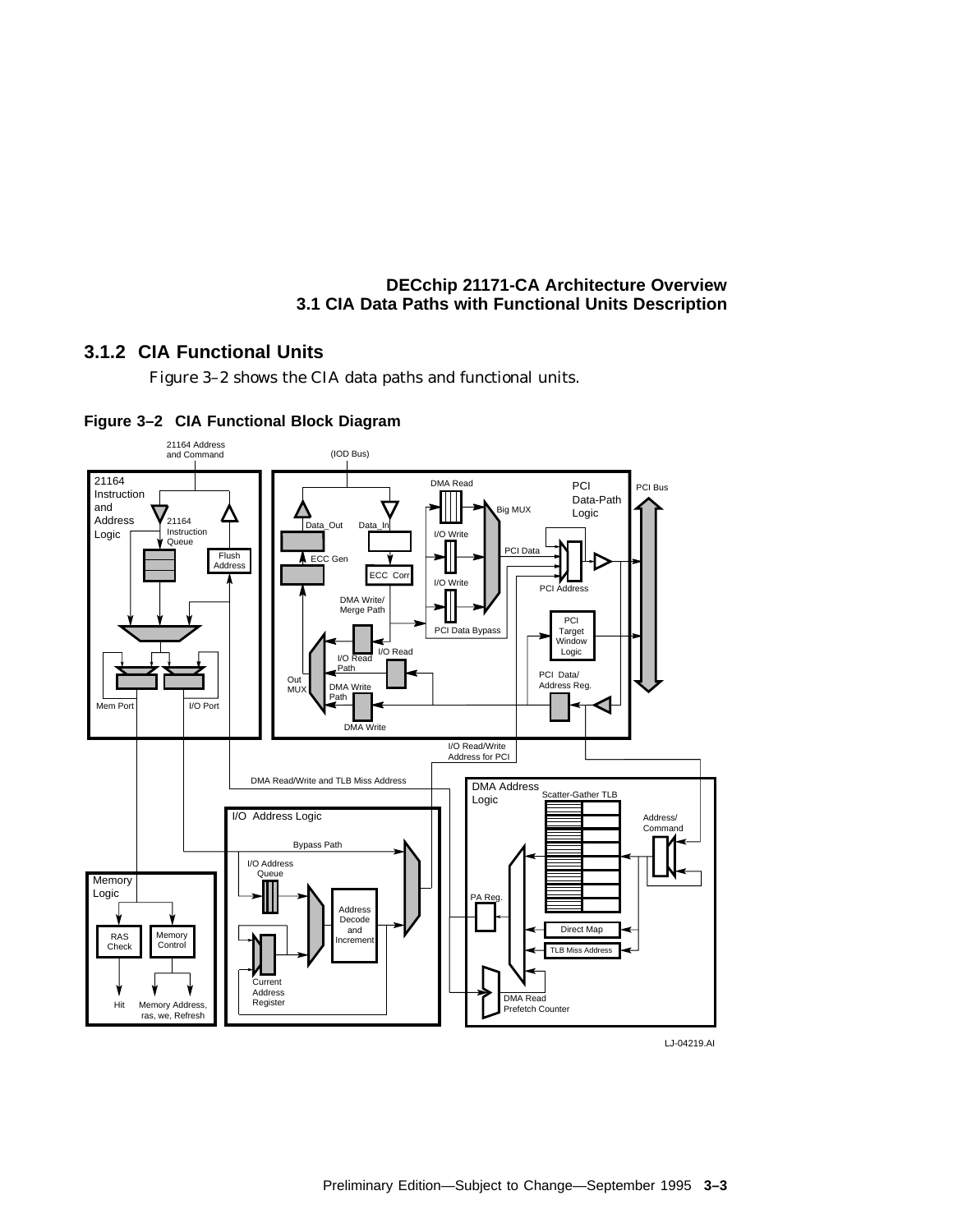The CIA functional units are listed here and are described in Section 3.1.2.1 through Section 3.1.2.5:

- 21164 instruction and address logic
- PCI data path logic
- Memory logic
- I/O address logic
- DMA address logic

### **3.1.2.1 21164 Instruction and Address Logic**

The 21164 instruction and address logic accepts commands from the 21164 and directs the instruction to the memory port or the I/O port. The DMA read/write address (or the scatter-gather TLB miss servicing address) also has access to the memory port through a multiplexer.

The 21164 instruction queue is provided to capture 21164 commands should the memory or I/O port be busy. The 21164 can issue, at most, two read miss transactions—with one having a victim. This maximum condition would require holding three addresses and commands, so a 3-entry buffer is needed.

The flush address register is used during DMA read or write transactions to the Bcache for the latest data. The Bcache is implemented as a write invalidate cache and so might have the only valid copy of the required data.

### **3.1.2.2 PCI Data Path Logic**

Because the CIA is the PCI host bridge it generates and decodes PCI addresses and also supplies and receives data. The data path to and from the PCI goes through the CIA and the DSW. The ECC generation and check logic is excluded from the DSW because of the bit slice nature of the DSW and so is performed by the CIA.

Separate buffers are provided in the CIA for DMA and I/O read/write transactions. These buffers are either 32 bytes or 64 bytes in size, and are shown partitioned into 16-byte units, which matches the width of the 21164 data bus.

Later, when the DSW is examined, it will be seen that the DSW also has buffers for the DMA and I/O paths. Control logic simplification is the reason for this duplication.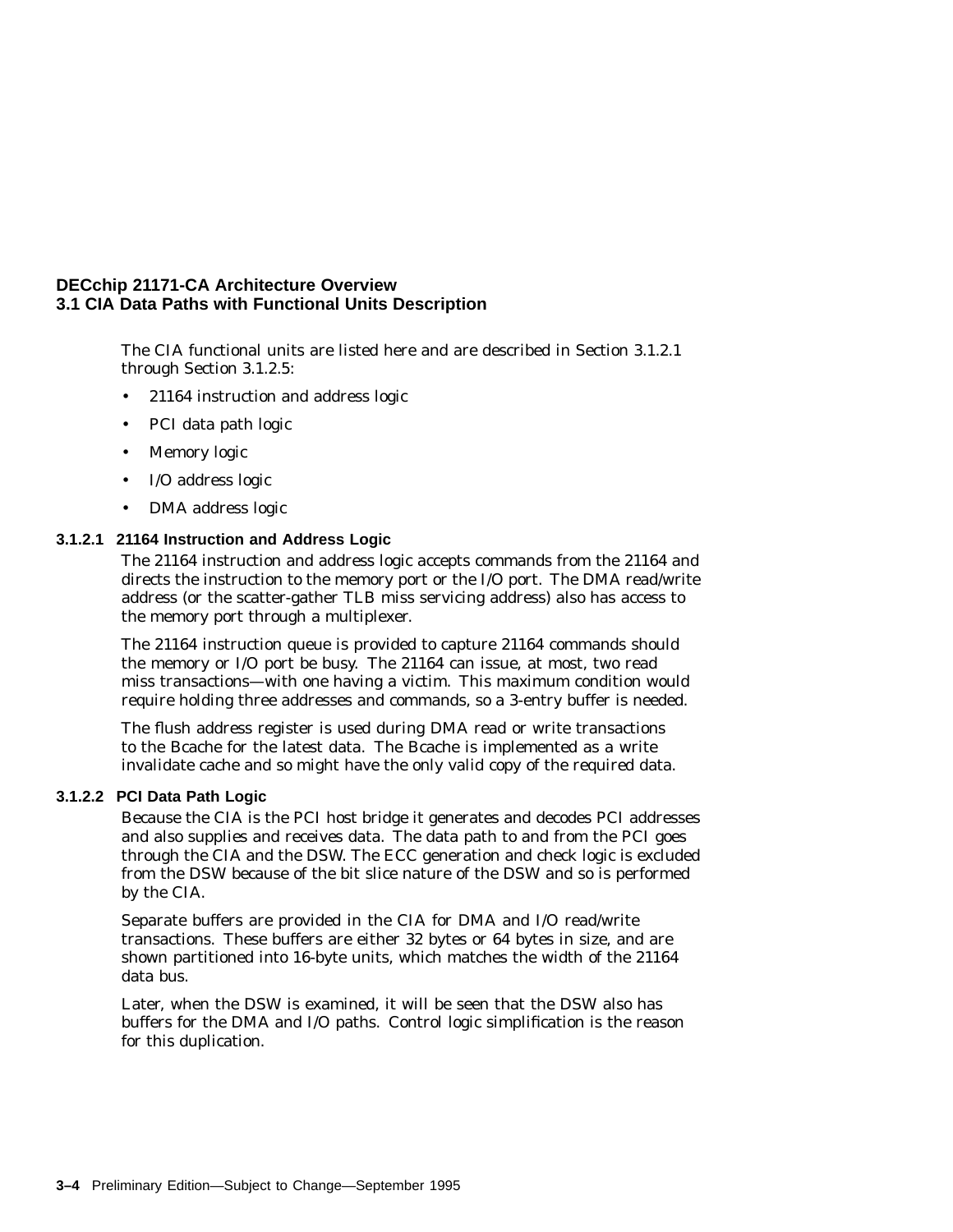Table 3–1 lists the PCI commands that the CIA responds to and sends.

| PCI cbe_l<3:0> | Command                     | <b>CIA Slave</b> |                |
|----------------|-----------------------------|------------------|----------------|
| 0000           | Interrupt acknowledge       |                  | <b>Yes</b>     |
| 0001           | Special cycle               | No.              | <b>Yes</b>     |
| 0010           | I/O read                    | N <sub>0</sub>   | <b>Yes</b>     |
| 0011           | I/O write                   | No.              | <b>Yes</b>     |
| 0100           | Reserved                    |                  |                |
| 0101           | Reserved                    |                  |                |
| 0110           | Memory read                 | <b>Yes</b>       | Yes            |
| 0111           | Memory write                | <b>Yes</b>       | Yes            |
| 1000           | Reserved                    |                  |                |
| 1001           | Reserved                    |                  |                |
| 1010           | Configuration read          | No.              | Yes            |
| 1011           | <b>Configuration write</b>  | No               | Yes            |
| 1100           | Memory read multiple        | <b>Yes</b>       | No             |
| 1101           | Dual address cycle          | <b>Yes</b>       | N <sub>0</sub> |
| 1110           | Memory read line            | <b>Yes</b>       | No.            |
| 1111           | Memory write and invalidate | Yes <sup>1</sup> | No.            |

**Table 3–1 PCI Commands Recognized by the CIA**

1Accepted as memory write

The CIA has these PCI features:

- Supports 64-bit PCI bus width
- Supports 64-bit PCI addressing (DAC cycles)
- Accepts PCI fast back-to-back cycles
- Issues PCI fast back-to-back cycles in dense address space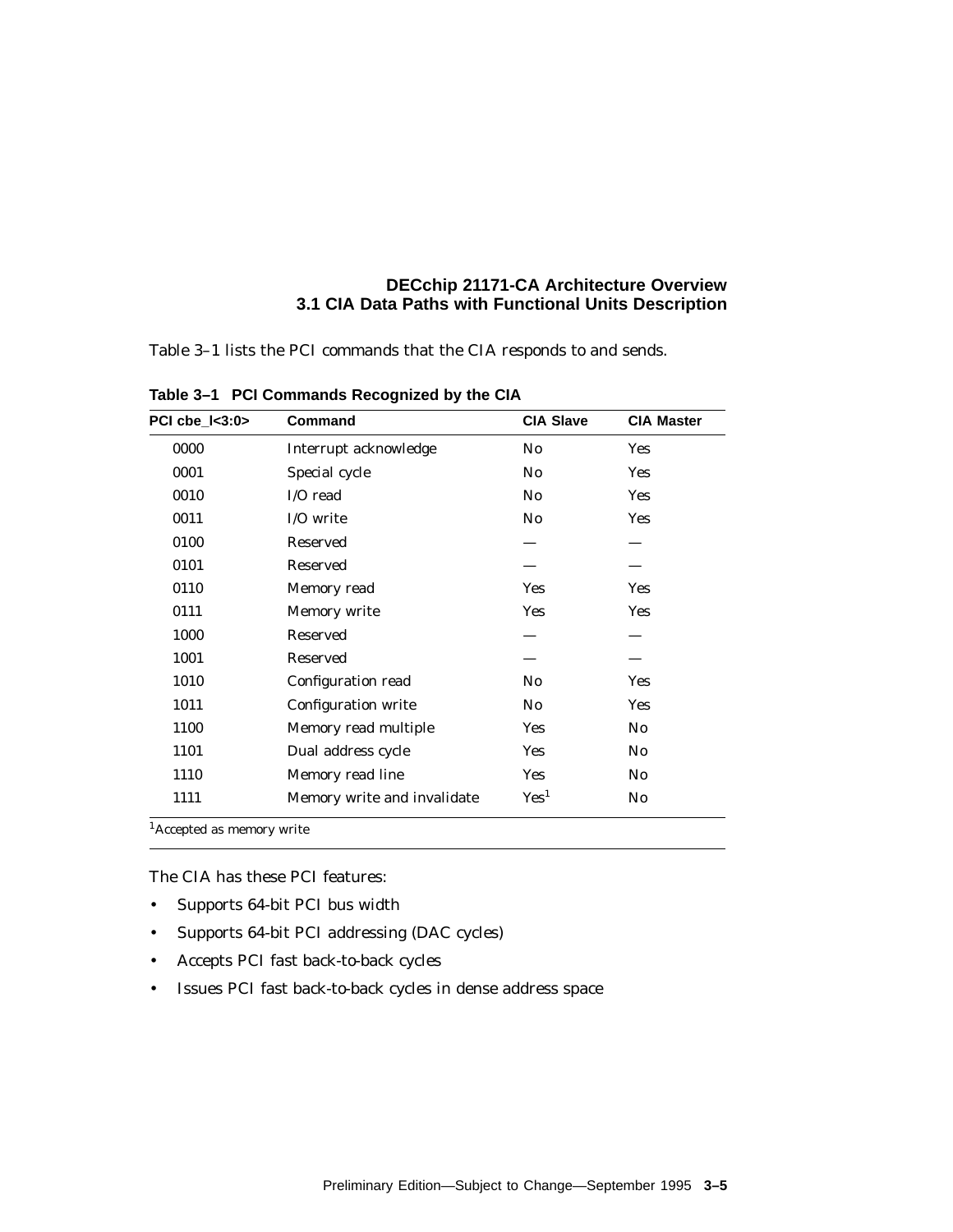### **3.1.2.3 Memory Logic**

Memory logic provides the row and column address for the memory banks and all the control signals (**ras\_h**, **cas\_h**, **mem\_we\_l<1:0>**, and **mem\_en\_h**). The memory logic provides control signals to the DSW to inform it when to send/strobe the data to/from memory. The CIA also controls memory refresh.

### **3.1.2.4 I/O Address Logic**

The I/O address logic handles the I/O read and write addresses. The address decode logic extracts the PCI address from the dense/sparse space 21164 address encodings (see Chapter 6 for more details).

This logic also increments the current address of each data cycle for two reasons:

- In case of a PCI retry, which will require the transaction to be resumed later, we need to start with the address of the aborted data.
- We need to provide a pointer to the next data item to be loaded/sent from the I/O read/write buffers.

The CIA can queue up to six I/O write transactions. Two of the I/O write transactions can be waiting in the 21164 queue and four I/O write transactions can be sitting in the I/O address queue (a 3-entry I/O address queue is provided together with a single-entry current address register). This allows six I/O write transactions to be outstanding (the DSW provides four corresponding I/O write data buffers). The bypass path is enabled/disabled by CIA\_CTRL[CSR\_IOA\_ BYPASS] (CSR\_CTRL<15>) being equal to 0/1 respectively.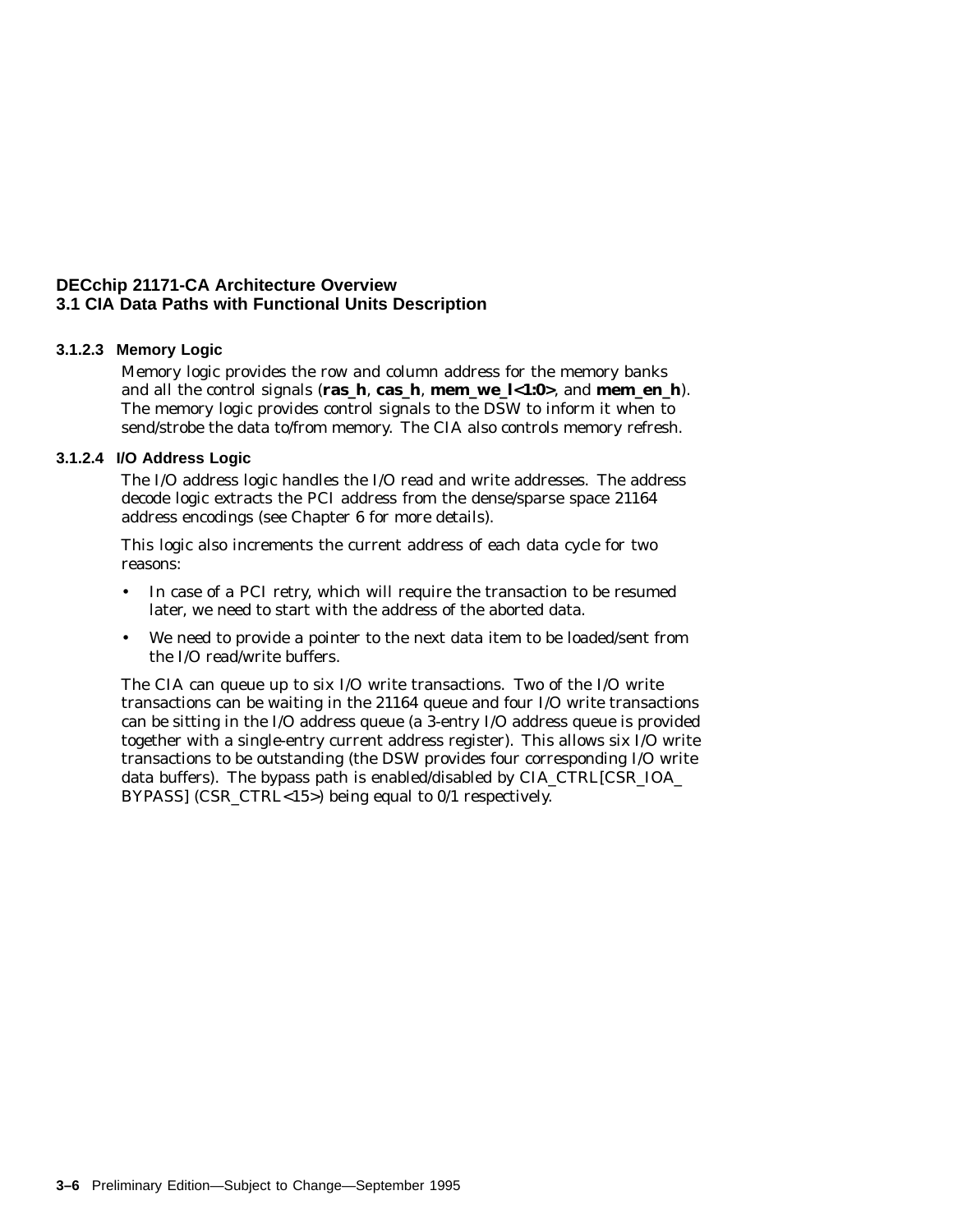The CIA provides two more buffers that are needed to sustain maximum bandwidth for memory copy to I/O space. A bypass path is provided for certain dense-space I/O write transactions, that is, the valid bits for the first 16 bytes of data are either 1111, 1011, 1010, and 1001—these cases are optimized for a 64-bit PCI with at least two PCI data cycles.

### **3.1.2.5 DMA Address Logic**

The DMA address logic converts PCI addresses to CPU memory addresses. Two conversion methods are provided:

- A direct path where a base offset is concatenated with the PCI address
- A scatter-gather map, which maps any 8KB PCI page to any 8KB memory space page

The scatter-gather TLB is eight entries deep with each entry holding four consecutive PTEs. A TLB miss is handled by hardware but software is required to invalidate stale entries by writing to the translation buffer invalidate register (TBIA). See Chapter 6 for more information on address mapping.

The output of the physical address register (PA) has a a counter that generates the prefetch address for certain DMA read miss transactions. An 8KB detector prevents prefetching across page boundaries.

# **3.2 CIA Transactions**

The CIA performs the transactions listed here:

- 21164 memory read miss
- 21164 memory read miss with victim
- 21164 I/O read
- 21164 I/O write
- DMA read
- DMA read (prefetch)
- DMA write

These transactions are described in detail in Section 3.2.1 through Section 3.2.8.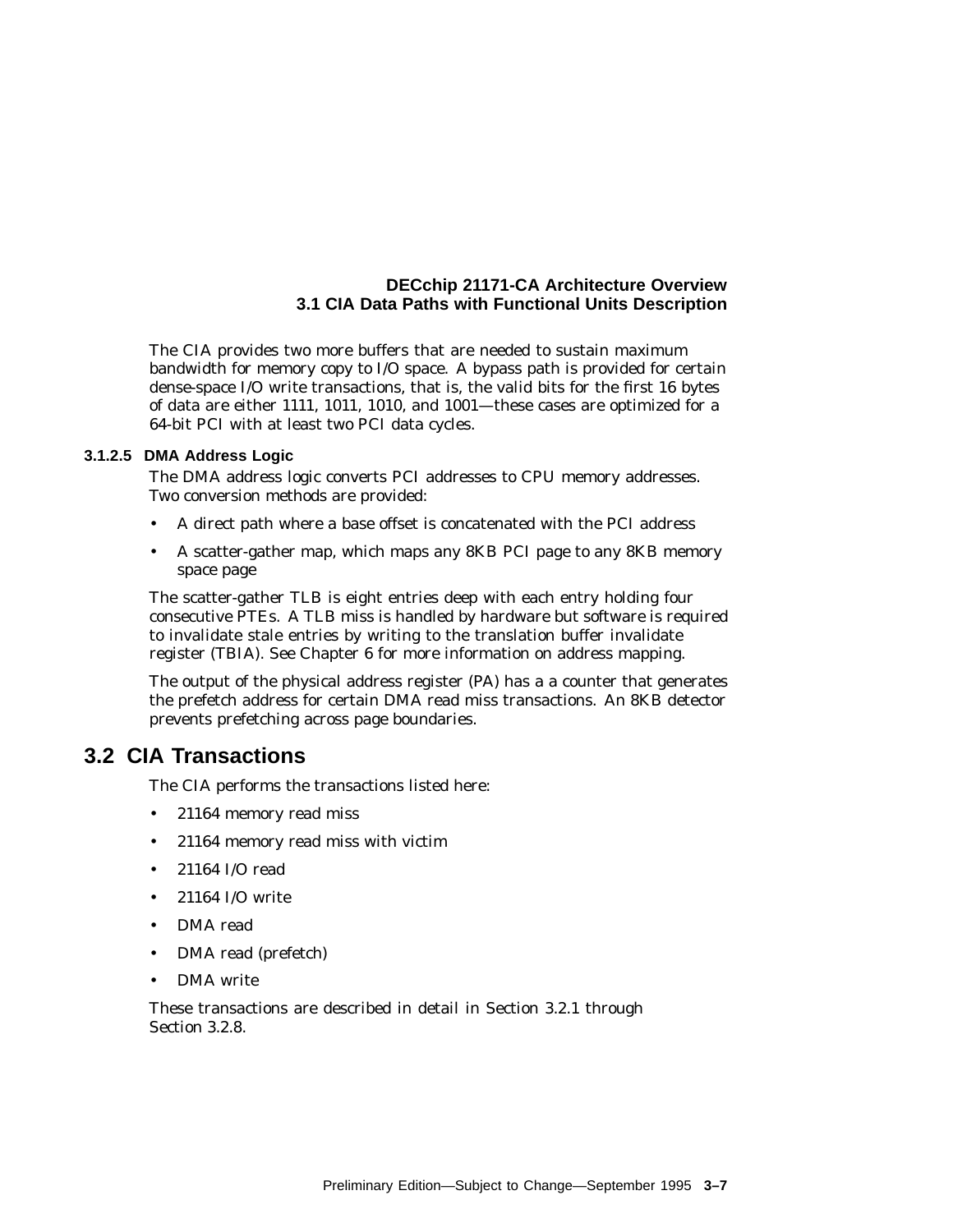### **3.2.1 21164 Read Miss Transaction**

The 21164 read miss command and address are sent to the CIA. If the CIA is idle, the command will be stored directly in the memory port register; otherwise, the command enters the 3-deep CPU instruction queue and remains there until the memory port is free. The CIA can accept another subsequent read miss command from the 21164 and store it in the 21164 instruction queue.

The three data paths to the memory port have to arbitrate for use of the memory port: (1) the direct path and (2) the 21164 instruction queue previously mentioned and (3) the DMA read/write address path. The DMA read/write address path is also the path for scatter-gather TLB miss addresses. Upstream of the multiplexer all instruction ordering from the 21164 is preserved. Downstream of the multiplexer ordering between I/O write transactions and 21164 memory transactions is lost. This ''post and run'' I/O write coherency issue is discussed in Section 3.3.2.

When the 21164 read miss command enters the memory logic, the memory controller generates **ras\_h**, **cas\_h**, and other address signals for the memory array. The memory controller then waits for the memory access delay before instructing the DSW to accept the memory data. The MEMDATA bus width is 256 bits (32 bytes), and so two memory cycles are required to access the 64-byte block.

The DSW synchronizes the data to the 21164 clock. The fixed 64-byte block size read data is returned to the 21164 in wrapped-order.

### **3.2.2 21164 Read Miss with Victim Transaction**

The read miss with victim transaction is similar to the read miss transaction described in Section 3.2.1, except the 21164 will also use a Bcache victim command to send out the victim block. The victim block is the modified (dirty) block that is to be replaced in the Bcache by the read miss transaction data.

The read miss command is followed by the Bcache victim command and address. The read miss command will get to the memory port first and so the Bcache victim command and address are always written into the 21164 instruction queue. The victim block data is saved in the victim buffer in the DSW.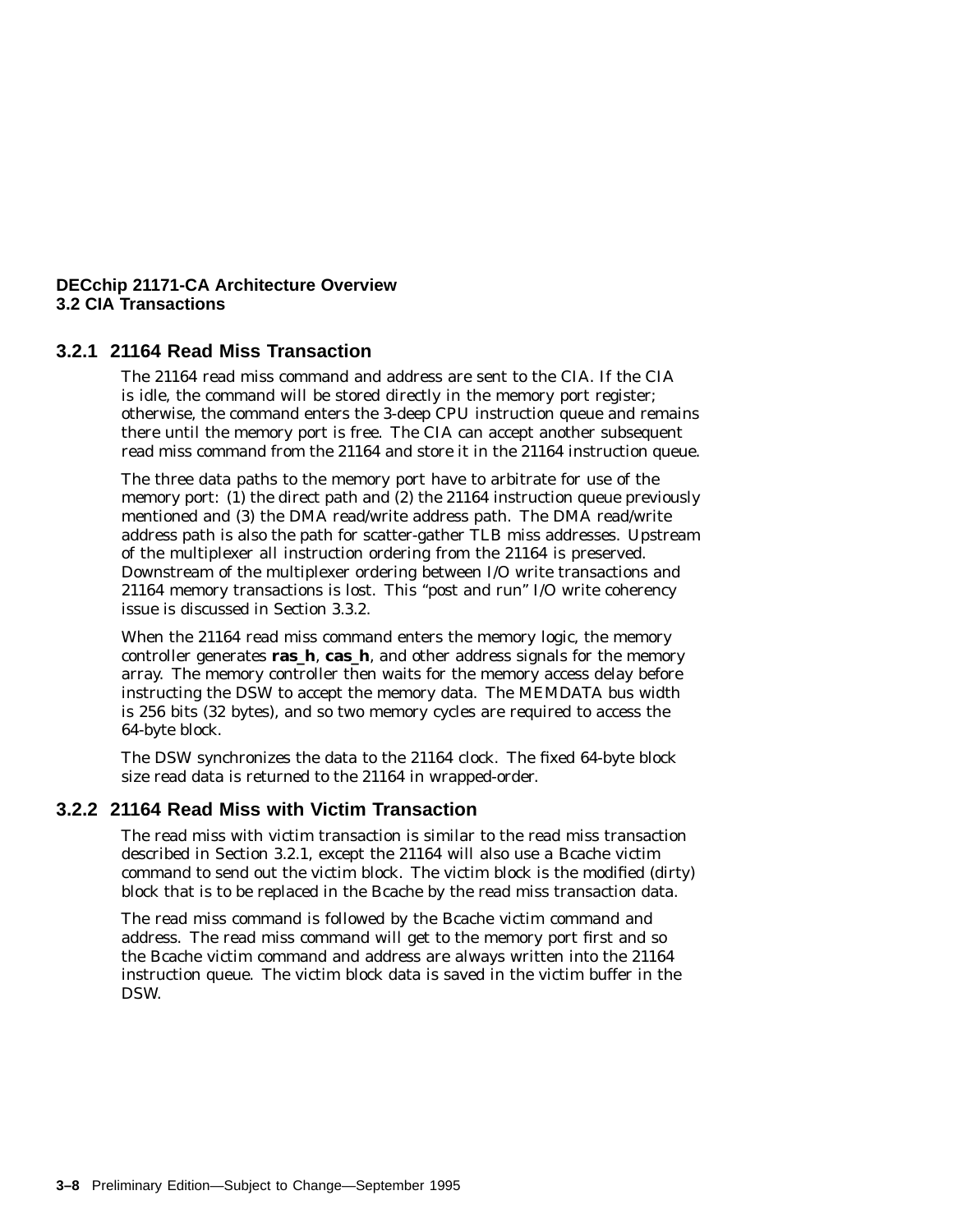The CIA arbiter ensures that a read miss transaction and a victim write transaction are an atomic operation. The victim data is written to memory after the read data has been fetched from memory. The row address portion of the victim address is compared to the row address of the current read miss transaction. If they match, then no memory **ras\_h** cycle is required; instead, only a **cas\_h** cycle is needed. The address bits for the memory have been carefully interspersed to maximize the chance of a victim row address ''hitting'' the read address—this performance feature is transparent to software. The memory controller in the CIA generates the memory write pulses and instructs the DSW to send the victim data to memory.

The DSW victim buffer is invalidated if a DMA write transaction (or DMA read with lock transaction) ''hits'' in the victim buffer. Until the 21164 has its read miss transaction data returned, the victim block is still in the Bcache and is still ''owned'' by the 21164. It is possible for the read miss with victim transaction from the 21164 to be stalled behind a DMA write transaction. The DMA write transaction could ''hit'' the victim block—in this case, the DMA write transaction will cause a flush command to be issued to the 21164, which will result in the 21164 providing the victim data to the DSW and then the 21164 will invalidate the victim block in Bcache. Thus, the victim data waiting in the victim buffer is no longer valid and is marked invalid by logic in the CIA.

### **3.2.3 21164 Read Transaction to Noncacheable Space**

A read transaction by the 21164 to noncacheable space can be to one of four address spaces:

- PCI memory space
- PCI I/O dense or sparse space
- PCI configuration space
- CIA control and status register (CSR) space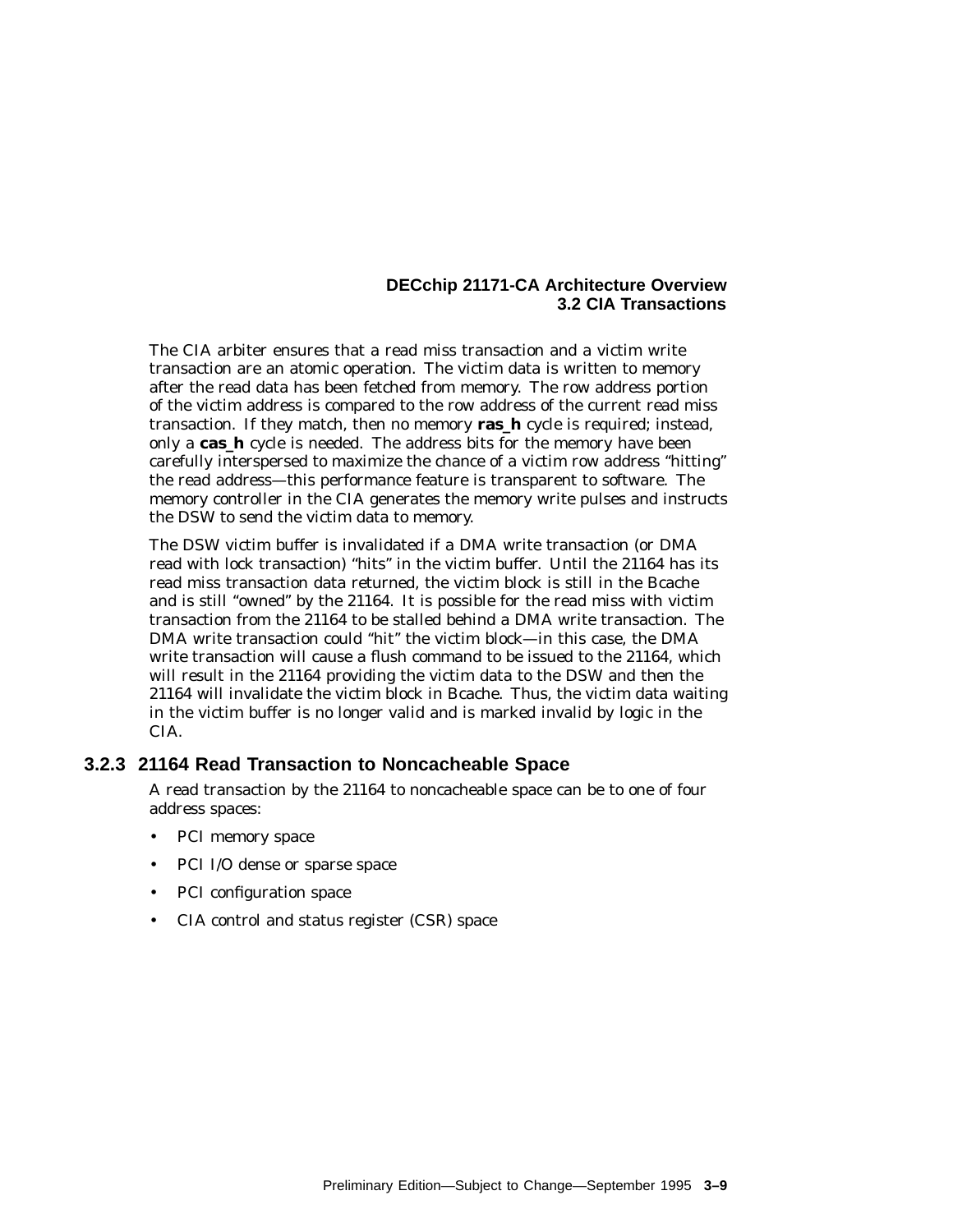The read command to noncacheable space is accepted by the CIA like the read miss command, except the instruction goes to the I/O port. All read commands to noncacheable space go to the I/O address queue. There is no bypass path for dense space I/O read transactions.

Decode logic is provided on the output of the I/O address queue to extract the byte address for the PCI from the 21164's sparse space encoding, and to decode the address for the correct region (PCI memory, I/O, configuration, or CSR).

A read command to noncacheable space destined for the PCI is described here because it is the more interesting case. Logic increments the current longword /quadword address stored in the current address register each data cycle. This is needed in case of a PCI retry and is also used to index the next data item in the I/O write/read data buffers. The value in the current address register corresponds to the address of the data item on the PCI bus (it has the same canonical time as the PCI data-out register).

The I/O read command address is sent to the PCI after any prior I/O write transactions have completed (strict ordering is maintained). The PCI returns the requested data and places it in the I/O read buffer. The contents of this I/O read buffer are next copied to the I/O read buffer in the DSW and then sent to the 21164.

Why have the DSW I/O read buffers been replicated in the CIA? The I/O read buffers in the CIA are provided for the following reasons:

- The path to the DSW might be busy with the end of a prior DMA write transaction (especially if the data has to be merged with memory data to build it up to the ECC width).
- At least 64 bits of storage are required for ECC because the PCI can return 32 bits of data at a time.
- It is convenient to handle transaction retries forced by the PCI protocol. The I/O read buffer in the DSW was provided to build the data up from 64 bits (IOD bus data lines between the CIA and DSW) to the 128 bits required by the 21164.

I/O read transactions from the 21164 have 8-byte resolution and the CIA always returns 32 bytes. If smaller resolution is required, sparse space addressing must be used. Sparse space addressing is described in Chapter 6.

Data is returned in the appropriate byte lanes.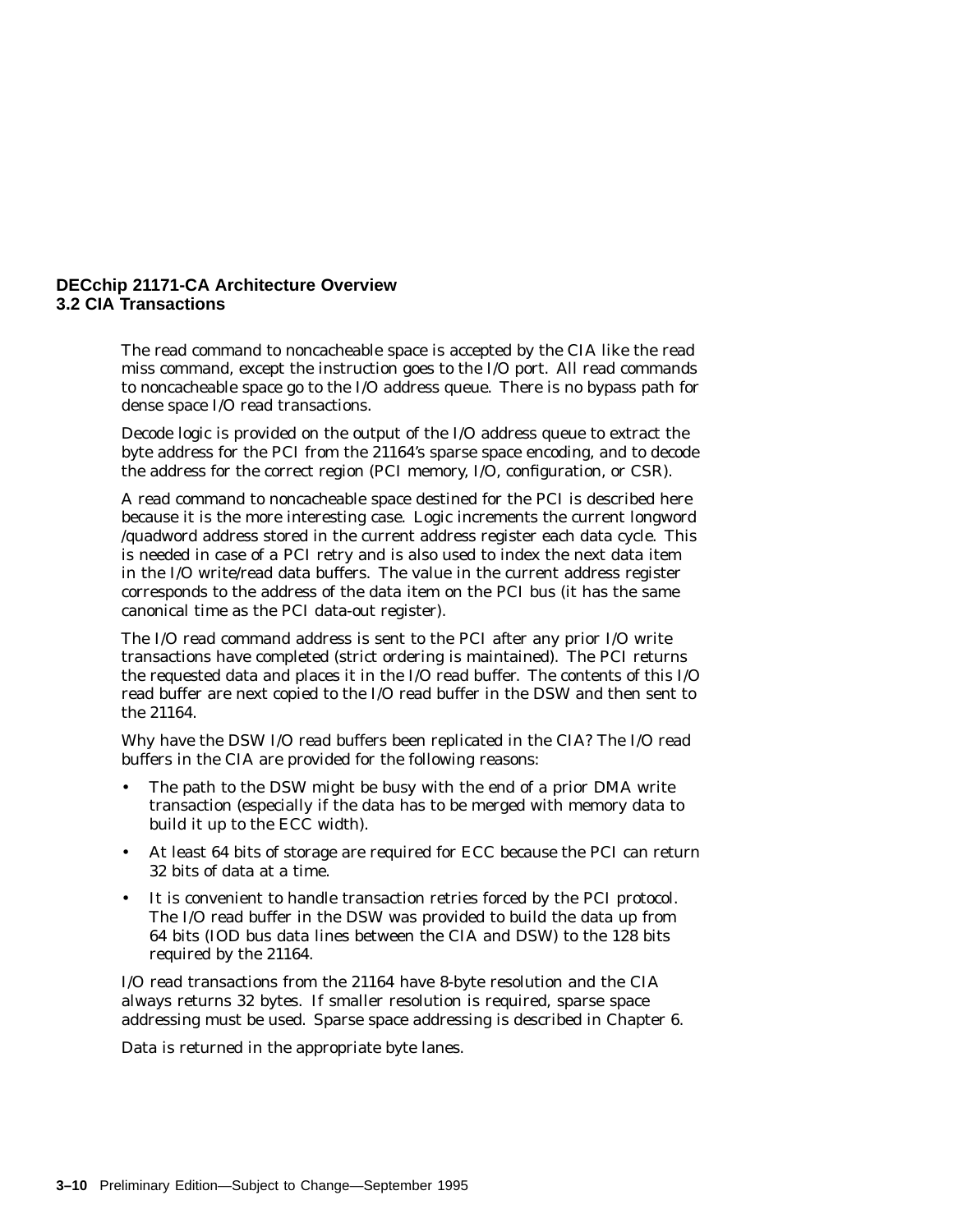### **3.2.4 21164 Write Transaction to Noncacheable Space**

The 21164 issues write transactions to noncacheable space with longword resolution. For smaller granularity, sparse space addressing must be used (see Chapter 6).

Data for I/O write transactions is captured in the I/O write buffer in the DSW. Four 32-byte buffers are available in the DSW and a further two in the CIA. This number of entries allows the CIA to sustain maximum bandwidth on a large copy operation from memory through the 21164-to-I/O space.

The data from these I/O write buffers is sent to the two I/O write buffers in the CIA: two buffers are provided, allowing one to be emptied to the PCI bus while the other is being filled. Each 32-byte buffer in the CIA requires a separate PCI transaction (no merging of the write buffers occurs).

Another benefit of the CIA's I/O write buffers is simpler data-flow management when a target PCI device stalls the I/O write transactions.

The address for an I/O write transaction is sent to the CIA I/O port. For a 32-byte aligned dense space write transaction, the I/O write command is either sent directly to the PCI bus via the bypass path, or queued up in the I/O address queue. The direct (bypass) path is used if:

- There are no outstanding I/O commands.
- The command is an I/O write command to dense space and the first 16 bytes are mostly valid (like 1111, 1011, 1010, 1001).

This command also goes into the I/O address queue, but only as a convenient path in the I/O addressing logic section, to get the address into the current address register.

A total of six I/O write addresses can be queued: the first in the current address register, two in the 21164 queue, and three in the I/O address queue. The I/O address queue maintains strict ordering for I/O transactions but does not maintain strict ordering of I/O write transactions relative to any memory read or write transactions (see Section 3.3).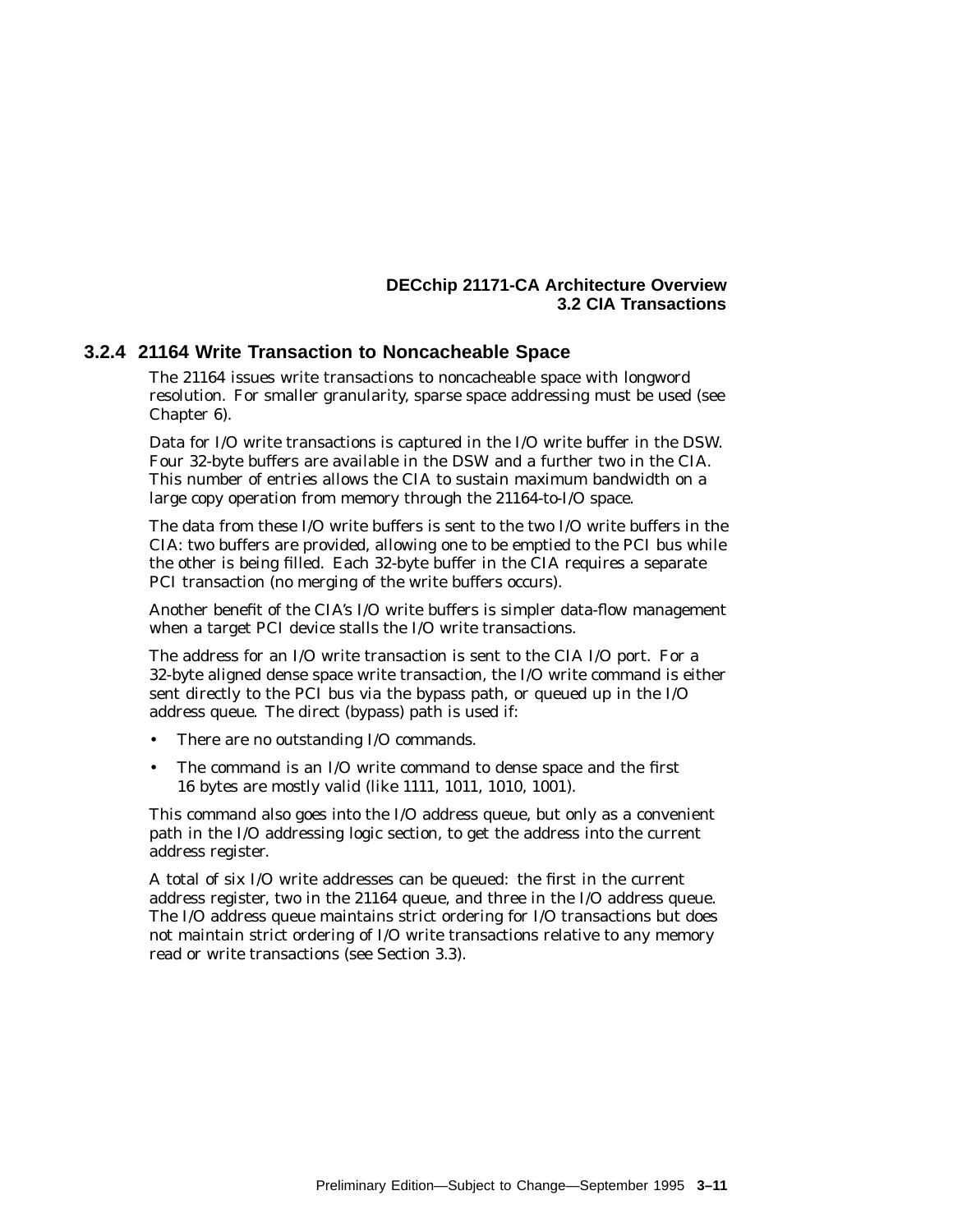### **3.2.5 DMA Transactions**

The PCI address and command are captured in the address/command register and the data/address register. The address is compared against four address windows to determine if this PCI command should be accepted or ignored by the CIA.

Address windows are a requirement of the PCI specification and are software programmable—they are described in detail in Chapter 6. All PCI commands destined for memory are accepted by the CIA.

**Note**

Two registers capture incoming samples from the PCI bus.

- The address register captures the address and command, holding them for the duration of the transaction.
- The data-in register captures the data, but also captures the address.

The target window logic is attached to the data-in register. It is located there to capture a buffer of data (64 bytes) for use with a DMA write transaction scatter-gather TLB ''miss.'' The target window logic retries the master PCI device in case it has more data.

The CIA has released the PCI for further transactions but is busy servicing the TLB ''miss'' so must hold the virtual address in the address register. Should another PCI transaction occur while the CIA is servicing the TLB ''miss,'' the CIA will accept that address and compare it to the target window.

There are three registers associated with each of the four PCI windows:

- Window base register 0–3 (W*n*\_BASE)—defines the start of the target window. Wn BASE[Wn BASE\_SG] determines if the scatter-gather map is used for the translation.
- Window mask register 0–3 (W*n*\_MASK)—defines the size of the window.
- Translated base register (T*n*\_BASE)—holds the base address used to relocate the PCI address in the 21164's memory space (for direct mapping) and is also used to hold the scatter-gather map base address for scattergather mapping.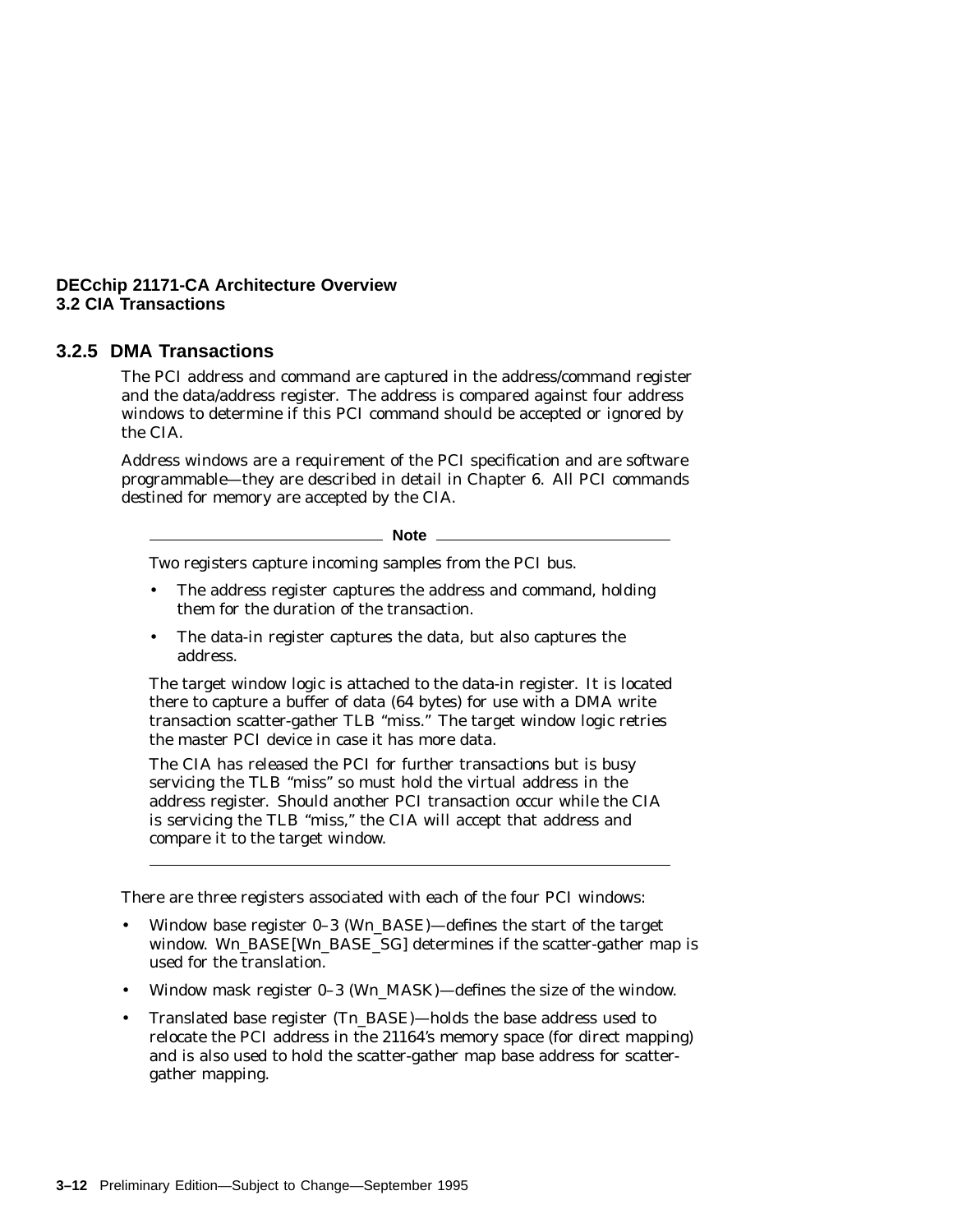W*n*\_BASE[W*n*\_BASE\_SG] determines how the PCI address is translated as follows:

- If W*n*\_BASE[W*n*\_BASE\_SG] is clear, the address is directly mapped by concatenating T*n*\_BASE[CSR\_WR\_DATA] with the address.
- If W*n*\_BASE[W*n*\_BASE\_SG] is set, the address is mapped through the scatter-gather table, allowing any 8KB PCI address to map to any 8KB memory address.

Figure 3–3 illustrates the mapping. This scatter-gather table is located in memory, but the CIA provides an 8-entry TLB that caches the most recent scatter-gather table entries. Each TLB entry holds four consecutive scattergather table entries, mapping a contiguous 32KB of virtual PCI addresses to any four 8KB memory pages.

### **Figure 3–3 Address Space Overview**



LJ-04220.AI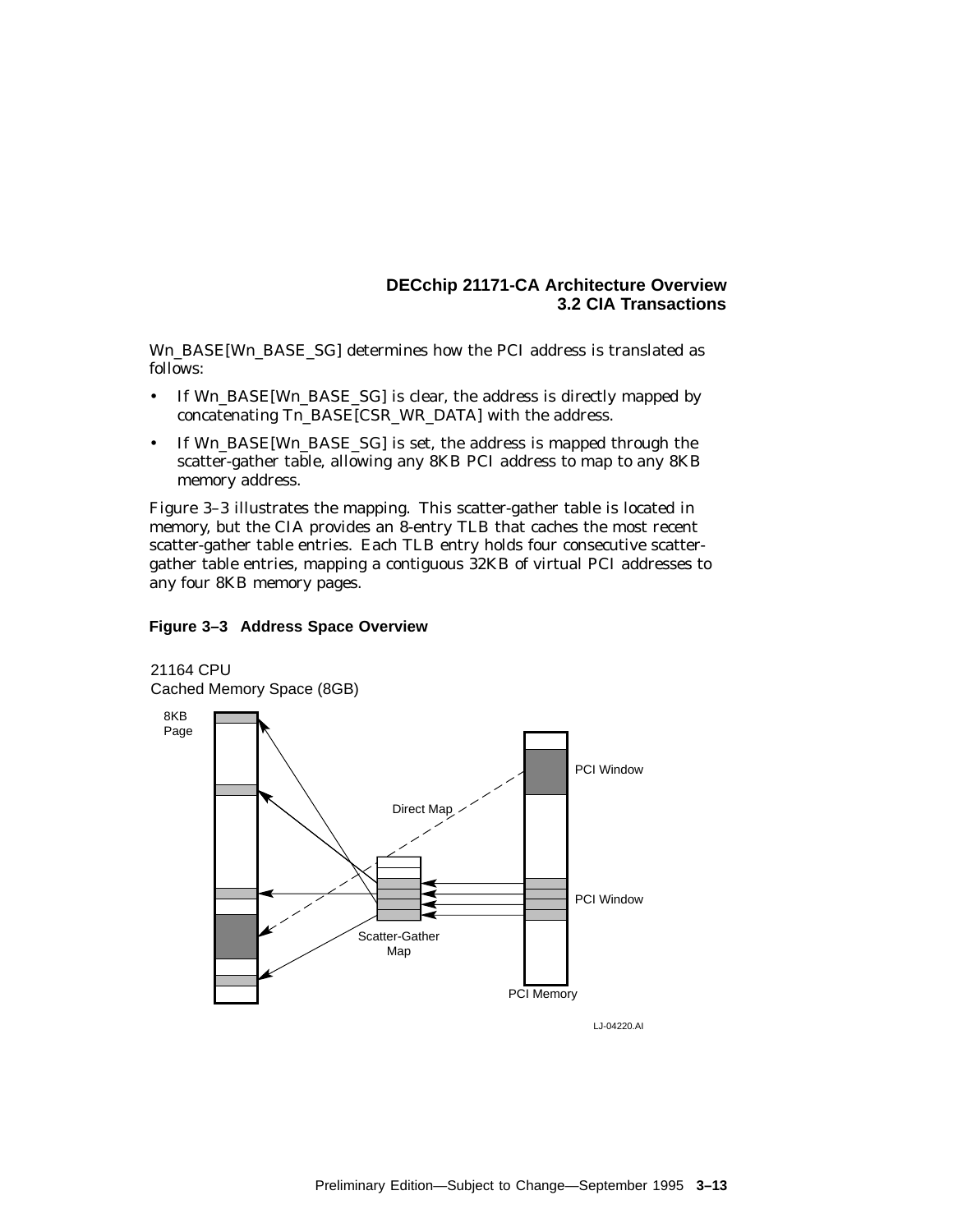### **3.2.6 DMA Read Transaction**

The translated address stored in the PA register is sent to the 21164 through the flush/read address register and to memory through the memory port. If the 21164 data cache contains valid modified data, then a copy is sent to the Bcache-buffer part of one of the two DMA buffers in the DSW and the valid bit is set. Memory data is always fetched and put in the memory buffer of the DMA buffer. The PCI-buffer part of the DMA buffer is not used for DMA read transactions.

When the first valid QW is available in the DSW's DMA buffer, it is sent to the DMA read buffer in the CIA through the multiplexers. Any ECC correction is done in the CIA. From the DMA buffer in the CIA, the data goes from a register onto the PCI a cycle later. The DMA read data also takes the bypass path around the multiplexer for as long as the PCI can accept this stream of data. Once the PCI stalls, then the buffers are used.

### **3.2.7 DMA Read Transaction (Prefetch)**

The PCI supports three types of memory read commands, which are used as specified in the *PCI Local Bus Specification*:

- Read—used for small transfers (up to 1/2 a cache line)
- Read line—used for medium transfers (1/2 to 3 cache lines)
- Read multiple—used for large transfers (more than 3 cache lines)

In the PCI environment, most devices assume a processor cache of 32 bytes (compared to the CIA cache line of 64 bytes). The CIA prefetch strategy is shown in Table 3–2.

| <b>PCI Memory Read Command</b> | <b>Prefetch Operation</b>          |  |  |
|--------------------------------|------------------------------------|--|--|
| Read                           | None.                              |  |  |
| Read line                      | Prefetch one block.                |  |  |
| Read multiple                  | Prefetch until end of transaction. |  |  |

|  | Table 3-2 CIA Prefetch Strategy |  |
|--|---------------------------------|--|
|--|---------------------------------|--|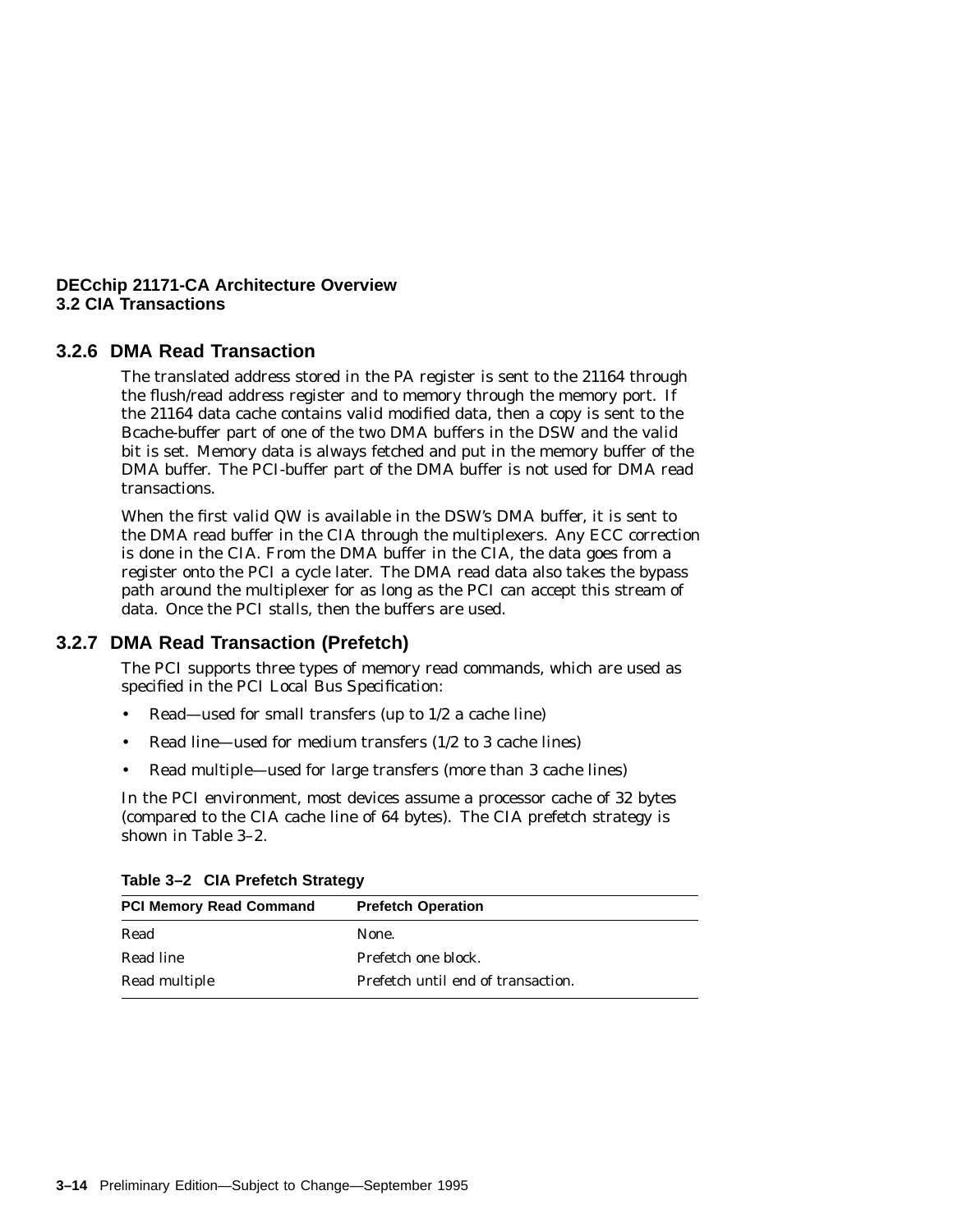A counter is used to increment the memory block address for prefetching. The output of this counter goes to the Bcache and memory like a normal DMA read command address. The returned data is sent to the next free DMA buffer in the DSW. So as one buffer is being copied down to the CIA, the other is free to accept DMA prefetched data.

At the end of a transaction all prefetched data in the DMA read buffers is ignored (that is, no prefetch caching is performed). Prefetching does not continue over 8KB page boundaries.

The 64-byte DMA read buffer in the CIA acts like two 32-byte halves during DMA commands—as one half is emptying to the PCI bus, the other half is being filled.

### **3.2.8 DMA Write Transaction**

The translated address stored in the PA register is sent to the Bcache through the flush/read address register and also to memory via the memory port. If the Bcache contains valid (modified) data, the data is sent to the Bcache-buffer portion of the DMA buffer in the DSW and the Bcache data is invalidated. Memory data is always fetched and is put in the memory-buffer part of the DMA buffer.

The DMA write data is taken from the PCI bus and is placed in the DMA write buffer. If the data is a complete quadword, then ECC is generated and the data is sent to the PCI-write part of the DMA buffer in the DSW. If the data is an incomplete quadword, then a merge operation has to be performed. The valid Bcache or memory quadword is sent to the CIA from the DMA buffer in the DSW, and the valid bytes of the DMA write data are merged. This merged quadword then has ECC generated and is sent to the PCI-write buffer portion of the DMA buffer in the DSW.

The DMA buffer in the DSW builds the data up to 64 bytes (the block size) before sending the data to memory. The memory logic generates the memory write pulses. The memory address is read from the PA register by way of a multiplexer.

**Note**

Should the I/O port be busy with an I/O write/read transaction, the memory port will be available for DMA write commands.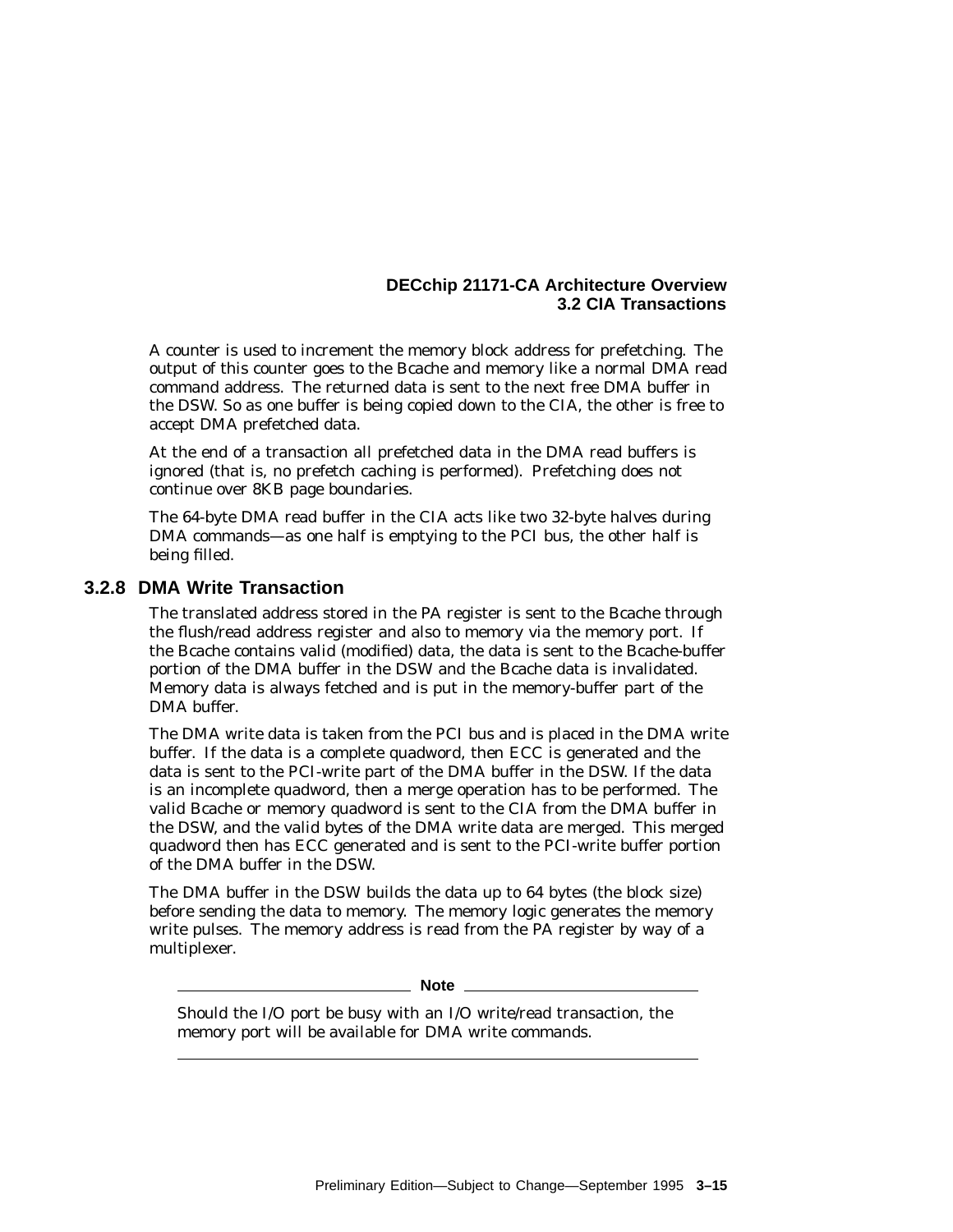One reason for providing a copy of the DMA write buffer in the CIA is that the data path to the DSW may not be available at the start of a DMA write transaction It could be busy transferring I/O write transaction data from the DSW to the I/O write buffers if a 21164 I/O write command had been received concurrently with a PCI DMA write command.

DMA write transaction data is always written to memory, and is never stored (cached) in the DMA write buffers across transactions.

# **3.3 System Data Coherency Issues**

The 21164 is the processor in systems using the DECchip 21171 Core Logic Chipset and the data coherency requirements of the 21164 dominate CIA data coherency issues. The CIA supports the flush-based data coherency protocol with a Bcache but with no duplicate tag stores for either the Scache or Bcache. Therefore the CIA uses the read and flush transactions to probe the 21164 cache.

### **3.3.1 Basic Properties of the System**

The system has these basic properties:

- 1. The memory arrays do only one thing at a time.
- 2. A read or write transaction to memory is atomic. No operation of the memory arrays can occur between the read and write parts of a readmodify-write sequence.
- 3. The memory array sequence for a 21164 cache ''miss'' with victim transaction is atomic in the memory array. A cache miss with victim transaction causes the 21164 to perform a read miss transaction for the block required for the cache miss transaction and then a Bcache victim transaction to write the victim data to memory. No other memory access can come between the read miss transaction and the Bcache victim transaction.
- 4. When "transaction A" gains access to memory it is said to "own" memory. Once "transaction A" "owns" memory there will be no access for any other transaction until ''transaction A'' has completed all of its memory activity.
- 5. When an I/O TLB ''miss'' occurs, the CIA issues a read command to the 21164 for the TLB entry and a memory access is also made for this data. The read command is not issued to the 21164 until memory is owned for this access.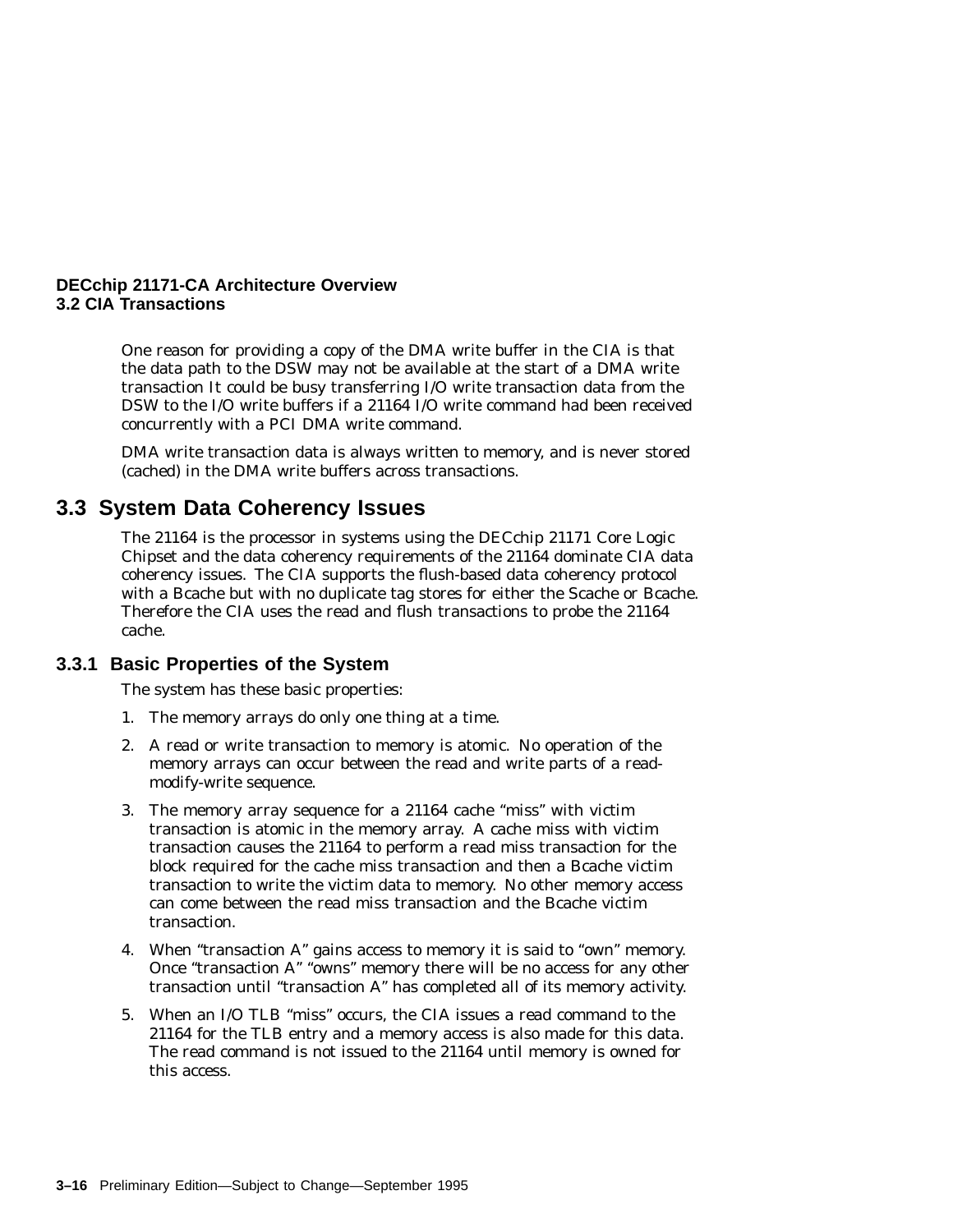### **DECchip 21171-CA Architecture Overview 3.3 System Data Coherency Issues**

- 6. The CIA processes a PCI device read transaction to memory by issuing a read command to the 21164 for the data and making a memory access for the required data. The read command is not issued until memory is "owned" for the memory cycle.
- 7. A device write transaction to memory causes the CIA to issue a flush transaction to the 21164 for the data and to start a memory access for the data. The memory access serves to write data obtained from the 21164 and also serves to write the data from the PCI device to memory. The CIA does not issue the flush command until memory is ''owned'' for the memory write transaction.
- 8. We can conclude that the 2-step sequences described in 5, 6, and 7 are all mutually atomic. In each case, the 2-step sequence is a probe of 21164 and a memory cycle. For any pair of sequences of the types describe in 5, 6, and 7, both steps of one of the sequences happened entirely before either of the two steps of the other sequences.

### **3.3.2 Post and Run I/O Write Data Coherency**

The Alpha architecture allows ''posted'' or ''buffered'' write transactions to I/O devices, allowing the CIA to buffer write transactions from the 21164 to a PCI device. Several read transactions from a PCI device to main memory might be completed while write transactions to the same PCI device are buffered. The usual way for a software programmer to ensure that the write data has reached the device is to read a register on the same device.

The CIA performs the following operations to implement the Alpha architecture post and run feature.

- Before a read transaction to an I/O location is processed, all preceding 21164 write transactions to devices are flushed out of the buffers.
- Before a read transaction from a PCI device to main memory is processed all preceding write transactions by the PCI device to main memory are flushed out of the write buffers.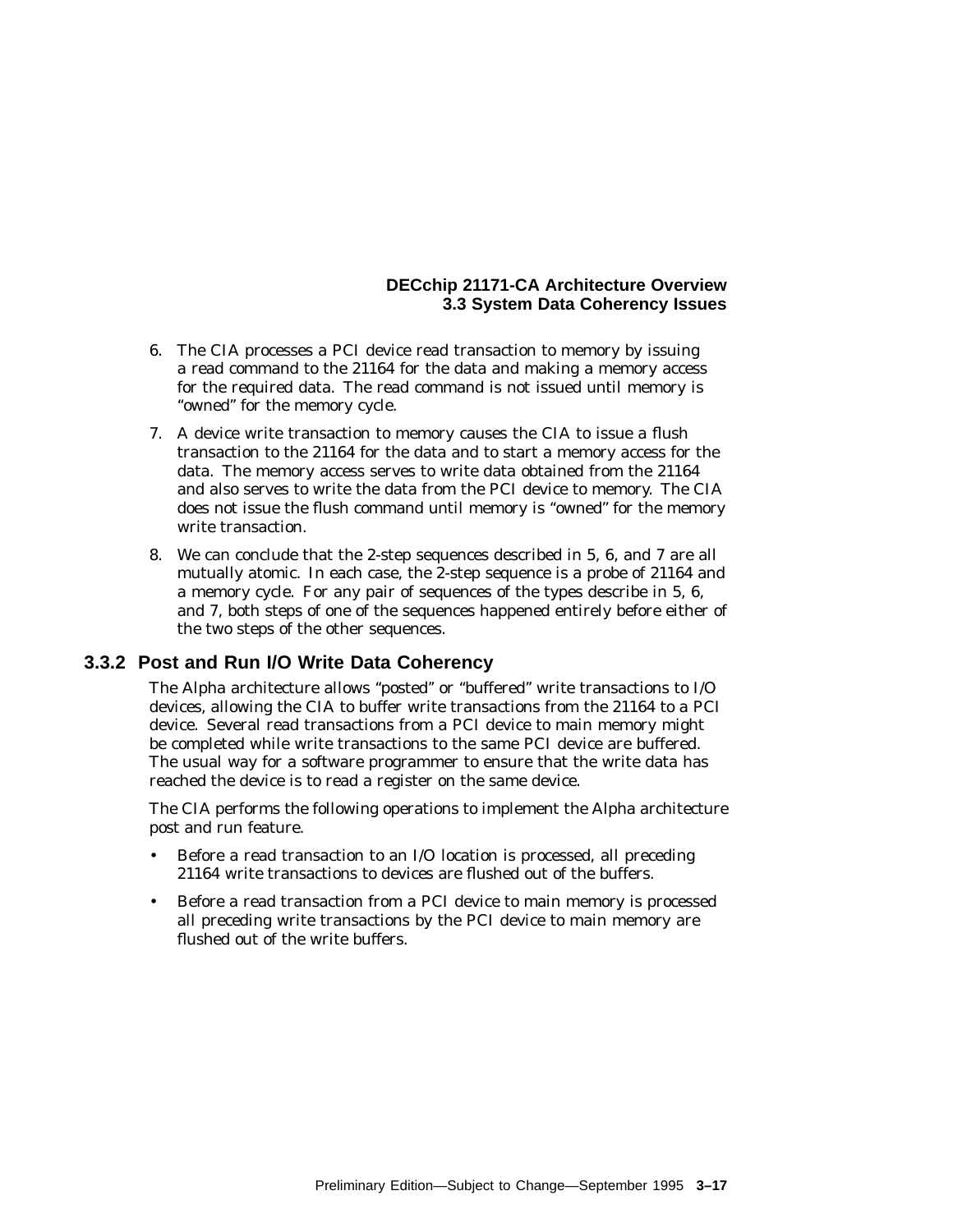### **DECchip 21171-CA Architecture Overview 3.4 CIA Memory ras\_h, cas\_h, and Address Operation**

# **3.4 CIA Memory ras\_h, cas\_h, and Address Operation**

The technique used by the CIA to eliminate **ras\_h** cycles for victim write transactions is described here. The method is transparent to software.

## **3.4.1 Traditional Mapping of 21164 Address to Memory Address**

The traditional approach of mapping the 21164 address bit for bit to the memory address is shown in Figure 3-4.



### **Figure 3–4 Traditional Mapping to a Memory Address**

Because a cache is much smaller than available memory, multiple memory locations will correspond to the same cache location. This correspondence is shown in the left-hand side of Figure 3–5 where data A1, data B1, and data C1 all map to the same cache location (A1B1C1).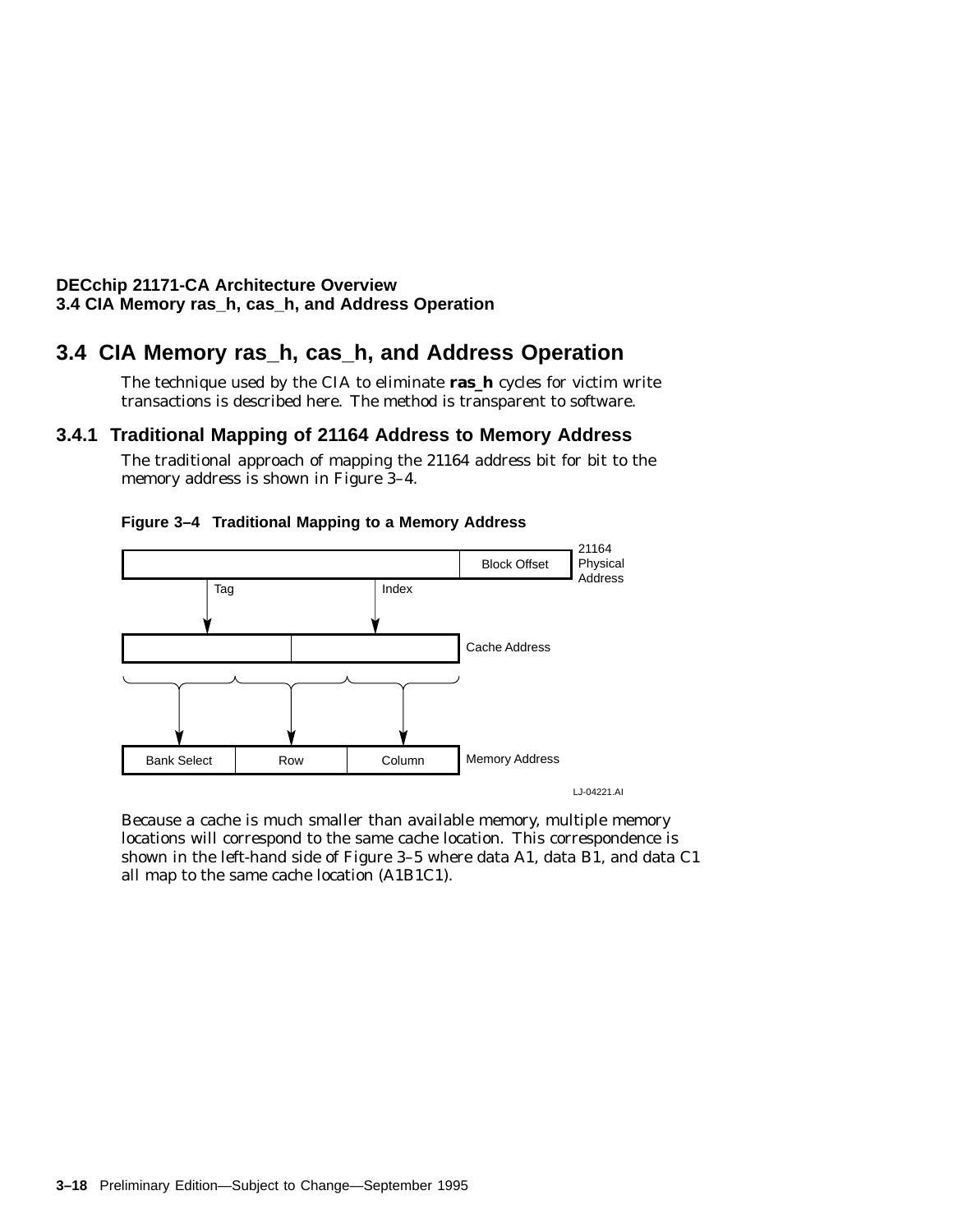





LJ-04222.AI

Suppose that data A1 currently resides in the Bcache, but the 21164 wants to access data C1. A cache miss will occur that will fetch data C1 and overwrite A1 in the cache. If A1 is the only valid copy of the data (for example, a 21164 write transaction had previously updated A1), then A1 has to be written to memory before data C1 can be written over data A1. The displaced data A1 is referred to as a victim.

Look again at Figure 3–5 and notice that in the traditional memory addressing scheme, data C1 and the potential victim (data A1) are well separated in memory. They are separated by a multiple of *n* times the cache size. This sparse distribution of potential victim locations means a read fill block and its victim may not reside in the same memory page.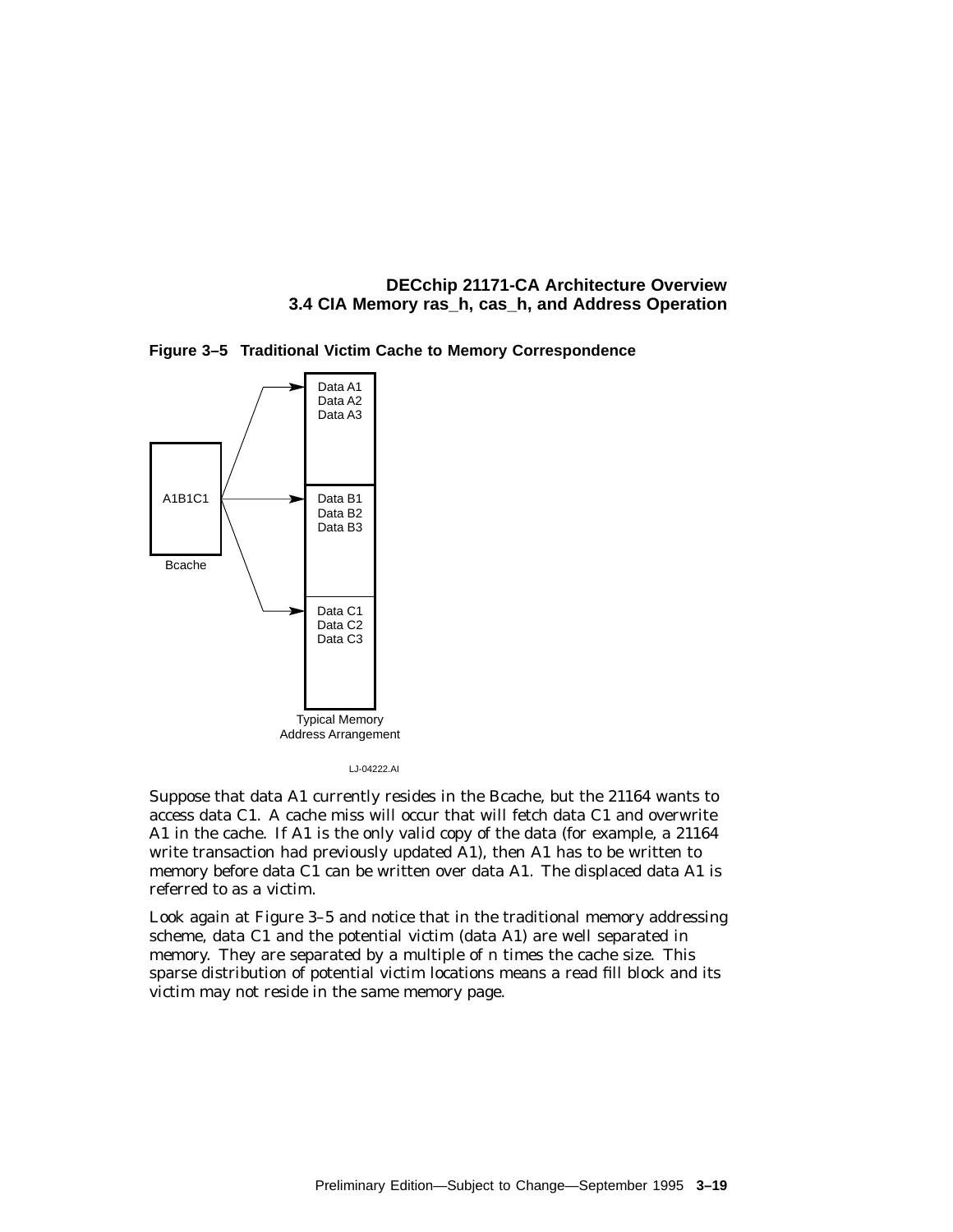#### **3.4.2 CIA Mapping of 21164 Address to Memory Address**

The highest tag bits are used for memory bank selection in both the traditional and CIA address mapping schemes.

The CIA shuffles the memory address bits so that some of the high-order 21164 address bits (part of the Bcache tag) become the memory column address and the low-order CPU address bits (part of the cache index) become the memory row address as shown in Figure 3–6.



#### **Figure 3–6 Modified Mapping to a Memory Address**

Interchanging the memory row and column address bits, the write transaction target and the potential victim locations reside in the same SIMMs, even within the same row within the SIMMs, as shown in Figure 3–7. The chance of a cache block and its victim residing in the same memory page is greatly increased. This technique will remove all **ras\_h** cycles from victim write transactions. In fact, all victims will be able to share an **ras\_h** signal with the read miss transaction.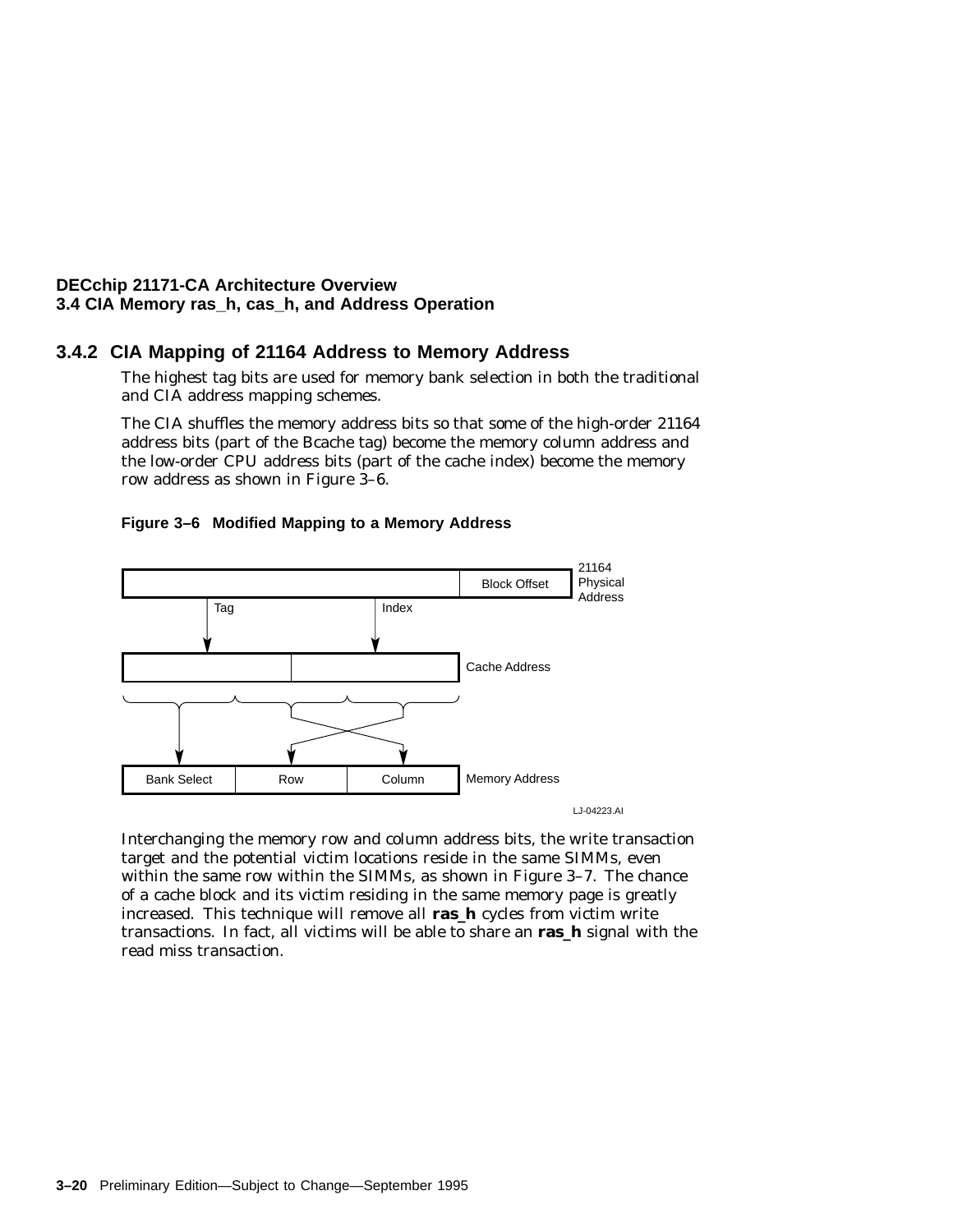



LJ-04224.AI

However, this approach hinders DMA transactions. Consecutive blocks (data A1, data A2, and data A3), as shown in Figure 3–7, are scattered a page apart by using this memory addressing scheme. This implies that consecutive DMA read/write transaction blocks will require a **ras\_h** cycle, reducing possible bandwidth. The traditional scheme does not suffer this problem.

A compromise between the two schemes, as shown in Figure 3–8, is used by the CIA. The four low-order bits of the index map straight to the low-order bits of the column address (just like in a traditional scheme). The remaining high-order index bits go to the memory row-address. The remainder of the column address uses the tag portion of the physical address.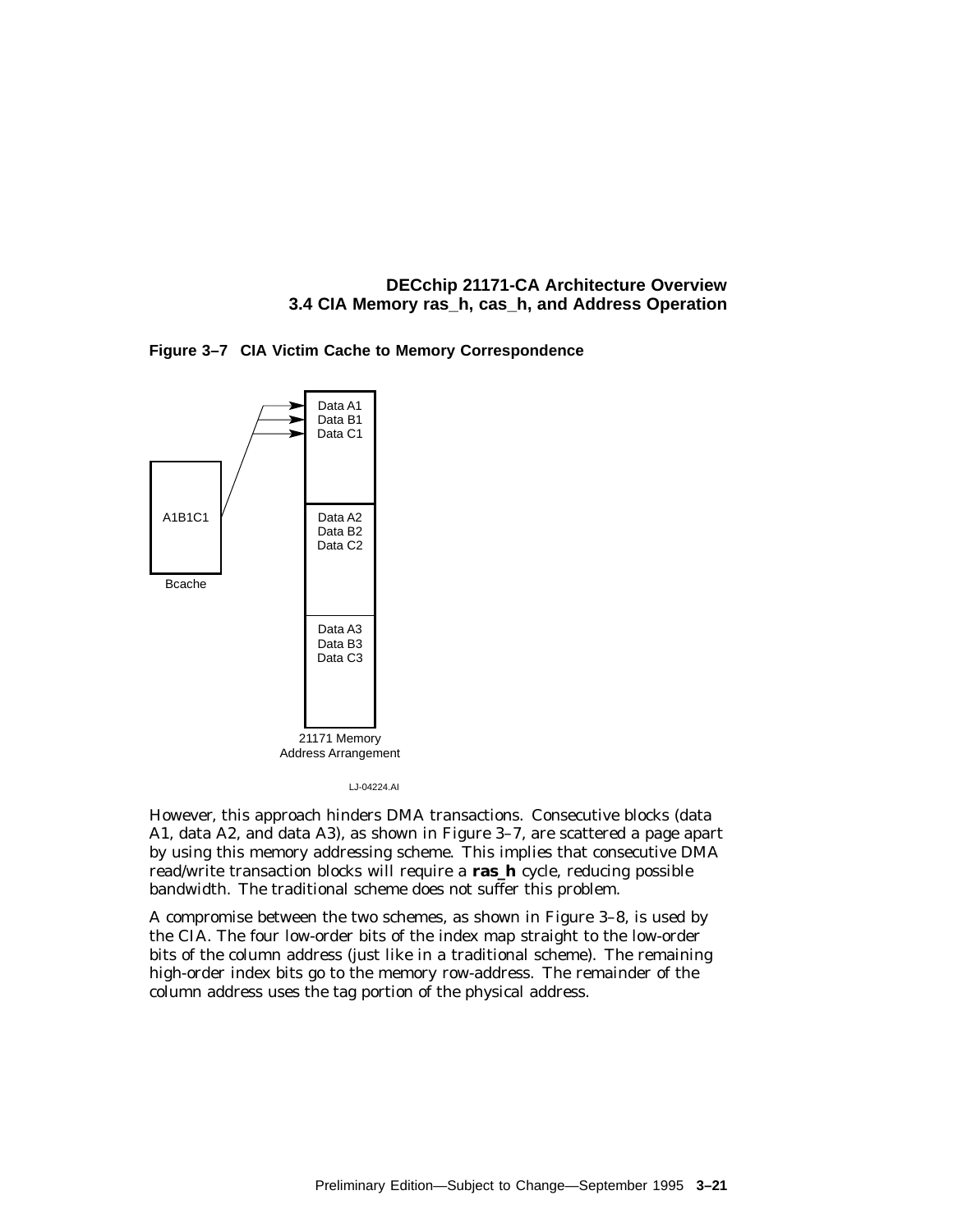

**Figure 3–8 CIA Mapping to a Memory Address**

LJ-04225.AI

Using this compromise scheme, a DMA transaction will march through four 64-byte blocks (64 longwords), on average, before requiring a **ras\_h** cycle. This constitutes a large DMA transfer, minimizing the **ras\_h** penalty.

The logic that determines if a **ras\_h** cycle is required is located in the memory logic block of Figure 3–2.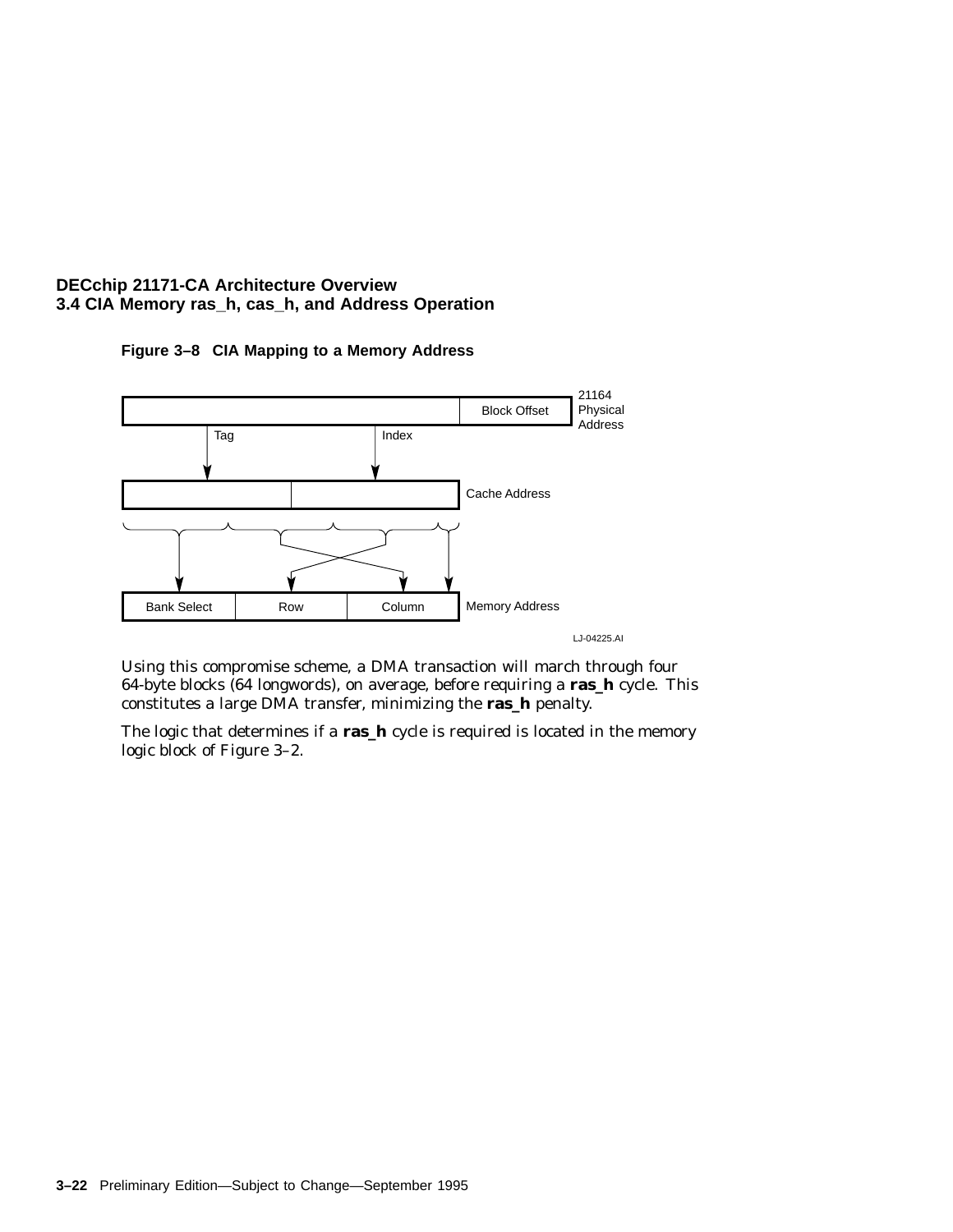Figures 3–9 and 3–10 show the relationship between CPU/DMA address bits <28:04> and column and row address bits to memory. The memory address maps for the 128-bit data path and the 256-bit data path are shown in Tables 3–9 and 3–10, respectively. The user specifies row type in MBA*n*[ROW\_TYPE] (MBA*n*<2:1>).

#### **Figure 3–9 Memory Address Maps for 128-Bit Data Path**

| Row<br><b>Type</b> | <b>DRAM</b><br>Size | <b>DRAM</b><br>Configuration 28 27 |        |                |                | 26 25 24 23 22 21 |                     |    |    |                                | - 20                                        | 19                  | 18             | -17 | 16             |
|--------------------|---------------------|------------------------------------|--------|----------------|----------------|-------------------|---------------------|----|----|--------------------------------|---------------------------------------------|---------------------|----------------|-----|----------------|
| 00                 | 4MB                 | 10R x 10C                          | -      | -              |                |                   | ۰                   | C8 | C7 | C <sub>6</sub>                 | $\blacksquare$<br>C <sub>5</sub>            | R <sub>9</sub><br>- | R <sub>8</sub> | R7  | R <sub>6</sub> |
| 01                 | 16MB                | 11R x 11C<br>12R x 10C             | ٠<br>٠ | -<br>-         | -              | C <sub>4</sub>    | C <sub>9</sub>      | C8 | C7 | $\overline{\phantom{a}}$<br>C6 | R <sub>10</sub><br>$\blacksquare$           | R <sub>9</sub>      | R <sub>8</sub> | R7  | R <sub>6</sub> |
| 10                 | 64MB                | 12R x 12C<br>13R x 11C             | ٠<br>۰ | C <sub>3</sub> | C <sub>5</sub> | C10               | -<br>C <sub>9</sub> | C8 | C7 | $\overline{\phantom{0}}$<br>C6 | R <sub>10</sub><br>$\overline{\phantom{0}}$ | R <sub>9</sub>      | R <sub>8</sub> | R7  | R <sub>6</sub> |

#### For 128-Bit-Wide Memory:

| Row<br>Type | <b>DRAM</b><br>Size | <b>DRAM</b><br>Configuration 15 14 13 12 11 |                |    |                |    |                | 10             | 09                               | 08                                             | 07             | 06 | $05^*$ 04* |                |
|-------------|---------------------|---------------------------------------------|----------------|----|----------------|----|----------------|----------------|----------------------------------|------------------------------------------------|----------------|----|------------|----------------|
| 00          | 4MB                 | 10R x 10C                                   | R <sub>5</sub> | R4 | R3             | R2 | R <sub>1</sub> | R <sub>0</sub> | ٠                                |                                                |                |    |            |                |
|             |                     |                                             |                |    |                |    |                |                | C4                               | C <sub>3</sub>                                 | C <sub>2</sub> | C1 | C0         | C <sub>9</sub> |
|             | 16MB                | 11R x 11C                                   | R <sub>5</sub> | R4 | R3             | R2 | R <sub>1</sub> |                | R <sub>0</sub>   R <sub>11</sub> |                                                |                |    |            |                |
| 01          |                     | 12R x 10C                                   |                |    |                |    |                | ۰              | C10                              | C <sub>3</sub>                                 | C2             | C1 | C0         | C <sub>5</sub> |
|             |                     | 12R x 12C                                   | R <sub>5</sub> | R4 | R <sub>3</sub> | R2 | R1             |                |                                  | R <sub>0</sub> R <sub>11</sub> R <sub>12</sub> |                |    |            |                |
| 10          | 64MB                | 13R x 11C                                   |                |    |                |    |                |                | ۰                                | C <sub>11</sub>                                | C2             |    |            | C4             |

Note:

CPU tag index requires a minimum cache size of 2MB (CPU/DMA address bits <21:7> required).

LJ-04399.AI5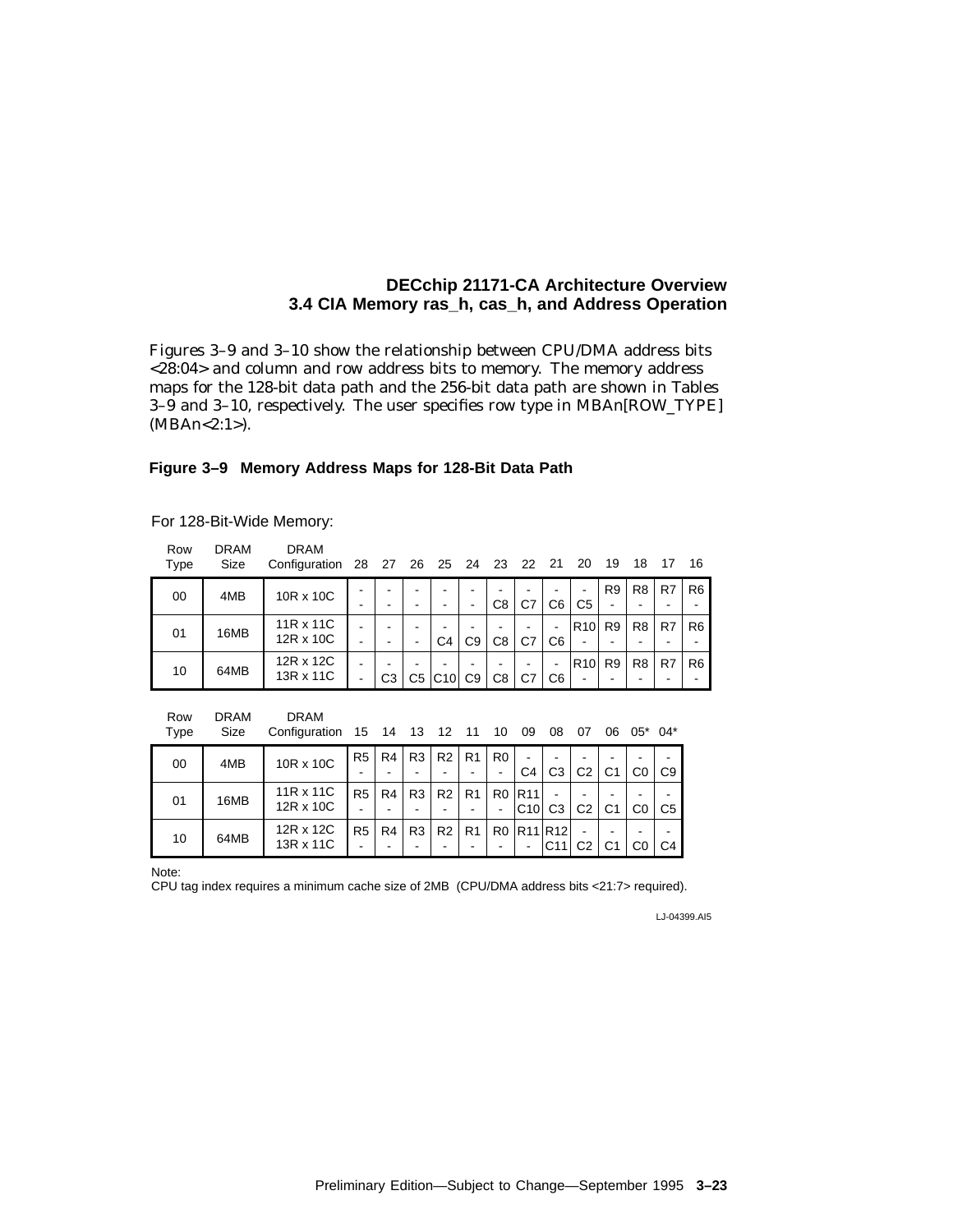#### **Figure 3–10 Memory Address Maps for 256-Bit Data Path**

For 256-Bit-Wide Memory:

| Row<br>Type | <b>DRAM</b><br>Size | <b>DRAM</b><br>Configuration 28 27 26 25 24 23 22 21 |           |    |                          |     |                |                                |                          |                | -20                              | 19             | 18             | 17             | 16             |                |
|-------------|---------------------|------------------------------------------------------|-----------|----|--------------------------|-----|----------------|--------------------------------|--------------------------|----------------|----------------------------------|----------------|----------------|----------------|----------------|----------------|
| 00          | 4MB                 | 10R x 10C                                            | -         |    | $\overline{\phantom{0}}$ |     | C9             | $\overline{\phantom{0}}$<br>C8 | $\,$<br>C7               | C6             | $\blacksquare$<br>C <sub>5</sub> | R <sub>9</sub> | R <sub>8</sub> | R7             | R <sub>6</sub> |                |
|             |                     |                                                      |           |    |                          |     |                |                                |                          |                |                                  |                |                |                |                |                |
| 01          | 16MB                | 11R x 11C                                            |           |    |                          |     |                | $\overline{\phantom{0}}$       | $\,$                     | ۰              | R10                              | R <sub>9</sub> | R <sub>8</sub> | R7             | R <sub>6</sub> |                |
|             |                     | $12R \times 10C$                                     |           | -  | C <sub>5</sub>           | C4  | C <sub>9</sub> | C8                             | C7                       | C <sub>6</sub> |                                  |                |                |                |                |                |
| 10          | 64MB                |                                                      | 12R x 12C |    |                          |     |                |                                | $\overline{\phantom{0}}$ | $\,$           | ۰                                | R10            | R <sub>9</sub> | R <sub>8</sub> | R7             | R <sub>6</sub> |
|             |                     | 13R x 11C                                            | C4        | CЗ | C5                       | C10 | C <sub>9</sub> | C8                             | C7                       | C6             |                                  |                |                |                |                |                |

| Row | DRAM | <b>DRAM</b> |
|-----|------|-------------|
|     |      |             |

| Type | Size | Configuration 15 14 13 12 11 10 09 08 07 06 05* 04*                                                                                       |  |            |   |                                                                                                                        |  |          |  |
|------|------|-------------------------------------------------------------------------------------------------------------------------------------------|--|------------|---|------------------------------------------------------------------------------------------------------------------------|--|----------|--|
| - 00 | 4MB  | 10R x 10C                                                                                                                                 |  |            | . | $\lceil R5 \rceil R4 \rceil R3 \rceil R2 \rceil R1 \rceil R0 \rceil - \rceil - \rceil - \rceil$<br>$ CA C3 C2 C1 C0$ . |  |          |  |
| 01   | 16MB | 11R x 11C   R5   R4   R3   R2   R1   R0   R11   -   -<br>$12R \times 10C$   $\vert \vert \vert \vert \vert \vert \vert \vert \vert \vert$ |  | $\sim$ $-$ |   | -   -  C10  C3   C2   C1                                                                                               |  | $ CO $ - |  |

- R3 -

- R2 -

- R1 -

- R0 -

 $|C10|$ R11 R12 -

C3

C2 - C2

C1 - C1

C0 - C0

- - -

C11

- R5 -

- R4 -

12R x 12C

10 64MB  $\begin{array}{|c|c|c|c|c|c|}\n12R \times 12C & 13R \times 11C\n\end{array}$ 

Note: CPU tag index requires a minimum cache size of 2MB (CPU/DMA address bits <21:7> required).

LJ-04400.AI5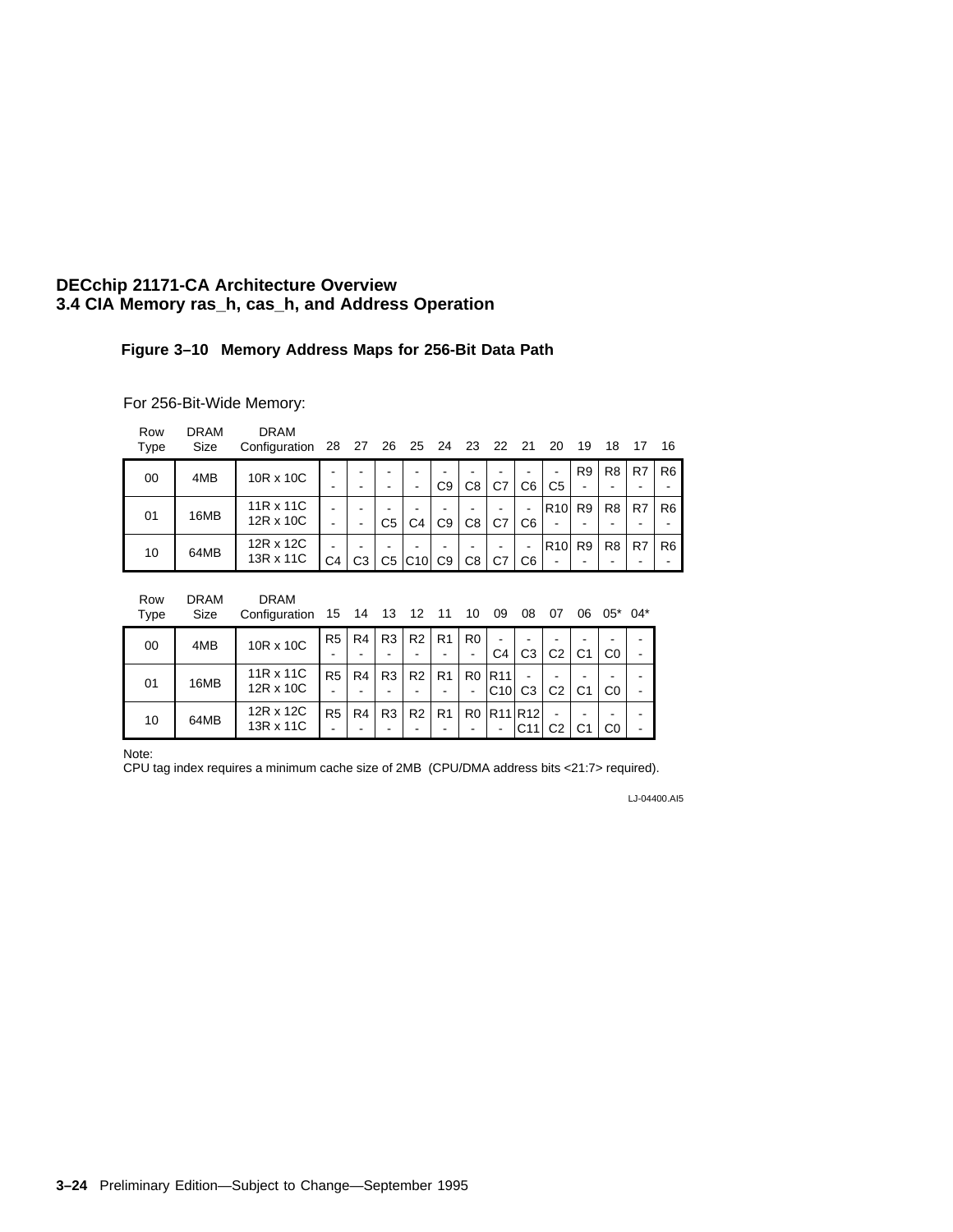#### **DECchip 21171-CA Architecture Overview 3.5 MB and LOCK Instructions**

## **3.5 MB and LOCK Instructions**

The MB (memory barrier) and LOCK instructions are described in this section.

#### **3.5.1 MB Instruction**

The MB instruction may or may not be disabled from leaving the 21164 by making the BC\_CONTROL [EI\_CMD\_GRP3] bit clear. If BC\_CONTROL [EI\_CMD\_GRP3] is clear, the CIA should never acknowledge receipt of an MB instruction.

CACK\_EN [MB\_ENABLE], in the CIA, enables or disables the CIA from acknowledging receipt of an MB instruction from the 21164. If CACK\_EN [MB\_ENABLE] is clear, the CIA will treat an MB instruction as a NOP. See Section 3.3.2.

#### **3.5.2 LOCK Instruction**

The CIA has to contend with locks originating on either the 21164 or the PCI. There are two cases that require that the 21164 internal lock state on a block be cleared (from a system point of view). The first is during a DMA write transaction to the locked block and the second is when a PCI device has established a lock.

The things to consider for system lock behavior are:

- DMA write transaction case—The 21164 maintains its lock flag and lock address in its bus interface unit (BIU). This lock status is correctly maintained, even if the locked block is displaced from the Scache, as long as the system sends all DMA write FLUSH commands to the 21164 (no duplicate cache tag).
- PCI lock established—A PCI device can only establish a lock on a 16-byte block of data during a DMA read transaction. Once the lock is established by the successful DMA read transaction, the PCI device has exclusive access to that 16-byte block (the PCI target may lock a larger block). This PCI lock allows the device to do an atomic read-modify-write on a 16-byte data unit.

The Alpha and PCI architectures have different mechanisms for establishing a lock:

- For PCI architecture, it is a successful read transaction (with the PCI LOCK signal asserted) that establishes a lock.
- For Alpha architecture, it is a successful write transaction (ST*n*\_C) that establishes a lock.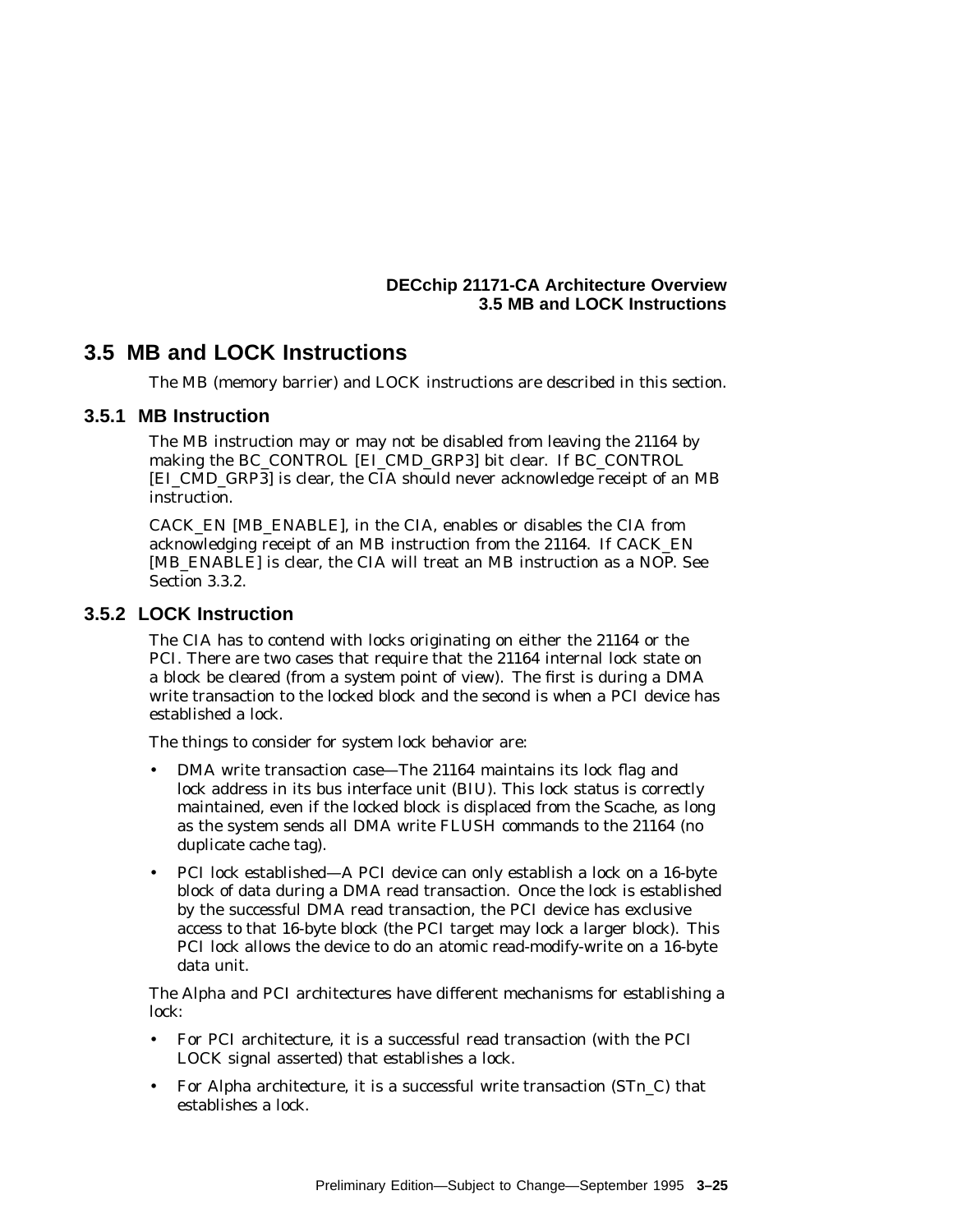#### **DECchip 21171-CA Architecture Overview 3.5 MB and LOCK Instructions**

So, a PCI read transaction with the PCI LOCK signal asserted must be treated by the 21164 as a write transaction (that is, for the Alpha architecture, it must have the same effect as a write transaction from some other processor). Example 3–1 shows an example of the 21164 and PCI competing for a memory flag.

#### **Example 3–1 21164 and PCI Device Lock Contention**

| 21164 Atomic Update                                                              | PCI Device Atomic Update                                         |
|----------------------------------------------------------------------------------|------------------------------------------------------------------|
| try_again:<br>LDO L R1, mem flag<br>{ modify memory flag }<br>STO C R1, mem flag | READ/LOCK mem flag<br>modify mem flag  <br>WRITE/UNLOCK mem flag |
| BEO.<br>R,no store<br>no store:                                                  |                                                                  |
| check for excessive iterations}<br>BR try again                                  |                                                                  |

Both the 21164 and the PCI device are attempting to perform an atomic readmodify-write operation on a memory flag (a semaphore). The 21164 begins with a LDQ\_L instruction but will not know if the update is successful until the companion STQ\_C instruction completes successfully.

Assume that the PCI device performs a PCI read transaction with the PCI LOCK signal asserted, and obtains the lock to the memory flag before the 21164 STQ\_C instruction is executed. The 21164's STQ\_C instruction must fail, otherwise, the 21164 and the PCI device will both believe they have successfully modified the flag.

Before a PCI device establishes the PCI lock, the 21164 must clear its lock flag. The CIA must perform a flush transaction to the locked block, causing the 21164 to clear its lock flag. Unfortunately, the system must not only perform a DMA read transaction, but must also write the flushed block to memory. Once the CIA successfully sends the data to the PCI device, the PCI lock is established.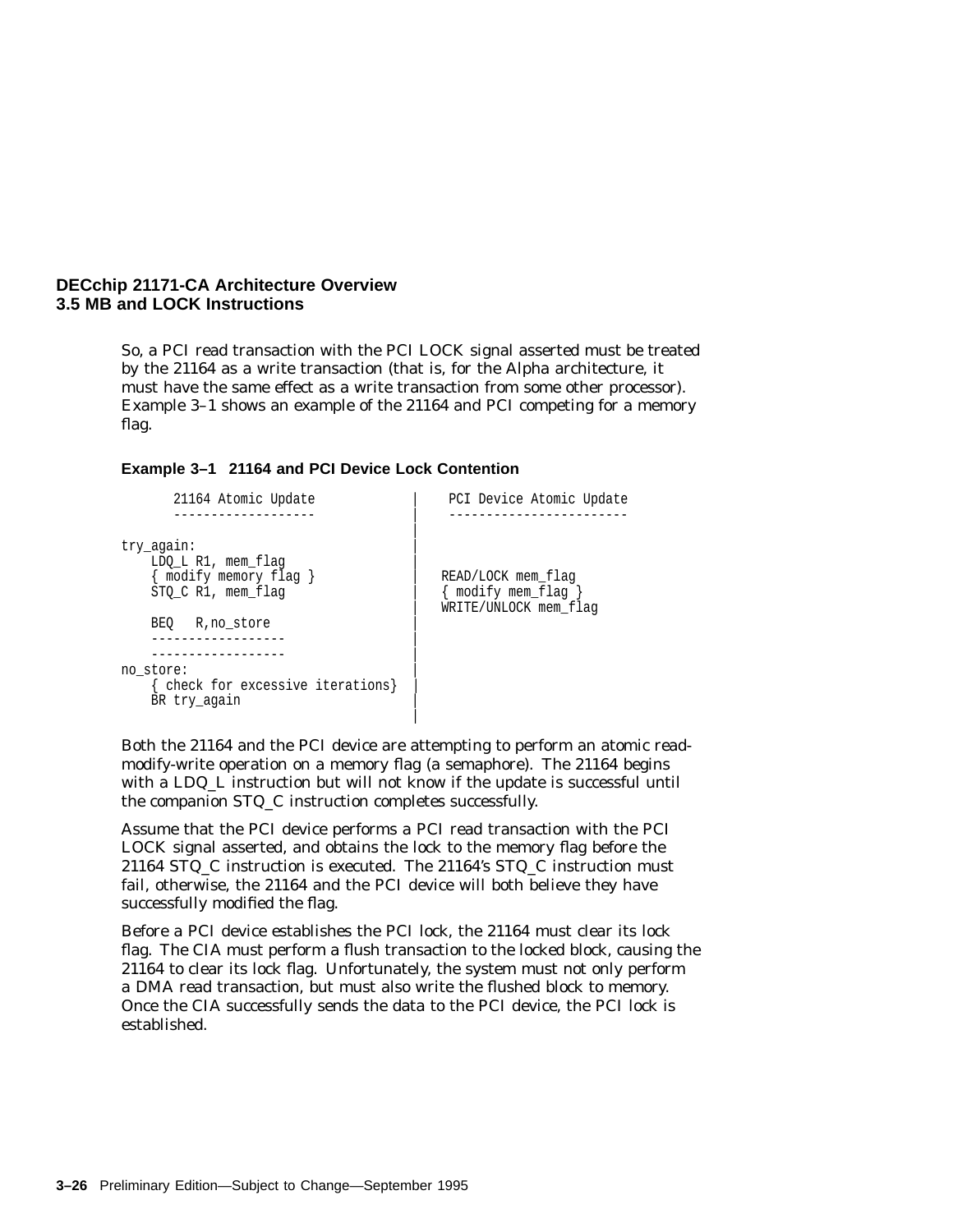#### **DECchip 21171-CA Architecture Overview 3.5 MB and LOCK Instructions**

While the PCI lock is in effect, the 21164 may attempt to refill the flushed block. This will happen if a loop, as shown in Example 3–1, is repeatedly executing an LD*x*\_L instruction. The requested block cannot be provided until the PCI lock has completed because once the block is in the 21164 internal cache, the CIA loses control of the block.

Initially, the CIA could prevent the 21164 from setting its internal lock flag for the block by using the 21164 input signal line **system\_lock\_flag\_h**. The next time the LD*x*\_L/ST*n*\_C loop, the 21164 will have a cache hit on the block and will be unaware of the system lock state, so the loop will succeed this second time.

The CIA lock rules are:

- The 21164 **system\_lock\_flag\_h** input signal line is not connected to the CIA and is always tied true.
- All DMA write transactions will result in the CIA performing a flush transaction to the 21164.
- All DMA read transactions with the PCI LOCK signal asserted will result in the CIA performing a flush transaction to the 21164. The CIA must write the flushed block to memory. The internal CIA lock address register will be set with the locking address.
- If the 21164 requests a fill that hits the CIA lock address register, then the fill is stalled until the PCI lock state is relinquished by the PCI device.
- The 21164 lock transaction will be treated as a NOP for systems with duplicate tag stores.
- The 21164 write transaction with lock will be treated as a write transaction.

#### **3.5.3 Locks to Uncached Space**

The CIA does not support LD*x*\_L and ST*n*\_C to noncacheable space. They are converted to LD*x* and ST*n*.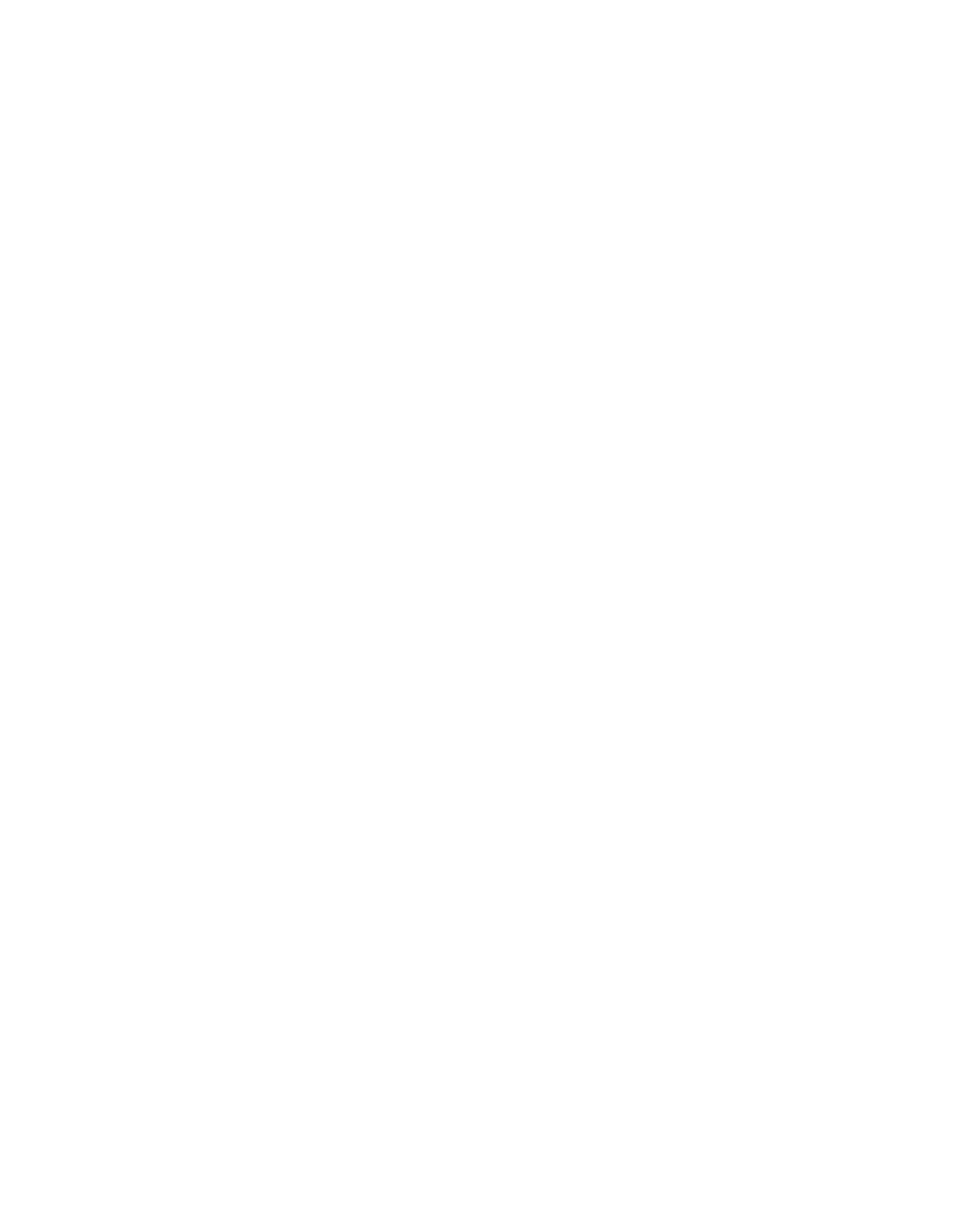# **4**

## **DECchip 21171-CA Control and Status Registers**

This chapter describes the DECchip 21171-CA (CIA) control and status registers (CSRs). It also provides information about programming memory timing, configuring memory, and initializing the backup cache (Bcache).

**Note**

Programmers must write only zeros to register fields defined as reserved.

## **4.1 DECchip 21171-CA Registers**

The DECchip 21171-CA CSRs are 32 bits wide and are located on NATURALLY ALIGNED 64-byte addresses. Write transactions to read-only registers could result in UNPREDICTABLE behavior while read transactions are nondestructive. Only zeros should be written to reserved bits. The register descriptions contain the initialized states.

The DECchip 21171-CA CSRs are presented here in seven groups:

- General registers
- Diagnostic registers
- Performance monitor registers
- Error registers
- System configuration registers
- PCI address and scatter-gather registers
- Address translation registers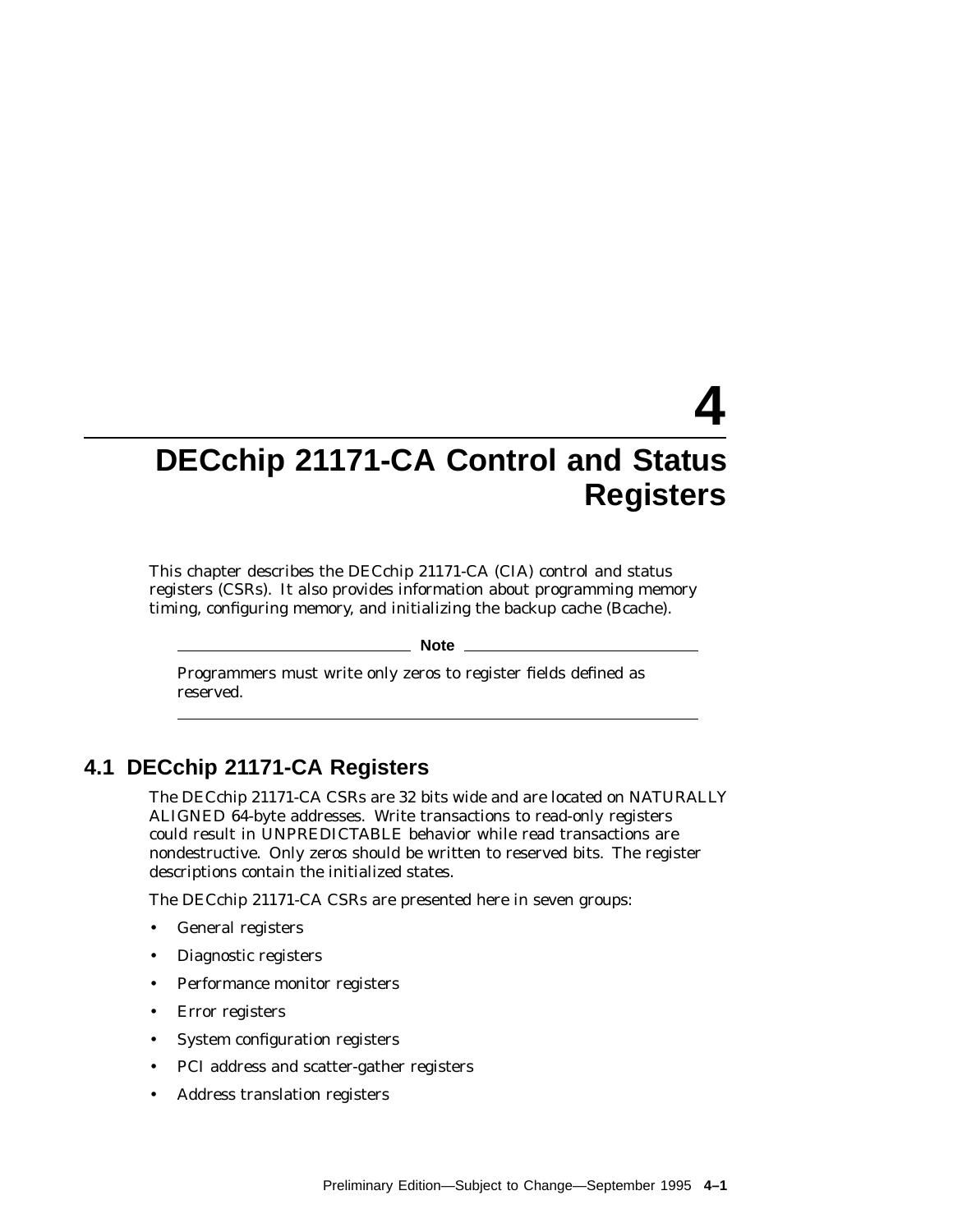The Alpha 21164 microprocessor CSRs, which are 64 bits wide, are described in the *Alpha 21164 Microprocessor Hardware Reference Manual*. The CSRs of most interest to uniprocessor system designers are:

- Scache control register (SC\_CTL)
- Bcache control register (BC\_CONTROL)
- Bcache configuration register (BC\_CONFIG)

#### **4.1.1 DECchip 21171-CA General Registers**

Table 4–1 lists the DECchip 21171-CA (CIA) general registers and Section 4.2 shows and describes the individual registers.

| Table 4-1 DECchip 21171-CA General Registers |  |  |  |  |  |
|----------------------------------------------|--|--|--|--|--|
|----------------------------------------------|--|--|--|--|--|

| <b>Address</b> | <b>Mnemonic</b> | <b>Name</b>                                |
|----------------|-----------------|--------------------------------------------|
| 87.4000.0080   | <b>CIA REV</b>  | CIA revision register                      |
| 87.4000.00C0   | PCI LAT         | PCI latency register                       |
| 87.4000.0100   | CIA CTRL        | CIA control register                       |
| 87.4000.0400   | <b>HAE MEM</b>  | Hardware address extension memory register |
| 87.4000.0440   | HAE IO          | Hardware address extension I/O register    |
| 87.4000.0480   | CFG.            | Configuration register                     |
| 87.4000.0600   | <b>CACK EN</b>  | CIA acknowledgment enable register         |

#### **4.1.2 DECchip 21171-CA Diagnostic Registers**

Table 4–2 lists the DECchip 21171-CA (CIA) diagnostic registers and Section 4.3 shows and describes the individual registers.

**Table 4–2 DECchip 21171-CA Diagnostic Registers**

| <b>Address</b> | <b>Mnemonic</b> | Name                            |
|----------------|-----------------|---------------------------------|
| 87.4000.2000   | CIA DIAG        | CIA diagnostic control register |
| 87.4000.3000   | DIAG CHECK      | Diagnostic check register       |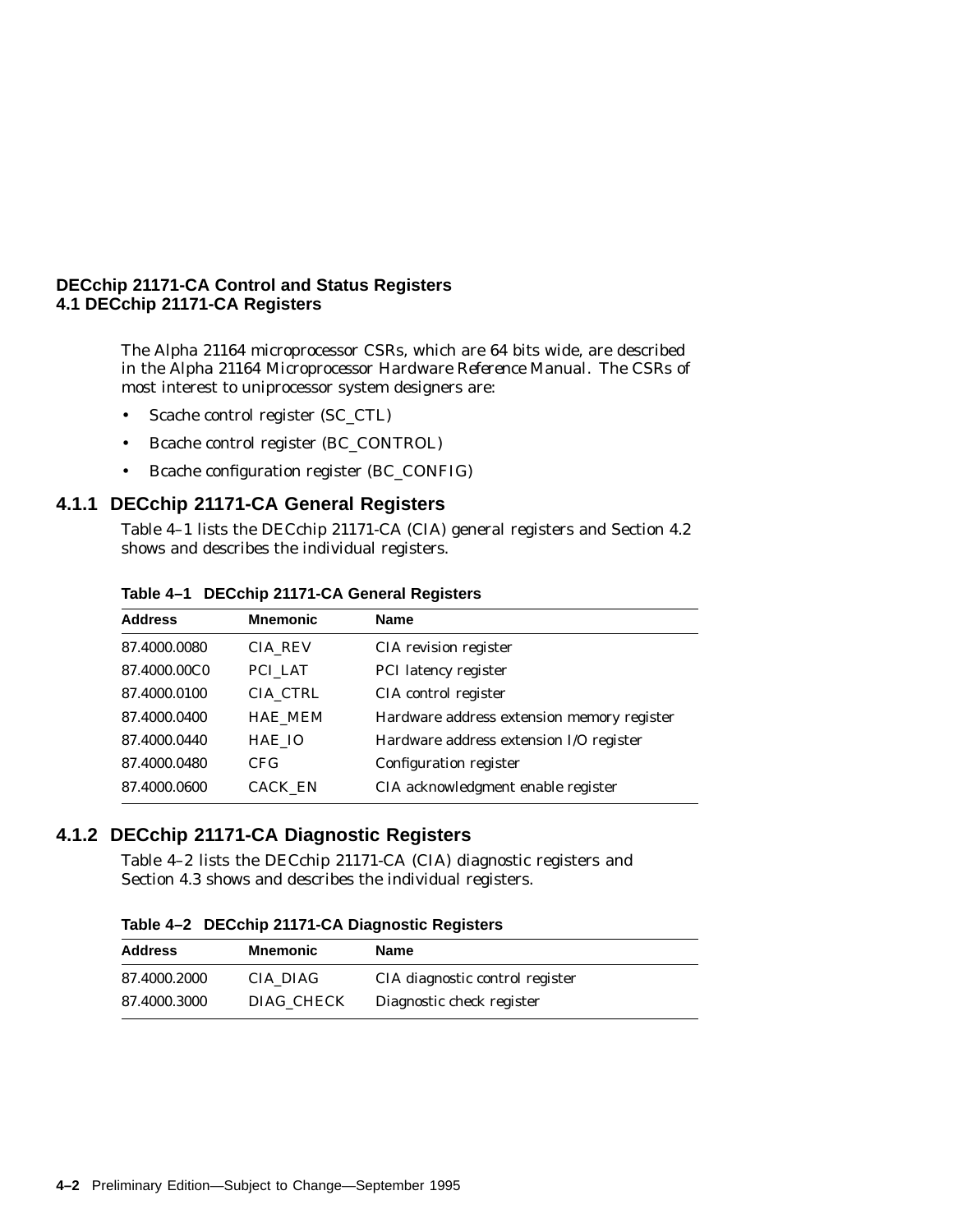#### **4.1.3 DECchip 21171-CA Performance Monitor Registers**

Table 4–3 lists the DECchip 21171-CA (CIA) performance monitor registers and Section 4.4 shows and describes the individual registers.

**Table 4–3 DECchip 21171-CA Performance Monitor Registers**

| <b>Address</b> | Mnemonic     | Name                         |
|----------------|--------------|------------------------------|
| 87.4000.4000   | PERF MONITOR | Performance monitor register |
| 87.4000.4040   | PERF CONTROL | Performance control register |

## **4.1.4 DECchip 21171-CA Error Registers**

Table 4–4 lists the DECchip 21171-CA (CIA) error registers and Section 4.5 shows and describes the individual registers.

| <b>Address</b> | <b>Mnemonic</b> | <b>Name</b>                       |
|----------------|-----------------|-----------------------------------|
| 87.4000.8000   | <b>CPU ERR0</b> | CPU error information register 0  |
| 87.4000.8040   | <b>CPU ERR1</b> | CPU error information register 1  |
| 87.4000.8200   | <b>CIA_ERR</b>  | CIA error register                |
| 87.4000.8240   | <b>CIA STAT</b> | CIA status register               |
| 87.4000.8280   | <b>ERR MASK</b> | CIA error mask register           |
| 87.4000.8300   | CIA SYN         | CIA syndrome register             |
| 87.4000.8400   | <b>MEM ERRO</b> | CIA memory port status register 0 |
| 87.4000.8440   | <b>MEM ERR1</b> | CIA memory port status register 1 |
| 87.4000.8800   | PCI ERRO        | PCI error register 0              |
| 87.4000.8840   | PCI_ERR1        | PCI error register 1              |
| 87.4000.8880   | PCI ERR2        | PCI error register 2              |

**Table 4–4 DECchip 21171-CA Error Registers**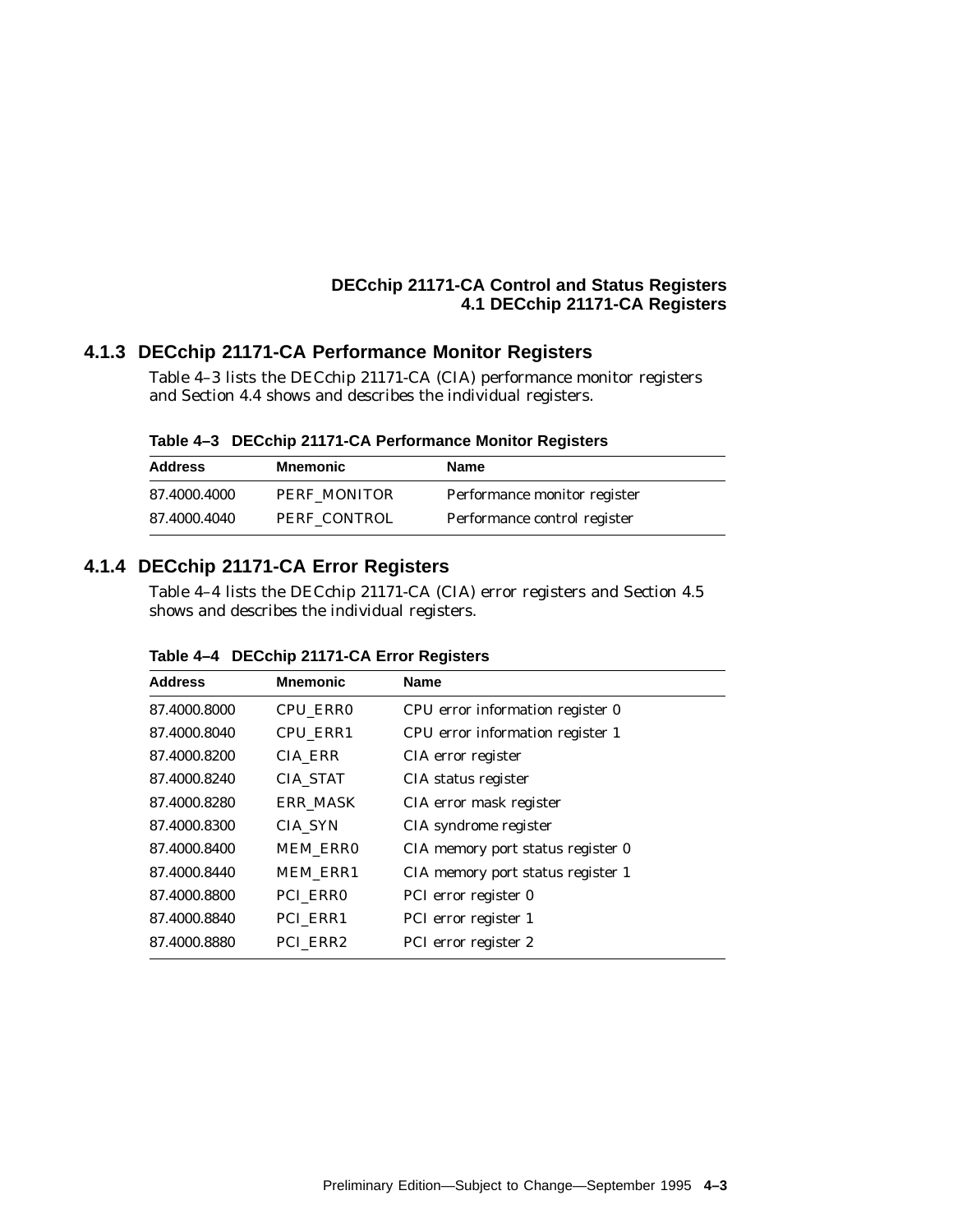## **4.1.5 DECchip 21171-CA System Configuration Registers**

Table 4–5 lists the DECchip 21171-CA (CIA) system configuration registers and Section 4.6 shows and describes the individual registers.

| <b>Mnemonic</b> | <b>Name</b>                          |
|-----------------|--------------------------------------|
| MCR             | Memory configuration register        |
| MBA0            | Memory base address register 0       |
| MBA2            | Memory base address register 2       |
| MBA4            | Memory base address register 4       |
| MBA6            | Memory base address register 6       |
| MBA8            | Memory base address register 8       |
| <b>MBAA</b>     | Memory base address register 10      |
| MBAC            | Memory base address register 12      |
| <b>MBAE</b>     | Memory base address register 14      |
| TMG0            | Memory timing information register 0 |
| TMG1            | Memory timing information register 1 |
| TMG2            | Memory timing information register 2 |
|                 |                                      |

**Table 4–5 DECchip 21171-CA System Configuration Registers**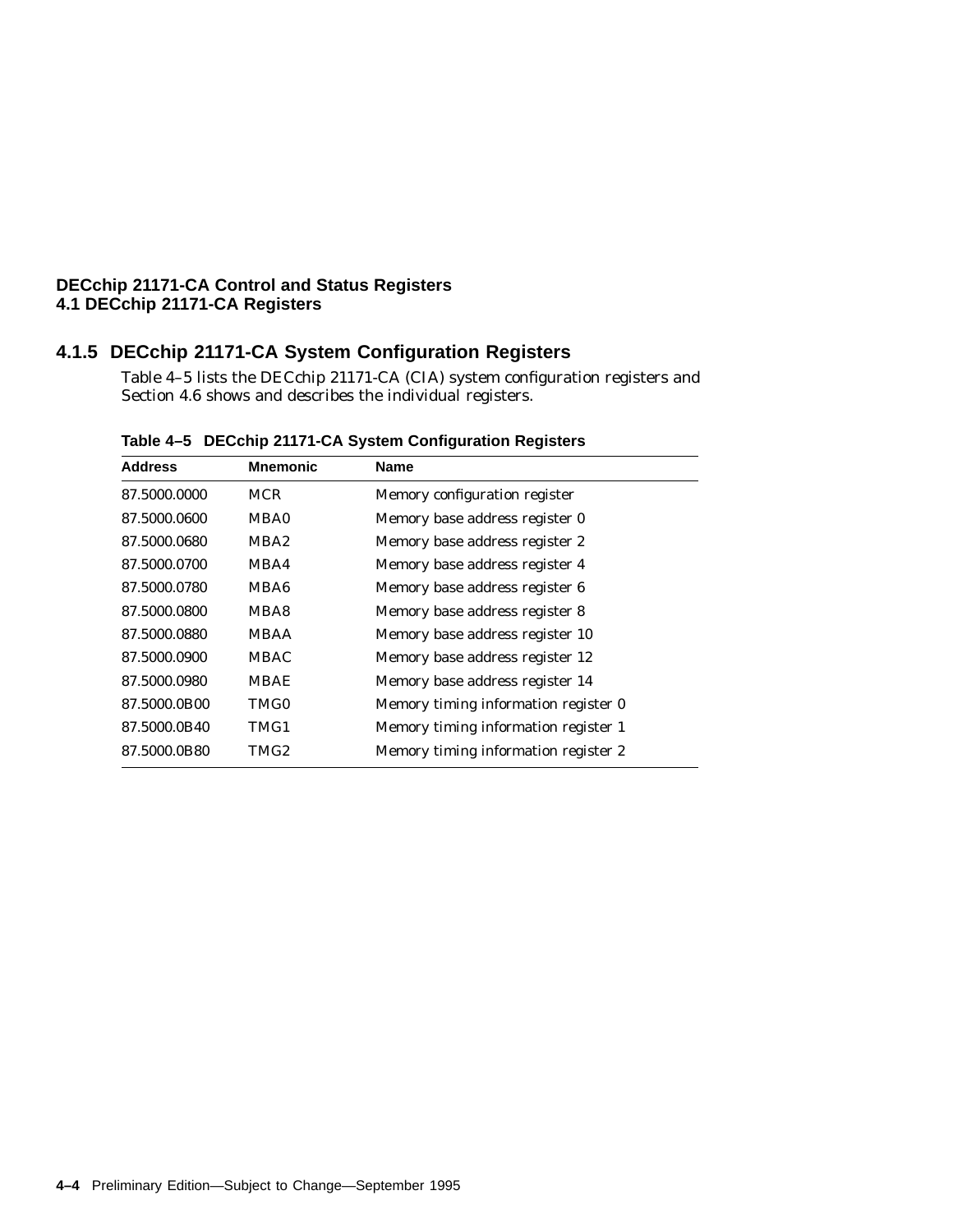#### **4.1.6 DECchip 21171-CA PCI Address and Scatter-Gather Registers**

Table 4–6 lists the DECchip 21171-CA (CIA) PCI address and scatter-gather registers, and Section 4.7 describes the individual registers.

| <b>Address</b> | <b>Mnemonic</b> | Name                                                     |
|----------------|-----------------|----------------------------------------------------------|
| 87.6000.0100   | TBIA            | Scatter-gather translation buffer invalidate<br>register |
| 87.6000.0400   | WO_BASE         | Window base register 0                                   |
| 87.6000.0440   | WO MASK         | Window mask register 0                                   |
| 87.6000.0480   | TO_BASE         | Translated base register 0                               |
| 87.6000.0500   | W1_BASE         | Window base register 1                                   |
| 87.6000.0540   | W1 MASK         | Window mask register 1                                   |
| 87.6000.0580   | T1 BASE         | Translated base register 1                               |
| 87.6000.0600   | W2_BASE         | Window base register 2                                   |
| 87.6000.0640   | W2_MASK         | Window mask register 2                                   |
| 87.6000.0680   | T2_BASE         | Translated base register 2                               |
| 87.6000.0700   | W3_BASE         | Window base register 3                                   |
| 87.6000.0740   | W3_MASK         | Window mask register 3                                   |
| 87.6000.0780   | T3 BASE         | Translated base register 3                               |
| 87.6000.07C0   | W_DAC           | Window Base DAC register                                 |

**Table 4–6 DECchip 21171-CA PCI Address and Scatter-Gather Registers**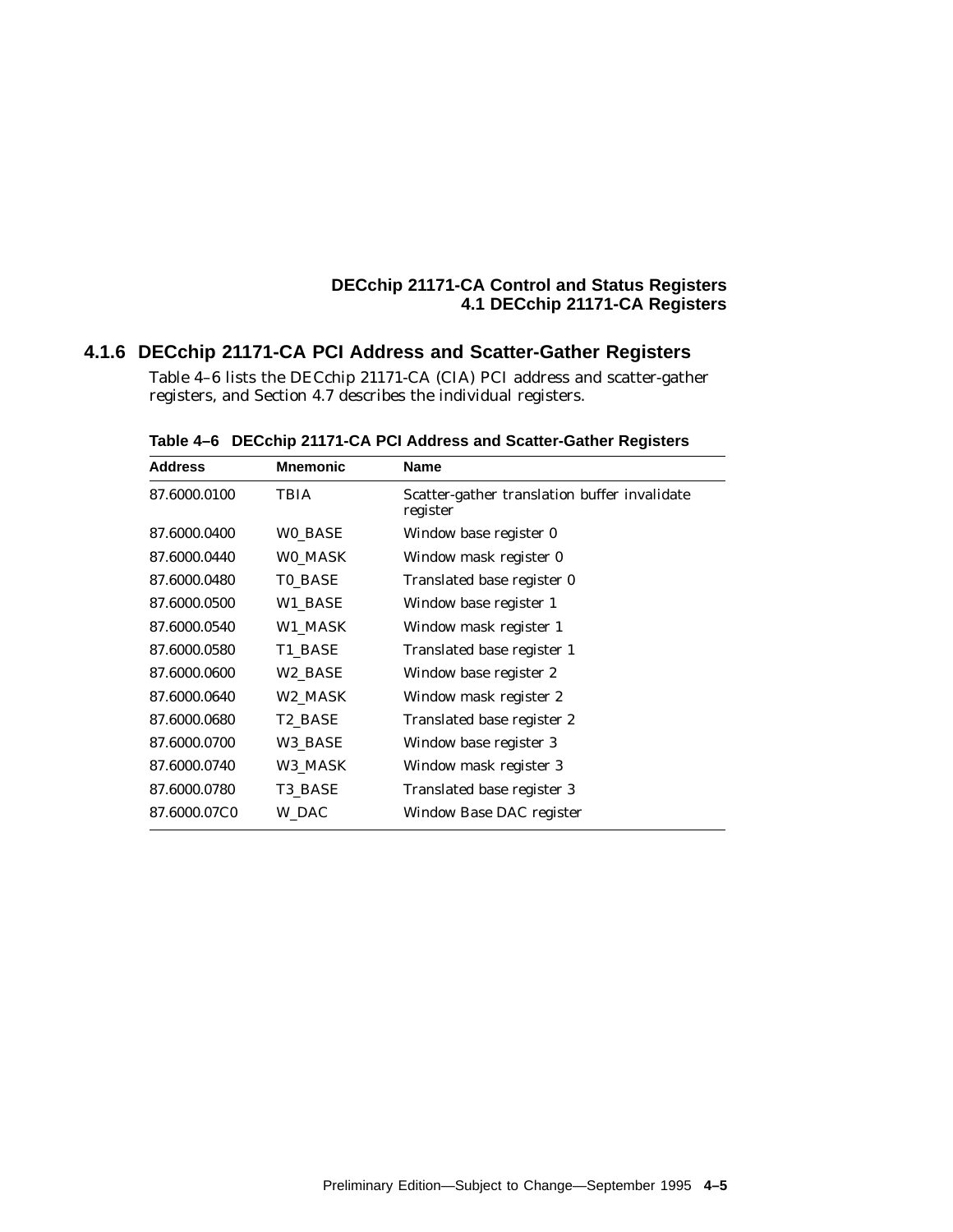## **4.1.7 DECchip 21171-CA Address Translation Registers**

Table 4–7 lists the DECchip 21171-CA (CIA) address translation registers and Section 4.8 describes the individual registers.

| <b>Address</b> | <b>Mnemonic</b> | Name                              |
|----------------|-----------------|-----------------------------------|
| 87.6000.0800   | LTB_TAG0        | Lockable translation buffer Tag 0 |
| 87.6000.0840   | LTB_TAG1        | Lockable translation buffer Tag 1 |
| 87.6000.0880   | LTB_TAG2        | Lockable translation buffer Tag 2 |
| 87.6000.08C0   | LTB_TAG3        | Lockable translation buffer Tag 3 |
| 87.6000.0900   | TB TAG0         | Translation buffer tag 0          |
| 87.6000.0940   | TB_TAG1         | Translation buffer tag 1          |
| 87.6000.0980   | TB_TAG2         | Translation buffer tag 2          |
| 87.6000.09C0   | TB_TAG3         | Translation buffer tag 3          |
| 87.6000.1000   | TB0_PAGE0       | Translation buffer 0 page 0       |
| 87.6000.1040   | TB0 PAGE1       | Translation buffer 0 page 1       |
| 87.6000.1080   | TB0_PAGE2       | Translation buffer 0 page 2       |
| 87.6000.10C0   | TB0_PAGE3       | Translation buffer 0 page 3       |
| 87.6000.1100   | TB1_PAGE0       | Translation buffer 1 page 0       |
| 87.6000.1140   | TB1_PAGE1       | Translation buffer 1 page 1       |
| 87.6000.1180   | TB1_PAGE2       | Translation buffer 1 page 2       |
| 87.6000.11C0   | TB1_PAGE3       | Translation buffer 1 page 3       |
| 87.6000.1200   | TB2 PAGE0       | Translation buffer 2 page 0       |
| 87.6000.1240   | TB2_PAGE1       | Translation buffer 2 page 1       |
| 87.6000.1280   | TB2_PAGE2       | Translation buffer 2 page 2       |
| 87.6000.12C0   | TB2_PAGE3       | Translation buffer 2 page 3       |

**Table 4–7 DECchip 21171-CA Address Translation Registers**

(continued on next page)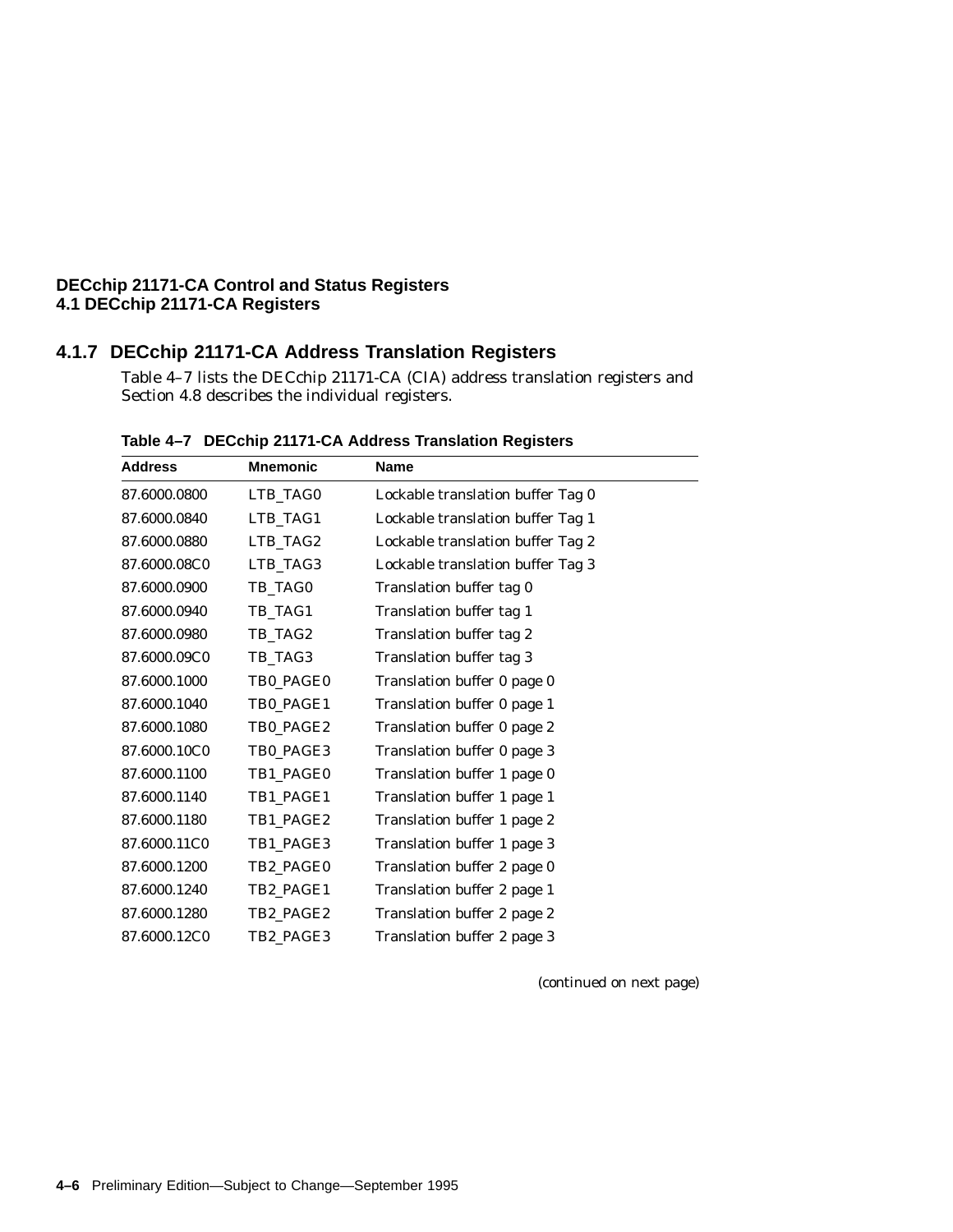| <b>Address</b> | <b>Mnemonic</b> | <b>Name</b>                 |
|----------------|-----------------|-----------------------------|
| 87.6000.1300   | TB3 PAGE0       | Translation buffer 3 page 0 |
| 87.6000.1340   | TB3 PAGE1       | Translation buffer 3 page 1 |
| 87.6000.1380   | TB3 PAGE2       | Translation buffer 3 page 2 |
| 87.6000.13C0   | TB3_PAGE3       | Translation buffer 3 page 3 |
| 87.6000.1400   | TB4 PAGE0       | Translation buffer 4 page 0 |
| 87.6000.1440   | TB4 PAGE1       | Translation buffer 4 page 1 |
| 87.6000.1480   | TB4_PAGE2       | Translation buffer 4 page 2 |
| 87.6000.14C0   | TB4_PAGE3       | Translation buffer 4 page 3 |
| 87.6000.1500   | TB5 PAGE0       | Translation buffer 5 page 0 |
| 87.6000.1540   | TB5 PAGE1       | Translation buffer 5 page 1 |
| 87.6000.1580   | TB5_PAGE2       | Translation buffer 5 page 2 |
| 87.6000.15C0   | TB5 PAGE3       | Translation buffer 5 page 3 |
| 87.6000.1600   | TB6 PAGE0       | Translation buffer 6 page 0 |
| 87.6000.1640   | TB6 PAGE1       | Translation buffer 6 page 1 |
| 87.6000.1680   | TB6_PAGE2       | Translation buffer 6 page 2 |
| 87.6000.16C0   | TB6 PAGE3       | Translation buffer 6 page 3 |
| 87.6000.1700   | TB7 PAGE0       | Translation buffer 7 page 0 |
| 87.6000.1740   | TB7_PAGE1       | Translation buffer 7 page 1 |
| 87.6000.1780   | TB7_PAGE2       | Translation buffer 7 page 2 |
| 87.6000.17C0   | TB7 PAGE3       | Translation buffer 7 page 3 |

**Table 4–7 (Cont.) DECchip 21171-CA Address Translation Registers**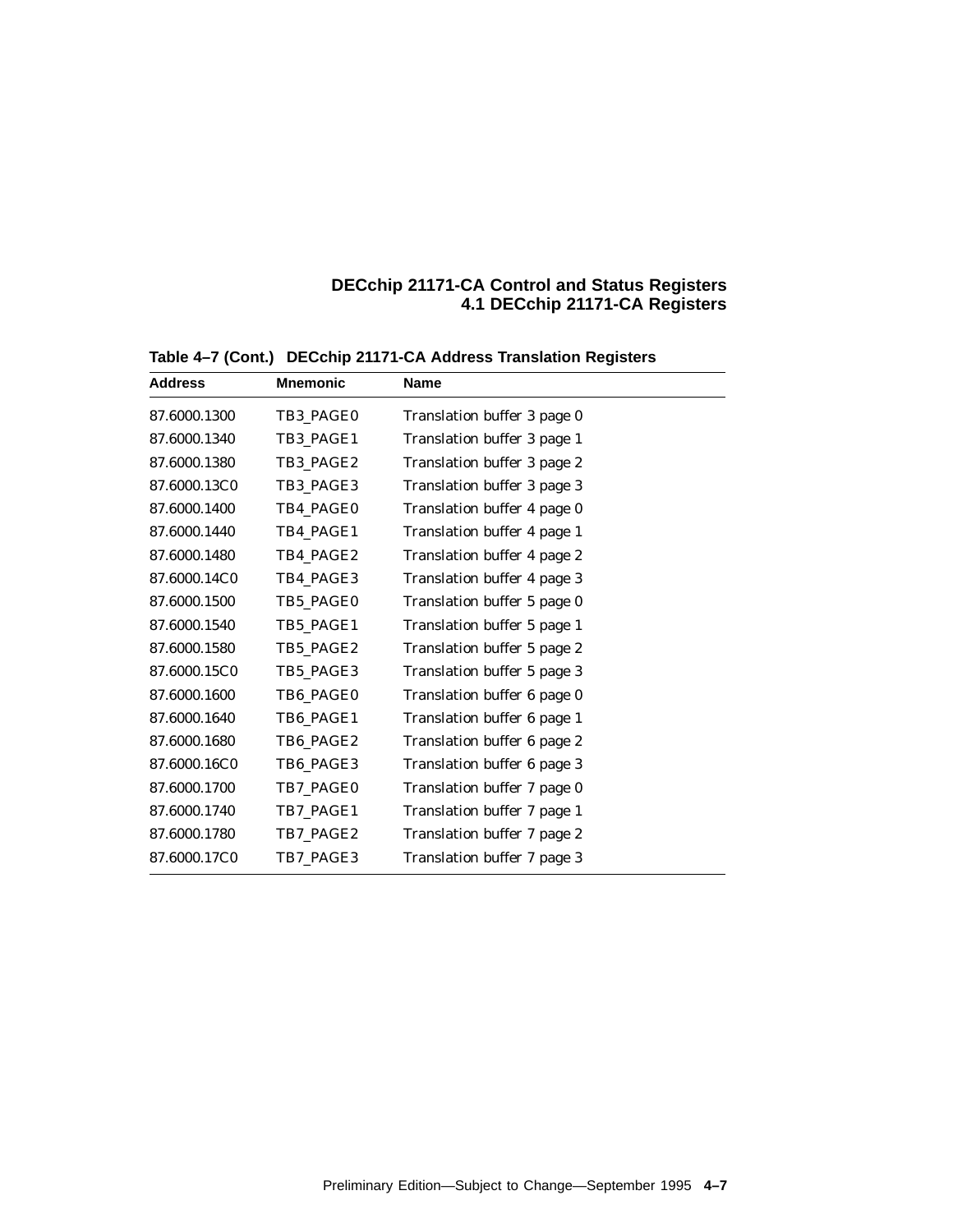## **4.2 DECchip 21171-CA General Registers**

This section defines and describes the DECchip 21171-CA general registers.

## **4.2.1 CIA Revision Register (CIA\_REV)**

#### **Figure 4–1 CIA Revision Register (87.4000.0080)**



LJ-04226.AI

#### **Table 4–8 CIA Revision Register**

| Field   | Name     | Type       | <b>Description</b>                                                              |
|---------|----------|------------|---------------------------------------------------------------------------------|
| < 7:0>  | CIA REV  | RO.CIA Rev | CIA revision field.<br>0—Pass 1 CIA chip present.<br>1—Pass 2 CIA chip present. |
| < 31:8> | Reserved | RO.0       |                                                                                 |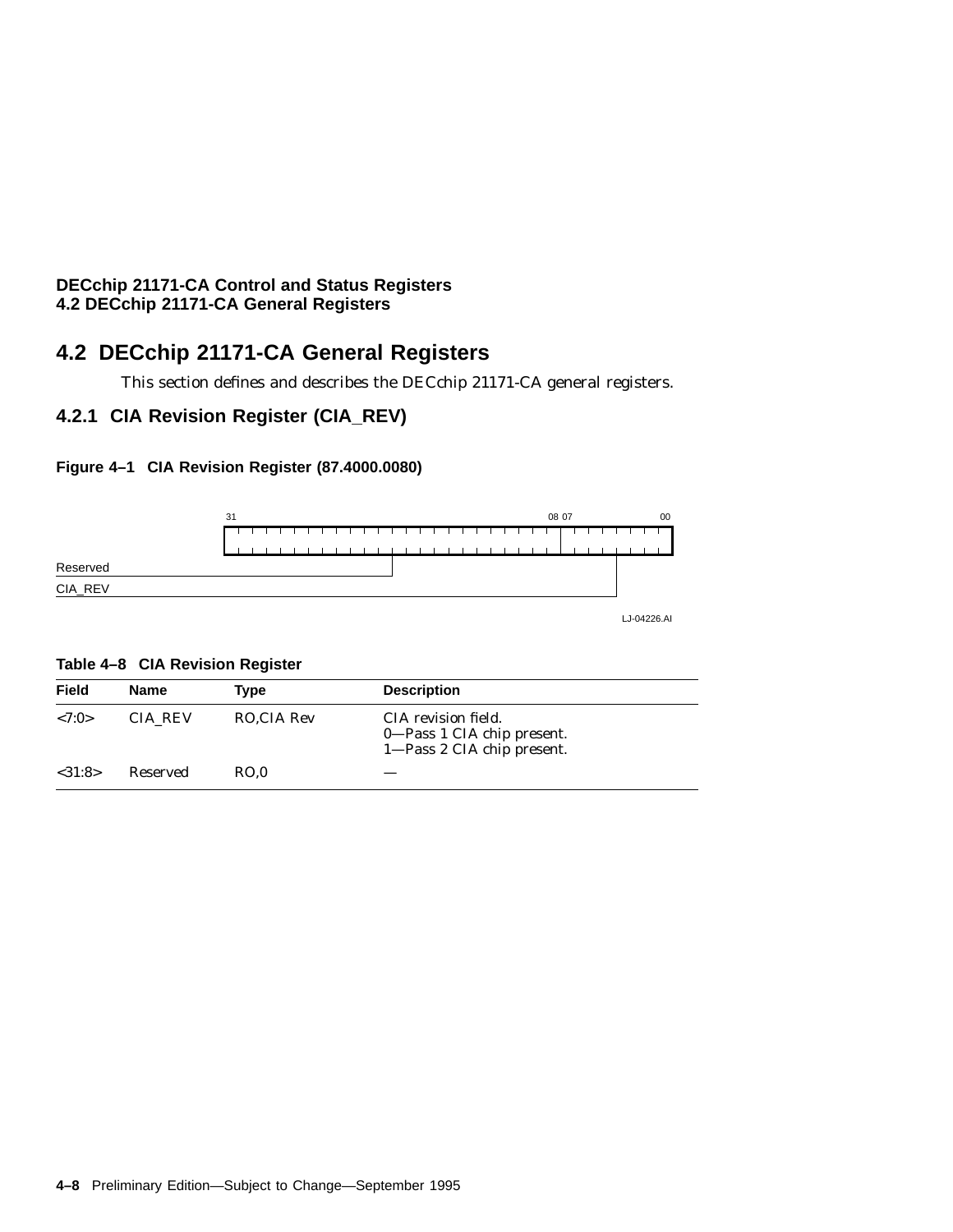## **4.2.2 PCI Latency Register (PCI\_LAT)**

**Figure 4–2 PCI Latency Register (87.4000.00C0)**



## LJ-04227.AI LATENCY Reserved Reserved

| <b>Field</b> | Name     | Type            | <b>Description</b>                            |
|--------------|----------|-----------------|-----------------------------------------------|
| < 7:0>       | Reserved | RO.0            |                                               |
| <15:8>       | LATENCY  | RW <sub>0</sub> | PCI master latency timer in PCI clock cycles. |
| $<$ 31:16>   | Reserved | RO.0            |                                               |

#### **Table 4–9 PCI Latency Register**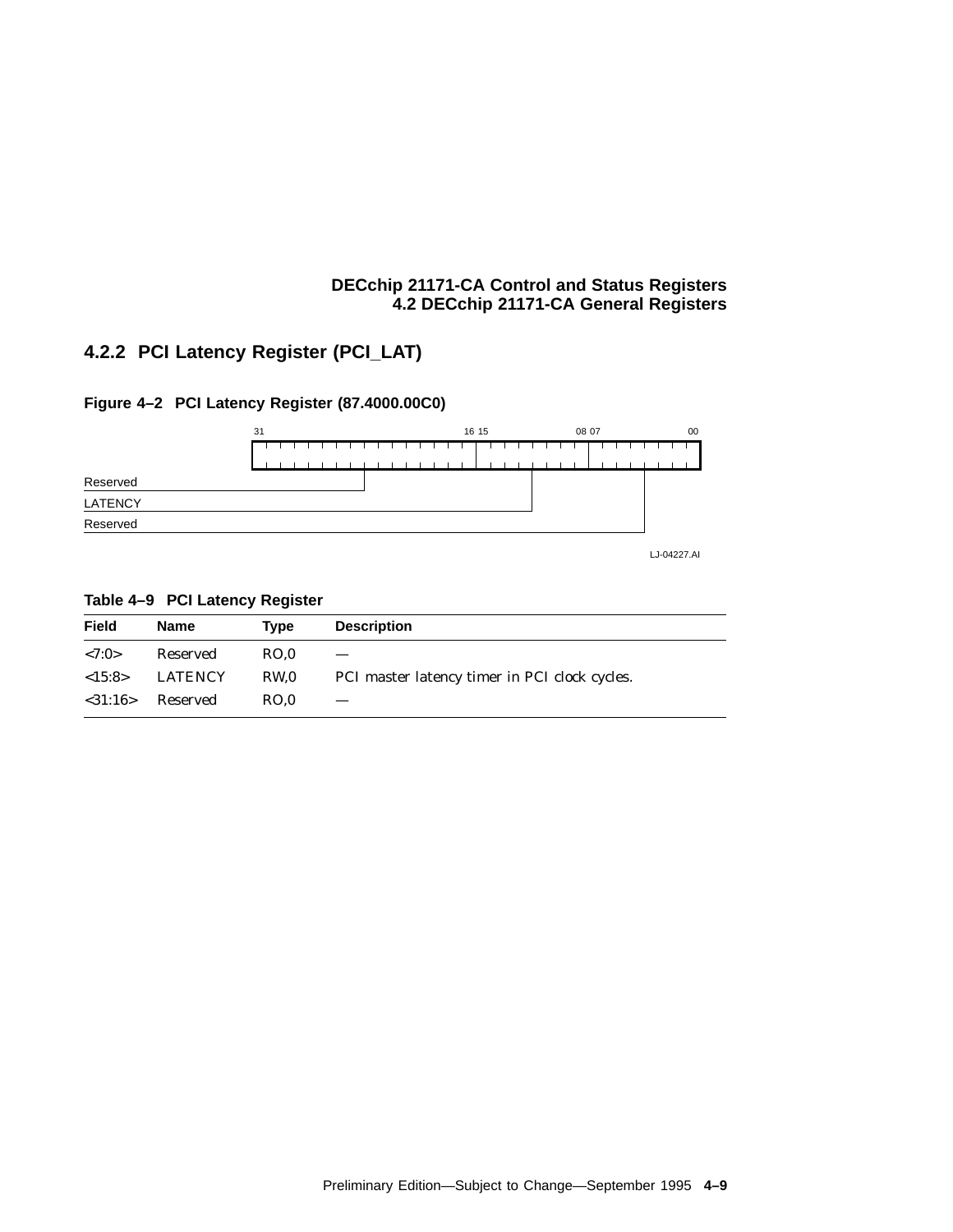## **4.2.3 CIA Control Register (CIA\_CTRL)**

#### **Figure 4–3 CIA Control Register (87.4000.0100)**

|                 |  |  |  | 31 30 29 28 27 26 25 24 23 22 21 20 19 18 17 16 15 14 13 12 11 10 09 08 07 06 05 04 03 02 01 00 |  |  |  |  |  |  |  |  |  |  |  |  |  |  |
|-----------------|--|--|--|-------------------------------------------------------------------------------------------------|--|--|--|--|--|--|--|--|--|--|--|--|--|--|
|                 |  |  |  |                                                                                                 |  |  |  |  |  |  |  |  |  |  |  |  |  |  |
| EN_DMA_RD_PERF  |  |  |  |                                                                                                 |  |  |  |  |  |  |  |  |  |  |  |  |  |  |
| Reserved        |  |  |  |                                                                                                 |  |  |  |  |  |  |  |  |  |  |  |  |  |  |
| RM_TYPE         |  |  |  |                                                                                                 |  |  |  |  |  |  |  |  |  |  |  |  |  |  |
| Reserved        |  |  |  |                                                                                                 |  |  |  |  |  |  |  |  |  |  |  |  |  |  |
| RL_TYPE         |  |  |  |                                                                                                 |  |  |  |  |  |  |  |  |  |  |  |  |  |  |
| Reserved        |  |  |  |                                                                                                 |  |  |  |  |  |  |  |  |  |  |  |  |  |  |
| RD_TYPE         |  |  |  |                                                                                                 |  |  |  |  |  |  |  |  |  |  |  |  |  |  |
| EN_ARB_LINK     |  |  |  |                                                                                                 |  |  |  |  |  |  |  |  |  |  |  |  |  |  |
| ARB_CPU_EN      |  |  |  |                                                                                                 |  |  |  |  |  |  |  |  |  |  |  |  |  |  |
| CPU_FLUSHREQ_EN |  |  |  |                                                                                                 |  |  |  |  |  |  |  |  |  |  |  |  |  |  |
| IO_FLUSHREQ_EN  |  |  |  |                                                                                                 |  |  |  |  |  |  |  |  |  |  |  |  |  |  |
| CSR_IOA_BYPASS  |  |  |  |                                                                                                 |  |  |  |  |  |  |  |  |  |  |  |  |  |  |
| CON_IDLE_BC     |  |  |  |                                                                                                 |  |  |  |  |  |  |  |  |  |  |  |  |  |  |
| ASSERT_IDLE_BC  |  |  |  |                                                                                                 |  |  |  |  |  |  |  |  |  |  |  |  |  |  |
| ECC_CHK_EN      |  |  |  |                                                                                                 |  |  |  |  |  |  |  |  |  |  |  |  |  |  |
| MCHK_ERR_EN     |  |  |  |                                                                                                 |  |  |  |  |  |  |  |  |  |  |  |  |  |  |
| FILL_ERR_EN     |  |  |  |                                                                                                 |  |  |  |  |  |  |  |  |  |  |  |  |  |  |
| PERR_EN         |  |  |  |                                                                                                 |  |  |  |  |  |  |  |  |  |  |  |  |  |  |
| ADDR_PE_EN      |  |  |  |                                                                                                 |  |  |  |  |  |  |  |  |  |  |  |  |  |  |
| PCI_ACK64_EN    |  |  |  |                                                                                                 |  |  |  |  |  |  |  |  |  |  |  |  |  |  |
| PCI_REQ64_EN    |  |  |  |                                                                                                 |  |  |  |  |  |  |  |  |  |  |  |  |  |  |
| PCI_MEM_EN      |  |  |  |                                                                                                 |  |  |  |  |  |  |  |  |  |  |  |  |  |  |
| PCI_MST_EN      |  |  |  |                                                                                                 |  |  |  |  |  |  |  |  |  |  |  |  |  |  |
| FST_BB_EN       |  |  |  |                                                                                                 |  |  |  |  |  |  |  |  |  |  |  |  |  |  |
| PCI_LOOP_EN     |  |  |  |                                                                                                 |  |  |  |  |  |  |  |  |  |  |  |  |  |  |
| PCI_LOCK_EN     |  |  |  |                                                                                                 |  |  |  |  |  |  |  |  |  |  |  |  |  |  |
| PCI_EN          |  |  |  |                                                                                                 |  |  |  |  |  |  |  |  |  |  |  |  |  |  |

LJ-04228.AI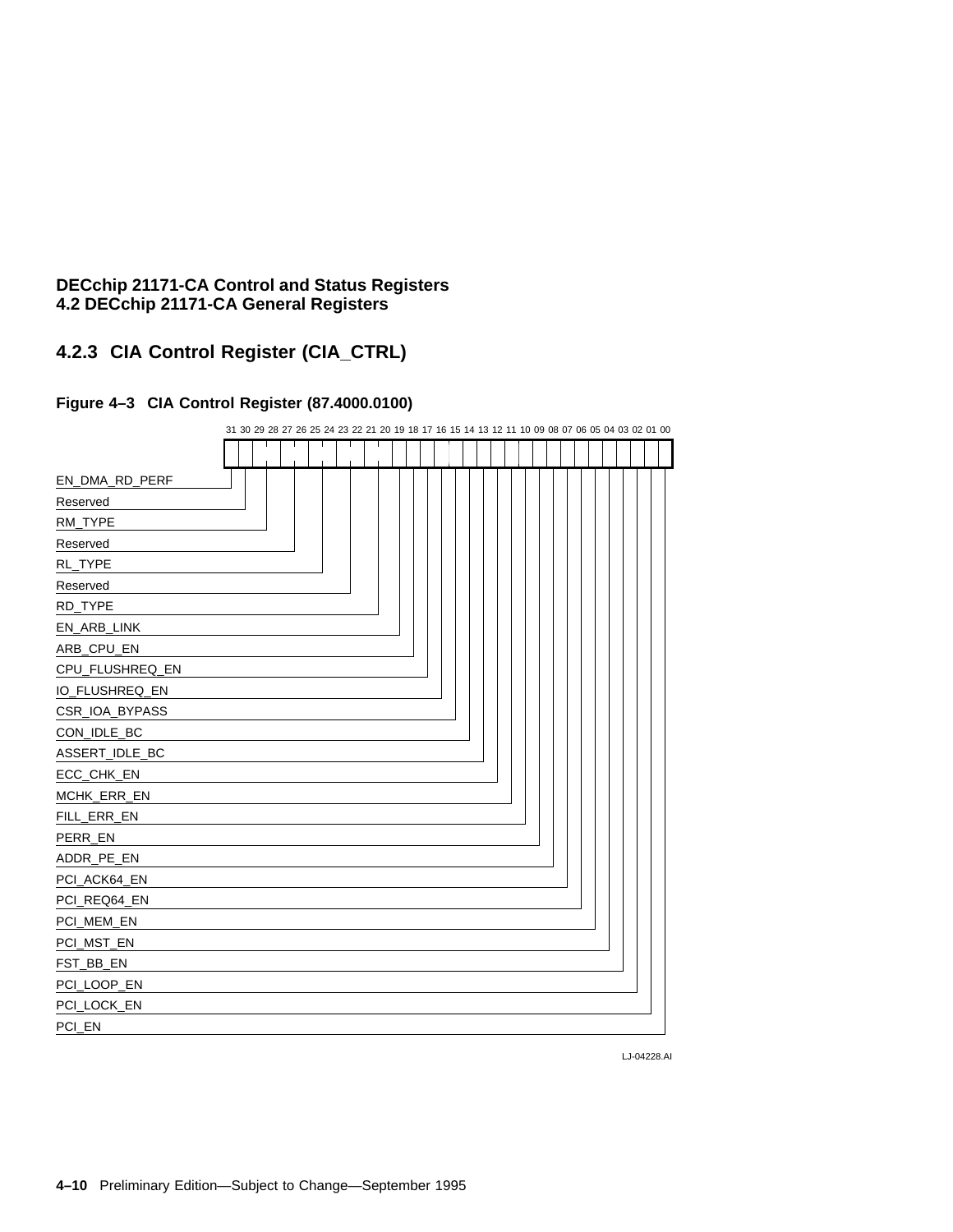| Field         | Name                  | <b>Type</b>     | <b>Description</b>                                                                                                                                  |
|---------------|-----------------------|-----------------|-----------------------------------------------------------------------------------------------------------------------------------------------------|
| $<$ 0 $>$     | PCI_EN                | RW,0            | 0—CIA asserts reset to the PCI.<br>1—CIA does not assert reset to the PCI.                                                                          |
| <1>           | PCI_LOCK_EN           | RW,0            | 0-CIA will not lock when the PCI tries to lock it.<br>1—CIA will lock when the PCI tries to lock it.                                                |
| $<\!\!2\!\!>$ | PCI_LOOP_EN           | RW <sub>0</sub> | 0-CIA will not respond as a target when it is the<br>master.<br>1-CIA will respond as a target when it is the<br>master.                            |
| <3>           | FST_BB_EN             | RW,0            | 0-CIA will not initiate fast back-to-back PCI<br>transactions.<br>1-CIA will initiate fast back-to-back PCI<br>transactions.                        |
| $<$ 4 $>$     | PCI_MST_EN            | RW,0            | 0-CIA will not initiate PCI transactions.<br>1-CIA will initiate PCI transactions.                                                                  |
| $5>$          | PCI_MEM_EN            | RW <sub>0</sub> | 0-CIA will not respond to PCI transactions.<br>1-CIA will respond to PCI transactions.                                                              |
| <6>           | PCI_REQ64_EN          | RW <sub>0</sub> | 0-CIA will not request 64-bit PCI data transactions.<br>1-CIA will request 64-bit PCI data transactions.                                            |
| <7>           | PCI_ACK64_EN          | RW,0            | 0-CIA will not accept 64-bit PCI data transactions.<br>1-CIA will accept 64-bit PCI data transactions.                                              |
| <8>           | ADDR_PE_EN            | RW,0            | 0-CIA will not check PCI address parity errors.<br>1-CIA will check PCI address parity errors.                                                      |
| $< \!\theta$  | PERR EN               | RW,0            | 0-CIA will not check PCI data parity errors.<br>1-CIA will check PCI data parity errors.                                                            |
| <10           | FILL_ERR_EN           | RW,0            | 0—CIA will not assert <b>fill_error_h</b> on sysBus.<br>1-CIA will assert fill_error_h if an error occurs<br>during a 21164 read miss transaction.  |
| <11>          | MCHK_ERR_EN           | RW <sub>0</sub> | 0-CIA will not assert error_h on sysBus.<br>1-CIA will assert error_h to report system<br>machine check conditions.                                 |
| <12>          | ECC_CHK_EN            | RW,0            | 0— CIA will not check IOD data for ECC errors.<br>1-CIA will check IOD data for ECC errors.                                                         |
| <13>          | <b>ASSERT IDLE BC</b> | RW,0            | 0-CIA will not assert <b>idle_bc_h</b> on sysBus when<br>asserting addr_bus_req_h.<br>1-CIA will assert idle_bc_h when asserting<br>addr_bus_req_h. |

#### **Table 4–10 CIA Control Register**

(continued on next page)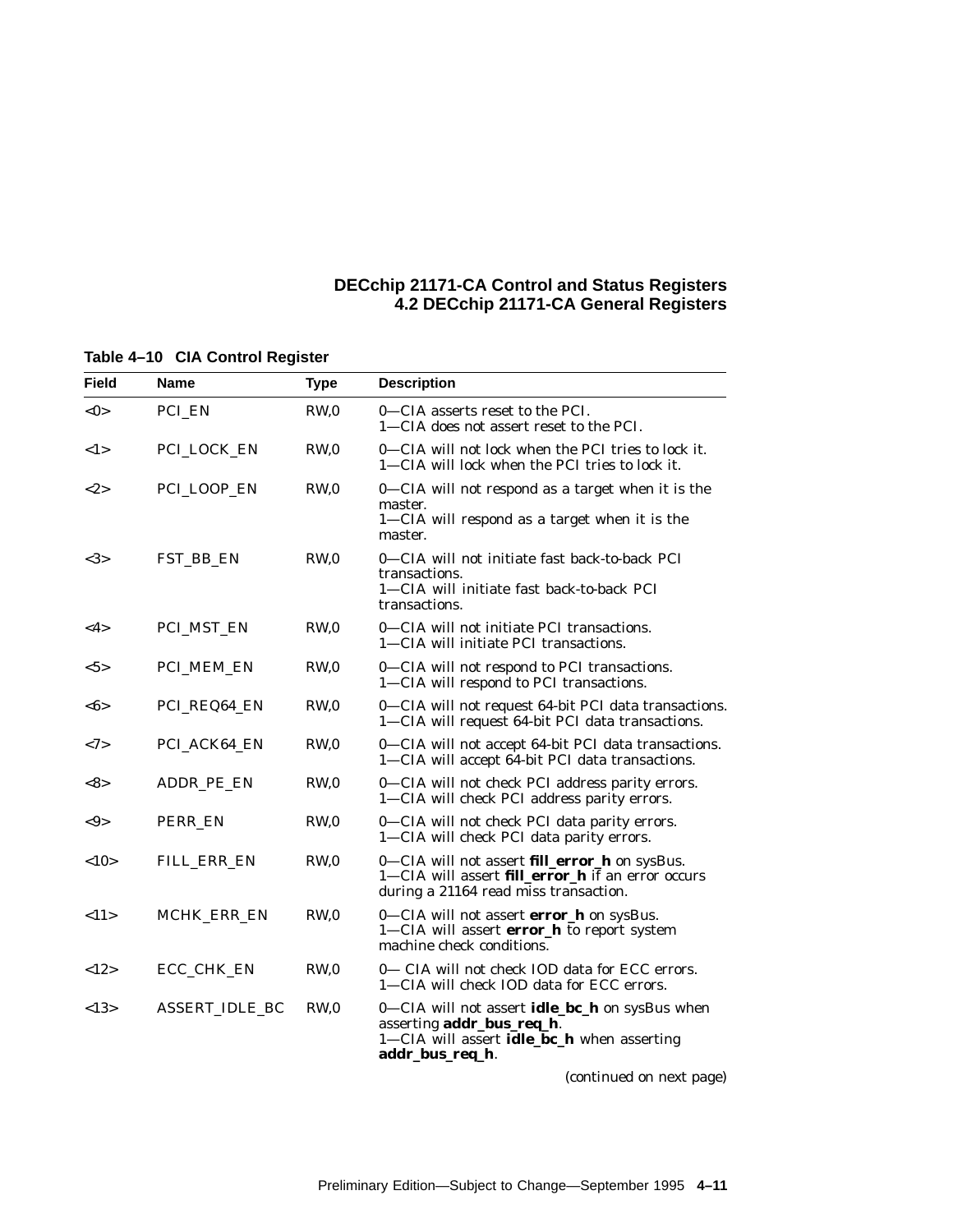| <b>Field</b> | Name                      | <b>Type</b>     | <b>Description</b>                                                                                                                                                                      |
|--------------|---------------------------|-----------------|-----------------------------------------------------------------------------------------------------------------------------------------------------------------------------------------|
| <14>         | CON_IDLE_BC               | RW,0            | $0$ —CIA may generate a noncontiguous <b>idle_bc_h</b><br>signal.<br>1-CIA will guarantee that the <b>idle_bc_h</b> signal is<br>contiguous.                                            |
| <15>         | <b>CSR_IOA_BYPASS</b>     | RW,0            | 0-CIA will not bypass the I/O address queue.<br>1-CIA will bypass the I/O address queue. See<br>Table 4-11.                                                                             |
| <16>         | <b>IO_FLUSHREQ_</b><br>EN | RW,0            | Used in combination with CPU_FLUSHREQ_EN.<br>The two bits control the CIA's response to a PCI<br>master, causing a flush request to the 21164.                                          |
| <17>         | CPU_FLUSHREQ_<br>EN       | RW,0            | See IO_FLUSHREQ_EN and Table 4-11.                                                                                                                                                      |
| <18>         | ARB_CPU_EN                | RW,0            | 0-Disable the bypass path from the 21164 into the<br>memory and IOA queue.<br>1-Enable the bypass path from the 21164 into the<br>memory and IOA queue.                                 |
| <19>         | EN_ARB_LINK               | RW,0            | 0-Disable CPU memory read transactions from<br>creating an arbitration link (sharing a common ras<br>cycle).<br>1-Enable CPU memory read transactions to create<br>an arbitration link. |
| <21:20>      | RD_TYPE                   | RW,0            | This field controls the prefetch algorithm used for<br>PCI memory read commands. See Table 4-12.                                                                                        |
| < 23:22>     | <b>Reserved</b>           | RO,0            |                                                                                                                                                                                         |
| <25:24>      | <b>RL_TYPE</b>            | RW,0            | This field controls the prefetch algorithm used for<br>PCI memory read line commands. See Table 4-12.                                                                                   |
| <27:26>      | <b>Reserved</b>           | RO.0            |                                                                                                                                                                                         |
| < 29:28      | RM_TYPE                   | RW <sub>0</sub> | This field controls the prefetch algorithm used<br>for PCI memory read multiple commands. See<br>Table $4-12$ .                                                                         |
| <30>         | <b>Reserved</b>           | RO.0            |                                                                                                                                                                                         |
| <31>         | EN_DMA_RD_<br><b>PERF</b> | RW <sub>1</sub> | 0-Disable the DMA read performance logic.<br>1-Enable the DMA read performance logic.                                                                                                   |

| Table 4-10 (Cont.) CIA Control Register |  |  |
|-----------------------------------------|--|--|
|                                         |  |  |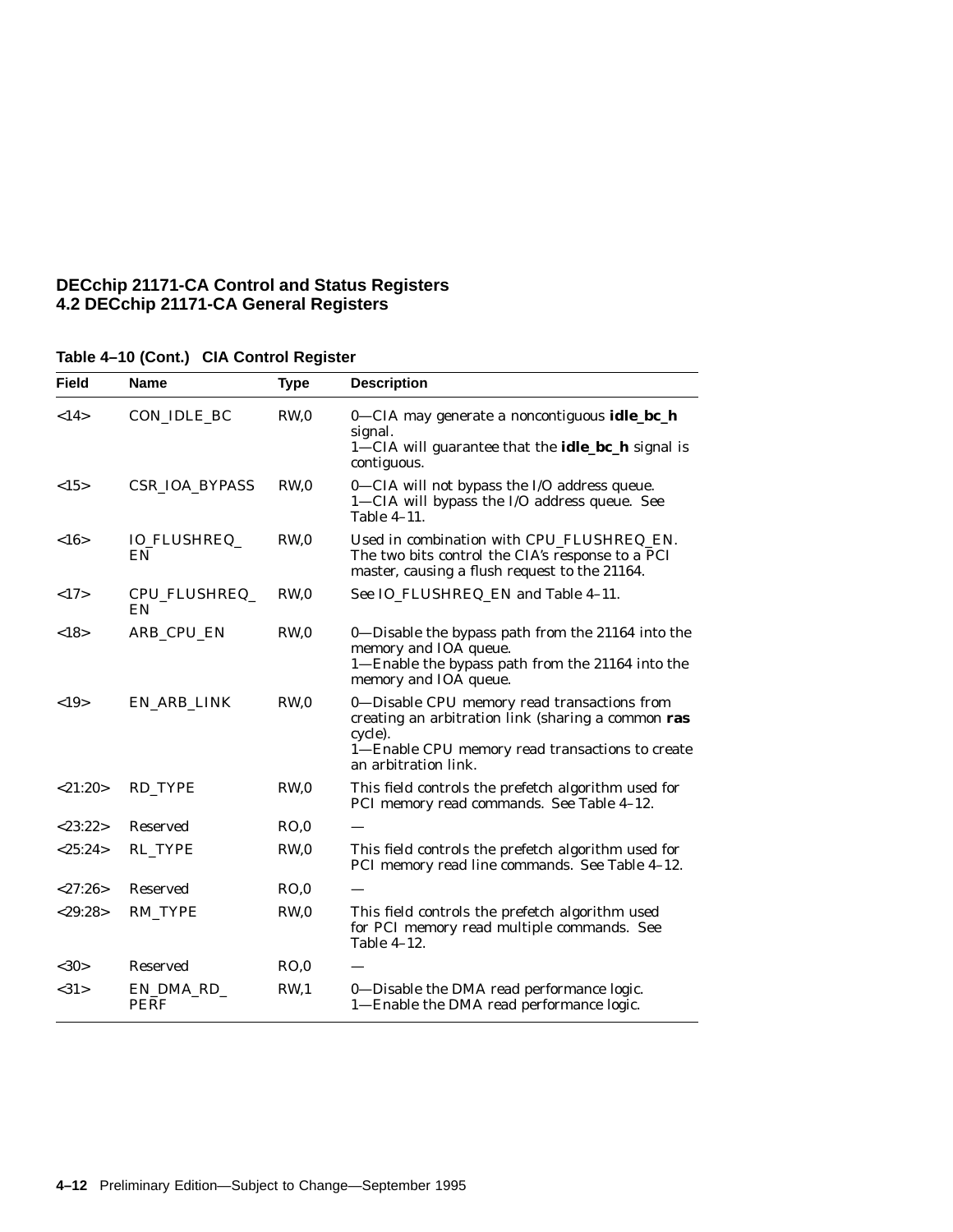| IO_FLUSH_REQ_EN | <b>CPU FLUSH REQ EN</b> | <b>Response</b>                                                                                                 |
|-----------------|-------------------------|-----------------------------------------------------------------------------------------------------------------|
| 0               | 0                       | Assert mem_ack_I immediately.                                                                                   |
| 0               |                         | Assert <b>mem_ack_I</b> immediately and do not<br>allow new CPU commands to proceed.                            |
|                 | 0                       | Illegal.                                                                                                        |
|                 |                         | Wait until IOA queue is empty, then assert<br><b>mem ack I</b> but do not allow new CPU<br>commands to proceed. |

#### **Table 4–11 CPU and I/O Flush Request**

#### **Table 4–12 PCI READ Prefetch Algorithm**

| <b>RL TYPE</b> | Type          | <b>Description</b>                                                            |
|----------------|---------------|-------------------------------------------------------------------------------|
| 0 <sub>0</sub> | <b>Short</b>  | Fetch requested longword or quadword and the remainder of<br>the cache block. |
| 0 <sub>1</sub> | <b>Medium</b> | Prefetch next block and no more. Will not cross 8KB page<br>boundary.         |
| 10             | Long          | Keep prefetching until PCI transaction completes. Will not<br>cross 8KB page. |
| 11             | Reserved      |                                                                               |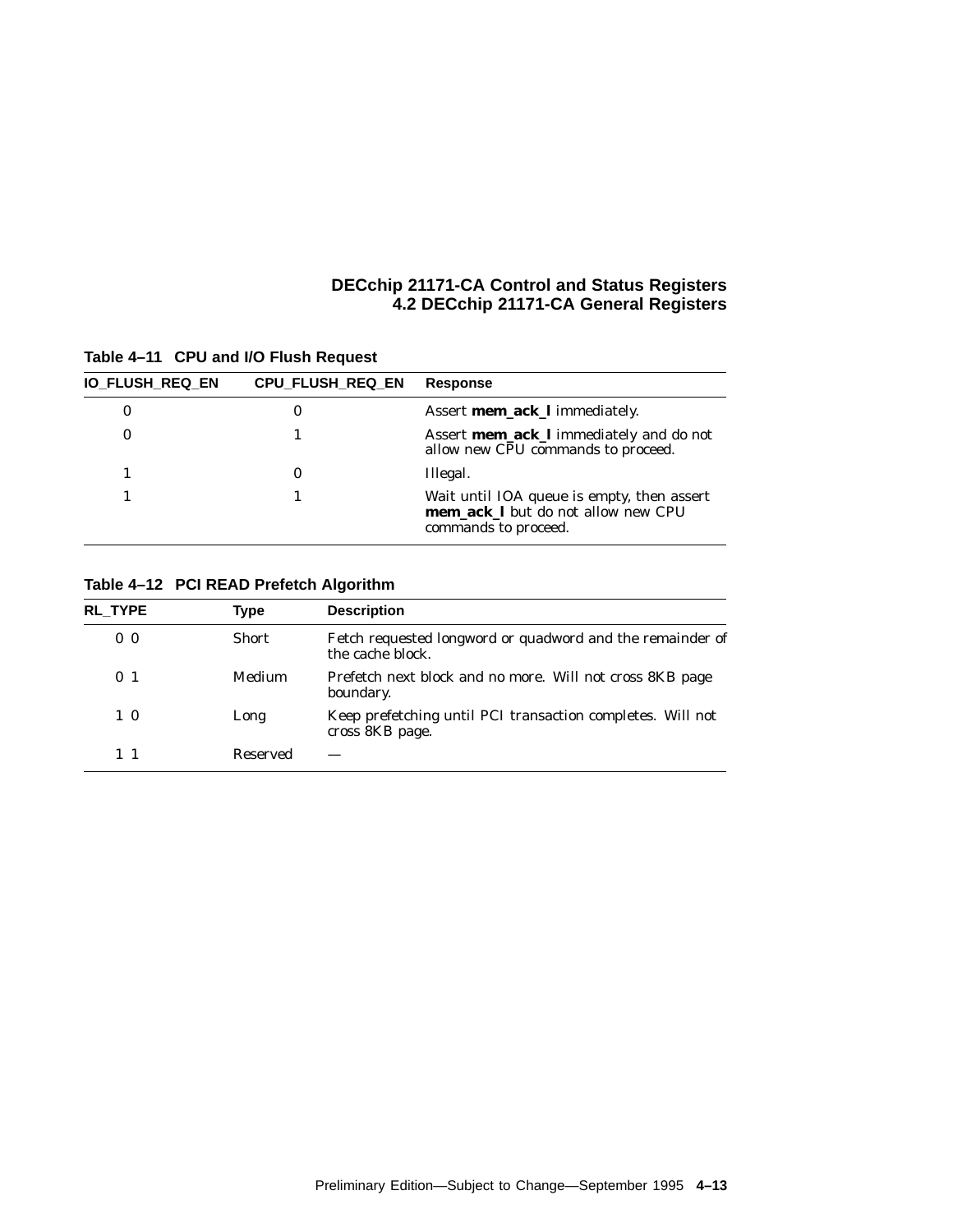#### **4.2.4 Hardware Address Extension Memory Register (HAE\_MEM)**

This hardware address extension register is used to extend a PCI sparse-space memory address up to the full 32-bit PCI address.

In sparse-addressing mode, the 21164 address provides the low-order PCI address bits. The high-order PCI address bits <31:26> are obtained from either the hardware address extension register or the 21164 address, depending on sparse regions, as shown in Table 4-13.

#### **Figure 4–4 Hardware Address Extension Memory Register (87.4000.0400)**



LJ-04229.AI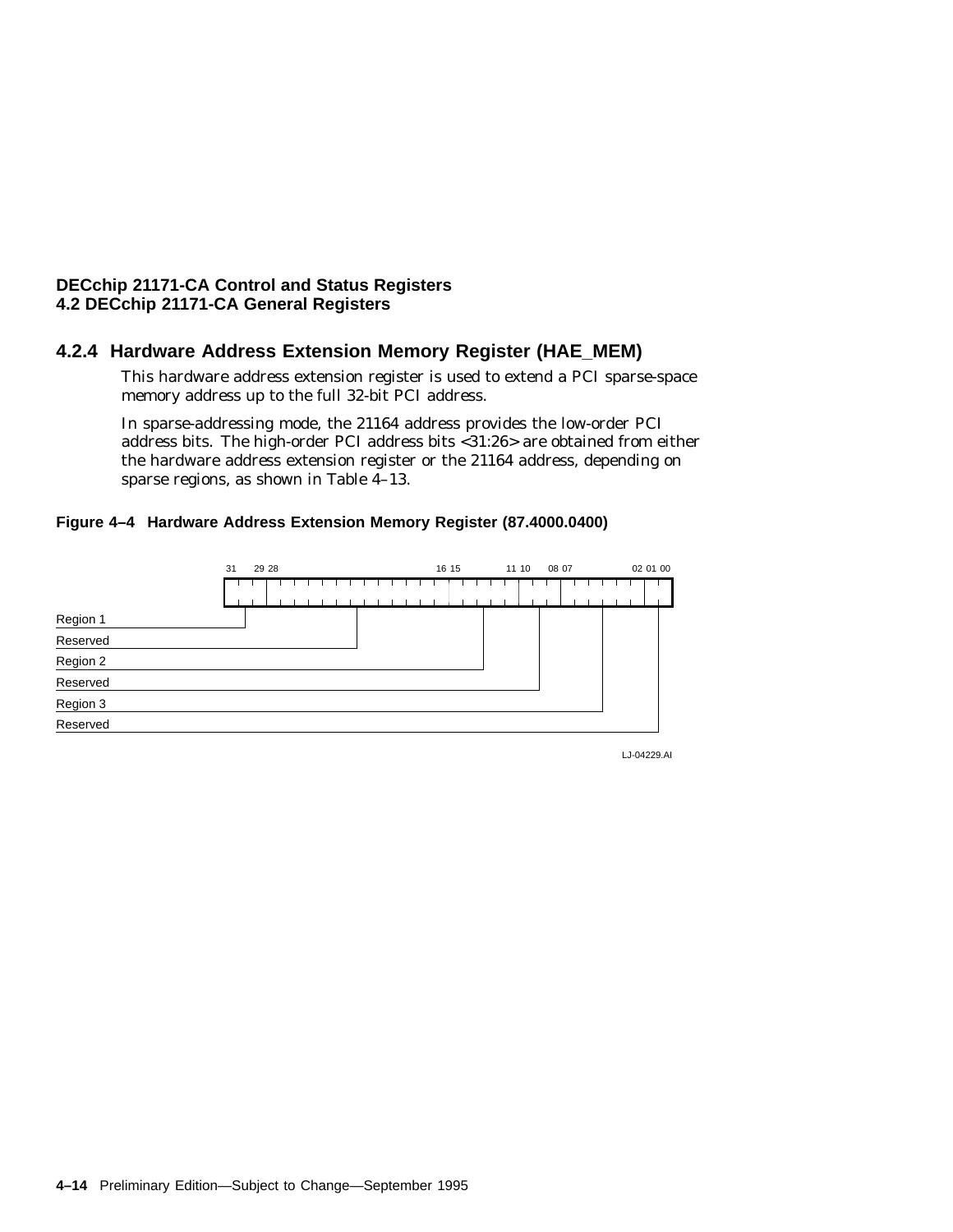| Region <sup>1</sup> | <b>PCI Address</b> |                                                                                                                                                  |                |                |                |                |  |  |  |  |  |  |  |
|---------------------|--------------------|--------------------------------------------------------------------------------------------------------------------------------------------------|----------------|----------------|----------------|----------------|--|--|--|--|--|--|--|
|                     | $31$               | $30$                                                                                                                                             | 29             | < 28           | 27             | <26            |  |  |  |  |  |  |  |
| 1                   | <b>HAE MEM</b>     | <b>HAE MEM</b>                                                                                                                                   | <b>HAE MEM</b> | 21164          | 21164          | 21164          |  |  |  |  |  |  |  |
|                     | <31>               | <30>                                                                                                                                             | <29>           | <33>           | <32>           | <31>           |  |  |  |  |  |  |  |
| $\boldsymbol{2}$    | <b>HAE MEM</b>     | <b>HAE MEM</b>                                                                                                                                   | <b>HAE MEM</b> | <b>HAE MEM</b> | <b>HAE MEM</b> | 21164          |  |  |  |  |  |  |  |
|                     | <15>               | <14>                                                                                                                                             | < 13>          | <12>           | <11>           | <31>           |  |  |  |  |  |  |  |
| 3                   | <b>HAE MEM</b>     | <b>HAE MEM</b>                                                                                                                                   | <b>HAE MEM</b> | <b>HAE MEM</b> | <b>HAE MEM</b> | <b>HAE MEM</b> |  |  |  |  |  |  |  |
|                     | <7>                | $<\!\!6\!\!>$                                                                                                                                    | $5>$           | <4>            | <3>            | <2>            |  |  |  |  |  |  |  |
|                     |                    | <sup>1</sup> Region 1 is 80.0000.0000 to 83.FFFF.FFFF.<br>Region 2 is 84.0000.0000 to 84.FFFF.FFFF.<br>Region 3 is 85,0000,0000 to 85.7FFF.FFFF. |                |                |                |                |  |  |  |  |  |  |  |

**Table 4–13 HAE\_MEM High-Order Sparse-Space Bits**

Table 4–14 lists the address range of each of the three regions.

| <b>Field</b> | <b>Name</b>     | <b>Type</b>     | 21164 Address Range       |  |
|--------------|-----------------|-----------------|---------------------------|--|
| < 31:29      | Region 1        | RW <sub>0</sub> | 80.0000.0000-83.FFFF.FFFF |  |
| < 28:16>     | Reserved        | RW <sub>0</sub> |                           |  |
| <15:11>      | Region 2        | RW <sub>0</sub> | 84.0000.0000-84.FFFF.FFFF |  |
| <10:8>       | <b>Reserved</b> | RW <sub>0</sub> |                           |  |
| <7:2>        | Region 3        | RW.0            | 85.0000.0000-85.7FFF.FFFF |  |
| <1:0>        | <b>Reserved</b> | RW <sub>0</sub> |                           |  |
|              |                 |                 |                           |  |

**Table 4–14 Hardware Address Extension Memory Register**

Initializing this register to  $0000.2028_{16}$  will make all three regions contiguous starting at PCI address 0.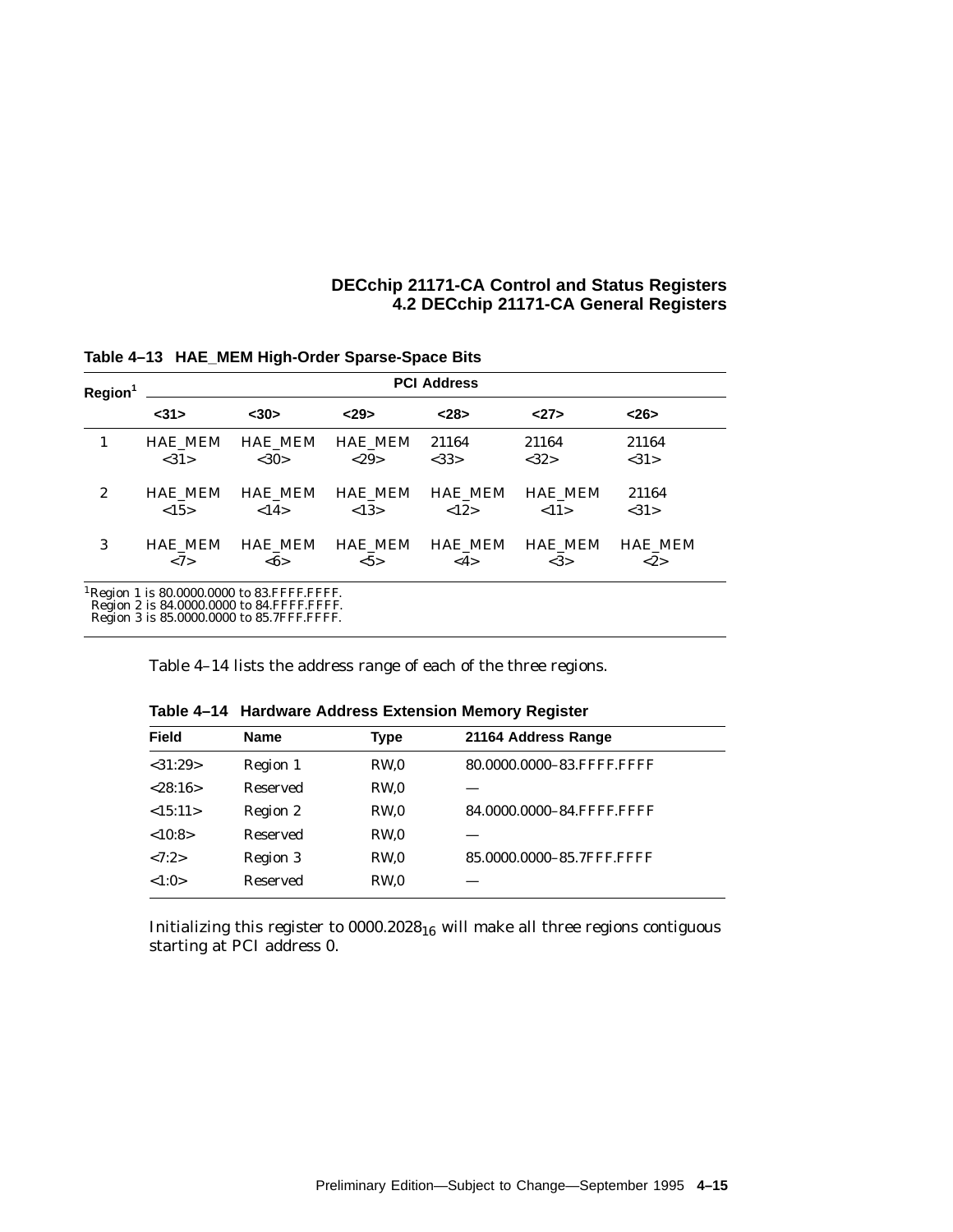## **4.2.5 Hardware Address Extension I/O Register (HAE\_IO)**



**Figure 4–5 Hardware Address Extension I/O Register (87.4000.0440)**

This hardware address extension register is used to extend a PCI sparse-space I/O address up to the full 32-bit PCI address. In sparse-addressing mode, the 21164 address provides the PCI address <24:0> and HAE\_IO provides <31:25>.

At power-up this register is set to zero. In this case, sparse I/O region A and region B both map to the lower 32MB of sparse I/O space. Setting HAE\_IO to 0200 0000 will make regions A and B consecutive in the lower 64MB of PCI I/O space.

**Table 4–15 Hardware Address Extension I/O Register**

| <b>Field</b> | Name             | Tvpe | <b>Description</b>                                                          |
|--------------|------------------|------|-----------------------------------------------------------------------------|
| < 24:0>      | Reserved         | RO.0 |                                                                             |
|              | $< 31:25$ HAE IO | RW.0 | In sparse-address mode, this field provides<br>address bits $<$ 31:25 $>$ . |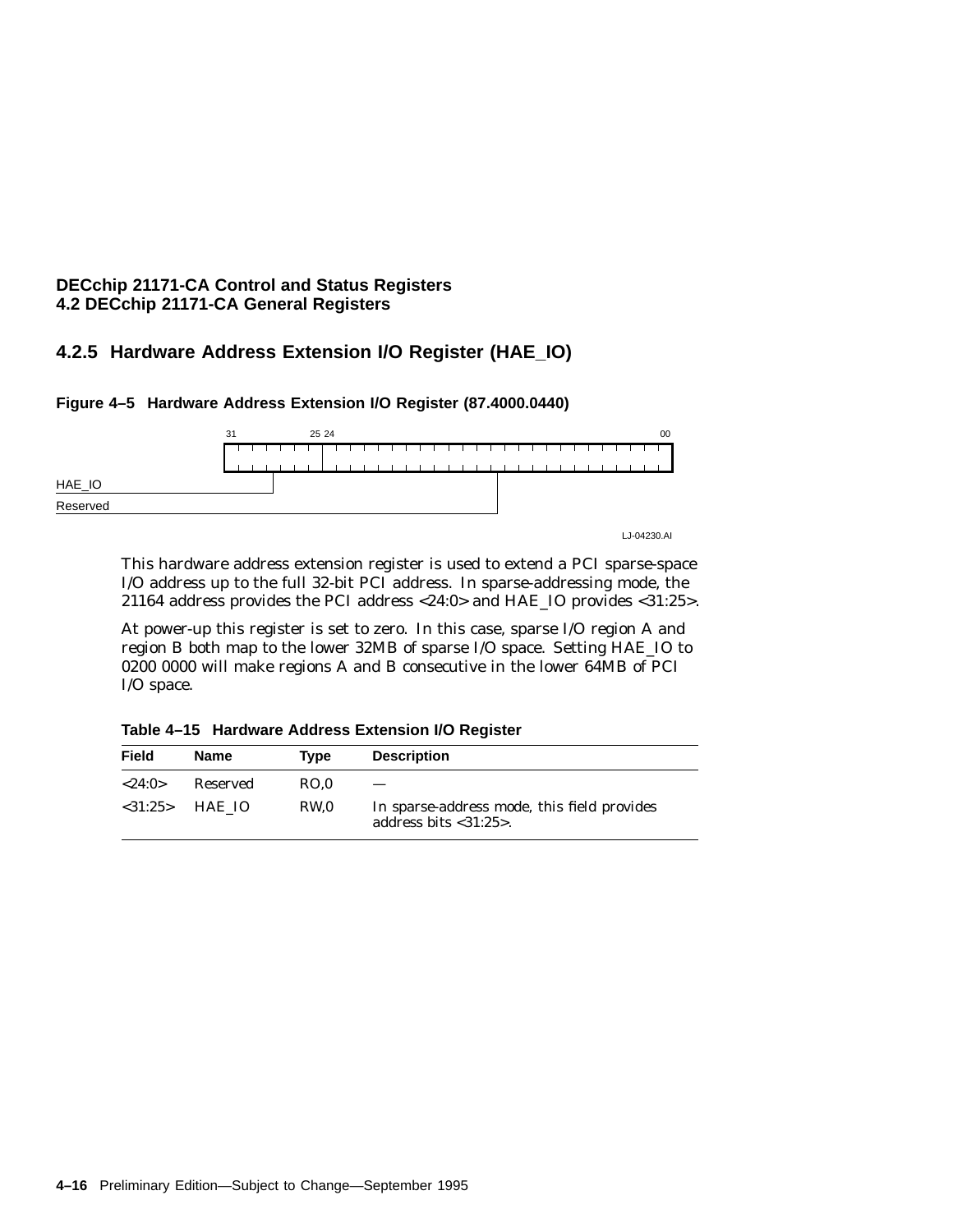## **4.2.6 Configuration Register (CFG)**

The CFG field bits are used as the low two address bits during an access to PCI configuration space.

#### **Figure 4–6 Configuration Register (87.4000.0480)**



LJ-04231.AI

#### **Table 4–16 Configuration Register**

| <b>Name</b>     | <b>Type</b>     | <b>Description</b><br>PCI configuration space access type: |                            |  |  |  |
|-----------------|-----------------|------------------------------------------------------------|----------------------------|--|--|--|
| CFG.            | RW <sub>0</sub> |                                                            |                            |  |  |  |
|                 |                 | CFG<1:0>                                                   | <b>Meaning</b>             |  |  |  |
|                 |                 | 0 <sub>0</sub>                                             | Type 0 configuration cycle |  |  |  |
|                 |                 | 0 <sub>1</sub>                                             | Type 1 configuration cycle |  |  |  |
|                 |                 | 1<br>$\mathbf{x}$                                          | <b>Reserved</b>            |  |  |  |
|                 |                 |                                                            |                            |  |  |  |
| <b>Reserved</b> | RO.0            |                                                            |                            |  |  |  |
|                 |                 |                                                            |                            |  |  |  |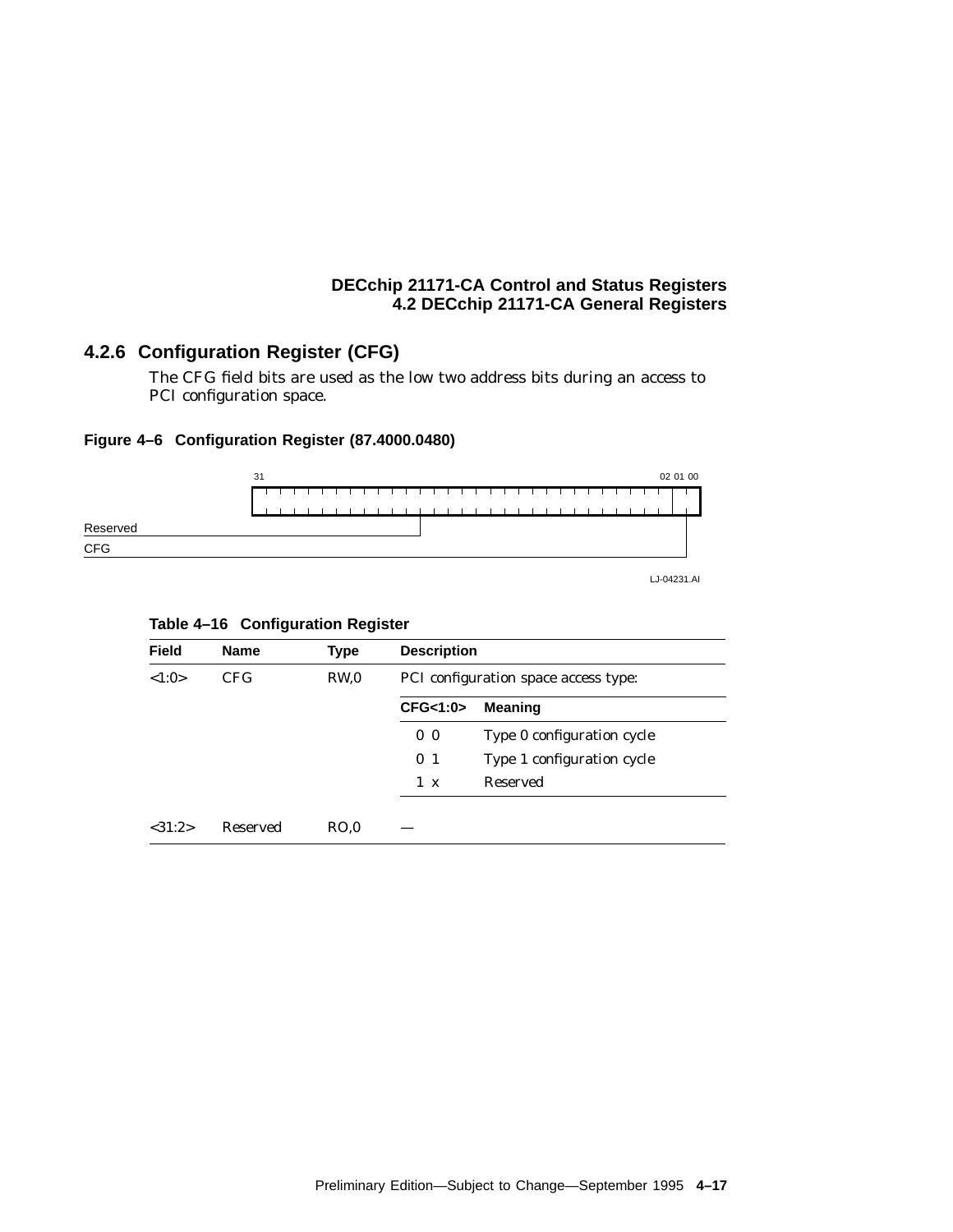#### **4.2.7 CIA Acknowledgment Enable Register (CACK\_EN)**

The CIA acknowledgment register (CACK\_EN) allows software to decide if the CIA will acknowledge receipt any of four particular commands from the 21164 or to ignore any of these commands (NOP response).





LJ-04232.AI

**Table 4–17 CIA Acknowledgment Enable Register**

| <b>Field</b>        | <b>Name</b>         | Type            | <b>Description</b>                                                             |
|---------------------|---------------------|-----------------|--------------------------------------------------------------------------------|
| < 0>                | LOCK EN             | RW.1            | 1—Enables CIA to acknowledge receipt of a<br>LOCK command from the 21164.      |
| $\langle 1 \rangle$ | MB EN               | RW <sub>1</sub> | 1—Enables CIA to acknowledge receipt of an MB<br>command from 21164.           |
| ${2}$               | <b>SET DIRTY EN</b> | <b>RW.1</b>     | 1—Enables CIA to acknowledge receipt of a SET<br>DIRTY command from the 21164. |
| <3>                 | <b>BC VICTIM EN</b> | <b>RW.1</b>     | 1—Enables CIA to acknowledge receipt of<br>a BC VICTIM command from the 21164. |
| <31:4>              | <b>Reserved</b>     | RO.0            |                                                                                |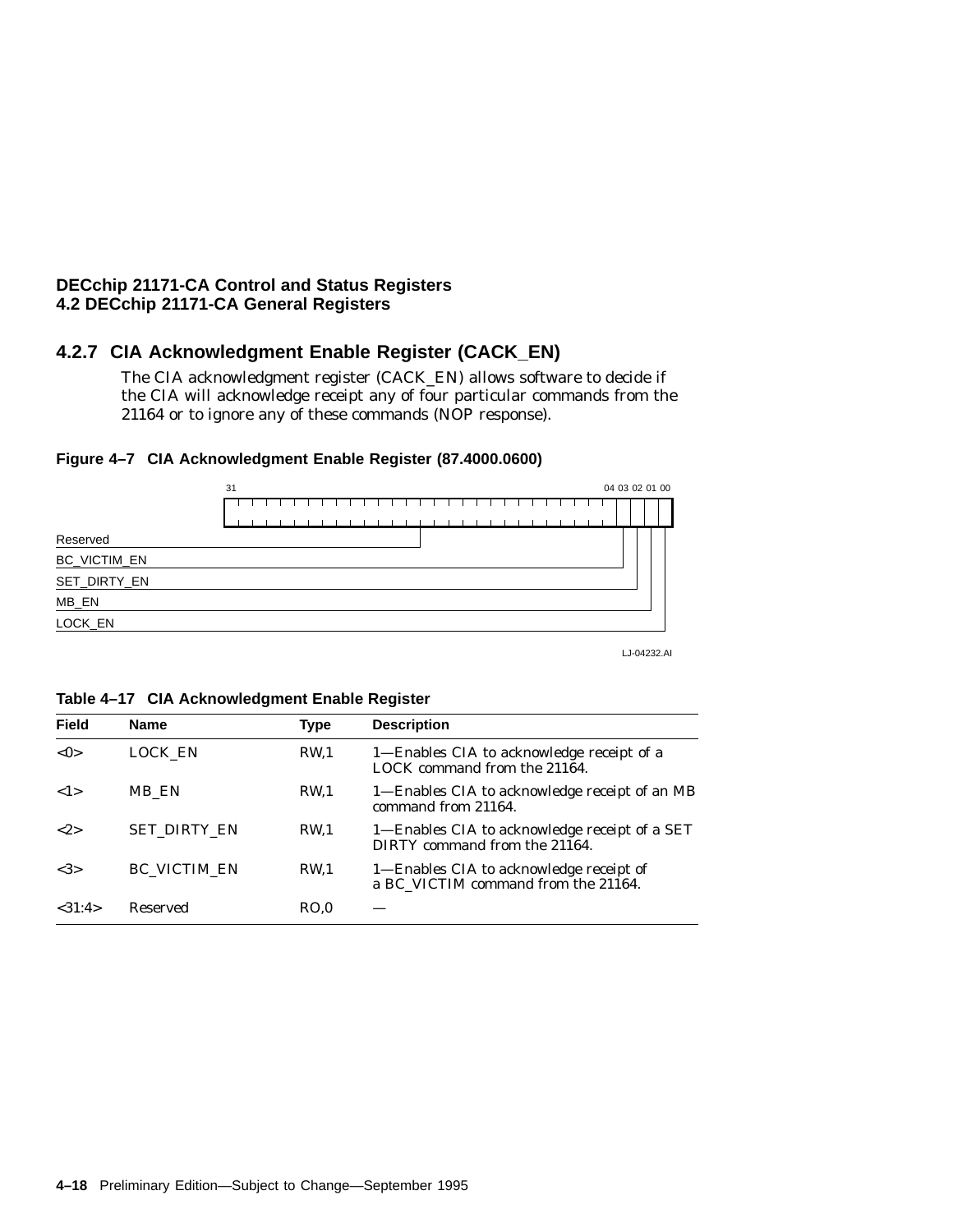## **4.3 DECchip 21171-CA Diagnostic Registers**

This section defines and describes the DECchip 21171-CA diagnostic registers.

#### **4.3.1 CIA Diagnostic Control Register (CIA\_DIAG)**

The CIA\_DIAG is used as a diagnostic/debug tool, allowing various errors to be tested.

#### **Figure 4–8 CIA Diagnostic Control Register (87.4000.2000)**



LJ-04233.AI

| <b>Field</b> | Name | <b>Type</b> | <b>Description</b> |  |
|--------------|------|-------------|--------------------|--|
|              |      |             |                    |  |

**Table 4–18 CIA Diagnostic Control Register**

| ו וסוט | Nalic              | <b>IVNG</b>     | DESCRIPTION                                                                                                                                       |
|--------|--------------------|-----------------|---------------------------------------------------------------------------------------------------------------------------------------------------|
| < 0>   | <b>FROM WRT EN</b> | RW <sub>0</sub> | 0–Flash ROM cannot be programmed. A write<br>transaction to flash ROM results in a system<br>machine check.<br>1—The flash ROM can be programmed. |
| 1>     | USE CHECK          | RW <sub>0</sub> | 1—Use DIAG_CHECK<7:0> for DMA write cycle<br>ECC sent on the IOD bus.                                                                             |
| <27:2> | Reserved           | RO.0            |                                                                                                                                                   |
|        |                    |                 | (continued on next page)                                                                                                                          |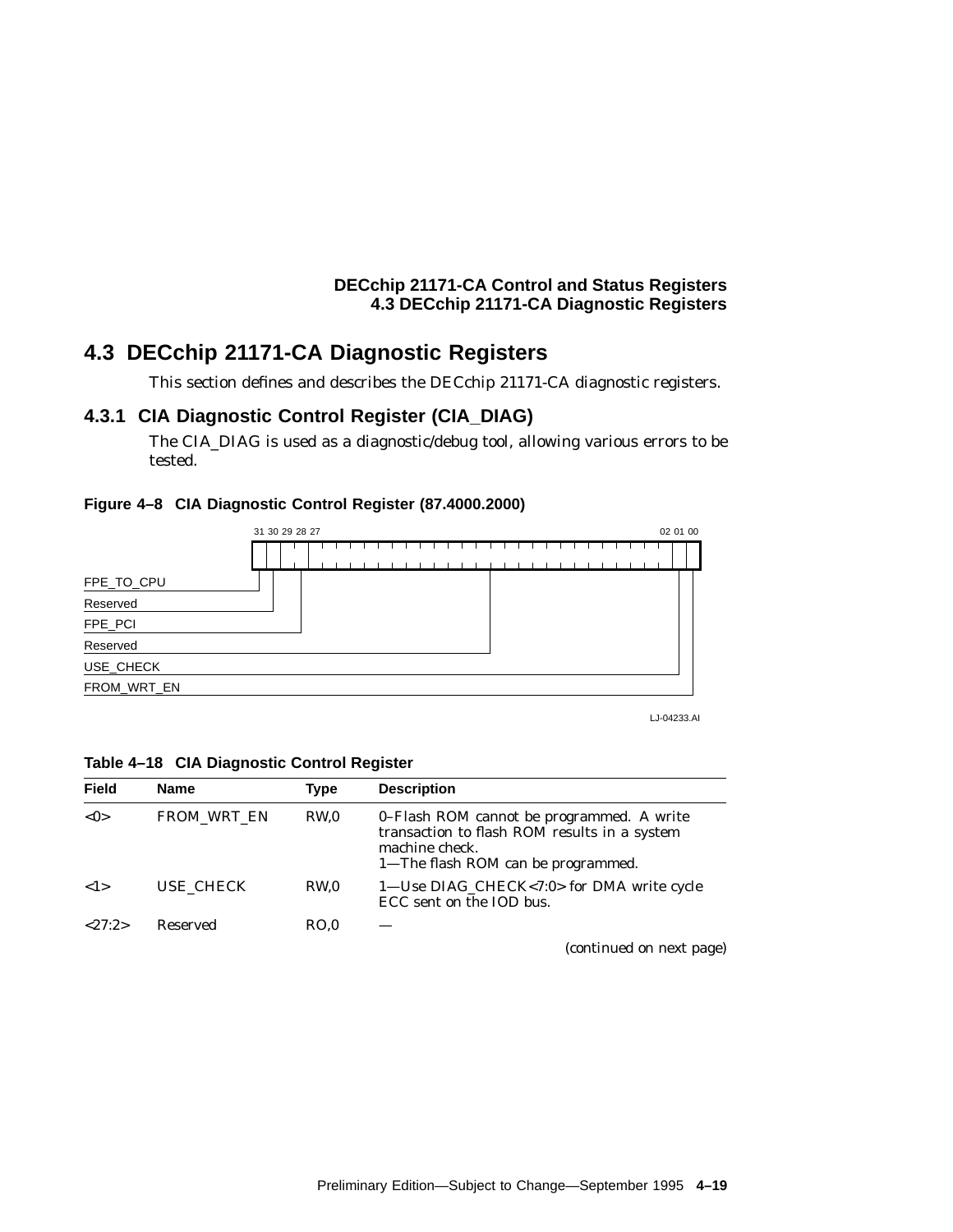| Field   | <b>Name</b>     | <b>Type</b>     | <b>Description</b>       |                                                                                                    |
|---------|-----------------|-----------------|--------------------------|----------------------------------------------------------------------------------------------------|
| < 29:28 | FPE PCI         | RW <sub>0</sub> | for diagnostic purposes: | This field allows bad parity to be forced on the PCI                                               |
|         |                 |                 | FPE PCI<br>1:0>          | <b>Meaning</b>                                                                                     |
|         |                 |                 | 0 <sub>0</sub>           | Normal parity asserted on PCI.                                                                     |
|         |                 |                 | 0 <sub>1</sub>           | Bad parity is forced onto<br>$ad_h < 31:0 >$ during data cycles.                                   |
|         |                 |                 | $1\,0$                   | Bad parity is forced onto<br>$ad_h$ h<63:32> during data cycles.                                   |
|         |                 |                 | $1\quad1$                | Bad parity is forced onto<br>ad $h < 31:0>$ and ad $h < 63:32>$<br>during address and data cycles. |
| <30>    | <b>Reserved</b> | RO.0            |                          |                                                                                                    |
| <31>    | FPE TO CPU      | RW <sub>0</sub> | master.                  | 1-A parity error is forced on the 21164<br>address/command bus when the CIA is the bus             |

#### **Table 4–18 (Cont.) CIA Diagnostic Control Register**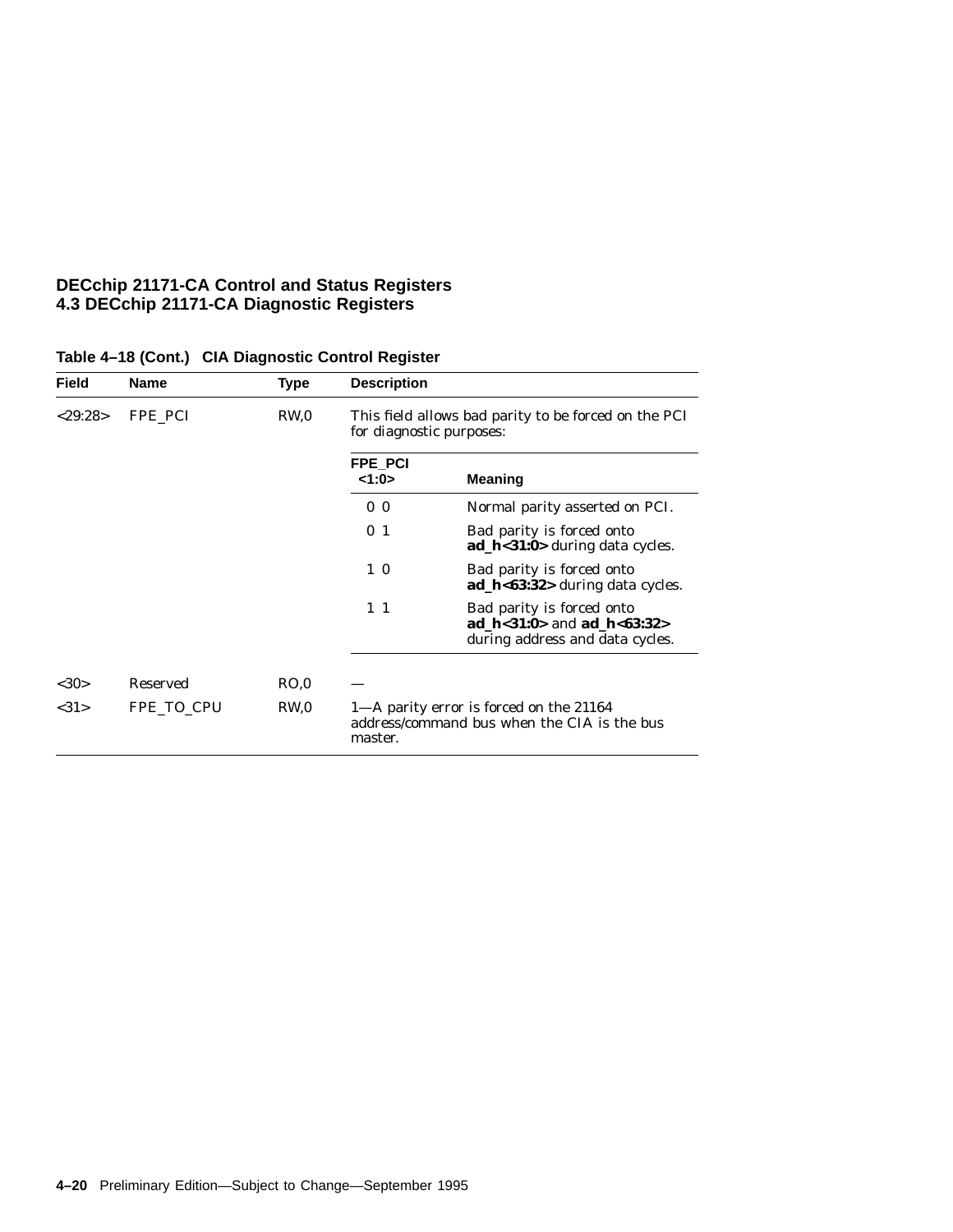## **4.3.2 Diagnostic Check Register (DIAG\_CHECK)**

The DIAG\_CHECK is used to cause diagnostic DMA write transactions to force a known ECC pattern into memory. This register provides the ECC value that is written to memory if CIA\_DIAG[USE\_CHECK] is set.

#### **Figure 4–9 Diagnostic Check Register (87.4000.3000)**



**Table 4–19 Diagnostic Check Register**

| Field     | Name       | Tvpe | <b>Description</b>                                                                             |
|-----------|------------|------|------------------------------------------------------------------------------------------------|
| ${<}7:0>$ | DIAG CHECK |      | RW, UNDEFINED This register provides the quadword ECC for<br>diagostic DMA write transactions. |
| < 31:8>   | Reserved   | RO.0 |                                                                                                |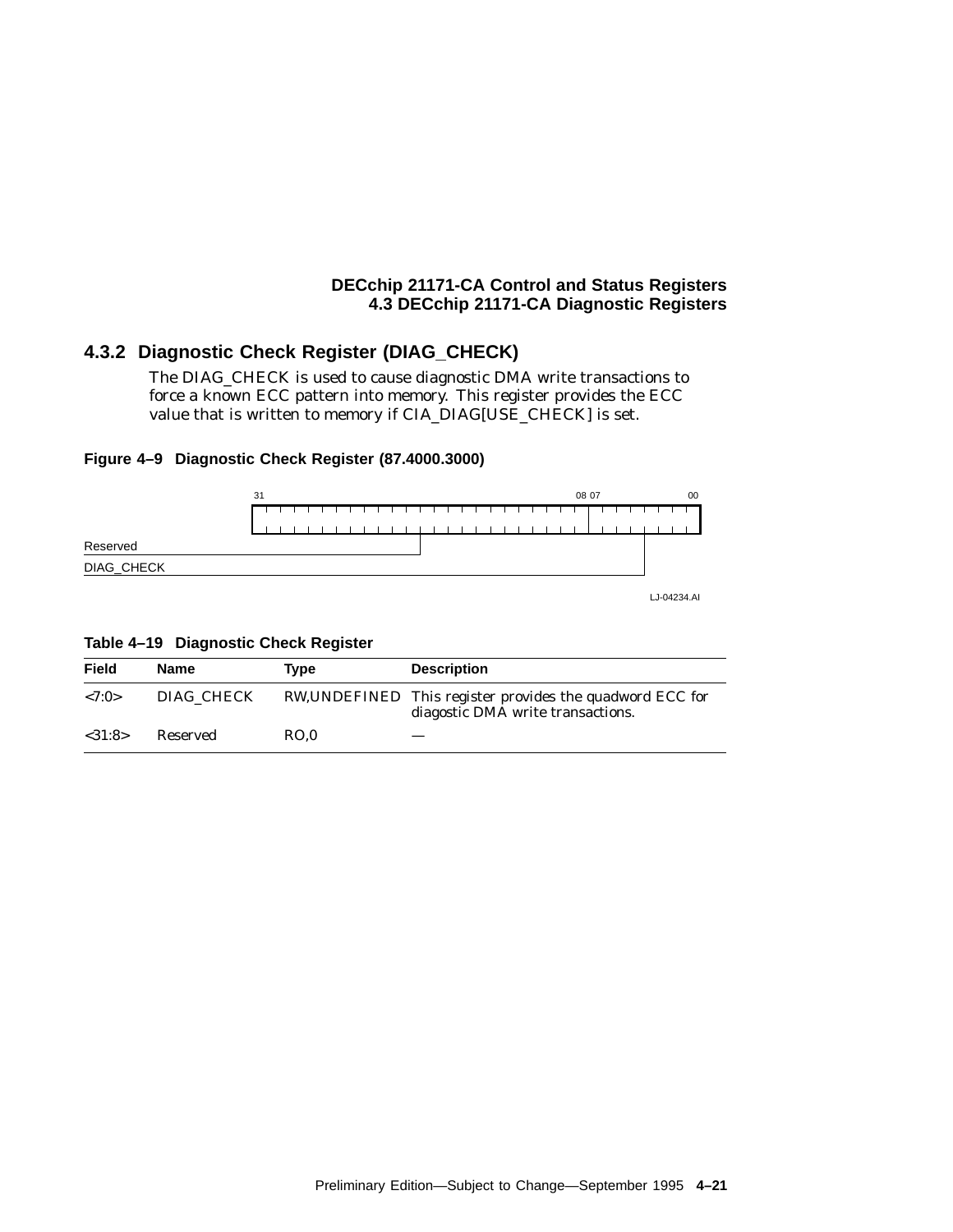## **4.4 DECchip 21171-CA Performance Monitor Registers**

This section defines and describes the DECchip 21171-CA (CIA) performance monitor registers.

## **4.4.1 Performance Monitor Register (PERF\_MONITOR)**

The performance monitor register is two 16-bit counters that can be programmed to count a variety of events. The performance control register is used to set up the counters. Each counter can be programmed to count events such as 21164 read miss transactions received by the CIA or DMA write transactions. This register can also be set up as a single 32-bit counter by directing the high counter to count the low counter overflow.

#### **Figure 4–10 Performance Monitor Register (87.4000.4000)**



**Table 4–20 Performance Monitor Register**

| <b>Field</b> | Name                               | Tvpe | <b>Description</b>         |  |
|--------------|------------------------------------|------|----------------------------|--|
| ${<}15:0>$   | LOW COUNT                          | RO.0 | Value of the low counter.  |  |
|              | $\langle 31:16 \rangle$ HIGH COUNT | RO.0 | Value of the high counter. |  |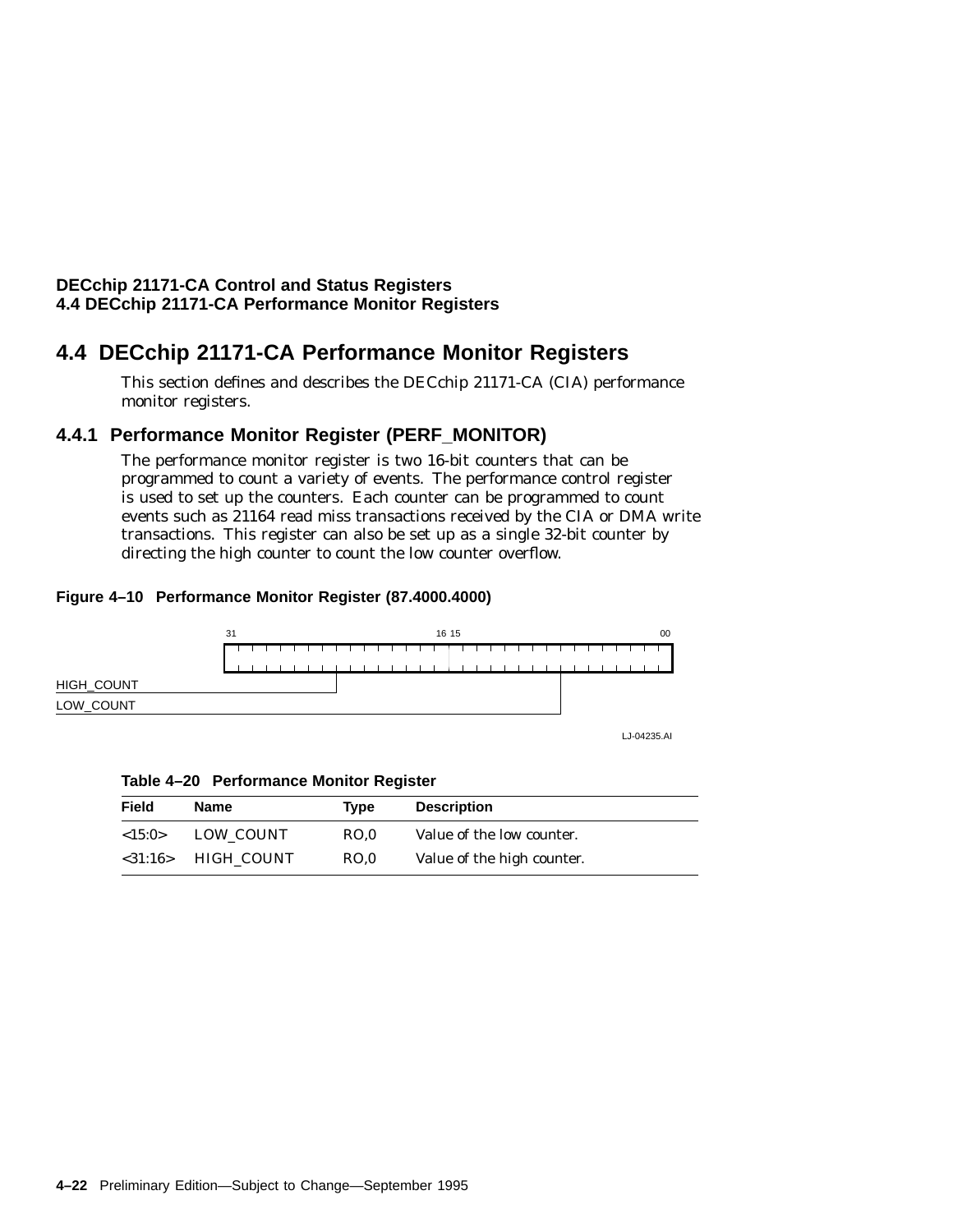## **4.4.2 Performance Control Register (PERF\_CONTROL)**





LJ-04236.AI

**Table 4–21 Performance Control Register**

| <b>Field</b> | <b>Name</b>          | <b>Type</b>     | <b>Description</b>                                                                       |
|--------------|----------------------|-----------------|------------------------------------------------------------------------------------------|
| <7:0>        | <b>LOW SELECT</b>    | RW <sub>0</sub> | See Table 4-22.                                                                          |
| <12:8>       | Reserved             | RO.0            |                                                                                          |
| <13>         | LOW_COUNT_CLR        | WO.0            | Write a one to clear the low counter.                                                    |
| <14>         | <b>LOW ERR STOP</b>  | RW.0            | If the CIA encounters an error and this bit is<br>set, then stop the low error counter.  |
| <15>         | LOW_COUNT_START      | RW.0            | 0—Do not count. Keep current values.<br>1—Start counting.                                |
| < 23:16>     | <b>HIGH SELECT</b>   | RW <sub>0</sub> | See Table 4-22.                                                                          |
| < 28:24>     | Reserved             | RO.0            |                                                                                          |
| <29          | HIGH COUNT CLR       | WO.0            | Write a one to clear the high counter.                                                   |
| <30>         | <b>HIGH ERR STOP</b> | RW <sub>0</sub> | If the CIA encounters an error and this bit is<br>set, then stop the high error counter. |

(continued on next page)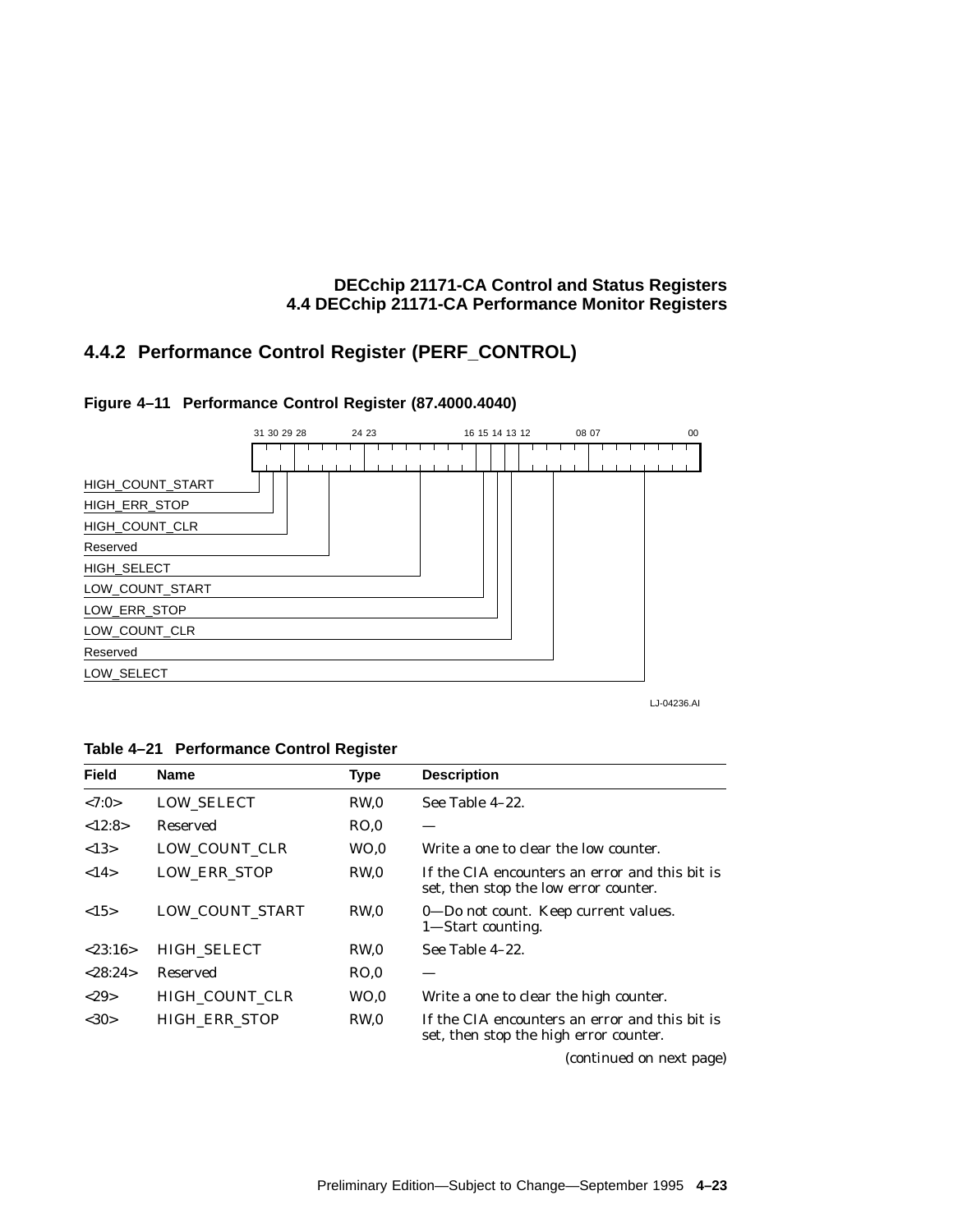| Field | <b>Name</b>      | Type | <b>Description</b>                                        |
|-------|------------------|------|-----------------------------------------------------------|
| <31>  | HIGH COUNT START | RW.0 | 0—Do not count. Keep current values.<br>1—Start counting. |

|  |  | Table 4-22 PERF_CONTROL Low/High Select Encodings |  |  |  |
|--|--|---------------------------------------------------|--|--|--|
|--|--|---------------------------------------------------|--|--|--|

| Select <sup>1</sup> | <b>Description</b>                                                                    |
|---------------------|---------------------------------------------------------------------------------------|
| 0000 0000           | LOW_SELECT-The value is reserved.<br>HIGH SELECT-Make 32-bit counter.                 |
| 0000 0001           | Counting clock cycles-always increment.                                               |
| 0000 0010           | Counting refresh cycles.                                                              |
| 0001 0000           | Counting number of 21164 commands acknowledged                                        |
| 0001 0001           | Counting number of 21164 read commands (modify or not).                               |
| 0001 0010           | Counting number of 21164 read miss commands (not modify).                             |
| 0001 0011           | Counting number of 21164 read miss modify commands.                                   |
| 0001 0100           | Counting number of 21164 Bcache victim commands that are<br>acknowledged by the CIA.  |
| 0001 0101           | Counting number of 21164 lock commands that are<br>acknowledged by the CIA.           |
| 0001 0110           | Counting number of 21164 memory barrier commands that are<br>acknowledged by the CIA. |
| 0001 0111           | Counting number of 21164 FETCH or FETCH_M commands.                                   |
| 0001 1000           | Counting number of 21164 write block commands (lock or not).                          |
| 0010 0000           | Counting number of 21164 memory commands.                                             |
| 0010 0001           | Counting number of 21164 I/O commands.                                                |
| 0010 0010           | Counting number of 21164 I/O read commands.                                           |
| 0010 0011           | Counting number of 21164 I/O write commands.                                          |
| 0010 0100           | Counting number of CIA system commands issued (read/flush).                           |
| 0010 0101           | Counting number of 21164 system read commands issued.                                 |
| 0010 0110           | Counting number of 21164 system flush commands issued.                                |
| 0010 0111           | Counting number of times CIA received NOACK as a response.                            |
|                     |                                                                                       |

 $\overline{{}^{1}$ Select = HIGH\_SELECT <23:16> and LOW\_SELECT <7:0>.

(continued on next page)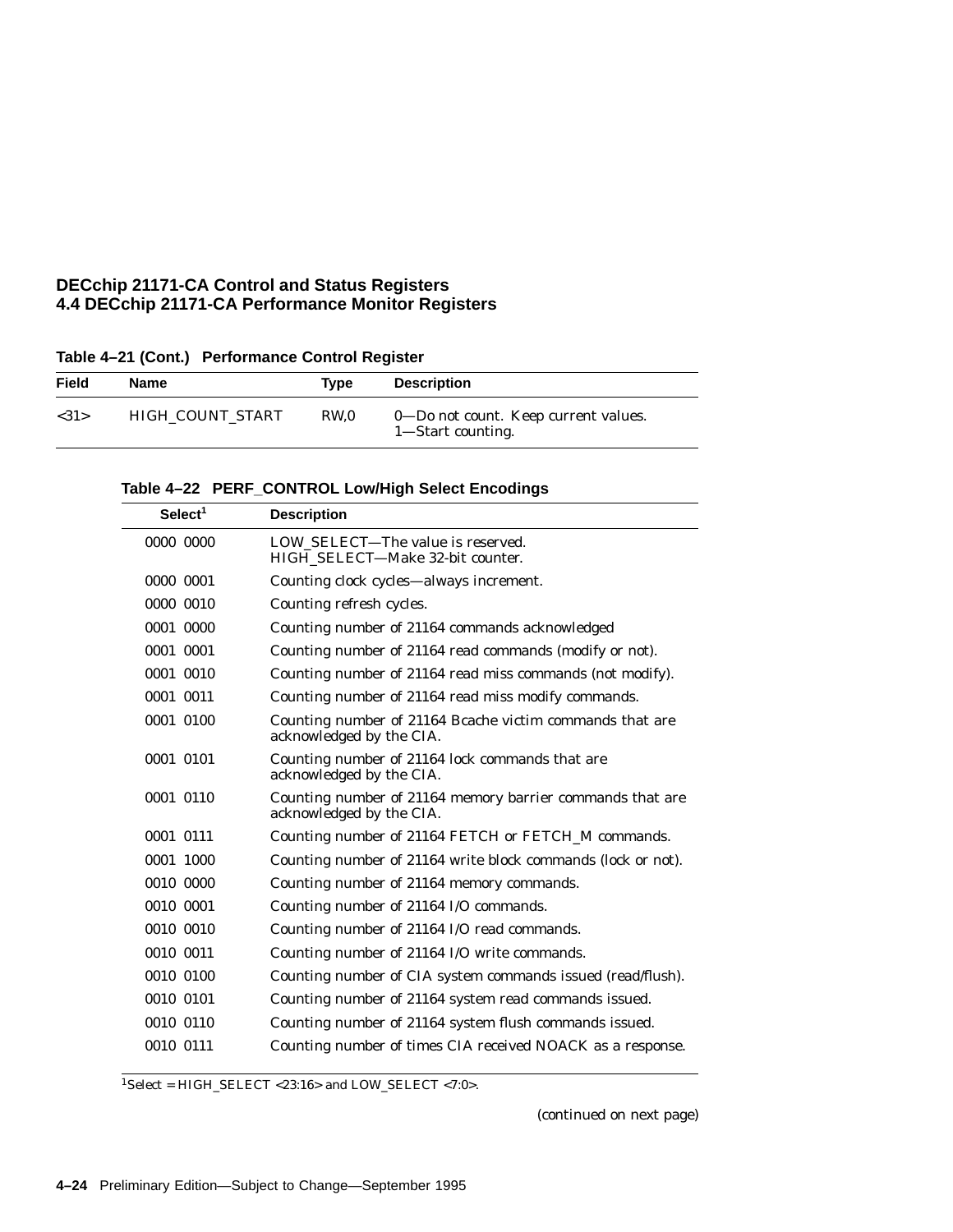**Table 4–22 (Cont.) PERF\_CONTROL Low/High Select Encodings**

| Select <sup>1</sup> | <b>Description</b>                                                                        |
|---------------------|-------------------------------------------------------------------------------------------|
| 0010 1000           | Counting number of times CIA received Scache/ACK as a<br>response.                        |
| 0010 1001           | Counting number of times CIA received Bcache/ACK as a<br>response.                        |
| 0011 0000           | Counting number of DMA read commands (total).                                             |
| 0011 0001           | Counting number of DMA read commands.                                                     |
| 0011 0010           | Counting number of DMA read commands (read line).                                         |
| 0011 0011           | Counting number of DMA read commands (read multiple).                                     |
| 0011 0100           | Counting number of DMA write commands (total).                                            |
| 0011 0101           | Counting number of DMA write commands.                                                    |
| 0011 0110           | Counting number of DMA write commands (write and<br>invalidate).                          |
| 0011 0111           | Counting number of DMA dual address cycles.                                               |
| 0011 1000           | Counting number of DMA cycles that CIA responded to by<br>issuing a retry.                |
| 0011 1001           | Counting number of I/O cycles on which CIA received a retry<br>response.                  |
| 0100 0000           | Counting number of times PCI bus lock was established.                                    |
| 0100 0001           | Counting number of times 21164 tried to access block that was<br>locked.                  |
| 0100 0010           | Counting number of times DMA commands (that caused a flush)<br>hit on the victim address. |
| 0101 0000           | Counting number of times CIA had to refill the translation<br>lookaside buffer (TLB).     |
| 0110 0000           | Counting number of single-bit ECC errors detected.                                        |
| All others          | Reserved, unused, not counting.                                                           |
|                     | $1$ Select = HIGH_SELECT <23:16> and LOW_SELECT <7:0>.                                    |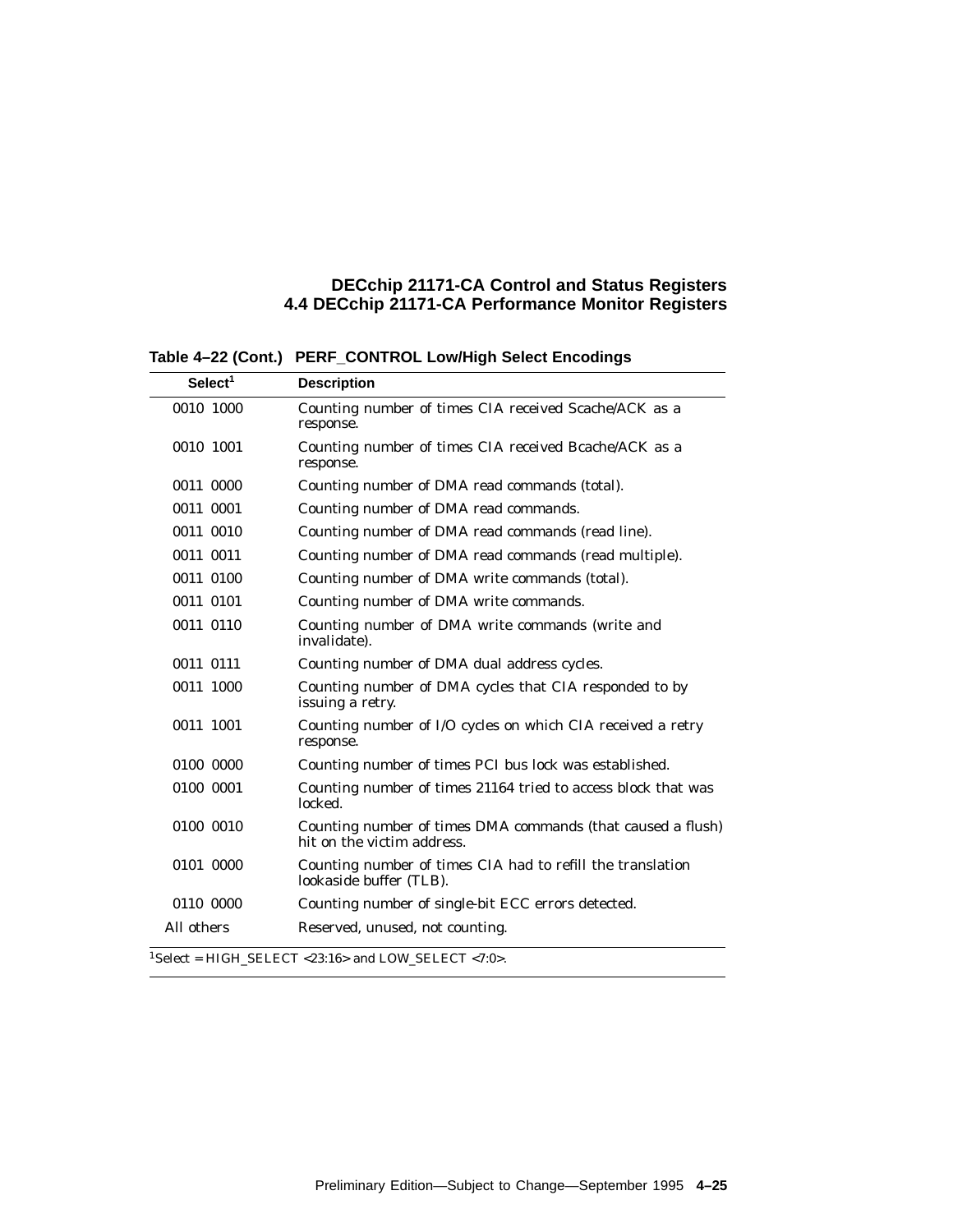## **4.5 DECchip 21171-CA Error Registers**

This section defines and describes the DECchip 21171-CA (CIA) error registers.

## **4.5.1 CPU Error Information Register 0 (CPU\_ERR0)**

The low-order address bits of the sysBus are locked into this register when the CIA detects an error event. Clearing all the error bits in CIA\_ERR unlocks this register. When CPU\_ERR0 is not locked, its contents are UNDEFINED.

The information in CPU\_ERR0 and CPU\_ERR1 is only related to sysBus parity errors detected by the CIA.

#### **Figure 4–12 CPU Error Information Register 0 (87.4000.8000)**



**Table 4–23 CPU Error Information Register 0**

| Field  | Name          | Tvpe        | <b>Description</b>                                                                                                                |
|--------|---------------|-------------|-----------------------------------------------------------------------------------------------------------------------------------|
| <3:0>  | Reserved      | <b>R0.0</b> |                                                                                                                                   |
| <31:4> | ADDR $H31:4>$ |             | RO, UNDEFINED Contains address bits $\langle 31:4 \rangle$ of the current<br>address on the sysBus when a sysBus error<br>occurs. |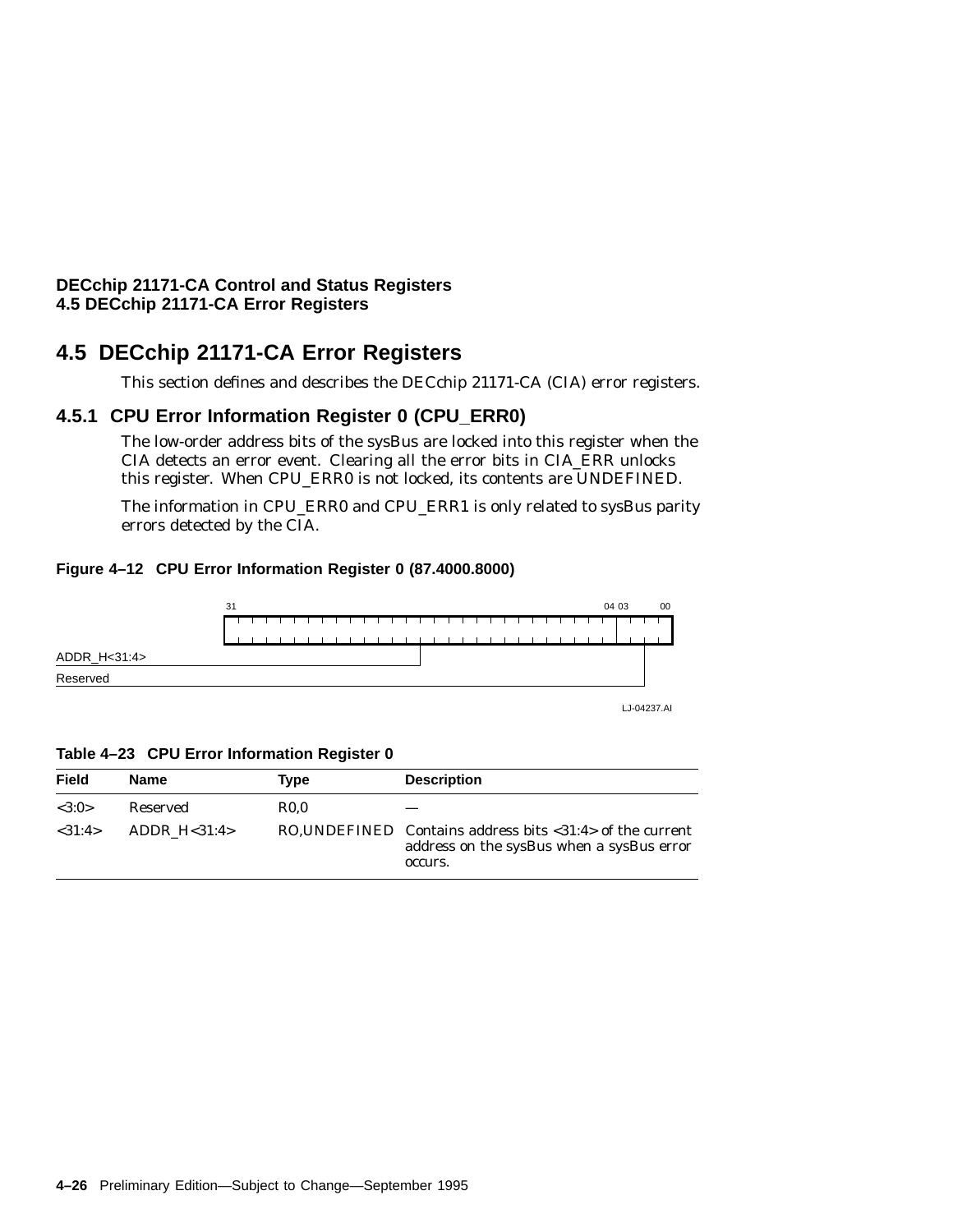## **4.5.2 CPU Error Information Register 1 (CPU\_ERR1)**

The mask and command field and the remaining address field on the sysBus are locked into CPU\_ERR1 when the CIA detects a event error. Clearing all the error bits in CIA\_ERR unlocks CPU\_ERR1. When CPU\_ERR1 is not locked, its contents are UNDEFINED.

The information in CPU\_ERR0 and CPU\_ERR1 is only related to sysBus parity errors detected by the CIA (CPU\_ERR<2> = 1).

### **Figure 4–13 CPU Error Information Register 1 (87.4000.8040)**



**Table 4–24 CPU Error Information Register 1**

| <b>Field</b> | <b>Name</b>   | Type                    | <b>Description</b>                                     |
|--------------|---------------|-------------------------|--------------------------------------------------------|
| <2:0>        | ADDR < 34:32> | RO.<br><b>UNDEFINED</b> | Contains $\text{addr } h < 34:32>$ from the<br>sysBus. |
| <6:3>        | Reserved      | RO.0                    |                                                        |
| <7>          | ADDR < 39     | RO.<br><b>UNDEFINED</b> | Contains $addr_h < 39$ from the sysBus.                |
| < 11:8>      | <b>CMD</b>    | RO.<br><b>UNDEFINED</b> | Contains the command from the sysBus.                  |
|              |               |                         | (continued on next page)                               |

Preliminary Edition—Subject to Change—September 1995 **4–27**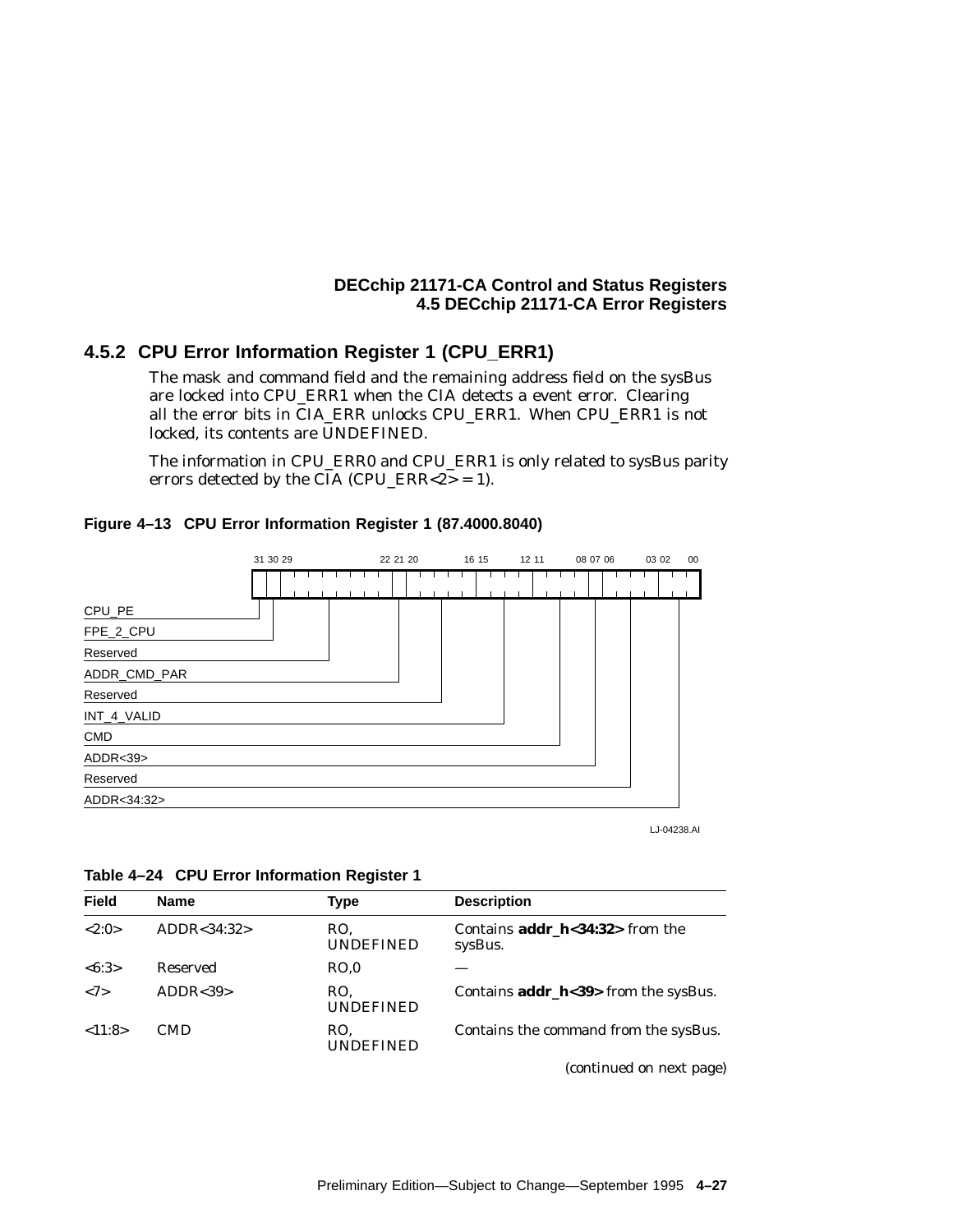| <b>Field</b> | <b>Name</b>       | <b>Type</b>             | <b>Description</b>                                                   |
|--------------|-------------------|-------------------------|----------------------------------------------------------------------|
| <15:12>      | <b>INT4 VALID</b> | RO.<br><b>UNDEFINED</b> | Contains $int4\_valid\_h<3:0>$ from the<br>sysBus.                   |
| < 20:16>     | Reserved          | RO.0                    |                                                                      |
| ${21}$       | ADDR CMD PAR      | RO.<br><b>UNDEFINED</b> | Contains the parity bit from the sysBus.                             |
| < 29:22>     | <b>Reserved</b>   | RO.0                    |                                                                      |
| <30>         | FPE 2 CPU         | RO.<br><b>UNDEFINED</b> | Contains a copy of the CSR bit to force<br>bad parity on the sysBus. |
| <31>         | CPU PE            | RO.<br><b>UNDEFINED</b> | 1—Indicates that the CIA has logged a<br>sysBus error.               |
|              |                   |                         |                                                                      |

**Table 4–24 (Cont.) CPU Error Information Register 1**

# **4.5.3 CIA Error Register (CIA\_ERR)**

The CIA error register is used by the CIA to log information about an error condition detected in the CIA. All bits of CIA\_ERR, except the LOST bit, will be locked until the CIA\_ERR register is cleared by a write transaction. The LOST bit will be set whenever an error is detected and CIA\_ERR is already locked.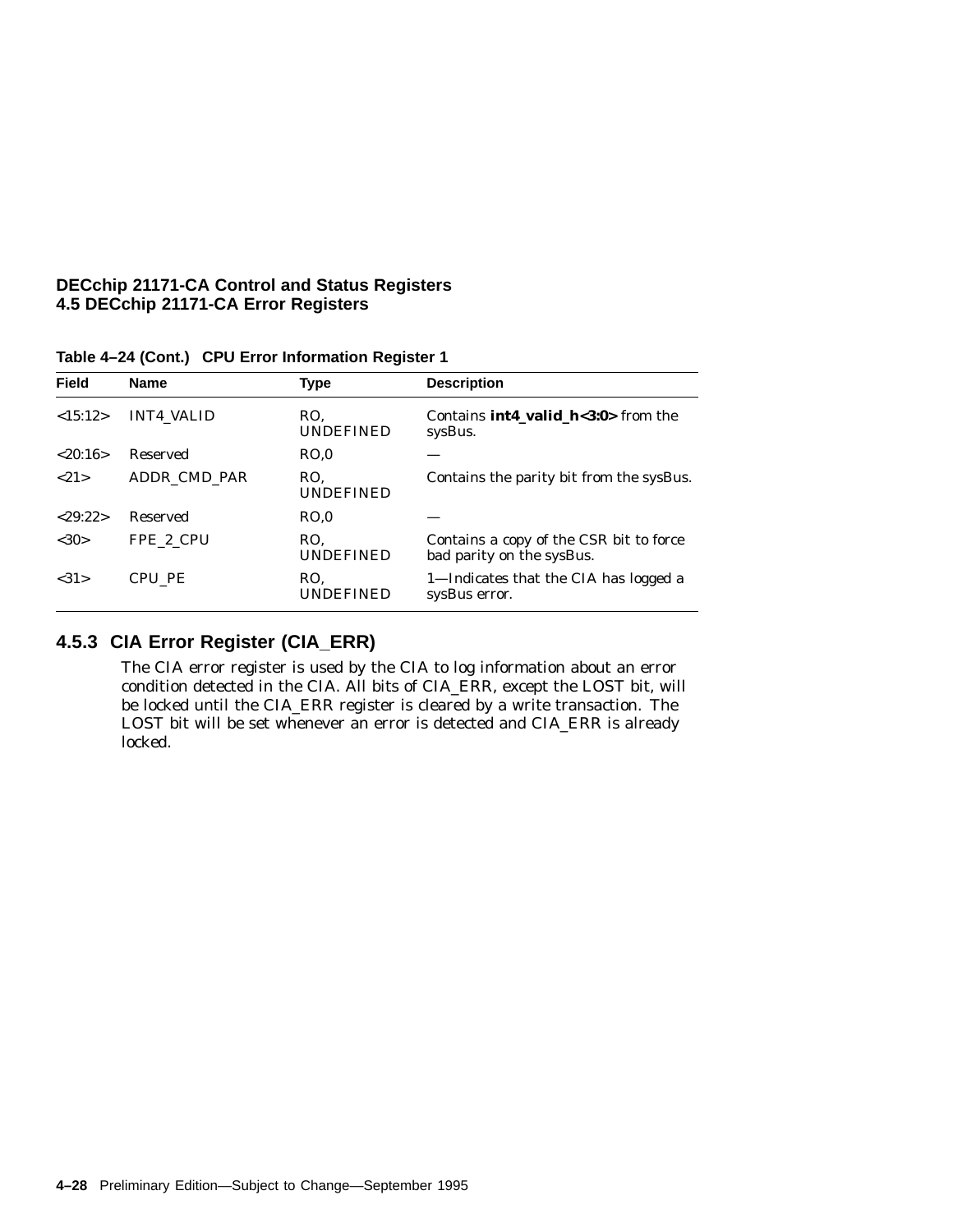



LJ-04239.AI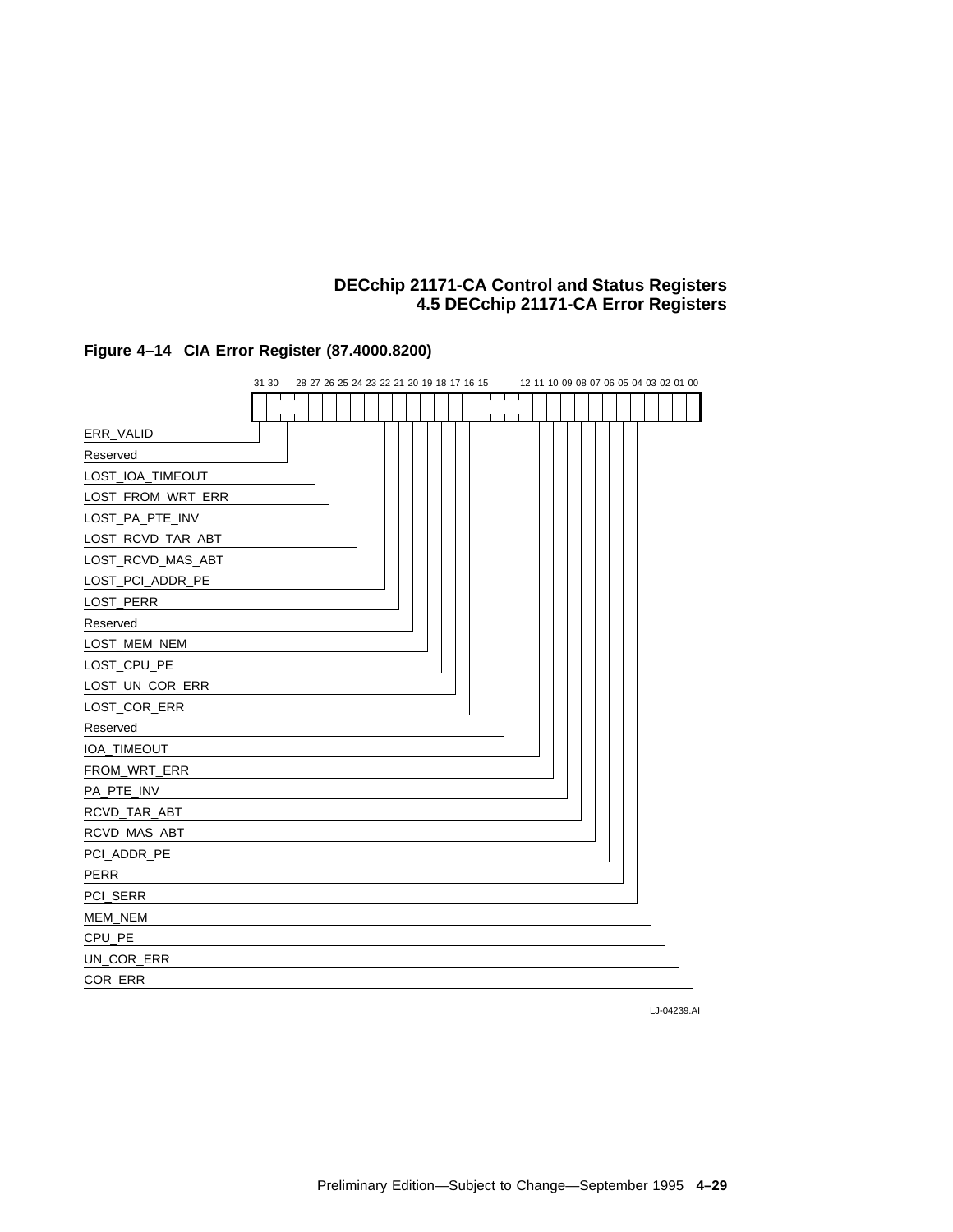| Table 4-25 CIA Error Register |
|-------------------------------|
|                               |

| Field                  | Name                | <b>Type</b> | <b>Description</b>                                                                                                                                                                     |
|------------------------|---------------------|-------------|----------------------------------------------------------------------------------------------------------------------------------------------------------------------------------------|
| <0>                    | COR_ERR             | RW1C,0      | Corrected single-bit ECC error detected.<br>This error cannot occur for a 21164 to memory<br>read/write:                                                                               |
|                        |                     |             | 21164/memory read ECC errors are detected by<br>$\bullet$<br>the 21164.                                                                                                                |
|                        |                     |             | 21164/memory write transactions are not<br>$\bullet$<br>checked.                                                                                                                       |
|                        |                     |             | This error is applicable to a DMA transaction, a<br>scatter-gather TLB miss, or an I/O write transaction<br>from the 21164.                                                            |
| 1>                     | UN_COR_ERR          | RW1C,0      | Uncorrectable ECC error detected (double-bit error<br>or single-bit error if correction disabled).<br>This error cannot occur for a 21164-to-memory<br>read/write transaction because: |
|                        |                     |             | 21164/memory read transaction ECC errors are<br>$\bullet$<br>detected by the 21164.                                                                                                    |
|                        |                     |             | 21164/memory write transactions are not<br>٠<br>checked.                                                                                                                               |
|                        |                     |             | This error is applicable to a DMA transaction, a<br>scatter-gather TLB miss, or an I/O write transaction<br>from the 21164.                                                            |
| <2>                    | CPU_PE              | RW1C,0      | sysBus parity error detected.                                                                                                                                                          |
| <3>                    | <b>MEM_NEM</b>      | RW1C,0      | Access to nonexistent memory detected.                                                                                                                                                 |
| $<$ 4>                 | PCI_SERR            | RW1C,0      | PCI bus system error (SERR) detected.                                                                                                                                                  |
| $5>$                   | PERR                | RW1C,0      | PCI bus data parity error (PERR) detected.                                                                                                                                             |
| $<\!\!6\!\!>$          | PCI_ADDR_PE         | RW1C,0      | PCI bus address parity error detected.                                                                                                                                                 |
| <7>                    | <b>RCVD_MAS_ABT</b> | RW1C,0      | PCI master state machine generated master abort.                                                                                                                                       |
| $<\!\!8\!\!>$          | RCVD_TAR_ABT        | RW1C,0      | PCI master state machine received target abort.                                                                                                                                        |
| $< \hspace{-0.5mm}9 >$ | PA_PTE_INV          | RW1C,0      | Invalid page table entry (PTE) on scatter-gather<br>access.                                                                                                                            |
| <10                    | <b>FROM_WRT_ERR</b> | RW1C.0      | Write to flash ROM attempted without setting<br>CIA_DIAG[FROM_WRT_EN].                                                                                                                 |
|                        |                     |             | (continued on next page)                                                                                                                                                               |

**4–30** Preliminary Edition—Subject to Change—September 1995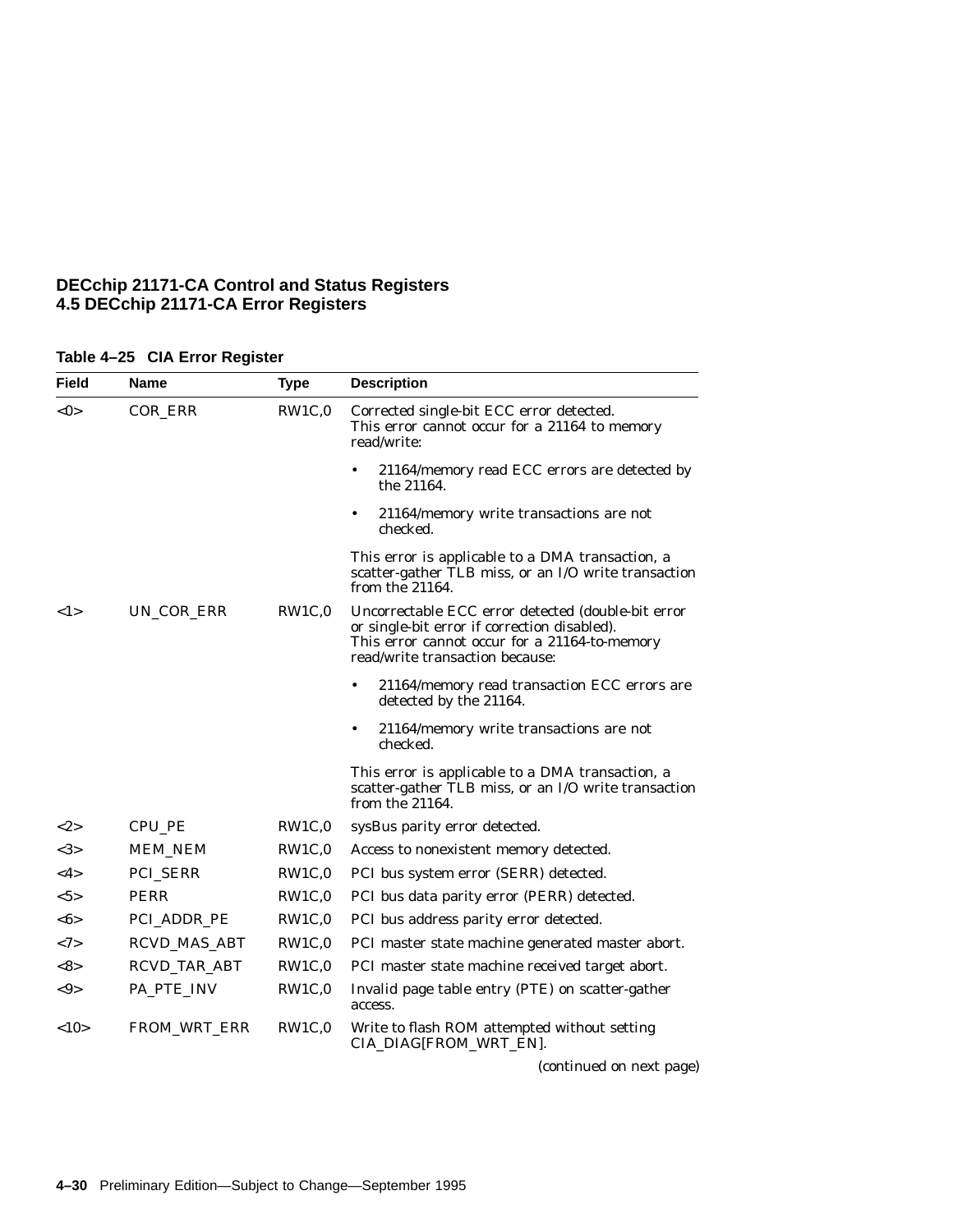| Field         | <b>Name</b>                  | <b>Type</b> | <b>Description</b>                                                                                                    |
|---------------|------------------------------|-------------|-----------------------------------------------------------------------------------------------------------------------|
| <11>          | <b>IOA_TIMEOUT</b>           | RW1C,0      | I/O timeout occurred. I/O read/write transaction<br>failed to complete in 1 second.                                   |
| <15:12>       | <b>Reserved</b>              | RO,0        |                                                                                                                       |
| <16>          | LOST_COR_ERR                 | RO.0        | A correctable error was detected while CIA_ERR was<br>locked.                                                         |
| <17>          | LOST_UN_COR_<br>ERR          | RO.0        | An uncorrectable error was detected while CIA ERR<br>was locked.                                                      |
| <18>          | LOST_CPU_PE                  | RO.0        | A sysBus parity error was detected while CIA_ERR<br>was locked.                                                       |
| ${<}19>$      | LOST_MEM_NEM                 | RO.0        | An access to nonexistent memory was detected while<br>CIA ERR was locked.                                             |
| <20           | <b>Reserved</b>              | RO.0        |                                                                                                                       |
| <21>          | <b>LOST_PERR</b>             | RO,0        | A PCI data parity error was detected while CIA_ERR<br>was locked.                                                     |
| <22>          | LOST_PCI_ADDR_<br>PE         | RO.0        | A PCI address parity error was detected while<br>CIA_ERR was locked.                                                  |
| <23>          | LOST_RCVD_<br><b>MAS_ABT</b> | RO.0        | The PCI master state machine generated a master<br>abort while CIA_ERR was locked.                                    |
| <24>          | LOST RCVD TAR<br><b>ABT</b>  | RO.0        | The PCI master state machine received a target<br>abort while CIA_ERR was locked.                                     |
| <25>          | LOST_PA_PTE_<br><b>INV</b>   | RO.0        | An invalid page table entry on scatter-gather access<br>occurred while CIA_ERR was locked.                            |
| <26           | LOST_FROM_<br>WRT_ERR        | RO,0        | A write transaction to flash ROM was attempted,<br>with<br>CIA_DIAG[FROM_WRT_EN] clear, while CIA_ERR<br>was locked.  |
| <27>          | LOST_IOA_<br><b>TIMEOUT</b>  | RO,0        | An I/O timeout occurred while CIA_ERR was locked.<br>An I/O read/write transaction failed to complete in<br>1 second. |
| $<$ 30:28 $>$ | <b>Reserved</b>              | RO,0        |                                                                                                                       |
| <31>          | ERR_VALID                    | RO.0        | An error has been detected and the CIA error<br>registers are all locked.                                             |

## **Table 4–25 (Cont.) CIA Error Register**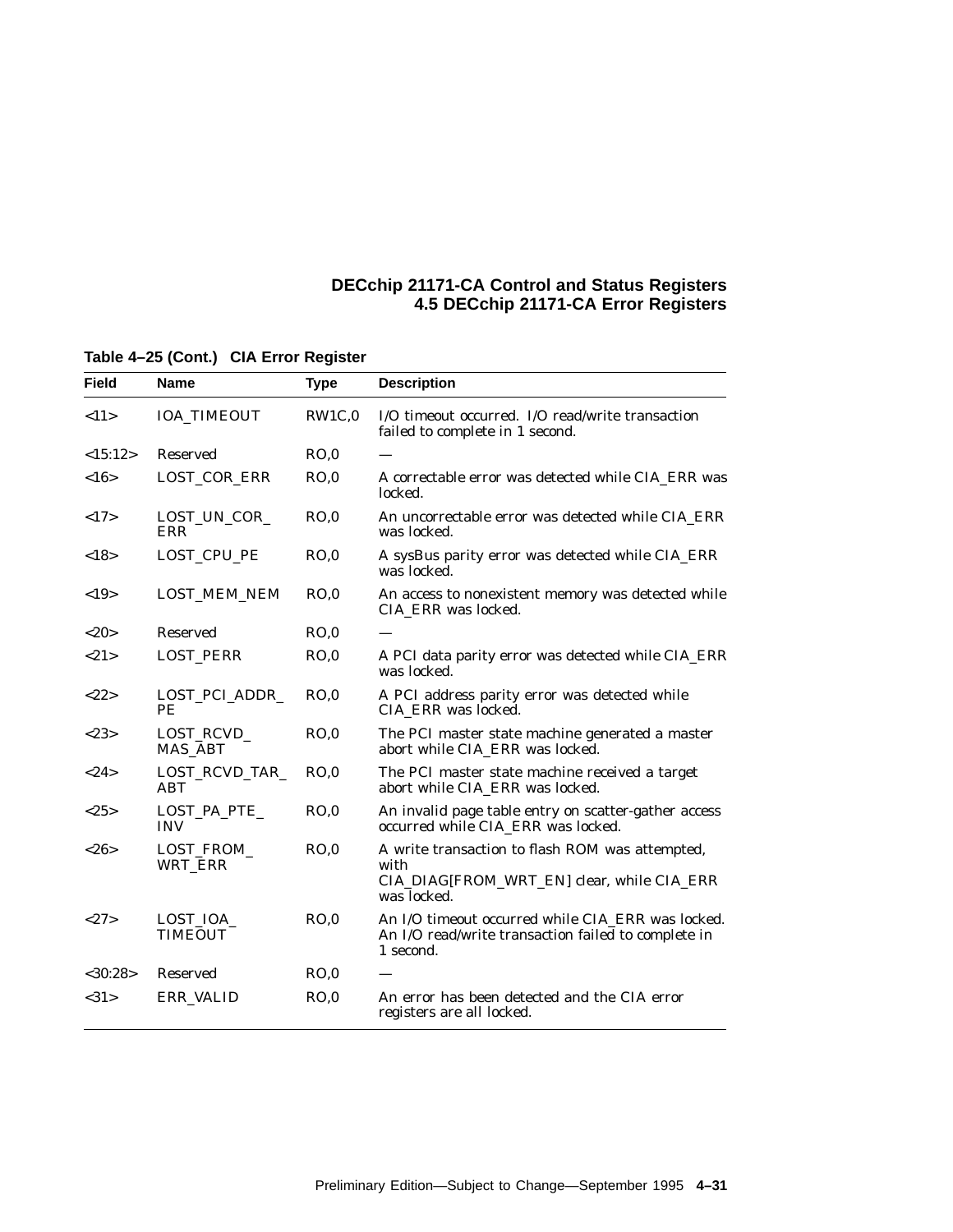# **4.5.4 CIA Status Register (CIA\_STAT)**

This register contains status information about the error stored in CIA\_ERR. The register provides the state of the CIA when the error was detected.



# **Figure 4–15 CIA Status Register (87.4000.8240)**

LJ-04240.AI

#### **Table 4–26 CIA Status Register**

| Field  | <b>Name</b>                | <b>Type</b> | <b>Description</b>                                                                         |
|--------|----------------------------|-------------|--------------------------------------------------------------------------------------------|
| <0>    | <b>PCI STATUS&lt;0&gt;</b> | RO.0        | 1-The PCI target state machine is active.                                                  |
| 1>     | PCI STATUS<1>              | RO.0        | 1—The PCI master state machine is active.                                                  |
| <2>    | Reserved                   | RO.0        |                                                                                            |
| <3>    | <b>MEM SOURCE</b>          | RO.0        | $0 - 21164$ is the source of the memory cycle.<br>1—PCI is the source of the memory cycle. |
| < 7:4> | IOA VALID $<$ 3:0 $>$      | RO.0        | Valid bits for the I/O command/address queue.                                              |
| <10:8> | CPU QUEUE<2:0>             | RO.0        | Valid bits for the 21164 command/address<br>queue.                                         |
| <11>   | TLB MISS                   | RO.0        | 1—A TLB miss refill was in progress when the<br>error occurred.                            |
|        |                            |             | (continued on next page)                                                                   |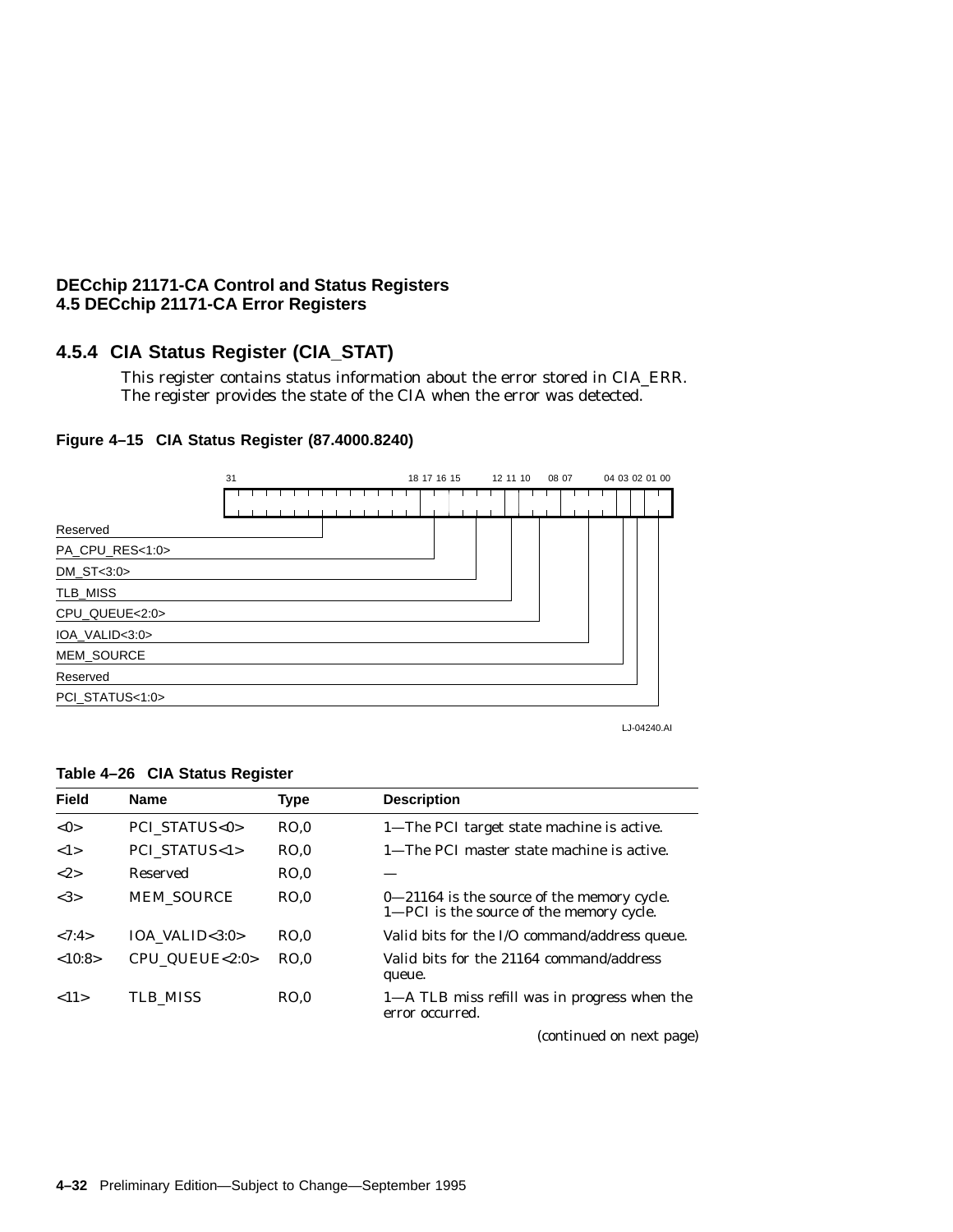| <b>Field</b> | <b>Name</b>     | <b>Type</b>             | <b>Description</b>                                                           |                                                                                              |
|--------------|-----------------|-------------------------|------------------------------------------------------------------------------|----------------------------------------------------------------------------------------------|
| <15:12>      | $DM\_ST < 3:0>$ | RO.<br><b>UNDEFINED</b> |                                                                              | This field represents the state of the logic that<br>moves data between the CIA and the DSW: |
|              |                 |                         | DM $ST < 3:0>$                                                               | <b>Definition</b>                                                                            |
|              |                 |                         | 0000                                                                         | Idle                                                                                         |
|              |                 |                         | 0001                                                                         | <b>Restarting DSW IOW buffers</b>                                                            |
|              |                 |                         | 0010                                                                         | I/O write transaction to the<br>64-bit PCI bus                                               |
|              |                 |                         | 0110                                                                         | DMA read transaction or TLB<br>miss                                                          |
|              |                 |                         | 0111                                                                         | DMA write transaction                                                                        |
|              |                 |                         | 1010                                                                         | I/O read transaction to an<br>internal CIA CSR                                               |
|              |                 |                         | 1011                                                                         | I/O read transaction to the PCI<br>bus (32-bit/64-bit).                                      |
|              |                 |                         | All others                                                                   | <b>Reserved</b>                                                                              |
| <17:16>      | PA_CPU_RES<1:0> | RO.0                    | $00 = No$ response<br>$01 = NOACK$<br>$10 =$ Scache hit<br>$11 =$ Bcache hit | 21164 response for the DMA:                                                                  |
| < 31:18>     | <b>Reserved</b> | RO.0                    |                                                                              |                                                                                              |

# **Table 4–26 (Cont.) CIA Status Register**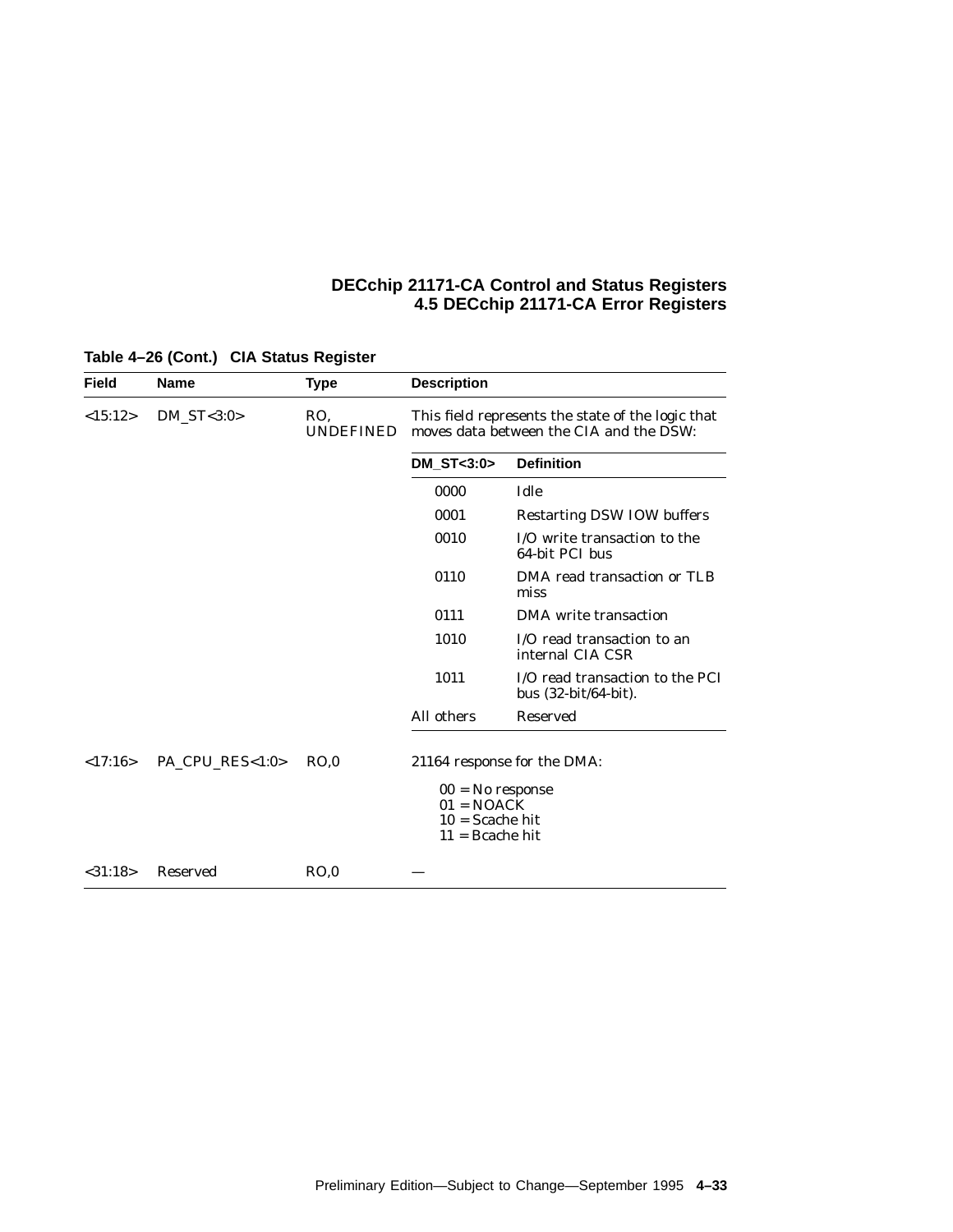# **4.5.5 CIA Error Mask Register (ERR\_MASK)**

ERR\_MASK is used to disable the logging and reporting of errors. A zero disables logging/reporting of errors while a one enables logging/reporting of errors.



**Figure 4–16 CIA Error Mask Register (87.4000.8280)**

LJ-04241.AI

| Table 4-27 CIA Error Mask Register |  |  |  |  |
|------------------------------------|--|--|--|--|
|------------------------------------|--|--|--|--|

| <b>Field</b> | <b>Name</b>     | Type            | <b>Description</b>                                                                |
|--------------|-----------------|-----------------|-----------------------------------------------------------------------------------|
| < 0>         | <b>CORR ERR</b> | RW <sub>0</sub> | Disable/enable error logging/reporting for correctable<br>ECC errors.             |
| 1>           | UN COR ERR      | RW.0            | Disable/enable error logging/reporting for uncor-<br>rectable ECC errors.         |
| ${2}$        | CPU PE          | RW.0            | Disable/enable error logging/reporting for 21164<br>parity errors.                |
| <3>          | MEM_NEM         | RW.0            | Disable/enable error logging/reporting for nonexis-<br>tent memory access errors. |
|              |                 |                 |                                                                                   |

(continued on next page)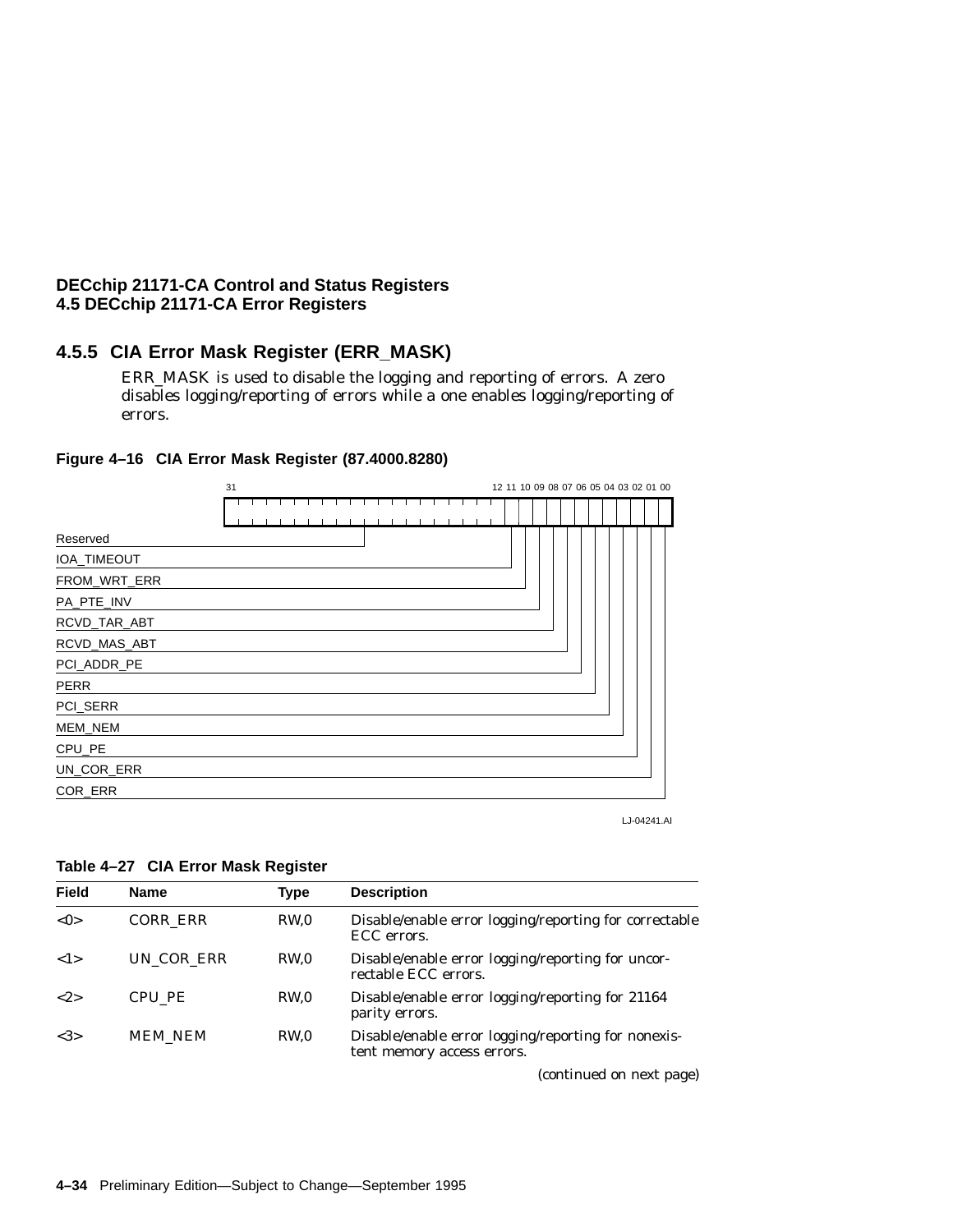| <b>Field</b>           | <b>Name</b>         | Type            | <b>Description</b>                                                       |
|------------------------|---------------------|-----------------|--------------------------------------------------------------------------|
| $<$ 4>                 | PCI_SERR            | RW <sub>0</sub> | Disable/enable error logging/reporting for PCI<br>system errors.         |
| $5>$                   | <b>PERR</b>         | RW <sub>0</sub> | Disable/enable error logging/reporting for PCI data<br>parity errors.    |
| <0>                    | PCI ADDR PE         | RW <sub>0</sub> | Disable/enable error logging/reporting for PCI<br>address parity errors. |
| <7>                    | <b>RCVD MAS ABT</b> | RW <sub>0</sub> | Disable/enable error logging/reporting for PCI<br>master abort errors.   |
| <8>                    | <b>RCVD TAR ABT</b> | RW <sub>0</sub> | Disable/enable error logging/reporting for PCI target<br>abort errors.   |
| $< \hspace{-0.5mm}9 >$ | PA PTE INV          | RW <sub>0</sub> | Disable/enable error logging/reporting for invalid<br>PTE errors.        |
| <10>                   | FROM_WRT_ERR        | RW <sub>0</sub> | Disable/enable error logging/reporting for flash ROM<br>write errors.    |
| <11>                   | <b>IOA TIMEOUT</b>  | RW <sub>0</sub> | Disable/enable error logging/reporting for I/O<br>timeout errors.        |
| <31:12>                | <b>Reserved</b>     | RW <sub>0</sub> |                                                                          |

**Table 4–27 (Cont.) CIA Error Mask Register**

# **4.5.6 CIA Syndrome Register (CIA\_SYN)**

The CIA uses CIA\_SYN to log syndrome information about an error detected by the ECC checkers. The syndrome information is locked into CIA\_SYN when a CIA error occurs. Clearing all the error bits in CIA\_ERR unlocks this register. When CIA\_SYN is not locked its contents are UNDEFINED.

### **Figure 4–17 CIA Syndrome Register (87.4000.8300)**



LJ-04242.AI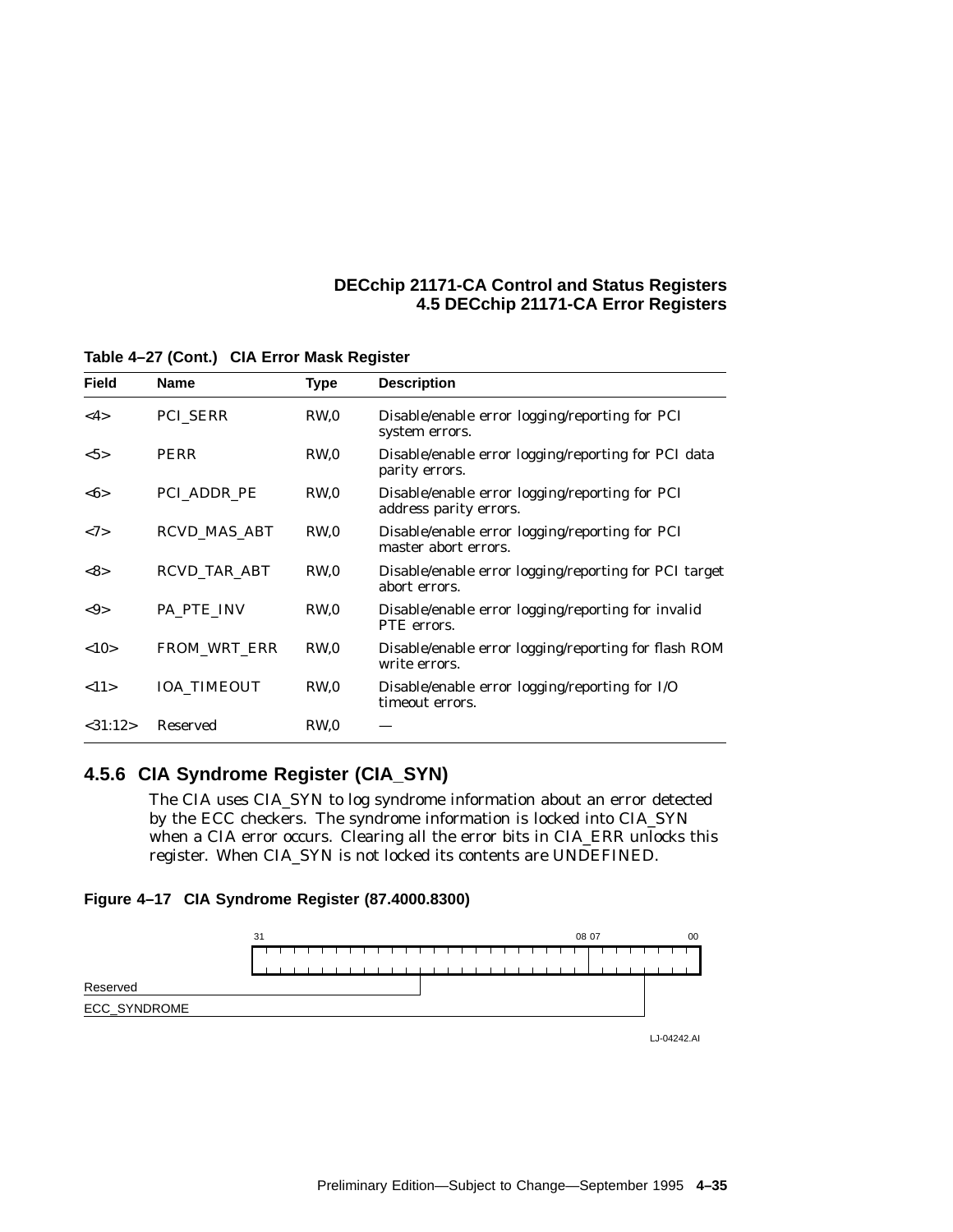|         | $1800 - 2000$    |                  |                                                                                                       |
|---------|------------------|------------------|-------------------------------------------------------------------------------------------------------|
| Field   | Name             | Type             | <b>Description</b>                                                                                    |
| < 7:0>  | ECC SYNDROME RO. | <b>UNDEFINED</b> | The syndrome is locked in ECC_SYNDROME<br>$\langle 7:0 \rangle$ when an error is detected by the CIA. |
| < 31:8> | Reserved         | RO.0             |                                                                                                       |

**Table 4–28 CIA Syndrome Register**

Table 4–29 lists the ECC syndromes for single-bit errors.

**Table 4–29 ECC Syndromes for Single-Bit Errors**

| $Bit_{10}$ | Syndrome <sub>16</sub> | $Bit_{10}$ | $Syndrome_{16}$ Bit <sub>10</sub> |        | Syndrome <sub>16</sub> Bit <sub>10</sub> |    | Syndrome <sub>16</sub> |
|------------|------------------------|------------|-----------------------------------|--------|------------------------------------------|----|------------------------|
|            |                        |            | <b>Syndromes for Data Bits</b>    |        |                                          |    |                        |
| 00         | CE                     | 01         | CB                                | 02     | D <sub>3</sub>                           | 03 | D <sub>5</sub>         |
| 04         | D <sub>6</sub>         | $05\,$     | D <sub>9</sub>                    | 06     | DA                                       | 07 | DC                     |
| 08         | 23                     | 09         | 25                                | 10     | 26                                       | 11 | 29                     |
| $12\,$     | 2A                     | 13         | 2C                                | 14     | 31                                       | 15 | 34                     |
| 16         | 0E                     | 17         | 0B                                | 18     | 13                                       | 19 | 15                     |
| $20\,$     | 16                     | 21         | 19                                | $22\,$ | 1A                                       | 23 | 1 <sup>C</sup>         |
| 24         | E3                     | 25         | E <sub>5</sub>                    | 26     | E <sub>6</sub>                           | 27 | E9                     |
| 28         | EA                     | 29         | EC                                | 30     | F1                                       | 31 | F4                     |
| 32         | 4F                     | 33         | 4A                                | 34     | 52                                       | 35 | 54                     |
| ${\bf 36}$ | $57\,$                 | 37         | 58                                | 38     | 5B                                       | 39 | $5\mathrm{D}$          |
| 40         | A2                     | 41         | A <sub>4</sub>                    | 42     | A7                                       | 43 | A8                     |
| 44         | AB                     | 45         | AD                                | 46     | B <sub>0</sub>                           | 47 | B <sub>5</sub>         |
| 48         | 8F                     | 49         | <b>8A</b>                         | 50     | 92                                       | 51 | 94                     |
| 52         | 97                     | 53         | 98                                | 54     | 9B                                       | 55 | 9D                     |
| 56         | 62                     | 57         | 64                                | 58     | 67                                       | 59 | 68                     |
| 60         | 6B                     | 61         | 6D                                | 62     | 70                                       | 63 | 75                     |
|            |                        |            | <b>Syndromes for Check Bits</b>   |        |                                          |    |                        |
| 00         | 01                     | 01         | 02                                | 02     | 04                                       | 03 | 08                     |
| 04         | 10                     | 05         | 20                                | 06     | 40                                       | 07 | 80                     |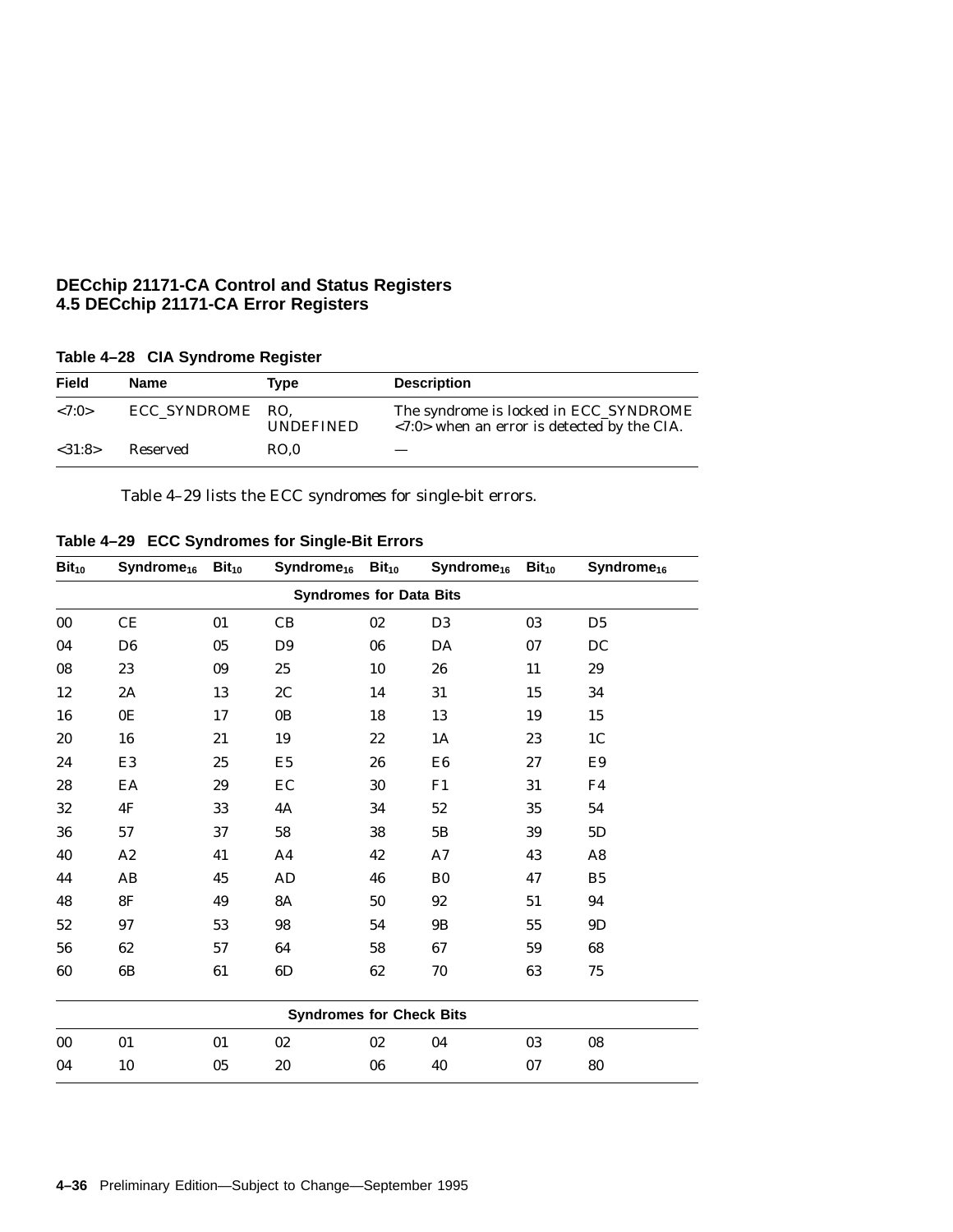## **4.5.7 CIA Memory Port Status Register 0 (MEM\_ERR0)**

The low-order address bits of the memory port address bus are locked into MEM\_ERR0 upon a CIA-detected error. Clearing all the error bits in CIA\_ERR unlocks this register. If the register is not locked, the contents are UNDEFINED.

## **Figure 4–18 CIA Memory Port Status Register 0 (87.4000.8400)**



LJ-04243.AI

**Table 4–30 CIA Memory Port Status Register 0**

| <b>Field</b> | <b>Name</b>              | Type                    | <b>Description</b>                                                                                                          |
|--------------|--------------------------|-------------------------|-----------------------------------------------------------------------------------------------------------------------------|
| <3:0>        | Reserved                 | RO.<br><b>UNDEFINED</b> |                                                                                                                             |
| <31:4>       | MEM PORT<br>ADDR < 31:4> | RO.<br><b>UNDEFINED</b> | Contains address bits $\langle 31:4 \rangle$ of the<br>current address in the memory port<br>when the CIA detects an error. |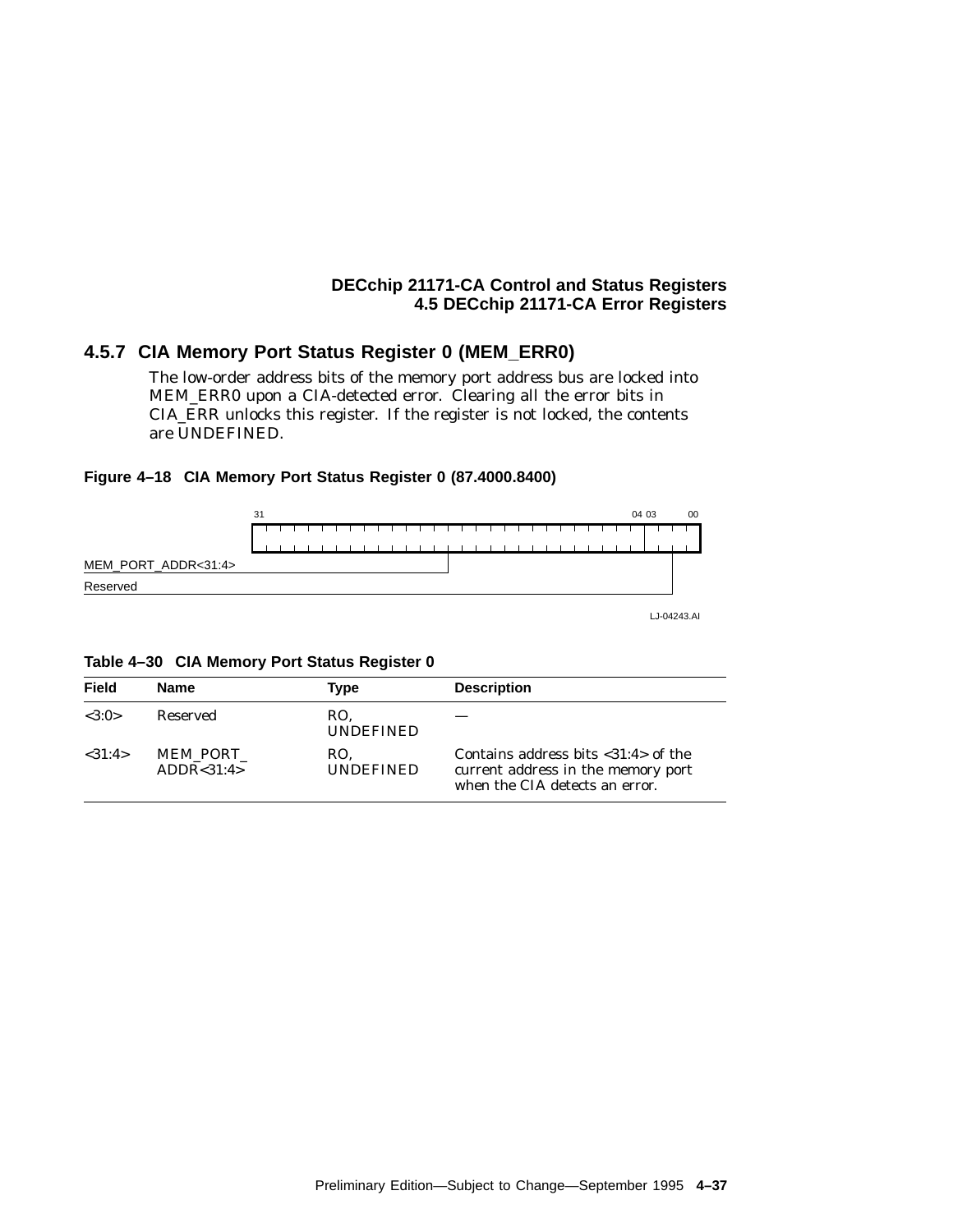## **4.5.8 CIA Memory Port Status Register 1 (MEM\_ERR1)**

The command memory mask (**int4\_valid<3:0>** from the CPU), memory sequencer state, the source of the command, and encoded set select field, and the remaining address field are locked into MEM\_ERR1 upon a CIA error. Clearing all error bits in CIA\_ERR unlocks this register. If the register is not locked, the contents are UNDEFINED.



### **Figure 4–19 CIA Memory Port Status Register 1 (87.4000.8440)**

LJ-04244.AI

| Table 4-31 CIA Memory Port Status Register 1 |
|----------------------------------------------|
|----------------------------------------------|

| <b>Field</b>        | <b>Name</b>             | Type                    | <b>Description</b>                                                                                     |
|---------------------|-------------------------|-------------------------|--------------------------------------------------------------------------------------------------------|
| <1:0>               | MEM PORT<br>ADDR<33:32> | RO.<br><b>UNDEFINED</b> | Captures memory port address bits<br><33:32> when the CIA detects an error.                            |
| <6:2>               | Reserved                | RO.0                    |                                                                                                        |
| $\langle 7 \rangle$ | MEM PORT<br>ADDR < 39   | RW.<br><b>UNDEFINED</b> | Captures memory port address bit <39><br>when the CIA detects an error.                                |
| <11:8>              | <b>MEM PORT CMD</b>     | RO.<br><b>UNDEFINED</b> | Contains command field of the memory<br>port when a CIA error is detected, as<br>listed in Table 4-32. |

(continued on next page)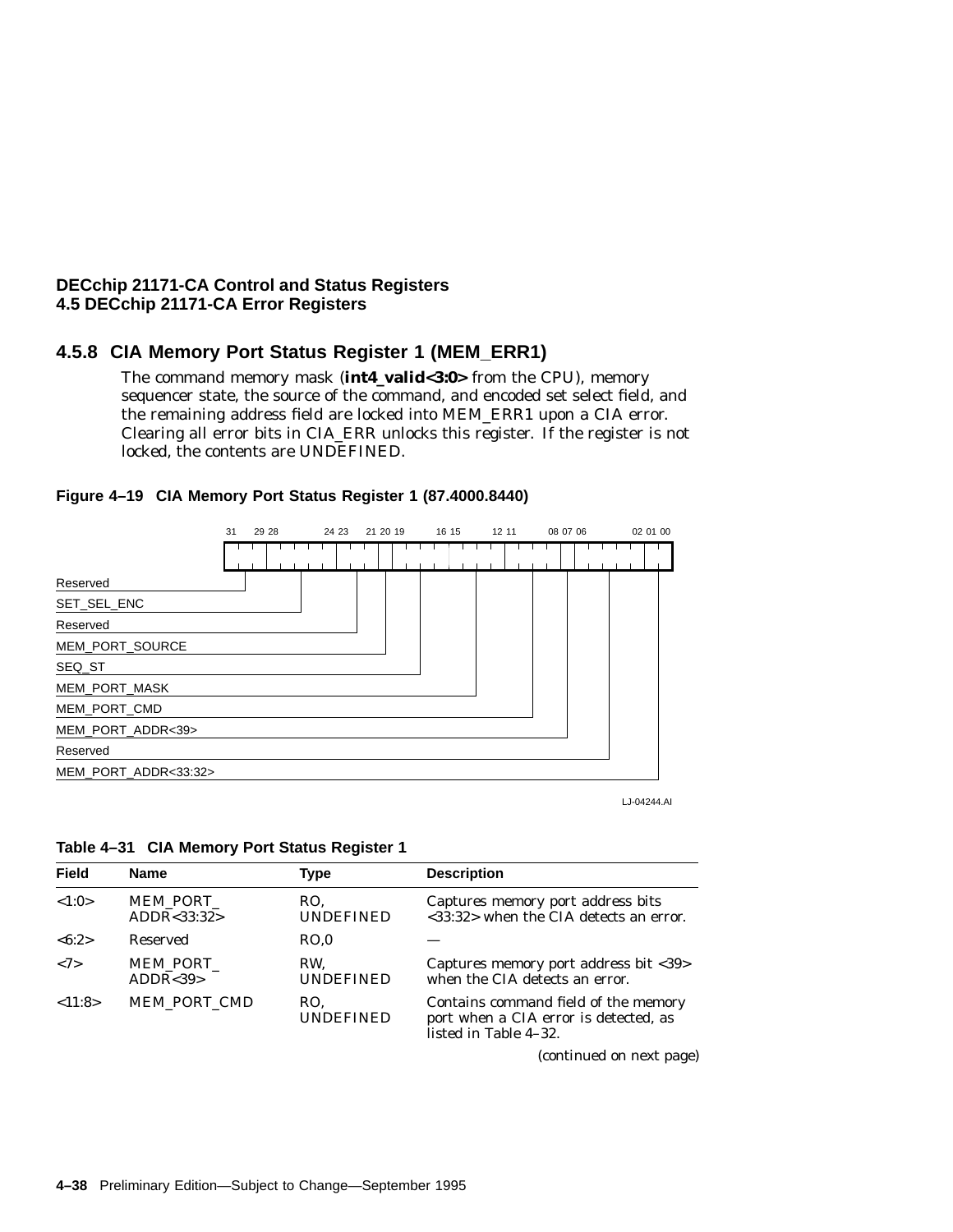| <b>Field</b> | <b>Name</b>        | <b>Type</b>             | <b>Description</b>                                                                                              |
|--------------|--------------------|-------------------------|-----------------------------------------------------------------------------------------------------------------|
| <15:12>      | MEM_PORT_MASK      | RW.<br><b>UNDEFINED</b> | The mask bits when the error occurred.                                                                          |
| <19:16>      | SEQ ST             | RW.<br><b>UNDEFINED</b> | The memory sequencer state when the<br>error occurred, as listed in Table 4-33.                                 |
| <20>         | MEM PORT SOURCE    | RW.<br><b>UNDEFINED</b> | Source of the memory command:<br>0-21164 is source of memory command.<br>1-DMA is source of memory command.     |
| < 23:21>     | Reserved           | RO.0                    |                                                                                                                 |
| < 28:24>     | <b>SET SEL ENC</b> | RW.<br><b>UNDEFINED</b> | Encoded set select indicates which<br>memory set was active when the error<br>occurred as listed in Table 4-34. |
| < 31:29      | Reserved           | RO.0                    |                                                                                                                 |

**Table 4–31 (Cont.) CIA Memory Port Status Register 1**

# **Table 4–32 Memory Port Command Field (MEM\_PORT\_CMD)**

| <b>MEM PORT</b> |                     |                                       |
|-----------------|---------------------|---------------------------------------|
| <b>SOURCE</b>   | <b>MEM PORT CMD</b> | <b>Description</b>                    |
| $\bf{0}$        | 011X                | 21164 WRITE BLOCK or WRITE BLOCK LOCK |
| $\mathbf{0}$    | 10XX                | 21164 READ MISS, READ MISS MODIFY     |
| $\mathbf{0}$    | 1100                | 21164 BC VICTIM                       |
| $\mathbf{0}$    | 111X                | 21164 READ MISS MODIFY                |
| $\mathbf{1}$    | 10XX                | DMA READ, DMA READ MODIFY             |
| 1               | 001X                | <b>DMA WRITE</b>                      |

|  |  |  | Table 4–33   Memory Sequencer State Field (SEQ_ST) |  |  |
|--|--|--|----------------------------------------------------|--|--|
|--|--|--|----------------------------------------------------|--|--|

| <b>SEQ ST</b>     | <b>Description</b>                                    |
|-------------------|-------------------------------------------------------|
| 0000              | Idle.                                                 |
| 0001              | DMA read or write.                                    |
| 0010, 0011        | 21164 READ MISS (or READ MISS MDOIFY) with victim.    |
| 0100, 0101, 0110  | 21164 READ MISS (or READ MISS MODIFY) with no victim. |
| 01F11, 1000, 1001 | Refresh.                                              |
| 1100              | Idle. Waiting for DMA pending read.                   |
| 1110, 1111        | Idle. ras_h precharge                                 |
|                   |                                                       |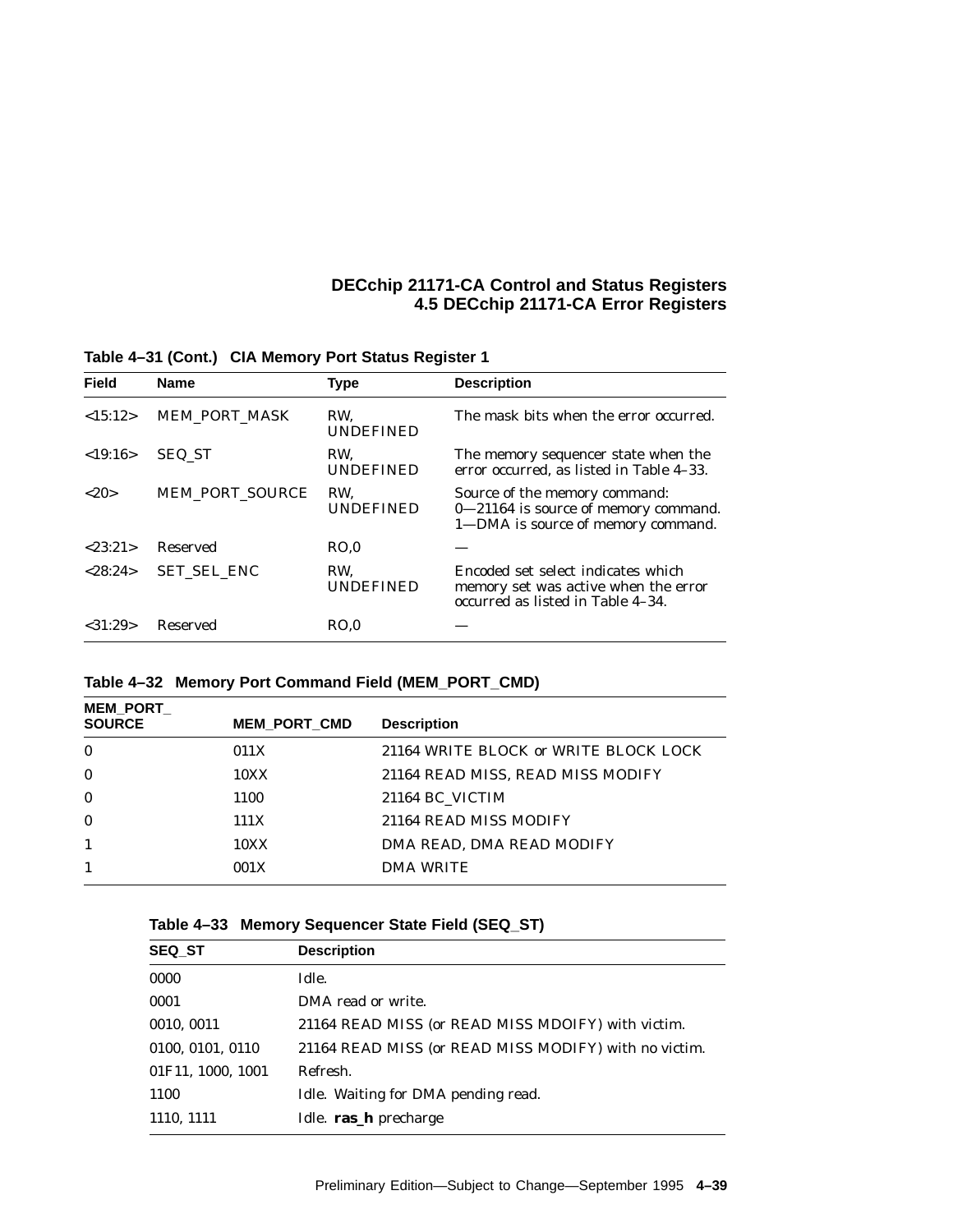| <b>SET_SEL_ENC</b> | <b>Description</b>        |
|--------------------|---------------------------|
| 00000              | Set 0 selected            |
| 00001              | Set 1 selected            |
| 00010              | Set 2 selected            |
| 00011              | Set 3 selected            |
| 00100              | Set 4 selected            |
| 00101              | Set 5 selected            |
| 00110              | Set 6 selected            |
| 00111              | Set 7 selected            |
| 01000              | Set 8 selected            |
| 01001              | Set 9 selected            |
| 01010              | Set 1 selected            |
| 01011              | <b>Set B selected</b>     |
| 01100              | Set C selected            |
| 01101              | Set D selected            |
| 01110              | <b>Set E selected</b>     |
| 01111              | <b>Set F selected</b>     |
| 10000              | No set selected           |
| 11111              | Refresh cyle.             |
|                    | All other codes reserved. |

**Table 4–34 Encoded Set Select Field (SET\_SEL\_ENC)**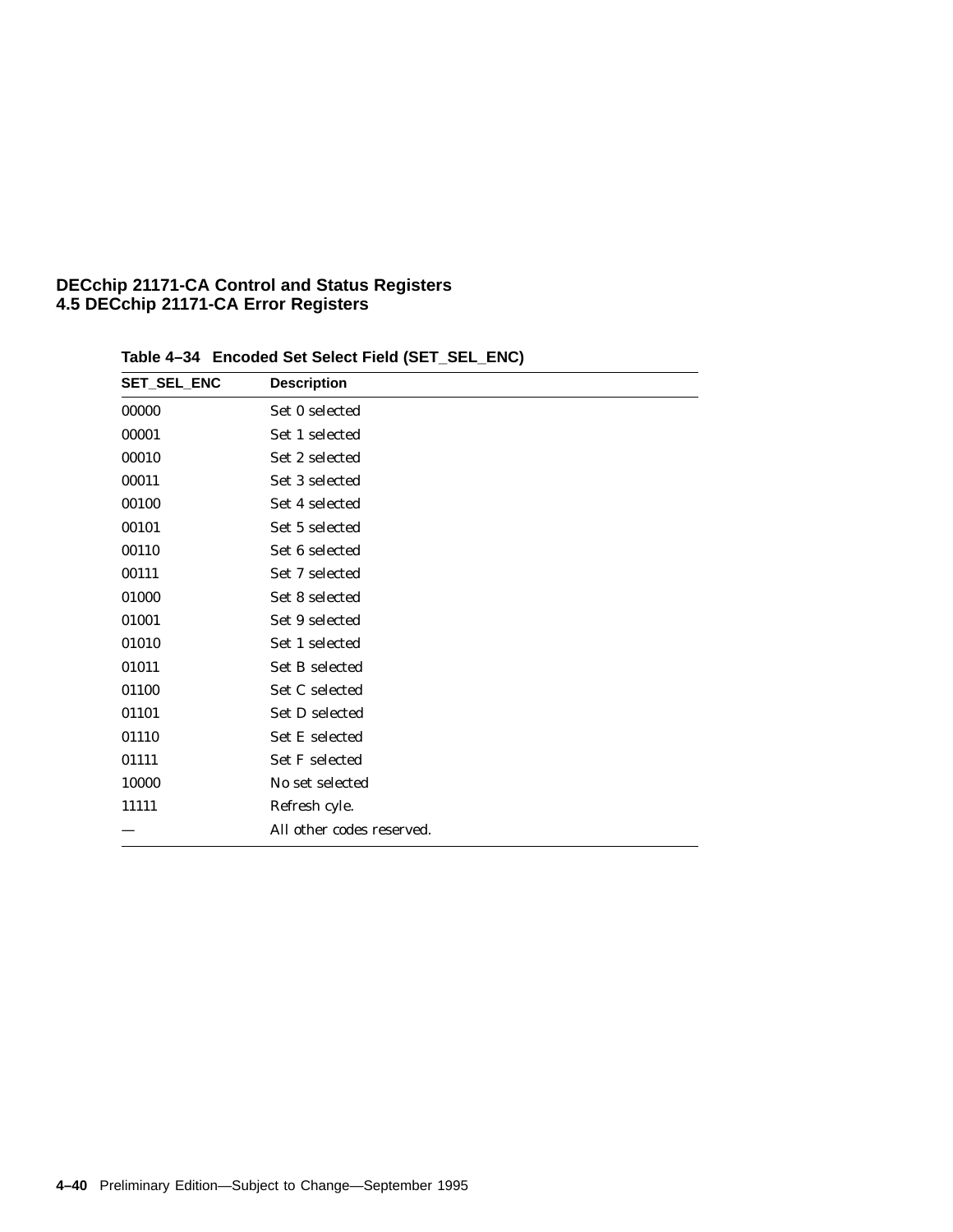# **4.5.9 PCI Error Register 0 (PCI\_ERR0)**



**Figure 4–20 PCI Error Register 0 (87.4000.8800)**

LJ-04245.AI

PCI\_ERR0 is used by the CIA to log information about the state of the PCI interface when an error is detected by the CIA. PCI\_ERR0 is locked, as are all CIA error registers, when the CIA detects an error. PCI\_ERR0 is unlocked when CIA\_ERR is cleared. When the register is not locked, the contents are UNPREDICTABLE.

The data in the WINDOW, DMA\_DAC, and DMA\_CMD files is associated with the address stored in PCI\_ERR1. This group and PCI\_ERR1 hold information related to memory errors that occur while the CIA is handling a DMA transaction

- Correctable errors (CIA\_ERR<0>)
- Uncorrectable errors (CIA\_ERR<1>)
- Access to nonexistent memory (CIA\_ERR<3>)
- Invalid page table entry (CIA\_ERR<9>)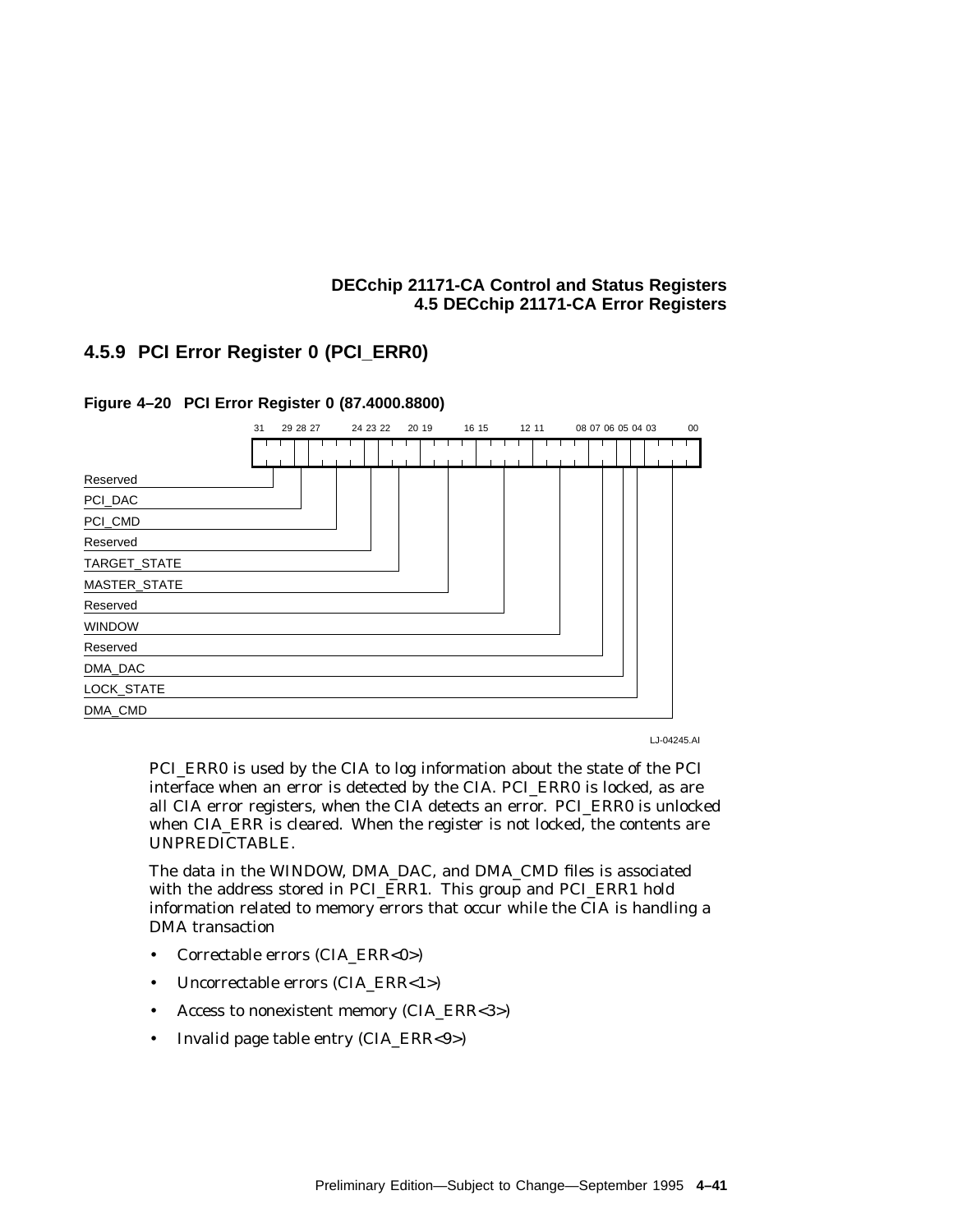The data in the PCI\_DAC, PCI\_CMD, TARGET\_STATE, and MASTER\_STATE fields is associated with the address stored in PCI\_ERR2. This group and PCI\_ERR2 hold information about PCI bus errors

- PCI data parity error (CIA\_ERR<5>)
- PCI address parity error (CIA\_ERR<6>)
- PCI master abort (CIA\_ERR<7>)
- PCI target abort (CIA\_ERR<8>)
- IOA timeout (CIA\_ERR<11>)

The LOCK\_STATE field has general information about the current state of the CIA not specifically associated with either PCI\_ERR1 or PCI\_ERR2.

| <b>Field</b> | <b>Name</b>       | Type                    | <b>Description</b>                                                  |                                        |
|--------------|-------------------|-------------------------|---------------------------------------------------------------------|----------------------------------------|
| <3:0>        | DMA CMD           | RO.<br><b>UNDEFINED</b> | command on the PCI.                                                 | This field holds the current DMA       |
| <4>          | <b>LOCK_STATE</b> | RO.<br><b>UNDEFINED</b> | 1—The CIA was locked when the error<br>was detected.                |                                        |
| $5>$         | DMA DAC           | RO.<br><b>UNDEFINED</b> | address cycle (DAC).                                                | 1—The error occurred during a PCI dual |
| <7:6>        | <b>Reserved</b>   | RO.0                    |                                                                     |                                        |
| <11:8>       | <b>WINDOW</b>     | RO.<br><b>UNDEFINED</b> | Indicates which window (if any) was<br>selected by the PCI address. |                                        |
|              |                   |                         | WINDOW<3:0>                                                         | <b>Window Selected</b>                 |
|              |                   |                         | 0000                                                                | No window active                       |
|              |                   |                         | 0001                                                                | Window 0 hit                           |
|              |                   |                         | 0010                                                                | Window 1 hit                           |
|              |                   |                         | 0100                                                                | Window 2 hit                           |
|              |                   |                         | 1000                                                                | Window 3 hit                           |
| <15:12>      | <b>Reserved</b>   | RO.0                    |                                                                     |                                        |

(continued on next page)

**Table 4–35 PCI Error Register 0**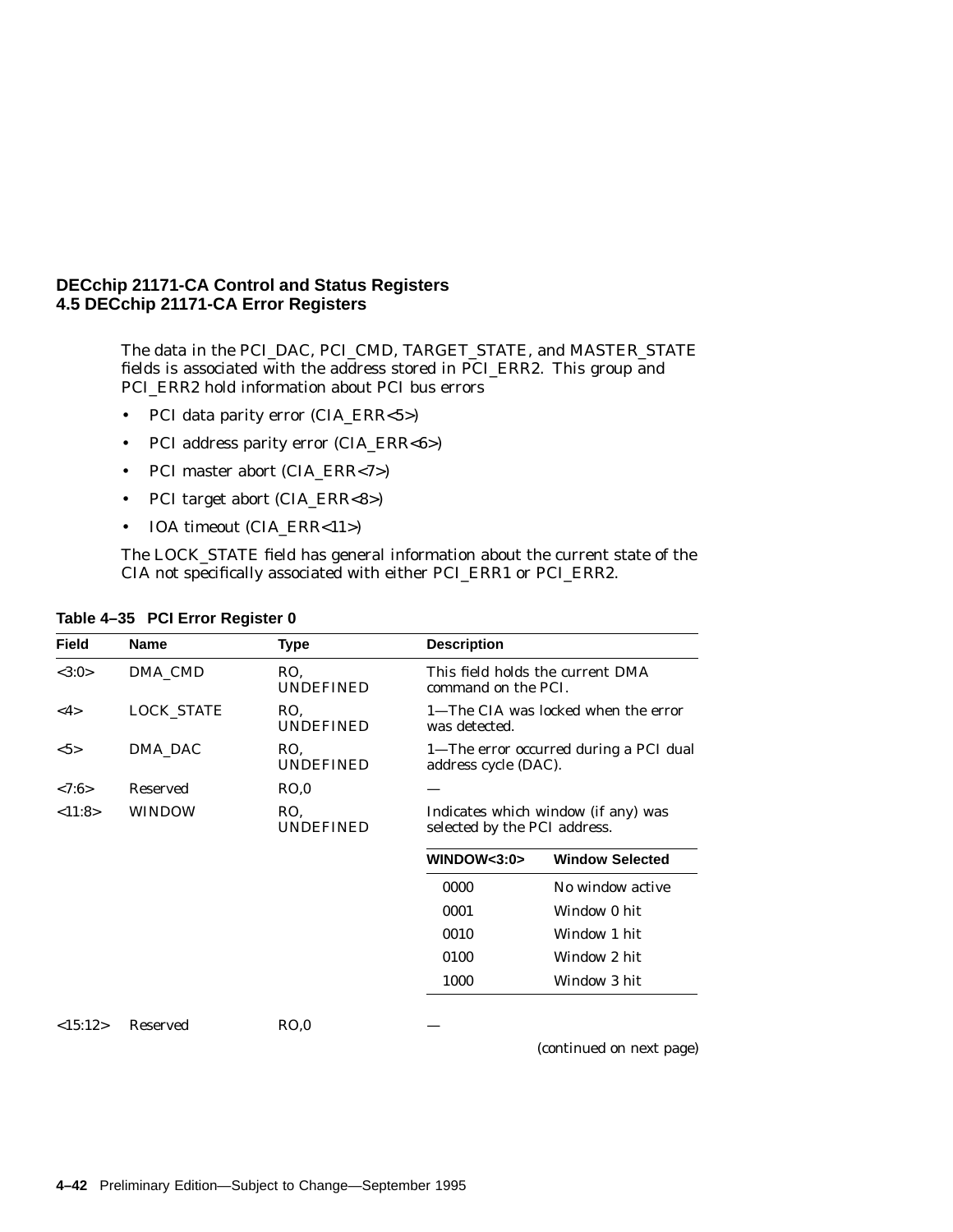| <b>Field</b>  | <b>Name</b>         | <b>Type</b>             | <b>Description</b>                                                                                                                                                                                                                                                                                                                                                                 |
|---------------|---------------------|-------------------------|------------------------------------------------------------------------------------------------------------------------------------------------------------------------------------------------------------------------------------------------------------------------------------------------------------------------------------------------------------------------------------|
| <19:16>       | <b>MASTER STATE</b> | RO,0                    | Master state indicated here:                                                                                                                                                                                                                                                                                                                                                       |
|               |                     |                         | $0 = Idle$<br>$1 = Drive$ bus<br>$2$ = Address step cycle<br>$3 =$ Address cycle<br>$4 = Data cycle$<br>$5 =$ Last read data cycle<br>$6$ = Last write data cycle<br>$7 =$ Read stop cycle<br>$8$ = Write stop cycle<br>$9 = Read$ turnaround cycle<br>$A = Write$ turnaround cycle<br>$B =$ Reserved<br>$C =$ Reserved<br>$D =$ Reserved<br>$E =$ Reserved<br>$F =$ Unknown state |
| <22:20>       | <b>TARGET_STATE</b> | RO.0                    | Target state indicated here:<br>$0 = Idle$<br>$1 = \text{Busy}$<br>2 = Read data cycle<br>$3$ = Write data cycle<br>$4 =$ Read stop cycle<br>$5$ = Write stop cycle<br>$6$ = Read turnaround cycle<br>$7$ = Write turnaround cycle                                                                                                                                                 |
| < 2.3         | <b>Reserved</b>     | RO.0                    |                                                                                                                                                                                                                                                                                                                                                                                    |
| <27:24>       | PCI_CMD             | RO.<br><b>UNDEFINED</b> | The current PCI command.                                                                                                                                                                                                                                                                                                                                                           |
| <28>          | PCI_DAC             | RO.<br><b>UNDEFINED</b> | 1-The current PCI command is a dual<br>address cycle command.                                                                                                                                                                                                                                                                                                                      |
| $<$ 31:29 $>$ | <b>Reserved</b>     | RO,0                    |                                                                                                                                                                                                                                                                                                                                                                                    |

# **Table 4–35 (Cont.) PCI Error Register 0**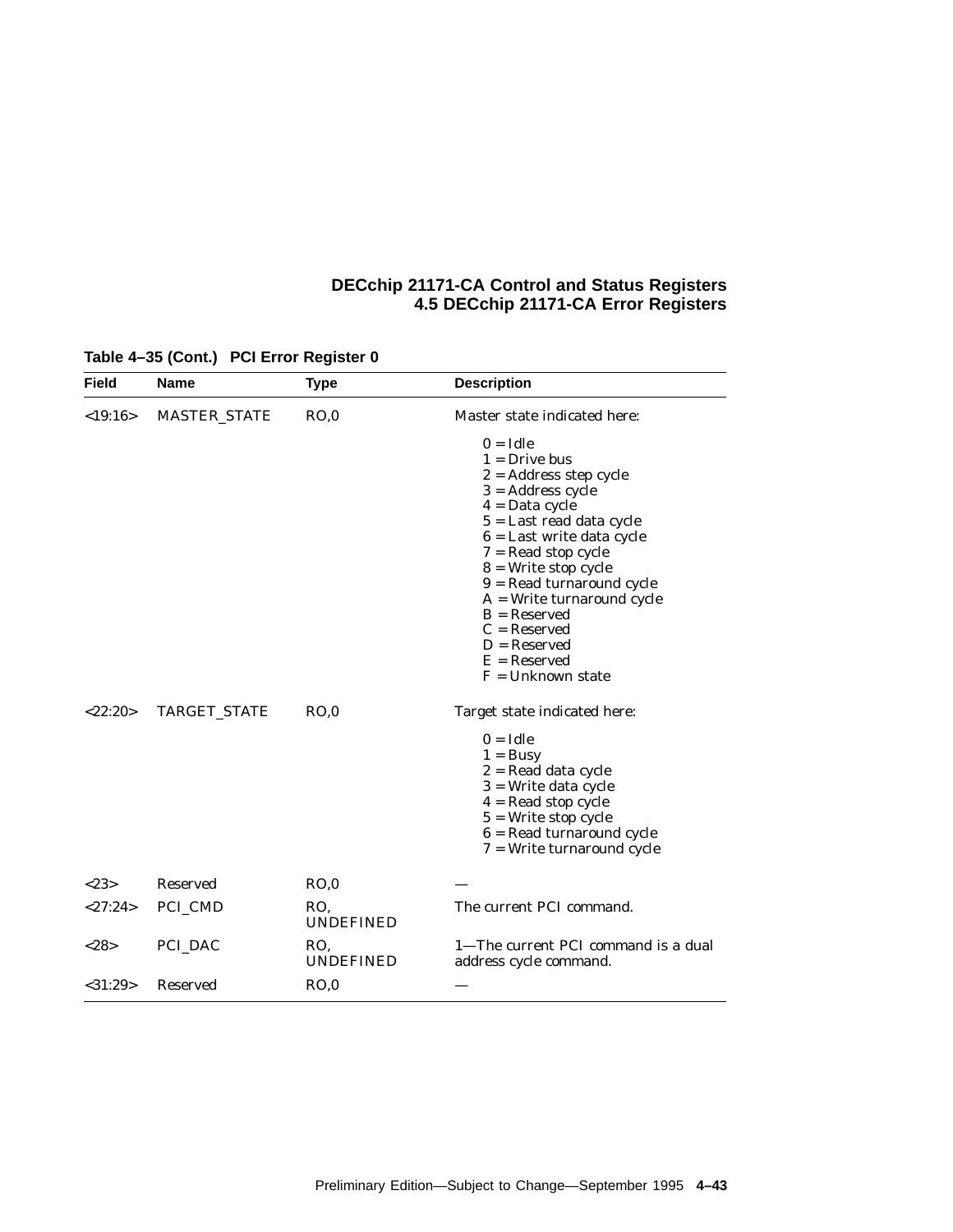# **4.5.10 PCI Error Register 1 (PCI\_ERR1)**

## **Figure 4–21 PCI Error Register 1 (87.4000.8840)**



The CIA uses PCI\_ERR1 to log DMA **ad\_h<31:0>** when an error condition is logged into PCI\_ERR0. This register is locked whenever the CIA detects an error. This register always captures **ad\_h<31:0>**—even for a DMA DAC cycle.

Signal **ad\_h<39:32>** can be obtained from W\_DAC; **ad\_h<63:40>** must be zero for the CIA to hit on the DAC cycle.

PCI\_ERR1 is unlocked when the error bits in CIA\_ERR have all been cleared. The contents of PCI\_ERR1 are UNPREDICTABLE when it is not locked

PCI\_ERR1 and some fields in PCI\_ERR0 (WINDOW, DMA\_DAC, DMA\_CMD) hold information related to the following errors, which are associated with the memory while the CIA is handling a DMA transaction:

- Correctable ECC error (CIA\_ERR<0>)
- Uncorrectable ECC error (CIA\_ERR<1>)
- Access to nonexistent memory (CIA\_ERR<3>)
- Invalid page table entry (CIA\_ERR<9>)

### **Table 4–36 PCI Error Register 1**

| Field  | Name                     | Type                    | <b>Description</b>            |
|--------|--------------------------|-------------------------|-------------------------------|
| <31:0> | DMA ADDRESS $<$ 31:0 $>$ | RO.<br><b>UNDEFINED</b> | Contains DMA $ad$ $h<31:0>$ . |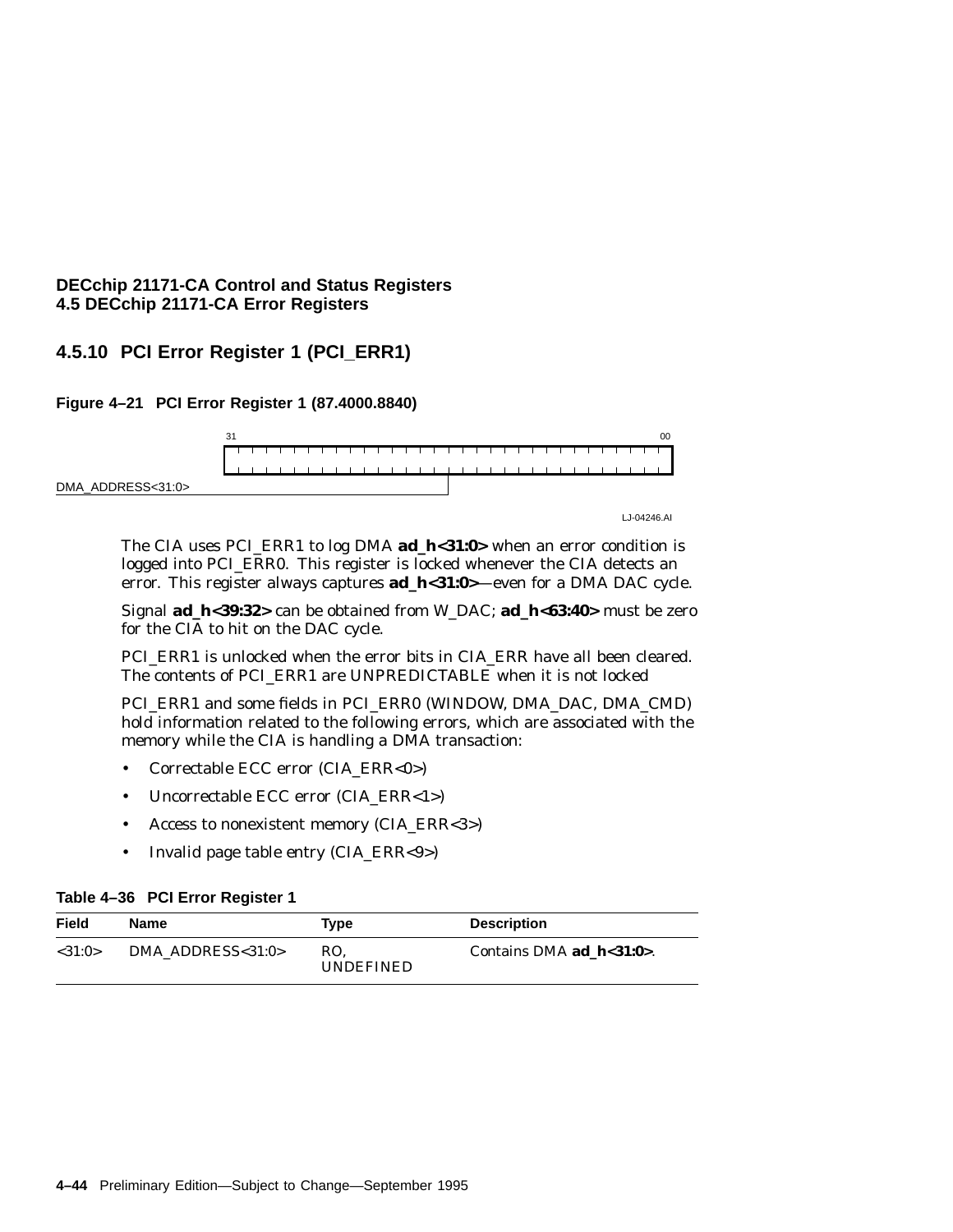# **4.5.11 PCI Error Register 2 (PCI\_ERR2)**

**Figure 4–22 PCI Error Register 2 (87.4000.8880)**



LJ-04247.AI

The CIA uses PCI\_ERR2 to log **ad\_h<31:0>** when an error condition is logged into PCI\_ERR0. This register is locked whenever the CIA detects an error. This register always captures **ad\_h<31:0>**—even for a DMA DAC cycle.

Signal **ad\_h<39:32>** can be obtained from W\_DAC; **ad\_h<63:40>** must be zero for the CIA to hit on the DAC cycle.

PCI\_ERR2 is unlocked when the error bits in CIA\_ERR have all been cleared. The contents of PCI\_ERR1 are UNPREDICTABLE when it is not locked.

PCI\_ERR2 and some fields in PCI\_ERR0 (PCI\_DAC, PCI\_CMDK, TARGET\_ STATE, MASTER\_STATE) hold information related to the following errors, which are associated with the PCI bus:

- PCI data parity error (CIA\_ERR<5>)
- PCI address parity error (CIA\_ERR<6>)
- PCI master abort (CIA\_ERR<7>)
- PCI target abort (CIA\_ERR<8>)
- IOA timeout (CIA\_ERR<11>)

## **Table 4–37 PCI Error Register 2**

| Field  | Name              | Type                    | <b>Description</b>            |
|--------|-------------------|-------------------------|-------------------------------|
| <31:0> | PCI ADDRESS<31:0> | RO.<br><b>UNDEFINED</b> | Contains PCI $ad$ $h<31:0>$ . |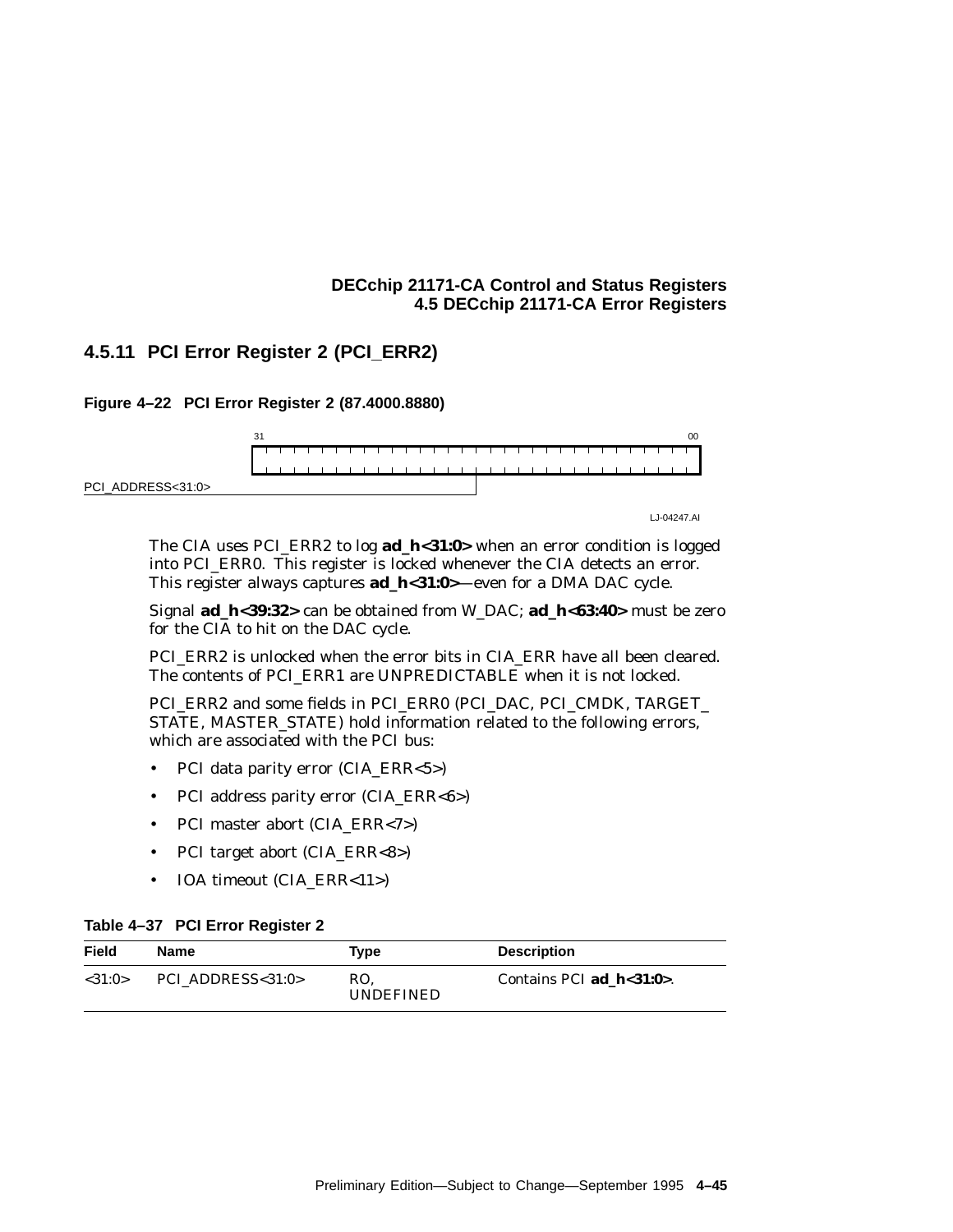# **4.6 DECchip 21171-CA System Configuration Registers**

This section defines and describes the DECchip 21171-CA system configuration registers.

# **4.6.1 Memory Configuration Register (MCR)**

MCR defines the system Bcache and memory configuration. The register contents are used to configure the CIA memory controller.

## **Figure 4–23 Memory Configuration Register (87.5000.0000)**



LJ-04248.AI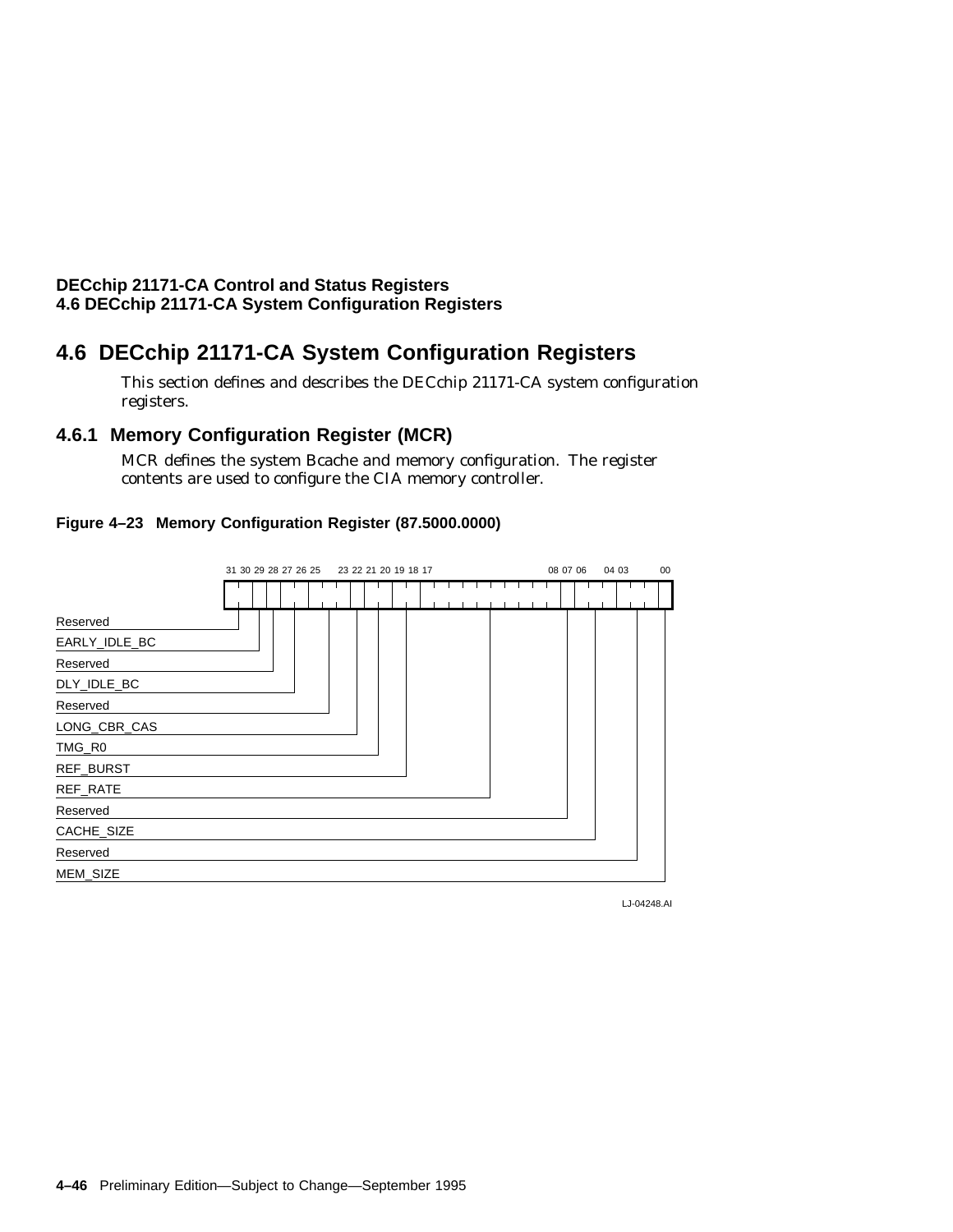| <b>Field</b> | <b>Name</b>     | <b>Type</b>     | <b>Description</b>                                                                                                                                                                                                                                                                           |                                                                                                                                                                                                                                                                        |  |
|--------------|-----------------|-----------------|----------------------------------------------------------------------------------------------------------------------------------------------------------------------------------------------------------------------------------------------------------------------------------------------|------------------------------------------------------------------------------------------------------------------------------------------------------------------------------------------------------------------------------------------------------------------------|--|
| $<$ 0 $>$    | <b>MEM_SIZE</b> | RW,0            | This bit must be written by firmware.<br>0–The memory port is configured to a 128-bit data<br>path. See Figure 3-9.<br>1-The memory port is configured to a 256-bit data<br>path. See Figure 3-10. MMB0 and MMB1 must be<br>populated identically or an illegal configuration is<br>flagged. |                                                                                                                                                                                                                                                                        |  |
| <3:1>        | <b>Reserved</b> | RO,0            |                                                                                                                                                                                                                                                                                              |                                                                                                                                                                                                                                                                        |  |
| < 6:4>       | CACHE_SIZE      | RW <sub>0</sub> | SROM code determines the cache size and writes<br>these bits before any memory cycles are started.                                                                                                                                                                                           |                                                                                                                                                                                                                                                                        |  |
|              |                 |                 | <b>CACHE_SIZE</b><br>2:0>                                                                                                                                                                                                                                                                    | <b>Cache RAM Size</b>                                                                                                                                                                                                                                                  |  |
|              |                 |                 | $0\,0\,0$                                                                                                                                                                                                                                                                                    | No cache present                                                                                                                                                                                                                                                       |  |
|              |                 |                 | $0 \t0 \t1$                                                                                                                                                                                                                                                                                  | <b>Reserved</b>                                                                                                                                                                                                                                                        |  |
|              |                 |                 | 010                                                                                                                                                                                                                                                                                          | $128K$ * X, 2MB—complete cache                                                                                                                                                                                                                                         |  |
|              |                 |                 | 011                                                                                                                                                                                                                                                                                          | $256K$ * X, 4MB or larger—<br>complete cache                                                                                                                                                                                                                           |  |
|              |                 |                 | $100 - 111$                                                                                                                                                                                                                                                                                  | <b>Reserved</b>                                                                                                                                                                                                                                                        |  |
| <7>          | <b>Reserved</b> | RO,0            |                                                                                                                                                                                                                                                                                              |                                                                                                                                                                                                                                                                        |  |
| <17:8>       | <b>REF RATE</b> | RW <sub>0</sub> | cycles.                                                                                                                                                                                                                                                                                      | This field controls the memory refresh rate. A 10-bit,<br>free-running counter, starting at zero, counts up<br>to the REF_RATE and resets to zero. Memory<br>is refreshed every time the REF_RATE value is<br>reached. Setting this field to zero will disable refresh |  |
|              |                 |                 |                                                                                                                                                                                                                                                                                              | (continued on next page)                                                                                                                                                                                                                                               |  |

# **Table 4–38 Memory Configuration Register**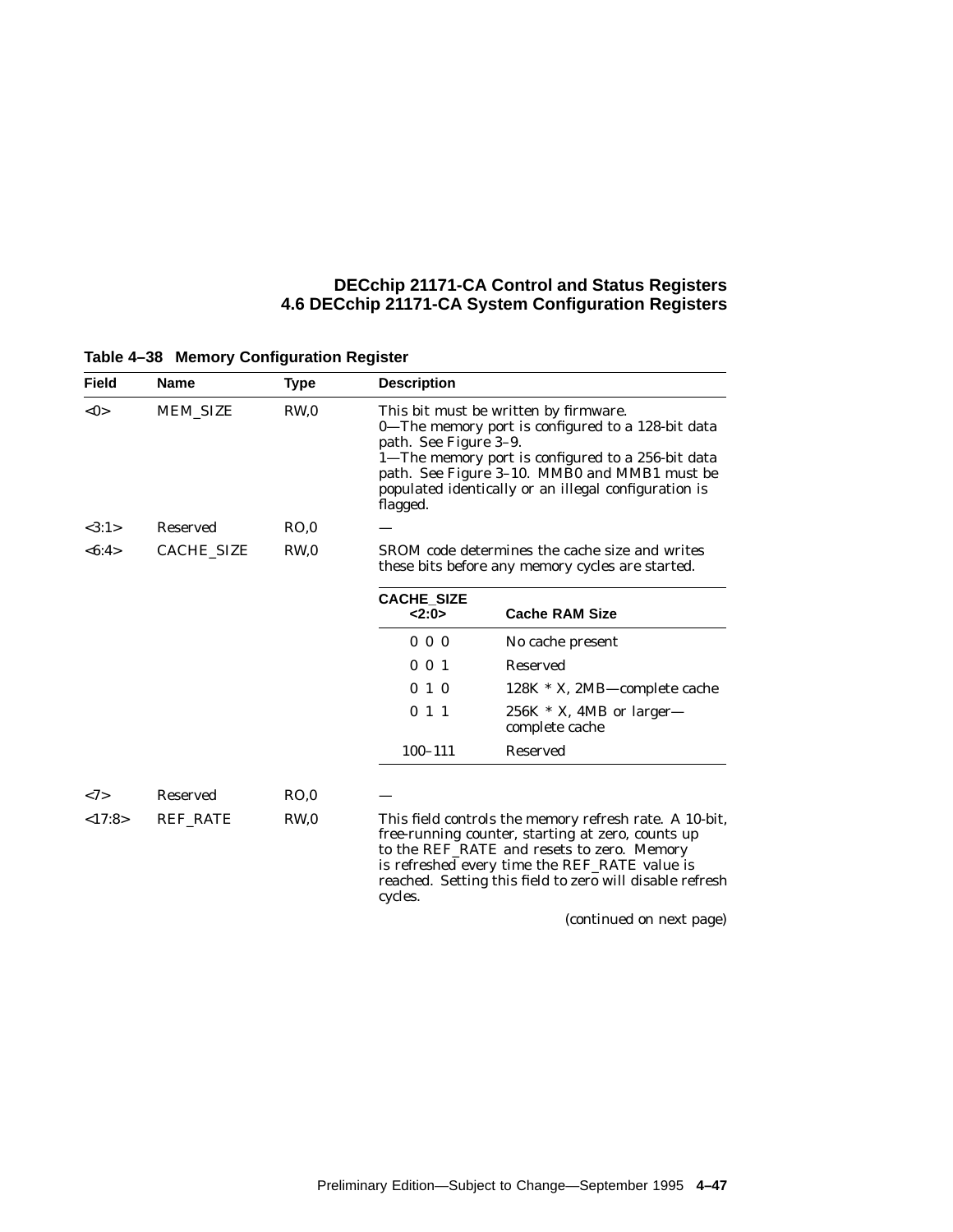| Field         | Name              | <b>Type</b>     | <b>Description</b>                                                                                                                                                                                |                                                                                              |
|---------------|-------------------|-----------------|---------------------------------------------------------------------------------------------------------------------------------------------------------------------------------------------------|----------------------------------------------------------------------------------------------|
| $<$ 19:18>    | <b>REF_BURST</b>  | RW,0            | The refresh state machine can be set up to perform<br>all or half the single inline memory modules (SIMM)<br>at once and also to do one or two refreshes when the<br>REF_RATE counter rolls over. |                                                                                              |
|               |                   |                 | REF_BURST<1:0>                                                                                                                                                                                    | <b>Refresh Burst Size</b>                                                                    |
|               |                   |                 | 0 <sub>0</sub>                                                                                                                                                                                    | ras_h to all SIMMs at once,<br>single refresh                                                |
|               |                   |                 | 0 <sub>1</sub>                                                                                                                                                                                    | ras_h to all SIMMs at once,<br>double refresh (burst)                                        |
|               |                   |                 | $1\quad0$                                                                                                                                                                                         | ras_h to half of SIMMs at<br>once, single refresh                                            |
|               |                   |                 | $1\,1$                                                                                                                                                                                            | ras_h to half of SIMMs at<br>once, double refresh (burst)                                    |
| <21:20>       | TMG_R0            | RW <sub>0</sub> | Controls the row address nominal setup time.                                                                                                                                                      |                                                                                              |
|               |                   |                 | TMG_R0<1:0>                                                                                                                                                                                       | <b>Row Address Setup (nominal)</b>                                                           |
|               |                   |                 | 00                                                                                                                                                                                                | $15$ ns                                                                                      |
|               |                   |                 | 01                                                                                                                                                                                                | 30 <sub>ns</sub>                                                                             |
|               |                   |                 | 10                                                                                                                                                                                                | $45$ ns                                                                                      |
|               |                   |                 | 11                                                                                                                                                                                                | $60$ ns                                                                                      |
| <22>          | LONG_CBR_<br>CAS  | RW <sub>1</sub> | $0$ —Pulse width = 60 ns.<br>$1-Pulse width = 90$ ns.                                                                                                                                             | Refresh (cas_h before ras_h) cas_h pulse width.                                              |
| <25:23>       | Reserved          | RO,0            |                                                                                                                                                                                                   |                                                                                              |
| <27:26>       | DLY IDLE BC       | <b>RW.00</b>    |                                                                                                                                                                                                   | Write only $002$ to this field. Writing any other<br>value may cause UNPREDICTABLE behavior. |
| <28>          | Reserved          | RO,0            |                                                                                                                                                                                                   |                                                                                              |
| <29           | EARLY_IDLE_<br>BС | RW <sub>1</sub> | UNPREDICTABLE behavior.                                                                                                                                                                           | <b>Write only 1<sub>2</sub> to this bit</b> . Writing a $02$ may cause                       |
| $<$ 31:30 $>$ | Reserved          | RO.0            |                                                                                                                                                                                                   |                                                                                              |

### **Table 4–38 (Cont.) Memory Configuration Register**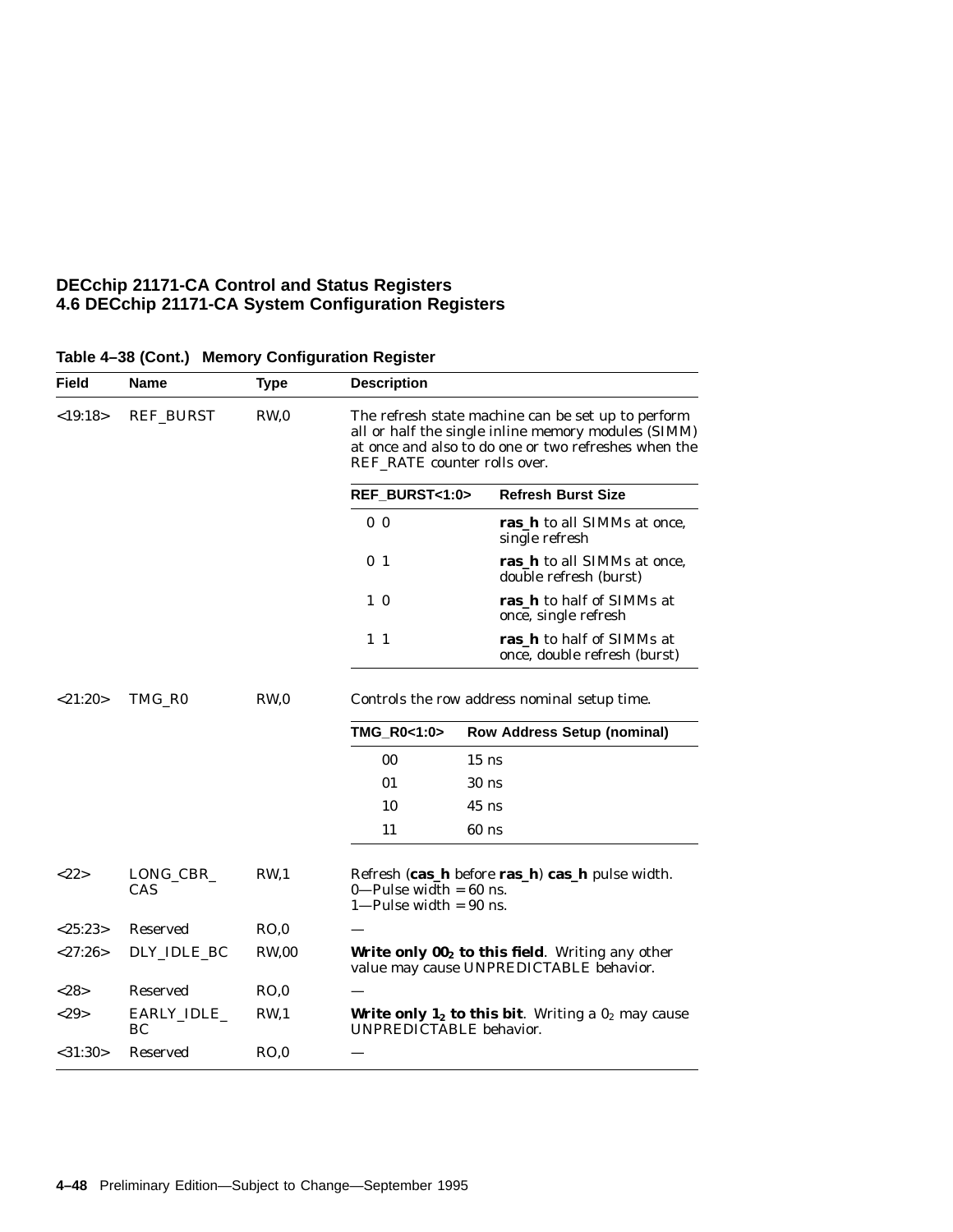## **4.6.2 Memory Base Address Register <sup>n</sup> (MBAn)**

The eight memory base address registers correspond to the 16 possible banks of memory that the CIA can support. The bits within the MBA register provide a pattern that is compared with the incoming address to determine which bank is being accessed. The minimum bank size for an MBA register is 16MB.

The addresses for the eight memory base address registers are listed here.

| MBA2-87.5000.0680 |
|-------------------|
| MBA6-87.5000.0780 |
| MBAA—87.5000.0880 |
| MBAE-87.5000.0980 |
|                   |





LJ-04249.AI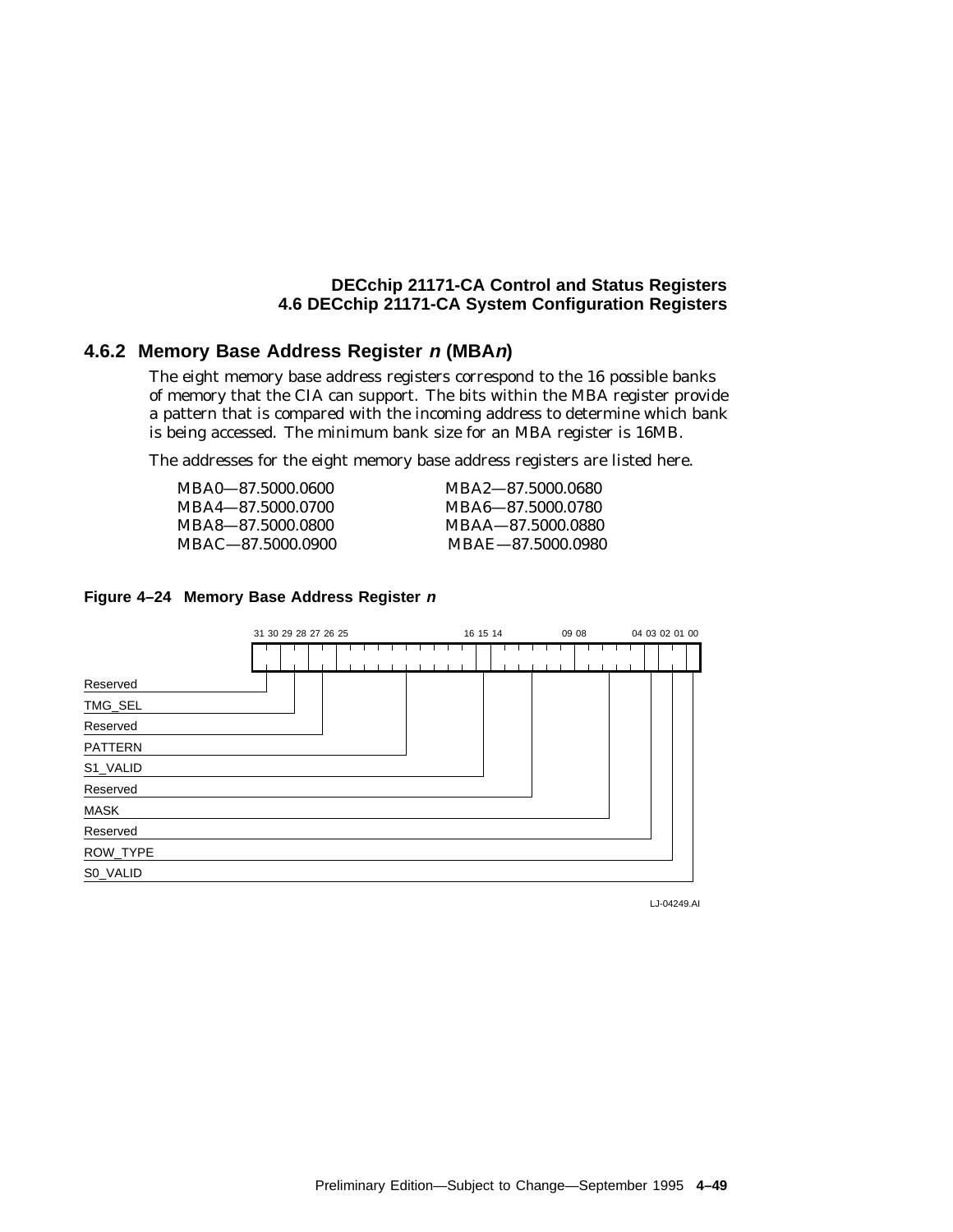| Field     | Name            | <b>Type</b>     | <b>Description</b>                                                                                                                                                                                                                                                  |             |                                                                                                                                                                                                                                                                                         |  |  |
|-----------|-----------------|-----------------|---------------------------------------------------------------------------------------------------------------------------------------------------------------------------------------------------------------------------------------------------------------------|-------------|-----------------------------------------------------------------------------------------------------------------------------------------------------------------------------------------------------------------------------------------------------------------------------------------|--|--|
| $<$ 0 $>$ | <b>S0_VALID</b> | RW,0            | 1—Indicates that side 0 for the bank is valid.                                                                                                                                                                                                                      |             |                                                                                                                                                                                                                                                                                         |  |  |
| <2:1>     | ROW_TYPE        | RW,0            |                                                                                                                                                                                                                                                                     |             | Specifies the row and column configuration of the physical<br>bank being referenced. ROW_TYPE is used for generating<br>the memory address map. See Figures 3-9 and 3-10.                                                                                                               |  |  |
|           |                 |                 | ROW_TYPE<1:0>                                                                                                                                                                                                                                                       |             | <b>Row/Column</b>                                                                                                                                                                                                                                                                       |  |  |
|           |                 |                 | 0 <sub>0</sub>                                                                                                                                                                                                                                                      |             | $10$ row/ $10$ column                                                                                                                                                                                                                                                                   |  |  |
|           |                 |                 | 0 <sub>1</sub>                                                                                                                                                                                                                                                      |             | 12 row/10 column or $11 \times 11$                                                                                                                                                                                                                                                      |  |  |
|           |                 |                 | $1\quad0$                                                                                                                                                                                                                                                           |             | 13 row/11 column or $12 \times 12$                                                                                                                                                                                                                                                      |  |  |
|           |                 |                 | $1\quad1$                                                                                                                                                                                                                                                           |             | Reserved                                                                                                                                                                                                                                                                                |  |  |
| <3>       | <b>Reserved</b> | RO.0            |                                                                                                                                                                                                                                                                     |             |                                                                                                                                                                                                                                                                                         |  |  |
| <8:4>     | <b>MASK</b>     | RW,0            | Indicates bits to use when comparing MBAn[PATTERN]<br>with the physical address. The MASK field implicitly<br>indicates the size of the memory SIMMs in the bank<br>corresponding to the MBAn register. For a 256-bit memory<br>data bus the valid MASK fields are: |             |                                                                                                                                                                                                                                                                                         |  |  |
|           |                 |                 | <b>SIMM Size</b>                                                                                                                                                                                                                                                    | <b>MASK</b> | <b>Comparison Range</b>                                                                                                                                                                                                                                                                 |  |  |
|           |                 |                 | 4MB or 8MB                                                                                                                                                                                                                                                          | 00001       | addr<24> is not used in the<br>address comparison.                                                                                                                                                                                                                                      |  |  |
|           |                 |                 | 16MB or 32MB                                                                                                                                                                                                                                                        | 00111       | addr<26:24> are not used in<br>the address comparison.                                                                                                                                                                                                                                  |  |  |
|           |                 |                 | 64MB or 128MB                                                                                                                                                                                                                                                       | 11111       | addr<28:24> are not used in<br>the address comparison.                                                                                                                                                                                                                                  |  |  |
| <14:9>    | <b>Reserved</b> | RO,0            |                                                                                                                                                                                                                                                                     |             |                                                                                                                                                                                                                                                                                         |  |  |
| <15>      | <b>S1 VALID</b> | RW <sub>0</sub> | be valid unless side 0 is also valid.                                                                                                                                                                                                                               |             | 1—Indicates that side 1 for the bank is valid. Side 1 cannot                                                                                                                                                                                                                            |  |  |
| < 25:16>  | <b>PATTERN</b>  | RW <sub>0</sub> | bank.                                                                                                                                                                                                                                                               |             | MBAn[PATTERN] is compared with the incoming sysBus<br>address addr_h<33:24> and then ORed with MASK<8:4><br>to determine if the bank corresponding to this MBA is<br>being accessed. PATTERN indicates the base address of the<br>memory bank while MASK<8:4> indicates the size of the |  |  |
|           |                 |                 |                                                                                                                                                                                                                                                                     |             | (continued on next page)                                                                                                                                                                                                                                                                |  |  |

# **Table 4–39 Memory Base Address Register <sup>n</sup>**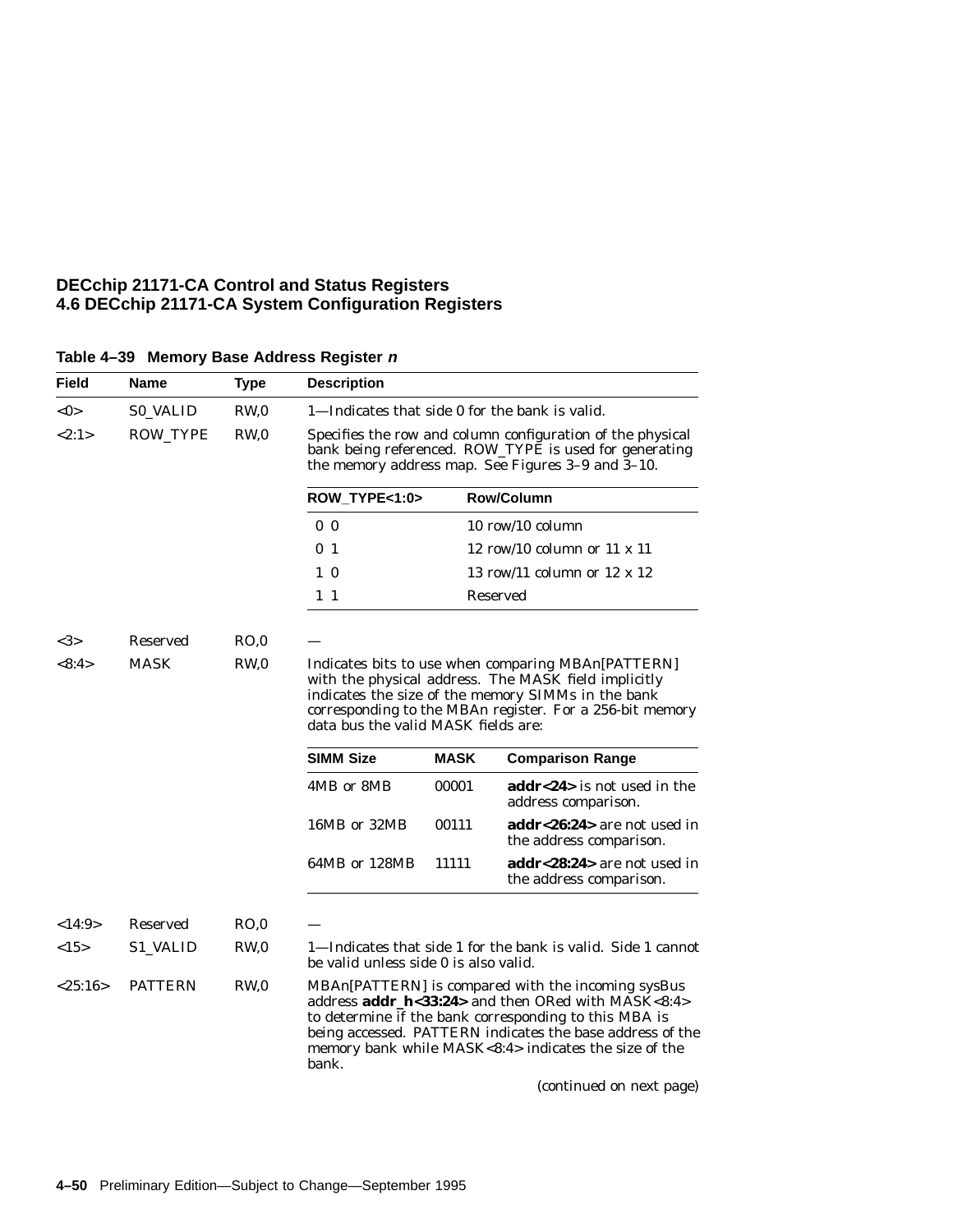| <b>Field</b>  | <b>Name</b>     | <b>Type</b>     | <b>Description</b>      |                                |                                                    |
|---------------|-----------------|-----------------|-------------------------|--------------------------------|----------------------------------------------------|
| $<$ 27:26 $>$ | <b>Reserved</b> | RO.0            |                         |                                |                                                    |
| $<$ 29:28>    | TMG SEL         | RW <sub>0</sub> | Timing register select: |                                |                                                    |
|               |                 |                 | <b>TMG_SEL</b>          | <b>TMGn</b><br><b>Selected</b> | <b>Description</b>                                 |
|               |                 |                 | 0 <sub>0</sub>          | TMG0                           | Used to control timing of<br>50-ns and 60-ns SIMMs |
|               |                 |                 | 0 <sub>1</sub>          | TMG1                           | Used to control timing of<br>70-ns SIMMs           |
|               |                 |                 | $1\quad0$               | TMG <sub>2</sub>               | Used to control timing of<br>80-ns SIMMs           |
|               |                 |                 | $1\quad1$               | Reserved                       |                                                    |

# **Table 4–39 (Cont.) Memory Base Address Register <sup>n</sup>**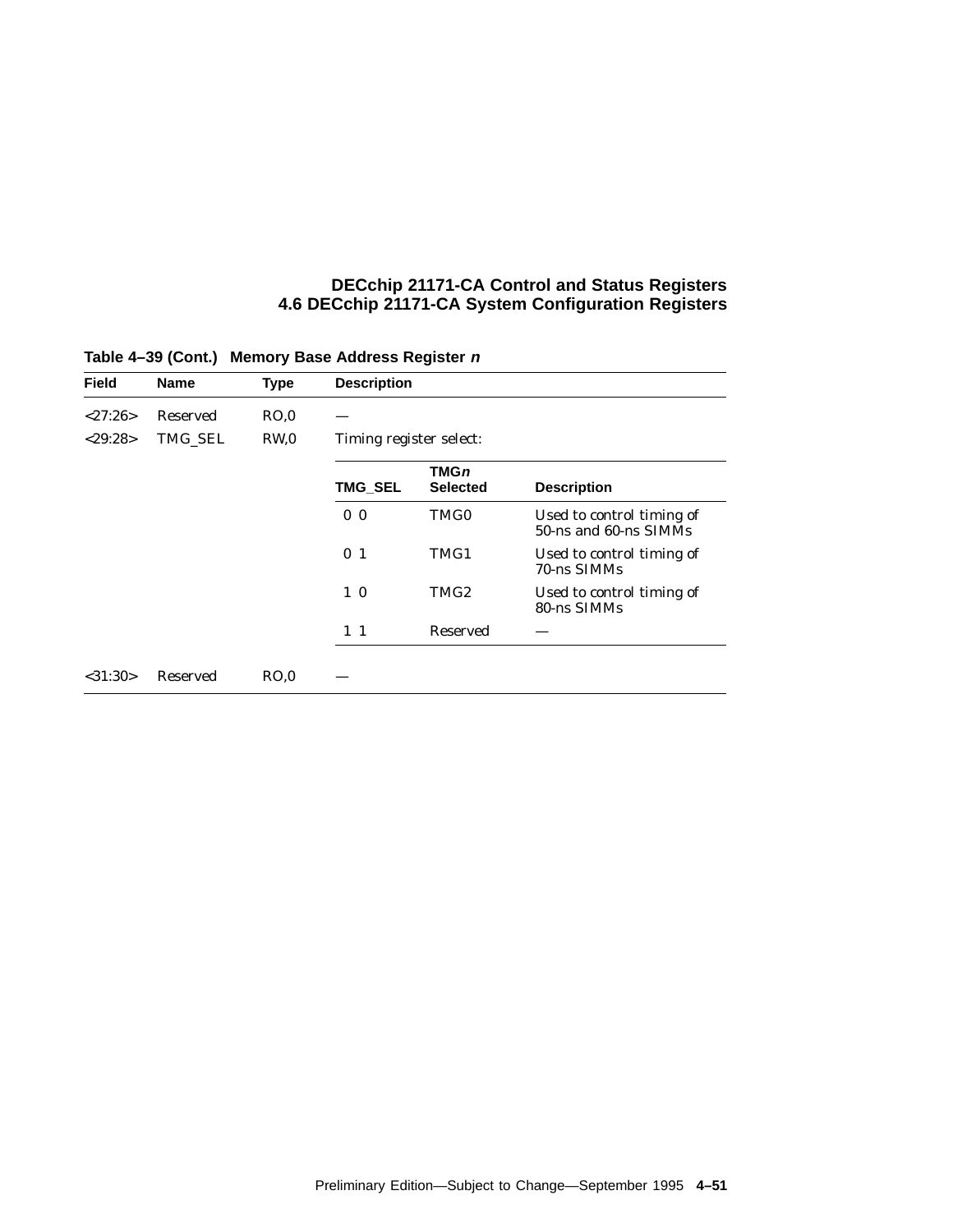# **4.6.3 Memory Timing Information Register <sup>n</sup> (TMGn)**

The addresses for the three memory timing information registers are listed here.

TMG0—87.5000.0B00 TMG1—87.5000.0B40 TMG2—87.5000.0B80

The memory timing registers contain the system memory parameters that control operation of the CIA memory sequencer. See MBA*n*<29:28> in Section 4.6.2 for TMG*n* register selection.



## **Figure 4–25 Memory Timing Information Register <sup>n</sup>**

LJ-04250.AI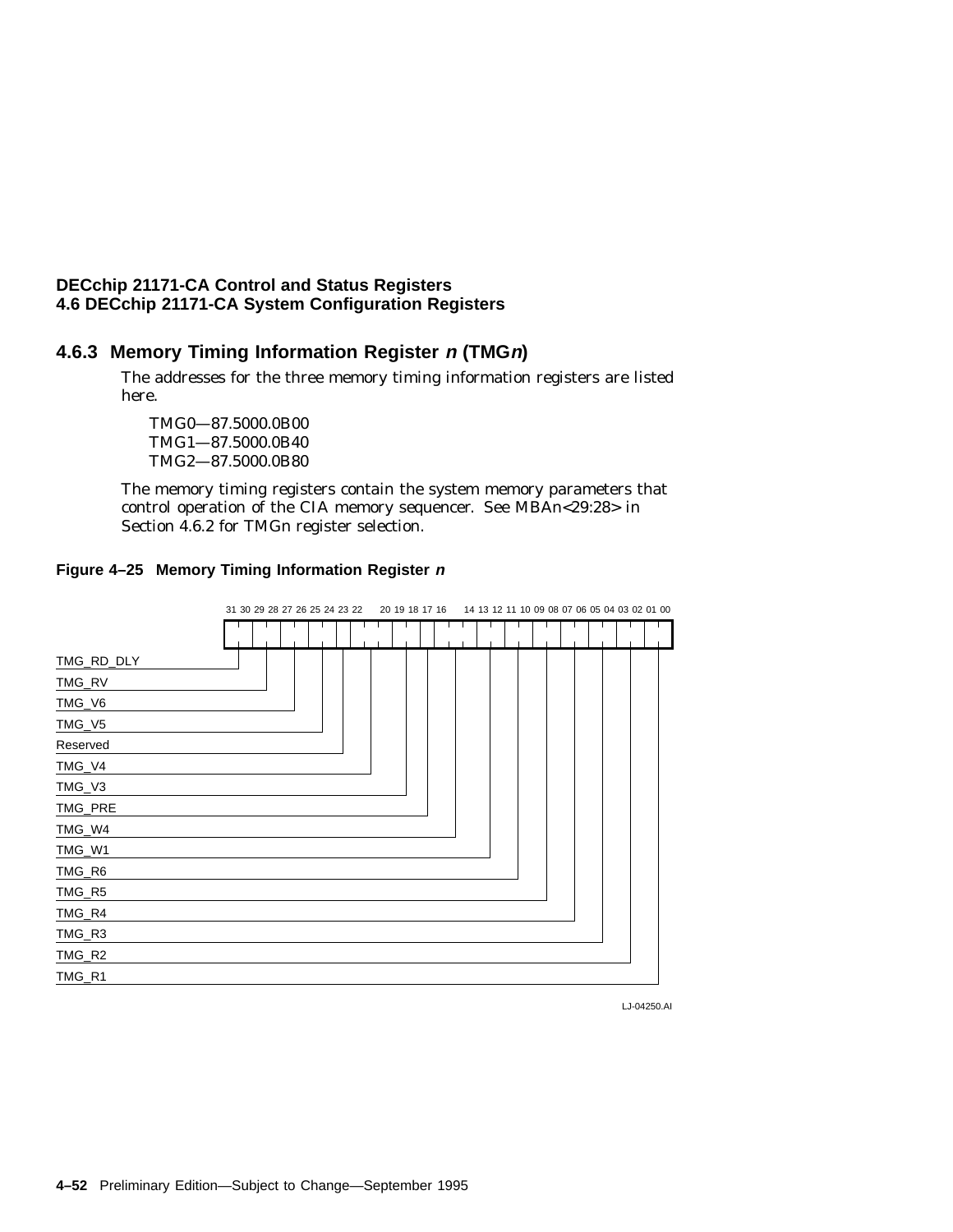| <b>Field</b>  | Name       | Type            | <b>Description</b>                    |
|---------------|------------|-----------------|---------------------------------------|
| < 1:0>        | TMG_R1     | RW,0            | Read starting data delay.             |
| <3:2>         | TMG_R2     | RW,0            | Row address hold.                     |
| < 5:4>        | TMG_R3     | RW,0            | Read cycle time.                      |
| < 7:6 >       | TMG_R4     | RW,0            | Read cas_h assertion delay.           |
| < 9:8 >       | TMG_R5     | RW,0            | Read cas_h pulse width.               |
| < 11:10>      | TMG_R6     | RW,0            | Read column address hold.             |
| <13:12>       | TMG_W1     | RW,0            | Write data delay.                     |
| <16:14>       | TMG_W4     | RW <sub>0</sub> | Write cas_h assertion delay.          |
| <17>          | TMG_PRE    | RW,0            | <b>ras_h</b> precharge delay.         |
| <19:18>       | TMG_V3     | RW,0            | Write cycle time.                     |
| $<$ 22:20 $>$ | TMG_V4     | RW,0            | Linked victim, cas_h assertion delay. |
| <23>          | Reserved   | RO,0            |                                       |
| <25:24>       | TMG_V5     | RW,0            | Victim/write, cas_h pulse width.      |
| $<$ 27:26 $>$ | TMG_V6     | RW,0            | Victim/write, column address hold.    |
| $<$ 29:28>    | TMG_RV     | RW,0            | Read-to-victim start delay.           |
| $<$ 31:30 $>$ | TMG_RD_DLY | RW,0            | Read data delay (affects DSW).        |

**Table 4–40 Memory Timing Information Register <sup>n</sup>**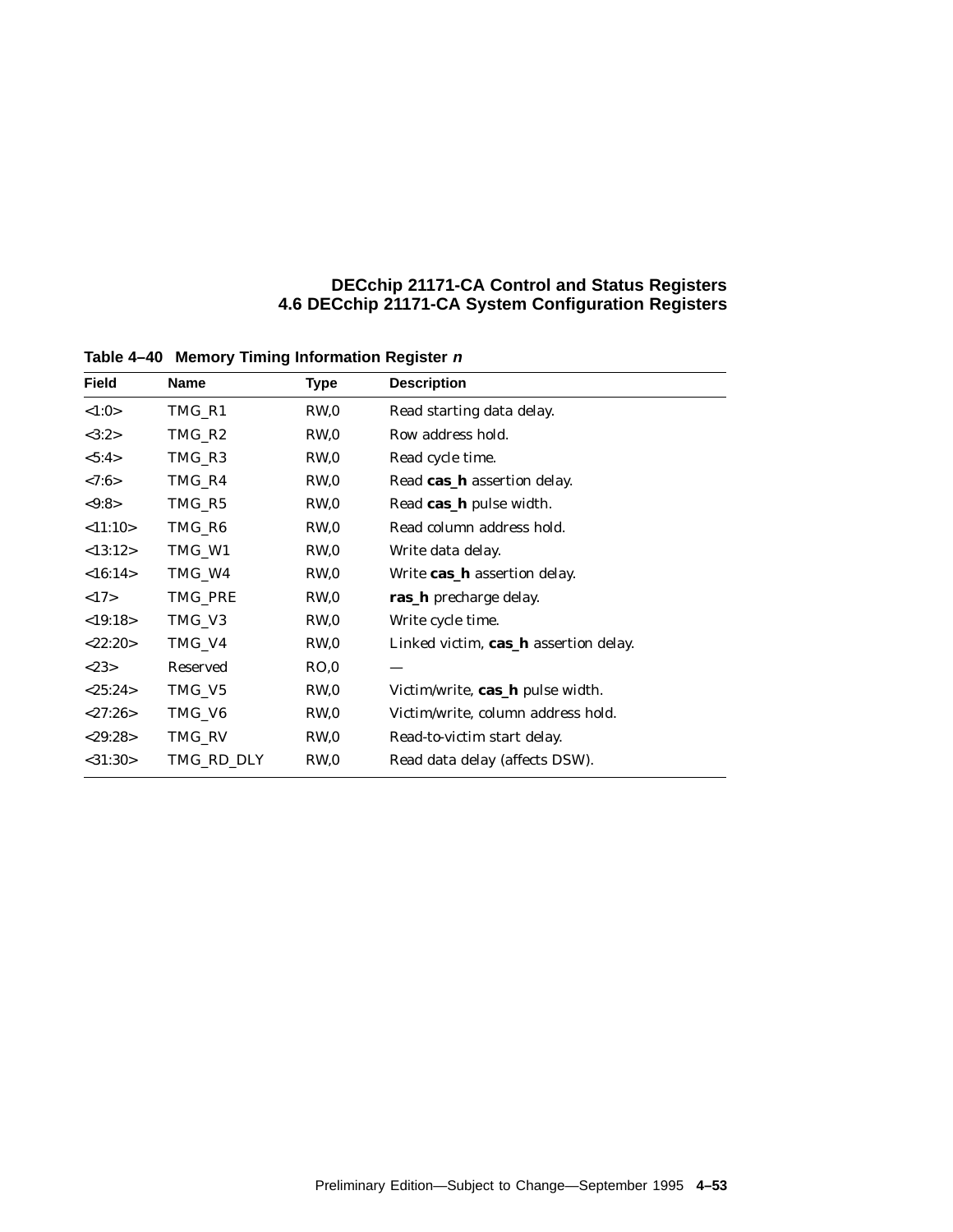Table 4–41 lists the possible values of the encoded memory parameters.

| Table 4-41 Memory Timing Parameters, Encoded Values |  |  |  |  |
|-----------------------------------------------------|--|--|--|--|
|-----------------------------------------------------|--|--|--|--|

|                 | <b>Encoded Values</b> |          |     |        |     |     |     |     |  |
|-----------------|-----------------------|----------|-----|--------|-----|-----|-----|-----|--|
| Parameter       | 000                   | 001      | 010 | 011    | 100 | 101 | 110 | 111 |  |
| TMG_R1          | 30                    | $\equiv$ | 60  |        |     |     |     |     |  |
| TMG_R2          | 30                    | 45       | 60  | 75     |     |     |     |     |  |
| TMG_R3          | 60                    |          | 90  |        |     |     |     |     |  |
| TMG_R4          | 30                    | 45       | 60  | 75     |     |     |     |     |  |
| $\rm TMG\_R5$   | 30                    | 45       | 60  | $75\,$ |     |     |     |     |  |
| TMG_R6          | 30                    | 45       | 60  | $75\,$ |     |     |     |     |  |
| TMG_W1          | 30                    |          | 60  |        |     |     |     |     |  |
| TMG_W4          | 60                    | 75       | 90  | 105    | 120 | 135 |     |     |  |
| TMG_PRE         | $\bf{0}$              | 30       |     |        |     |     |     |     |  |
| TMG_V3          | 60                    |          | 90  |        |     |     |     |     |  |
| TMG_V4          | 60                    | 75       | 90  | 105    | 120 | 135 |     |     |  |
| TMG_V5          | 30                    | 45       | 60  | 75     |     |     |     |     |  |
| TMG_V6          | 30                    | 45       | 60  | 75     |     |     |     |     |  |
| $TMG_RV^2$      | $\bf{0}$              | $\bf{0}$ | 30  | 30     |     |     |     |     |  |
| $\rm TMG\_RV^3$ | 15                    | 30       | 45  | 60     |     |     |     |     |  |
| TMG_RD_DLY      | $\bf{0}$              | 15       | 30  | 45     |     |     |     |     |  |

<sup>1</sup>Illegal parameters are indicated by  $-$ .

2Delay between a read and a linked victim.

3Delay after the read to assertion of **mem\_en\_h**.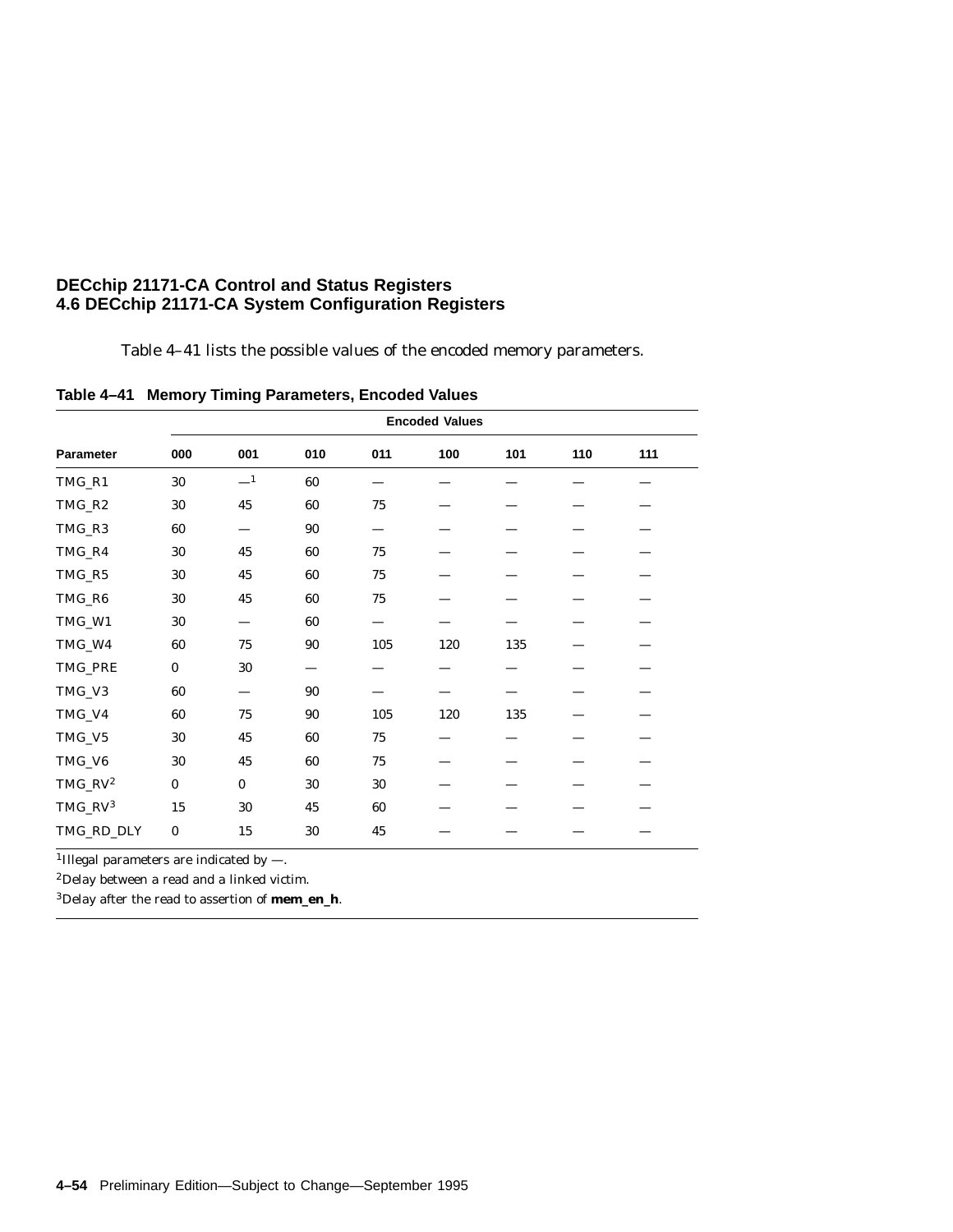Figures 4–26 and 4–27 demonstrate TMG*n* parameters applied to 21171 timing for read and write transactions. In these examples of 21171 timing, the 21171 accepts and uses a 33-MHz clock input. The 21171 doubles that frequency, generating a 66-MHz clock for its internal use.



#### **Figure 4–26 Memory Read Timing Sample**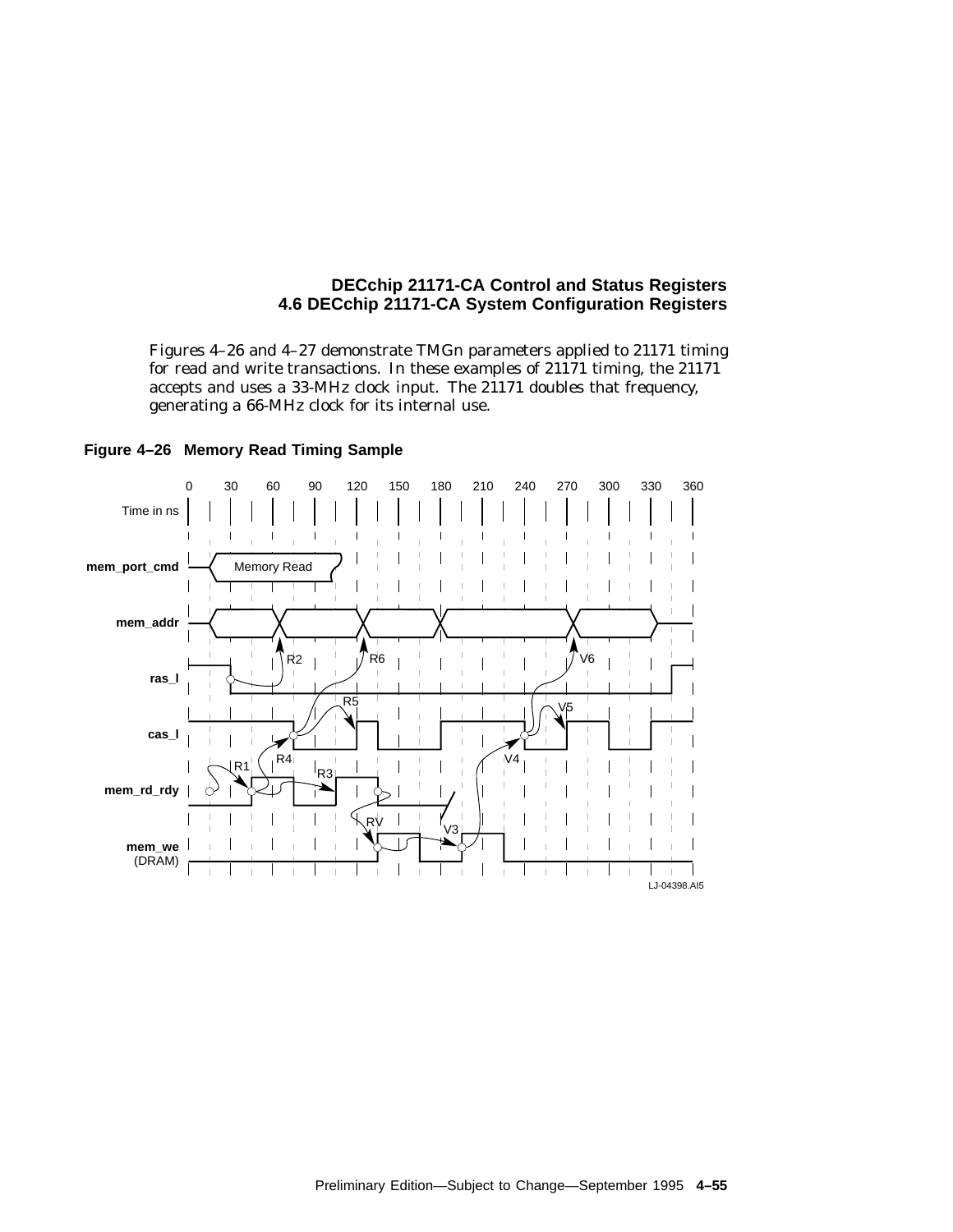

### **Figure 4–27 Memory Write Timing Sample**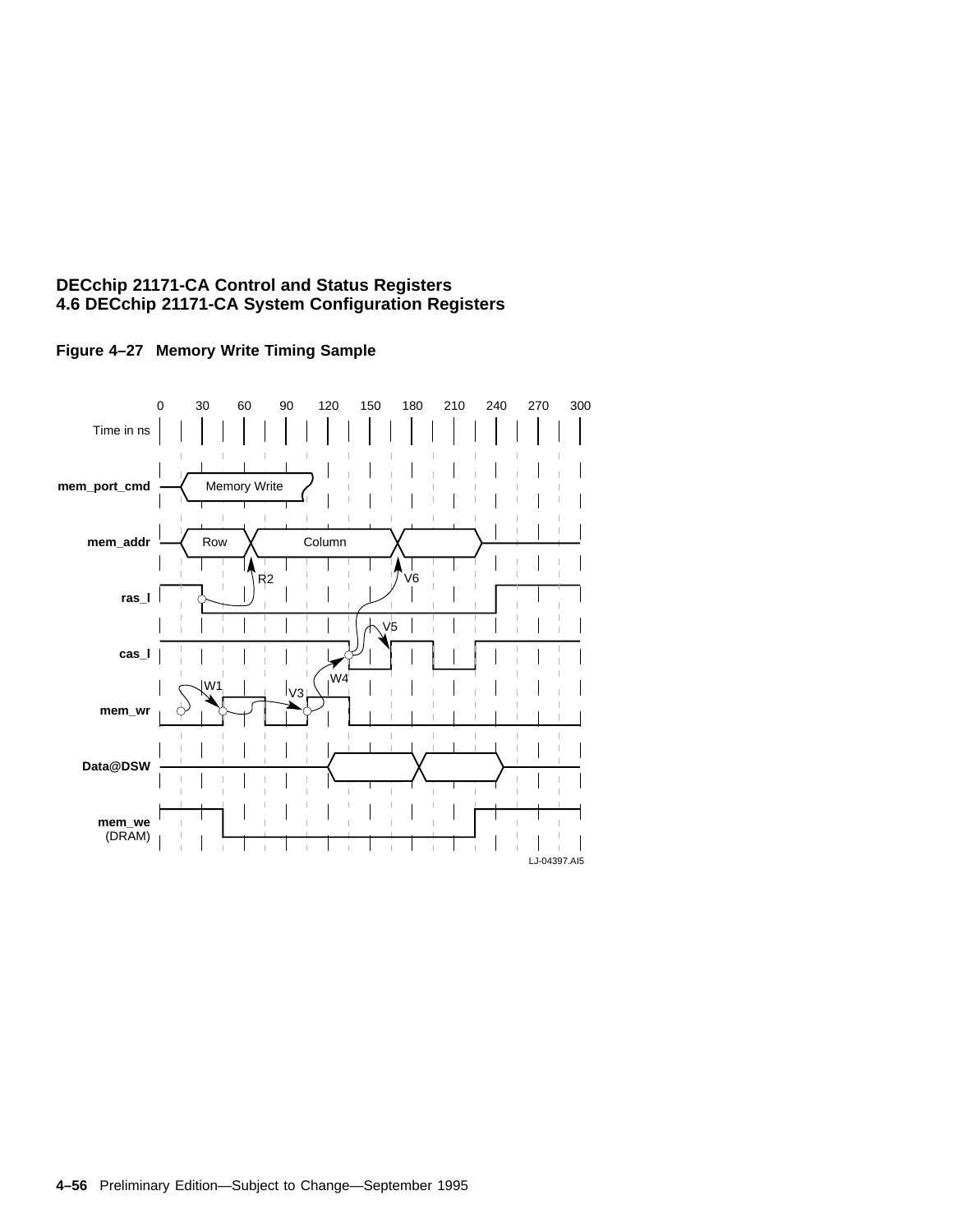Tables 4–42 and 4–43 list the minimum and maximum timing limits for memory signals.

| <b>Signal Name</b> | <b>Minimum</b>      | <b>Maximum</b> |  |  |  |  |
|--------------------|---------------------|----------------|--|--|--|--|
|                    | ras h Timing        |                |  |  |  |  |
| ras $h<0>$         | 3.948 ns            | $7.030$ ns     |  |  |  |  |
| ras $h < 1$        | $3.948$ ns          | $7.030$ ns     |  |  |  |  |
| ras $h<2>$         | 3.948 ns            | $6.996$ ns     |  |  |  |  |
| ras $h<3>$         | $3.948$ ns          | $7.030$ ns     |  |  |  |  |
|                    | cas_h Timing        |                |  |  |  |  |
| cas_ $h$ <0>       | $3.696$ ns          | $6.466$ ns     |  |  |  |  |
| cas $h<1>$         | $3.729$ ns          | $6.466$ ns     |  |  |  |  |
| cas $h<2>$         | 3.718 ns            | $6.466$ ns     |  |  |  |  |
| cas $h<3>$         | $3.729$ ns          | $6.466$ ns     |  |  |  |  |
|                    | set_sel<15:0>Timing |                |  |  |  |  |
| set_sel_l<0>       | 5.806 ns            | $13.812$ ns    |  |  |  |  |
| set_sel_l<1>       | $5.969$ ns          | $14.185$ ns    |  |  |  |  |
| set sel 1<2>       | $6.141$ ns          | $14.572$ ns    |  |  |  |  |
| set sel 1<3>       | $6.517$ ns          | 14.728 ns      |  |  |  |  |
| set_sel_l<4>       | 5.985 ns            | $14.219$ ns    |  |  |  |  |
| set_sel_l<5>       | $6.470$ ns          | $14.618$ ns    |  |  |  |  |
| set_sel_l<6>       | $6.368$ ns          | 14.391 ns      |  |  |  |  |
| set_sel_l<7>       | $6.659$ ns          | $15.047$ ns    |  |  |  |  |
| set sel l<8>       | $6.078$ ns          | $14.500$ ns    |  |  |  |  |
| set_sel_l<9>       | $6.353$ ns          | $14.925$ ns    |  |  |  |  |
| set_sel_l<10>      | $6.170$ ns          | 14.710 ns      |  |  |  |  |
| set_sel_l<11>      | 6.371 ns            | $14.965$ ns    |  |  |  |  |
| set_sel_l<12>      | 5.938 ns            | 14.182 ns      |  |  |  |  |
| set_sel_l<13>      | $6.729$ ns          | $15.208$ ns    |  |  |  |  |
| set sel 1<14>      | 5.971 ns            | $14.180$ ns    |  |  |  |  |
| set sel 1<15>      | 5.987 ns            | 14.227 ns      |  |  |  |  |

**Table 4–42 Memory Control Signals Timing Limits**

(continued on next page)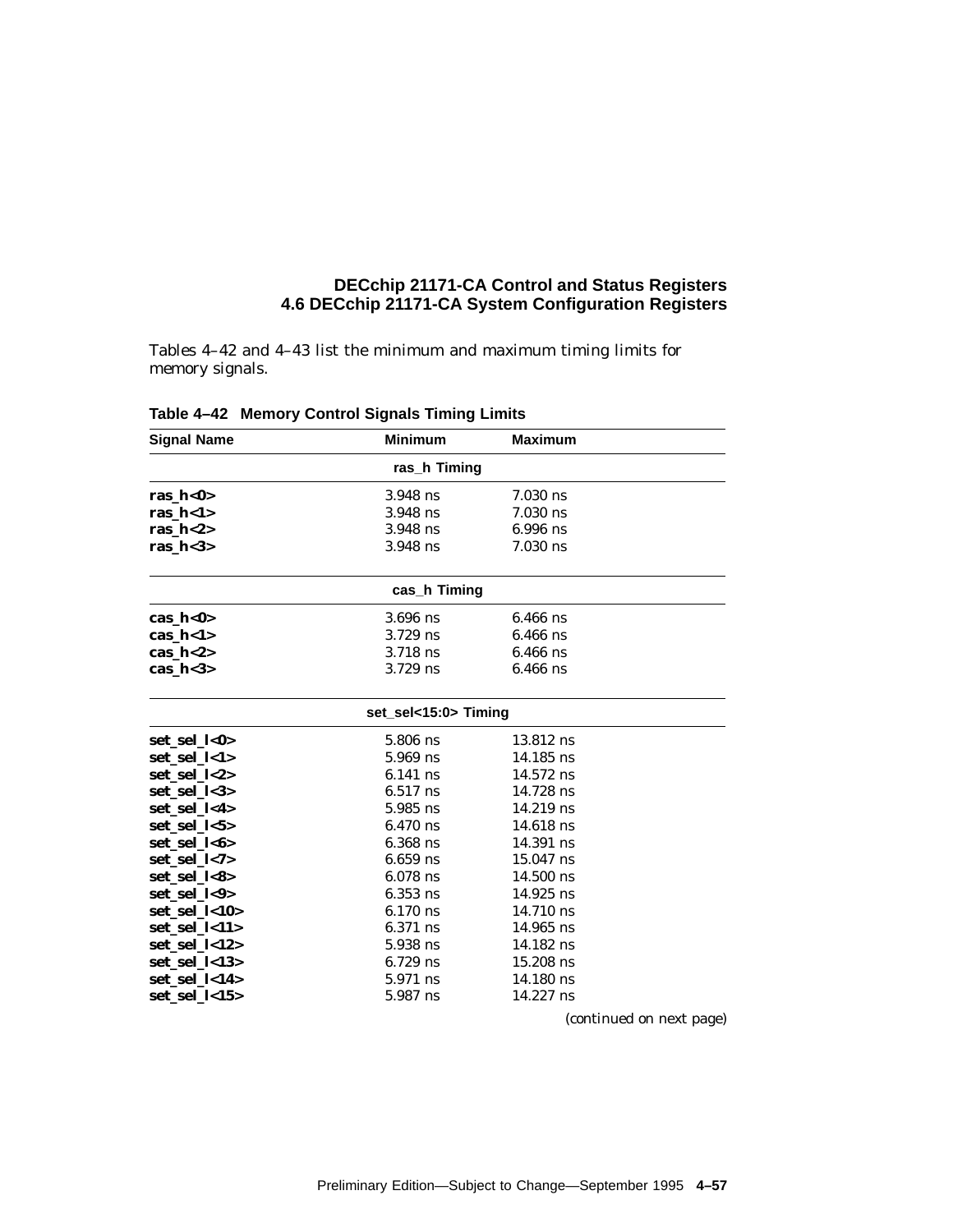| <b>Signal Name</b> | <b>Minimum</b>  | <b>Maximum</b> |  |
|--------------------|-----------------|----------------|--|
|                    | we_I Timing     |                |  |
| mem we $l<0>$      | $3.809$ ns      | $6.646$ ns     |  |
| $mem_wel<1>$       | $3.783$ ns      | $6.576$ ns     |  |
|                    | mem_en_h Timing |                |  |
| mem en h           | $3.330$ ns      | $8.206$ ns     |  |

# **Table 4–42 (Cont.) Memory Control Signals Timing Limits**

### **Table 4–43 Memory Address Timing Limits**

| <b>Signal Name</b>              | <b>Minimum</b> | Column<br><b>Maximum</b> | Row<br>$Maximum1$ |
|---------------------------------|----------------|--------------------------|-------------------|
| mem addr $h<0>$                 | 3.839 ns       | 8.850 ns                 | 23.166 ns         |
| mem addr $h < 1$                | $3.843$ ns     | 8.850 ns                 | 22.946 ns         |
| mem addr $h < 2>$               | $3.842$ ns     | 8.870 ns                 | $22.926$ ns       |
| mem addr $h<3>$                 | $3.846$ ns     | 8.840 ns                 | 23.086 ns         |
| mem addr h<4>                   | $3.861$ ns     | 8.840 ns                 | $23.106$ ns       |
| mem addr $h < 5$                | $3.843$ ns     | 8.850 ns                 | 23.186 ns         |
| mem addr $h < 6$                | $3.846$ ns     | 8.860 ns                 | 23.266 ns         |
| mem addr $h < 7$                | $3.842$ ns     | 8.840 ns                 | 23.186 ns         |
| mem addr $h < 8$                | $3.846$ ns     | 8.880 ns                 | 23.506 ns         |
| mem addr h<9>                   | $4.260$ ns     | $9.635$ ns               | $23.616$ ns       |
| mem addr $h<10$                 | $3.880$ ns     | 8.980 ns                 | 23.356 ns         |
| mem addr h<11>                  | $3.883$ ns     | 8.990 ns                 | $23.196$ ns       |
| mem addr $h<12$                 | 4.338 ns       | 8.790 ns                 | 23.586 ns         |
| <sup>1</sup> Flow-through latch |                |                          |                   |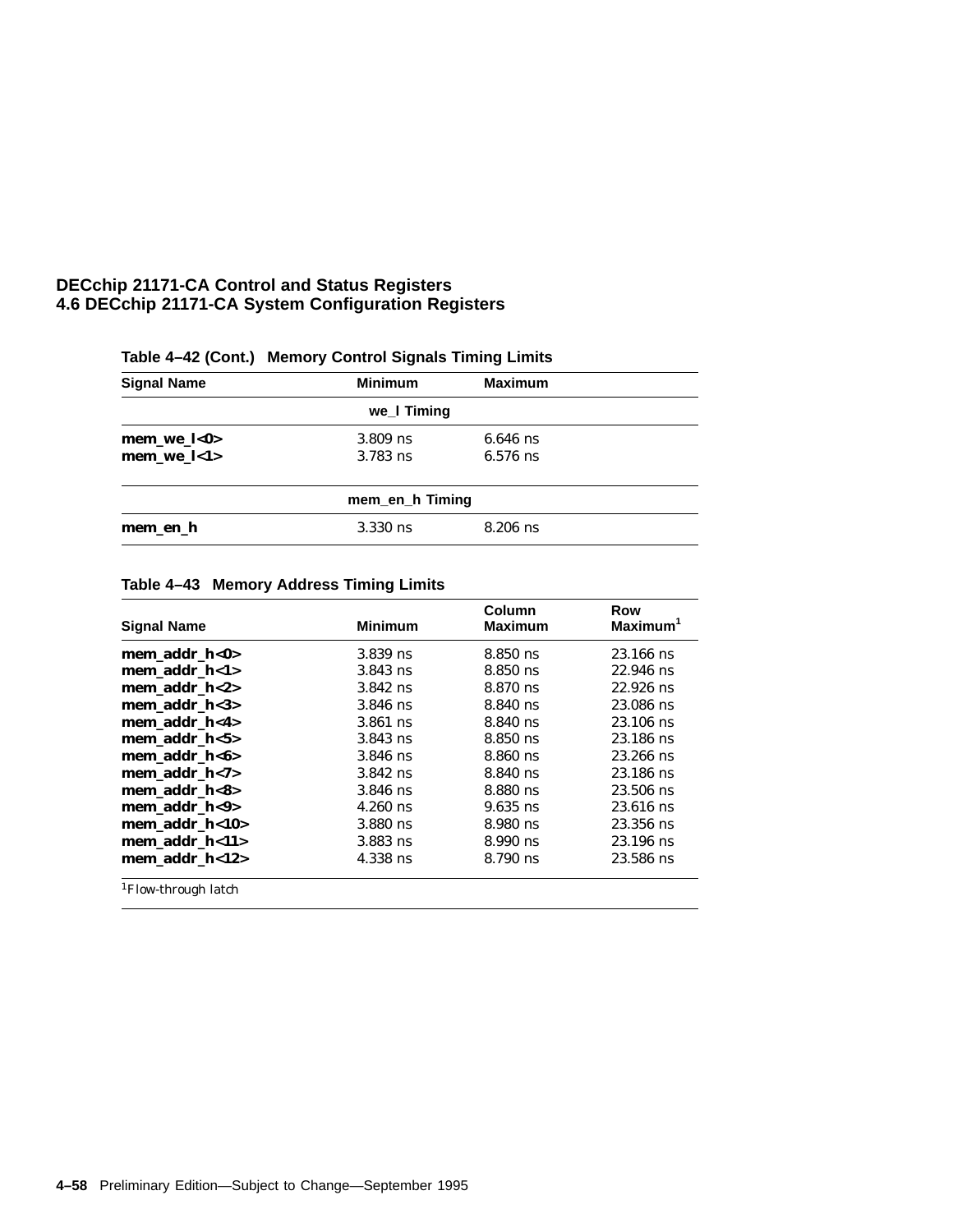Table 4–44 lists the data path timing limits for memory and CPU data.

| <b>Setup Time</b>                | <b>Hold Time</b> | <b>Clock-to-Out Time</b> |
|----------------------------------|------------------|--------------------------|
| $7.54$ ns                        | $-0.11$ ns       | $9.13$ ns                |
| mem dat $h < 71:0>$<br>$4.48$ ns | $0.30$ ns        | $7.49$ ns                |
|                                  |                  |                          |

**Table 4–44 Memory Data Timing Limits**

The clock skew value for flip-flops triggered by the **clk\_h** signal line (**iod\_h**, **ioc\_h**, **cmc\_h**, and PCI signals) is 1500 ps. The clock skew value for flip-flops triggered by the **clk2x\_h** signal line (**ras\_h**, **cas\_h**, **mem\_we\_l<1:0>**, **mem\_ addr\_h<12:0>**, **mem\_en\_h**) is 2150 ps.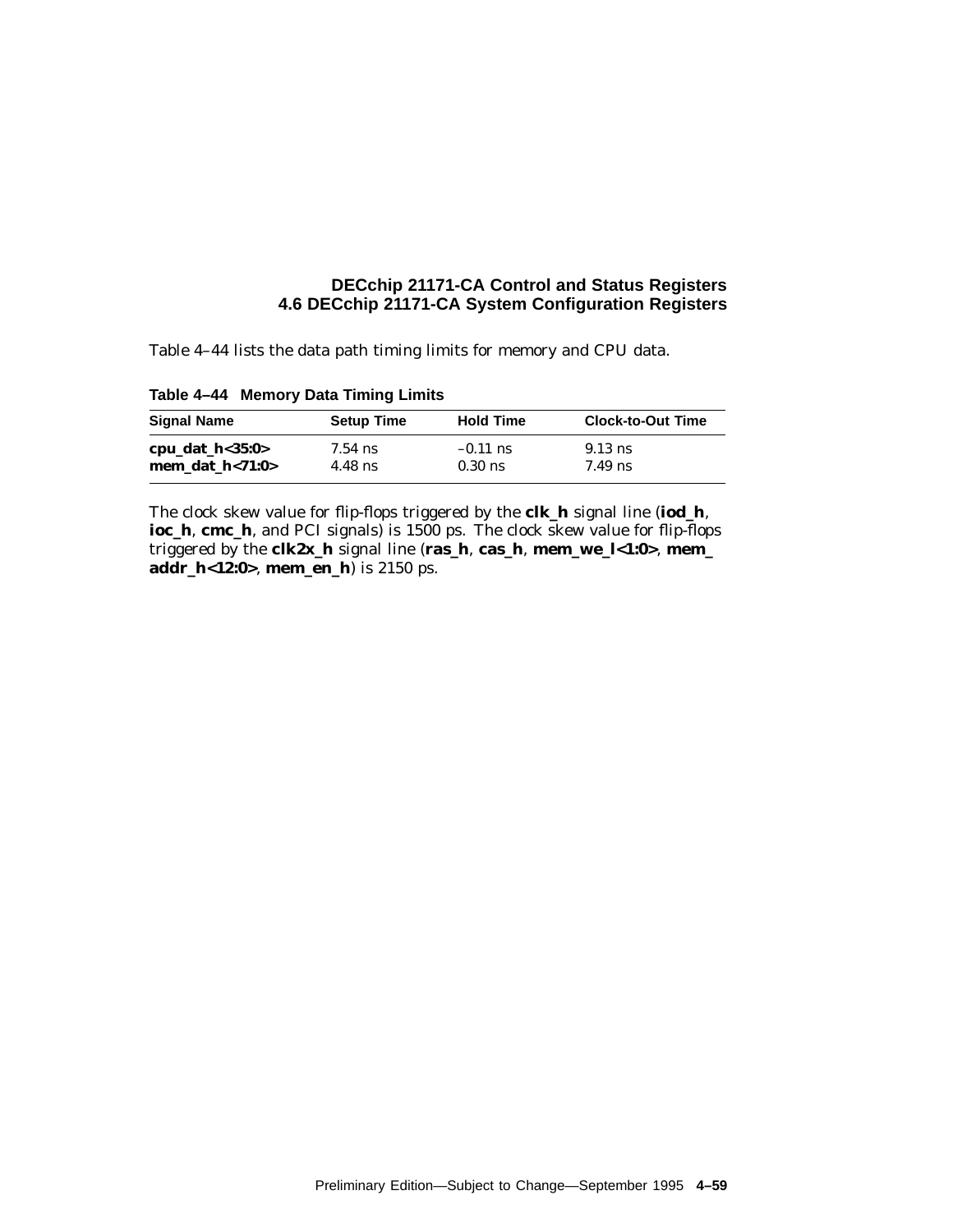## **DECchip 21171-CA Control and Status Registers 4.7 DECchip 21171-CA PCI Address and Scatter-Gather Registers**

# **4.7 DECchip 21171-CA PCI Address and Scatter-Gather Registers**

This section defines and describes the DECchip 21171-CA system configuration registers.

# **4.7.1 Scatter-Gather Translation Buffer Invalidate Register (TBIA)**

Writing to the TBIA causes the specified group of scatter-gather TLB tags to be unlocked and marked invalid.

### **Figure 4–28 Scatter-Gather TBIA Register (87.6000.0100)**



#### **Table 4–45 Scatter-Gather Translation Buffer Invalidate Register**

| <b>Field</b> | <b>Name</b>     | <b>Type</b>     | <b>Description</b>                                                                                        |                                                                  |
|--------------|-----------------|-----------------|-----------------------------------------------------------------------------------------------------------|------------------------------------------------------------------|
| <1:0>        | TBIA < 1:0>     | WO <sub>0</sub> | A write transaction to this register will invalidate the<br>specified scatter-gather translation buffers. |                                                                  |
|              |                 |                 | TBIA<1:0>                                                                                                 | <b>Operation</b>                                                 |
|              |                 |                 | 0 <sub>0</sub>                                                                                            | No operation.                                                    |
|              |                 |                 | 0 <sub>1</sub>                                                                                            | Invalidate and unlock the TLB tags<br>that are currently locked. |
|              |                 |                 | $1\quad0$                                                                                                 | Invalidate the TLB tags that currently<br>unlocked.              |
|              |                 |                 | $1\quad1$                                                                                                 | Invalidate and unlock all TLB tags.                              |
| <31:2>       | <b>Reserved</b> | RO.0            |                                                                                                           |                                                                  |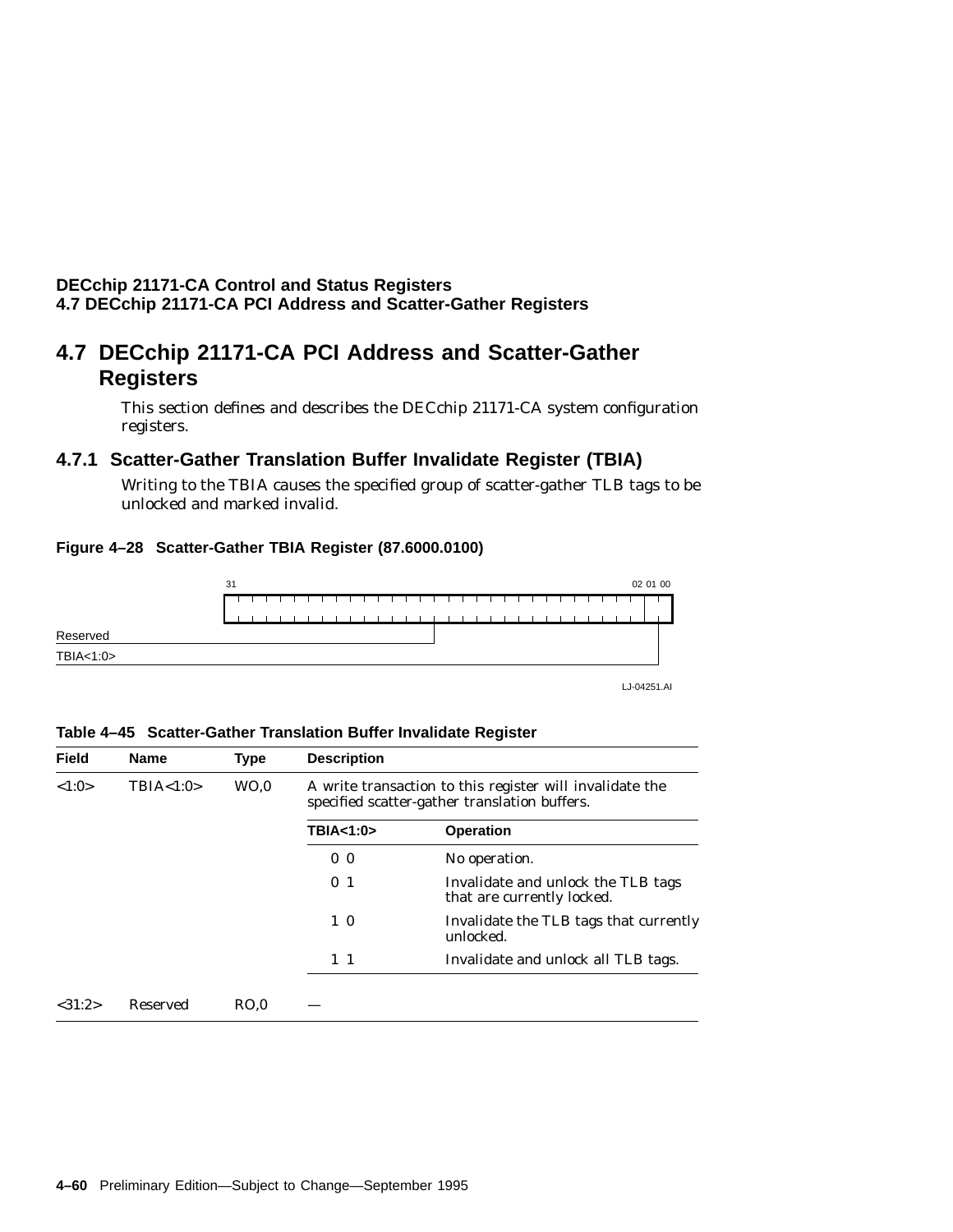## **DECchip 21171-CA Control and Status Registers 4.7 DECchip 21171-CA PCI Address and Scatter-Gather Registers**

## **4.7.2 Window Base Register (Wn\_BASE)**

There are four window base registers, each providing the base address for a particular target window. The window base registers should not be modified unless software ensures that no PCI traffic is targeted for the window being modified.

The incoming PCI address bits <31:20> are compared with each of the four window base registers to determine if a hit occurs in the target window. The window mask register contents determine which bits are involved in the comparison (see Sections 6.3.4.1 and 6.3.4.2).

The target window is hit when the masked addresses match a valid window base register. If MEMCS\_ENABLE is set, the hit is further qualified by the MEMCS input signal—this is used if PC compatibility holes are required in the CIA.

When W3\_BASE[DAC\_ENABLE] is set, W\_DAC is used to compare PCI address bits <39:32> during a DAC cycle.

The addresses for the four window base address registers are listed here.

| WO BASE-87.6000.0400             | W1 BASE-87.6000.0500 |
|----------------------------------|----------------------|
| W <sub>2</sub> BASE-87.6000.0600 | W3 BASE-87.6000.0700 |

### **Figure 4–29 Window Base Register <sup>n</sup>**



1 - W0 BASE only.

2 - W3\_BASE only.

LJ-04252.AI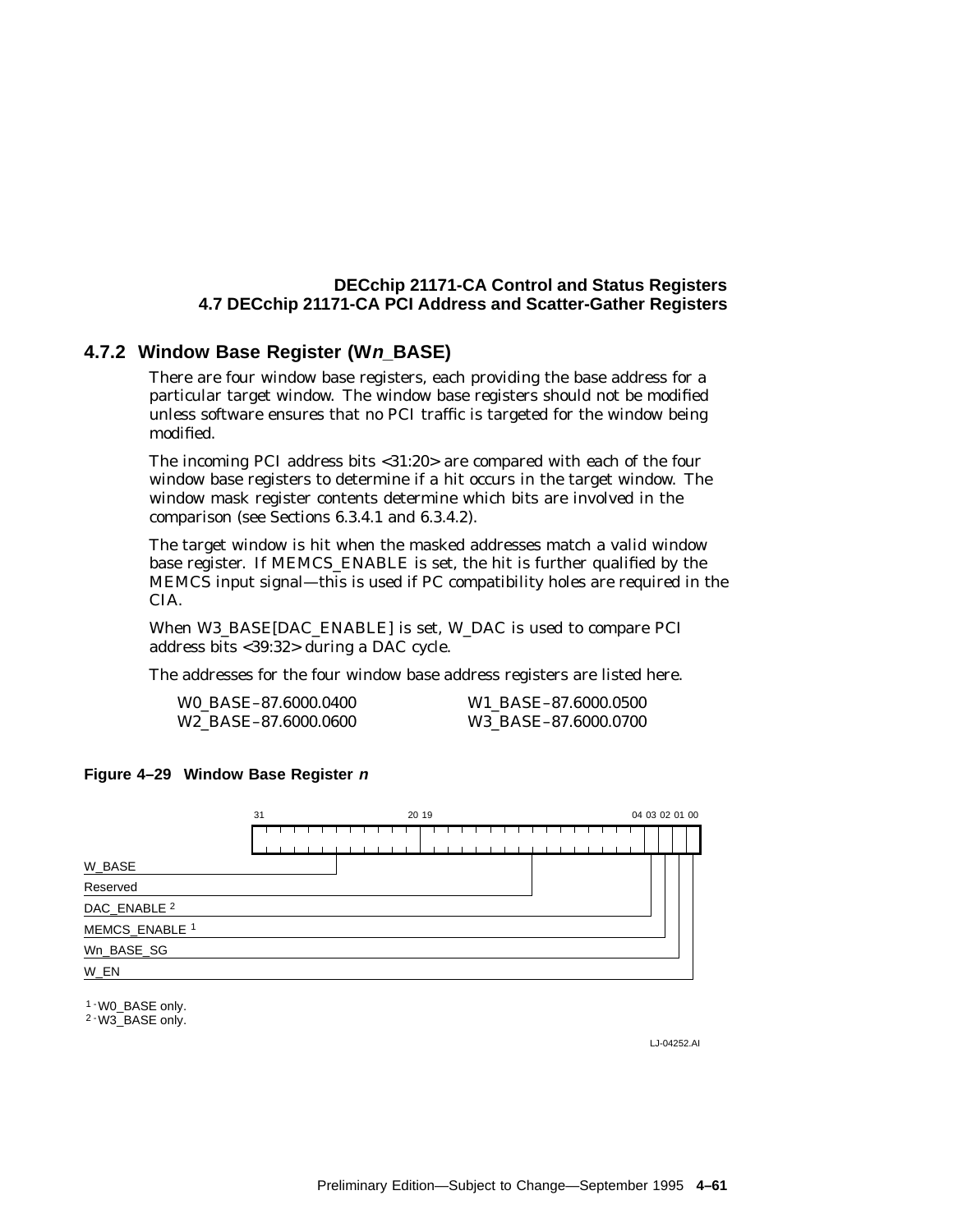### **DECchip 21171-CA Control and Status Registers 4.7 DECchip 21171-CA PCI Address and Scatter-Gather Registers**

| <b>Field</b>                                                   | <b>Name</b>               | <b>Type</b>             | <b>Description</b>                                                                                                                                                                                                                                      |
|----------------------------------------------------------------|---------------------------|-------------------------|---------------------------------------------------------------------------------------------------------------------------------------------------------------------------------------------------------------------------------------------------------|
| $<$ 0 $>$                                                      | W EN                      | RW.<br><b>UNDEFINED</b> | 0—The PCI target window is disabled and<br>will not be used to respond to PCI-initiated<br>transfers.<br>1-The PCI target window is enabled and is<br>used to respond to PCI-initiated transfers that<br>hit in the address range of the target window. |
| 1>                                                             | Wn BASE SG                | RW.<br><b>UNDEFINED</b> | 0-The PCI target window uses direct mapping<br>to translate a PCI address to a 21164 address.<br>See Table 4-50.<br>1-The PCI target window uses scatter-gather<br>mapping to translate a PCI address to a<br>physical memory address. See Table 4-49.  |
| <2>                                                            | MEMCS_ENABLE <sup>1</sup> | RW.<br><b>UNDEFINED</b> | 1-The MEMCS signal from the PCI-to-EISA<br>bridge is ANDed with the normal window hit.                                                                                                                                                                  |
| <3>                                                            | DAC_ENABLE <sup>2</sup>   | RW.<br><b>UNDEFINED</b> | 1-W_DAC is compared with PCI address bits<br><39:32> for a PCI DAC cycle. If the compare is<br>a hit, and the 32-bit portion of the PCI address<br>is also hit, then a DAC cycle hit occurs.                                                            |
| <19:4>                                                         | <b>Reserved</b>           | RO.0                    |                                                                                                                                                                                                                                                         |
| $<$ 31:20 $>$                                                  | <b>W BASE</b>             | RW.<br><b>UNDEFINED</b> | Specifies the PCI base address of the PCI target<br>window and is used to determine a hit in the<br>target window. See MEMCS_ENABLE and<br>DAC_ENABLE.                                                                                                  |
| <sup>1</sup> Only in W0_BASE.<br><sup>2</sup> Only in W3_BASE. |                           |                         |                                                                                                                                                                                                                                                         |

### **Table 4–46 Window Base Register <sup>n</sup>**

**4–62** Preliminary Edition—Subject to Change—September 1995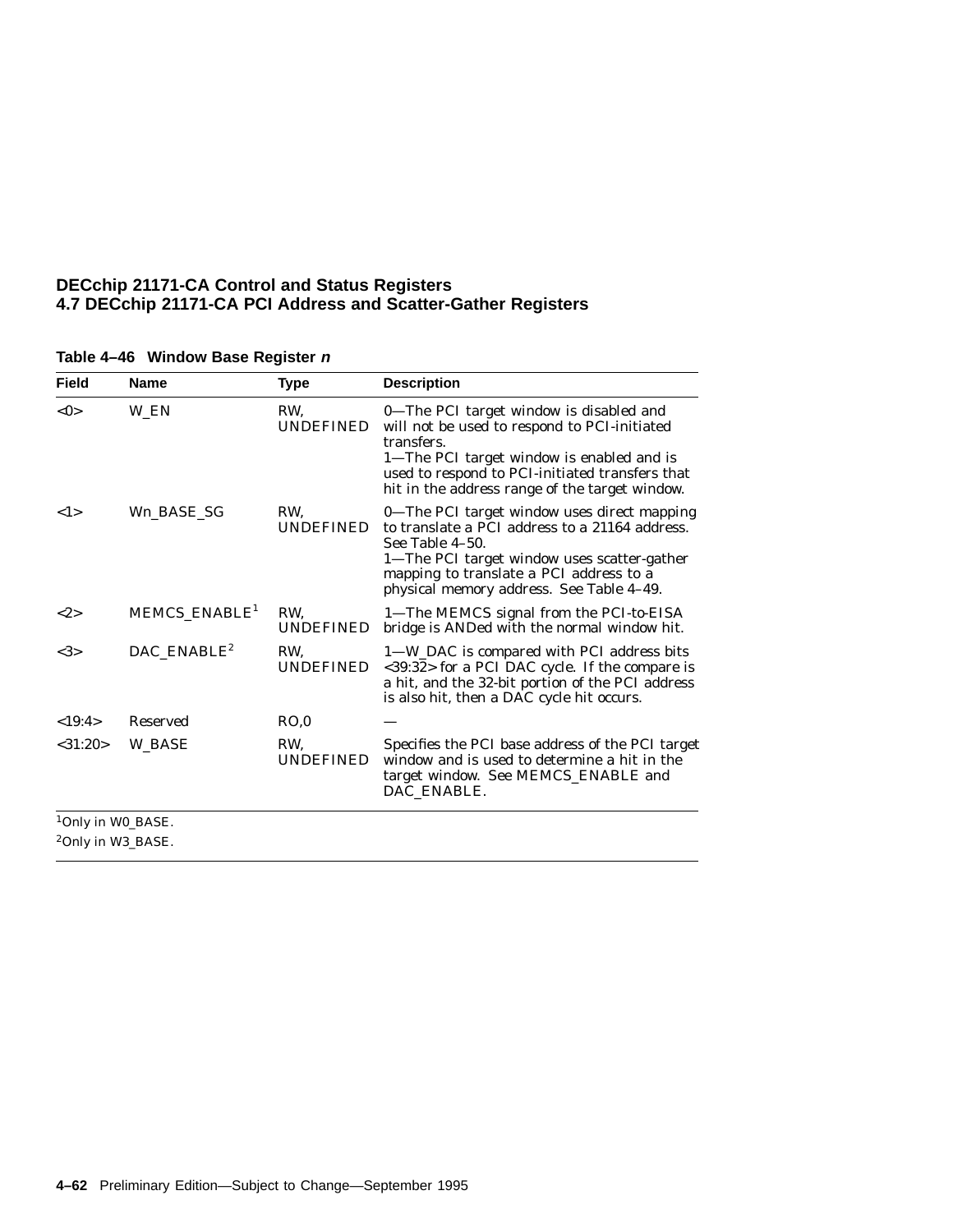#### **4.7.3 Window Mask Register <sup>n</sup> (Wn\_MASK)**

The window mask registers (W*n*\_MASK) provide a mask corresponding to **ad<31:20>** of an incoming PCI address. The size of each window can be programmed to be from 1MB to 4GB in powers of 2 by masking bits of an incoming PCI address with the window mask register bits <31:20> as shown in Table 4–47.

There are four window mask registers. The window mask registers should not be modified unless software ensures that no PCI traffic is targeted for the window being modified.

The incoming PCI address bits <31:20> are compared with each of the four window base registers to determine a hit in the target window. The window mask register contents determine which bits are involved in the comparison. The target window is hit when the masked addresses match a valid window base register.

The addresses of the window mask registers are listed here.

| W0 MASK-87.6000.0440             | W1 MASK-87.6000.0540 |
|----------------------------------|----------------------|
| W <sub>2</sub> MASK-87.6000.0640 | W3 MASK-87.6000.0740 |

#### **Figure 4–30 Window Mask Register <sup>n</sup>**



LJ-04253.AI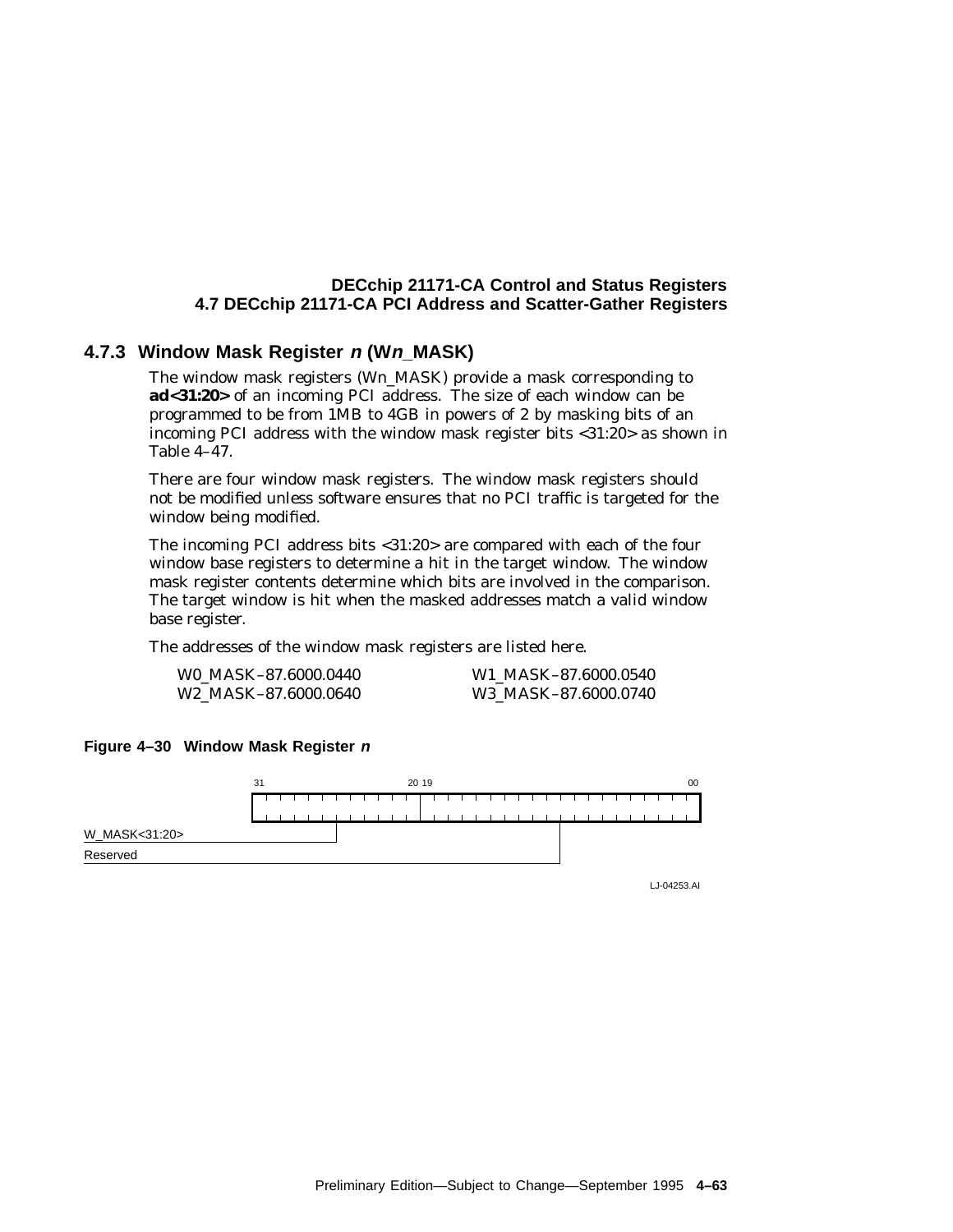| <b>Field</b>  | <b>Name</b>     | Type                    | <b>Description</b> |                                                                                                                                                           |  |
|---------------|-----------------|-------------------------|--------------------|-----------------------------------------------------------------------------------------------------------------------------------------------------------|--|
| <19:0>        | <b>Reserved</b> | RO,0                    |                    |                                                                                                                                                           |  |
| $<$ 31:20 $>$ | W MASK          | RW.<br><b>UNDEFINED</b> |                    | This field specifies the size of the PCI target window.<br>It is also used to mask out address bits not used when<br>determining a PCI target window hit. |  |
|               |                 |                         | W MASK<31:20>      | <b>Size of Window</b>                                                                                                                                     |  |
|               |                 |                         | 0000 0000 0000     | 1MB                                                                                                                                                       |  |
|               |                 |                         | 0000 0000 0001     | 2MB                                                                                                                                                       |  |
|               |                 |                         | 0000 0000 0011     | 4MB                                                                                                                                                       |  |
|               |                 |                         | 0000 0000 0111     | 8MB                                                                                                                                                       |  |
|               |                 |                         | 0000 0000 1111     | 16MB                                                                                                                                                      |  |
|               |                 |                         | 0000 0001 1111     | 32MB                                                                                                                                                      |  |
|               |                 |                         | 0000 0011 1111     | 64MB                                                                                                                                                      |  |
|               |                 |                         | 0000 0111 1111     | 128MB                                                                                                                                                     |  |
|               |                 |                         | 0000 1111 1111     | 256MB                                                                                                                                                     |  |
|               |                 |                         | 0001 1111 1111     | 512MB                                                                                                                                                     |  |
|               |                 |                         | 0011 1111 1111     | 1 <sub>GB</sub>                                                                                                                                           |  |
|               |                 |                         | 0111 1111 1111     | 2GB                                                                                                                                                       |  |
|               |                 |                         | 1111 1111 1111     | 4GB                                                                                                                                                       |  |
|               |                 |                         | Other combinations | Not supported                                                                                                                                             |  |

#### **Table 4–47 Window Mask Register <sup>n</sup>**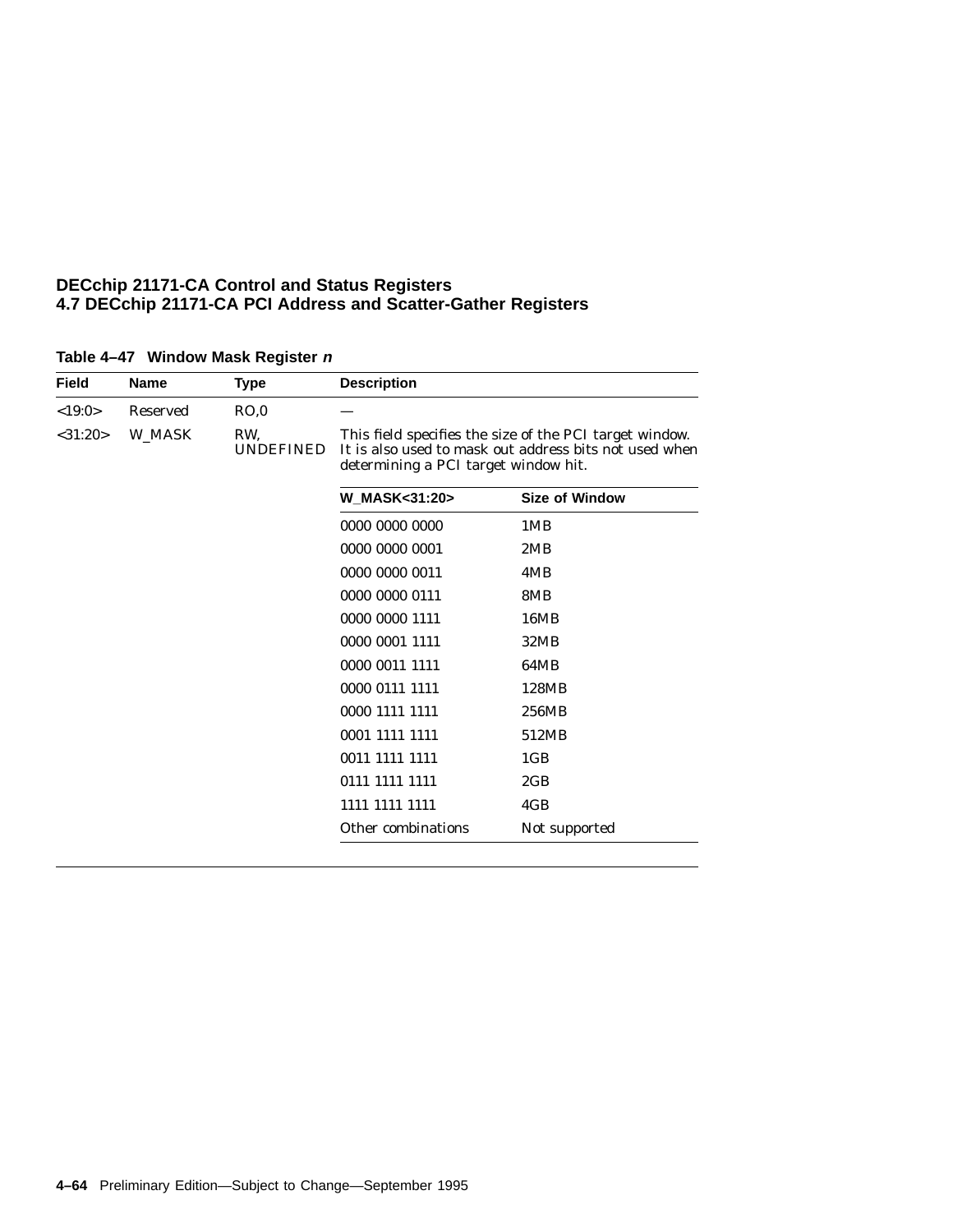#### **4.7.4 Translated Base Register <sup>n</sup> (Tn\_BASE)**

There are four translated base registers (T*n*\_BASE), one for each window. They are used to map PCI addresses into memory addresses. The addresses of the four translated base registers are listed here.

| T0 BASE-87.6000.0480             | T1 BASE-87.6000.0580 |
|----------------------------------|----------------------|
| T <sub>2</sub> BASE-87.6000.0680 | T3 BASE-87.6000.0780 |

If the scatter-gather bit of the window base register is set, the T*n*\_BASE provides the base address of the scatter-gather map for this window. If the scatter-gather bit is clear, the T*n*\_BASE provides the base physical address of this window.

The T*n*\_BASE register should not be modified unless software can ensure that no PCI traffic is targeted for the window being modified.





| Table 4–48 Translated Base Register n |  |  |
|---------------------------------------|--|--|

| <b>Field</b> | <b>Name</b>   | Type                    | <b>Description</b>                                                                                                                                                                                                                                                                                                                             |
|--------------|---------------|-------------------------|------------------------------------------------------------------------------------------------------------------------------------------------------------------------------------------------------------------------------------------------------------------------------------------------------------------------------------------------|
| <7:0>        | Reserved      | RO.0                    |                                                                                                                                                                                                                                                                                                                                                |
| <31:8>       | T BASE<33:10> | RW.<br><b>UNDEFINED</b> | If scatter-gather mapping is enabled, this field<br>specifies the base 21164 address of the scatter-<br>gather map table for the PCI target window. See<br>Table 4-49.<br>If scatter-gather mapping is disabled, this field<br>specifies the base 21164 address of the translated<br>PCI address for the PCI target window. See<br>Table 4-50. |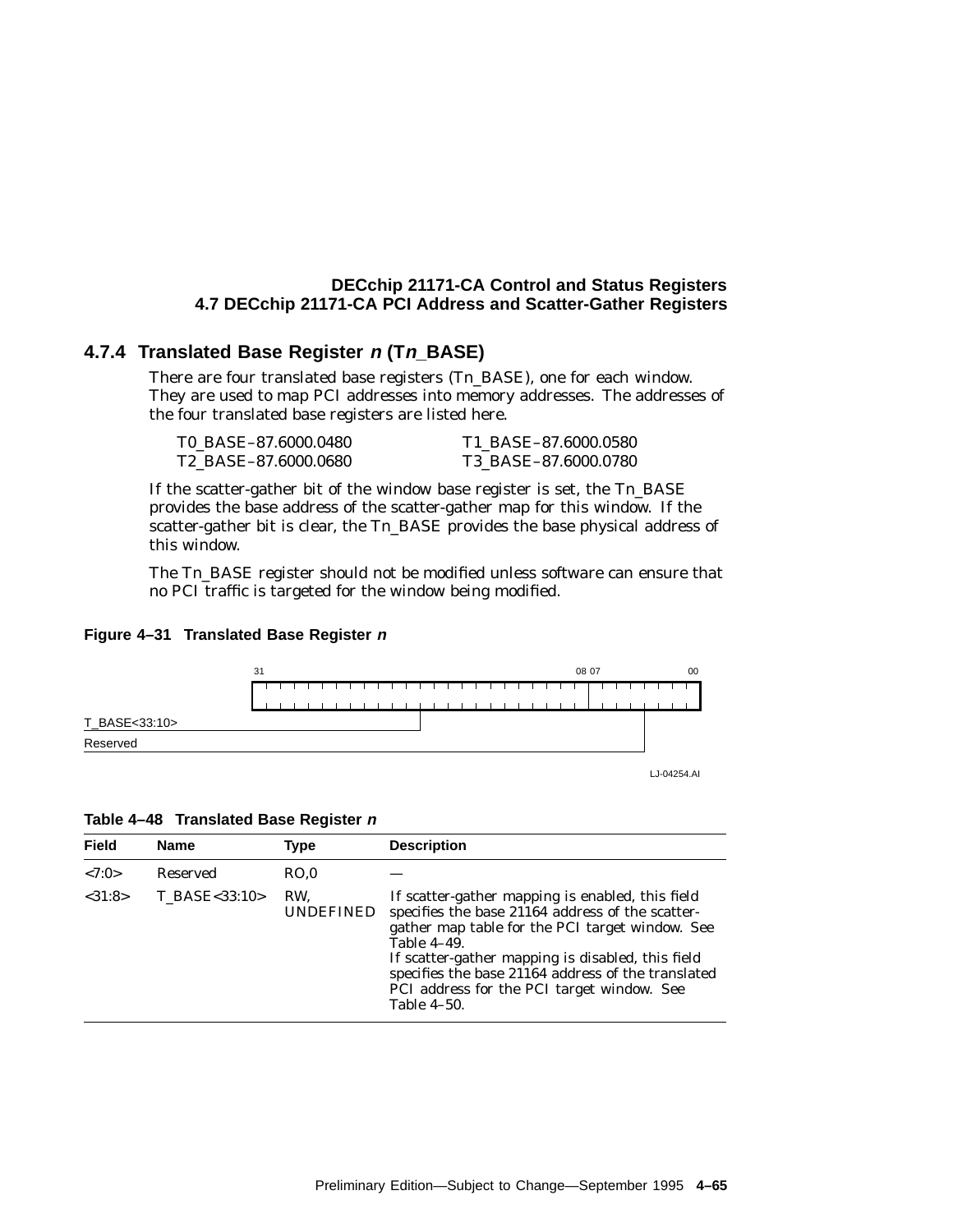W\_MASK<31:20> sets the size of the PCI target window and the number of 8KB pages that fall into the window. Every 8KB page requires one 8-byte scatter-gather map entry. Table 4–49 shows the relationship of the W\_MASK field to the size of the scatter-gather map in memory.

 $\frac{Size\ of\ the\ Window\ in\ Bytes}{8KB} = Number\ of\ Entries\ Required$ 

Number of Entries  $* 8$  bytes = Size of the Scatter – Gather Table

| <b>W MASK&lt;31:20&gt;</b> | S-G Map<br><b>Table Size</b> | Scatter-Gather Map Address addr_h<33:0><br>(Used to Index S-G Table in Memory) |
|----------------------------|------------------------------|--------------------------------------------------------------------------------|
| 0000 0000 0000             | 1KB                          | T BASE<33:10> : ad h<19:13> : 000                                              |
| 0000 0000 0001             | 2KB                          | T BASE<33:11> : ad h<20:13> : 000                                              |
| 0000 0000 0011             | 4KB                          | T BASE<33:12> : ad h<21:13> : 000                                              |
| 0000 0000 0111             | 8KB                          | T BASE<33:13> : ad h<22:13> : 000                                              |
| 0000 0000 1111             | 16KB                         | T BASE<33:14> : ad h<23:13> : 000                                              |
| 0000 0001 1111             | 32KB                         | T BASE<33:15> : ad h<24:13> : 000                                              |
| 0000 0011 1111             | 64KB                         | T BASE<33:16> : ad h<25:13> : 000                                              |
| 0000 0111 1111             | 128KB                        | T BASE<33:17> : ad h<26:13> : 000                                              |
| 0000 1111 1111             | 256KB                        | T BASE<33:18> : ad h<27:13> : 000                                              |
| 0001 1111 1111             | 512KB                        | $T_BASE<33:19>$ : ad_h<28:13>: 000                                             |
| 0011 1111 1111             | 1MB                          | T BASE<33:20> : ad h<29:13> : 000                                              |
| 0111 1111 1111             | 2MB                          | T BASE<33:21> : ad h<30:13> : 000                                              |
| 1111 1111 1111             | 4MB                          | T BASE<33:22> : ad h<31:13> : 000                                              |

**Table 4–49 PCI Address Translation—Scatter-Gather Mapping Enabled**

**Note**

Unused translated base must be zero for correct operation.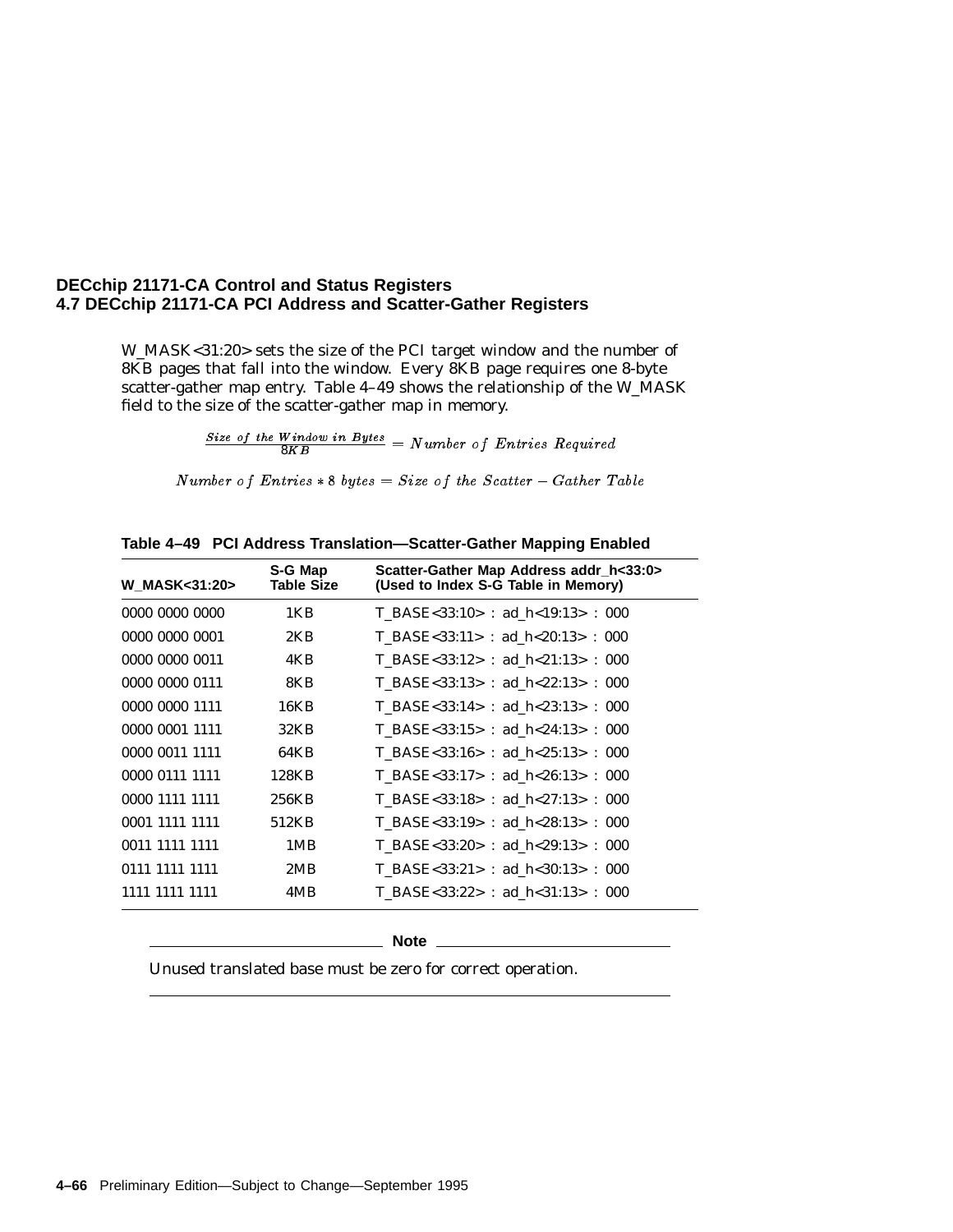The quadword address used to index into the table is formed from concatenating the appropriate T\_BASE and PCI address bits based on the size of the scatter-gather map. The PCI address forms the index into the table, while T\_BASE forms the NATURALLY ALIGNED base of the table.

For example, there are 128 entries in the scatter-gather table, with a table size of 1KB, for a mask of 0000 0000 0000. Entries are quadwords, so the lower 3 bits, <2:0>, of the address are always zero. Now, mask off **ad\_h<31:20>** because of W\_MASK. Then use  $ad_h$ <19:13> (7 bits,  $2^7 = 128$  entries in the table) as the table index. Use T\_BASE <31:8> to get the other bits of the 34-bit address.

| <b>W MASK&lt;31:20&gt;</b> | Translated Address addr h<33:0> | <b>Unused Translated</b><br><b>Base Register Bits</b> |
|----------------------------|---------------------------------|-------------------------------------------------------|
| 0000 0000 0000             | T BASE<33:20> : ad $h<19:0>$    | $T$ BASE < 19:10 >                                    |
| 0000 0000 0001             | T BASE<33:21> : ad $h<20:0>$    | T BASE<20:10>                                         |
| 0000 0000 0011             | T BASE<33:22> : ad $h<21:0>$    | $T$ BASE < 21:10 >                                    |
| 0000 0000 0111             | T BASE<33:23> : ad $h < 22:0>$  | T BASE<22:10>                                         |
| 0000 0000 1111             | T BASE<33:24> : ad $h < 23:0>$  | T BASE<23:10>                                         |
| 0000 0001 1111             | T BASE<33:25> : ad $h < 24:0>$  | $T$ BASE<24:10>                                       |
| 0000 0011 1111             | T BASE<33:26> : ad $h < 25:0>$  | $T$ BASE<25:10>                                       |
| 0000 0111 1111             | T BASE<33:27> : ad $h < 26:0>$  | T BASE<26:10>                                         |
| 0000 1111 1111             | T BASE<33:28> : ad $h < 27:0>$  | $T$ BASE < 27:10 >                                    |
| 0001 1111 1111             | T BASE<33:29> : ad $h < 28:0>$  | T BASE<28:10>                                         |
| 0011 1111 1111             | T BASE<33:30> : ad $h < 29:0>$  | T BASE<29:10>                                         |
| 0111 1111 1111             | T BASE<33:31> : ad $h<30:0>$    | T BASE<30:10>                                         |
| 1111 1111 1111             | T BASE<33:32> : ad $h<31:0>$    | T BASE<31:10>                                         |

**Table 4–50 PCI Address Translation—Scatter-Gather Mapping Disabled**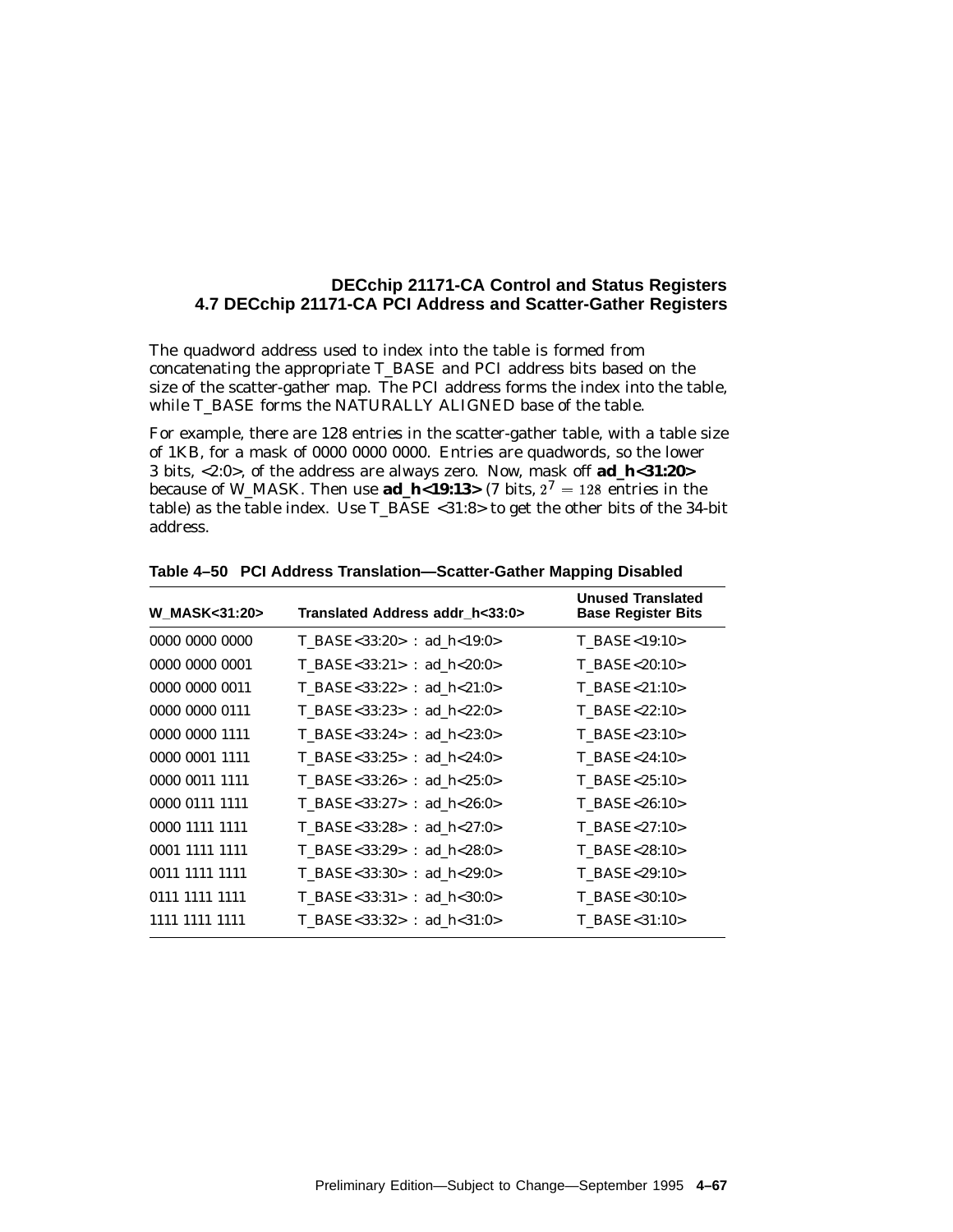### **4.7.5 Window Base DAC Register (W\_DAC)**

W\_DAC provides DAC\_BASE<7:0> for comparison against PCI address bits <39:32> during a DAC cycle. PCI address bits <63:40> must be zero for a PCI window hit. This register is used with W3\_BASE.

W\_DAC is only applicable to window 3 and only if enabled by W3\_BASE[DAC\_ ENABLE].

#### **Determining a Hit in the Target Window**

The target window is hit when the following is satisfied:

- The incoming PCI address bits <31:20> match one of the four window base registers. W*n*\_MASK[W\_MASK]<31:20> determines which bits are involved in the comparison.
- PCI address bits <63:40> are zero.
- PCI address bits <39:32> match DAC\_BASE<7:0>.

#### **Figure 4–32 Window Base DAC Register (87.6000.07C0)**



LJ-04255.AI

#### **Table 4–51 Window Base DAC Register**

| Field   | Name             | Type             | <b>Description</b>                                                                                                 |
|---------|------------------|------------------|--------------------------------------------------------------------------------------------------------------------|
| < 7:0>  | DAC BASE $< 7:0$ | RW.<br>UNDEFINED | Specifies bits <39:32> of the PCI base address<br>used to determine a hit in the target window<br>for a DAC cycle. |
| < 31:8> | Reserved         | RO.0             |                                                                                                                    |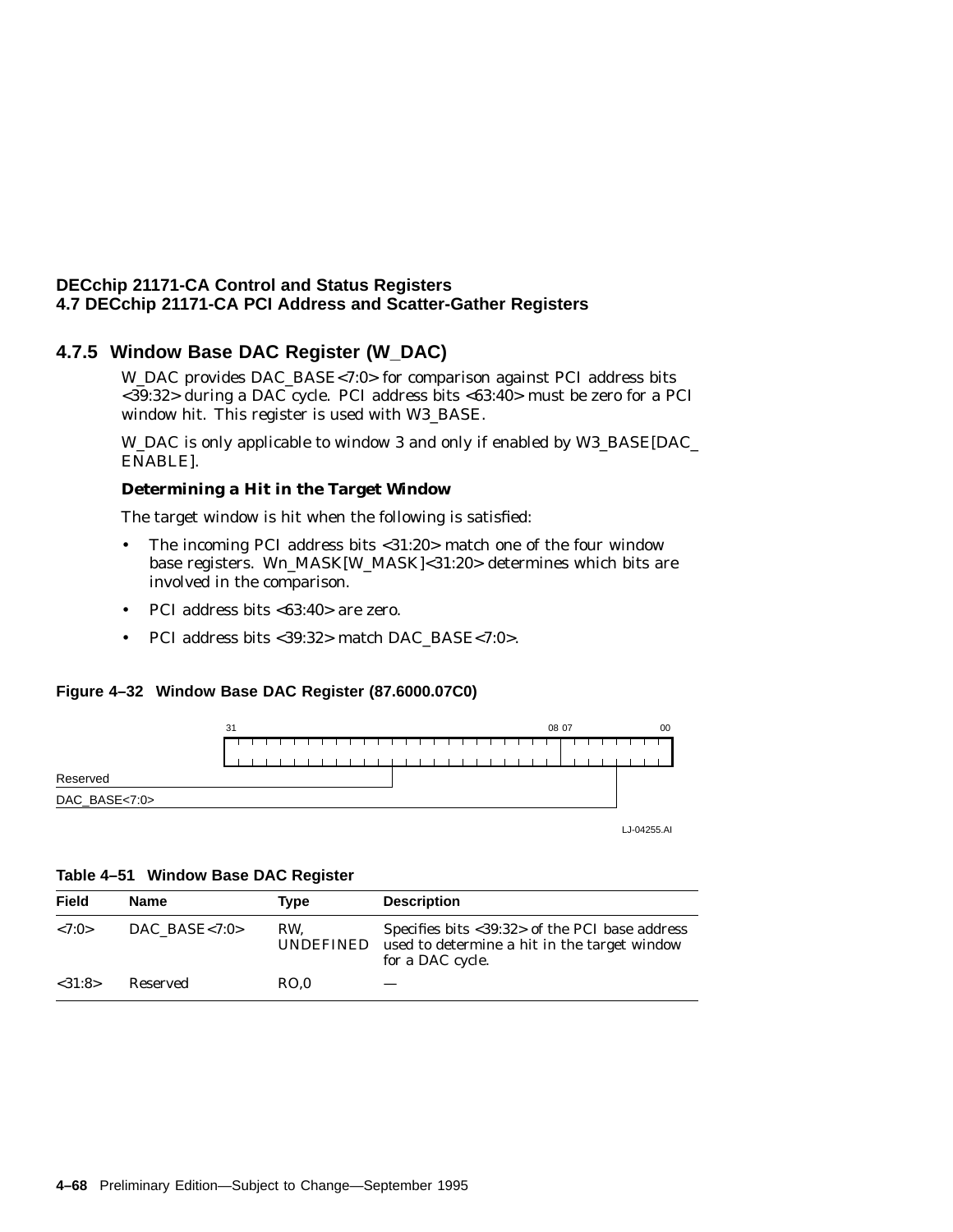# **4.8 DECchip 21171-CA Address Translation Registers**

This section defines and describes the DECchip 21171-CA address translation registers.

#### **4.8.1 Lockable Translation Buffer Tag <sup>n</sup> Registers (LTB\_TAGn)**

Software can write to these four lockable translation buffer tag *n* registers. Hardware cannot evict the register contents when a scatter-gather TLB miss occurs if the LOCKED bit is set. The addresses of the LTB\_TAG*n* registers are listed here.

| LTB TAG0-87.6000.0800 | LTB TAG1-87.6000.0840 |
|-----------------------|-----------------------|
| LTB TAG2-87.6000.0880 | LTB TAG3-87.6000.08C0 |

#### **Determining a Hit in the Translation Buffer**

If W*n*\_BASE[W*n*\_BASE\_SG] true when a PCI address hits one of the W*n*\_ BASE registers, the incoming PCI address bits <31:15> are compared with each of the eight translation buffer tag registers. If there is a match, the corresponding translation buffer page register group is indexed by PCI address bits <14:13> and if it is valid, there is a translation buffer hit.

#### **Operation on an Scatter-Gather TLB Miss**

Hardware uses a round-robin algorithm to handle a scatter-gather TLB miss. A scatter-gather TLB entry is overwritten if it is not locked, but will not be evicted if it is locked. The hardware will write all four PTEs on a miss.

#### **Figure 4–33 Lockable Translation Buffer Tag <sup>n</sup> Registers**



LJ-04256.AI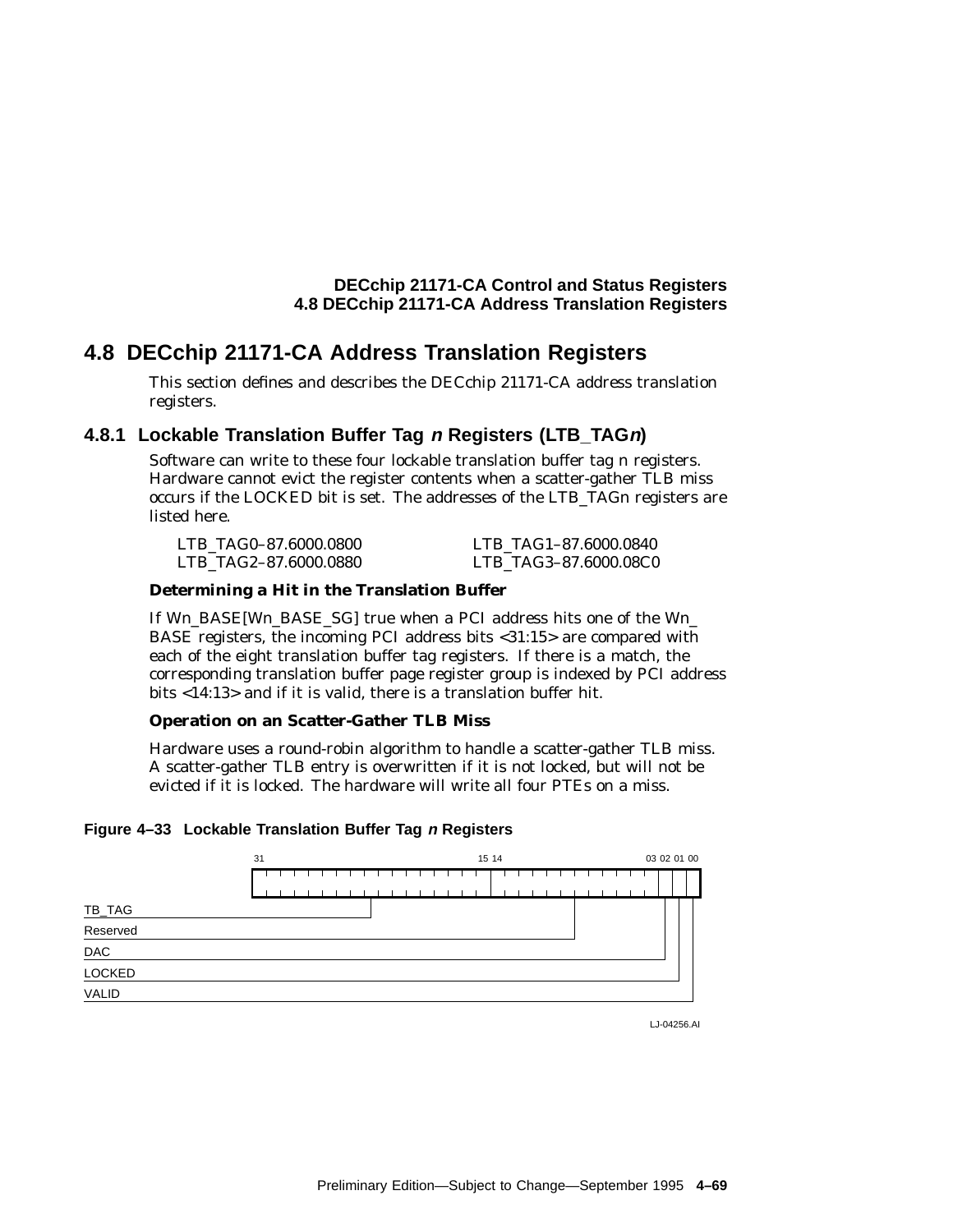| <b>Field</b> | <b>Name</b>   | Type                    | <b>Description</b>                                                                                                          |
|--------------|---------------|-------------------------|-----------------------------------------------------------------------------------------------------------------------------|
| < 0>         | <b>VALID</b>  | RW.0                    | If both VALID and the corresponding $Wn$ BASE $Wn$<br>BASE_SG] are set, this entry will be used for address<br>translation. |
| 1>           | <b>LOCKED</b> | RW.0                    | 1—The hardware will not evict this entry.                                                                                   |
| ${2}$        | DAC.          | RW.0                    | 0-This TAG entry belongs to a 32-bit PCI address.<br>1-This tag entry corresponds to a 64-bit PCI address.                  |
| <14:3>       | Reserved      | RO.0                    |                                                                                                                             |
| < 31:15>     | TB TAG        | RW.<br><b>UNDEFINED</b> | The TAG for each translation buffer entry.                                                                                  |

**Table 4–52 Lockable Translation Buffer Tag <sup>n</sup> Registers**

#### **4.8.2 Translation Buffer Tag <sup>n</sup> Register (TB\_TAGn)**

The addresses for the four TB\_TAGn registers are listed here.

| TB TAG0-87.6000.0900 | TB TAG1-87.6000.0940 |
|----------------------|----------------------|
| TB TAG2-87.6000.0980 | TB TAG3-87.6000.09C0 |

Software can write to these TLB tag entries, but the entries cannot be locked and so may be evicted by the hardware on a scatter-gather TLB miss.

The incoming PCI address bits <31:15> are compared with each of the eight translation buffer tag registers. If there is a match, the corresponding translation buffer page register group is indexed by PCI address bits <14:13>, and if it is valid, then there is a translation buffer hit.

A scatter-gather TLB miss is handled by hardware using a round-robin algorithm. An entry is overwritten if it is not locked. The hardware will write all four PTEs in the event of a scatter-gather TLB miss.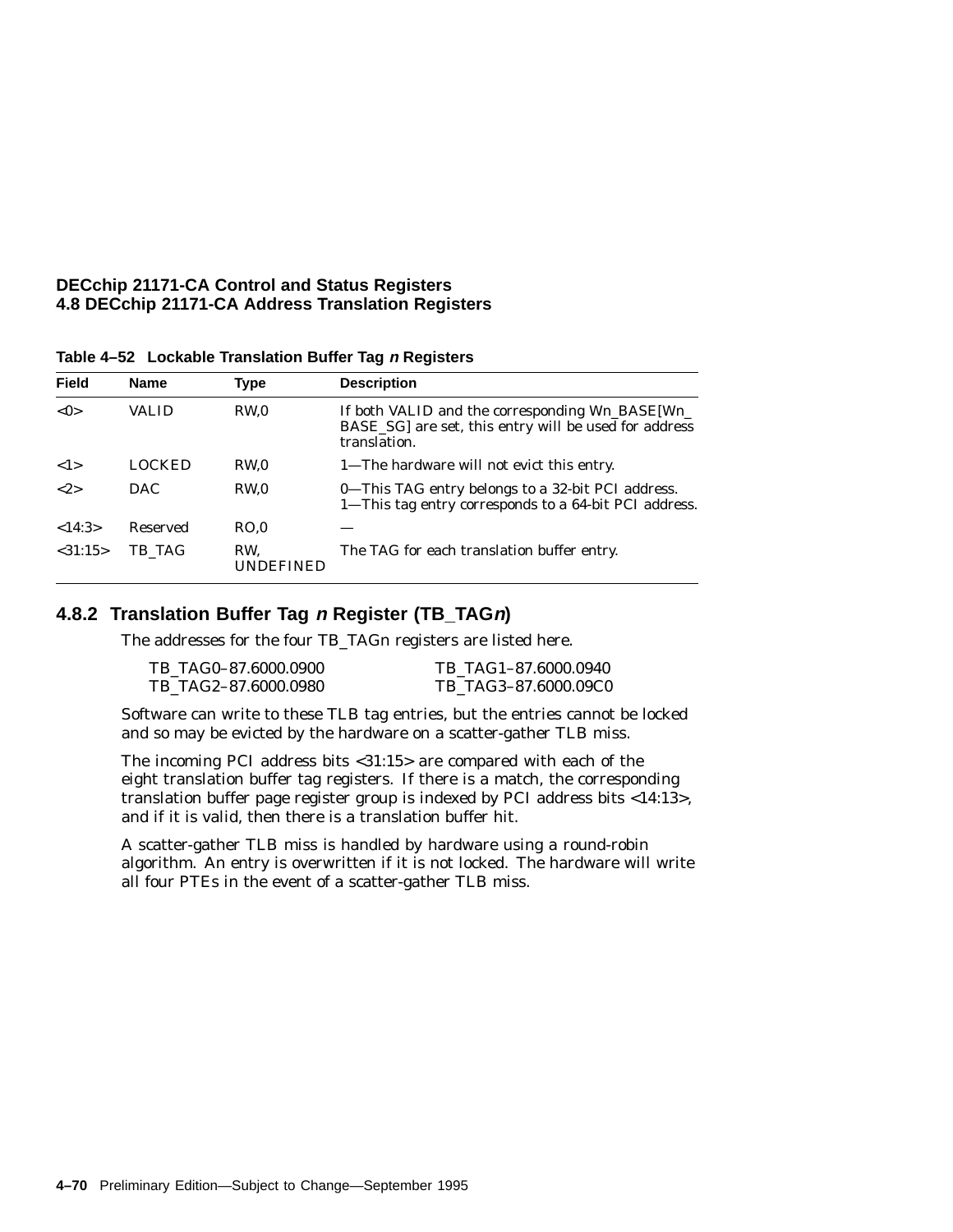



LJ-04257.AI

| <b>Field</b> | <b>Name</b> | Type             | <b>Description</b>                                                                                                 |
|--------------|-------------|------------------|--------------------------------------------------------------------------------------------------------------------|
| < 0>         | VALID       | RW <sub>0</sub>  | If both VALID and the corresponding<br>Wn_BASE[Wn_BASE_SG] are set, this entry is used<br>for address translation. |
| 1>           | Reserved    | RO.0             |                                                                                                                    |
| <2>          | <b>DAC</b>  | RW <sub>0</sub>  | 0—This TAG entry belongs to a 32-bit PCI address.<br>1-This TAG entry corresponds to a 64-bit PCI<br>address.      |
| <14:3>       | Reserved    | RO.0             |                                                                                                                    |
| < 31:15>     | TB TAG      | RW.<br>UNDEFINED | The TAG for each translation buffer entry.                                                                         |

#### **Table 4–53 Translation Buffer Tag <sup>n</sup> Registers**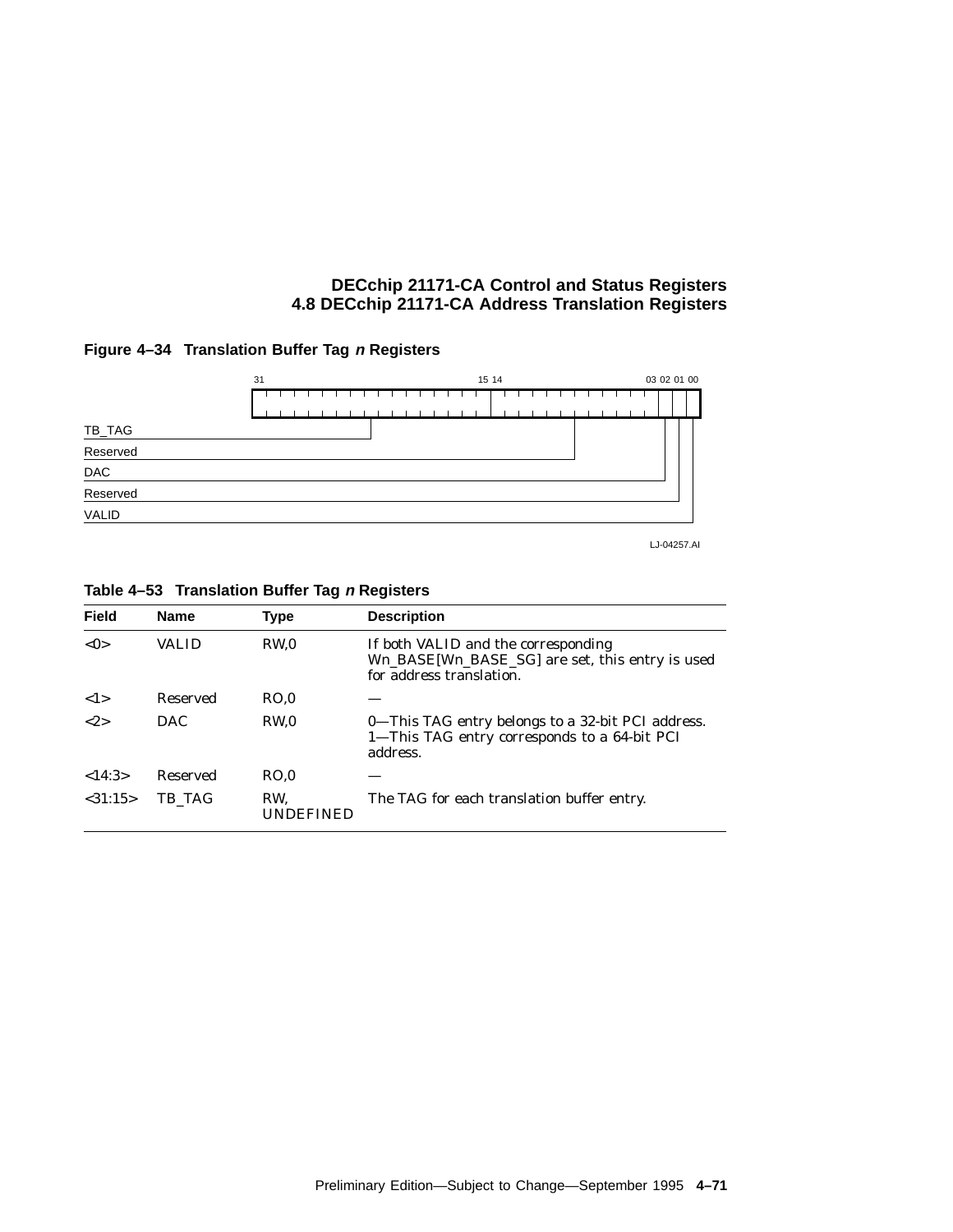#### **4.8.3 Translation Buffer <sup>m</sup> Page <sup>n</sup> Registers (TBm\_PAGEn)**

There are 32 translation buffer data registers: a group of four for each of the eight translation buffer entries. The TB*m*\_PAGE*n* registers are automatically updated on a TLB miss (a group of four at a time) by the CIA hardware.

The addresses for the 32 TB*m*\_PAGE*n* registers are listed here.

| TB0 PAGE0-87.6000.1000 | TB0 PAGE1-87.6000.1040 |
|------------------------|------------------------|
| TB0 PAGE2-87.6000.1080 | TB0 PAGE3-87.6000.10C0 |
| TB1_PAGE0-87.6000.1100 | TB1_PAGE1-87.6000.1140 |
| TB1_PAGE2-87.6000.1180 | TB1_PAGE3-87.6000.11C0 |
| TB2 PAGE0-87.6000.1200 | TB2 PAGE1-87.6000.1240 |
| TB2 PAGE2-87.6000.1280 | TB2_PAGE3-87.6000.12C0 |
| TB3 PAGE0-87.6000.1300 | TB3 PAGE1-87.6000.1340 |
| TB3 PAGE2-87.6000.1380 | TB3 PAGE3-87.6000.13C0 |
| TB4 PAGE0-87.6000.1400 | TB4 PAGE1-87.6000.1440 |
| TB4 PAGE2-87.6000.1480 | TB4_PAGE3-87.6000.14C0 |
| TB5_PAGE0-87.6000.1500 | TB5_PAGE1-87.6000.1540 |
| TB5_PAGE2-87.6000.1580 | TB5_PAGE3-87.6000.15C0 |
| TB6 PAGE0-87.6000.1600 | TB6 PAGE1-87.6000.1640 |
| TB6 PAGE2-87.6000.1680 | TB6 PAGE3-87.6000.16C0 |
| TB7_PAGE0-87.6000.1700 | TB7_PAGE1-87.6000.1740 |
| TB7_PAGE2-87.6000.1780 | TB7_PAGE3-87.6000.17C0 |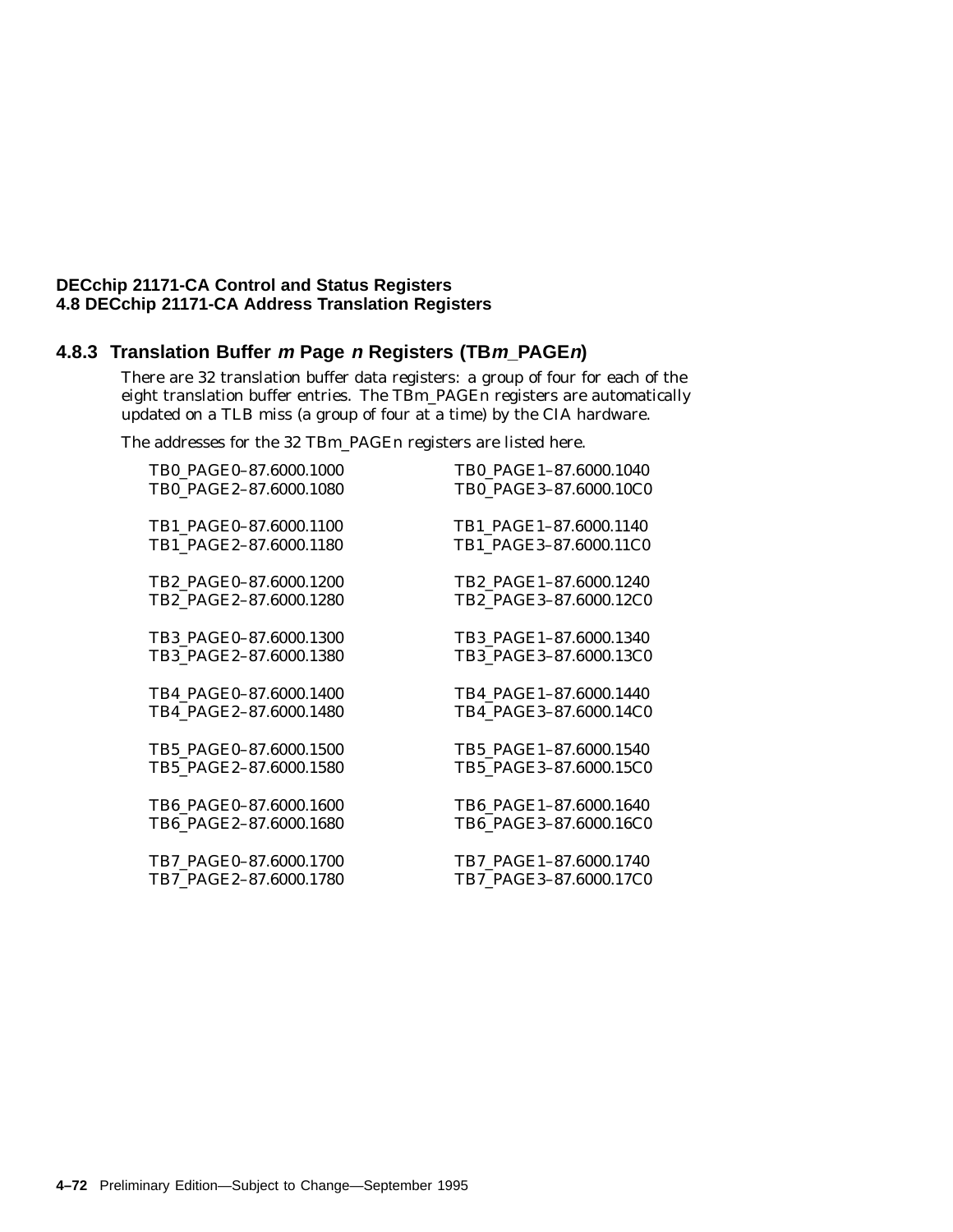#### **Figure 4–35 Translation Buffer <sup>m</sup> Page <sup>n</sup> Registers**



LJ-04258.AI

|  | Table 4-54 Translation Buffer m Page n Registers |  |  |  |
|--|--------------------------------------------------|--|--|--|
|--|--------------------------------------------------|--|--|--|

| <b>Field</b> | <b>Name</b>  | Type                          | <b>Description</b>                                                                                    |
|--------------|--------------|-------------------------------|-------------------------------------------------------------------------------------------------------|
| < 0>         | <b>VALID</b> | RW.<br>UNDEFINED translation. | 1—This entry can be used for address                                                                  |
| <21:1>       | PAGE ADDRESS | RW.                           | This field forms physical address<33:13>. PCI<br>UNDEFINED $ad_h<12:0>$ forms physical address<12:0>. |
| <31:22>      | Reserved     | RO.0                          |                                                                                                       |

Incoming PCI address bits <31:15> are compared with each of the eight translation buffer tag registers. If there is a match, the corresponding translation buffer page register group is indexed using PCI address bits <14:13>, and if it is valid, there is a translation buffer hit.

If the address bits do not match the tag, or the page entry is invalid, a TLB miss occurs. If the PTE, fetched by the hardware TLB-miss handler, is still invalid, the CIA\_ERROR interrupt is asserted for a DMA write transaction.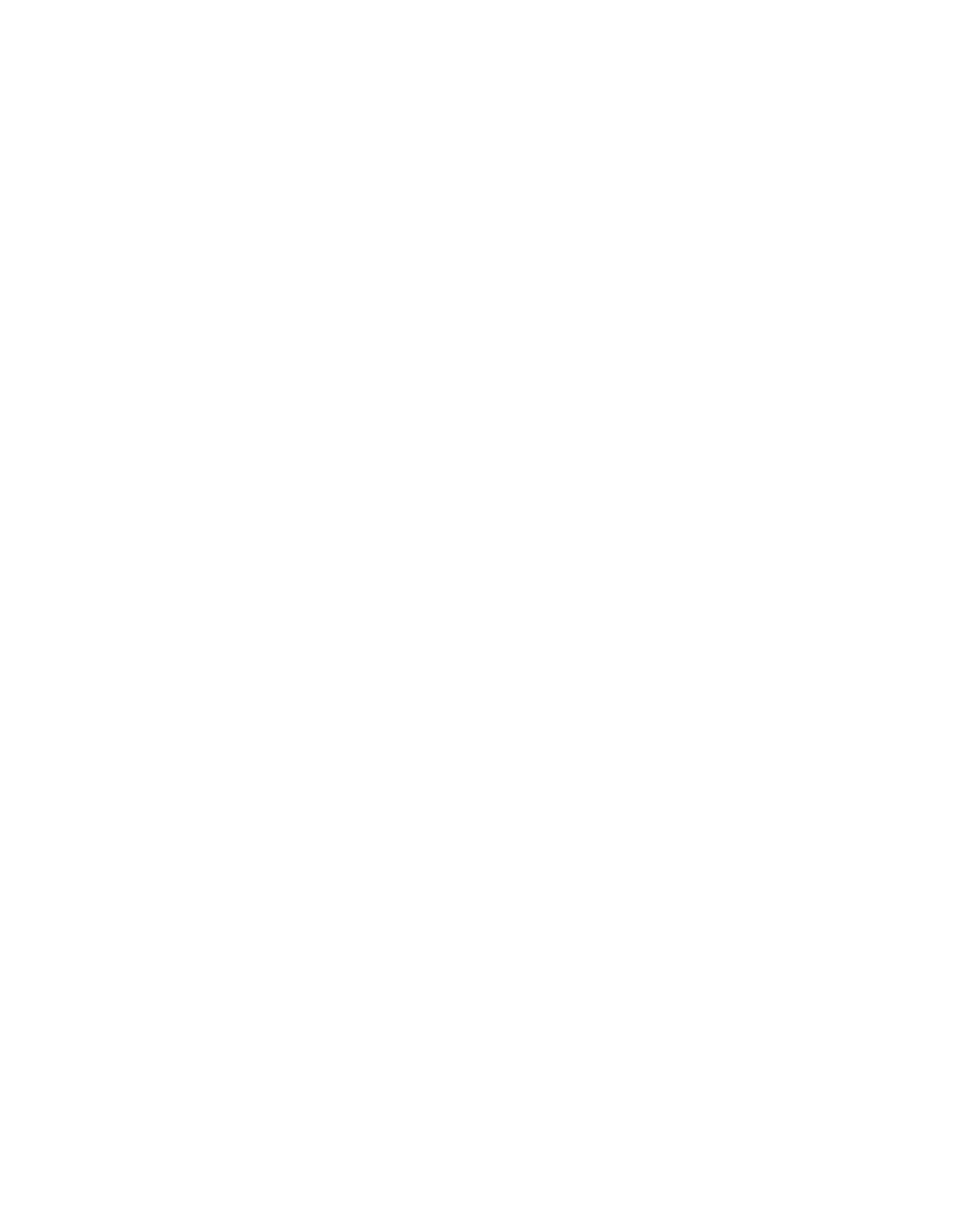# **5**

# **DECchip 21171-CA Power-Up and Initialization**

This chapter describes the behavior of the DECchip 21171-CA (CIA) chip on power-up and assertion of **reset\_l**. It also describes the system level requirements and the various registers that must be initialized after **reset\_l** is deasserted.

### **5.1 Power-Up**

On power-up, the **reset\_l** input of the CIA should be asserted. It should be kept asserted until the system clocks are up and running for eight cycles.

## **5.2 Internal Reset**

The assertion and deassertion of the **reset\_l** pin on the module is asynchronous to the CIA. The CIA generates an internal reset signal from **reset\_l**. The internal reset signal is asserted asynchronously, as soon as **reset\_l** is asserted, but is deasserted synchronously. Because of the synchronous deassertion of the internal reset, the CIA requires that no external transaction start until eight system clock cycles after the deassertion of **reset\_l**.

# **5.3 State of Pins on Reset Assertion**

The following are general rules and requirements for the behavior of the CIA pins during reset:

- All input control signals (except the clocks and **reset\_l**) must be in the deasserted state as long as **reset\_l** is asserted.
- All output and bidirectional signals are in the states listed in Table 5–1.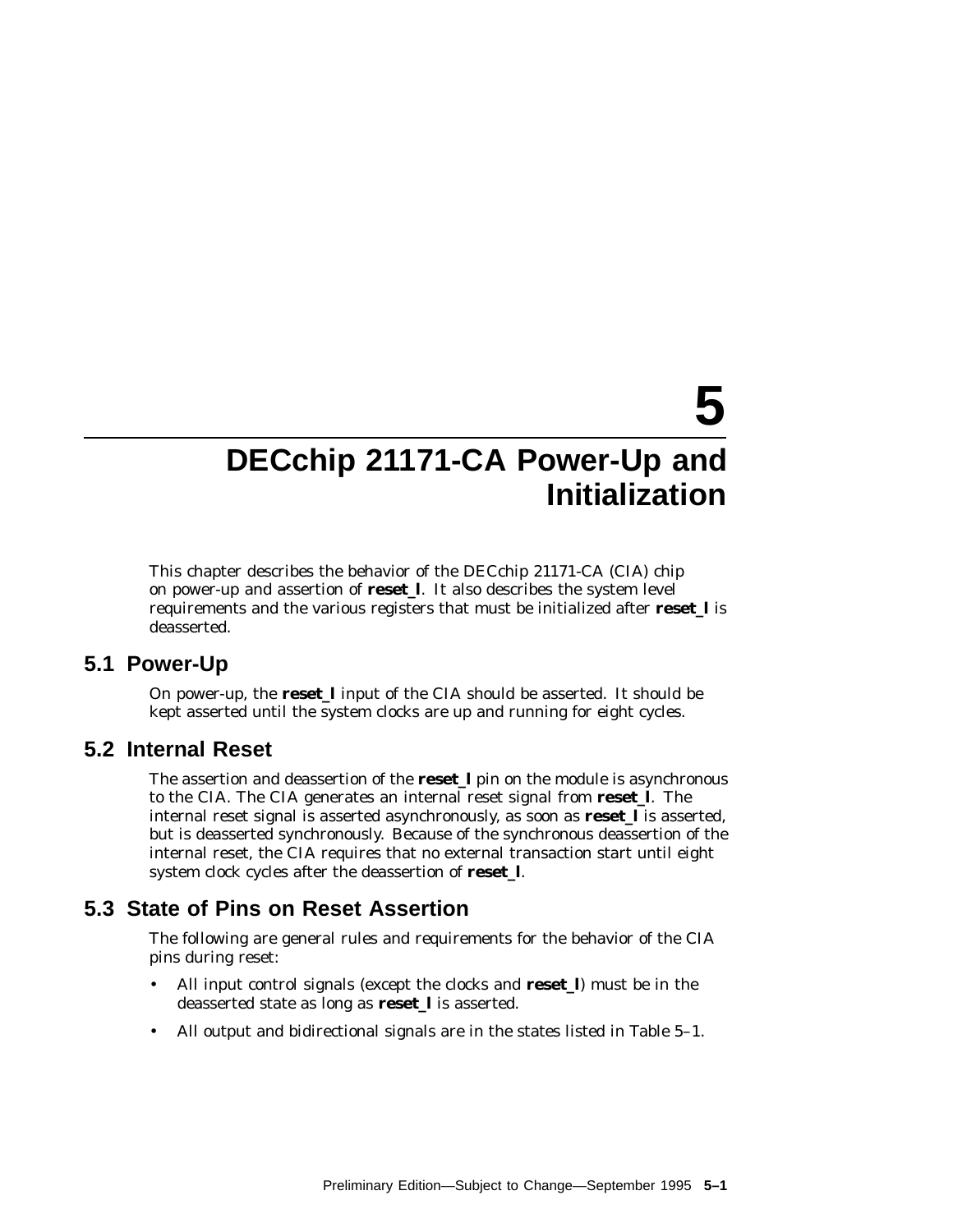#### **DECchip 21171-CA Power-Up and Initialization 5.3 State of Pins on Reset Assertion**

Table 5–1 lists the state of CIA pins while **reset\_l** is asserted.

| <b>Signal</b>  | <b>Reset State</b> | <b>Signal</b>      | <b>Reset State</b> |
|----------------|--------------------|--------------------|--------------------|
| addr_cmd_par_h | Z                  | addr_h<39,34:4>    | Z                  |
| $cmd_h<3:0>$   | Z                  | addr_bus_req_h     | Z                  |
| cack_h         | Z                  | dack_h             | Z                  |
| fill_h         | Z                  | fill_id_h          | Z                  |
| fill_error_h   | Z                  | idle_bc_h          | Z                  |
| tag_dirty_h    | Z                  | tag_ctl_par_h      | Z                  |
| mem_addr<12:0> | $\mathbf x$        | set_sel_h<15:0>    | $\bf{0}$           |
| ras_h<3:0>     | $\bf{0}$           | cas_ $h<3:0>$      | $\bf{0}$           |
| $mem_wel<1:0>$ | 11 <sub>2</sub>    | mem_en_h           | $\mathbf{1}$       |
| ad_h<63:0>     | Z                  | cbe_l<7:0>         | Z                  |
| par_h          | Z                  | par64_h            | Z                  |
| req64_l        | Z                  | ack64_l            | Z                  |
| frame_l        | Z                  | irdy_l             | Z                  |
| devsel_l       | Z                  | trdy_l             | Z                  |
| stop_l         | Z                  | perr_l             | Z                  |
| serr_l         | Z                  | req_l              | $\mathbf{1}$       |
| rst 1          | $\bf{0}$           | cmc_h<8:0>         | $\bf{0}$           |
| ioc_h<6:0>     | 52                 | iod_h<63:0>        | Z                  |
| iod_e_h<7:0>   | Z                  | int_h              | $\bf{0}$           |
| error_h        | $\bf{0}$           | test_or_scan_out_h | $\bf{0}$           |
|                |                    |                    |                    |

**Table 5–1 CIA Pin State During Reset**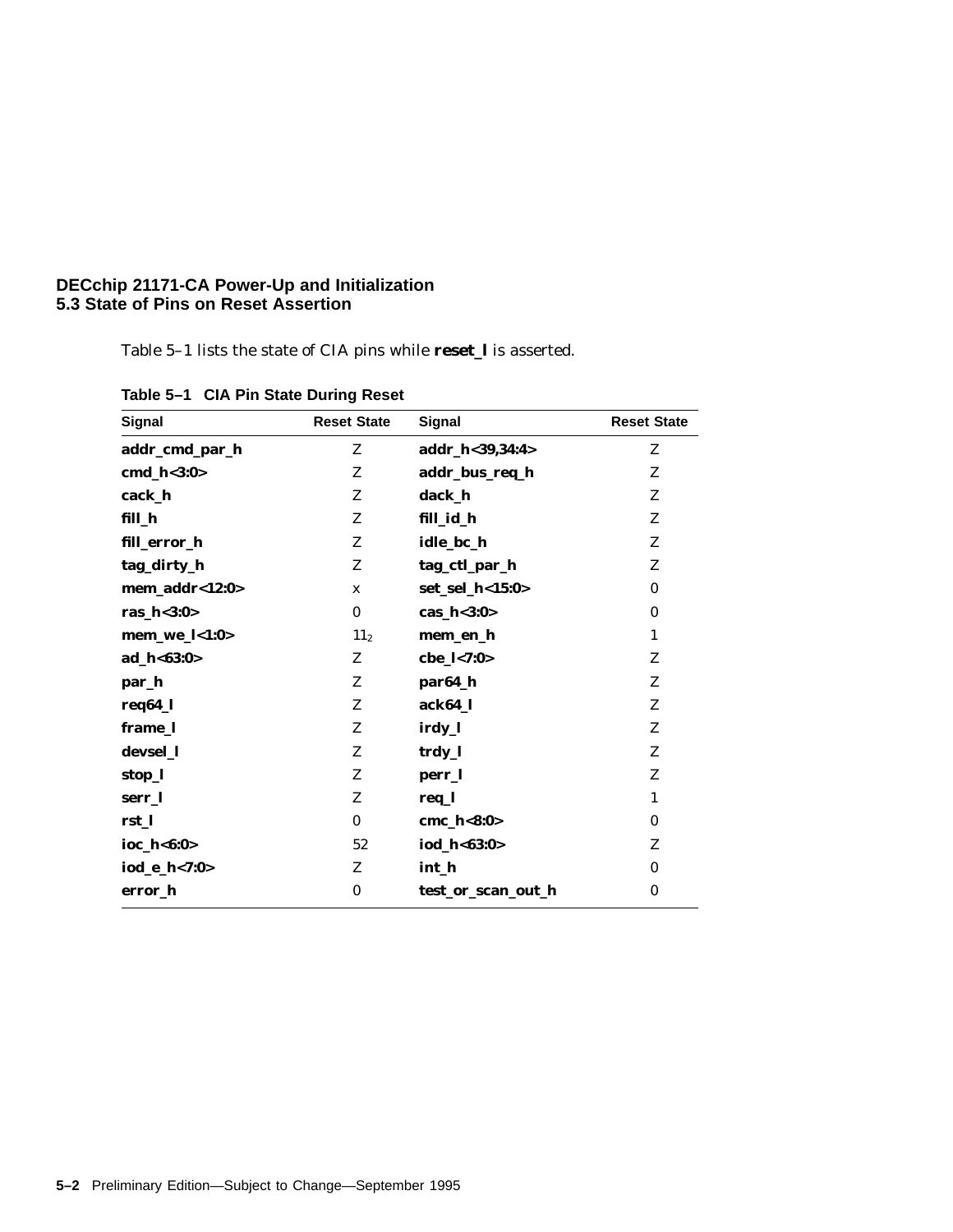#### **DECchip 21171-CA Power-Up and Initialization 5.4 Configuration after Reset Deassertion**

# **5.4 Configuration after Reset Deassertion**

Table 5–2 lists the state of CIA pins after **reset\_l** has been deasserted.

| Signal         | <b>Reset State</b> | Signal             | <b>Reset State</b> |
|----------------|--------------------|--------------------|--------------------|
| addr_cmd_par_h | Z                  | addr_h<39,34:4>    | Z                  |
| cmd_h<3:0>     | Z                  | addr_bus_req_h     | $\bf{0}$           |
| cack_h         | $\mathbf{0}$       | dack_h             | $\mathbf{0}$       |
| fill_h         | $\bf{0}$           | fill_id_h          | $\bf{0}$           |
| fill_error_h   | $\bf{0}$           | idle_bc_h          | $\bf{0}$           |
| tag_dirty_h    | Z                  | tag_ctl_par_h      | Z                  |
| mem_addr<12:0> | $\mathbf x$        | set_sel_h<15:0>    | $\bf{0}$           |
| ras_h<3:0>     | $\bf{0}$           | cas_ $h<3:0>$      | $\bf{0}$           |
| mem_we_l<1:0>  | 11 <sub>2</sub>    | mem_en_h           | 1                  |
| ad_h<63:32>    | Z                  | cbe_l<7:4>         | Z                  |
| ad_h<31:0>     | x or $Z^1$         | cbe_l<3:0>         | x or $Z^1$         |
| par_h          | x or $Z^1$         | par64_h            | $\geq$             |
| req64_l        | $\bf{0}$           | ack64_l            | Z                  |
| frame_l        | Z                  | irdy_l             | Z                  |
| devsel_1       | Z                  | trdy_l             | Z                  |
| stop_l         | Z                  | perr_l             | Z                  |
| serr 1         | Z                  | req_l              | $\mathbf{1}$       |
| rst 1          | $\bf{0}$           | cmc_h<8:0>         | $\bf{0}$           |
| ioc_h<6:0>     | 52                 | iod_h<63:0>        | Z                  |
| iod_e_h<7:0>   | Z                  | int_h              | $\mathbf{0}$       |
| error_h        | $\bf{0}$           | test_or_scan_out_h | $\bf{0}$           |

|  |  | Table 5-2 CIA Pin State After Reset |  |
|--|--|-------------------------------------|--|
|--|--|-------------------------------------|--|

<sup>1</sup>Dependent upon the state of PCI **gnt\_l**.<br>If **gnt\_l** is low, (CIA granted use of the PCI) the state of these signal lines is x.<br>If **gnt\_l** is high, (CIA not granted use of the PCI) the state of these signal lines is Z.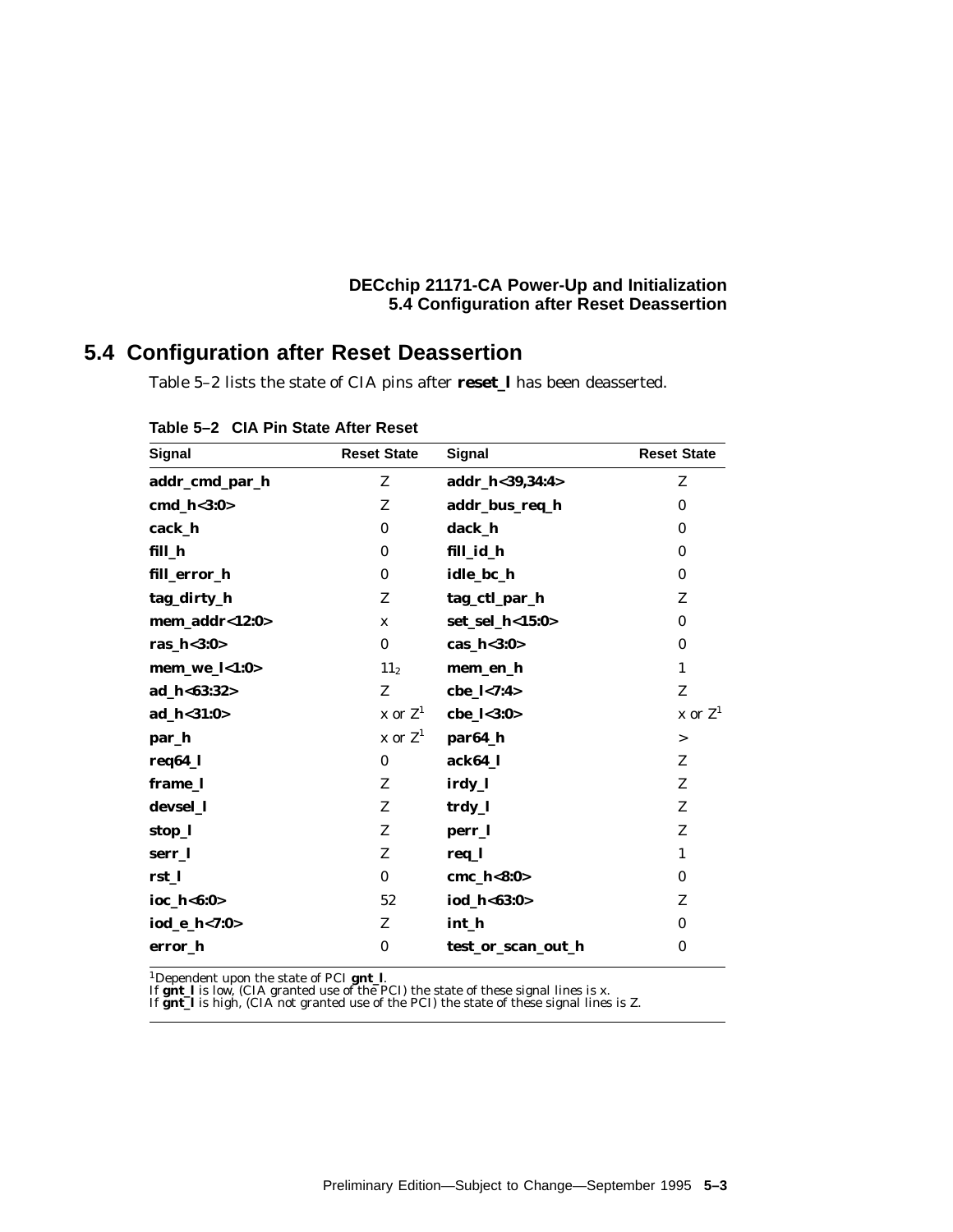#### **DECchip 21171-CA Power-Up and Initialization 5.4 Configuration after Reset Deassertion**

After **reset\_h** has been deasserted, the 21164 reads instructions from the serial ROM (SROM) into its internal Icache and then executes those instructions. The instructions from the SROM initialize the registers listed in Table 5–3 to the values shown.

| <b>Register</b>                                    | Acronym             | Initialized Value (Hex)            |
|----------------------------------------------------|---------------------|------------------------------------|
| Memory configuration<br>register                   | <b>MCR</b>          | Depends upon memory configuration. |
| Memory base address<br>registers $0,2,4,6,8,A,C,E$ | <b>MBAN</b>         | Depends upon memory configuration. |
| Memory timing<br>registers $0-2$                   | TMG0, TMG1,<br>TMG2 | Depends upon memory configuration. |

**Table 5–3 Registers Initialized by SROM Code**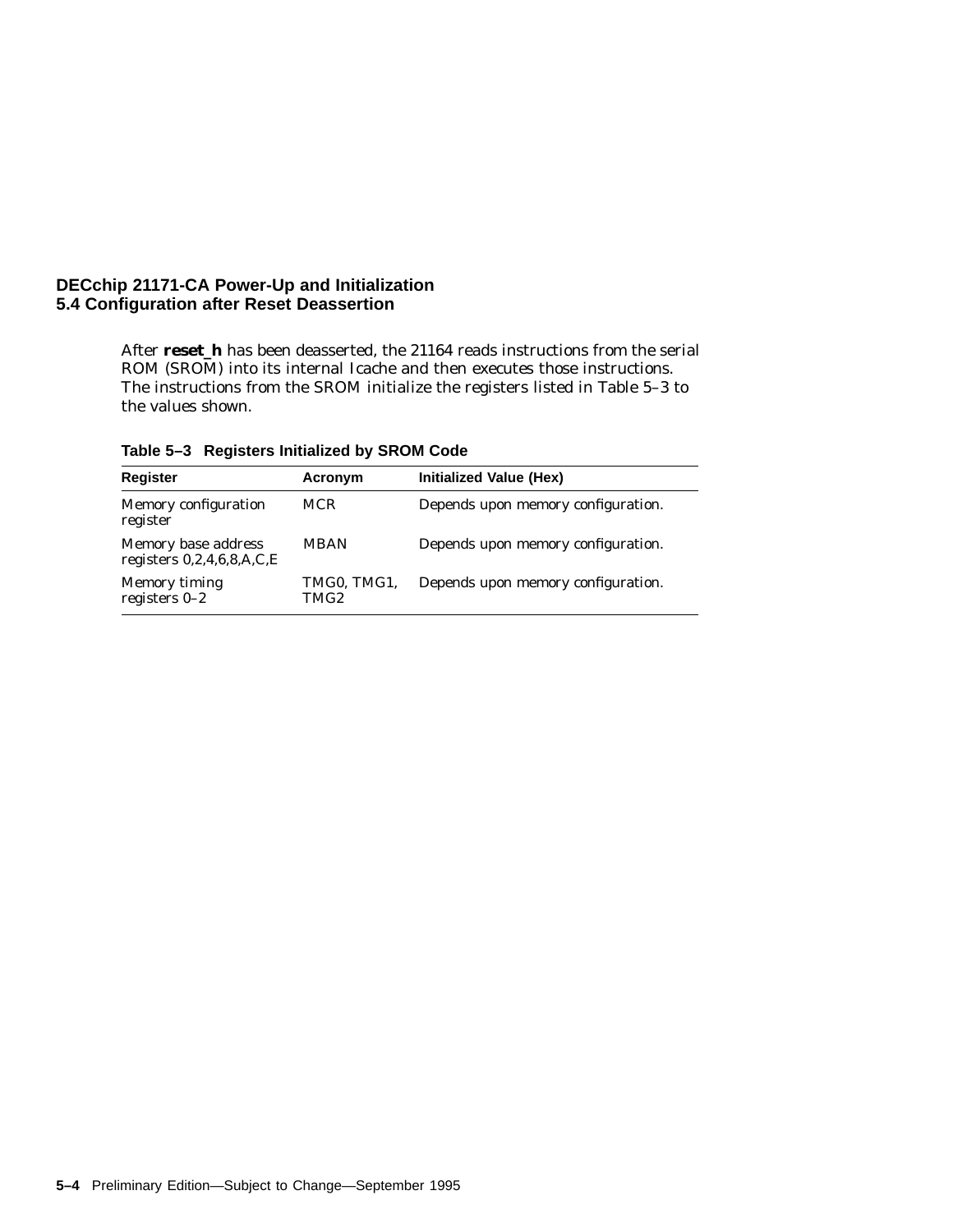# **6**

# **DECchip 21171-CA Address Mapping**

This chapter describes DECchip 21171-CA (CIA) mapping of 40-bit 21164 physical addresses to memory addresses and I/O space addresses. It also describes translation of a 21164-initiated address into a PCI address and translation of a PCI-initiated address into a physical memory address.

Topics include dense and sparse address space<sup>1</sup>, PCI addressing, scatter-gather address translation for DMA operations, and Extended Industry Standard Architecture (EISA) requirements.

## **6.1 Address Mapping Overview**

The 21164 address space is divided into two regions, as shown in Figure 6–1, using physical address bit **addr\_h<39>**. If clear, the 21164 access is to the cacheable memory space (partly reserved), and if set, the 21164 access is to noncacheable address space.





The CIA does not support use of **addr\_h<38:35>**. Software must ensure that **addr\_h<38:35>** is zero (even parity); otherwise, the CIA will cause a parity error interrupt.

Dense and sparse address spaces are defined in Section 6.2.1 and Section 6.2.2, respectively.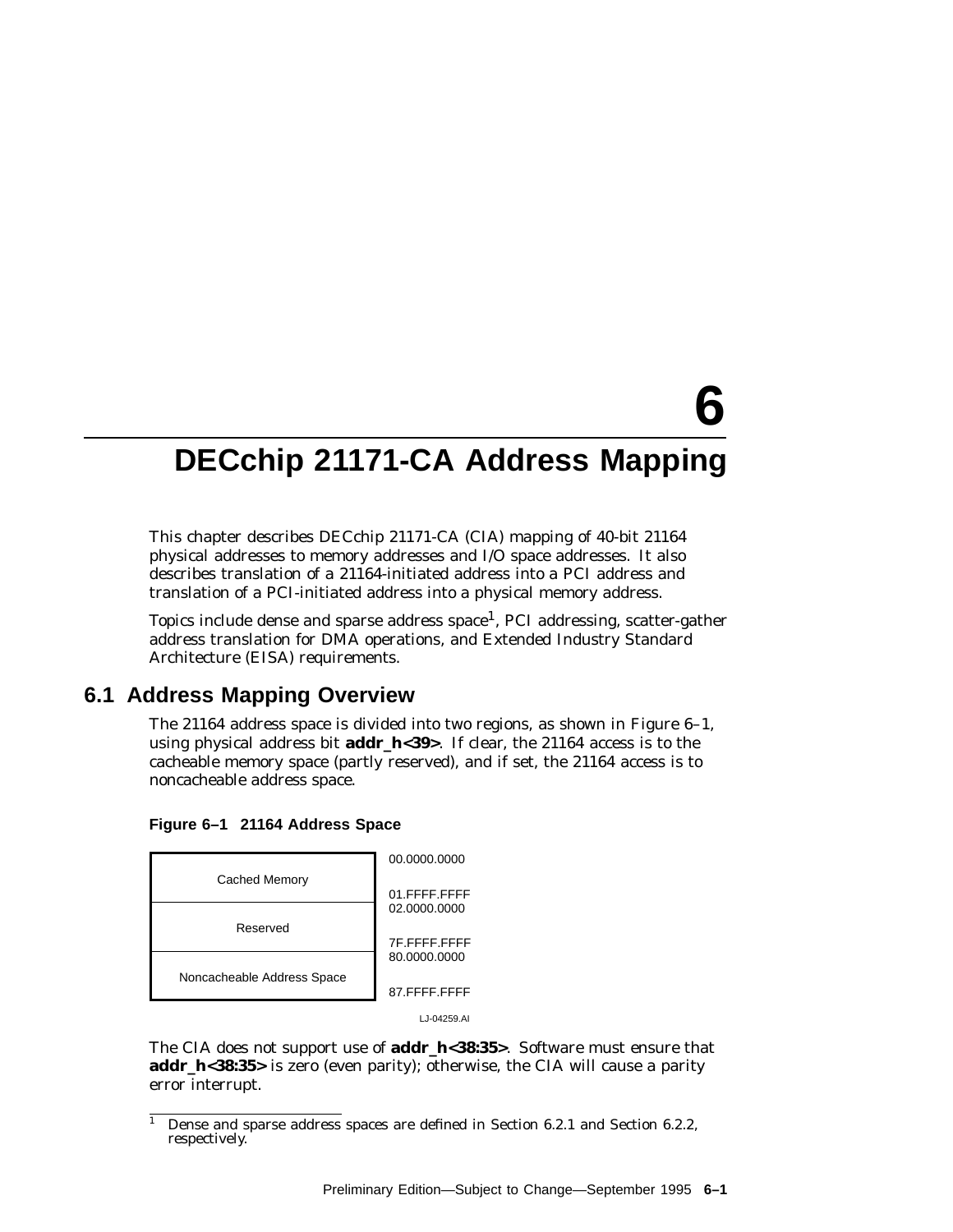#### **6.1.1 21164 Address Space Configuration Supported by the CIA**

As shown in Figure 6–2, the CIA supports only the first 8GB of cacheable memory space; the remainder is reserved. The cacheable memory space block size is fixed at 64 bytes. The CIA will send READ and FLUSH commands to the 21164 caches for DMA traffic to the 8GB memory address area.



#### **Figure 6–2 21164 Address Space Configuration**

The CIA supports 21164 access to memory-mapped I/O devices in noncacheable address space. The CIA defines four address spaces within the noncacheable space.

- 22GB PCI memory sparse space
- 2GB PCI I/O space
- 4GB PCI memory dense space
- 4GB that includes address space for:
	- $\qquad \qquad -$ PCI configuration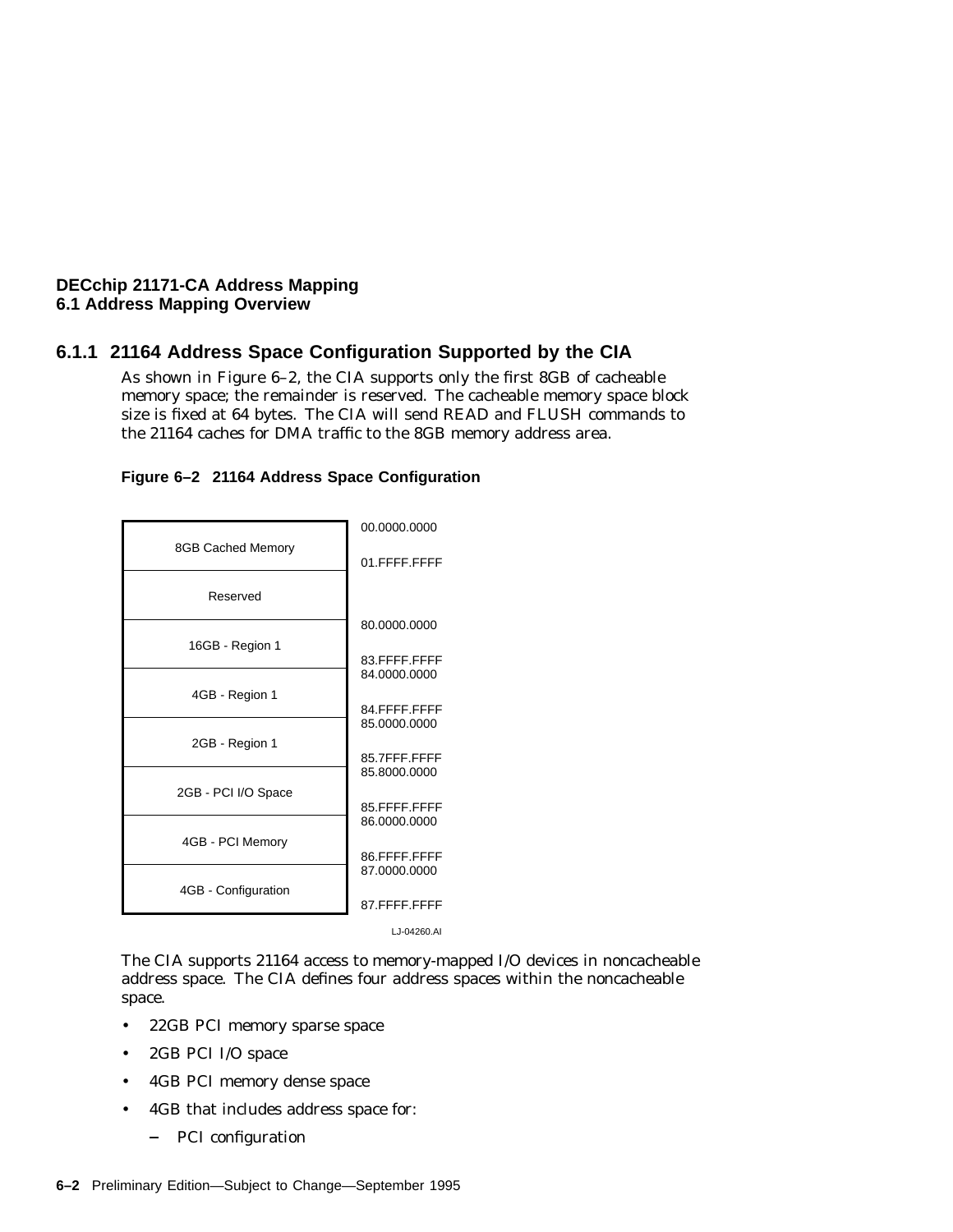- Special/interrupt acknowledge cycles
- CIA control and status registers (CSR)
- $\overline{\phantom{0}}$ Flash ROM and support logic registers

#### **6.1.1.1 21164 Access to Address Space**

The 21164 has access to the complete address space: it can access cached memory and CSRs, as well as all the PCI memory, I/O, and configuration regions, as shown in Figure 6–3.

**Figure 6–3 Address Space Overview**



LJ-04261.AI

The CIA sends only 32-bit addresses to the PCI  $(SAC<sup>1</sup>)$ . The CIA does not generate 64-bit addresses (DAC2).

<sup>&</sup>lt;sup>1</sup> Single address cycle (PCI 32-bit address transfer).<br><sup>2</sup> Dual access cycle (PCI 64 bit address transfer). uses

<sup>2</sup> Dual access cycle (PCI 64-bit address transfer)–used only if address bits **ad\_h<63:32>** are non-zero.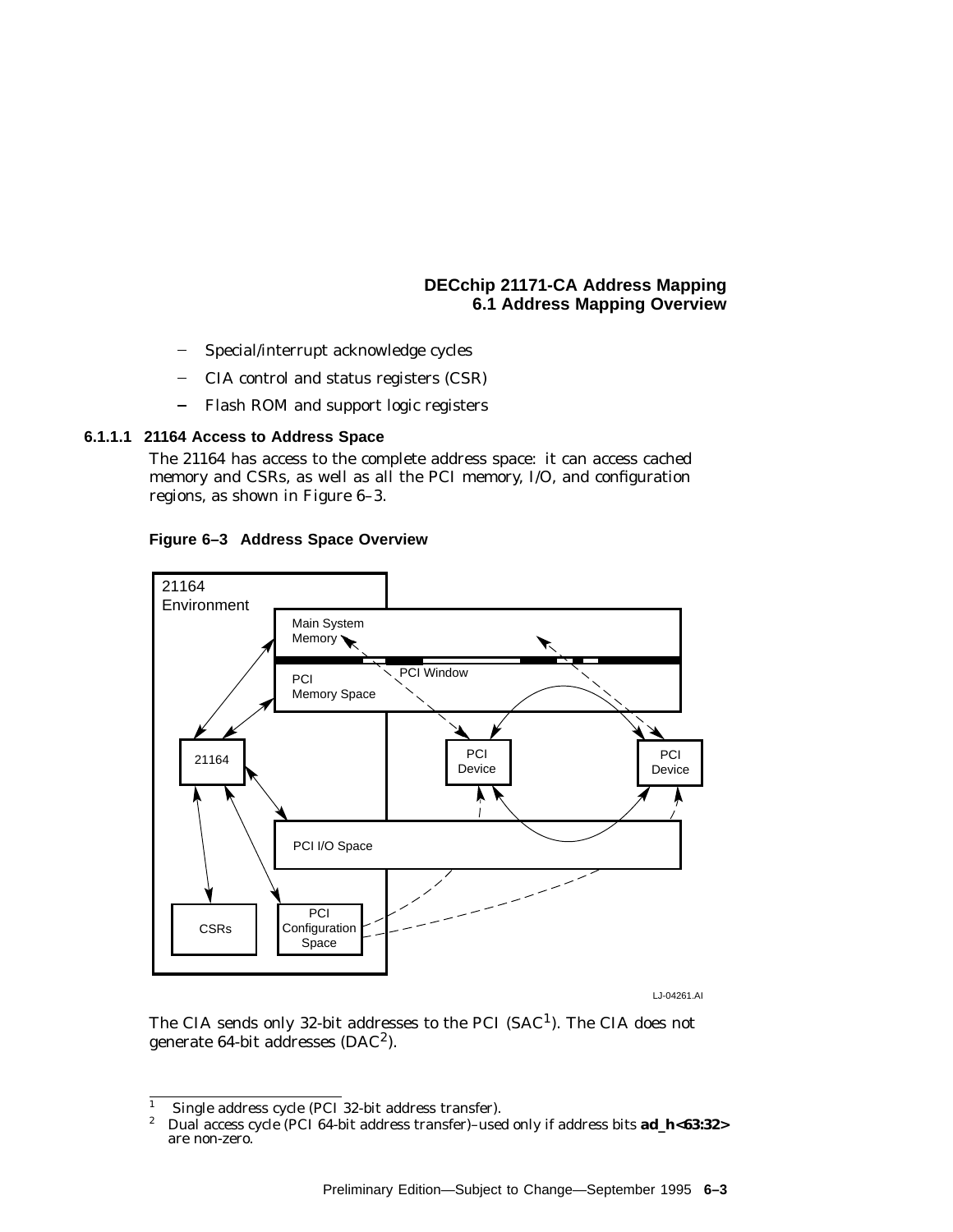#### **6.1.1.2 PCI Access to Address Space**

PCI devices have a restricted view of the address space. They can access any PCI device through the PCI memory or PCI I/O space, but they have no access to PCI configuration space.

Furthermore, the CIA restricts PCI access to the system memory (for DMA operations) to four programmable address windows in PCI memory space, as shown in Figure 6–3. Address windows are a PCI requirement. Each window location is defined by its base register and is implemented by all PCI devices.

DMA access to system memory is achieved through one of two access methods:

- The directly mapped method concatenates an offset to a portion of the PCI address.
- The virtually mapped method uses a scatter-gather translation map. The scatter-gather map allows any 8KB page of PCI memory address region to be redirected to an 8KB cached memory page, as shown in Figure 6–4.

#### **Figure 6–4 Address Mapping Overview**

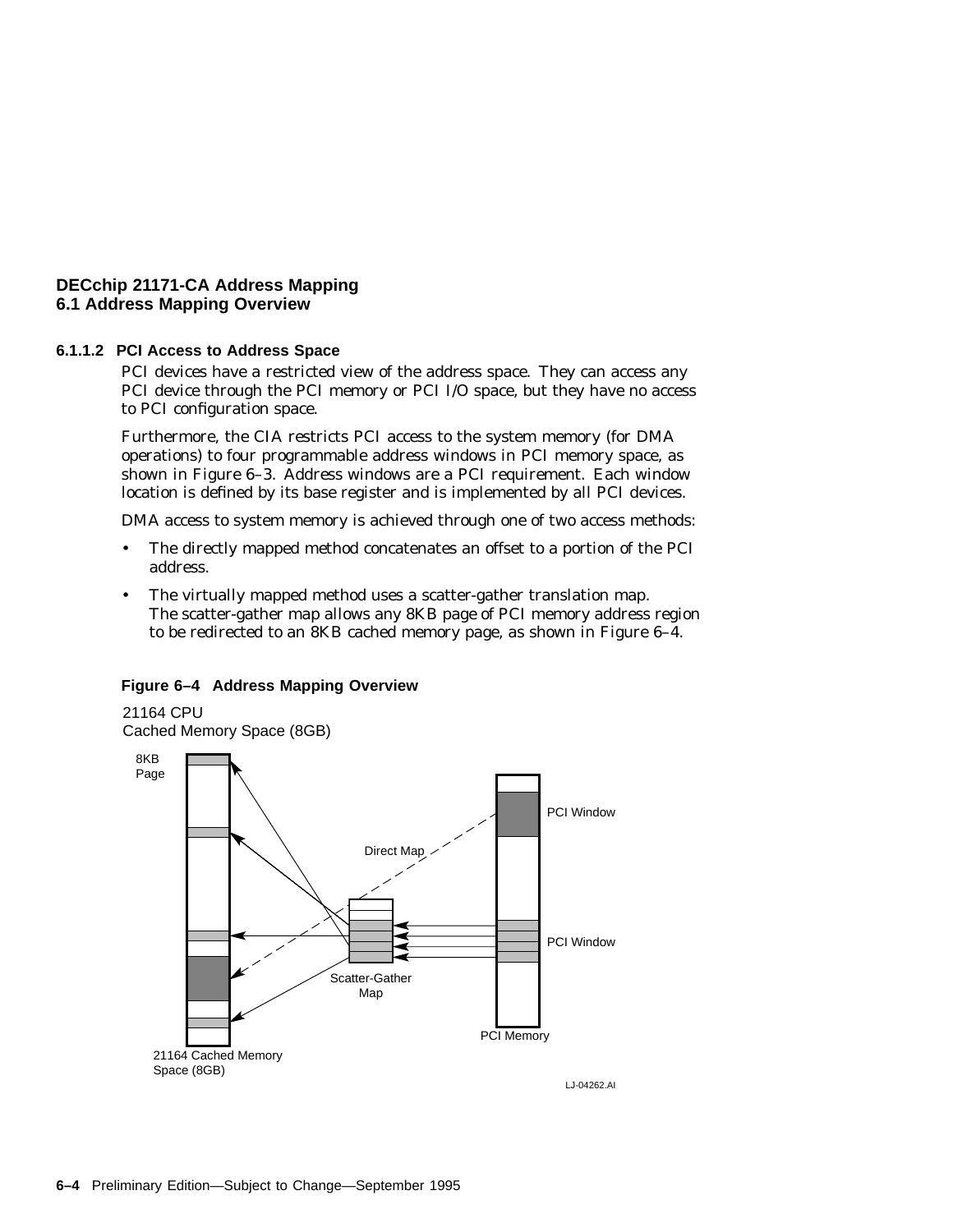The CIA accepts both 64-bit address cycles (DAC) and 32-bit PCI address cycles (SAC). The following restrictions apply to PCI 64-bit address (DAC) support:

- The least significant 40 bits of the PCI address are used in the window comparison logic. PCI address bits **ad\_h<63:40>** must be zero.
- Only one of the four PCI windows (window 3) can be enabled to accept a 64-bit (DAC) PCI address; windows 0 through 2 accept only 32-bit (SAC) address cycles.
- With a 4GB DAC window and one of the 4GB SAC windows, a PCI device can access all 8GB of memory supported by the CIA.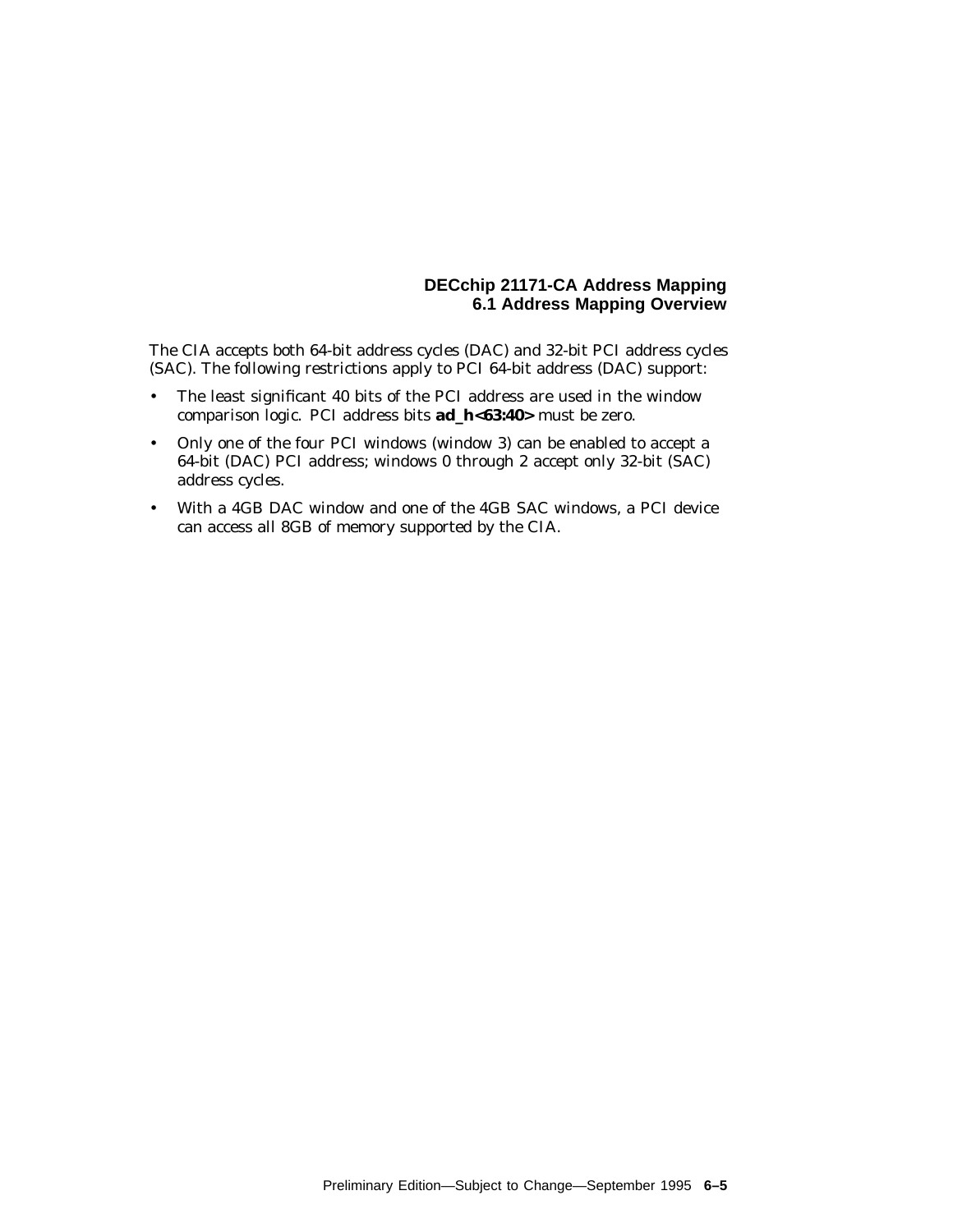21164

Figure 6–5 shows how the 21164 address map translates to the PCI address space. It also shows how PCI devices access 21164 memory space via DMAs. Notice that the PCI memory space is double mapped using dense and sparse space.



#### **Figure 6–5 21164 and DMA Read and Write Transactions**

LJ-04263.AI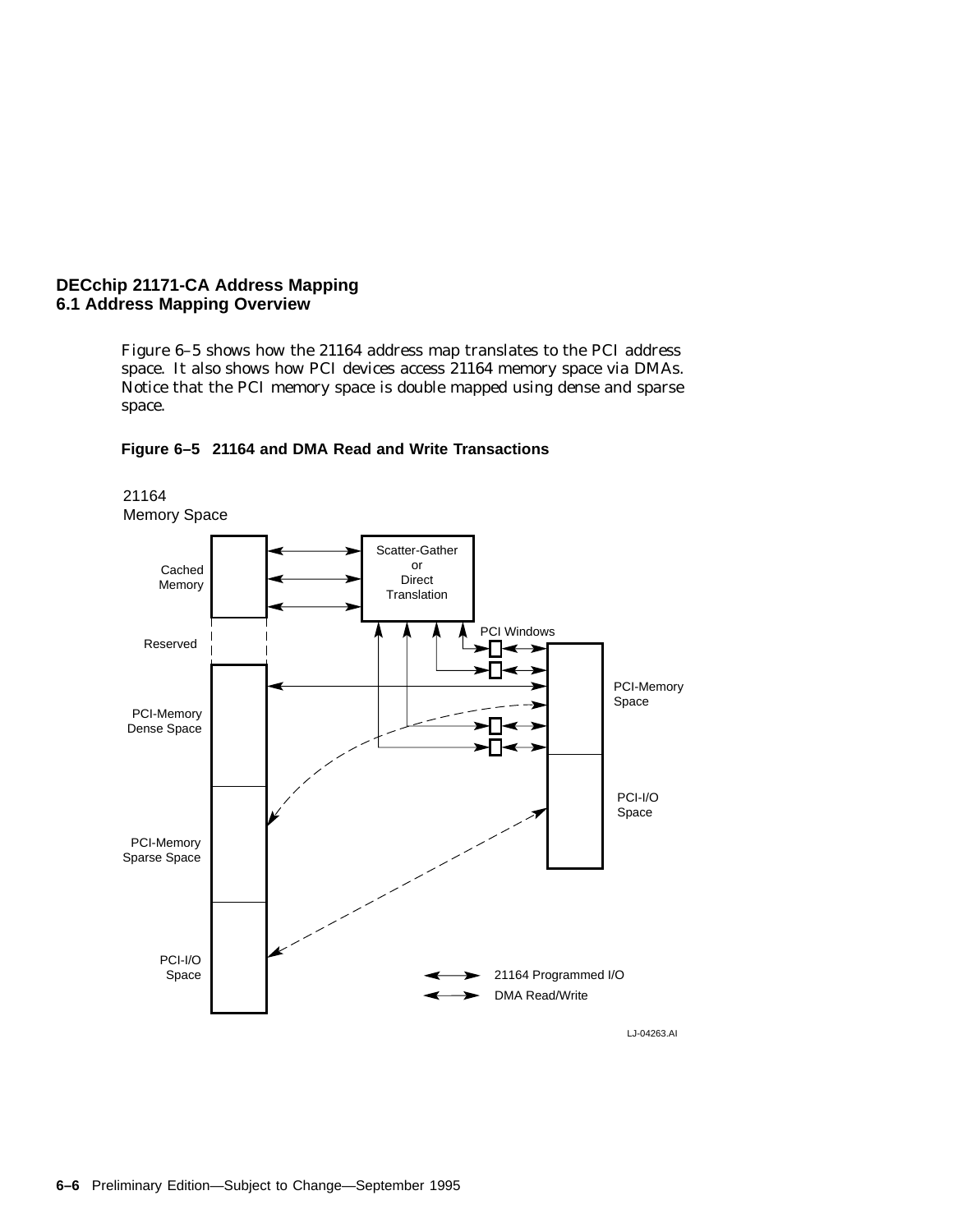# **6.2 21164 Address Space**

This section lists and describes the 21164 address space regions. The requirements for using the address regions are also shown and described. Table 6–1 lists the 21164 address regions.

**Table 6–1 21164 Address Space**

| 21164 Address             | Size (GB)               | <b>Selection</b>                                                |
|---------------------------|-------------------------|-----------------------------------------------------------------|
| 00.0000.0000-01.FFFF.FFFF | 8                       | Main memory                                                     |
| 80.0000.0000-83.FFFF.FFFF | 16                      | PCI memory-512MB<br>Sparse Space-Region 0                       |
| 84.0000.0000-84.FFFF.FFFF | 4                       | PCI memory-128MB<br>Sparse Space-Region 1                       |
| 85.0000.0000-85.7FFF.FFFF | $\boldsymbol{2}$        | PCI memory-64MB<br>Sparse Space-Region 2                        |
| 85.8000.0000-85.BFFF.FFFF | 1                       | PCI I/O space-32MB<br>Sparse Space-Region A                     |
| 85.C000.0000-85.FFFF.FFFF | 1                       | PCI I/O space-32MB<br>Sparse Space-Region B                     |
| 86.0000.0000-86.FFFF.FFFF | $\overline{\mathbf{4}}$ | PCI memory, 4GB-Dense space                                     |
| 87.0000.0000-87.1FFF.FFFF | 0.5                     | PCI configuration<br>Sparse space                               |
| 87.2000.0000-87.3FFF.FFFF | 0.5                     | PCI special/interrupt acknowledge<br>Sparse space               |
| 87.4000.0000-87.4FFF.FFFF | 0.25                    | CIA main CSRs<br>Pseudosparse <sup>1</sup>                      |
| 87.5000.0000-87.5FFF.FFFF | 0.25                    | CIA PCI memory control CSRs<br>Pseudosparse <sup>1</sup>        |
| 87.6000.0000-87.6FFF.FFFF | 0.25                    | <b>CIA PCI address translation</b><br>Pseudosparse <sup>1</sup> |
| 87.7000.0000-87.FFFF.FFFF | 2.25                    | <b>Reserved</b>                                                 |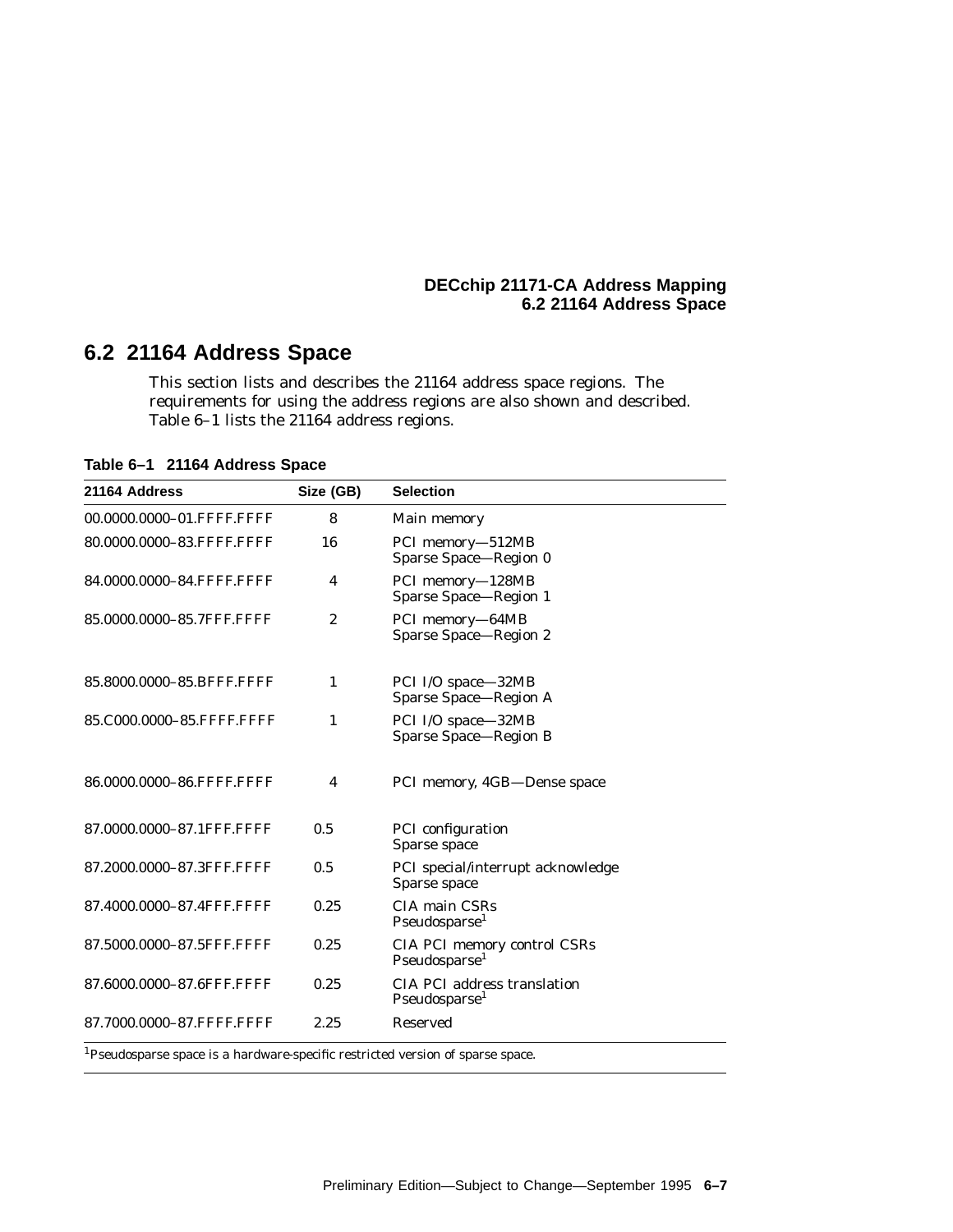The reasons for using the 21164 I/O space address map are as follows:

- Limits the number of address pins sent to the CIA.
- Provides 4GB of dense space to completely map the 32-bit PCI memory space.
- Provides abundant PCI sparce memory space because sparse memory space has byte granularity and is the safest memory space to use (no prefetching). Furthermore, the larger the space, the less likely software will need to dynamically relocate the sparse space segments. The main problem with sparse space is that it is wasteful of 21164 address space. For instance, 16GB of 21164 address space maps to only 512MB of PCI sparse space.

The CIA supports three PCI sparse space memory regions, allowing 704MB of total sparse memory space. The three regions can be relocated using the HAE\_MEM CSR, and the simplest configuration allows for 704MB of contiguous memory space:

- 512MB region, which may be located in any NATURALLY ALIGNED 512MB segment of the PCI memory space. Software developers may find this region sufficient for their needs and can ignore the remaining two regions.
- 128MB region, which may be located on any NATURALLY ALIGNED 128MB segment of the PCI memory space.
- 64MB region, which may be located on any NATURALLY ALIGNED 64MB segment of the PCI memory space.
- Limits the PCI I/O space to sparse space. Although the PCI I/O space can handle 4GB, some chips can access only 64KB. So most, if not all, PCI devices will not exceed 64KB for the foreseeable future. Therefore, the CIA supports 64MB of sparse I/O space.
- Supports two CIA PCI sparse space I/O regions. Region A contains 32MB and is fixed in PCI segment 0–32 MB. Region B also contains 32MB, but can be relocated using the HAE\_IO register.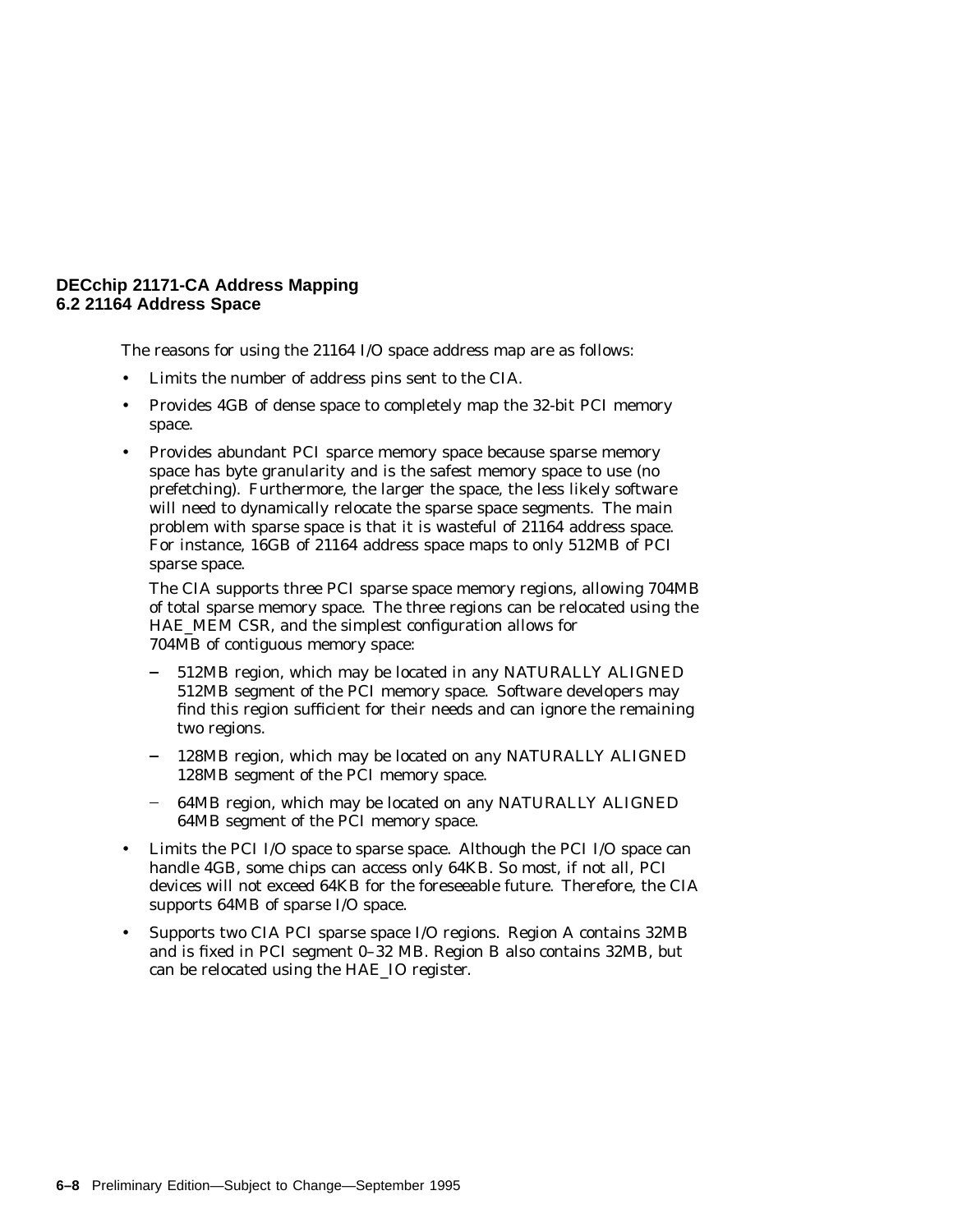#### **6.2.1 PCI Dense Memory Space**

PCI dense memory space is located in the range 86.0000.0000 to 86.FFFF.FFFF. It is typically used for memory-like data buffers such as video frame buffers or nonvolatile RAM (NVRAM). Dense space does not allow byte or word access but has the following advantages over sparse space:

- Contiguous memory locations—Some software, like the default graphics routines of Windows NT, require memory-like access. These routines cannot use sparse space addresses, because sparse space addresses require PCI transactions to be at adjacent Alpha addresses, instead of being widely separated as in sparse space. As as result, if the user-mode driver uses sparse space for its frame-buffer manipulation, it cannot ''hand over'' the buffer to the common Windows NT graphics code.
- Higher bus bandwidth—PCI bus burst transfers are not usable in sparse space except for a two-longword burst for quadword write transactions. Dense space is defined to allow both burst read and write transactions.
- Efficient read/write buffering—In sparse space, separate accesses use separate read or write buffer entries. Dense space allows separate accesses to be collapsed in read and write buffers (this is exactly what the 21164 does).
- Few memory barriers–In general, sparse space accesses are separated by memory barriers to avoid read/write buffer collapsing. Dense space accesses only require barriers when explicit ordering is required by the software.

Dense space is provided for the 21164 to access PCI memory space, but not for accessing PCI I/O space. Dense space has the following characteristics:

- There is a one-to-one mapping between 21164 addresses and PCI addresses. A longword address from the 21164 will map to a longword on the PCI with no shifting of the address field.
- The concept of dense space (and sparse space) is applicable only to 21164-generated addresses. There is no such thing as dense space (or sparse space) for PCI-generated address.
- Byte or word accesses are *not* possible in this space. The minimum access granularity is a longword on write transactions and a quadword on read transactions. The maximum transfer length is 32 bytes (performed as a burst of 8 longwords on the PCI). Any combination of longwords may be valid on write transactions. Valid longwords surrounding invalid longwords (called a ''hole'') are required to be handled correctly by all PCI devices. The CIA will allow such ''holes'' to be issued.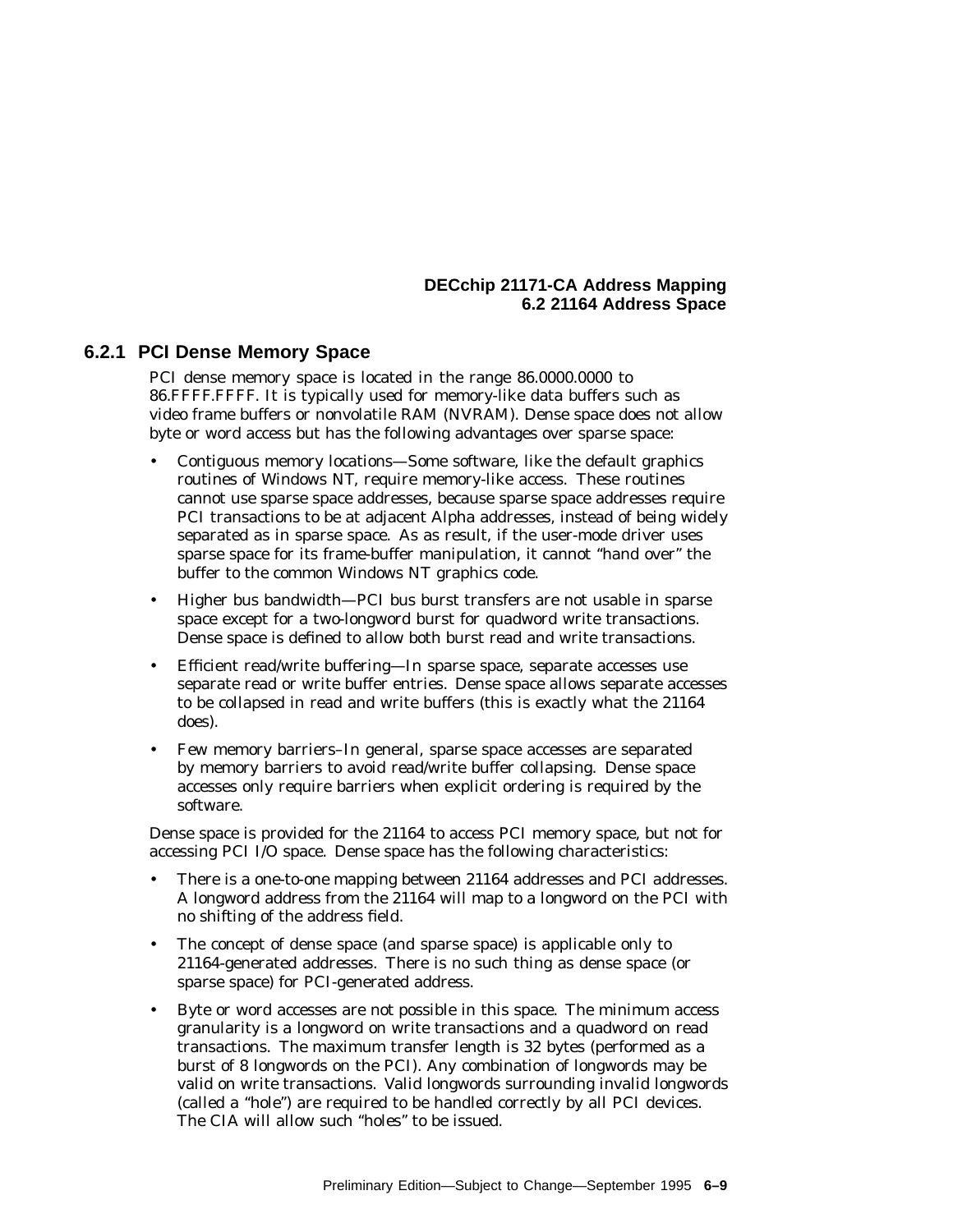- Read transactions will always be performed as a burst of two, or more, longwords on the PCI because the minimum granularity is a quadword. The processor can request a longword but the CIA will always fetch a quadword, thus prefetching a second longword. Therefore, this space cannot be used for devices that have read side effects. Although a longword may be prefetched, the prefetch buffer is not treated as a cache and thus coherency is not an issue. Note that a quadword read is not atomic on the PCI, that is, the target device is at liberty to force a retry after the first longword of data is sent, and then allow another device to take control of the PCI bus. The CIA does not drive the PCI LOCK signal and thus the PCI cannot ensure atomicity. This is true of all current Alpha systems using the PCI.
- The 21164 merges noncached read transactions up to a 32-byte maximum. The largest dense space read transaction is thus 32 bytes from the PCI bus.
- Write transactions to this space are buffered in the 21164. The CIA supports a burst length of 8 on the PCI, corresponding to 32 bytes of data. In addition, the CIA provides four 32-byte write buffers to maximize I/O write performance. These four buffers are strictly ordered.

Address generation in dense space is shown in Figure 6–6.

| 00<br>1 1 0<br><31:5><br>int4_valid<br>21164                                       |  |
|------------------------------------------------------------------------------------|--|
|                                                                                    |  |
|                                                                                    |  |
|                                                                                    |  |
| 02 01 00<br>05 04<br>31<br>PCI Dense<br>Memory<br>0 <sub>0</sub><br><b>Address</b> |  |

#### **Figure 6–6 Dense Space Address Generation**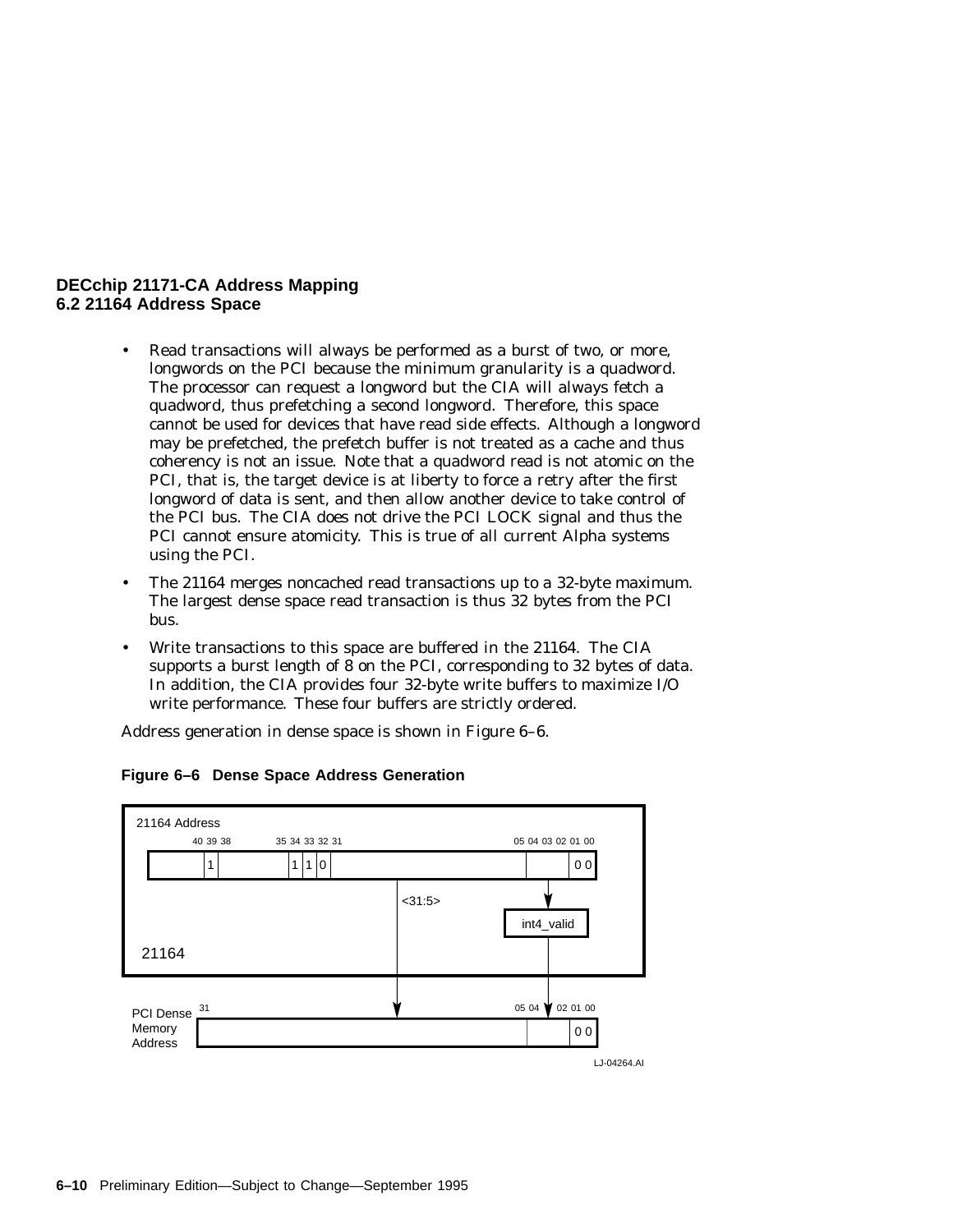Address generation in dense space is described in the following list:

- **addr\_h<31:5>** is directly sent out on the PCI as **ad\_h<31:5>**.
- **addr\_h<4:2>** is not sent from the 21164, but is inferred from **int4\_valid\_h<3:0>**.
- **ad\_h<4:3>** is a copy of **addr\_h<4:3>**.
- ad h<2> differs for read and write transactions as follows:
	- For a read transaction, **ad\_h<2>** is zero (minimum read resolution in noncached space is a quadword).
	- For a write transaction, **ad\_h<2>** equals **addr\_h<2>**.

#### **6.2.2 PCI Sparse Memory Space**

The CIA supports three regions of contiguous 21164 address space that maps to PCI sparse memory space. The total 21164 range is from 80.0000.0000 to 85.7FFF.FFFF. Sparse address space maps a large piece of 21164 memory address space to a small PCI address space. For example, a 32-byte memory address might map to a single-byte PCI address.

A problem arises because the Alpha instruction set can express only aligned longword and quadword data references. The PCI bus requires the ability to express byte, word, tribyte, longword, and quadword references. The CIA must also be able to emulate PCI transactions for PCI devices designed for systems that are capable of generating the UNALIGNED references.

The CIA accomplishes UNALIGNED PCI references by encoding the size of the data transfer (byte, word, and so on) and the byte enable information in the 21164 address. Address bits **addr\_h<6:3>** are used for this purpose.

The PCI longword address **ad\_h<26:3>** is generated using remaining address bits **addr\_h<31:7>**.

Quadword address encoding is provided by **addr\_h<6:3>** with **addr\_h<7>** assumed to be zero by the CIA hardware. See Table 6–3.

The loss of address bits **addr\_h<6:3>** has resulted in a 22GB ''sparse'' address space that maps to only 704MB of address space on the PCI.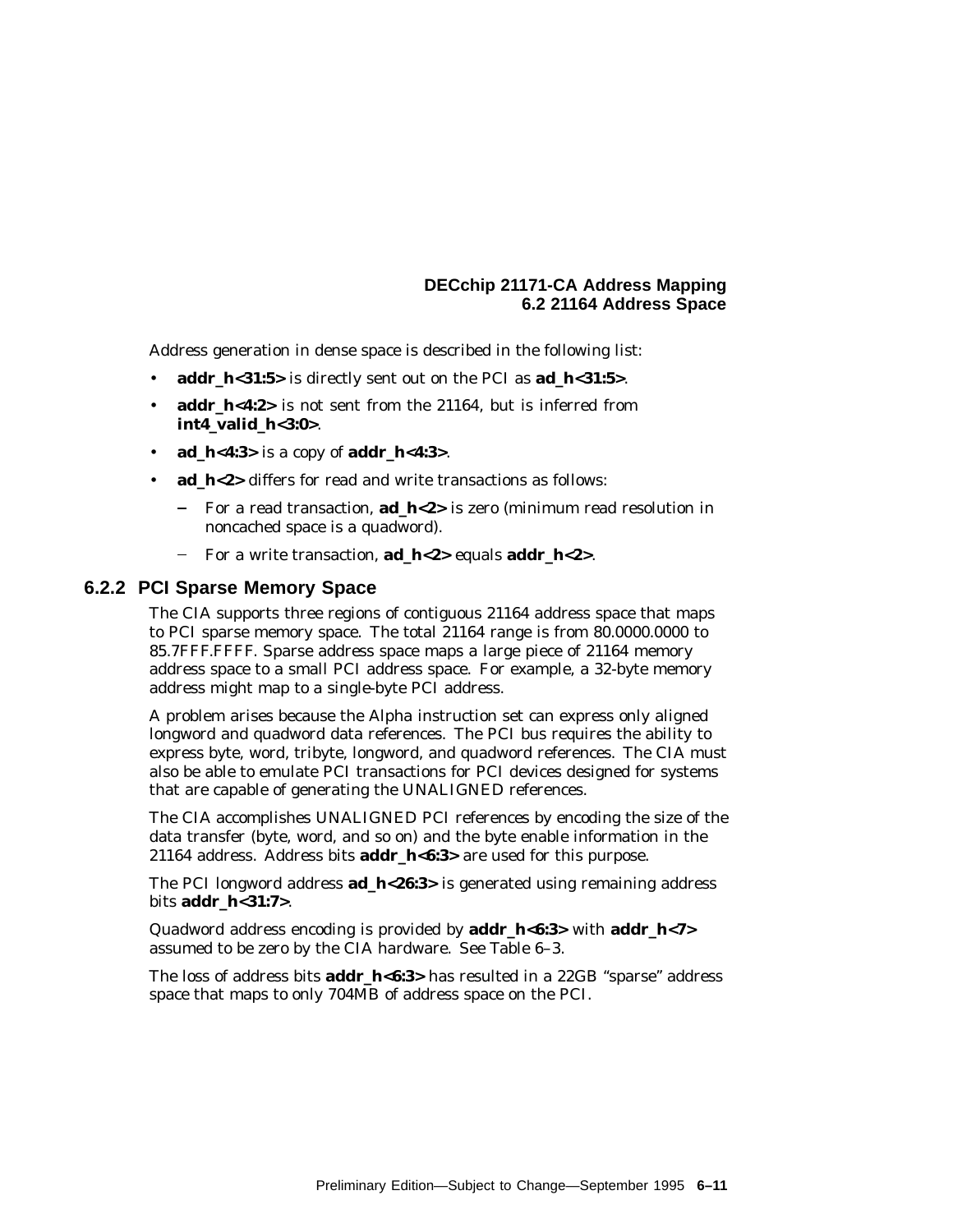The rules for accessing sparse space follow:

- Sparse space supports all the byte encodings that are expected to be generated in a system to ensure compatibility with existing and expected PCI devices/drivers. The results of some references are not explicitly defined (these are the missing entries in Table 6–3, such as word size with address **addr\_h<6:5>** = 11). The hardware will complete the reference, but the reference is not required to produce any particular result nor will the CIA report an error.
- Software must use longword load or store instructions (LDL/STL) to perform a reference that is of longword length or less on the PCI bus.
	- The bytes to be transferred must be positioned within the longword in the correct byte lanes as indicated by the PCI byte enable.
	- The hardware will do no byte shifting within the longword.
- Quadword load and store instructions must be used only to perform a quadword transfer. Use of STQ/LDQ instructions for any other references will produce UNPREDICTABLE results.
- Read-ahead (prefetch) is not performed in sparse space by the CIA hardware because the read-ahead might have unwanted side effects.
- Programmers are required to insert memory barrier (MB) instructions between sparse space accesses to prevent collapsing in the 21164 write buffer. However, this is not always necessary. For instance, consecutive sparse space addresses will be separated by 32 bytes (and will not be collapsed by the 21164).
- Programmers are required to insert MB instructions if the sparse space address ordering/coherencey to a dense space address are to be maintained.
- On read transactions, the 21164 sends out **addr\_h<4:3>** indirectly on the **int4\_valid\_h<3:0>**.
- Accesses with **addr\_h<2:0>** non-zero will produce UNPREDICTABLE results.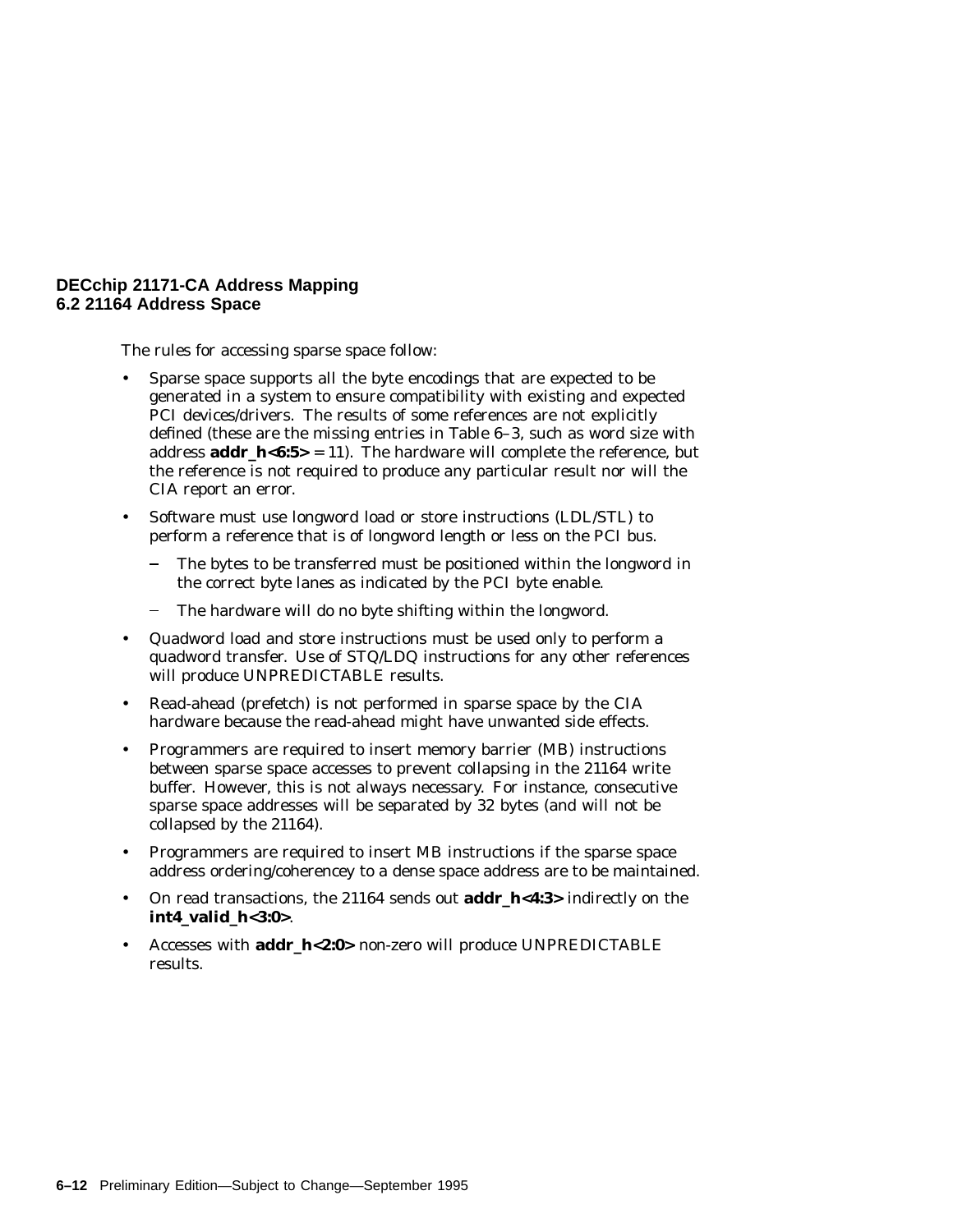• The relationship between **int4\_valid\_h<3:0>** and 21164 **addr\_h<4:3>** for a sparse space write transaction is shown in Table 6–2. The important point is that all other **int4\_valid\_h<3:0>** patterns will produce UNPREDICTABLE results such as the result of collapsing in the 21164 write buffer or issuing an STQ instruction when an STL instruction was required.

| 21164 Data Cycle | int4_valid_h<3:0> $1$ | addr_h<4:3>    |  |
|------------------|-----------------------|----------------|--|
| First            | 0001                  | 0 <sub>0</sub> |  |
|                  | 0010                  | 0 <sub>0</sub> |  |
|                  | 0100                  | 0 <sub>1</sub> |  |
|                  | 1000                  | 0 <sub>1</sub> |  |
| Second           | 0001                  | $1\,0$         |  |
|                  | $0 \t0 \t1 \t0$       | $1\,0$         |  |
|                  | 0100                  | $1\quad1$      |  |
|                  | 1000                  | $1\quad1$      |  |
|                  | 1 1 0 0 $(STQ)^2$     | $1\quad1$      |  |

| Table 6–2 int4 valid h<3:0> and addr h<4:3> for Sparse Space Write |
|--------------------------------------------------------------------|
| <b>Transactions</b>                                                |

1All other **int4\_valid\_h<3:0>** patterns cause UNPREDICTABLE results. 2Only one STQ case is allowed.

Table 6–3 defines the low-order PCI sparse memory address bits. Address bits **addr\_h<7:3>** are used to generate the length of the PCI transaction in bytes, the byte enables, and **ad\_h<2:0>**. Address bits **addr\_h<30:8>** correspond to the quadword PCI address and are sent out on the PCI as **ad\_h<25:3>**.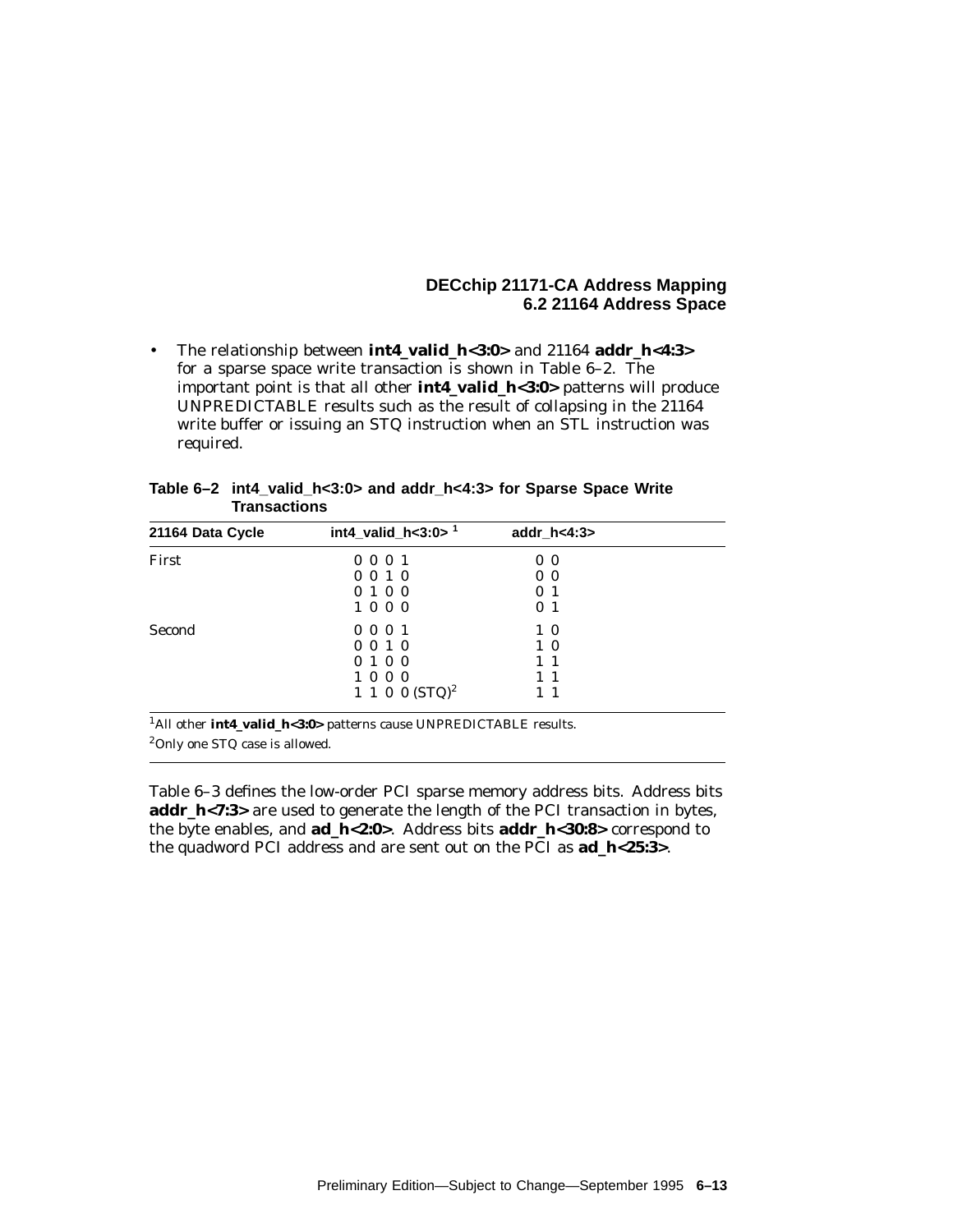| <b>Size</b>    | <b>Byte Offset</b>                              | 21164              | PCI               |                                    | Data-In<br><b>Register</b>     |
|----------------|-------------------------------------------------|--------------------|-------------------|------------------------------------|--------------------------------|
|                | addr_h<4:3> $\text{addr}\_h$ <6:5> <sup>1</sup> | <b>Instruction</b> | ad_h<2:0 $>^2$    | Byte <sup>3</sup><br><b>Enable</b> | <b>Byte Lanes</b><br>[7:0]     |
| <b>Byte</b>    |                                                 |                    |                   |                                    |                                |
| 00             | 00<br>01<br>10<br>11                            | LDL, STL           | $addr_h < 7 > 00$ | 1110<br>1101<br>1011<br>0111       | $<$ 0 $>$<br><1><br><2><br><3> |
| Word           |                                                 |                    |                   |                                    |                                |
| 01             | 00<br>01<br>10                                  | LDL, STL           | $addr_h < 7 > 00$ | 1100<br>1001<br>0011               | <1:0><br><2:1><br><3:2>        |
| <b>Tribyte</b> |                                                 |                    |                   |                                    |                                |
| 10             | 00<br>01                                        | LDL, STL           | $addr_h < 7 > 00$ | 1000<br>0001                       | <2:0><br><3:1>                 |
| Longword       |                                                 |                    |                   |                                    |                                |
| 11             | 00                                              | LDL, STL           | $addr_h < 7 > 00$ | 0000                               | <3:0>                          |
| Quadword       |                                                 |                    |                   |                                    |                                |
| 11             | 11                                              | LDQ, STQ           | 000               | 0000                               | <7:0>                          |
|                |                                                 |                    |                   |                                    |                                |

#### **Table 6–3 PCI Memory Sparse Space Read/Write Encodings**

<sup>1</sup>Missing entries (such as word size with **addr\_h<6:5>** = 11<sub>2</sub>) cause UNPREDICTABLE results. 2In PCI sparse memory space, **ad\_h<1:0>** is always equal to zero.

 $3B$ yte enable set to zero indicates that byte lane carries meaningful data.

The high-order PCI address bits **ad\_h<31:26>** are obtained from either the hardware address extension register (HAE\_MEM) or the 21164 address, depending on sparse space regions, as shown in Table 6–4.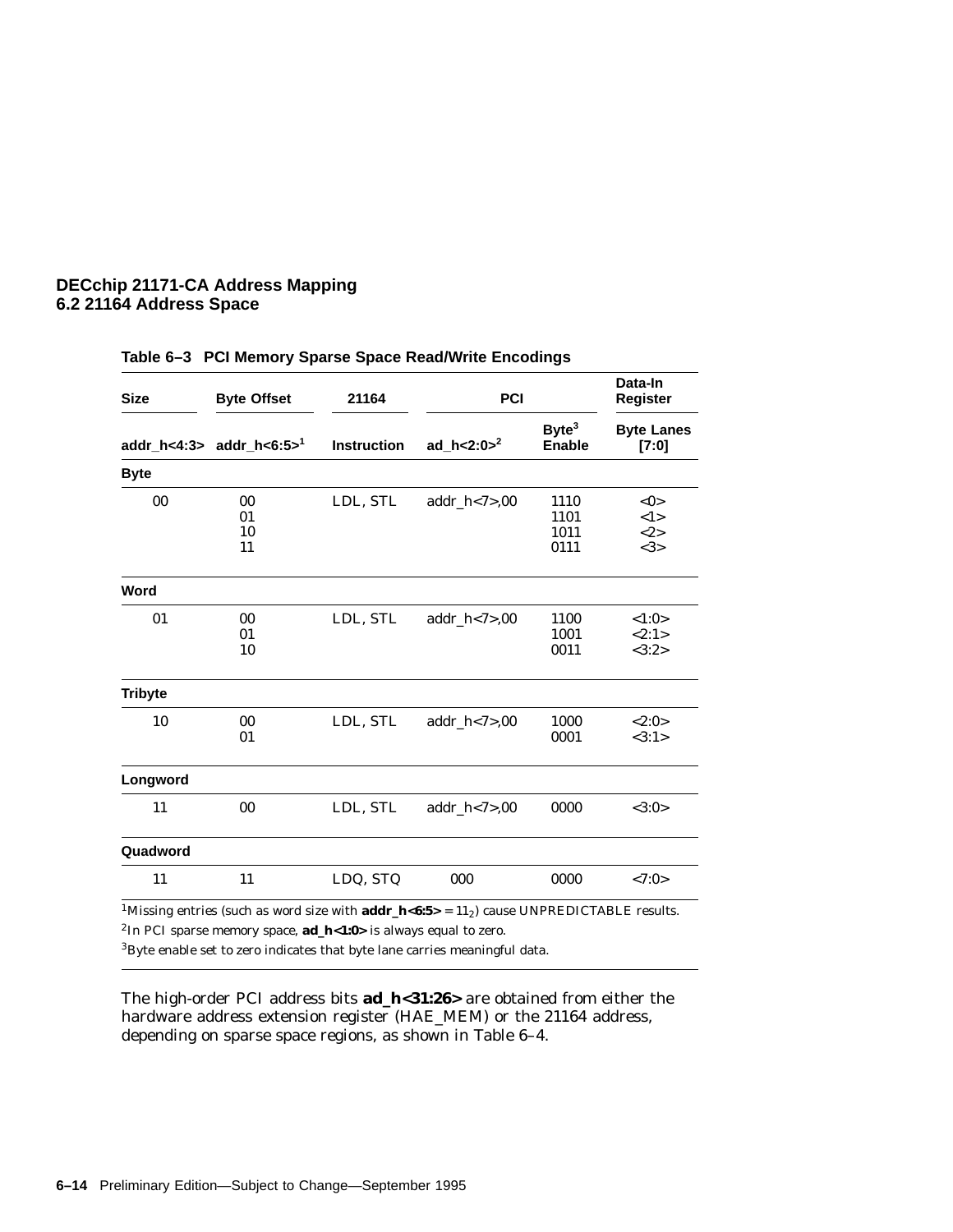| Region <sup>1</sup> | <b>PCI Address</b> |                                                                                                                                                    |                |                |                |                |  |  |
|---------------------|--------------------|----------------------------------------------------------------------------------------------------------------------------------------------------|----------------|----------------|----------------|----------------|--|--|
|                     | <31>               | $30$                                                                                                                                               | 29             | < 28           | 27             | <26            |  |  |
| 1                   | <b>HAE MEM</b>     | <b>HAE MEM</b>                                                                                                                                     | <b>HAE MEM</b> | 21164          | 21164          | 21164          |  |  |
|                     | <31>               | <30>                                                                                                                                               | <29>           | <33>           | <32>           | <31>           |  |  |
| $\boldsymbol{2}$    | <b>HAE_MEM</b>     | <b>HAE MEM</b>                                                                                                                                     | <b>HAE MEM</b> | <b>HAE MEM</b> | <b>HAE MEM</b> | 21164          |  |  |
|                     | <15>               | <14>                                                                                                                                               | < 13>          | <12>           | <11>           | <31>           |  |  |
| 3                   | <b>HAE MEM</b>     | <b>HAE MEM</b>                                                                                                                                     | <b>HAE MEM</b> | <b>HAE MEM</b> | <b>HAE_MEM</b> | <b>HAE MEM</b> |  |  |
|                     | <7>                | $<\!\!6\!\!>$                                                                                                                                      | $5>$           | <4>            | <3>            | <2>            |  |  |
|                     |                    | <sup>1</sup> Region 1 is 80.0000.0000 to 83. FFFF. FFFF.<br>Region 2 is 84.0000.0000 to 84.FFFF.FFFF.<br>Region 3 is 85.0000.0000 to 85.7FFF.FFFF. |                |                |                |                |  |  |

**Table 6–4 HAE\_MEM High Order Sparse Space Bits**

HAE\_MEM is located in the CIA and is described in Section 4.2.4. Figures 6–7 through 6–9 show mapping for the three regions.

**Figure 6–7 PCI Memory Sparse Space Address Generation (Region 1)**



Preliminary Edition—Subject to Change—September 1995 **6–15**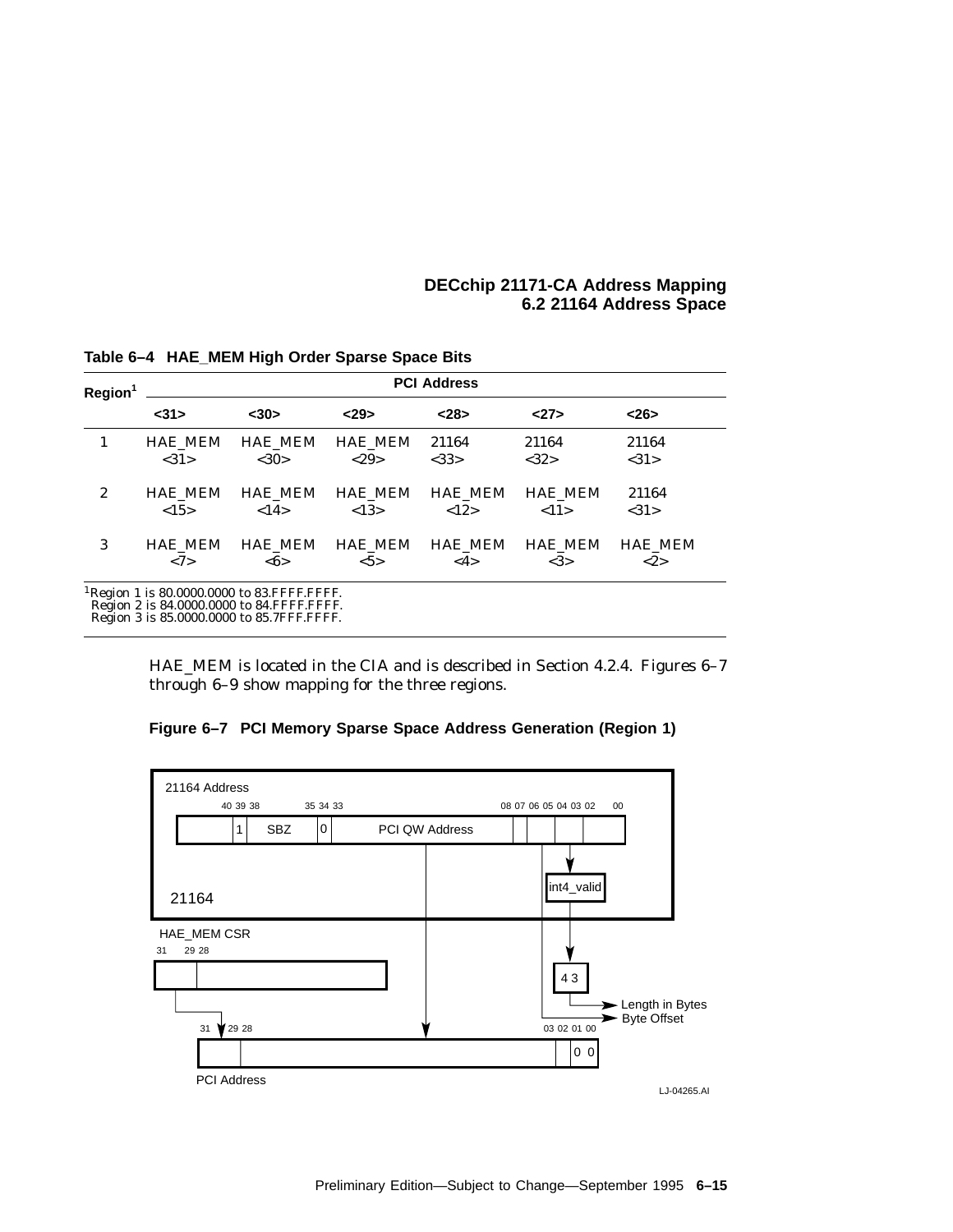



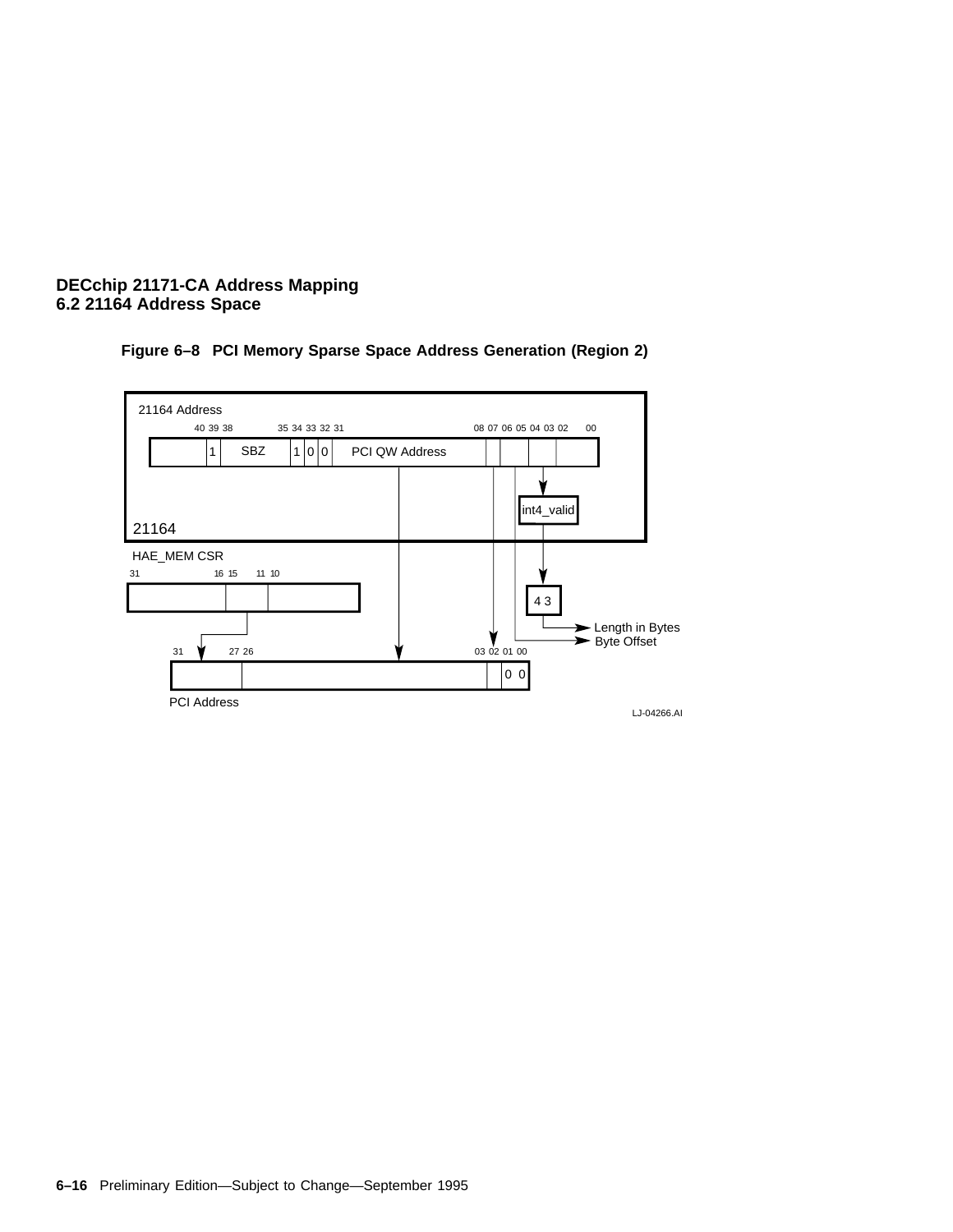

**Figure 6–9 PCI Memory Sparse Space Address Generation (Region 3)**

The 21164 provides six physical address bits <39:34> that can be used to backfill the ''lost'' sparse space bits. However, other 21164 platforms use these high-order bits in different ways, encoding multiple PCI ports for instance, and so for easier software portability, these bits are not used.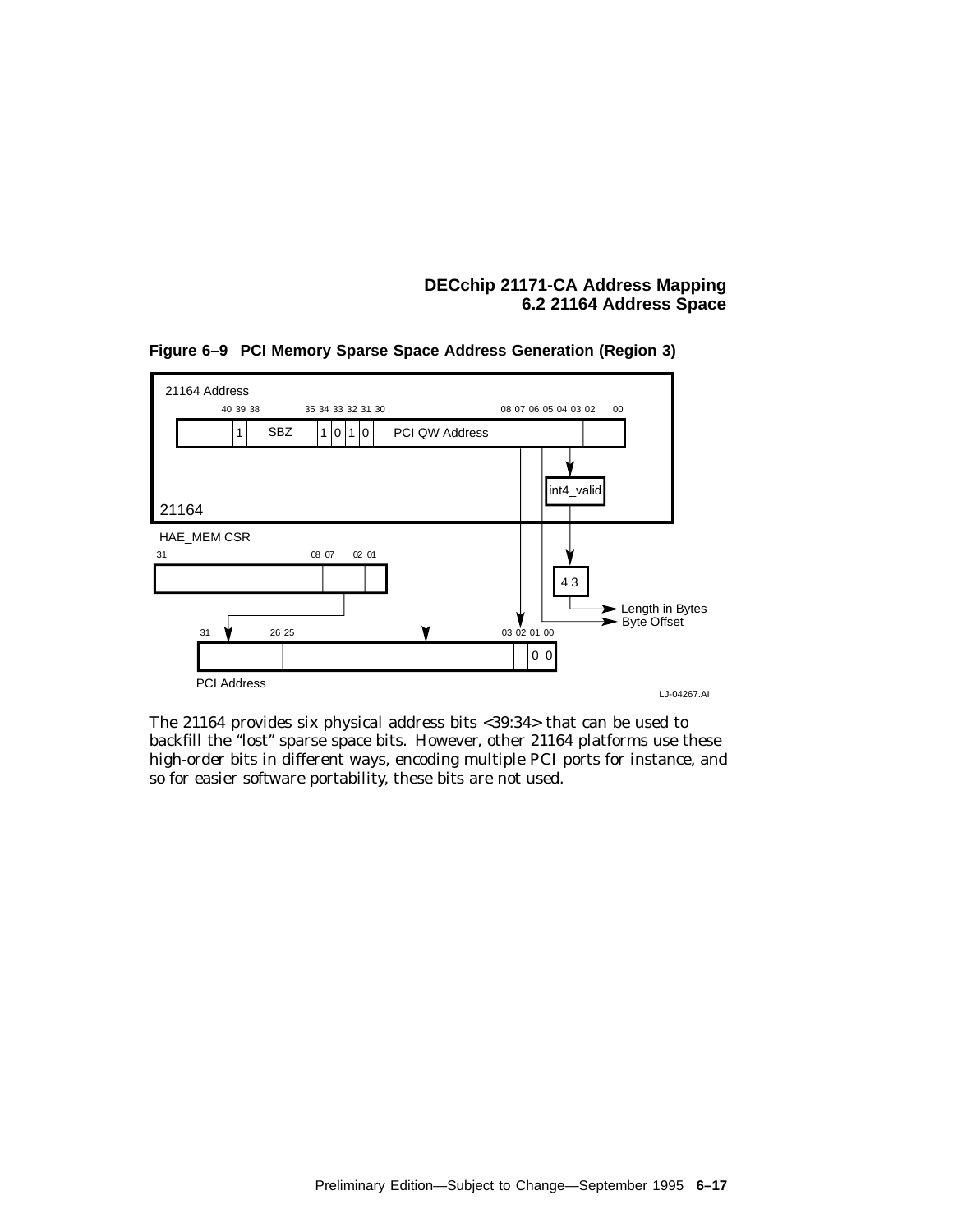#### **6.2.3 PCI Sparse I/O Space**

PCI sparse I/O space has characteristics similar to the PCI sparse memory space. PCI sparse I/O space is located in the address range 85.8000.0000 to 85.FFFF.FFFF. This 2GB 21164 address segment maps to two 32MB regions of PCI I/O address space. A read or write transaction to this space causes a PCI I/O read or write transaction.

The high-order PCI address bits for region A are handled as follows:

- This region has **addr\_h<34:30**> equal to 10110<sub>2</sub> and addresses the lower 32MB of PCI sparse I/O space; thus, **ad\_h<31:25>** are set to zero by the hardware. See Figure 6–10.
- **ad\_h<24:3>** are derived from **addr\_h<29:8>**.
- This region is used for (E)ISA addressing (the EISA 64KB I/O space cannot be relocated).
- **ad\_h<2:0>** are defined in Table 6–5.

#### **Figure 6–10 PCI Sparse I/O Space Address Translation (Region A)**

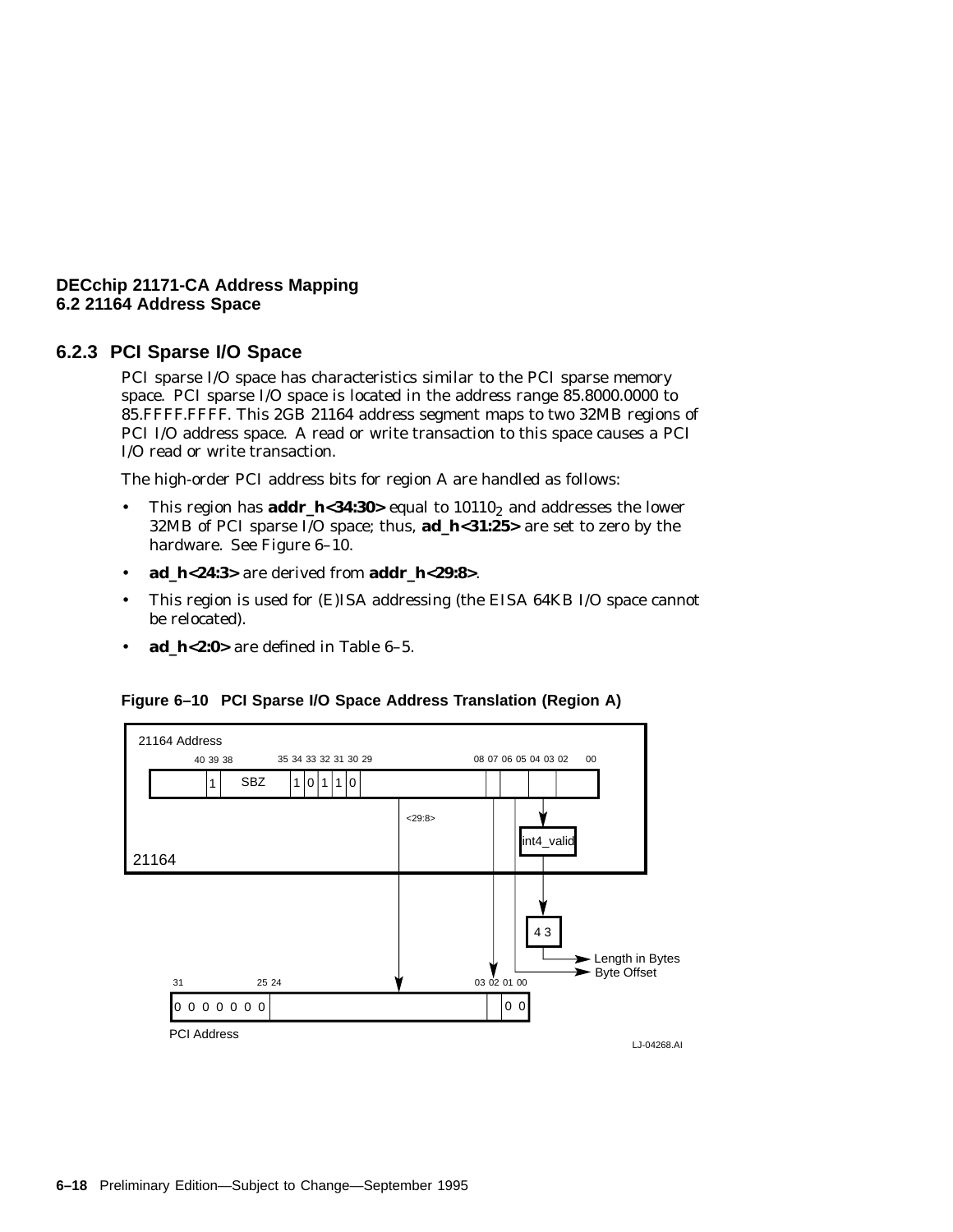The high-order PCI address bits for region B are handled as follows:

- This region has **addr\_h<34:30**> equal to  $10111_2$  and addresses 32MB of PCI sparse I/O space that can be relocated.
- This 32MB segment is relocated by assigning **ad\_h<31:25>** equal to HAE\_IO<31:25>l as shown in Figure 6–11.

HAE\_IO is defined in Section 4.2.5. The power-on self-test (POST), running POST11 software, should initialize the contents of this register and the register should then remain unchanged.

- **ad\_h<24:3>** are derived from **addr\_h<29:8>**.
- **ad\_h<2:0>** are defined in Table 6–5.



#### **Figure 6–11 PCI Sparse I/O Space Address Translation (Region B)**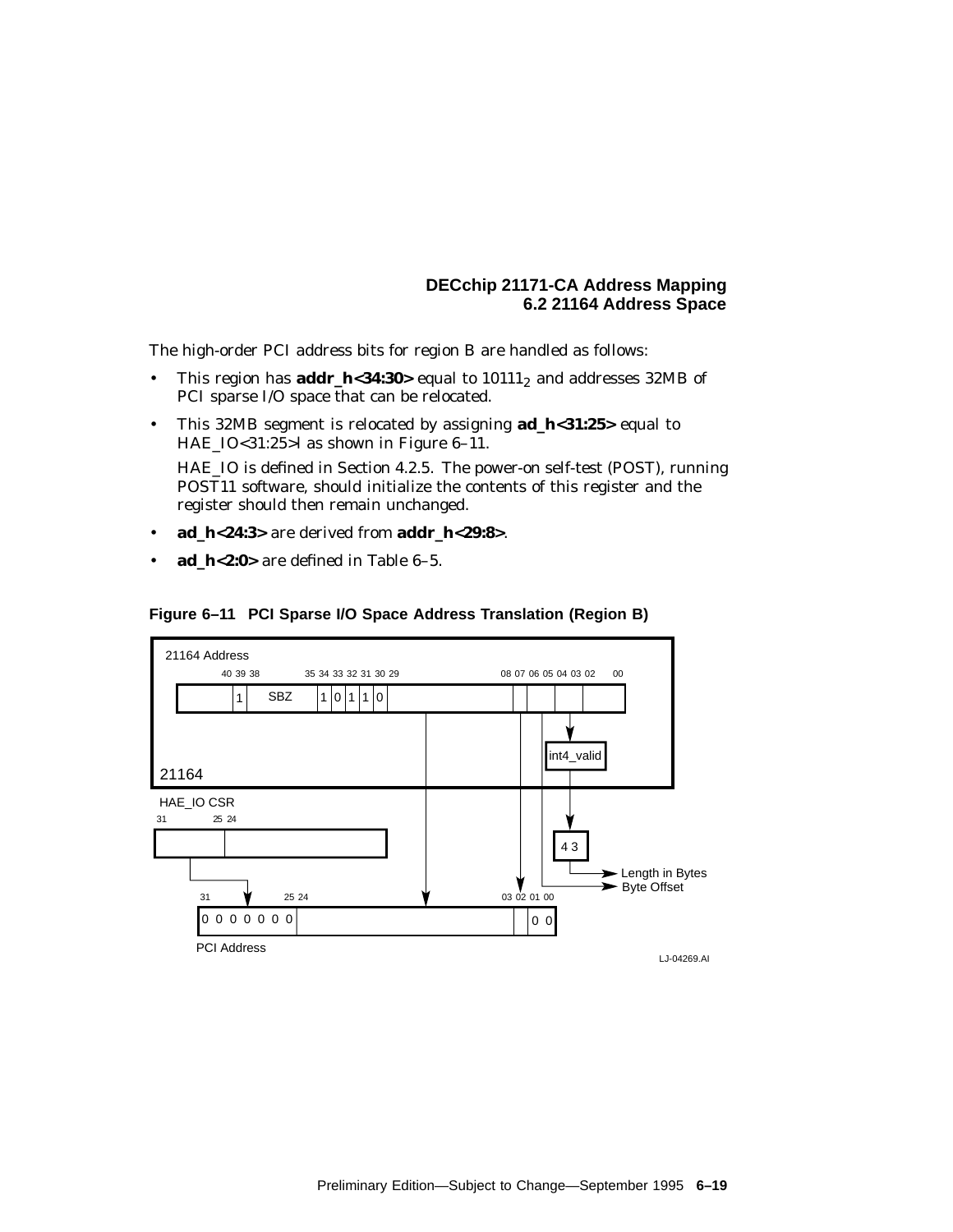| <b>Size</b>    | <b>Byte Offset</b>                   | 21164              | PCI                                                                         |                                    | Data-In<br>Register        |
|----------------|--------------------------------------|--------------------|-----------------------------------------------------------------------------|------------------------------------|----------------------------|
|                | addr_h<4:3> addr_h<6:5> <sup>1</sup> | <b>Instruction</b> | ad $h < 2:0 > 1$                                                            | Byte <sup>2</sup><br><b>Enable</b> | <b>Byte Lanes</b><br>[7:0] |
| <b>Byte</b>    |                                      |                    |                                                                             |                                    |                            |
| 00             | 00<br>01<br>10<br>11                 | LDL, STL           | $addr_h < 7 > 00$<br>$addr_h < 7 > 01$<br>$addr_h < 7 > 10$<br>addr_h<7>,11 | 1110<br>1101<br>1011<br>0111       | <0><br><1><br><2><br><3>   |
| Word           |                                      |                    |                                                                             |                                    |                            |
| 01             | 00<br>01<br>10                       | LDL, STL           | $addr_h < 7 > 00$<br>addr_ $h$ <7>,01<br>$addr_h < 7 > 10$                  | 1100<br>1001<br>0011               | <1:0><br><2:1><br><3:2>    |
| <b>Tribyte</b> |                                      |                    |                                                                             |                                    |                            |
| 10             | 00<br>01                             | LDL, STL           | $addr_h < 7 > 00$<br>addr $h < 7 > 01$                                      | 1000<br>0001                       | <2:0><br><3:1>             |
| Longword       |                                      |                    |                                                                             |                                    |                            |
| 11             | 00                                   | LDL, STL           | $addr_h < 7 > 00$                                                           | 0000                               | <3:0>                      |
| Quadword       |                                      |                    |                                                                             |                                    |                            |
| 11             | 11                                   | LDQ, STQ           | 000                                                                         | 0000                               | <7:0>                      |

#### **Table 6–5 PCI I/O Sparse Space Read/Write Encodings**

<sup>1</sup>Missing entries (such as word size with **addr\_h<6:5>** =  $11<sub>2</sub>$ ) cause UNPREDICTABLE results.  ${}^{2}$ Byte enable set to zero indicates that byte lane carries meaningful data.

The (E)ISA devices have reserved the lower 64KB of PCI I/O space (85.8000.0000 to 85.801F.FFFF). Hence, all PCI devices should be relocated above this region. Table 6–6 shows the PCI and (E)ISA I/O map for a 21164 system. Four (E)ISA slots are hardwired, allocating 4KB per slot (as per EISA standard). The first slot is reserved for the EISA system board (X-bus addressing, interrupt controller, and so forth).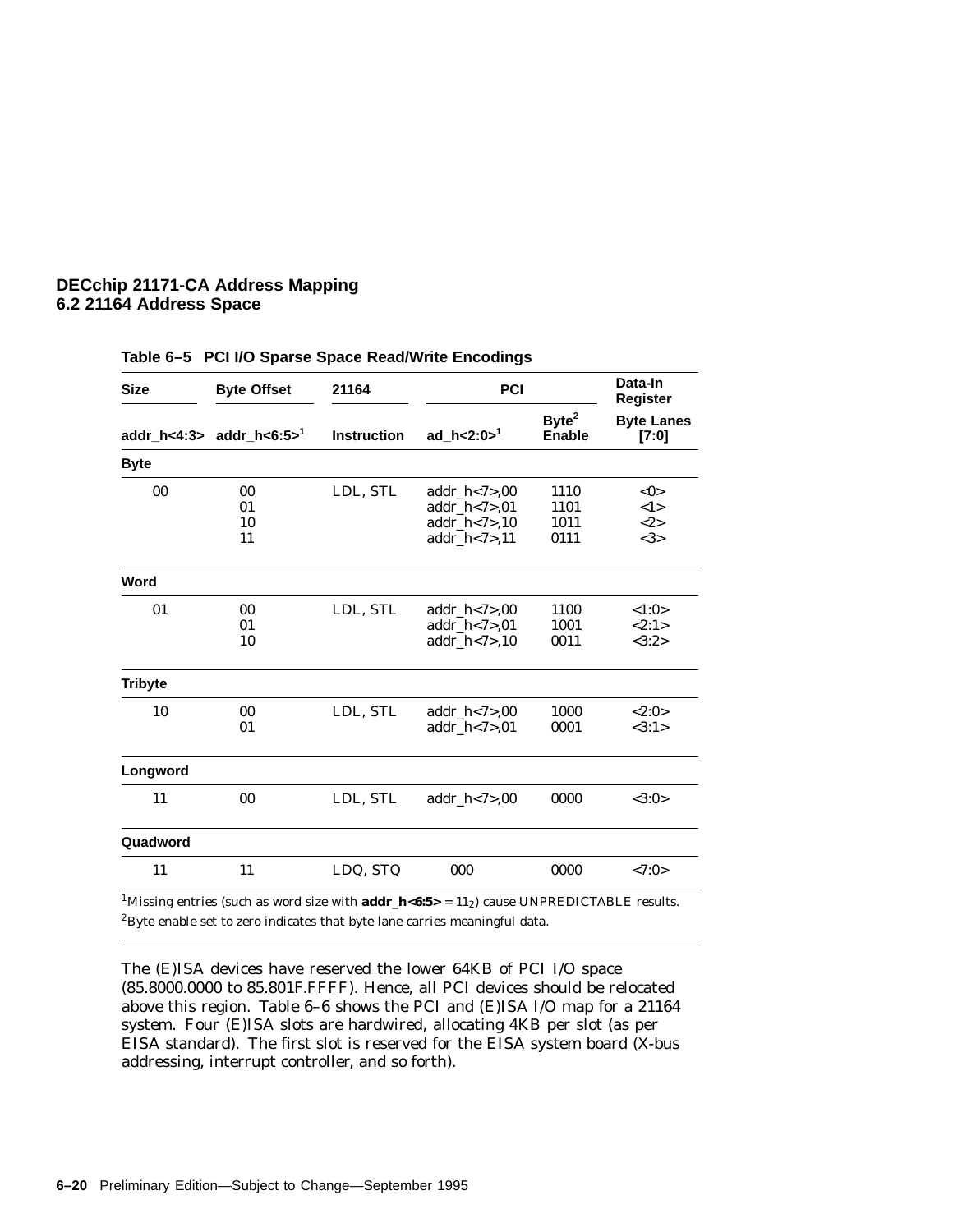| 21164 Address                     | <b>PCI Address</b>             | Range (KB)    | <b>Selection</b>                 |
|-----------------------------------|--------------------------------|---------------|----------------------------------|
| 85.8000.0000                      | 0000.0000                      | $0 - 4$       | EISA system board                |
| 85.8002.0000                      | 0000.1000                      | $4 - 8$       | EISA slot 1                      |
| 85.8004.0000                      | 0000.2000                      | $8 - 12$      | EISA slot 2                      |
| 85.8006.0000                      | 0000.3000                      | $12 - 16$     | EISA slot 3                      |
| 85.8008.0000                      | 0000.4000                      | $16 - 20$     | EISA slot 4                      |
| 85.800A.0000                      | 0000.5000                      | $20 - 24$     | Reserved                         |
| 85.800C.0000                      | 0000.6000                      | $24 - 28$     | Reserved                         |
| 85.800E.0000                      | 0000.7000                      | $28 - 32$     | Reserved                         |
| 85.8010.0000                      | 0000.8000                      | $32 - 36$     | Reserved                         |
| 85.8012.0000-<br>85.801 E.F. F.F. | 0000.9000-<br><b>0000.FFFF</b> | 36–64         | Reserved                         |
| 85.8020.0000-<br>85.BFFF.FFFF     | $0001.0000 -$<br>01FF.FFFF     | 64KB-<br>32MB | PCI I/O area-fixed               |
| 85.C000.0000-<br>85.FFFF.FFFF     | 0200.0000-<br>03FF.FFFF        | 32MB          | PCI I/O area—can be<br>relocated |

# **Table 6–6 CIA PCI and (E)ISA I/O Map**

**Note**

A quadword access to the PCI sparse I/O space will result in a two-longword burst on the PCI. However, PCI devices might not support bursting in I/O space.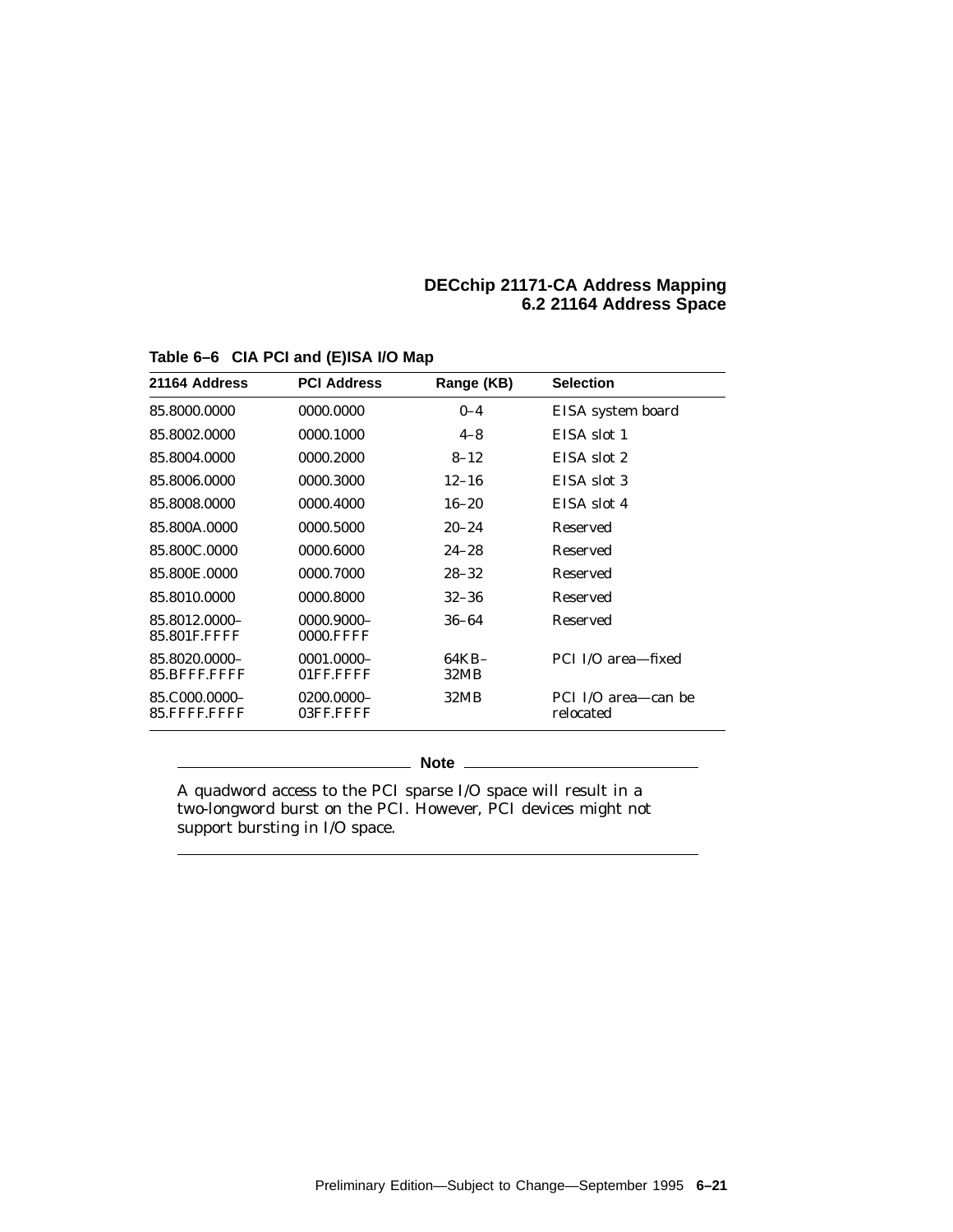# **6.2.4 PCI Configuration Space**

PCI configuration space is located in the address range: 87.0000.0000 to 87.1FFF.FFFF. Software designers are advised to clear CIA\_CTRL [FILL\_ERR\_ EN] when probing for PCI devices using configuration space read transactions. This will prevent the CIA from generating an ECC error if no device responds to the configuration cycle and UNPREDICTABLE data is read from the PCI bus.

A 21164 read or write access to this address space causes a configuration read or write cycle on the PCI. The two types of targets selected, depending upon the value of the configuration register (CFG), are listed here and are shown in Figure 6–12.

- Type 0—These are targets on the primary 64-bit 21164 system PCI bus. These are selected by making CFG<1:0> equal to  $00<sub>2</sub>$ .
- Type 1—These are targets on the secondary 32-bit 21164 system PCI bus (that is, behind a PCI–PCI bridge). These are selected by making CFG<1:0> equal to  $01<sub>2</sub>$ .

**Note** \_\_\_\_

CFG<1:0> equal to  $10<sub>2</sub>$  and  $11<sub>2</sub>$  are reserved by the PCI specification.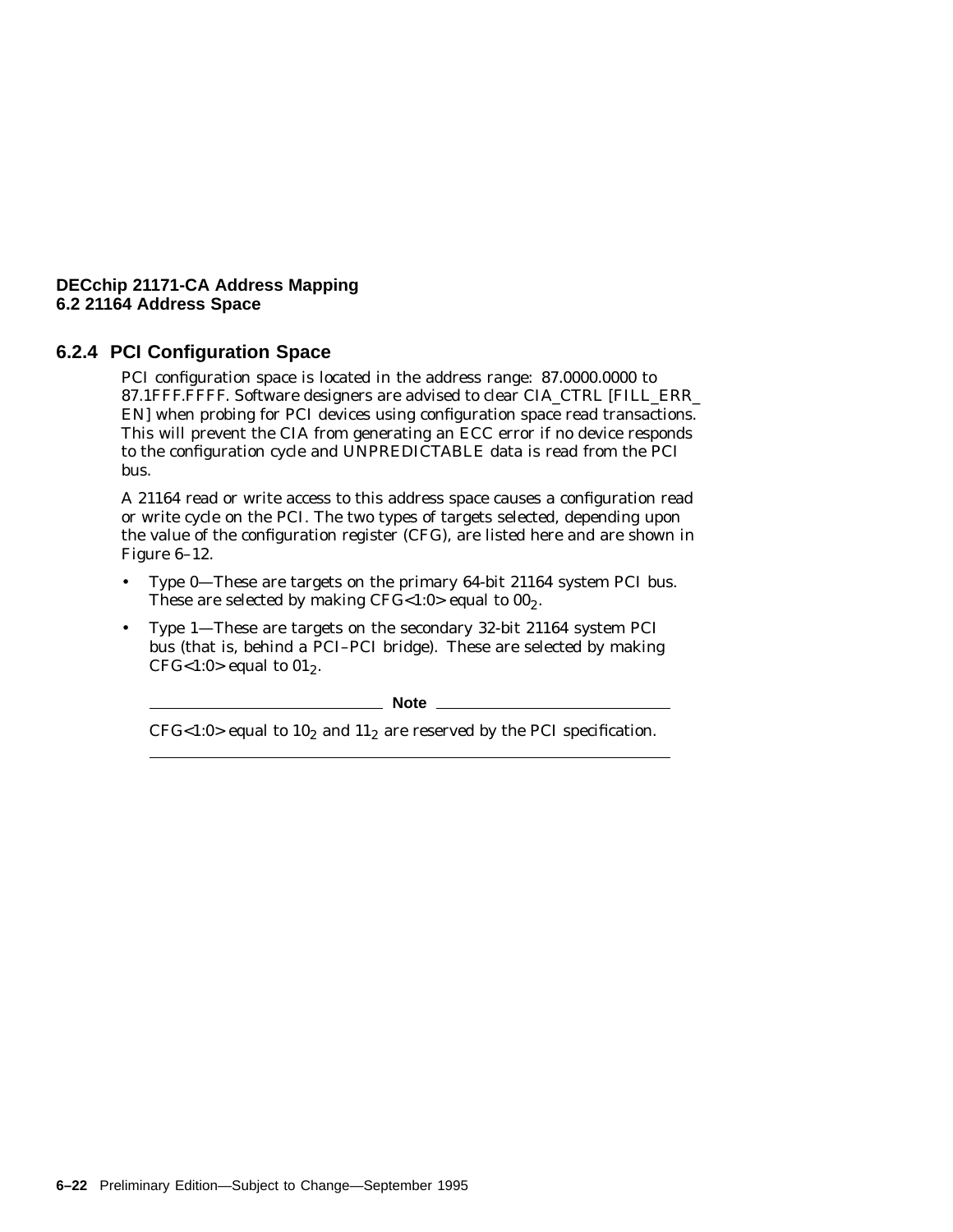

## **Figure 6–12 PCI Configuration Space Definition**

LJ-04270.AI

Software must program CFG before running a configuration cycle. Sparse address decoding is used.

**Note**

The CIA uses CFG<1:0> instead of unused **addr\_h<38:35>** to be compatible with the DECchip 21071 core logic chipset. The DECchip 21071 core logic chipset is used with the Alpha 21064 microprocessor.

- The high-order PCI address bits **ad\_h<31:24>** are always zero.
- Address bits **addr\_h<28:7>** correspond to PCI **ad\_h<23:2>** and provide the configuration command information (which device to select).
- Address bits **addr\_h<6:3>** are used to generate both the length of the PCI transaction in bytes and the byte enables, as shown in Table 6–7.
- Address bits **ad\_h<1:0>** are obtained from CFG<1:0>.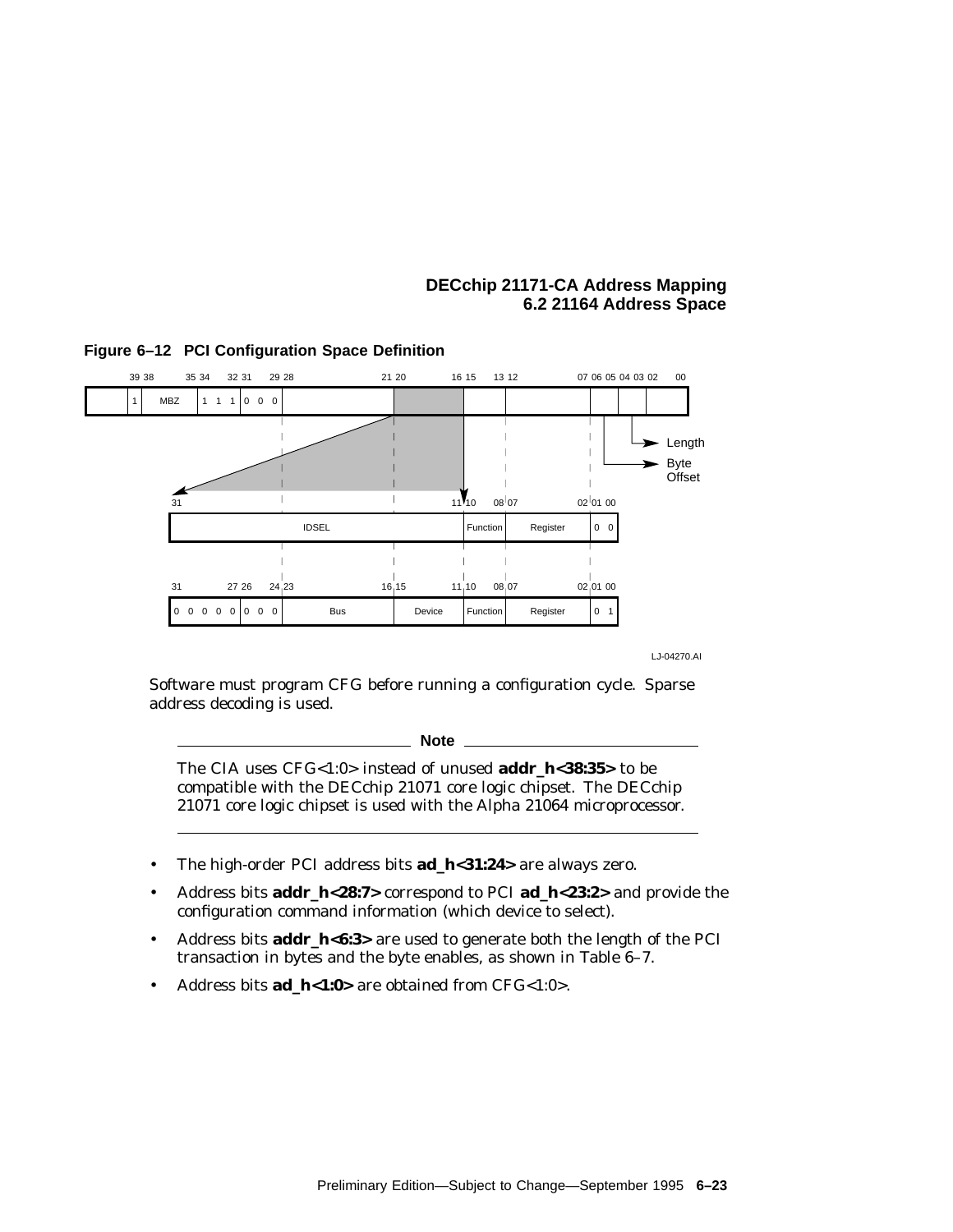| <b>Size</b>    | <b>Byte Offset</b>                  | 21164              |                                              | PCI                                |                                               |
|----------------|-------------------------------------|--------------------|----------------------------------------------|------------------------------------|-----------------------------------------------|
|                | addr_h<4:3> $\text{addr\_h<6:5>}^1$ | <b>Instruction</b> | ad $h < 1:0 > 1$                             | Byte <sup>2</sup><br><b>Enable</b> | <b>Register</b><br><b>Byte Lanes</b><br>[7:0] |
| <b>Byte</b>    |                                     |                    |                                              |                                    |                                               |
| 00             | 00<br>01<br>10<br>11                | LDL, STL           | CFG<1:0><br>CFG<1:0><br>CFG<1:0><br>CFG<1:0> | 1110<br>1101<br>1011<br>0111       | <0><br><1><br><2><br><3>                      |
| Word           |                                     |                    |                                              |                                    |                                               |
| 01             | 00<br>01<br>10                      | LDL, STL           | CFG<1:0><br>CFG<1:0><br>CFG<1:0>             | 1100<br>1001<br>0011               | <1:0><br><2:1><br><3:2>                       |
| <b>Tribyte</b> |                                     |                    |                                              |                                    |                                               |
| 10             | 00<br>01                            | LDL, STL           | CFG<1:0><br>CFG<1:0>                         | 1000<br>0001                       | <2:0><br><3:1>                                |
| Longword       |                                     |                    |                                              |                                    |                                               |
| 11             | 00                                  | LDL, STL           | CFG<1:0>                                     | 0000                               | <3:0>                                         |
| Quadword       |                                     |                    |                                              |                                    |                                               |
| 11             | 11                                  | LDQ, STQ           | CFG<1:0>                                     | 0000                               | <7:0>                                         |

# **Table 6–7 PCI Configuration Space Read/Write Encodings**

<sup>1</sup>Missing entries (such as word size with **addr\_h<6:5>** =  $11<sub>2</sub>$ ) cause UNPREDICTABLE results.  ${}^{2}$ Byte enable set to zero indicates that byte lane carries meaningful data.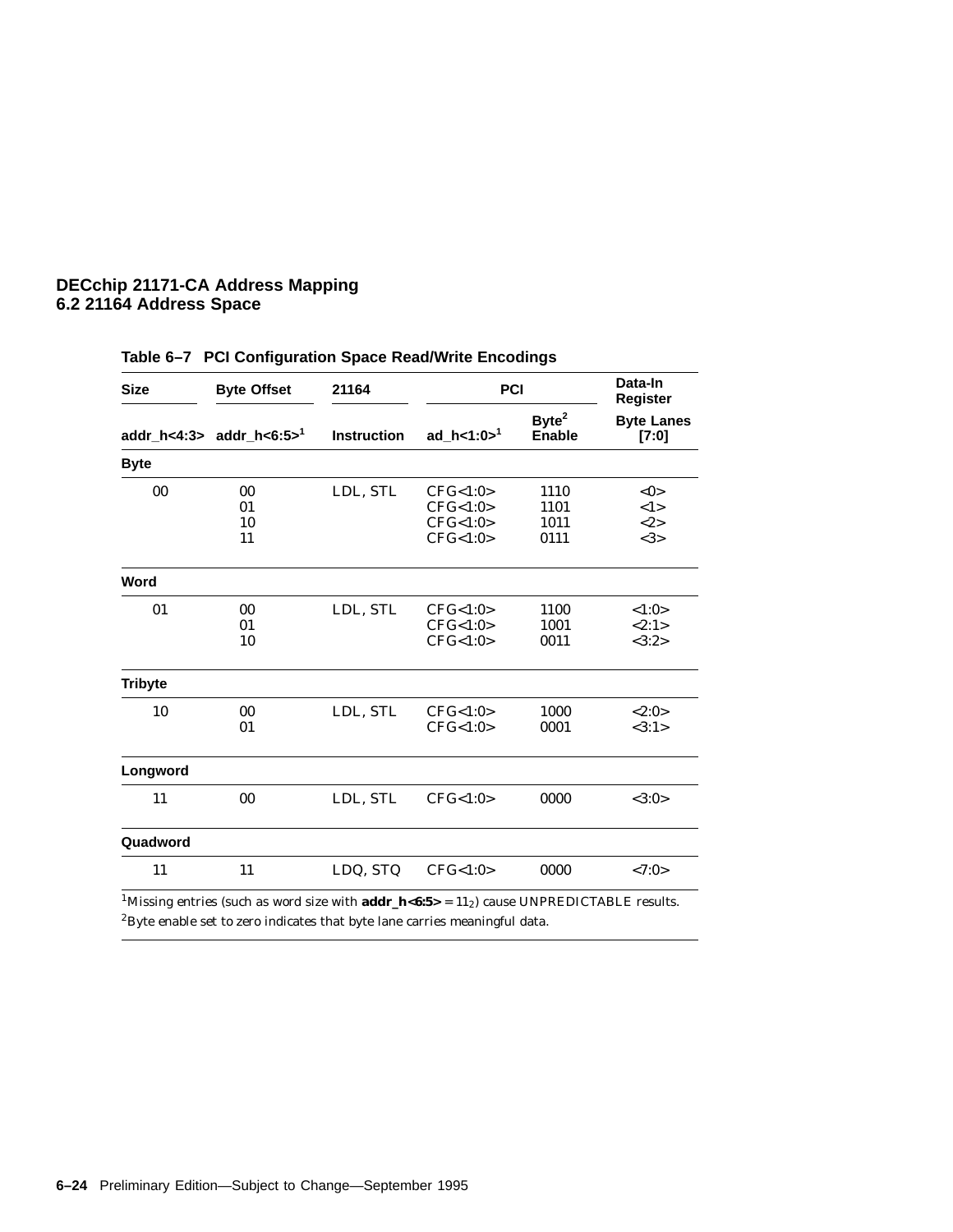## **6.2.4.1 Device Select (IDSEL)**

Peripherals are selected during a PCI configuration cycle if these three statements are true:

- Their IDSEL pin is asserted.
- The PCI bus command indicates a configuration read or write transaction.
- Address bits  $<1:0>$  are 00.

Address bits <7:2> select a longword register in the peripheral's 256-byte configuration address space. Transactions can use byte masks.

Peripherals that integrate multiple functional units (like SCSI and Ethernet) can provide configuration space for each function. Address bits **ad\_h<10:8>** can be decoded by the peripheral to select one of eight functional units. Address bits **ad\_h<31:11>** are available to generate the IDSELs. (Note that IDSELs behind a PCI–PCI bridge are determined from the device field encoding of a type 1 access.)

The IDSEL pin of each device corresponds to a unique PCI address bit from **ad\_h<31:11>**. The binary value of **addr\_h<20:16>** is used to select an address that is asserted on **ad\_h<31:11>**, as listed in Table 6–8.

| addr_h<20:16>                    | ad h<31:11>-IDSEL          |  |
|----------------------------------|----------------------------|--|
| 00000                            | 0000 0000 0000 0000 0000 1 |  |
| 00001                            | 0000 0000 0000 0000 0001 0 |  |
| 00010                            | 0000 0000 0000 0000 0010 0 |  |
| 00011                            | 0000 0000 0000 0000 0100 0 |  |
|                                  |                            |  |
| 10011                            | 0100 0000 0000 0000 0000 0 |  |
| 10100                            | 1000 0000 0000 0000 0000 0 |  |
| 10101                            | 000000000000000000000001   |  |
|                                  |                            |  |
| 11111                            | 000000000000000000000001   |  |
| <sup>1</sup> No device selected. |                            |  |

**Table 6–8 Generating IDSEL Pin Signals**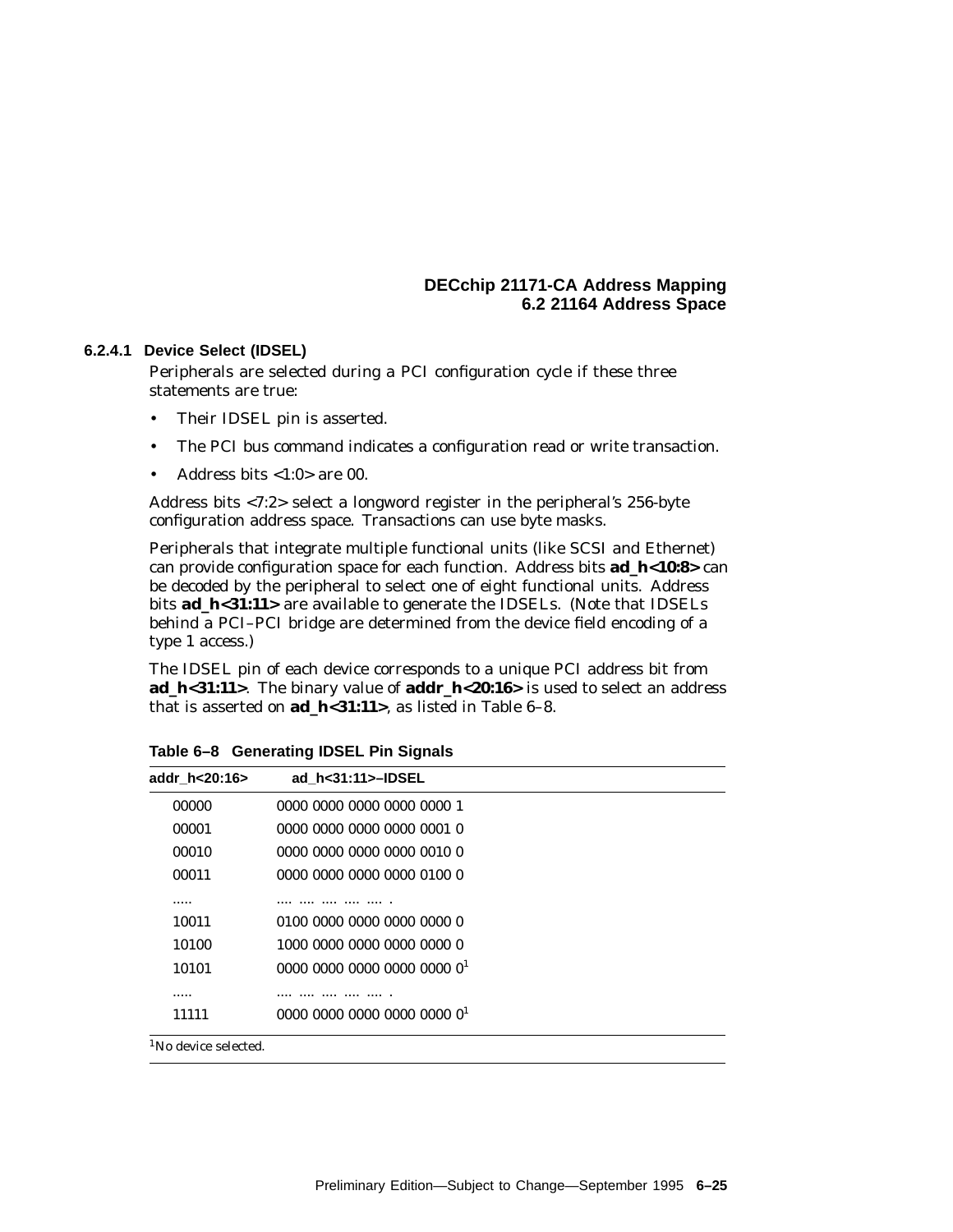**Note**

If a quadword access is specified for the configuration cycle, then the least significant bit (LSB) of the register number field, **ad\_h<2>**, must be zero. A quadword read/write transaction must access quadwordaligned registers.

If the PCI cycle is a configuration read or write cycle but **ad\_h<1:0>** equals  $01<sub>2</sub>$ (like a type 1 transfer), then a device on a hierarchical bus is being selected using a PCI–PCI bridge. This cycle is accepted by the PCI–PCI bridge for propagation to its secondary PCI bus. During this cycle, **ad\_h<23:16>** selects a unique bus number; **ad\_h<15:8>** selects a device on that bus (typically decoded by the PCI–PCI bridge to generate the secondary PCI address pattern for IDSEL); and **ad\_h<7:2>** selects a longword in the device's configuration space.

Each PCI–PCI bridge can be configured by PCI configuration cycles on its primary PCI interface. Configuration parameters in the PCI–PCI bridge will identify the bus number for its secondary PCI interface, and a range of bus numbers that can exist hierarchically behind it.

If the bus number of the configuration cycle matches the bus number of the PCI–PCI bridge secondary PCI interface, it will accept the configuration cycle, decode it, and generate a PCI configuration cycle with address bits  $\langle 1:0 \rangle = 00$ on its secondary PCI interface.

If the bus number is within the range of bus numbers that may exist hierarchically behind its secondary PCI interface, the PCI–PCI bridge passes the PCI configuration cycle on unmodified (address bits  $\langle 1:0 \rangle = 0$ ). It will be accepted by a bridge further downstream.

Figure 6–13 shows the PCI hierarchy for systems using the CIA. The IDSEL lines are significant in type 0 configuration cycles, and the PCI nodes are connected as tabulated in Table 6–9.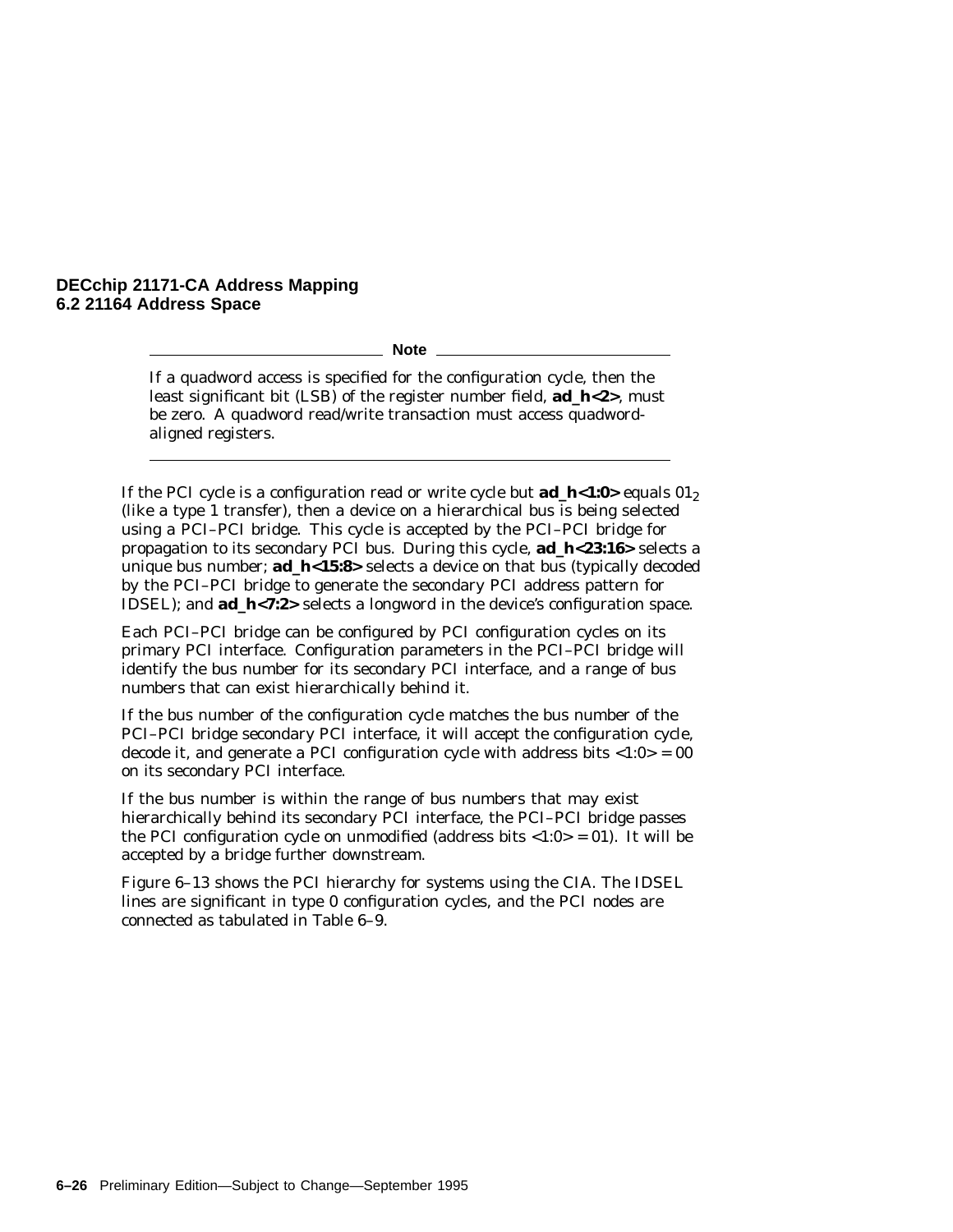

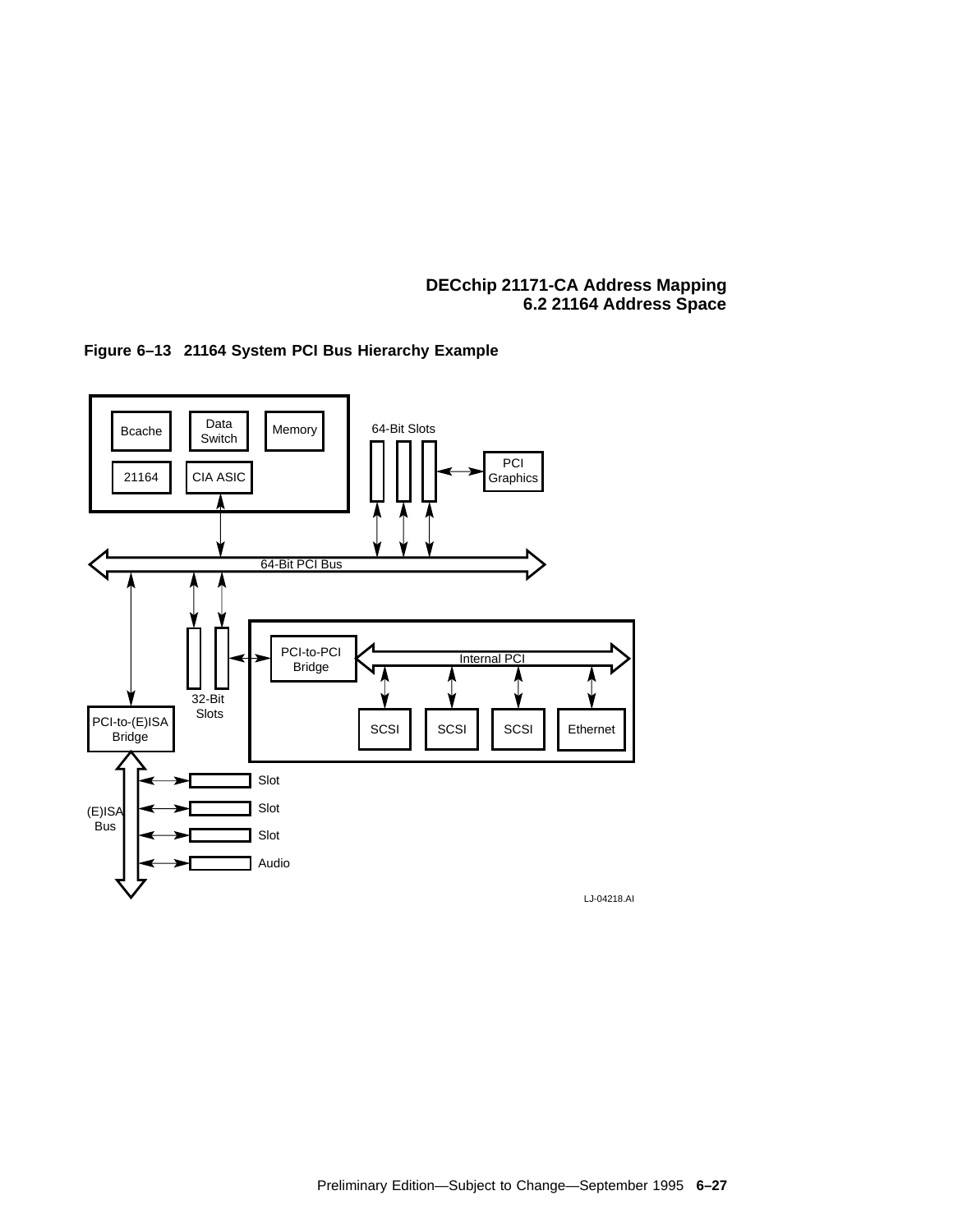| <b>Device Slot Assignment</b>     | <b>IDSEL Bit</b> | <b>Module</b><br><b>Reference</b> | <b>PCI Slot Number</b><br>(Firmware) |
|-----------------------------------|------------------|-----------------------------------|--------------------------------------|
| 64-bit PCI slot $01$              | ad $h < 18$      | <b>J11</b>                        | 7                                    |
| 64-bit PCI slot 1                 | ad $h < 23$      | <b>J10</b>                        | 12                                   |
| 64-bit PCI slot 2                 | ad $h < 22$      | J9.                               | 11                                   |
| 32-bit PCI slot 3                 | ad $h < 19$      | J8.                               | 8                                    |
| 32-bit PCI slot $4^2$             | ad $h < 20$      | J7.                               | 9                                    |
| PCI-to-EISA bridge                | ad $h < 21$      |                                   | 10                                   |
| <sup>1</sup> Next to memory board |                  |                                   |                                      |
| <sup>2</sup> Next to EISA slots   |                  |                                   |                                      |

**Table 6–9 Primary 64-Bit PCI IDSEL Mapping**

## **6.2.4.2 PCI Special/Interrupt Acknowledge Cycles**

PCI special/interrupt acknowledge cycle addresses are located in the range 87.2000.0000 to 87.3FFF.FFFF.

The special cycle command provides a simple message broadcasting mechanism on the PCI.

The special cycle contains no explicit destination address, but is broadcast to all devices. The CIA will drive all zeros as the special cycle address. Each receiving device must determine if the message contained in the data field is applicable to it.

A write transaction to address range 87.2000.0000 to 87.3FFF.FFFF causes a special cycle write transaction on the PCI. The 21164 write data will be passed unmodified to the PCI. Software must write the data in longword 0 of the hexword within the following fields:

- Bytes 0 and 1 contain the encoded message.
- Bytes 2 and 3 contain a message-dependent (optional) data field.

A read to address range 87.2000.0000 to 87.3FFF.FFFF will result in an interrupt acknowledge cycle on the PCI returning the vector data, which is provided by the PCI-to-EISA bridge, to the 21164.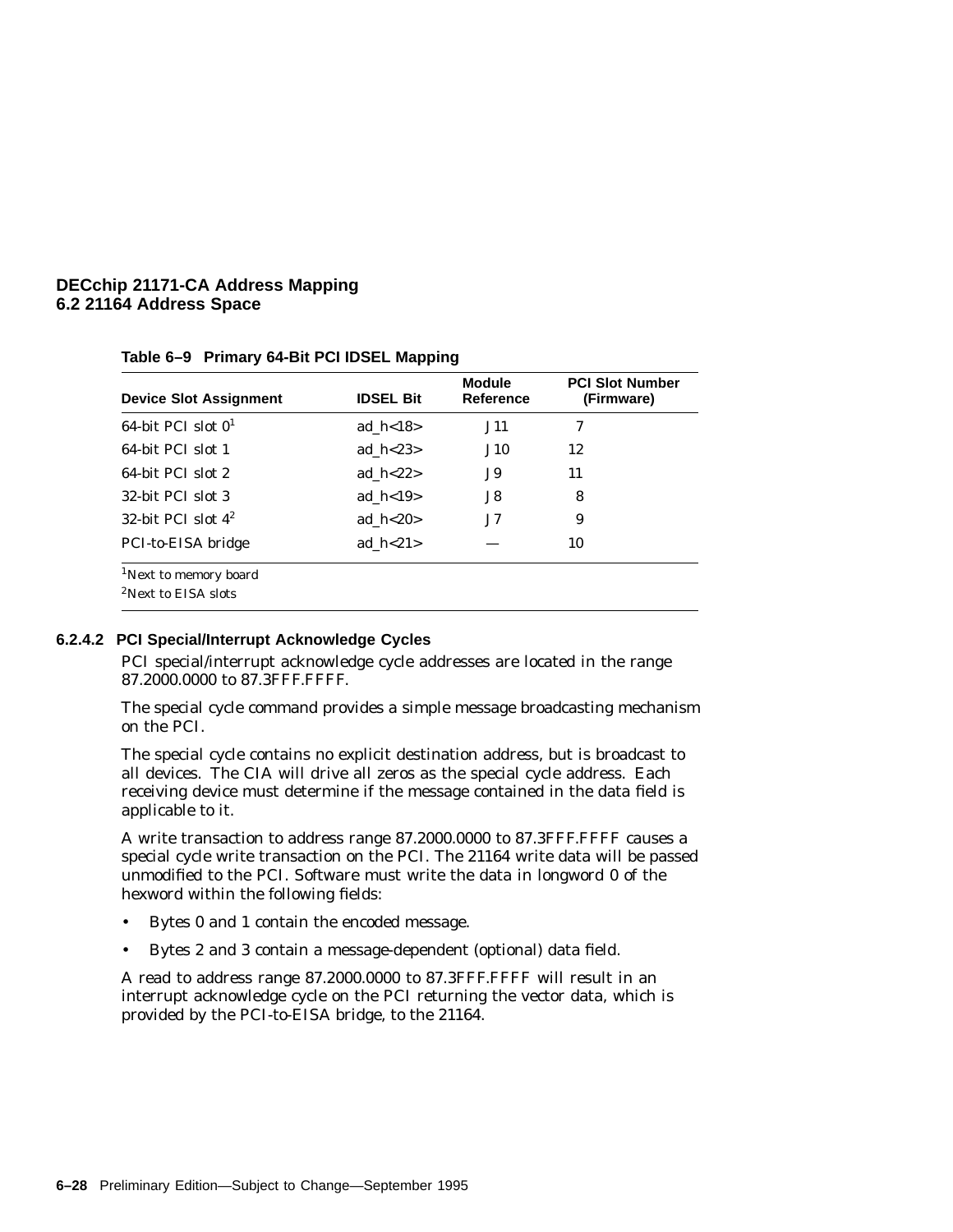## **6.2.4.3 Hardware-Specific and Miscellaneous Register Space**

Hardware-specific and miscellaneous register space is located in the range 87.4000.0000 to 87.FFFF.FFFF. Table 6–10 lists the regions, with hardware registers, within this space.

| addr h<39:28>     | <b>Selected Region</b>                                    | addr h<27:6> | addr<br>h < 5:0 |
|-------------------|-----------------------------------------------------------|--------------|-----------------|
| 87.4 <sup>1</sup> | CIA control, diagnostic, error<br>registers               | LW address   | 000000          |
| $87.5^1$          | CIA memory control registers                              | LW address   | 000000          |
| 87.6 <sup>1</sup> | CIA PCI adddress translation<br>(S/G, windows, and so on) | LW address   | 000000          |
| 87.7 to 87.F      | Reserved                                                  |              |                 |

|  | Table 6-10 Hardware-Specific Register Address Space |  |
|--|-----------------------------------------------------|--|
|  |                                                     |  |

<sup>1</sup>This address space is a hardware-specific variant of sparse space encoding. For the CSRs, **addr\_h<27:6>** specify a longword address where **addr\_h<5:0>** must be zero. All CIA registers are accessed with LW granularity. For more specific details on the CIA CSRs, refer to Chapter 4.

# **6.3 PCI to Physical Memory Addressing**

This section describes direct and scatter-gather mapping through the use of windows.

# **6.3.1 Address Mapping Windows**

PCI addresses coming into the CIA (32-bit or 64-bit) are mapped to the 21164 cached memory space (8GB). The CIA provides four programmable address windows that control access of PCI peripherals to system memory. Each window location is defined by its base register (W*n*\_BASE) and its size is defined by its mask register (W*n*\_MASK).

Mapping from the PCI address to a physical memory address can be direct (physical mapping with an address offset) or scatter-gather (virtual mapping).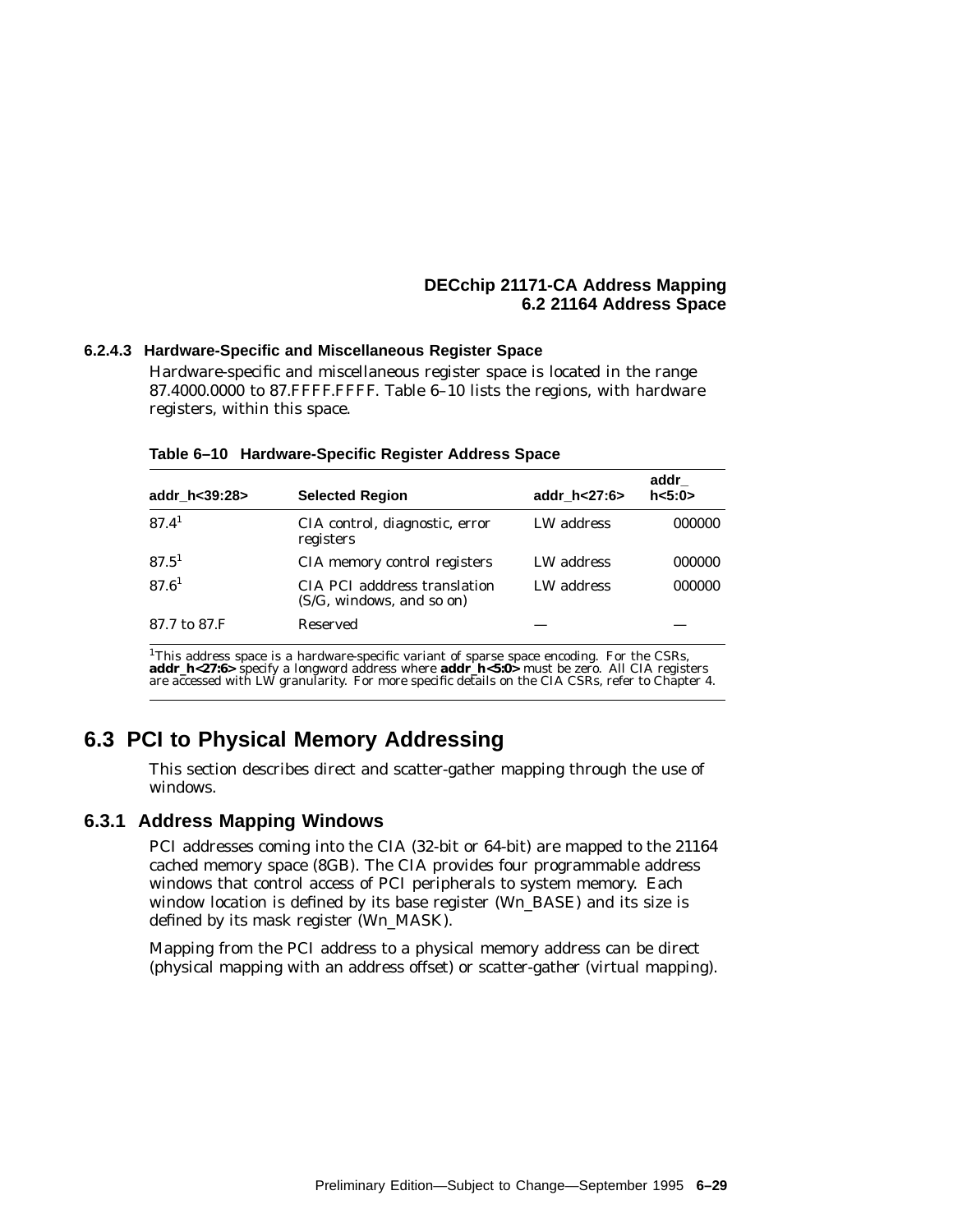The four PCI address windows are also referred to as the PCI target windows. Each window has three registers associated with it. They are:

- PCI base register (W*n*\_BASE)
- PCI mask register (W*n*\_MASK)
- Translation base register (T*n*\_BASE)

In addition, there is an another register that is associated with window 3 only. It is the PCI window DAC base register (W\_DAC). It is used for PCI 64-bit addresses (DAC).

W*n*\_MASK provides a mask corresponding to bits <31:20> of an incoming PCI address. The size of each window can be programmed to be from 1MB to 4GB in powers of two, by masking bits of the incoming PCI address using Wn MASK as shown in Table 6–11.

| <b>W_MASK&lt;31:20&gt;</b> | <b>Size of Window</b> | Value of $n1$ |  |
|----------------------------|-----------------------|---------------|--|
| 0000 0000 0000             | 1MB                   | 20            |  |
| 0000 0000 0001             | 2MB                   | 21            |  |
| 0000 0000 0011             | 4MB                   | 22            |  |
| 0000 0000 0111             | 8MB                   | 23            |  |
| 0000 0000 1111             | 16MB                  | 24            |  |
| 0000 0001 1111             | 32MB                  | 25            |  |
| 0000 0011 1111             | 64MB                  | 26            |  |
| 0000 0111 1111             | 128MB                 | 27            |  |
| 0000 1111 1111             | 256MB                 | 28            |  |
| 0001 1111 1111             | 512MB                 | 29            |  |
| 0011 1111 1111             | 1 <sub>GB</sub>       | 30            |  |
| 0111 1111 1111             | 2GB                   | 31            |  |
| 1111 1111 1111             | 4GB                   | 32            |  |
| All others                 | <b>UNPREDICTABLE</b>  |               |  |

**Table 6–11 PCI Target Window MASK Register (Wn\_MASK)** .

1Only incoming **ad\_h<31:***n***>** are compared with PCI base register <31:*n*> as shown in Figure 6–15. If *n*=32, no comparison is performed. Windows are not allowed to overlap.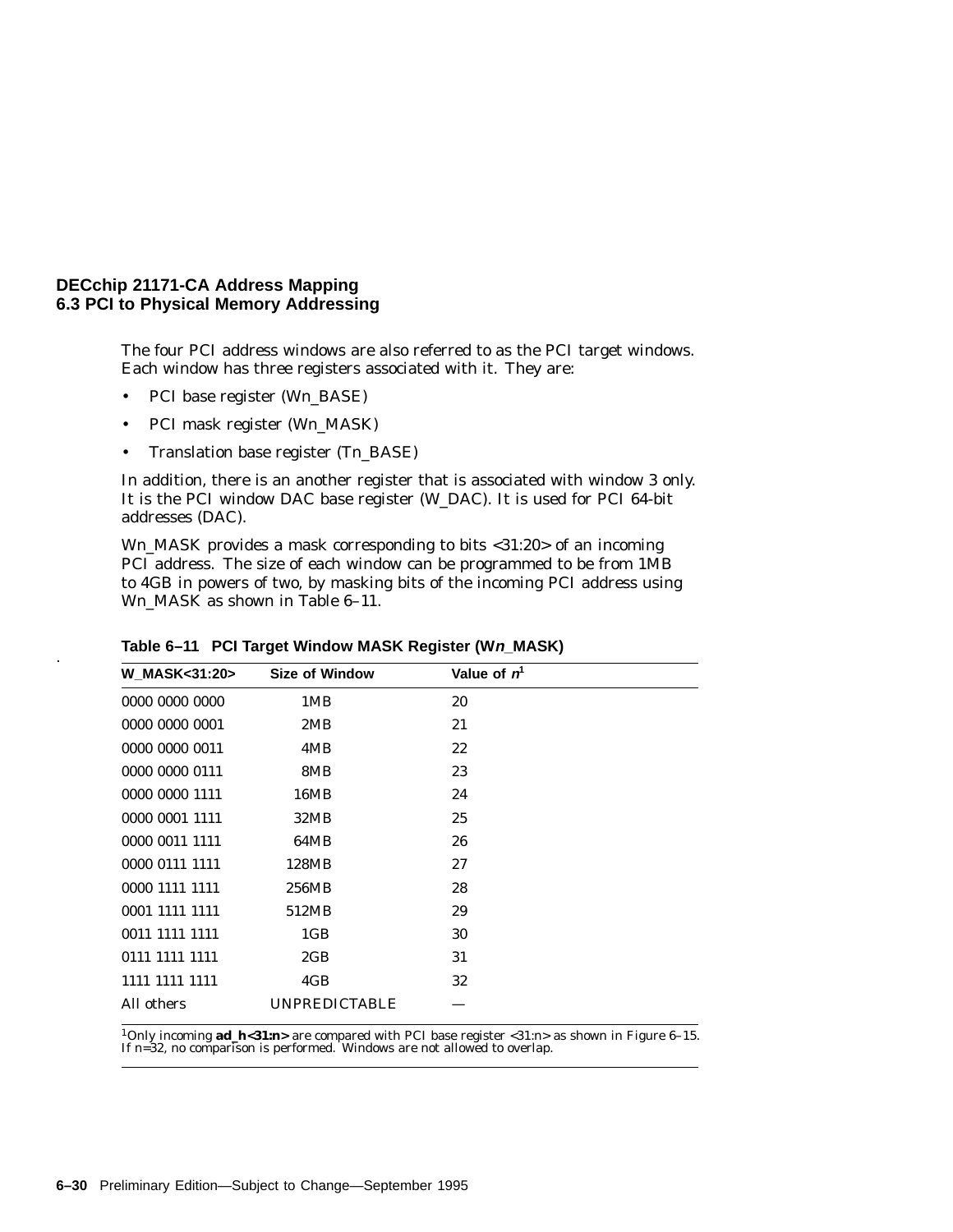Based on the value of the window mask register, the unmasked bits of the incoming PCI address are compared with the corresponding bits of each window's W*n*\_BASE. If one of the four W*n*\_BASE addresses and the incoming PCI address match, then the PCI address has hit that PCI target window. Otherwise, it has missed the window.

A window enable bit, W*n*\_BASE [W\_EN], lets windows be independently enabled ( $[W_{\text{EN}}]=1$ ) or disabled ( $[W_{\text{EN}}]=0$ ). If a hit occurs in any of the four windows that are enabled, then the CIA will respond to the PCI cycle by asserting **devsel\_l**. The PCI target windows must be programmed so that their address ranges do not overlap. If they overlap, the compare results are UNDEFINED.

The window base address must be on a NATURALLY ALIGNED address boundary corresponding to the size of the window. For example, a 4MB window cannot start at address 1MB; it must start at address 4MB, or 8MB, or 12MB, and so on.

### **6.3.1.1 PCI Device Address Space**

A PCI device specifies the amount of memory space it requires by using base registers in its configuration space. The registers are implemented such that the address space consumed by the device is a power of two in size, and is NATURALLY ALIGNED on the size of the space consumed.

A PCI device need not use all of the address range it consumes, that is, the size of the PCI address window defined by the base address. Also, a PCI device need not respond to unused portions of the address space. The one exception to this is a PCI bridge that requires two additional registers (the base and limit address registers). These registers specify the address space that the PCI bridge will respond to in transactions.

A PCI bridge responds to all addresses in the range: base  $\leq$  address  $\leq$  limit.

These base and limit address registers are initialized by POST code at powerup. The CIA, as a PCI host–bridge device, does not have base and limit registers. Host bridges, because they are under system control, do not have to operate within the rules for other PCI devices. The CIA does respond to all the addresses within the four windows.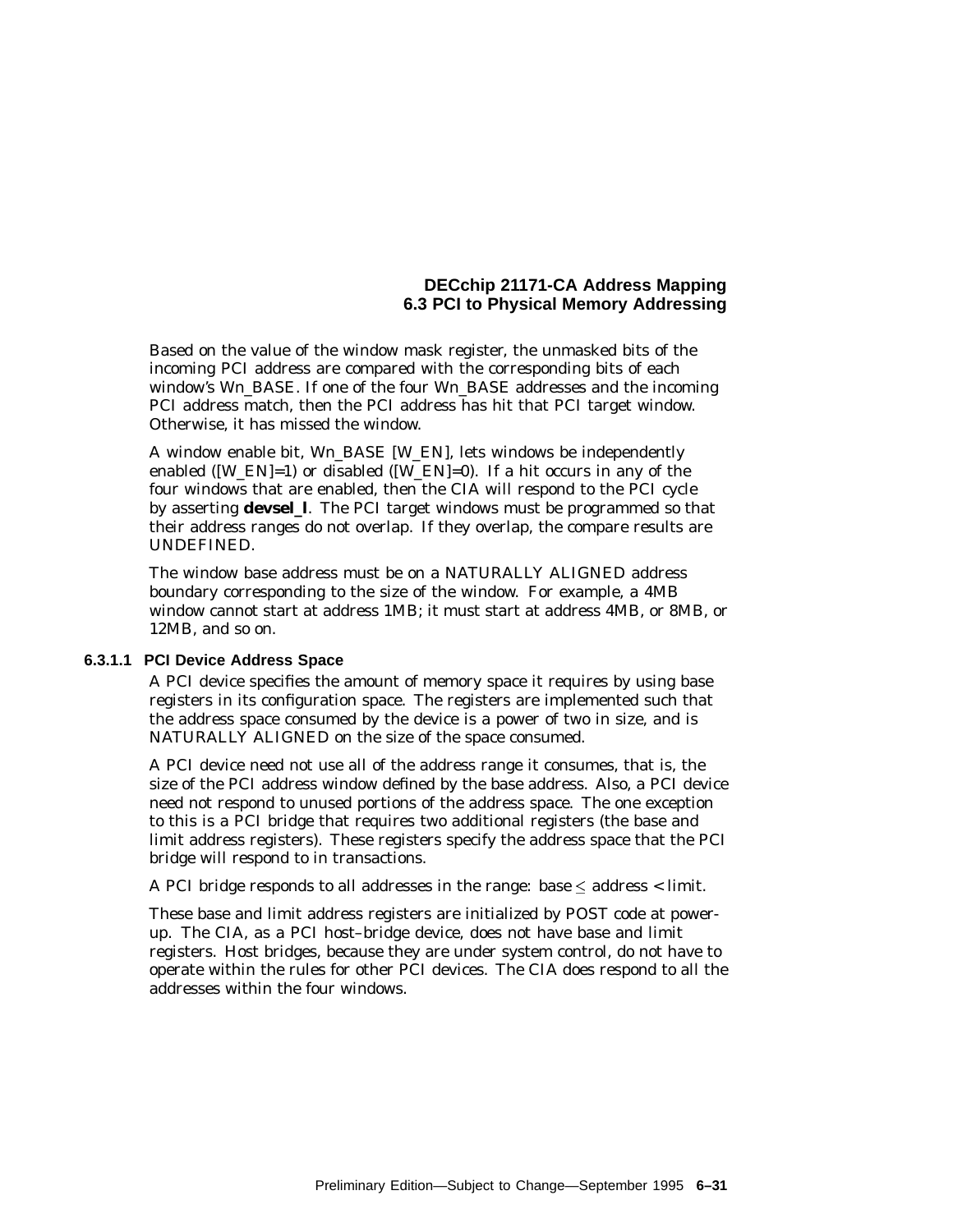# **6.3.1.2 Address Mapping Example**

Figure 6–14 shows how the DMA address ranges of a number of PCI devices are within the PCI window ranges. PCI devices are allowed to have multiple DMA address ranges, like device 2.



**Figure 6–14 PCI DMA Address Example**

Figure 6–14 also shows that the CIA window can be larger than the corresponding device's DMA address range, as with device 0. Devices 1 and 2 have address ranges that are accepted by one CIA window. W*n*\_BASE [Wn BASE\_SG] for each window determines whether direct mapping or scatter-gather mapping is used to access physical memory.

PCI single and dual address cycles have the following characteristics:

- Dual address cycle (DAC)—issued only if <63:32> are non-zero in 64-bit PCI address mode, and only if enabled by W3\_BASE[DAC\_ENABLE].
- Single address cycle (SAC)—all 32-bit addresses. A PCI device must use SAC if bits <63:32> of a 64-bit address equal zero.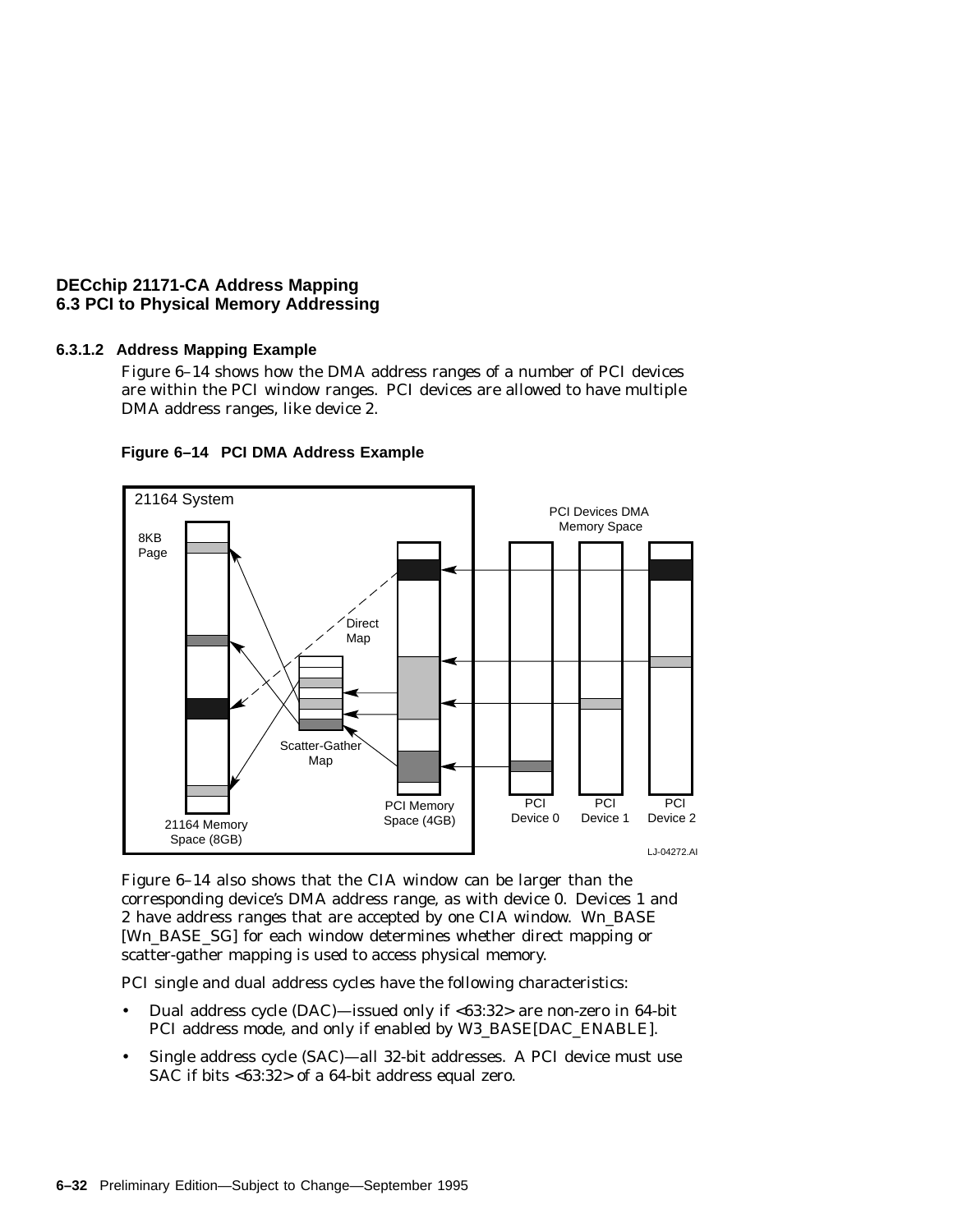Figure 6–15 shows the PCI window comparison logic.





The comparison logic associated with **ad\_h<63:32>** is used only for DAC with window 3. The other windows recognize only 32-bit PCI addresses (SAC).

For a hit to occur on a DAC address, address bits <63:40> must be zero and **ad\_h<39:32>** must match the W\_DAC[DAC\_BASE<7:0>]. The low-order address bits **ad\_h<31:20>** must also hit. This scheme allows a NATURALLY ALIGNED 1MB to 4GB PCI window to be placed anywhere in the first 1TB of a 64-bit PCI address space.

When an address match occurs with a PCI target window, the CIA translates the 32-bit PCI address **ad\_h<31:0>** to **memdata\_h<33:0>**. The translated address is generated in one of two ways as determined by W*n*\_BASE[W*n*\_ BASE\_SG].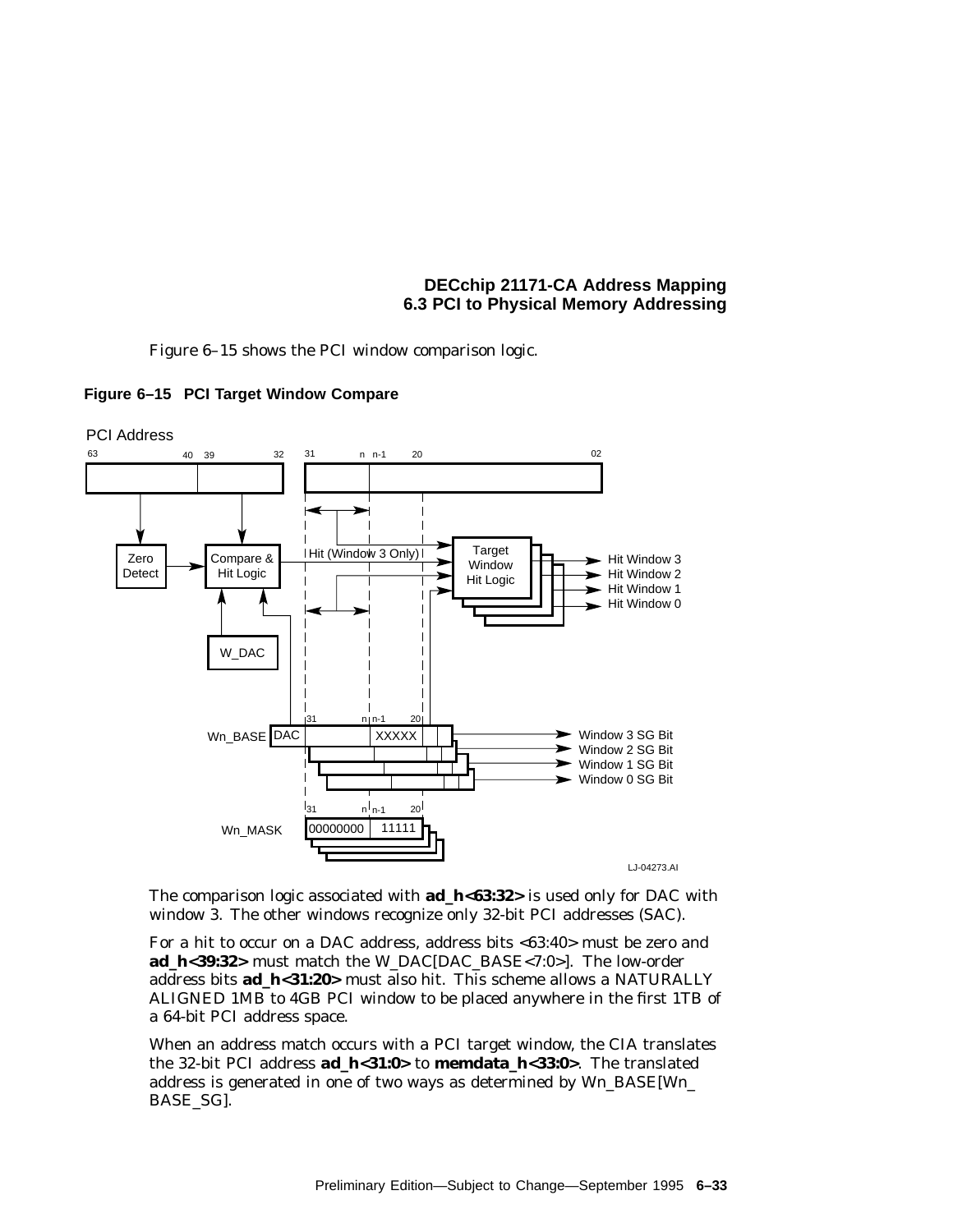# **6.3.2 Direct Mapped Addressing**

If W*n*\_BASE [W*n*\_BASE\_SG] is clear, the DMA address is direct mapped. The translated address is generated by concatenating bits from the matching window's T*n*\_BASE with bits from the incoming PCI address (**ad\_h<31:0>**). This process is shown in Figure 6–16 with *n* being the LSB from the T*n*\_BASE column of Table 6–12.



## **Figure 6–16 Direct Mapped Translation**

The bits involved in the concatenation are defined by the window's W*n*\_MASK, as shown in Table 6–12. Because memory is located in the lower 8GB of the 21164 address space, the CIA implicitly ensures that **addr\_h<39:33>** are always zero. Because T*n*\_BASE is simply concatenated to the PCI address, direct mapping is to a NATURALLY ALIGNED memory region. For example, a 4MB direct-mapped window will map to any 4MB region in main memory that falls on a 4MB boundary.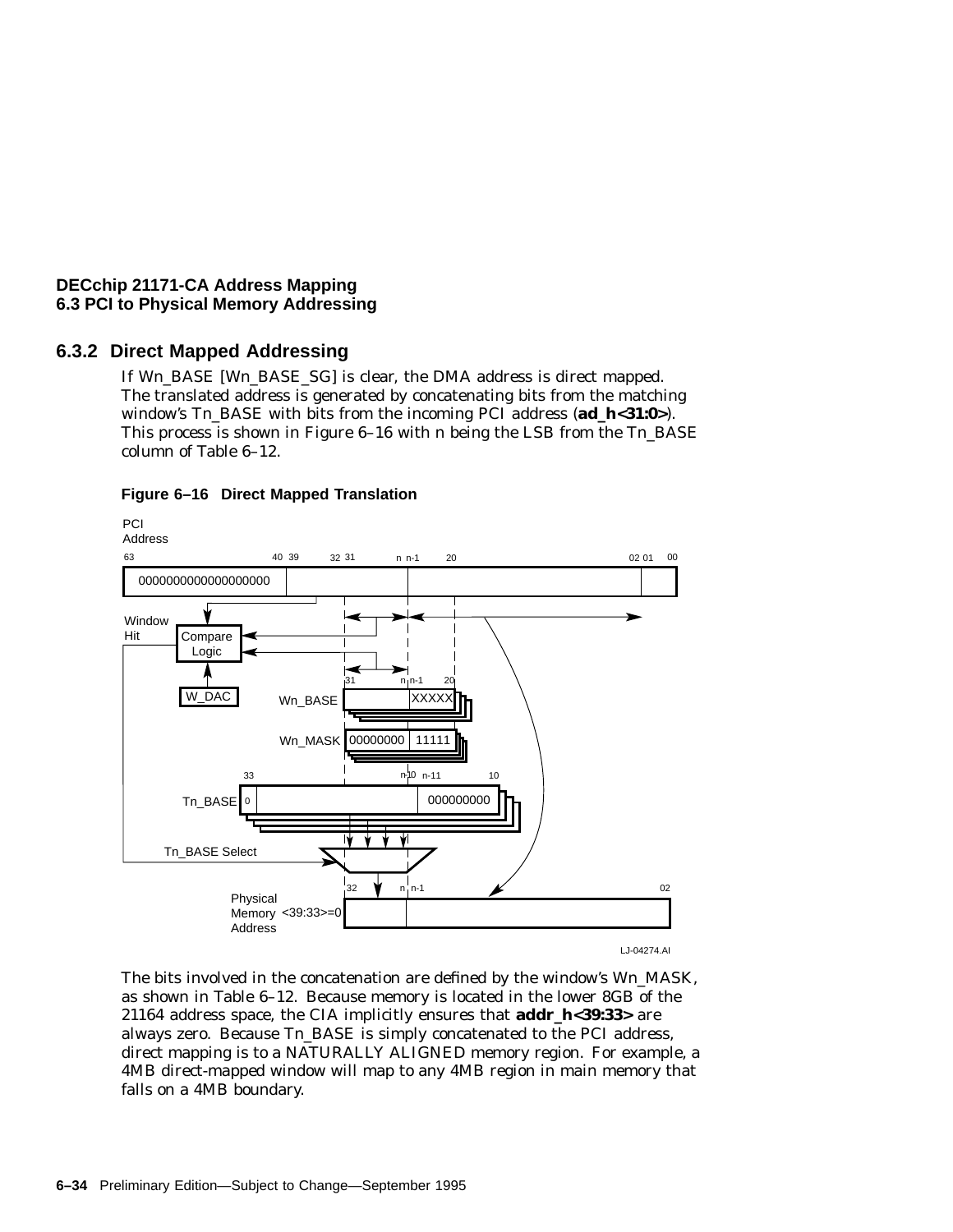| <b>W_MASK</b>           | Size of                 |                    | <b>Translated Address Source</b> |  |  |
|-------------------------|-------------------------|--------------------|----------------------------------|--|--|
| Window<br>$<$ 31:20 $>$ | $Tn$ _BASE <sup>1</sup> | <b>PCI Address</b> |                                  |  |  |
| 0000 0000 0000          | 1MB                     | addr $h < 32:20>$  | addr $h<19:2>$                   |  |  |
| 0000 0000 0001          | 2MB                     | addr $h < 32:21>$  | addr $h < 20:2>$                 |  |  |
| 0000 0000 0011          | 4MB                     | addr $h < 32:22>$  | addr $h < 21:2>$                 |  |  |
| 0000 0000 0111          | 8MB                     | addr $h < 32:23>$  | addr $h < 22:2>$                 |  |  |
| 0000 0000 1111          | 16MB                    | addr $h < 32:24>$  | addr $h<23:2>$                   |  |  |
| 0000 0001 1111          | 32MB                    | addr $h < 32:25$   | addr $h < 24:2>$                 |  |  |
| 0000 0011 1111          | 64MB                    | addr $h < 32:26$   | addr $h < 25:2>$                 |  |  |
| 0000 0111 1111          | 128MB                   | addr $h < 32:27$   | addr $h < 26:2>$                 |  |  |
| 0000 1111 1111          | 256MB                   | addr $h < 32:28$   | addr $h < 27:2>$                 |  |  |
| 0001 1111 1111          | 512MB                   | addr $h < 32:29$   | addr $h < 28:2>$                 |  |  |
| 0011 1111 1111          | 1GB                     | addr $h < 32:30>$  | addr $h<29:2>$                   |  |  |
| 0111 1111 1111          | 2GB                     | addr $h < 32:31>$  | addr $h < 30:2>$                 |  |  |
| 1111 1111 1111          | 4GB                     | addr $h < 32$      | addr $h < 31:2>$                 |  |  |
|                         |                         |                    |                                  |  |  |

**Table 6–12 Direct-Mapped PCI Target Address Translation**

<sup>1</sup>Unused bits of Tn\_BASE must be cleared because the hardware performs an OR operation for the concatenation.

# **6.3.3 Scatter-Gather Addressing**

When W*n*\_BASE[W*n*\_BASE\_SG] is set, the translated address is generated using a table lookup. The table is referred to as a scatter-gather map.

The incoming PCI address is compared to the PCI window addresses for a hit. The Tn BASE of the window that was hit is used to specify the starting address of the scatter-gather map table in memory.

Part of the incoming PCI address is used as an offset from this starting address to access the scatter-gather page table entry (PTE). This PTE, together with the remaining least-significant PCI address bits, forms the 21164 memory address.

Each scatter-gather map entry maps an 8KB page of PCI address space into an 8KB page of 21164 address space. This offers a number of advantages to software:

• Performance—ISA devices map to the lower 16MB of memory. The Windows NT operating system currently copies data from here to user space. The scatter-gather map avoids this copy operation.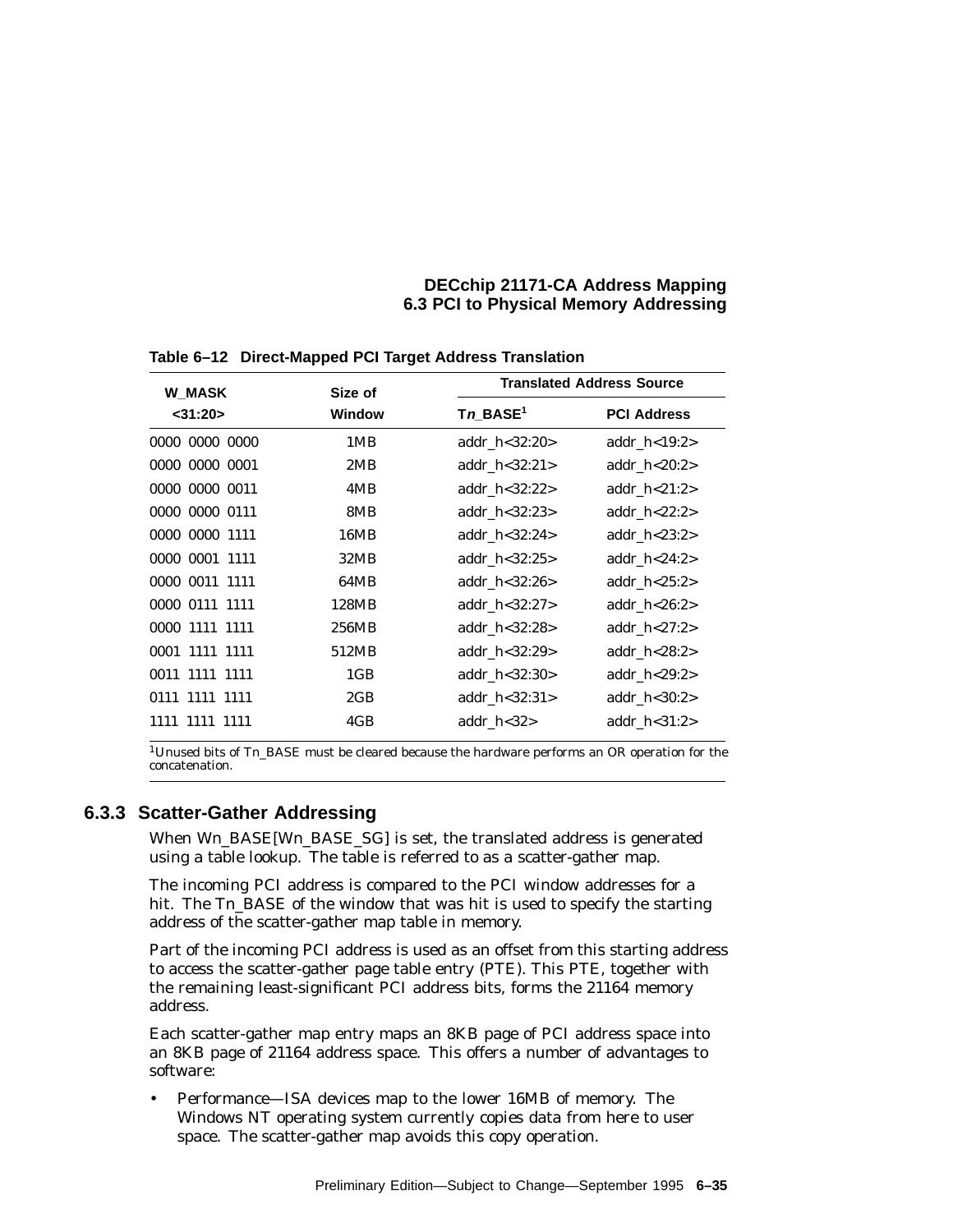• Address management—User I/O buffers might not be physically contiguous or contained within a page. Without scatter-gather maps, software has to manage the scattered nature of the user buffer.

In peripheral components architecture, the term scatter-gather is not an address translation scheme but instead is used to signify a DMA transfer list. An element of this transfer list contains the DMA address and the number of data items to transfer. The DMA device fetches each item of the list until the list is empty. Many of the PCI devices, such as the PCI-to-EISA bridge, support this form of scatter-gather process.

Each scatter-gather PTE is a quadword and has a valid bit in PTE<0> as shown in Figure 6–17. Page address bit <13> is at PTE<1>.



## **Figure 6–17 Scatter-Gather PTE Format**

LJ-04275.AI

Because the CIA implements only valid memory addresses up to 8GB, scattergather PTE bits <63:21> must be set to zero. PTE bits <20:1> are used to generate the physical page address. This address is appended to **ad\_h<12:5>** of the incoming PCI address to generate the memory address.

The size of the scatter-gather map table is determined by the size of the PCI target window defined by W*n*\_MASK, as shown in Table 6–13. The number of entries is the window size divided by the page size (8KB). The size of the table is simply the number of entries multiplied by 8 bytes.

The scatter-gather map table address is obtained from T*n*\_BASE and the PCI address, as shown in Table 6–13.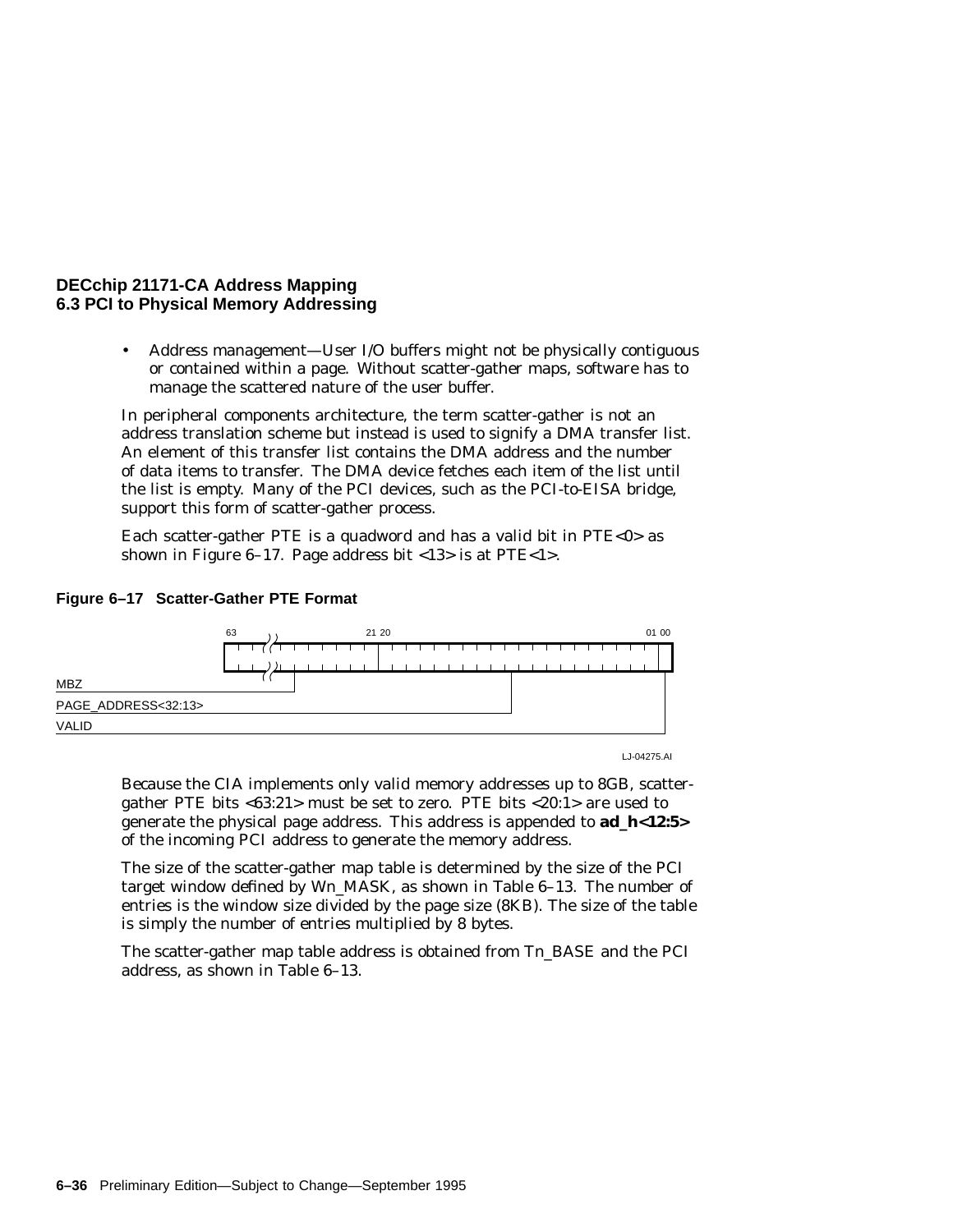| <b>W_MASK</b>  |                 | Size of<br>S-G Map |                      | Scatter-Gather Map Address <33:3> |
|----------------|-----------------|--------------------|----------------------|-----------------------------------|
| $<$ 31:20 $>$  | Window          | <b>Table Size</b>  | Tn Base <sup>1</sup> | <b>PCI Address</b>                |
| 0000 0000 0000 | 1MB             | 1KB                | < 32:10 >            | <19:13>                           |
| 0000 0000 0001 | 2MB             | 2KB                | <32:11>              | < 20:13>                          |
| 0000 0000 0011 | 4MB             | 4KB                | <32:12>              | < 21:13>                          |
| 0000 0000 0111 | 8MB             | 8KB                | < 32:13>             | < 22:13>                          |
| 0000 0000 1111 | 16MB            | 16KB               | < 32:14>             | < 23:13>                          |
| 0000 0001 1111 | 32MB            | 32KB               | <32:15>              | < 24:13>                          |
| 0000 0011 1111 | 64MB            | 64KB               | < 32:16>             | < 25:13>                          |
| 0000 0111 1111 | 128MB           | 128KB              | <32:17>              | < 26:13>                          |
| 0000 1111 1111 | 256MB           | 256KB              | < 32:18>             | <27:13>                           |
| 0001 1111 1111 | 512MB           | 512KB              | < 32:19>             | < 28:13>                          |
| 0011 1111 1111 | 1 <sub>GB</sub> | 1MB                | <32:20>              | < 29:13>                          |
| 0111 1111 1111 | 2GB             | 2MB                | <32:21>              | $<$ 30:13>                        |
| 1111 1111 1111 | 4GB             | 4MB                | <32:22>              | $<$ 31:13>                        |

**Table 6–13 Scatter-Gather Mapped PCI Target Address Translation**

1Unused bits of T*n*\_BASE must be zero for correct operation.

## **6.3.3.1 Scatter-Gather Translation Lookaside Buffer (TLB)**

An 8-entry translation lookaside buffer (TLB) is provided in the CIA for scatter-gather PTEs. The TLB is a fully associative cache and holds the eight most recent scatter-gather map lookups. Four of these entries can be ''locked,'' preventing their displacement by the hardware TLB-miss handler. Each of the eight TLB entries holds a PCI address for the tag, and four consecutive 8KB page addresses as the TLB data, as shown in Figure 6–18.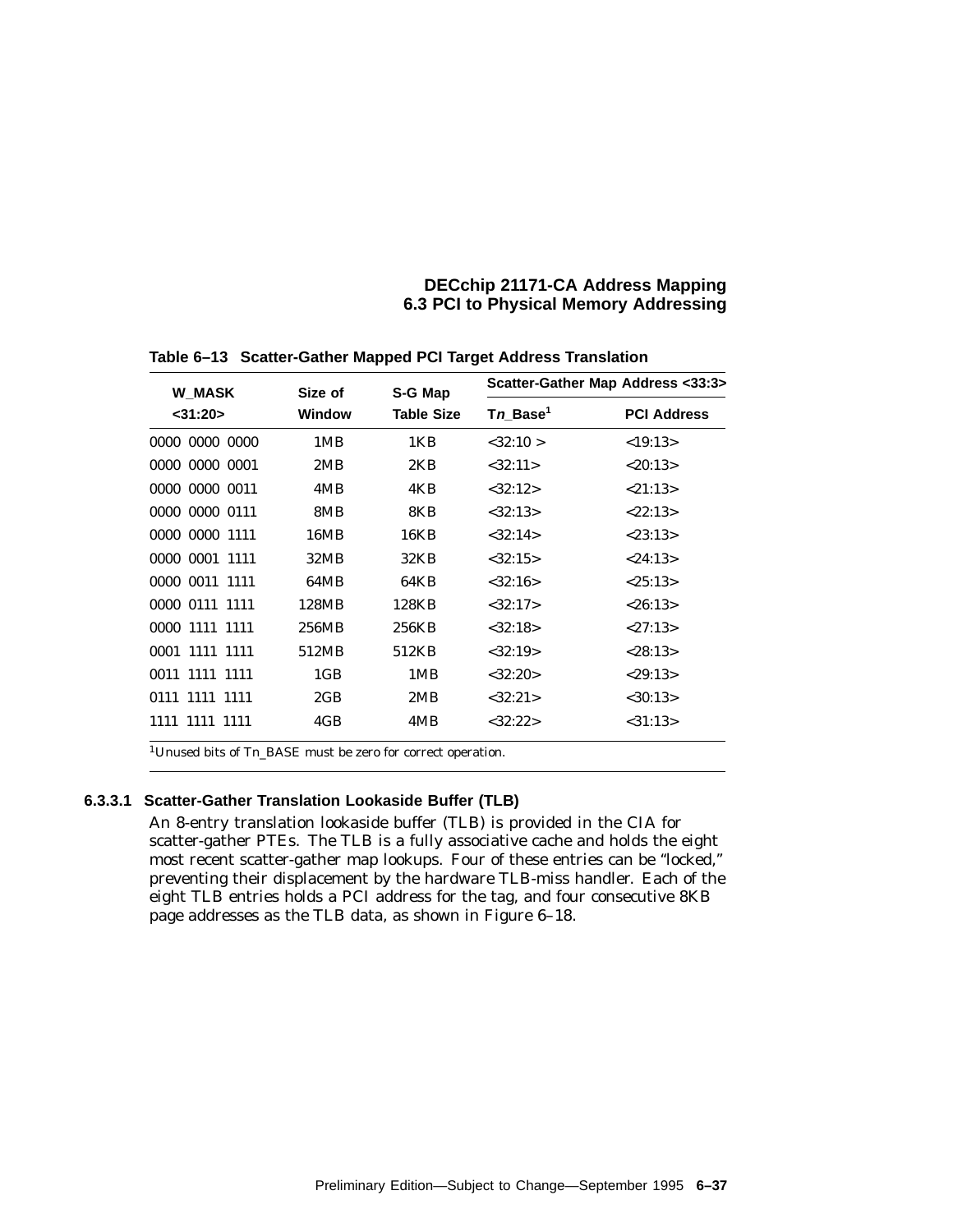



Each time an incoming PCI address hits in a PCI target window that has scatter-gather enabled, **ad\_h<31:15>** are compared with the 32KB PCI page address in the TLB tag. If a match is found, the required 21164 page address is one of the four items provided by the data in the matching TLB entry. Address bits **ad\_h<14:13>** select the correct 8KB page address from the four addresses fetched.

With a TLB hit, the scatter-gather map table lookup in memory is avoided, resulting in enhanced performance. If no match is found in the TLB, the scatter-gather map lookup is performed and four PTE entries are fetched and written over an existing entry in the TLB. The TLB entry to be replaced is determined by a round-robin algorithm on the ''unlocked'' entries. Coherency of the TLB is maintained by software write transactions (invalidates) to the TBIA. See Section 4.7.1.

The TAG portion of the TLB entry contains a DAC flag to indicate that PCI tag address bits <31:15> correspond to a 64-bit DAC address. Only one bit is required instead of the high-order PCI address bits **ad\_h<39:32>** because only window 3 is assigned to a DAC cycle, and the window hit logic has already performed a comparison of the high-order address bits against W\_DAC.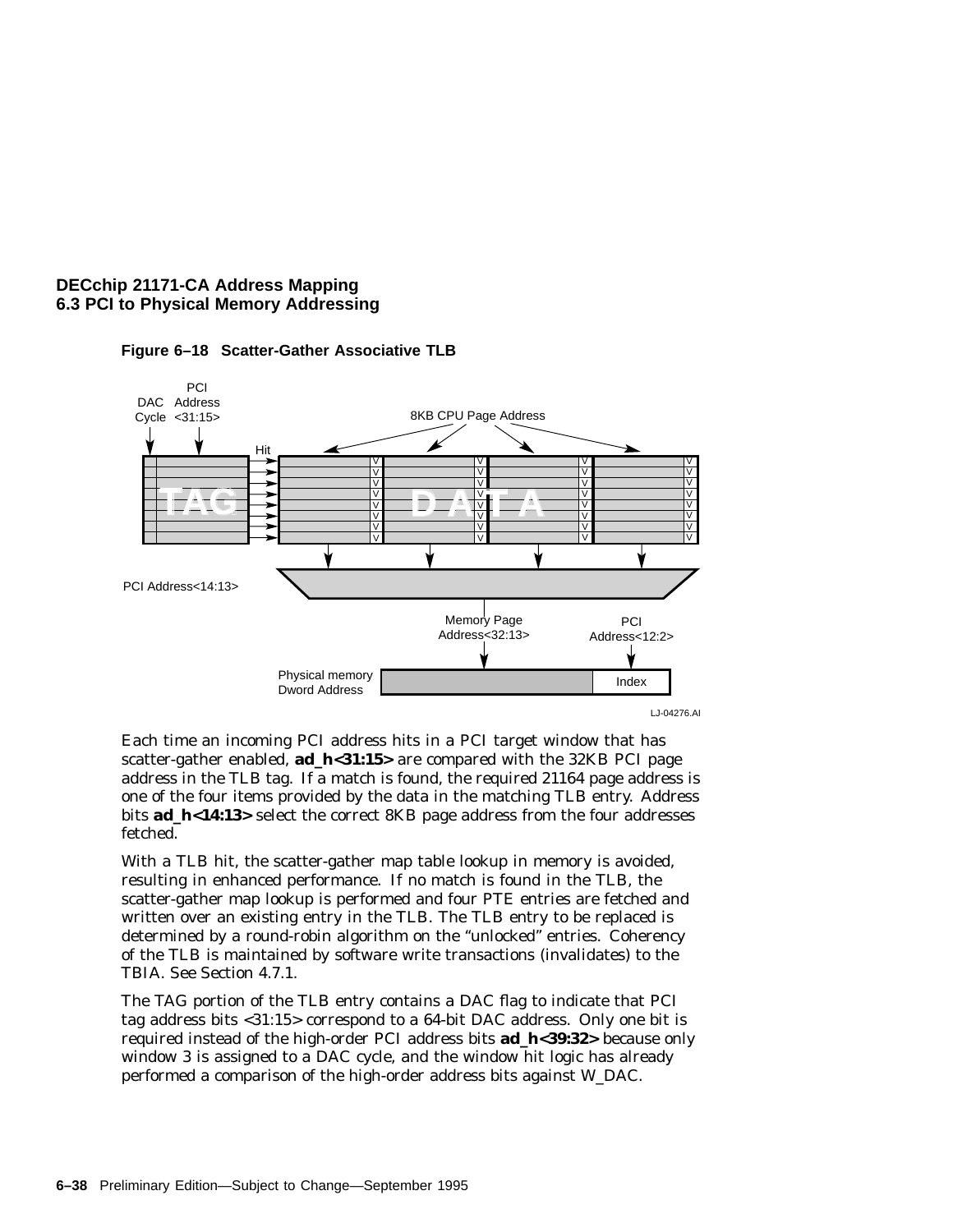Figure 6–19 shows the entire translation process, from PCI address to physical address, on a window that implements scatter-gather. The MSB from the PCI address column of Table 6–13 equals *n*–1. Both paths are indicated: the path for a TLB hit is to the right, and the path for a TLB miss is to the left. The scatter-gather TLB is shown in a slightly simplified but functionally equivalent form.

**6.3.3.1.1 Scatter-Gather TLB Hit Process** The process for a scatter-gather TLB hit is as follows:

- The window compare logic determines if the PCI address has hit in one of the four windows and W*n*\_BASE[W*n*\_BASE\_SG] determines if the scatter-gather path should be taken. If window 3 has DAC mode enabled, and the PCI cycle is a DAC cycle, then a further comparison is made between the high-order PCI bits and W\_DAC.
- Address bits **ad\_h**<31:13> are sent to the TLB associative tag together with the DAC hit indication. If the address and DAC bits match in the TLB, the corresponding 8KB page, 21164 memory address is read out of the TLB. If this entry is valid, then a TLB hit has occurred and this page address is concatenated with **ad\_h<12:2>** to form the physical memory address. If the data entry is invalid or if the TAG compare failed, a TLB miss occurs.

**6.3.3.1.2 Scatter-Gather TLB Miss Process** The process for a scatter-gather TLB miss is as follows:

- The relevant bits of the PCI address (as determined by W*n*\_MASK) are concatenated with the relevant T*n*\_BASE bits to form the address used to access the scatter-gather PTE from a table located in main memory.
- Scatter-gather PTE<20:1> are used to generate the page address that is appended to the page offset to generate the physical memory address.

At this point, the TLB is also updated (round-robin algorithm) with the four PTE entries that correspond to the 32KB PCI page 21164 memory address that first missed the TLB. The tag portion of the TLB is loaded with this PCI page address, and the DAC bit is set if this PCI cycle is a DAC cycle.

• If the requested PTE is marked invalid (bit 0 clear), then a TLB invalid entry exception is taken.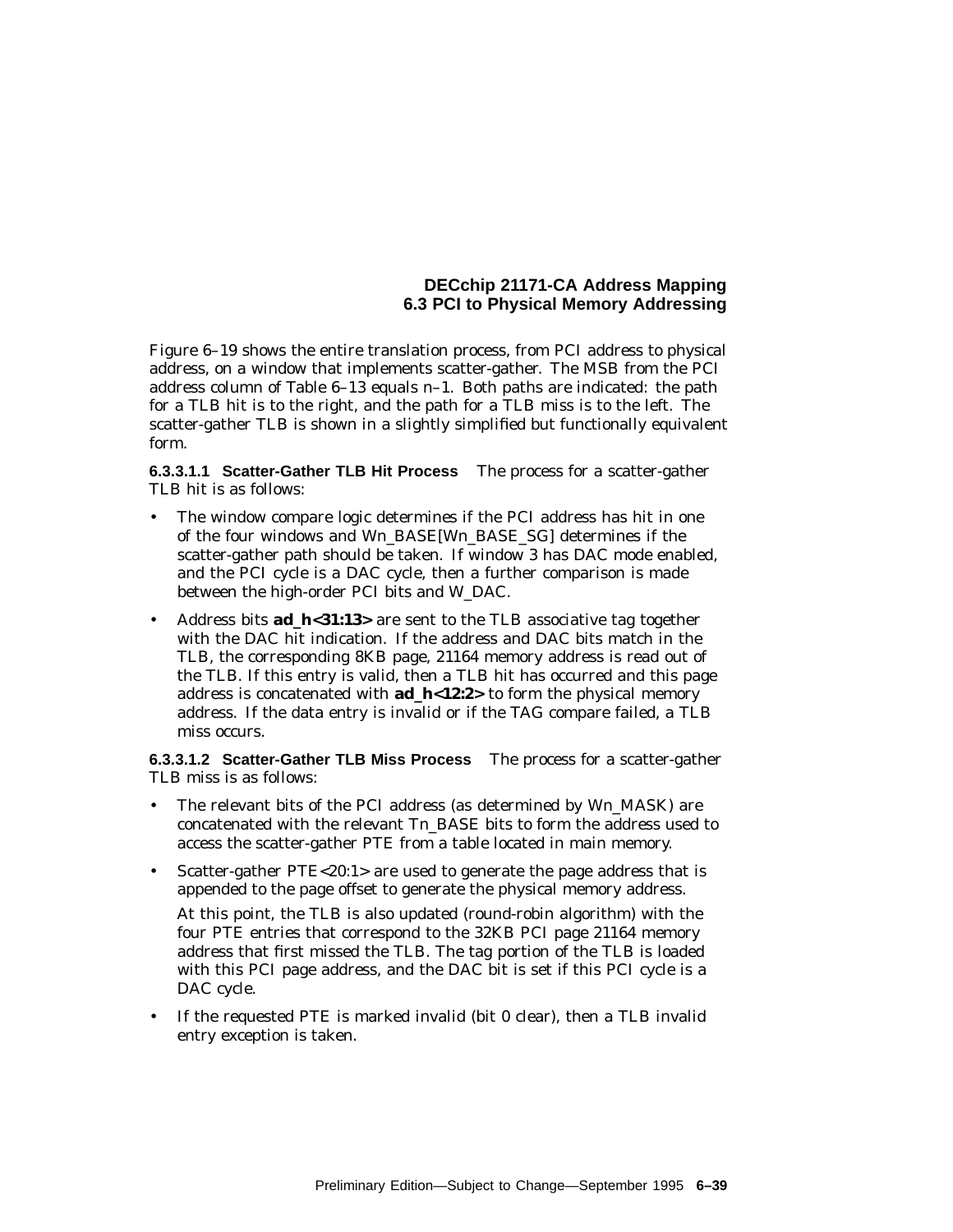

# **Figure 6–19 Scatter-Gather Map Translation**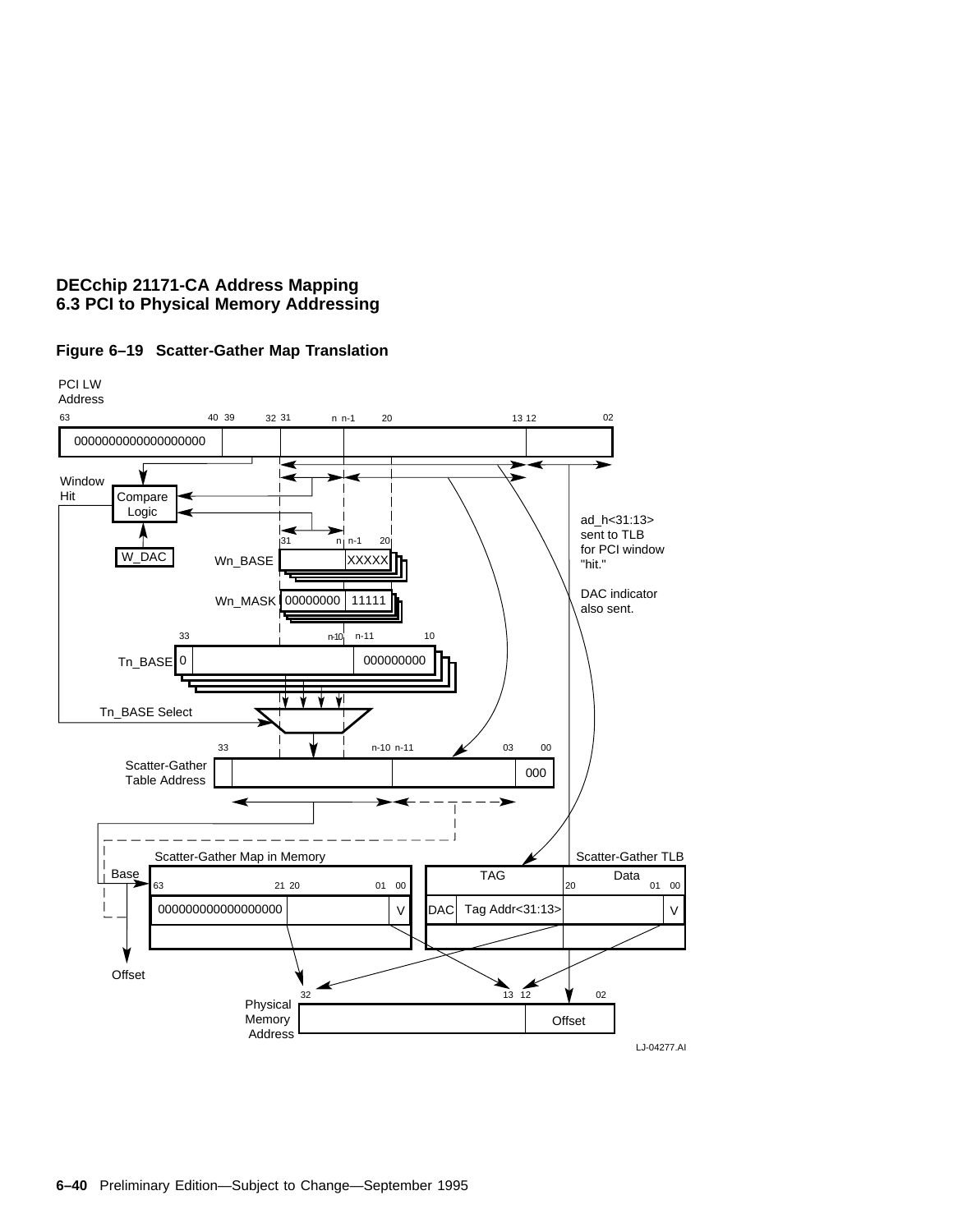# **6.3.4 Suggested Use of a PCI Window**

Figure 6–20 shows a power-up PCI window assignment (as configured by firmware) and Table 6–14 lists the details. PCI window 0 was chosen for the 8MB to 16MB EISA region because this window incorporates the **mem\_cs\_l** logic. PCI window 3 was not used as it incorporates the DAC cycle logic. PCI window 1 was chosen arbitrarily for the 1GB, direct-mapped region, and PCI window 2 is not assigned.



## **Figure 6–20 Default PCI Window Allocation**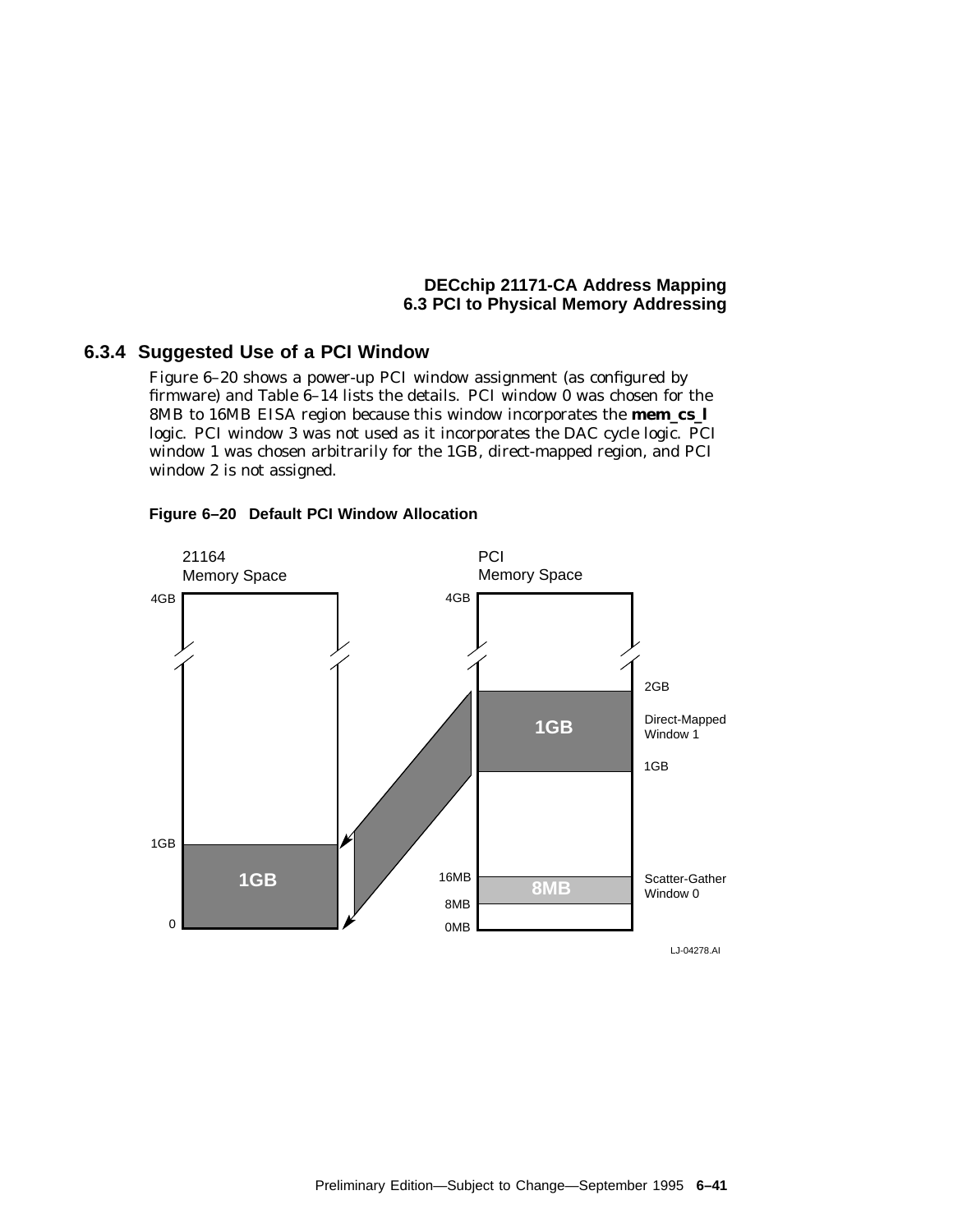| <b>PCI Window</b> | <b>Assignment</b> | <b>Size</b> | <b>Comments</b>                             |
|-------------------|-------------------|-------------|---------------------------------------------|
|                   | Scatter-Gather    | 8MB         | Not used by firmware.<br>mem_cs_1 disabled. |
|                   | Direct Mapped     | 1GB         | Mapped to OGB to 1GB of main<br>memory.     |
| 2                 | <b>Disabled</b>   |             |                                             |
| 3                 | <b>Disabled</b>   |             |                                             |

**Table 6–14 PCI Window Power-Up Configuration**

## **6.3.4.1 Peripheral Component Architecture Compatibility Addressing and Holes**

The peripheral component architecture allows certain (E)ISA devices to respond to hardwired memory addresses. An example is a VGA graphics device that has its frame buffer located in memory address region A0000–BFFFF. Such devices ''pepper'' memory space with holes that are collectively known as peripheral component architecture compatibility holes.

The PCI-to-EISA bridge decodes PCI addresses and generates a signal, **mem\_cs\_l**, that takes into account the various compatibility holes.

## **6.3.4.2 Memory Chip Select Signal mem\_cs\_l**

The PCI-to-EISA bridge set can be made using these two chips:

- Intel 82374EB EISA System Component (ESC)
- Intel 82375EB PCI-to-EISA Bridge (PCEB)

The PCI-to-EISA bridge provides address decode logic with attributes (such as read only, write only, VGA frame buffer, memory holes, and BIOS shadowing) to help manage the EISA memory map and peripheral component architecture compatibility holes.

This is known as main memory decoding in the PCEB chip, and results in the generation of the memory chip select (**mem\_cs\_l**) signal. One exception is the VGA memory hole region that never asserts **mem\_cs\_l**. If enabled, the CIA uses **mem\_cs\_l** with W0\_BASE.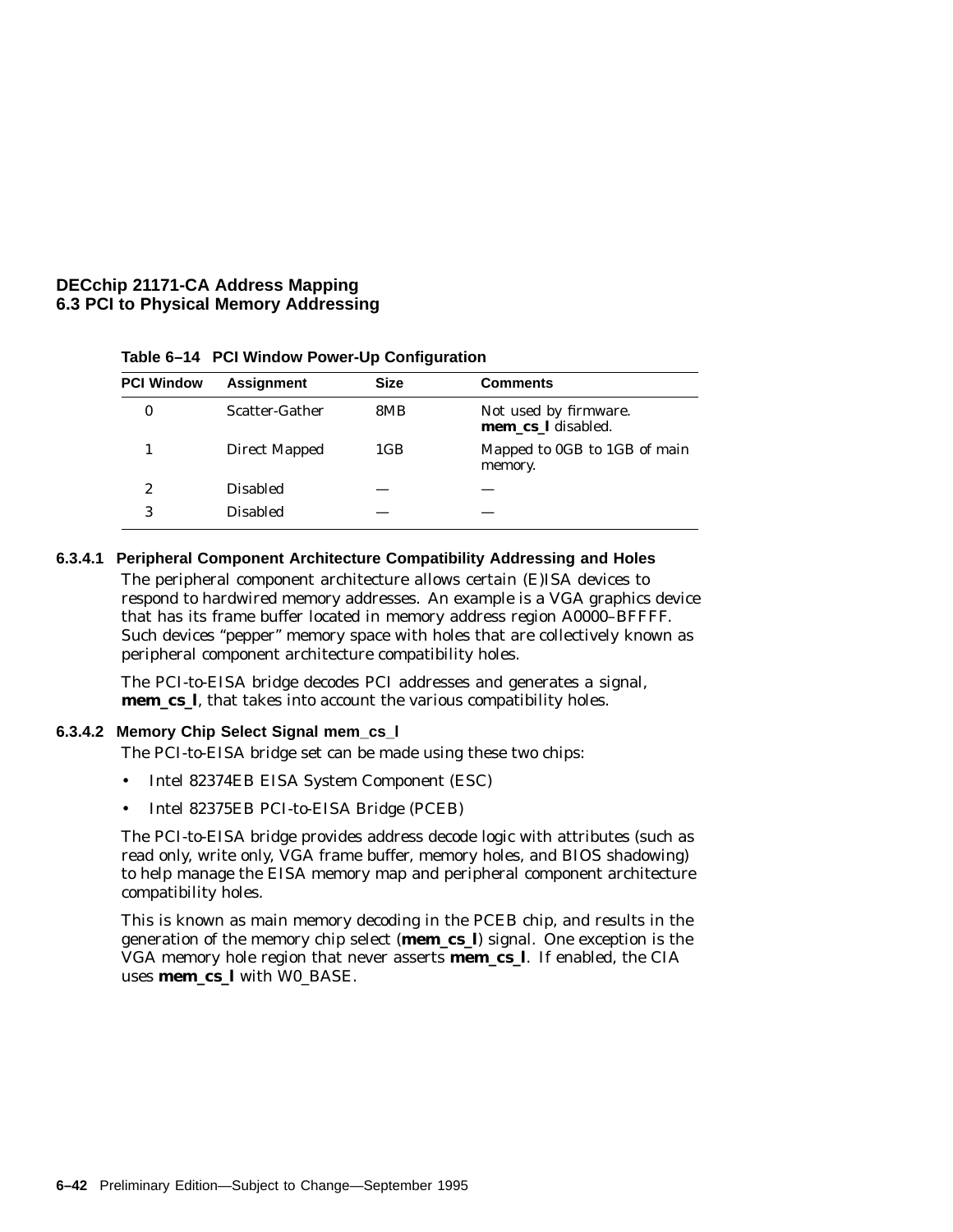In Figure 6–21, the two main holes are lightly shaded while the **mem\_cs\_l** range is darkly shaded.

The **mem\_cs\_l** range of Figure 6–21 is subdivided into several portions (such as the BIOS area) that are individually enabled/disabled using CSRs as listed here:

- The MCSTOM (top of memory) register has 2MB granularity and can be programmed to select the regions from 1MB up to 512MB.
- The MCSTOH (top of hole) and MCSBOH (bottom of hole) registers define a memory hole region where **mem\_cs\_l** is not selected. The granularity of the hole is 64KB.
- The MAR1, 2, and 3 registers enable various BIOS regions.
- The MCSCON (control) register enables the **mem\_cs\_l** decode logic, and in addition selects a number of regions (0KB to 512KB).

**Note** 1

For more detail, please refer to the Intel 82375EB specification.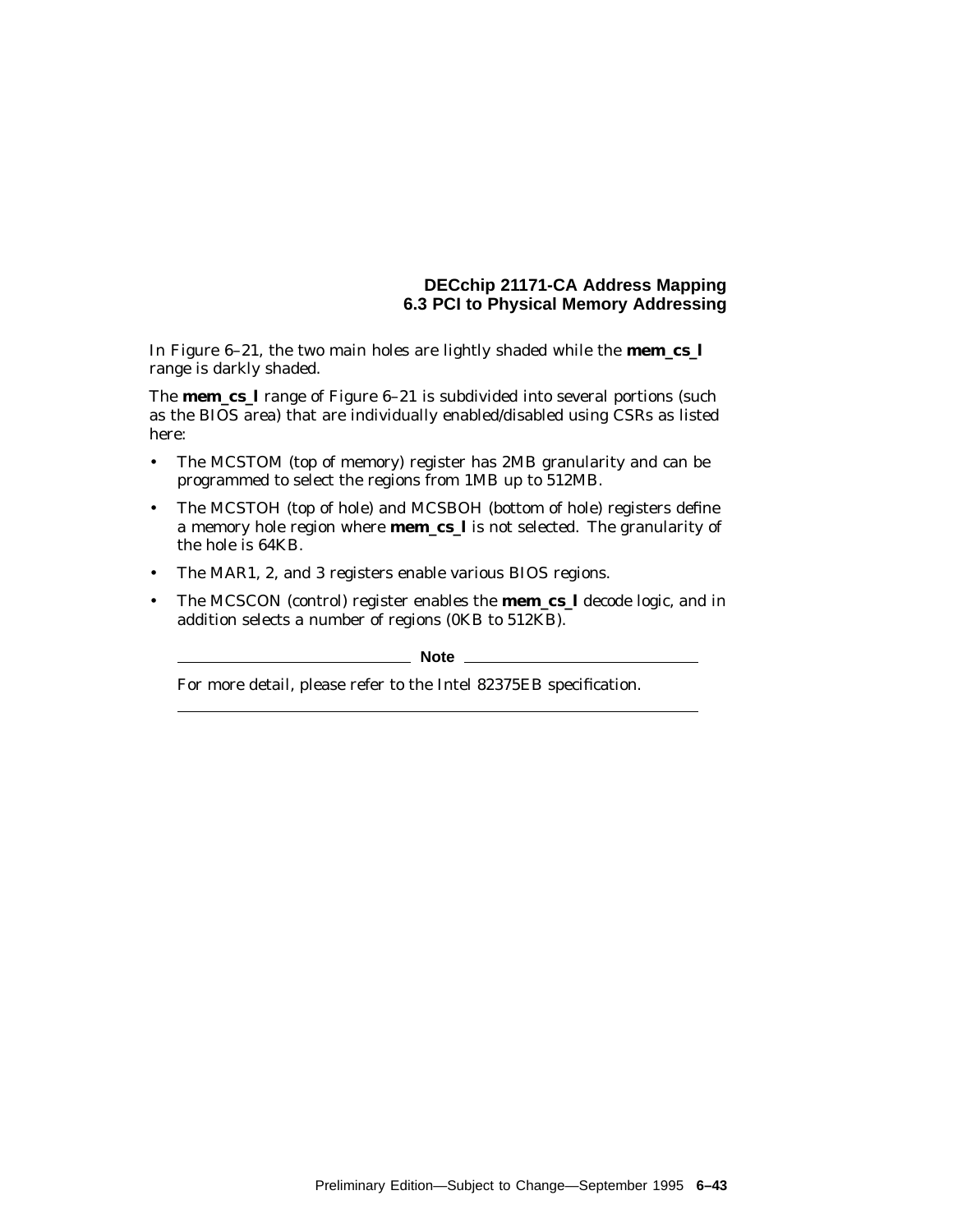

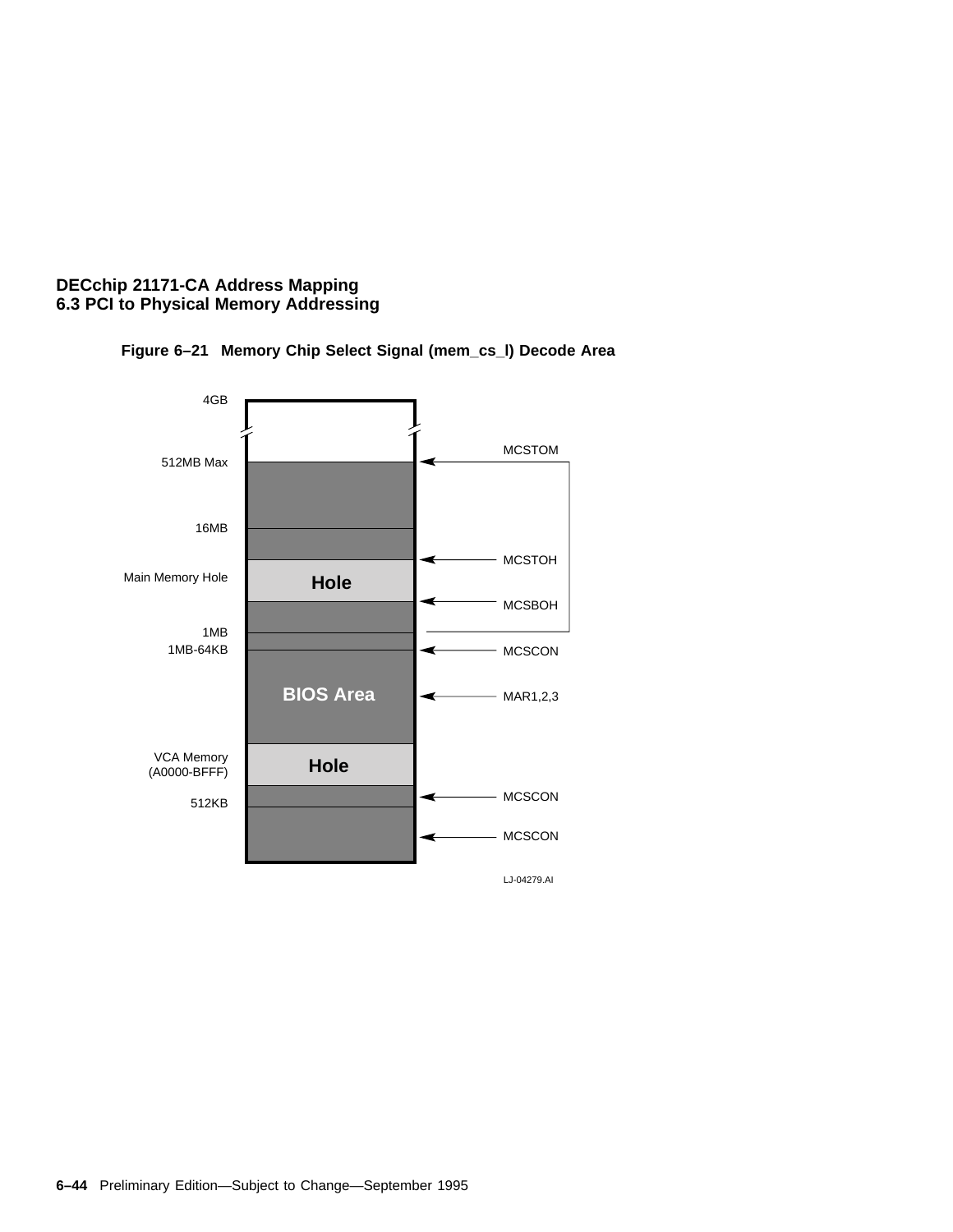As shown in Figure 6–22, PCI window 0 in the CIA can be enabled to accept the **mem\_cs\_l** signal as the PCI memory decode signal. With this path enabled, the PCI window hit logic simply uses the **mem\_cs\_l** signal. For example, if **mem\_cs\_l** is asserted, then a PCI window 0 hit occurs and the **dev\_sel\_l** signal is asserted on the PCI.





Consequently, the window address area must be large enough to encompass the **mem\_cs\_l** region programmed into the PCI-to-EISA bridge. The remaining window attributes are still applicable and/or required.

- W0\_BASE [W*n*\_BASE\_SG] determines if scatter-gather or direct mapping is applicable.
- W0\_MASK size information must match the **mem\_cs\_l** size in order for the scatter-gather and direct-mapping algorithms to correctly use the translated base register.
- The **mem\_cs\_l** enable bit, W0\_BASE [MEMCS\_ENABLE], takes precedence over W0\_BASE [W\_EN].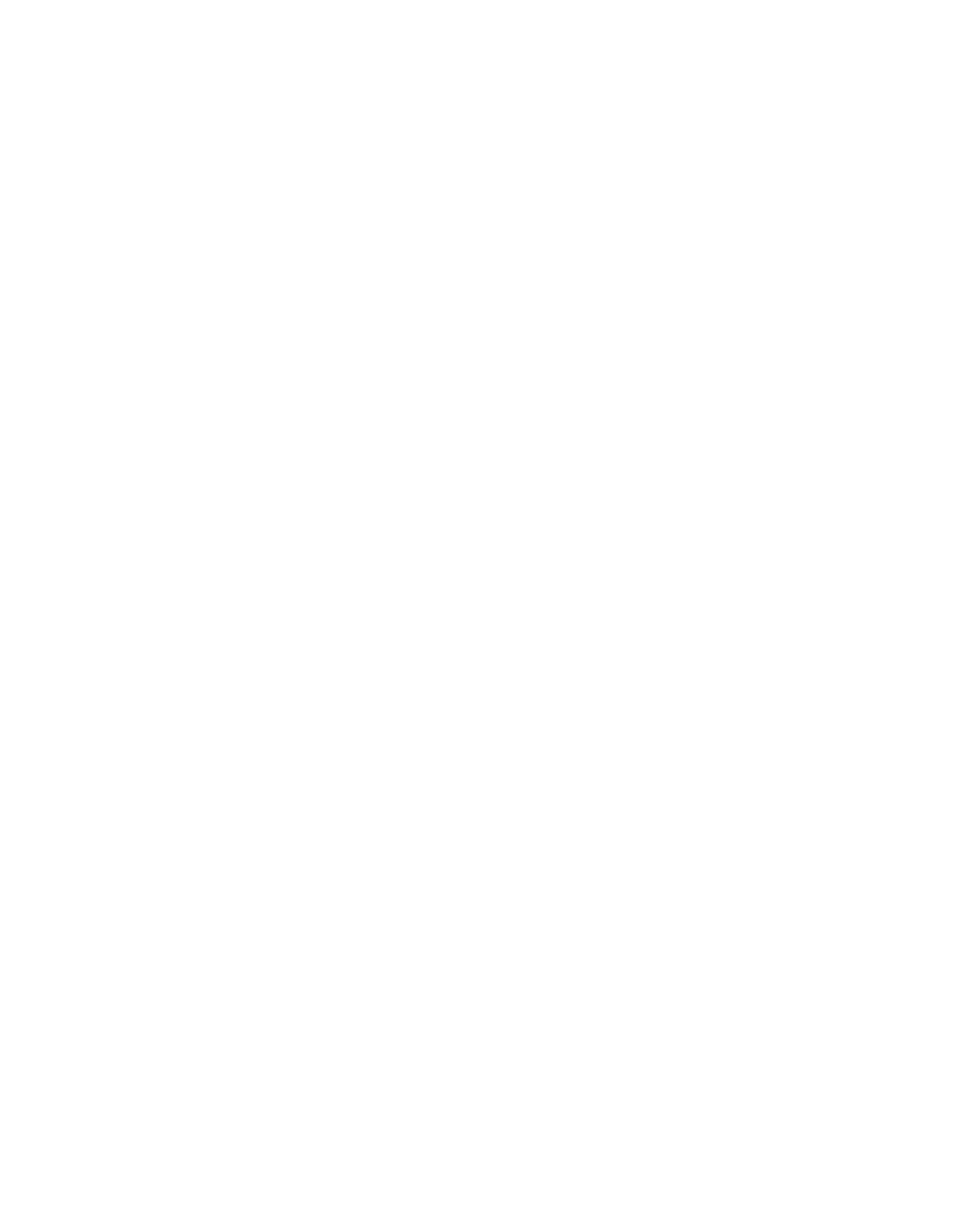# **Part II DECchip 21171-BA (DSW) Information**

Part II contains two chapters that provide information about the DECchip 21171-BA (DSW) chip. The following table lists the topics described in each chapter:

| <b>Chapter</b> | <b>Description</b> |
|----------------|--------------------|
| 7              | Pin signals        |
| 8              | Architecture       |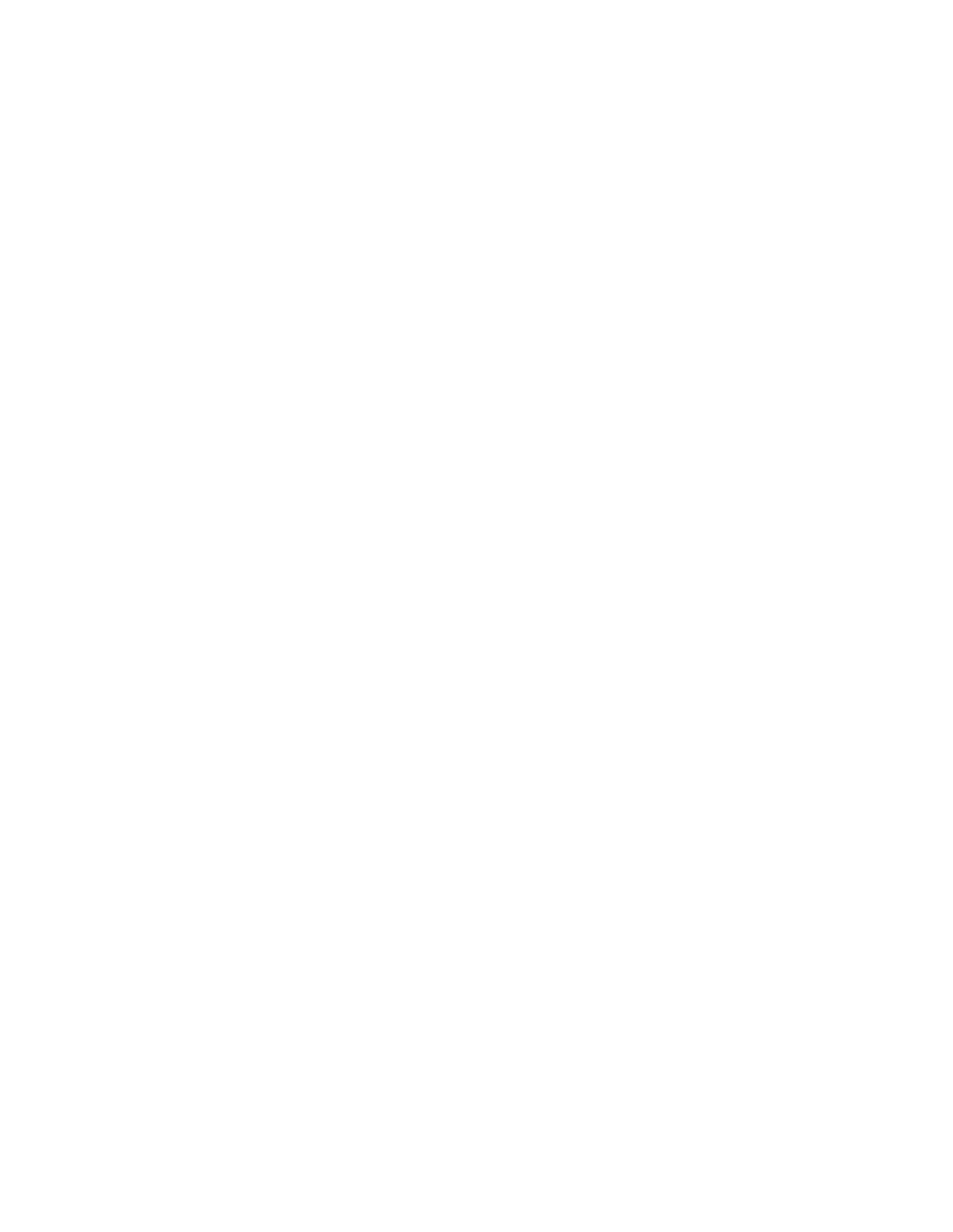# **7 DECchip 21171-BA Pin Descriptions**

This chapter provides a description of the DECchip 21171-BA pin signals.

# **7.1 DECchip 21171-BA Pin List**

Table 7–1 lists the pin signals grouped by function. The information in the Type column identifies a signal as input (I), output (O), bidirectional (B), or power (P).

| <b>Signal Name</b>  | Quantity | <b>Type</b> | <b>Signal Name</b>                    | Quantity | Type     |
|---------------------|----------|-------------|---------------------------------------|----------|----------|
|                     |          |             | sysBus Signals (36 Total)             |          |          |
| cpu_dat_h<35:0>     | 36       | B           |                                       |          |          |
|                     |          |             | IOD Bus Signals (34 Total)            |          |          |
| cmc $h<8:0>$        | 9        | L           | ioc $h < 6:0>$                        | 7        | $\Omega$ |
| iod_h<17:0>         | 18       | B           |                                       |          |          |
|                     |          |             | <b>MEMDATA Bus Signals (73 Total)</b> |          |          |
| mem_data_h< $71:0>$ | 72       | B           | mem_en_h                              |          | I        |
|                     |          |             | PLL Signals (6 Total)                 |          |          |
| pll_agnd_h          | 1        | O           | pll_clk_h                             | 1        | I        |
| pll_lp1_h           | 1        | O           | pll_lp2_h                             |          |          |
| pll_vdd_h           |          |             | pll_vss_h                             |          |          |

**Table 7–1 DECchip 21171-BA Pin List**

(continued on next page)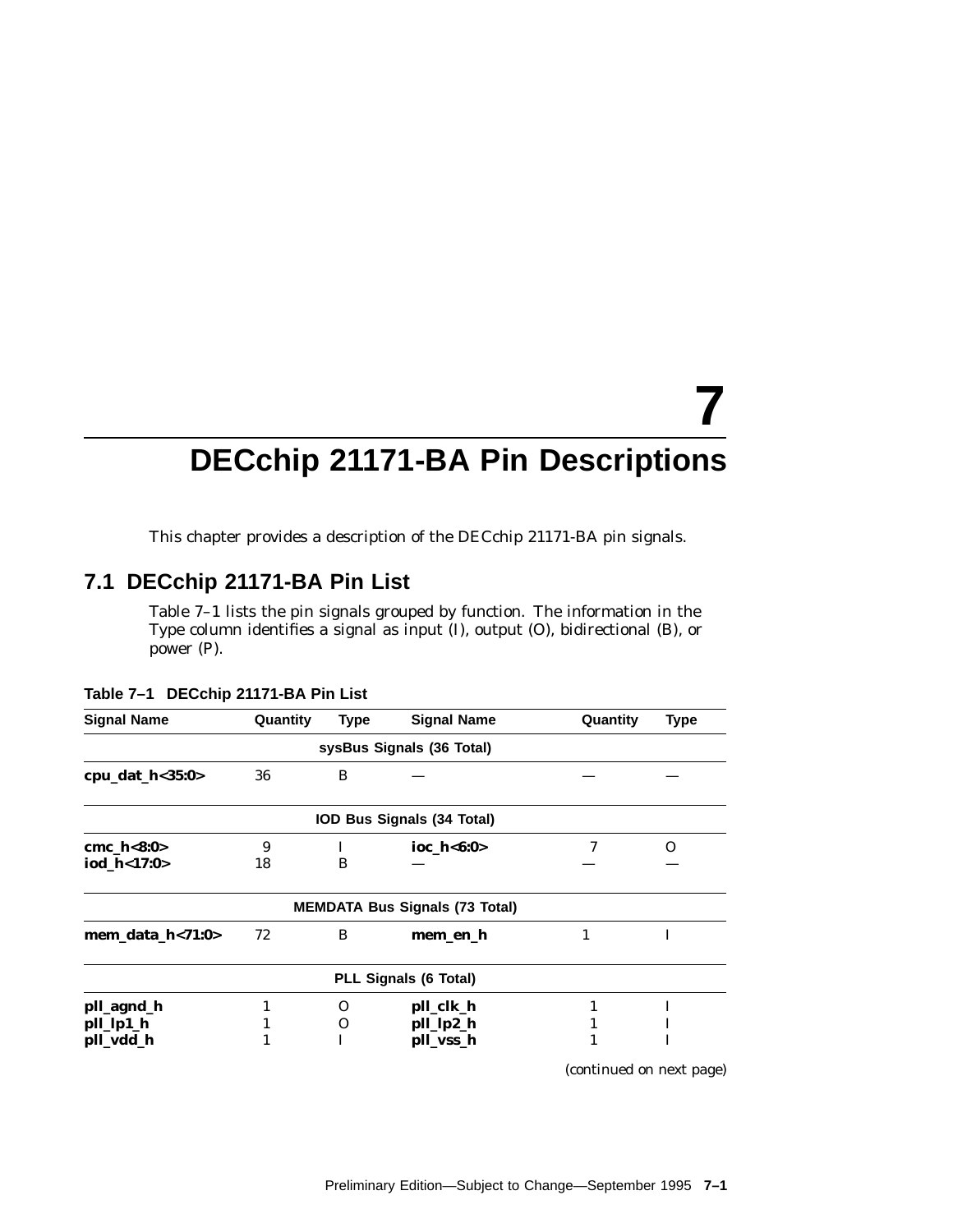# **DECchip 21171-BA Pin Descriptions 7.1 DECchip 21171-BA Pin List**

| <b>Signal Name</b> | Quantity | Type | <b>Signal Name</b>               | Quantity | Type |
|--------------------|----------|------|----------------------------------|----------|------|
|                    |          |      | Miscellaneous Signals (11 Total) |          |      |
| config_ $h$ <1:0>  | 2        |      | spare1_or_count_<br>out h        |          |      |
| spare<4:2>         | 3        |      | reset 1                          |          |      |
| scan_in_h          |          |      | test or scan out h               |          |      |
| test mode<1:0>     | 2        |      |                                  |          |      |

# **Table 7–1 (Cont.) DECchip 21171-BA Pin List**

## **Pin Totals**

| Total input pins:         | 14  |
|---------------------------|-----|
| Total output pins:        | 20  |
| Total bidirectional pins: | 126 |
|                           |     |
| Total signal pins:        | 160 |
|                           |     |
| Total signal pins:        | 160 |
| Total power pins:         | 2.4 |
| Total ground pins:        | 24  |
|                           |     |
| Total pins:               |     |

# **7.2 DECchip 21171-BA Signal Descriptions**

This section provides pin signal information, including a description of the signal; the clock edge on which the signal changes; and rules about signal usage during various sysBus transactions.

For simplicity, the rising edge of **sys\_clk\_out1\_h** will be indicated by the name clk1R and the falling edge of **sys\_clk\_out1\_h** will be indicated by the name clk1F. See Section 7.2.4 for more information about clock use on the DSW.

Signal descriptions are grouped by function and correspond to the pin list (see Table 7–1).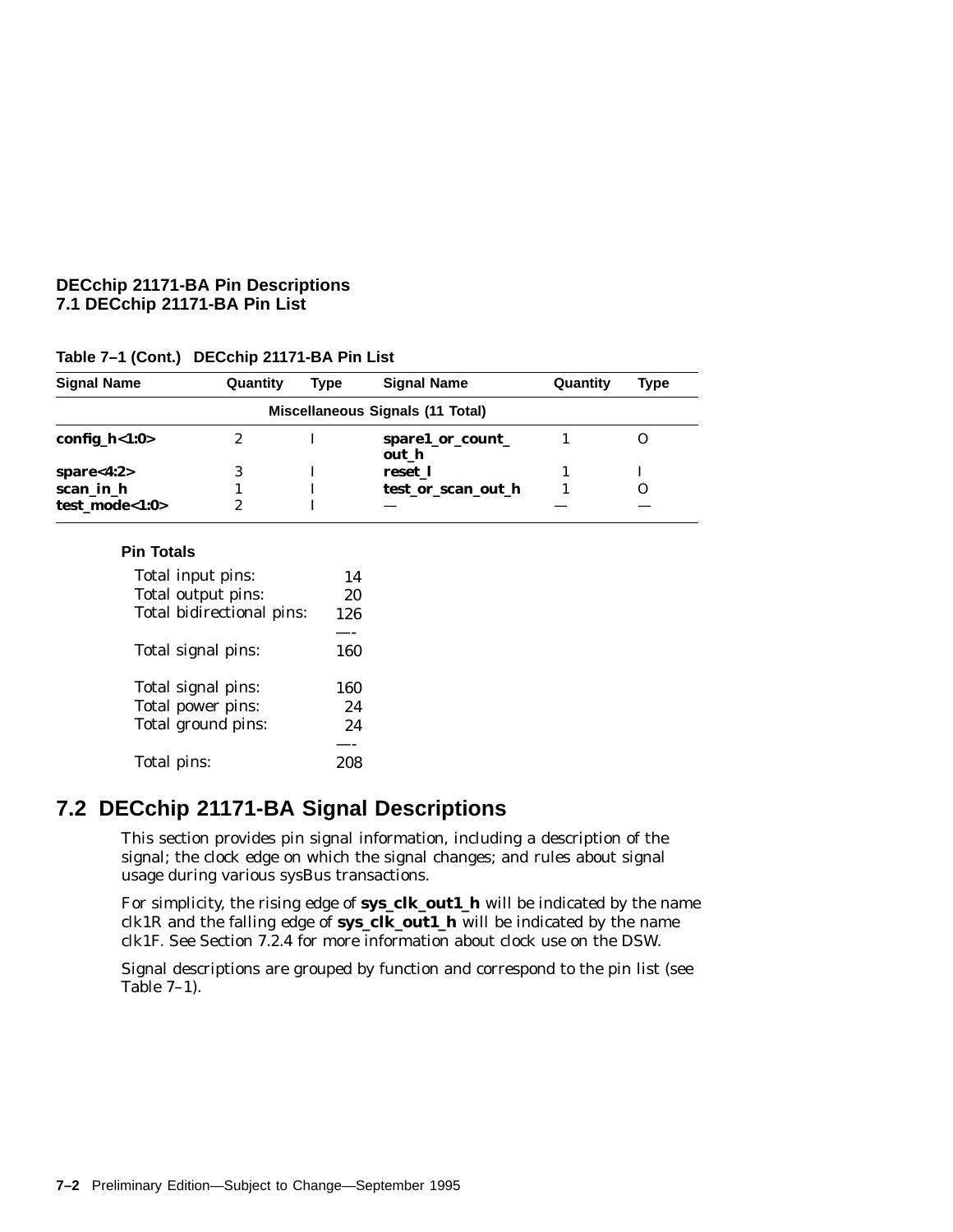# **7.2.1 sysBus Signals**

This section describes the sysBus data signal lines.

### **cpu\_dat\_h<35:0>**

The **cpu\_dat\_h<35:0>** signals carry data between the 21164, Bcache, and the DSW. Using four DSW chips in parallel results in 144 signal lines that carry 128 data bits and 16 ECC bits. There are no specific data and ECC bits. All bits are treated the same in the DSW. ECC generation and checking is performed in the 21164 and CIA.

By default, **cpu\_dat\_h<35:0>** are in the tristate condition as a DSW internal signal; Drive\_CPU\_L, is in the high state. This allows data to be read into the DSW from the 21164 or Bcache. The data source is controlled by the 21164. Data is clocked into the DSW every CLKX cycle.

When Drive\_CPU\_L is in the low state, the DSW drives data onto **cpu\_dat\_h<35:0>** during each CLKX cycle.

## **7.2.2 IOD Bus Signals**

This section describes the IOD bus signals.

## **iod<17:0>**

The **iod<17:0>** signals carry data and ECC between the CIA and DSW on the IOD bus. Four DSW slices together drive and receive 72 data/ECC signal lines on the IOD bus between the DSW and the CIA.

The DSW slices treat all bits in the same manner and are unaware of the concept of ECC. No specific bits are dedicated to ECC nor data. All ECC generation and detection is performed in the 21164 and CIA.

The DSW puts these signal lines in tristate mode by default by deasserting an internal DSW signal, Drive\_IOD\_L. The DSW asserts Drive\_IOD\_L and so drives data to the CIA every CLKX cycle.

#### **ioc\_h<6:0>**

The **ioc<6:0>** signals allow the CIA to control data flow on the IOD bus. The data transfers are between memory and the PCI bus. CIA control is encoded as shown in Table 7–2.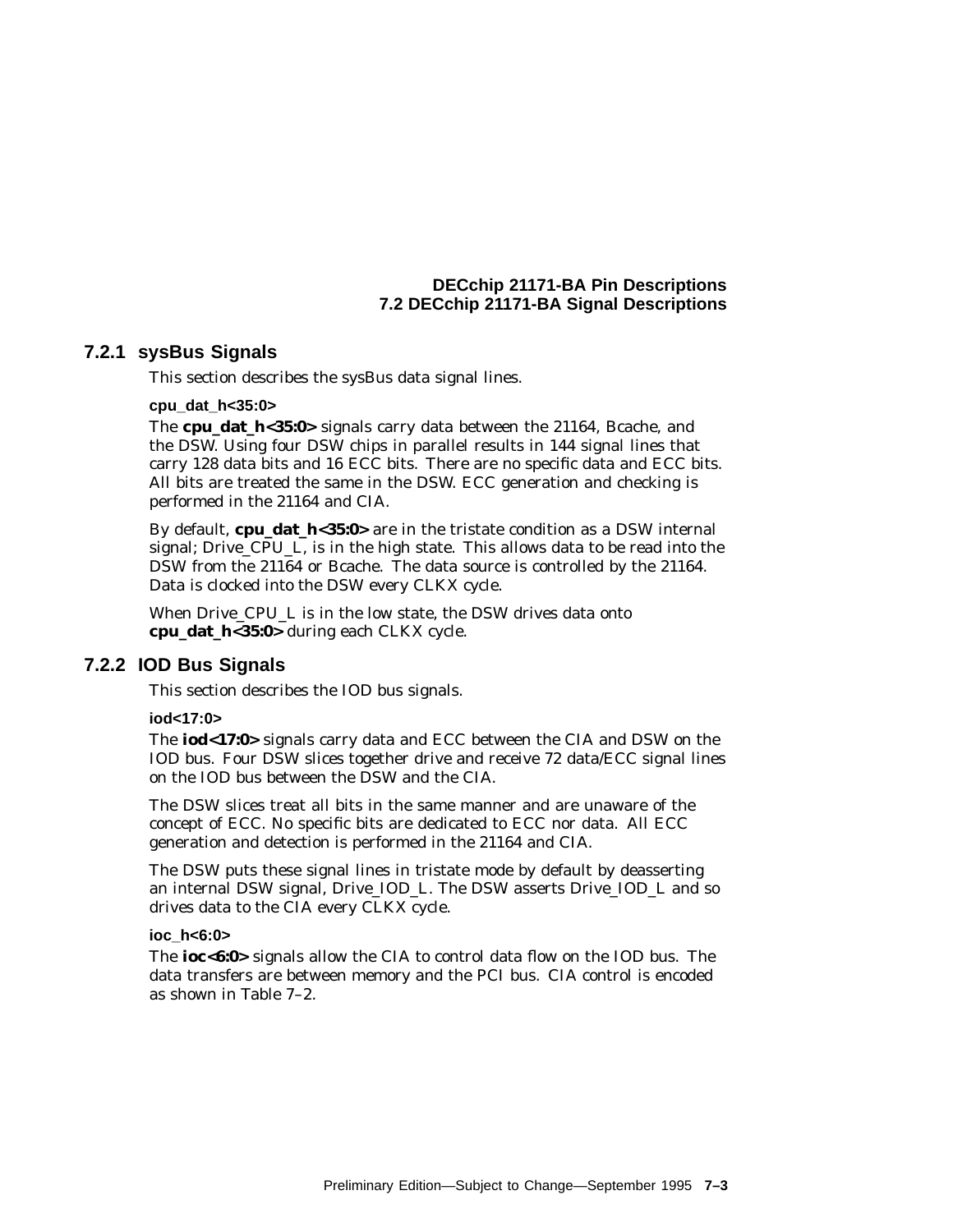| ioc h<br><6:4> | ioc h<br>$3$          | ioc h<br><2>        | ioc h<br>1> | ioc h<br><0> | <b>Function</b>                           |
|----------------|-----------------------|---------------------|-------------|--------------|-------------------------------------------|
| 000            | Buffer n              | $\mathbf x$         | X           | $\mathbf{x}$ | Clear valid bits in PCI buffer $n$ .      |
| 001            | X                     | X                   | X           | $\mathbf x$  | Load the LW register (Reserved).          |
| 010            | Buffer n              | Adr m <sub>2</sub>  | Adr m1      | Adr m0       | Write PCI buffer <i>n</i> . adr m.        |
| 011            | Mask3                 | Mask2               | Mask1       | Mask0        | Write IOR (QW mask).                      |
| 100            | Buffer n              | Adr m <sub>2</sub>  | Adr m1      | Adr m0       | Read DMA buffer <i>n</i> . adr m.         |
| 101            | Buffer $n1$           | Buffer no           | Adr m1      | Adr m0       | Read IOW buffer <i>n</i> , adr m.         |
| 110            | Buffer n1<br>Buffer n | Buffer n0<br>Adr m2 | Adr m1      | Adr m0       | Read buffer (IOW or DMA) low<br>longword. |
| 111            | Mask3                 | Mask2               | Mask1       | Mask0        | Start IOW (buffer mask).                  |

**Table 7–2 ioc\_h<6:0> Control Functions**

# **cmc\_h<8:0>**

The **cmc\_h<8:0>** signal lines control flow of data between the 21164 and the memory arrays. They also start and stop loading of the free-running buffers (victim, flush, IOW buffers) in the DSW. In Table 7–3, A5 and A4 are address bits. The Var field encodes the transaction being performed as shown in Table 7–4, Table 7–5, and Table 7–6.

**Table 7–3 cmc\_h<8:0> Control Functions**

| cmc h<br><8:5> | cmc h<br><4>   | cmc h<br><3>    | cmc h<br><2> | cmc h<br>1> | cmc h<br><0> | <b>Function</b>                         |
|----------------|----------------|-----------------|--------------|-------------|--------------|-----------------------------------------|
| 0000           | Var $4^1$      | Var 3           | Var 2        | Var 1       | Var 0        | Start/stop the buffer.                  |
| 0010           | $\mathbf{x}$   | AA <sup>2</sup> | Delay        | Var 1       | Var 0        | Move fill data from<br>memory to 21164. |
| 0011           | $\mathbf x$    | A <sub>4</sub>  | $\mathbf{x}$ | Var 1       | Var 0        | Move IOR buffer data to<br>21164.       |
| 0100           | $A5^2$         | A4              | Delay        | Var 1       | Var 0        | Move memory data to<br>memory buffer 0. |
| 0101           | A <sub>5</sub> | A4              | Delay        | Var 1       | Var 0        | Move memory data to<br>memory buffer 1. |

1The variable field encodes the transaction being performed. See Table 7–4, Table 2–5, and Table 2–6. 2A5 and A4 are address bits.

(continued on next page)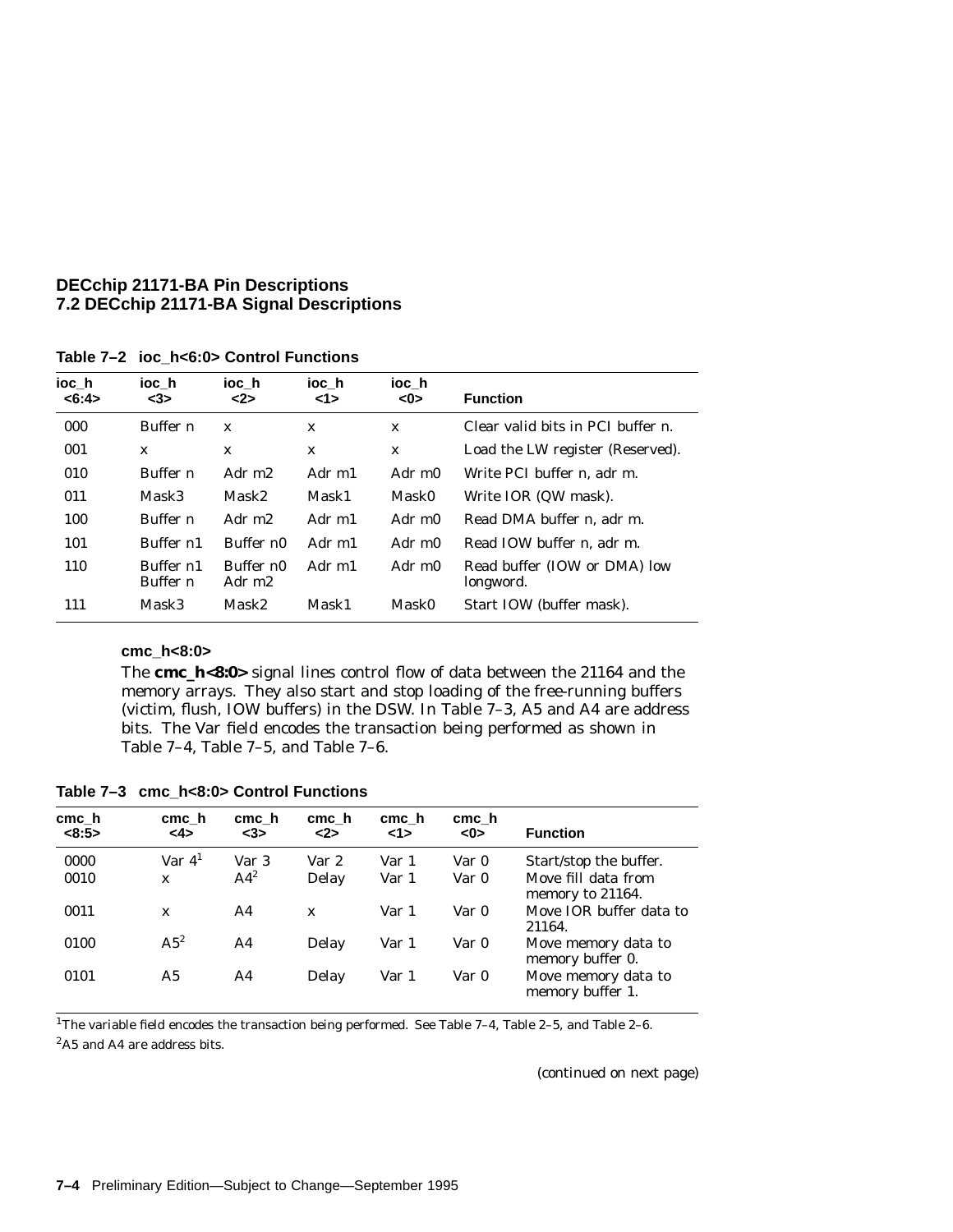| cmch<br><8:5> | cmc_h<br><4>   | cmc h<br><3>   | cmc h<br>2 | cmc h<br><1>         | cmc h<br><0>         | <b>Function</b>                                                  |
|---------------|----------------|----------------|------------|----------------------|----------------------|------------------------------------------------------------------|
| 0110          | A <sub>5</sub> | A <sub>4</sub> | Delay      | Stop<br>IOWn1        | <b>Stop</b><br>IOWn0 | Move memory data to<br>memory buffer 0, stop<br>IOW buffer $n$ . |
| 0111          | A <sub>5</sub> | A <sub>4</sub> | Delay      | <b>Stop</b><br>IOWn1 | <b>Stop</b><br>IOWn0 | Move memory data to<br>memory buffer 1, stop<br>IOW buffer $n$ . |
| 1000          | A <sub>5</sub> | A <sub>4</sub> | Var 2      | Var 1                | Var 0                | Write victim buffer to<br>memory.                                |
| 1010          | A5             | A <sub>4</sub> | Var 2      | Var 1                | Var 0                | Write DMA0 buffer to<br>memory.                                  |
| 1011          | A5             | A <sub>4</sub> | Var 2      | Var 1                | Var 0                | Write DMA1 buffer to<br>memory.                                  |

**Table 7–3 (Cont.) cmc\_h<8:0> Control Functions**

| Var<4:3> | <b>Function</b>                                  |
|----------|--------------------------------------------------|
| 00       | None.                                            |
| 01       | Start victim.                                    |
| 10       | Start flush buffer 0 and clear PCI 0 valid bits. |
|          | Start flush buffer 1 and clear PCI 0 valid bits. |

|  |  | Table 7-5 Var Encodings for CMC Commands 0, 8, A, and B |  |  |  |
|--|--|---------------------------------------------------------|--|--|--|
|--|--|---------------------------------------------------------|--|--|--|

| <b>Function</b>      |
|----------------------|
| None.                |
| Stop victim.         |
| Stop flush buffer 0. |
| Stop flush buffer 1. |
| Stop IOW 0.          |
| Stop IOW 1.          |
| Stop IOW 2.          |
| Stop IOW 3.          |
|                      |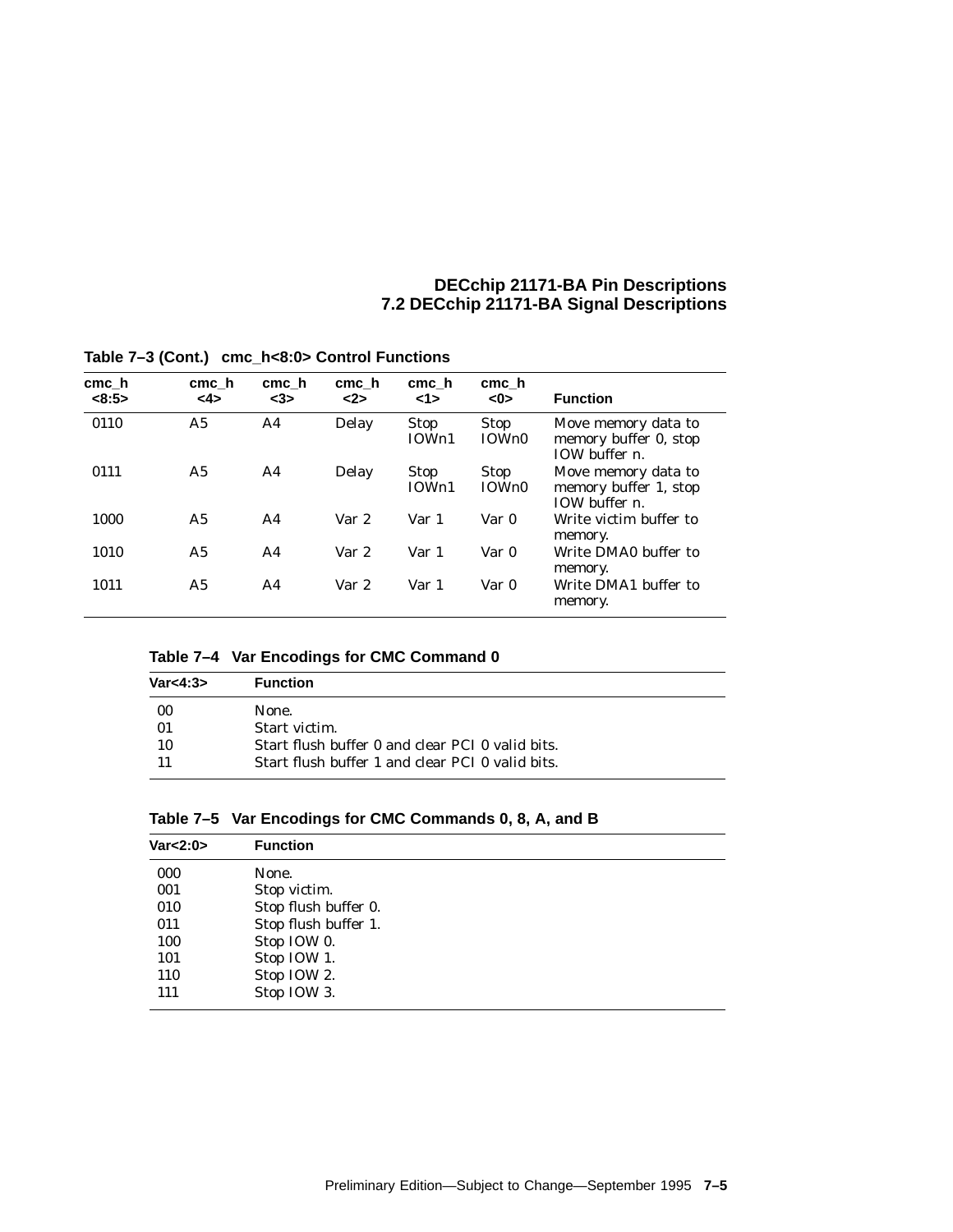|            | $\frac{1}{2}$ and $\frac{1}{2}$ and $\frac{1}{2}$ and $\frac{1}{2}$ and $\frac{1}{2}$ and $\frac{1}{2}$ and $\frac{1}{2}$ |  |
|------------|---------------------------------------------------------------------------------------------------------------------------|--|
| Var<1:0>   | <b>Function</b>                                                                                                           |  |
| 00         | None.                                                                                                                     |  |
| $^{\circ}$ |                                                                                                                           |  |

**Table 7–6 Var Encodings for CMC Commands 2, 3, 4, 5, 6, and 7**

01 Stop victim.<br>10 Stop flush b Stop flush buffer 0. 11 Stop flush buffer 1.

# **7.2.3 MEMDATA Bus Signals**

This section describes the MEMDATA bus signals.

# **mem\_data\_h<71:0>**

The **mem\_data\_h<71:0>** signals carry data and ECC. Four DSW slices in parallel drive and receive 288 data/ECC signal lines on the MEMDATA bus between the DSW and memory arrays.

The DSW slices treat all bits in the same manner and are unaware of the concept of ECC. No specific bits are dedicated to ECC nor data. All ECC generation and detection is performed in the 21164 and CIA. By default, **mem\_dat\_h<35:0>** are in the active condition as a DSW internal signal; Drive\_MEM\_L is in the low state. This allows data to be driven onto the MEMDATA bus every CLKx cycle.

When Drive MEM L is in the high state, the DSW is in the tristate mode and data is read into the DSW from the memory arrays on the edge of each CLK2X cycle.

# **mem\_en\_h**

When the CIA drives **mem\_en\_h** high, the DSW asserts Drive\_MEM\_L, enabling the DSW to drive the MEMDATA bus. When the CIA does not assert **mem\_en\_h**, the DSW deasserts Drive\_MEM\_L, enabling the memory arrays to drive the MEMDATA bus.

# **7.2.4 Phase-Locked Loop Signals**

This section describes the DSW phase-locked loop signals.

# **pll\_clk\_h**

The **pll clk** h signal is the system clock (or reference signal) input to the phase-locked loop (PLL) circuit. It supplies a clock with the same frequency as that supplied to the PCI.

# **pll\_vdd\_h**

Signal **pll\_vdd\_h** is an input to the PLL. It is connected to the system board power.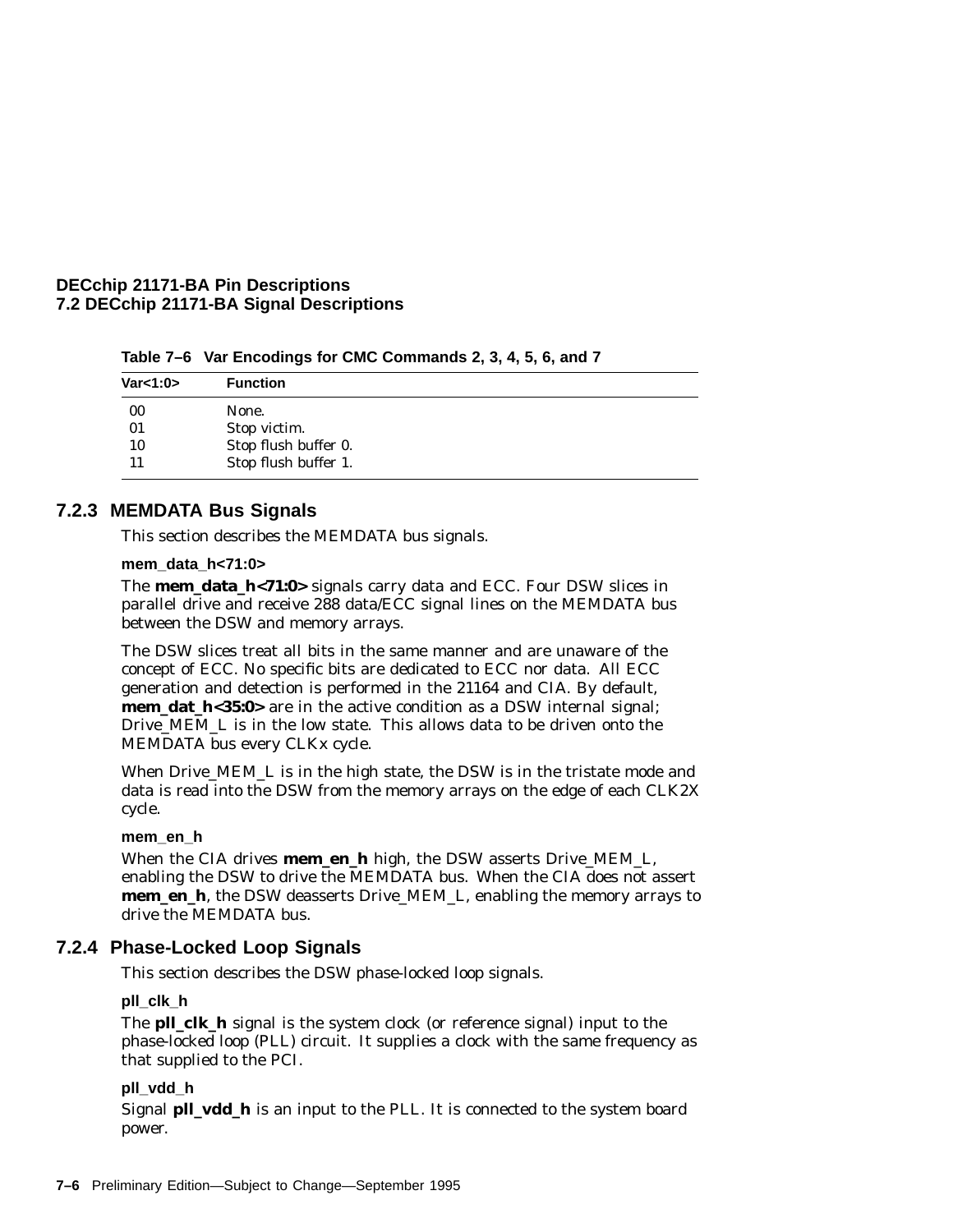# **pll\_vss\_h**

Signal **pll\_vss\_h** is an input to the PLL. It is connected to the system board ground.

# **pll\_lp2\_h**

Signal **pll\_lp2\_h** is an input to the PLL, driving a VCO input.

## **pll\_lp1\_h**

Signal **pll\_lp1\_h** is an output of the PLL (phase detector output).

# **pll\_a\_h**

Signal **pll\_agnd\_h** is an input to the PLL, connected to the system board ground.

# **7.2.5 Miscellaneous Signals**

This section describes the miscellaneous DSW signals.

## **config\_h<1:0>**

Signals **config\_h<1:0>** configure the data width of the IOD and MEMDATA buses as listed in Table 7–7.

| Table 7-7 IOD Bus and MEMDATA Bus Data Width Selection |  |
|--------------------------------------------------------|--|
|                                                        |  |

| confiq < 1:0                  | <b>IOD Bus Data Width</b> | <b>MEMDATA Bus Data Width</b> |
|-------------------------------|---------------------------|-------------------------------|
| 00 <sup>1</sup>               | 32 bits                   | 128 bits                      |
| 01 <sup>1</sup>               | 32 bits                   | $256$ bits                    |
| 10                            | 64 bits                   | 128 bits                      |
| 11                            | 64 bits                   | 256 bits                      |
| <sup>1</sup> Not implemented. |                           |                               |

#### **reset\_l**

Signal **reset\_l** is the system reset input signal to the DSW. When **reset\_l** is asserted, the DSW resets its internal state.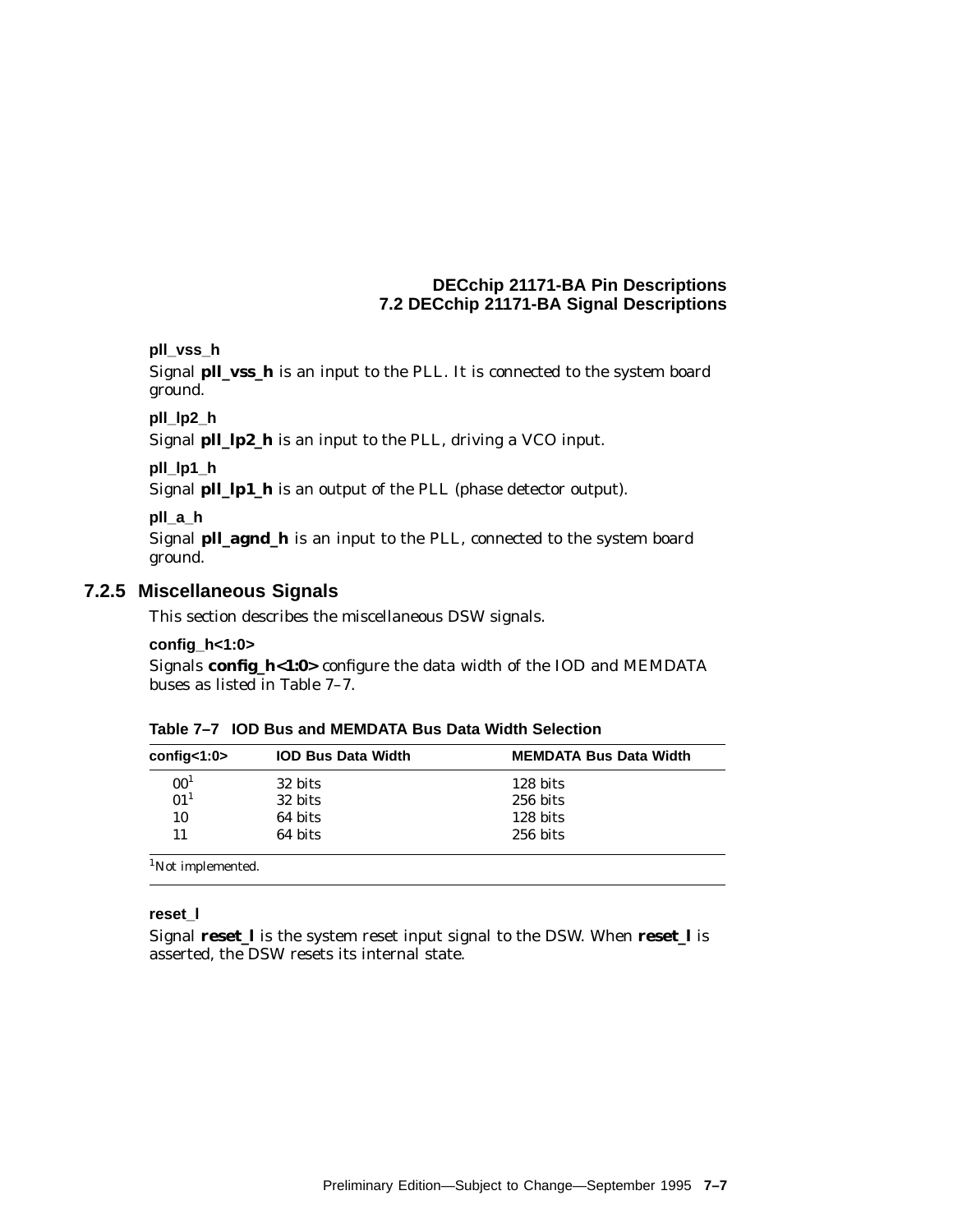## **scan\_in\_h**

Signal **scan\_in\_h** is the enable pin for the scan chain

**spare1\_or\_count\_out\_h**

Signal **spare1\_or\_count\_out\_h** is the **spare1** signal sharing a pin with the **count\_out** signal. This pin is used during PLL tests.

### **test\_mode\_h<1:0>**

Signals **test\_mode\_h<1:0>** define the four operating modes of the DSW as listed in Table 7–8.

|  |  | Table 7-8 DSW Operating Modes |  |
|--|--|-------------------------------|--|
|--|--|-------------------------------|--|

| test mode $h<1:0>$ | <b>DSW Operating Mode</b> |  |
|--------------------|---------------------------|--|
| 00                 | Tristate mode             |  |
| 01                 | Normal mode               |  |
| 10                 | Scan mode                 |  |
| 11                 | PLL test mode             |  |

# **test\_or\_scan\_out\_h**

Signal **test\_or\_scan\_out\_h** is the TEST\_OUT output that is the end of the parametric NAND tree.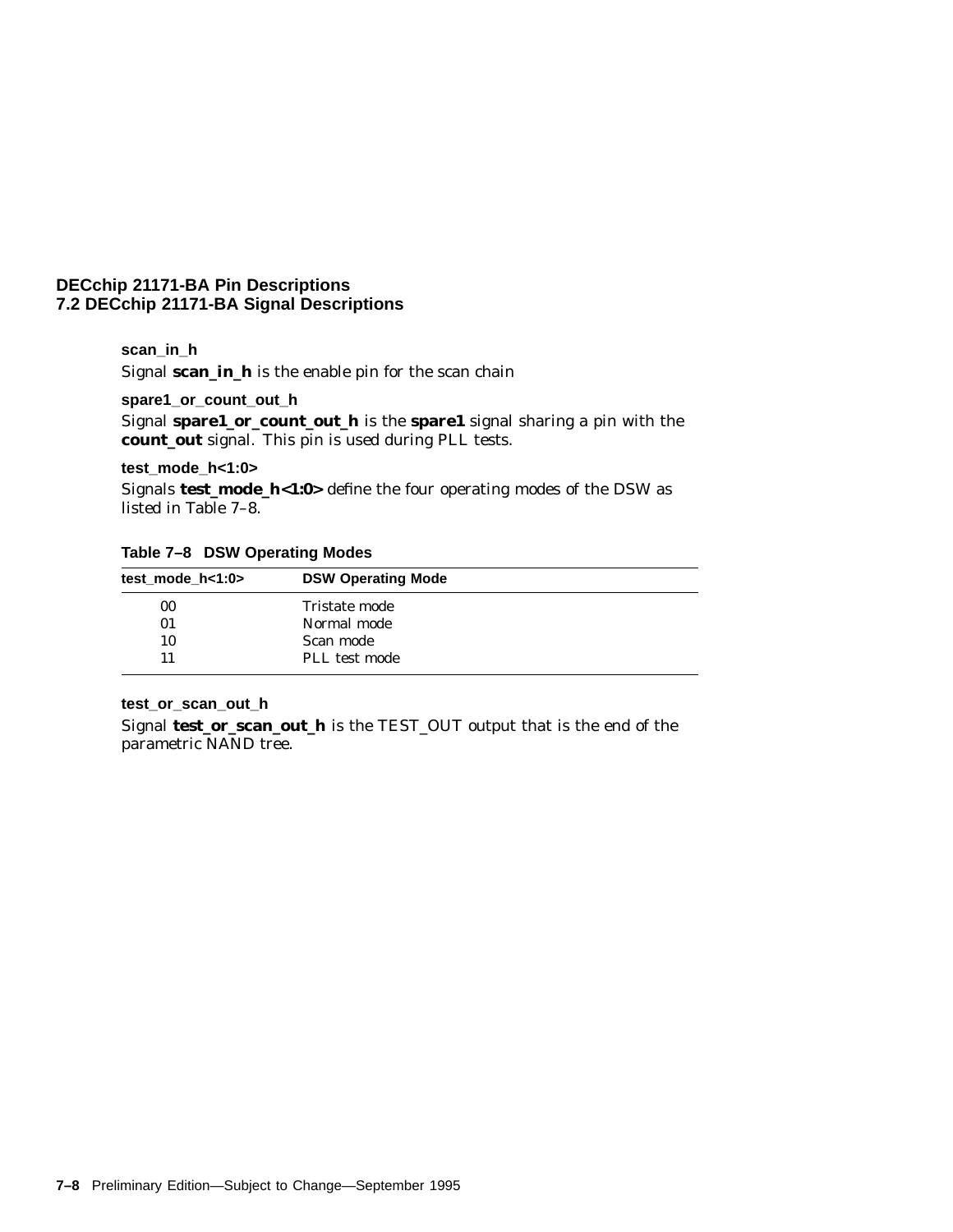#### **7.2.6 DECchip 21171-BA Pin Name List (Alphabetic)**

Table 7–9 lists the DECchip 21171-BA (DSW) pins in alphabetical order. The following abbreviations are used in the Type column of the table:

- $\bullet$  B = Bidirectional
- $\bullet$  I = Input
- $P = Power$
- $\bullet$  O = Output

| <b>Pin Name</b> | Pin | <b>Type</b>  | <b>Pin Name</b> | Pin            | <b>Type</b> |
|-----------------|-----|--------------|-----------------|----------------|-------------|
| $cmc_h<0>$      | 103 | I            | $cmc_h < 1>$    | 102            | I           |
| cmc $h<2>$      | 101 | I            | cmc $h<3>$      | 100            | $\mathbf I$ |
| cmc $h < 4>$    | 99  | I            | cmc $h < 5$     | 116            | $\bf{I}$    |
| $cmc_h<6>$      | 117 | I            | $cmc_h < 7$     | 118            | $\mathbf I$ |
| $cmc_h <8>$     | 119 | I            |                 |                |             |
| config_h<0>     | 49  | I            | config_h<1>     | 50             | $\mathbf I$ |
| cpu_dat_h<0>    | 3   | B            | cpu_dat_h<1>    | $\overline{4}$ | B           |
| cpu_dat_h<2>    | 12  | B            | cpu_dat_h<3>    | 13             | B           |
| cpu_dat_h<4>    | 21  | B            | cpu_dat_h<5>    | 22             | B           |
| cpu_dat_h<6>    | 30  | B            | cpu_dat_h<7>    | 31             | B           |
| cpu_dat_h<8>    | 55  | B            | cpu_dat_h<9>    | 56             | B           |
| cpu_dat_h<10>   | 64  | B            | cpu_dat_h<11>   | 65             | B           |
| cpu_dat_h<12>   | 73  | B            | cpu_dat_h<13>   | 74             | B           |
| cpu_dat_h<14>   | 82  | B            | cpu_dat_h<15>   | 83             | B           |
| cpu_dat_h<16>   | 91  | B            | cpu_dat_h<17>   | 92             | B           |
| cpu_dat_h<18>   | 127 | B            | cpu_dat_h<19>   | 126            | B           |
| cpu_dat_h<20>   | 136 | B            | cpu_dat_h<21>   | 135            | B           |
| cpu_dat_h<22>   | 145 | B            | cpu_dat_h<23>   | 144            | B           |
| cpu_dat_h<24>   | 154 | B            | cpu_dat_h<25>   | 153            | B           |
| cpu_dat_h<26>   | 159 | B            | cpu_dat_h<27>   | 160            | B           |
| cpu_dat_h<28>   | 168 | B            | cpu_dat_h<29>   | 169            | B           |
| cpu_dat_h<30>   | 177 | B            | cpu_dat_h<31>   | 178            | B           |
| cpu_dat_h<32>   | 186 | B            | cpu_dat_h<33>   | 187            | B           |
| cpu_dat_h<34>   | 195 | B            | cpu_dat_h<35>   | 196            | B           |
| <b>GND</b>      | 5   | $\mathbf{P}$ | <b>GND</b>      | 14             | $\mathbf P$ |

**Table 7–9 DECchip 21171-BA Pin Assignment List (Alphabetic)**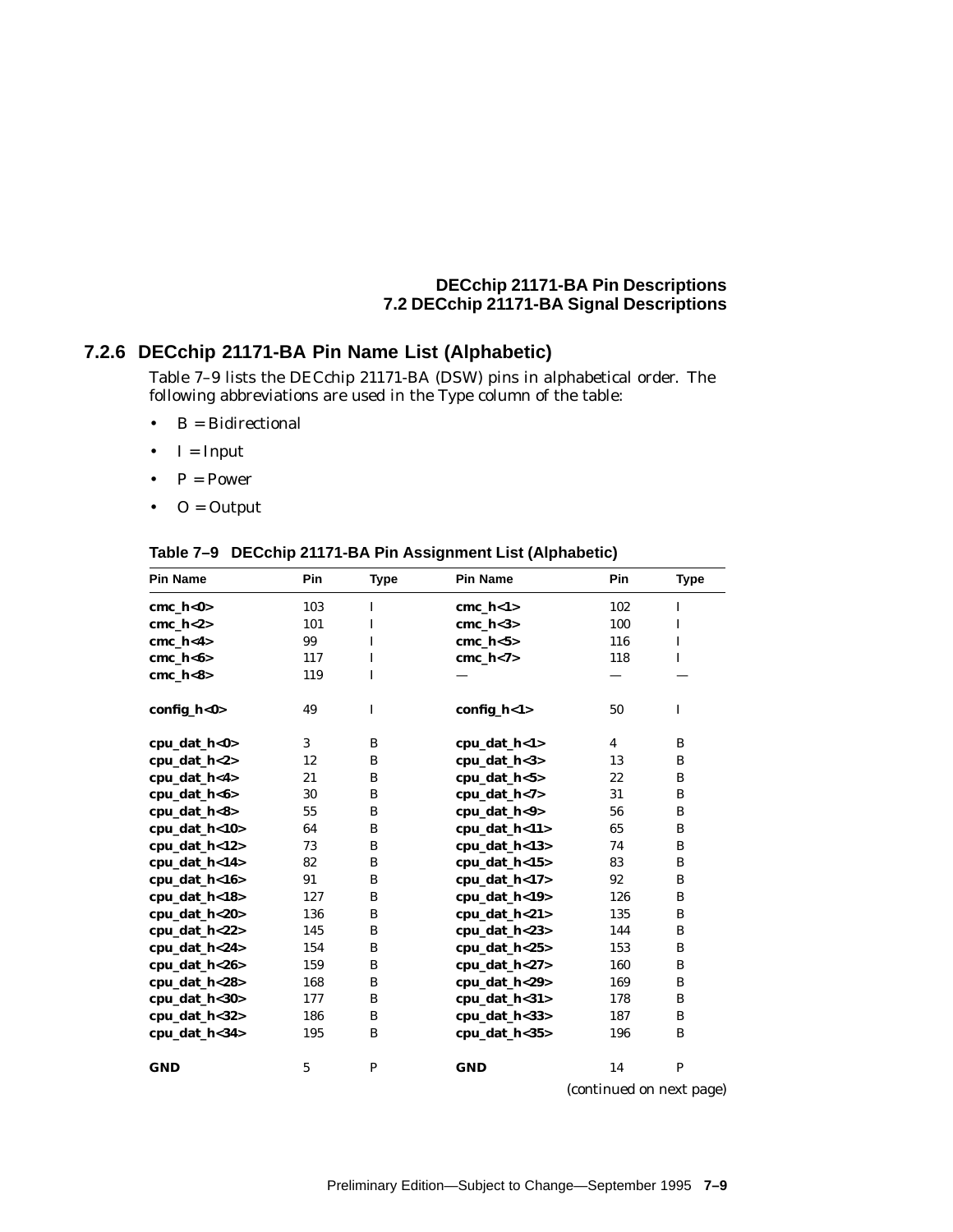| <b>Pin Name</b> | Pin              | <b>Type</b>  | <b>Pin Name</b> | Pin | <b>Type</b> |
|-----------------|------------------|--------------|-----------------|-----|-------------|
| GND             | 23               | ${\bf P}$    | <b>GND</b>      | 32  | ${\bf P}$   |
| GND             | 44               | $\mathbf P$  | <b>GND</b>      | 53  | ${\bf P}$   |
| GND             | 62               | P            | <b>GND</b>      | 71  | P           |
| GND             | 80               | P            | <b>GND</b>      | 89  | P           |
| GND             | 98               | $\mathbf{P}$ | <b>GND</b>      | 106 | P           |
| GND             | 111              | $\mathbf P$  | <b>GND</b>      | 120 | ${\bf P}$   |
| GND             | 129              | ${\bf P}$    | <b>GND</b>      | 138 | P           |
| GND             | 147              | ${\bf P}$    | <b>GND</b>      | 152 | P           |
| GND             | 161              | $\mathbf P$  | <b>GND</b>      | 170 | P           |
| GND             | 179              | $\mathbf{P}$ | <b>GND</b>      | 188 | P           |
| GND             | 197              | $\mathbf{P}$ | <b>GND</b>      | 208 | P           |
| ioc_h<0>        | 45               | $\bf I$      | ioc_h<1>        | 43  | $\bf I$     |
| ioc_h<2>        | 42               | I            | ioc_h<3>        | 41  | $\mathbf I$ |
| ioc_h<4>        | 40               | $\bf I$      | ioc_h<5>        | 39  | $\mathbf I$ |
| ioc_h<6>        | 38               | $\bf I$      |                 |     |             |
| iod_h<0>        | $\boldsymbol{2}$ | B            | iod_h<1>        | 11  | B           |
| iod_h<2>        | 20               | B            | iod_h<3>        | 29  | B           |
| iod_h<4>        | 54               | $\, {\bf B}$ | iod_h<5>        | 63  | B           |
| iod_h<6>        | 72               | $\bf{B}$     | iod_h<7>        | 81  | B           |
| iod_h<8>        | 90               | B            | iod_h<9>        | 128 | B           |
| iod_h<10>       | 137              | B            | iod_h<11>       | 146 | B           |
| iod_h<12>       | 155              | B            | iod_h<13>       | 158 | B           |
| iod_h<14>       | 167              | B            | iod_h<15>       | 176 | B           |
| iod_h<16>       | 185              | $\bf{B}$     | iod_h<17>       | 194 | B           |
| mem_dat_h<0>    | $\boldsymbol{6}$ | B            | mem_dat_h<1>    | 7   | B           |
| mem_dat_h<2>    | 8                | B            | mem_dat_h<3>    | 9   | B           |
| mem_dat_h<4>    | 15               | $\bf{B}$     | mem_dat_h<5>    | 16  | B           |
| mem_dat_h<6>    | 17               | $\, {\bf B}$ | mem_dat_h<7>    | 18  | B           |
| mem_dat_h<8>    | 24               | $\, {\bf B}$ | mem_dat_h<9>    | 25  | B           |
| mem_dat_h<10>   | 26               | B            | mem_dat_h<11>   | 27  | B           |
| mem_dat_h<12>   | 33               | B            | mem_dat_h<13>   | 34  | B           |
| mem_dat_h<14>   | 35               | B            | mem_dat_h<15>   | 36  | B           |
| mem_dat_h<16>   | 58               | B            | mem_dat_h<17>   | 59  | B           |
| mem_dat_h<18>   | 60               | $\, {\bf B}$ | mem_dat_h<19>   | 61  | B           |
| mem_dat_h<20>   | 67               | B            | mem_dat_h<21>   | 68  | B           |
| mem_dat_h<22>   | 69               | B            | mem_dat_h<23>   | 70  | B           |

**Table 7–9 (Cont.) DECchip 21171-BA Pin Assignment List (Alphabetic)**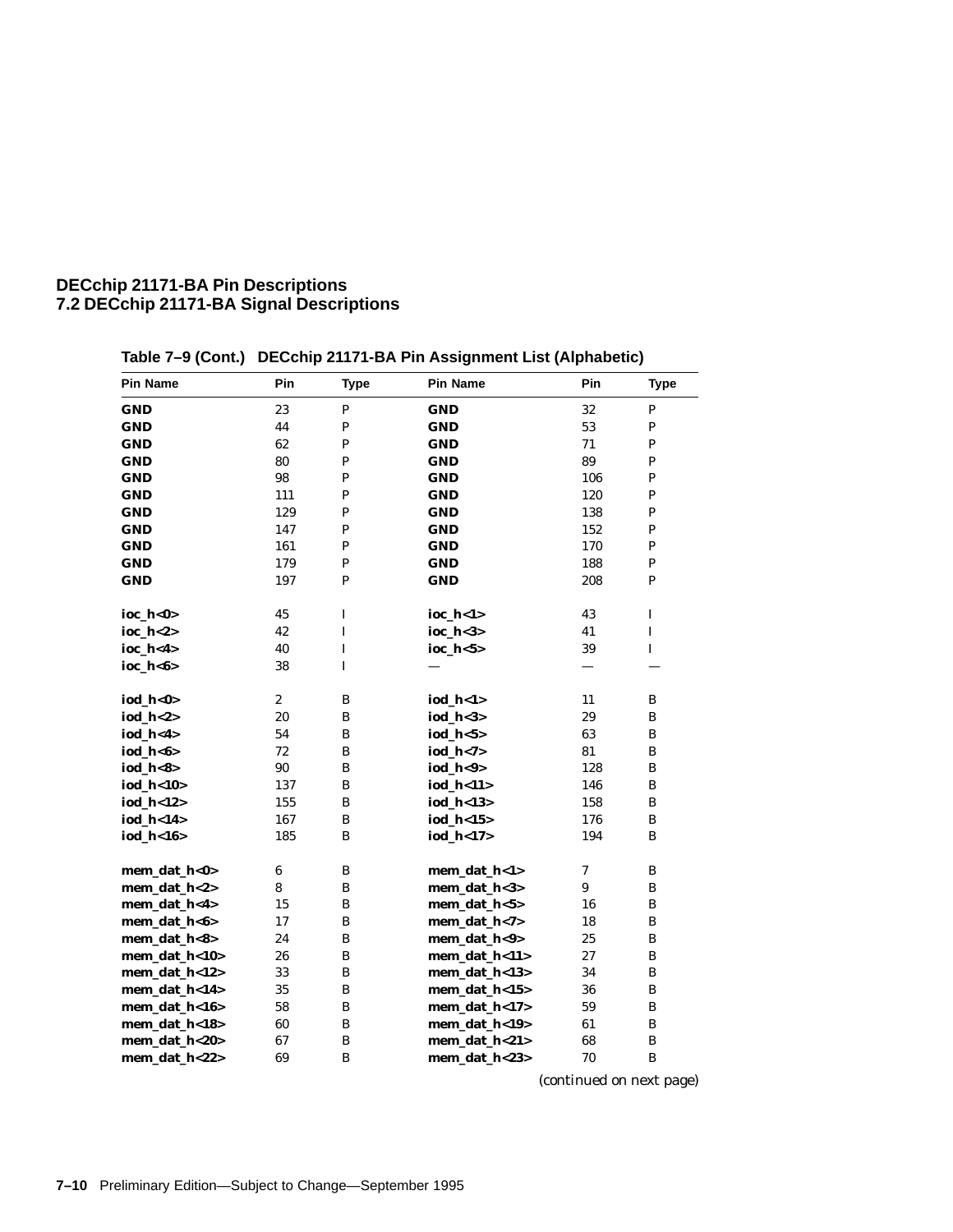| <b>Pin Name</b>  | Pin          | <b>Type</b> | <b>Pin Name</b>  | Pin | <b>Type</b>  |
|------------------|--------------|-------------|------------------|-----|--------------|
| mem_dat_h<24>    | 76           | B           | mem_dat_h<25>    | 77  | B            |
| mem_dat_h<26>    | 78           | B           | mem_dat_h<27>    | 79  | B            |
| mem_dat_h<28>    | 85           | B           | mem_dat_h<29>    | 86  | B            |
| mem dat h<30>    | 87           | B           | mem dat h<31>    | 88  | B            |
| mem dat h<32>    | 94           | B           | mem dat h<33>    | 95  | B            |
| mem dat h<34>    | 96           | B           | mem dat h<35>    | 97  | B            |
| mem_dat_h<36>    | 124          | B           | mem_dat_h<37>    | 123 | B            |
| mem_dat_h<38>    | 122          | B           | mem_dat_h<39>    | 121 | B            |
| mem_dat_h<40>    | 133          | B           | mem_dat_h<41>    | 132 | B            |
| mem_dat_h<42>    | 131          | B           | mem_dat_h<43>    | 130 | B            |
| mem_dat_h<44>    | 142          | B           | mem_dat_h<45>    | 141 | B            |
| mem_dat_h<46>    | 140          | B           | mem_dat_h<47>    | 139 | B            |
| mem_dat_h<48>    | 151          | B           | mem_dat_h<49>    | 150 | B            |
| mem dat h<50>    | 149          | B           | mem dat h<51>    | 148 | $\bf{B}$     |
| mem_dat_h<52>    | 162          | B           | mem_dat_h<53>    | 163 | B            |
| mem_dat_h<54>    | 164          | В           | mem_dat_h<55>    | 165 | B            |
| mem_dat_h<56>    | 171          | В           | mem_dat_h<57>    | 172 | B            |
| mem_dat_h<58>    | 173          | B           | mem_dat_h<59>    | 174 | B            |
| mem_dat_h<60>    | 180          | B           | mem_dat_h<61>    | 181 | B            |
| mem_dat_h<62>    | 182          | B           | mem_dat_h<63>    | 183 | B            |
| mem_dat_h<64>    | 189          | B           | mem_dat_h<65>    | 190 | B            |
| mem dat h<66>    | 191          | B           | mem dat h<67>    | 192 | B            |
| mem_dat_h<68>    | 198          | B           | mem dat h<69>    | 199 | B            |
| mem_dat_h<70>    | 200          | B           | mem_dat_h<71>    | 201 | B            |
| mem_en_h         | 46           | I           |                  |     |              |
| pll_agnd_h       | 109          | I           | pll_clk_h        | 105 | I            |
| pll_lp1_h        | 113          | I           | pll_lp2_h        | 107 | I            |
| pll_vdd_h        | 112          | $\mathbf I$ | pll_vss_h        | 110 | $\mathbf I$  |
| PWR5             | $\mathbf{1}$ | P           | PWR <sub>5</sub> | 10  | ${\bf P}$    |
| PWR5             | 19           | P           | PWR5             | 28  | P            |
| PWR5             | 37           | P           | PWR5             | 52  | P            |
| PWR5             | 57           | P           | PWR <sub>5</sub> | 66  | $\mathbf{P}$ |
| PWR5             | 75           | P           | PWR <sub>5</sub> | 84  | $\mathbf{P}$ |
| PWR5             | 93           | P           | PWR5             | 104 | P            |
| PWR <sub>5</sub> | 108          | P           | PWR <sub>5</sub> | 114 | P            |
| PWR5             | 125          | P           | PWR <sub>5</sub> | 134 | P            |

**Table 7–9 (Cont.) DECchip 21171-BA Pin Assignment List (Alphabetic)**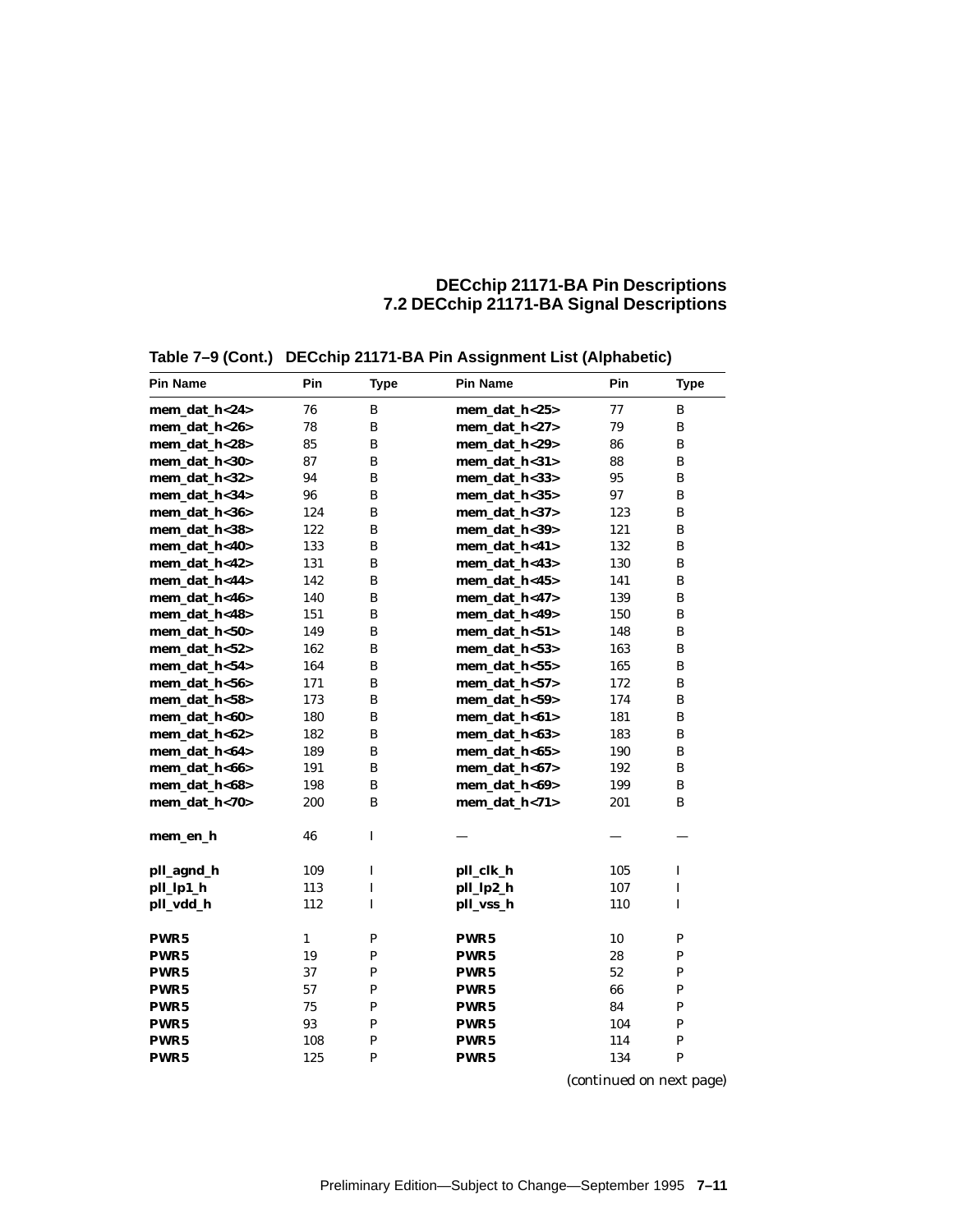| Pin Name                  | <b>Pin</b> | <b>Type</b> | Pin Name         | <b>Pin</b> | <b>Type</b> |
|---------------------------|------------|-------------|------------------|------------|-------------|
| PWR5                      | 143        | P           | PWR <sub>5</sub> | 156        | P           |
| PWR <sub>5</sub>          | 157        | P           | PWR <sub>5</sub> | 166        | P           |
| PWR <sub>5</sub>          | 175        | P           | PWR <sub>5</sub> | 184        | P           |
| PWR <sub>5</sub>          | 193        | P           | PWR <sub>5</sub> | 202        | P           |
| reset 1                   | 115        | I           | scan in h        | 203        | I           |
| spare1_or_count_<br>out h | 204        | $\Omega$    | spare2           | 205        | I           |
| spare3                    | 206        | T           | spare4           | 207        | I           |
| test_or_scan_out_h        | 51         | $\Omega$    |                  |            |             |
| test_mode_h<0>            | 47         | T           | test mode h<1>   | 48         | T           |

**Table 7–9 (Cont.) DECchip 21171-BA Pin Assignment List (Alphabetic)**

## **7.2.7 DECchip 21171-BA Pin Assignment List (Numeric)**

Table 7–10 lists the DECchip 21171-BA (DSW) pins in numeric order. The following abbreviations are used in the Type column of the table:

- $\bullet$  B = Bidirectional
- $\bullet$  I = Input
- $P = Power$
- $\bullet$  O = Output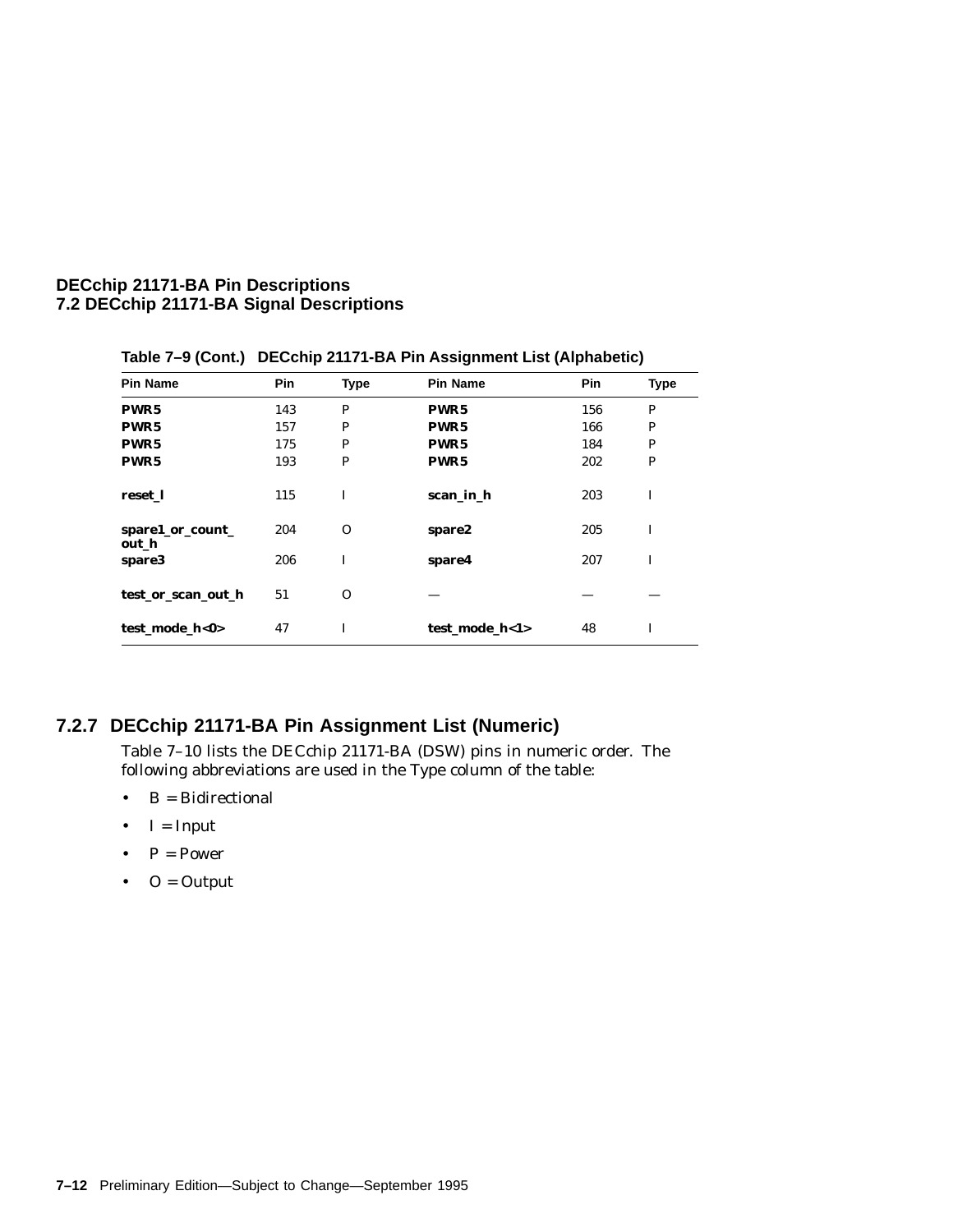| Pin<br>Number | <b>Pin Name</b>    | <b>Type</b>  | Pin<br><b>Number</b> | <b>Pin Name</b>  | <b>Type</b>  |
|---------------|--------------------|--------------|----------------------|------------------|--------------|
| 1             | PWR <sub>5</sub>   | P            | $\boldsymbol{2}$     | iod $h<0>$       | B            |
| 3             | cpu_dat_h<0>       | B            | 4                    | cpu_dat_h<1>     | B            |
| 5             | <b>GND</b>         | $\mathbf{P}$ | 6                    | mem dat h<0>     | B            |
| 7             | mem_dat_h<1>       | B            | 8                    | mem dat $h < 2$  | B            |
| 9             | mem_dat_h<3>       | B            | 10                   | PWR <sub>5</sub> | P            |
| 11            | iod $h < 1$        | B            | 12                   | cpu dat $h<2>$   | B            |
| 13            | cpu_dat_h<3>       | B            | 14                   | <b>GND</b>       | P            |
| 15            | mem_dat_h<4>       | B            | 16                   | mem_dat_h<5>     | B            |
| 17            | mem_dat_h<6>       | B            | 18                   | mem_dat_h<7>     | B            |
| 19            | PWR <sub>5</sub>   | P            | 20                   | iod $h < 2>$     | B            |
| 21            | cpu_dat_h<4>       | B            | 22                   | cpu_dat_h<5>     | B            |
| 23            | <b>GND</b>         | P            | 24                   | mem_dat_h<8>     | B            |
| 25            | mem_dat_h<9>       | B            | 26                   | mem_dat_h<10>    | B            |
| 27            | mem dat $h<11$     | B            | 28                   | PWR <sub>5</sub> | P            |
| 29            | iod $h < 3>$       | B            | 30                   | cpu_dat_h<6>     | B            |
| 31            | cpu_dat_h<7>       | B            | 32                   | <b>GND</b>       | P            |
| 33            | mem_dat_h<12>      | B            | 34                   | mem_dat_h<13>    | B            |
| 35            | mem dat h<14>      | B            | 36                   | mem dat $h < 15$ | B            |
| 37            | PWR <sub>5</sub>   | $\mathbf{P}$ | 38                   | ioc $h < 6$      | $\mathbf{I}$ |
| 39            | ioc $h < 5$        | L            | 40                   | ioc h<4>         | $\mathbf I$  |
| 41            | ioc $h<3>$         | I            | 42                   | $ioc_h < 2>$     | $\mathbf I$  |
| 43            | ioc $h < 1>$       | L            | 44                   | <b>GND</b>       | P            |
| 45            | ioc h<0>           | L            | 46                   | mem en h         | I            |
| 47            | test_mode_h<0>     | L            | 48                   | test mode h<1>   | I            |
| 49            | config_h<0>        | $\mathbf{I}$ | 50                   | config_h<1>      | I            |
| 51            | test_or_scan_out_h | $\mathbf{O}$ | 52                   | PWR <sub>5</sub> | P            |
| 53            | <b>GND</b>         | P            | 54                   | iod $h < 4$      | B            |
| 55            | cpu_dat_h<8>       | B            | 56                   | cpu_dat_h<9>     | B            |
| 57            | PWR <sub>5</sub>   | P            | 58                   | mem_dat_h<16>    | B            |
| 59            | mem_dat_h<17>      | B            | 60                   | mem_dat_h<18>    | B            |
| 61            | mem dat h<19>      | B            | 62                   | <b>GND</b>       | P            |
| 63            | iod $h < 5$        | B            | 64                   | cpu_dat_h<10>    | B            |
| 65            | cpu_dat_h<11>      | B            | 66                   | PWR5             | P            |
| 67            | mem_dat_h<20>      | B            | 68                   | mem_dat_h<21>    | B            |
| 69            | mem_dat_h<22>      | B            | 70                   | mem dat h<23>    | B            |
| 71            | <b>GND</b>         | $\mathbf{P}$ | 72                   | iod $h < 6$      | B            |
| 73            | cpu_dat_h<12>      | B            | 74                   | cpu_dat_h<13>    | B            |
| 75            | PWR <sub>5</sub>   | P            | 76                   | mem_dat_h<24>    | B            |

**Table 7–10 DECchip 21171-BA Pin Assignment (Numeric)**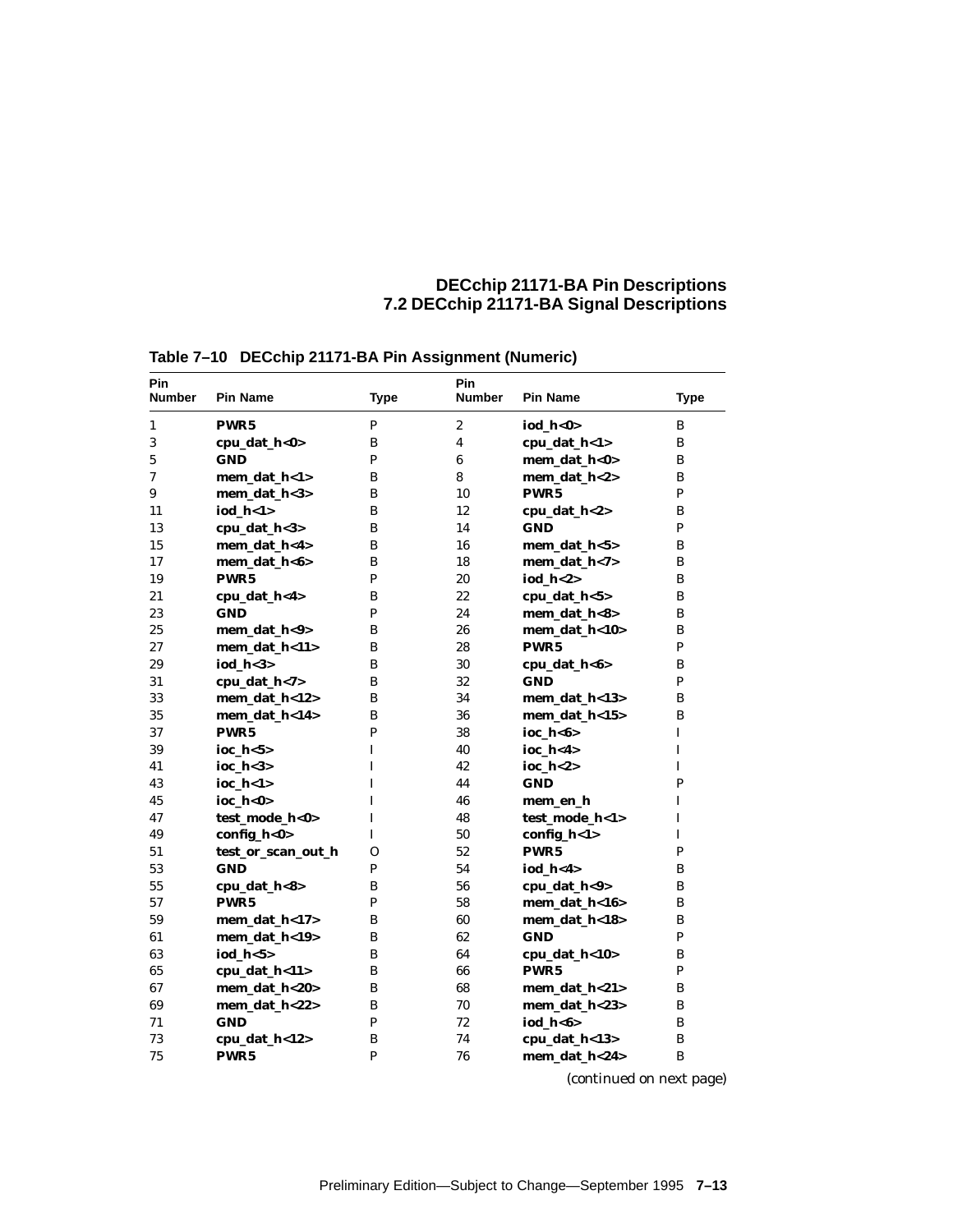| Pin<br>Number | <b>Pin Name</b>  | <b>Type</b>  | Pin<br><b>Number</b> | <b>Pin Name</b>  | <b>Type</b>  |
|---------------|------------------|--------------|----------------------|------------------|--------------|
| 77            | mem_dat_h<25>    | B            | 78                   | mem_dat_h<26>    | B            |
| 79            | mem_dat_h<27>    | B            | 80                   | <b>GND</b>       | P            |
| 81            | iod_h<7>         | B            | 82                   | cpu_dat_h<14>    | в            |
| 83            | cpu_dat_h<15>    | B            | 84                   | PWR <sub>5</sub> | P            |
| 85            | mem dat h<28>    | B            | 86                   | mem dat $h<29$   | B            |
| 87            | mem_dat_h<30>    | B            | 88                   | mem_dat_h<31>    | B            |
| 89            | <b>GND</b>       | P            | 90                   | iod h<8>         | B            |
| 91            | cpu_dat_h<16>    | B            | 92                   | cpu_dat_h<17>    | B            |
| 93            | PWR <sub>5</sub> | P            | 94                   | mem dat h<32>    | B            |
| 95            | mem_dat_h<33>    | B            | 96                   | mem_dat_h<34>    | B            |
| 97            | mem_dat_h<35>    | B            | 98                   | <b>GND</b>       | $\mathbf{P}$ |
| 99            | cmc $h < 4$      | I            | 100                  | cmc $h<3>$       | I            |
| 101           | cmc $h<2>$       | T            | 102                  | $cmc_h < 1>$     | I            |
| 103           | cmc $h<0>$       | T            | 104                  | PWR <sub>5</sub> | P            |
| 105           | pll_clk_h        | I            | 106                  | <b>GND</b>       | P            |
| 107           | pll_lp2_h        | I            | 108                  | PWR <sub>5</sub> | P            |
| 109           | pll_agnd_h       | I            | 110                  | pll_vss_h        | I            |
| 111           | <b>GND</b>       | P            | 112                  | pll_vdd_h        | I            |
| 113           | pll_lp1_h        | I            | 114                  | PWR <sub>5</sub> | P            |
| 115           | reset 1          | T            | 116                  | cmc_h<5>         | I            |
| 117           | cmc $h < 6$      | T            | 118                  | cmc $h<7>$       | I            |
| 119           | $cmc_h <8>$      | I            | 120                  | <b>GND</b>       | P            |
| 121           | mem_dat_h<39>    | B            | 122                  | mem_dat_h<38>    | B            |
| 123           | mem_dat_h<37>    | B            | 124                  | mem_dat_h<36>    | B            |
| 125           | PWR <sub>5</sub> | P            | 126                  | cpu_dat_h<19>    | B            |
| 127           | cpu_dat_h<18>    | B            | 128                  | iod h<9>         | B            |
| 129           | <b>GND</b>       | P            | 130                  | mem_dat_h<43>    | в            |
| 131           | mem_dat_h<42>    | B            | 132                  | mem_dat_h<41>    | B            |
| 133           | mem_dat_h<40>    | B            | 134                  | PWR <sub>5</sub> | P            |
| 135           | cpu_dat_h<21>    | B            | 136                  | cpu_dat_h<20>    | B            |
| 137           | iod_h<10>        | B            | 138                  | <b>GND</b>       | P            |
| 139           | mem_dat_h<47>    | B            | 140                  | mem_dat_h<46>    | B            |
| 141           | mem_dat_h<45>    | B            | 142                  | mem_dat_h<44>    | B            |
| 143           | PWR <sub>5</sub> | $\mathbf{P}$ | 144                  | cpu_dat_h<23>    | в            |
| 145           | cpu_dat_h<22>    | B            | 146                  | iod h<11>        | B            |
| 147           | <b>GND</b>       | $\mathbf{P}$ | 148                  | mem_dat_h<51>    | B            |
| 149           | mem_dat_h<50>    | B            | 150                  | mem dat h<49>    | B            |
| 151           | mem_dat_h<48>    | B            | 152                  | <b>GND</b>       | $\mathbf{P}$ |
|               |                  |              |                      |                  |              |

**Table 7–10 (Cont.) DECchip 21171-BA Pin Assignment (Numeric)**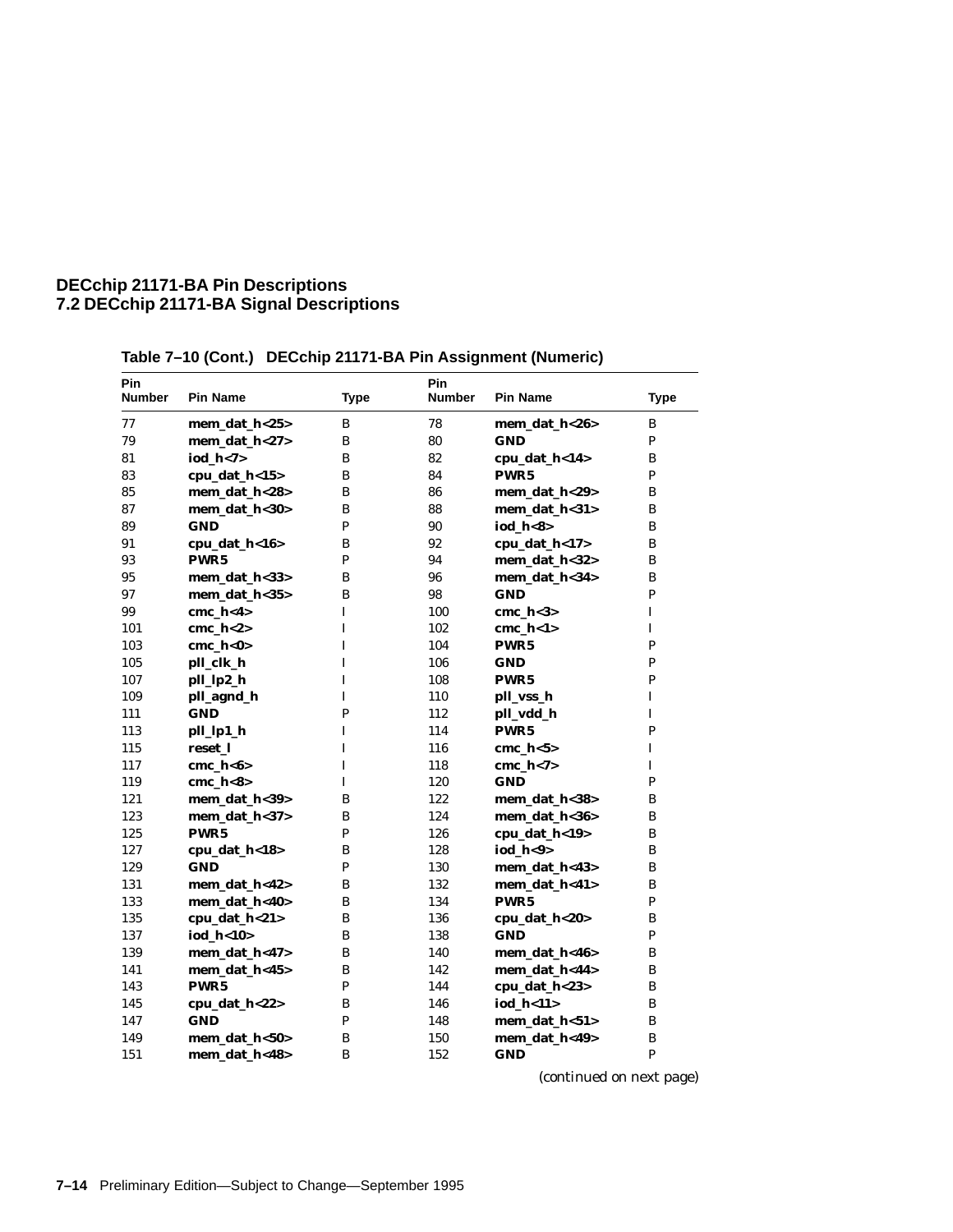| Pin<br><b>Number</b> | <b>Pin Name</b>  | <b>Type</b> | Pin<br><b>Number</b> | <b>Pin Name</b>           | <b>Type</b> |
|----------------------|------------------|-------------|----------------------|---------------------------|-------------|
| 153                  | cpu_dat_h<25>    | B           | 154                  | cpu_dat_h<24>             | B           |
| 155                  | iod $h<12$       | B           | 156                  | PWR <sub>5</sub>          | P           |
| 157                  | PWR <sub>5</sub> | P           | 158                  | iod_h<13>                 | B           |
| 159                  | cpu_dat_h<26>    | B           | 160                  | cpu_dat_h<27>             | B           |
| 161                  | <b>GND</b>       | P           | 162                  | mem_dat_h<52>             | B           |
| 163                  | mem_dat_h<53>    | B           | 164                  | mem_dat_h<54>             | B           |
| 165                  | mem_dat_h<55>    | B           | 166                  | PWR <sub>5</sub>          | P           |
| 167                  | iod h<14>        | B           | 168                  | cpu_dat_h<28>             | B           |
| 169                  | cpu_dat_h<29>    | B           | 170                  | <b>GND</b>                | P           |
| 171                  | mem dat $h < 56$ | B           | 172                  | $mem\_dat\_h < 57$        | B           |
| 173                  | mem_dat_h<58>    | B           | 174                  | mem dat $h < 59$          | B           |
| 175                  | PWR <sub>5</sub> | P           | 176                  | iod $h<15$                | B           |
| 177                  | cpu_dat_h<30>    | B           | 178                  | cpu_dat_h<31>             | B           |
| 179                  | <b>GND</b>       | P           | 180                  | mem_dat_h<60>             | B           |
| 181                  | mem_dat_h<61>    | B           | 182                  | mem_dat_h<62>             | B           |
| 183                  | mem dat h<63>    | B           | 184                  | PWR <sub>5</sub>          | P           |
| 185                  | iod_h<16>        | B           | 186                  | cpu_dat_h<32>             | B           |
| 187                  | cpu_dat_h<33>    | B           | 188                  | <b>GND</b>                | P           |
| 189                  | mem dat h<64>    | B           | 190                  | mem dat $h < 65$          | B           |
| 191                  | mem_dat_h<66>    | B           | 192                  | mem dat h<67>             | B           |
| 193                  | PWR <sub>5</sub> | P           | 194                  | iod_h<17>                 | B           |
| 195                  | cpu_dat_h<34>    | B           | 196                  | cpu_dat_h<35>             | B           |
| 197                  | <b>GND</b>       | P           | 198                  | mem_dat_h<68>             | B           |
| 199                  | mem dat $h < 69$ | B           | 200                  | mem_dat_h<70>             | B           |
| 201                  | mem_dat_h<71>    | B           | 202                  | PWR <sub>5</sub>          | P           |
| 203                  | scan_in_h        | L           | 204                  | spare1_or_count_<br>out h | $\Omega$    |
| 205                  | spare2           | $\mathbf I$ | 206                  | spare3                    | $\mathbf I$ |
| 207                  | spare4           | $\mathbf I$ | 208                  | <b>GND</b>                | P           |

**Table 7–10 (Cont.) DECchip 21171-BA Pin Assignment (Numeric)**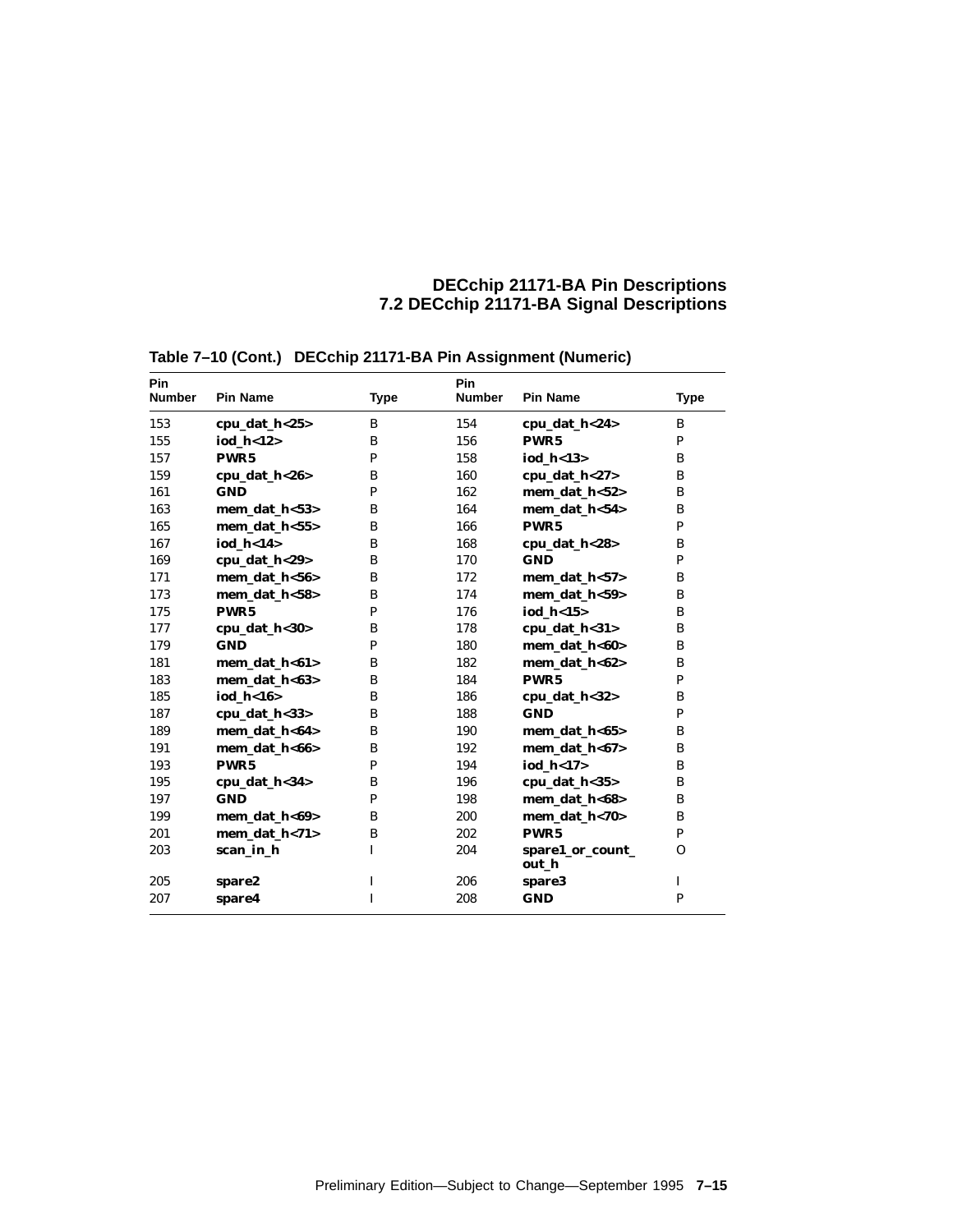#### **DECchip 21171-BA Pin Descriptions 7.3 DECchip 21171-BA Mechanical Specifications**

## **7.3 DECchip 21171-BA Mechanical Specifications**

Figure 7–1 shows the DECchip 21171-BA (DSW) package dimensions.





LJ-04281.AI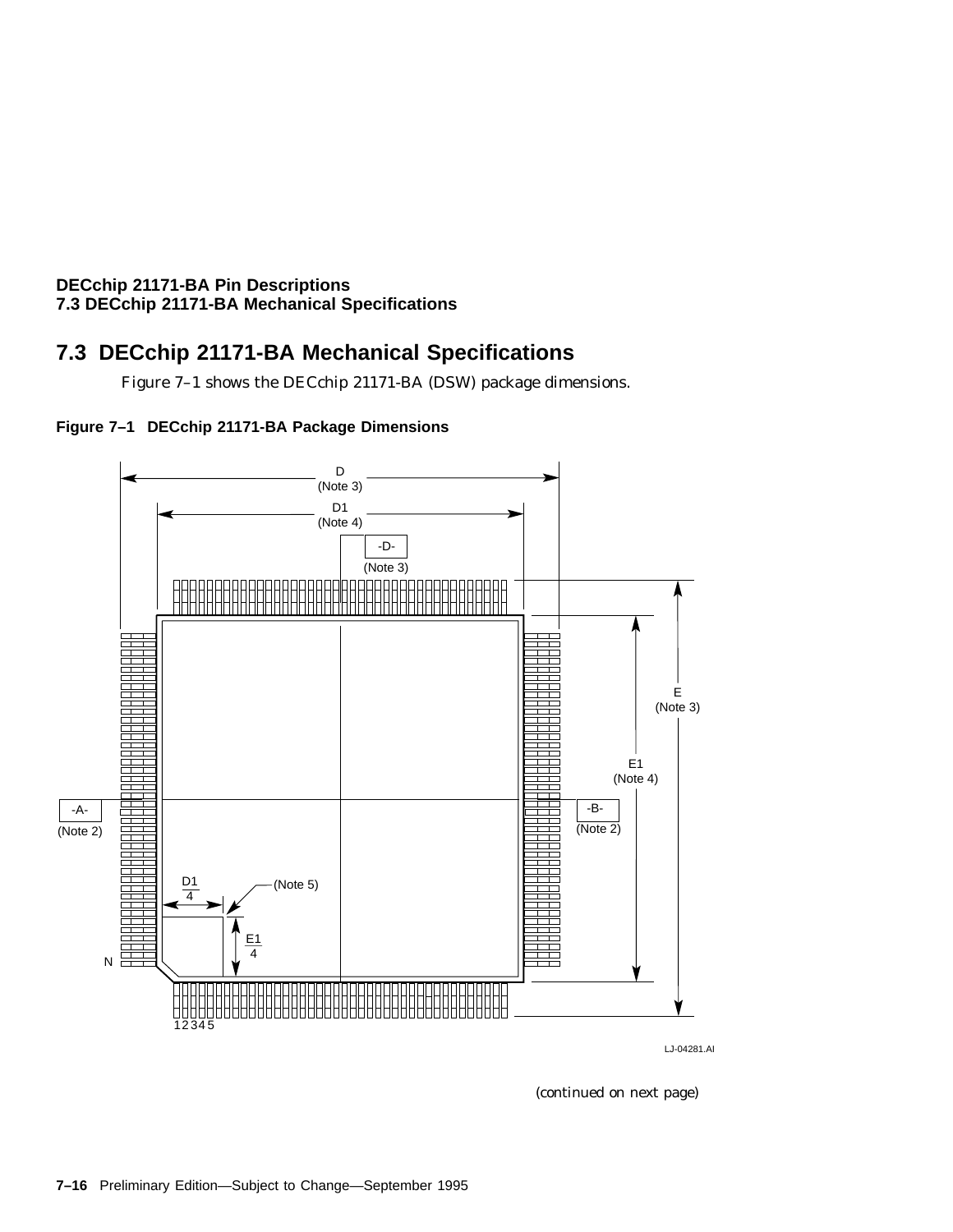**DECchip 21171-BA Pin Descriptions 7.3 DECchip 21171-BA Mechanical Specifications**





## **Notes for Figure 7–1**

The following notes apply to Figure 7–1:

Note 1. Coplanarity is the difference between the highest lead and the seating plane -H-.

Note 2. Datums A-B and -D- to be determined at Datum plane -H-.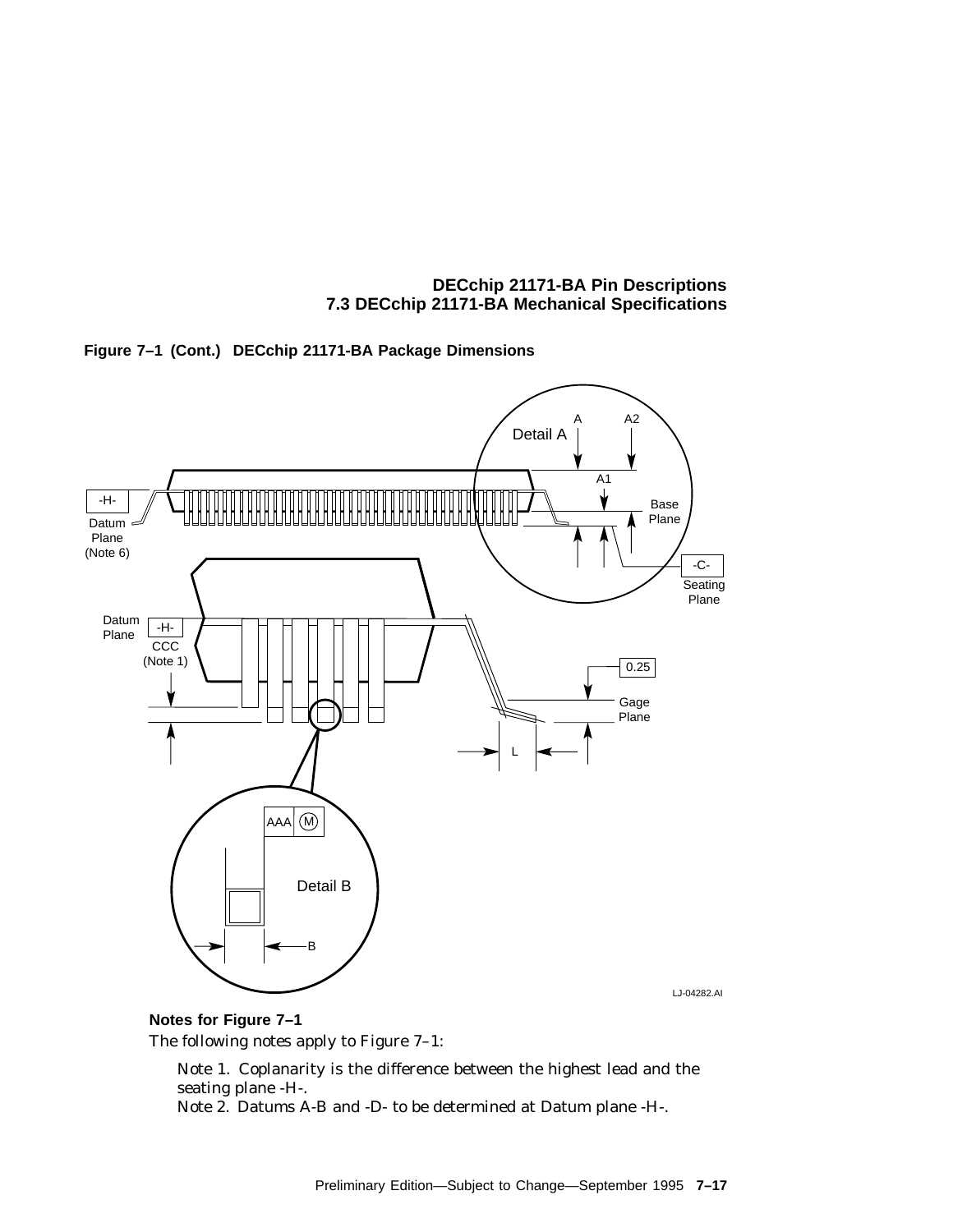#### **DECchip 21171-BA Pin Descriptions 7.3 DECchip 21171-BA Mechanical Specifications**

Note 3. To be determined at seating plane -C-. Note 4. Dimensions D1 and E1 do not include mold protrusion. Allowable protrusion is 0.25 mm (0.010 in) per side. Dimensions D1 and E1 do not

include mold mismatch and are determined at Datum plane -H-. Note 5. Details of pin 1 identifier are optional but must be located within the zone indicated.

Note 6. Date plane -H- is located at the mold parting line and is coincident with the bottom of the leads where the lead exits the plastic body.

**Note**

The drawing/dimensions are for reference only. For board layout, request a detailed engineering drawing from Digital Semiconductor.

Table 7–11 provides the maximum and minimum dimensions for the 21171-AB (DSW).

| Indicator                    | <b>Minimum</b>          | <b>Maximum</b>          |
|------------------------------|-------------------------|-------------------------|
| A                            | NA <sup>1</sup>         | $4.20$ mm $(0.165$ in)  |
| A <sub>1</sub>               | $0.25$ mm $(0.010$ in)  | NA.                     |
| A2                           | $3.17$ mm $(0.125$ in)  | $3.67$ mm $(0.144$ in)  |
| B                            | $0.17$ mm $(0.007$ in)  | $0.28$ mm $(0.011$ in)  |
| D                            | $30.35$ mm $(1.195$ in) | $30.85$ mm $(1.215$ in) |
| D1                           | $27.90$ mm $(1.098$ in) | $28.10$ mm $(1.106$ in) |
| Ε                            | $30.35$ mm $(1.195$ in) | $30.85$ mm $(1.215$ in) |
| E1                           | $27.90$ mm $(1.098$ in) | $28.10$ mm $(1.106$ in) |
| L                            | $0.40$ mm $(0.016$ in)  | $0.80$ mm $(0.031$ in)  |
| aaa                          | NA                      | $0.08$ mm $(0.003$ in)  |
| ccc                          | NA                      | $0.08$ mm $(0.003$ in)  |
| <b>Indicator</b>             | <b>Basic</b>            |                         |
| Е                            | $0.50$ mm $(0.020$ in)  |                         |
| ${}^{1}NA$ = Not applicable. |                         |                         |

**Table 7–11 DECchip 21171-BA Package Dimensions**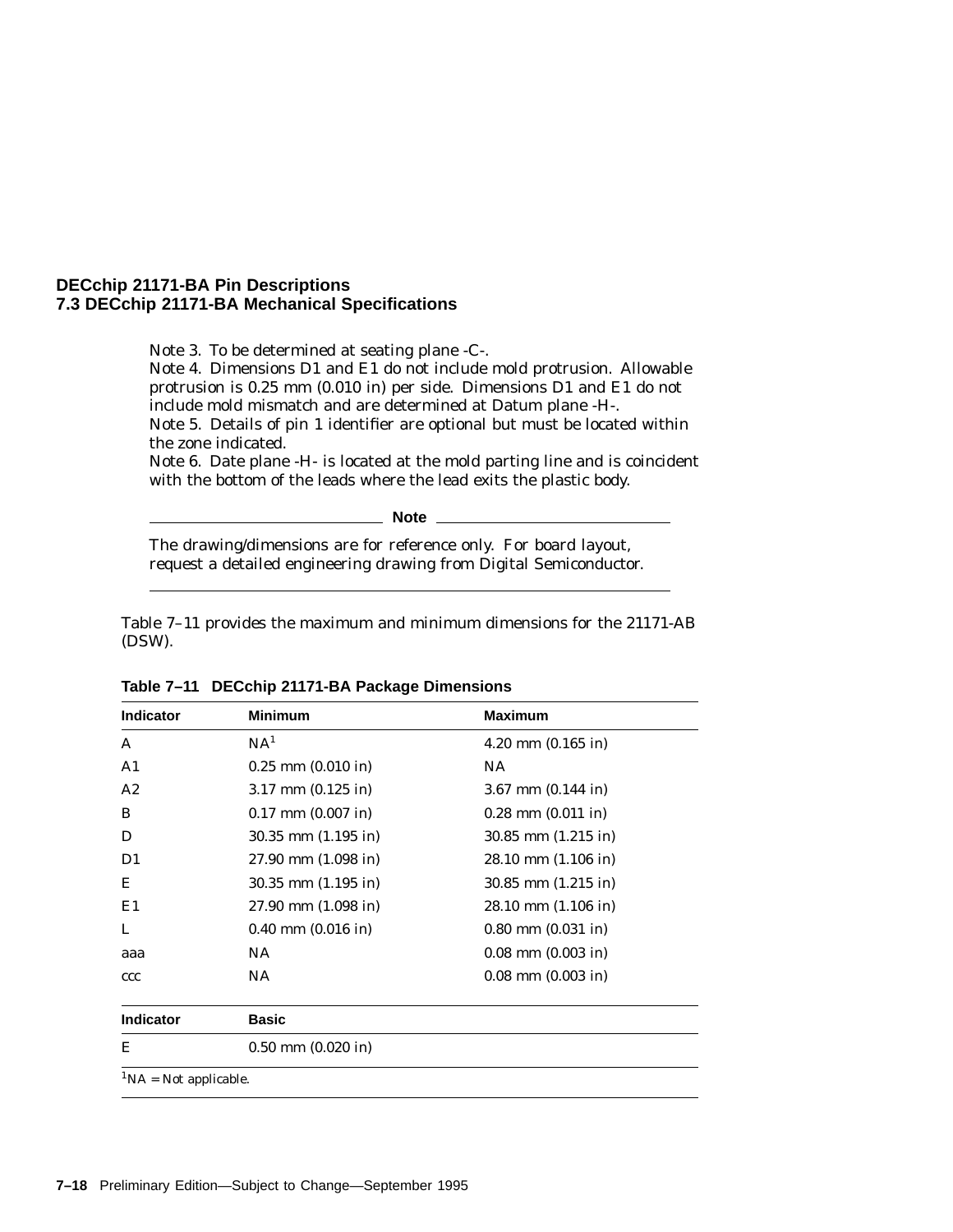# **8**

## **DECchip 21171-BA Architecture Overview**

This chapter describes the DECchip 21171-BA (DSW) architecture.

#### **8.1 DSW Functional Units**

The DSW connects the data paths between the memory, the 21164/Bcache, and the CIA (for PCI data).

- The memory data path, on the MEMDATA bus, has 128 bits or 256 bits of data and 16 bits or 32 bits of ECC. The width of the data path, 128 bits or 256 bits, is selected using input pins **config\_h<1:0>**.
- The 21164/Bcache data path, on the sysBus, has 128 bits of data and 16 bits of ECC.
- The CIA data path, on the IOD bus, has 64 bits of data and 8 bits of ECC.

The data paths supported by the DSW require four DSW slices to accommodate the data path widths. Each DSW slice is identical and there are no restrictions on how the bits of any bus are assigned.

The DSW is composed of mainly data buffers and multiplexers, as shown in Figure 8–1. All control for the DSW is supplied by the CIA (though some encoding and simple sequencing is performed by the DSW).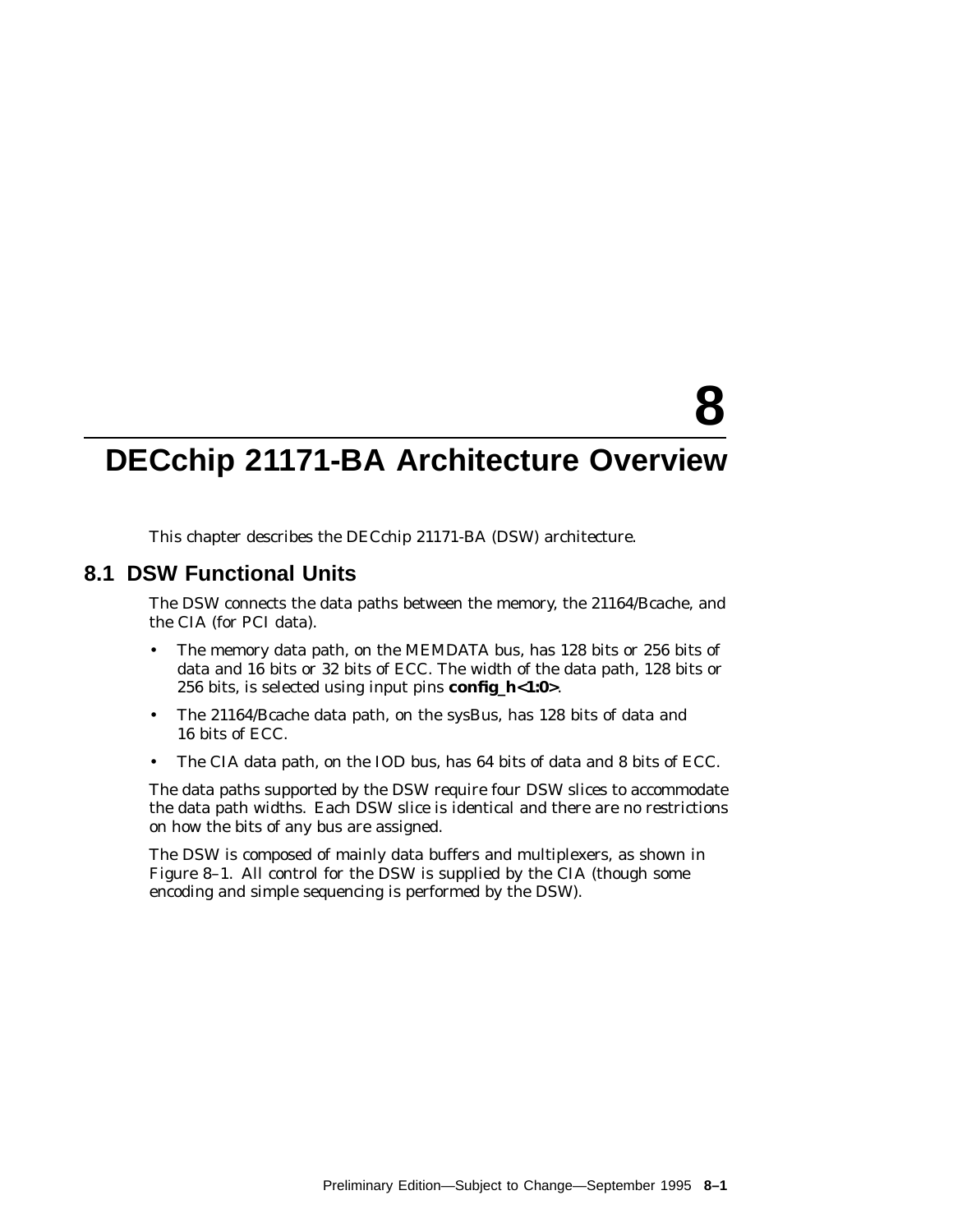

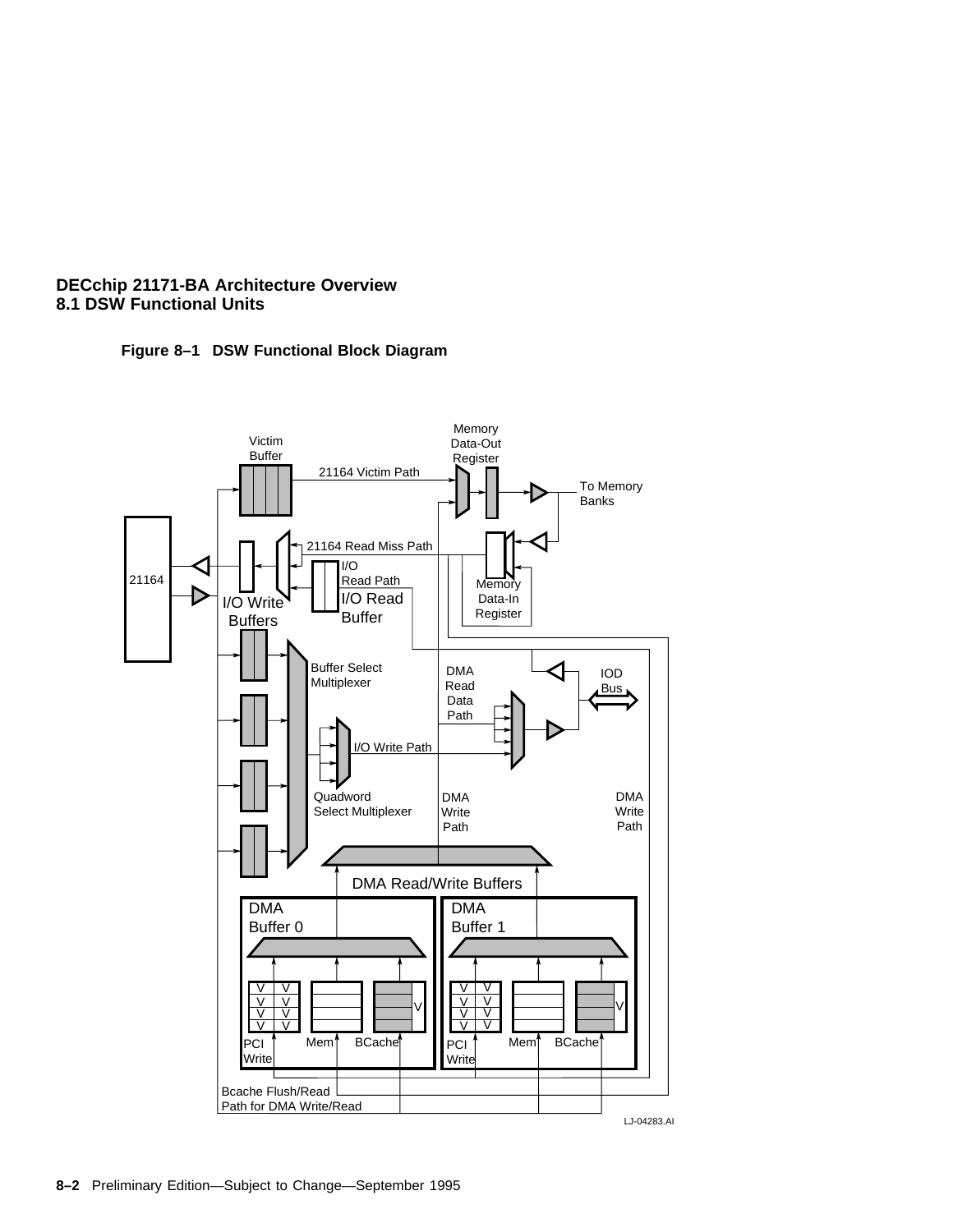The DSW functional units are:

- Victim buffer—64 bytes
- I/O read buffer—32 bytes
- Four I/O write buffers—4 \* 32 bytes
- Two DMA buffer sets are provided for read and write transactions. Each set contains:
	- Memory buffer
	- Flush buffer
	- PCI buffer

#### **8.1.1 Victim Buffer—64 Bytes**

The victim buffer in each DSW slice has four 36-bit entries. Using four DSW slices results in a victim buffer with four 128-bit data entries and four 16-bit ECC entries.

The victim buffer is a free-loading first-in/first-out buffer (FIFO). The values in **cmc\_h<8:0>** "start" and "stop" loading of the victim buffer. When buffer loading is "started" data is shifted into the buffer during every CLKX cycle. When buffer loading is "stopped," the contents of the buffer are held and loading is inhibited. Normally buffer loading is ''stopped'' before data is read out to the MEMDATA bus.

The MEMDATA bus can be configured, using **config\_h<1:0>**, for 128-bit or 256-bit width. The buffer can be addressed in two ways:

- 128-bit—The victim buffer data has addresses 0, 1, 2, or 3. The data will be sent to memory by using the low-order memory bus bits.
- 256-bit—The victim buffer data has addresses 0 or 2 and two octawords of data plus ECC are sent to the memory in one cycle.

Data is sent to memory from a flip-flop loaded at CLKX.

#### **8.1.2 I/O Read Buffer (IOR)—32 Bytes**

The IOR buffer in each DSW slice has two 36-bit entries. Using four DSW slices results in an IOR buffer with two 128-bit data entries and two associated 16-bit ECC entries.

The IOR buffer is loaded from the IOD bus by using a quadword mask. Any or all of the quadwords can be loaded in one cycle. Only one quadword of data comes from the IOD bus during one cycle so if more than a single quadword is selected, the same data will be written into each IOR buffer quadword.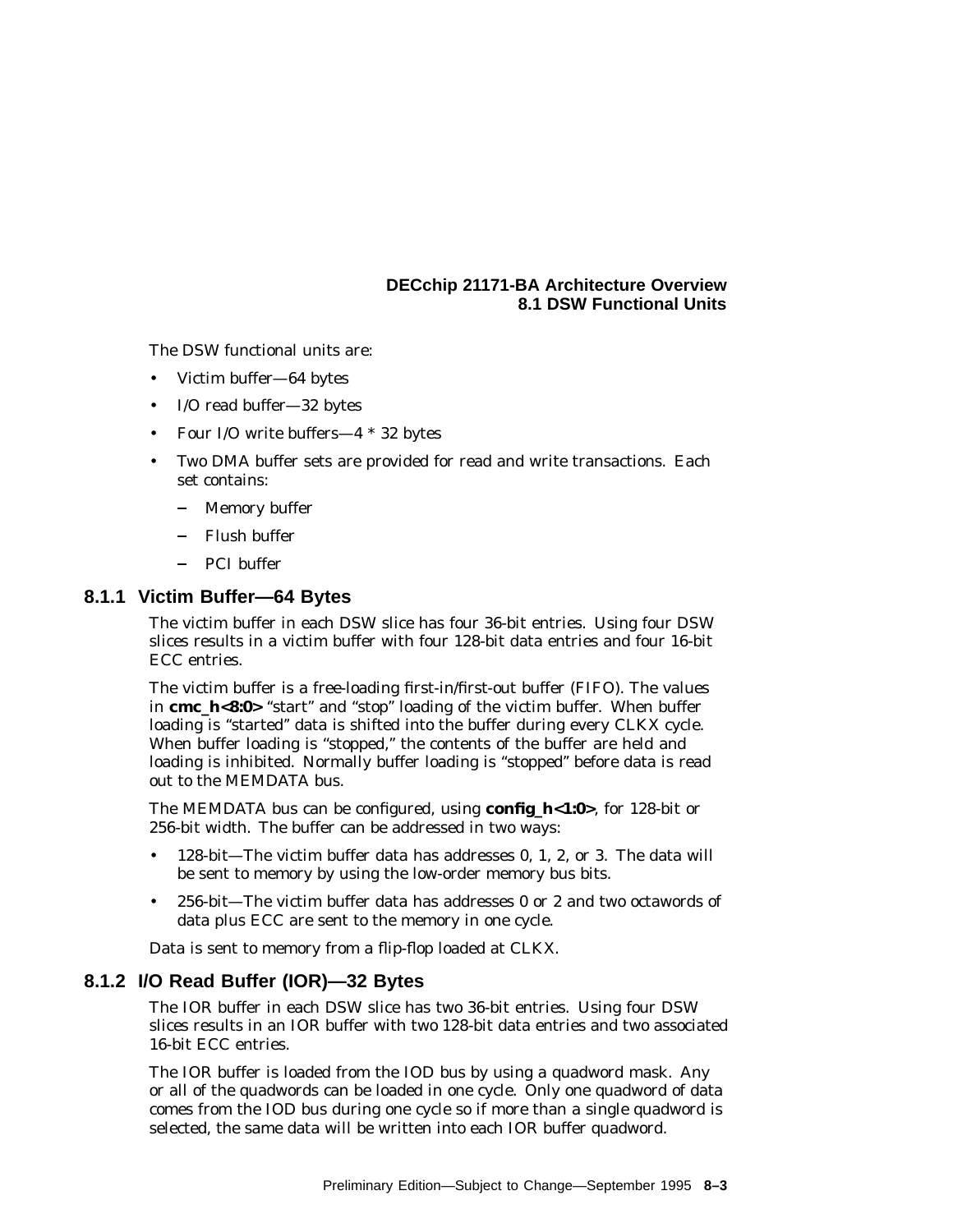One instruction to the DSW controls writing the entire IOR buffer. The instruction specifies which quadword to write first. Data is read from the IOR buffer and written into the IOR buffer on the edge of CLKX.

#### **8.1.3 I/O Write (IOW) Buffers—4 \* 32 Bytes**

The IOW buffer in each DSW slice has four banks, with each bank containing two 36-bit registers. Using four DSW slices results in an IOW buffer with four banks, with each bank containing two 144-bit registers. The 144 bits contain 128 bits of data and 16 bits of ECC.

The IOW buffer is free-loading. Signals **ioc\_h<6:0>** and **cmc\_h<8:0>** "start" and ''stop'' loading of the IOW buffer.

When the IOW buffer is "started," new data is loaded every CLKX cycle from the sysBus data path (the same data is loaded into each bank). When the IOW buffer is "stopped," loading is inhibited and the current buffer contents are held.

Data is read from the IOW buffer to the IOD bus a quadword at each CLKX cycle by the CIA issuing an instruction on **ioc\_h<6:0>**. The instruction specifies the bank number and the bank address of the quadword.

Quadword valid bits are provided for the IOW buffer. These valid bits are used to merge the appropriate IOW buffer quadword with the memory/Bcache data. Finer granularity merging (such as bytes) is performed in the CIA (because of ECC) by looping the appropriate memory/Bcache quadword through the CIA and merging the valid write bytes.

No data is preserved in the IOW buffers across transactions (no I/O read prefetched data or posted I/O write data). Consequently, there are no coherency issues associated with I/O read/write data lingering in the buffers.

#### **8.1.4 DMA Buffer Sets**

Two DMA buffer sets are provided for read and write transactions. Each buffer set consists of three buffers:

- Memory buffer for memory data
- Flush buffer for sysBus data
- PCI buffer for PCI DMA write data (not used during DMA read transactions)

The sysBus and memory data could have shared one buffer, because only one of these two will provide valid data, but two buffers simplified the control logic.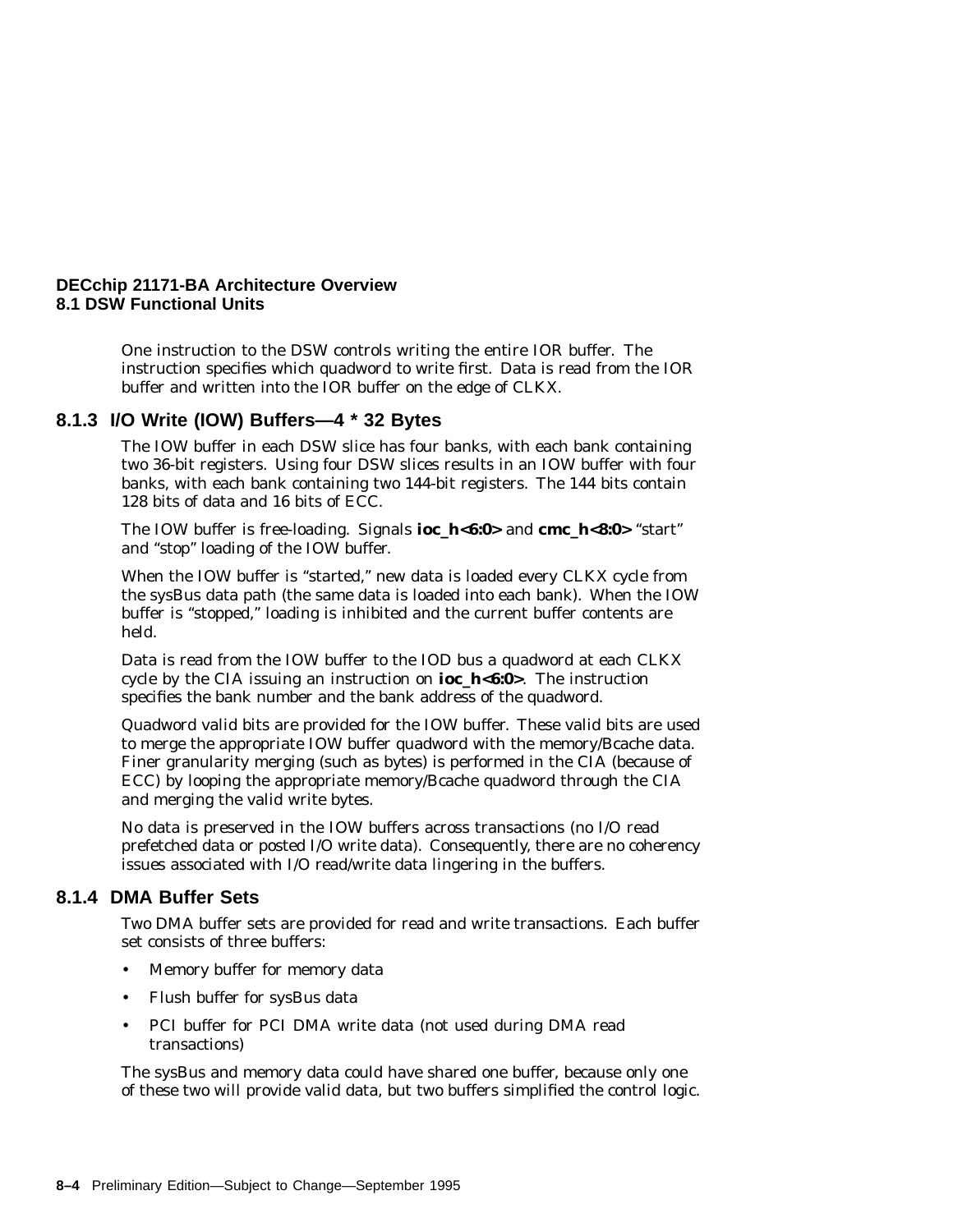The memory buffer (memory buffers 0 and 1) in each DSW slice has four 36-bit entries. Using four DSW slices results in a 4-entry memory buffer with 144 bits per entry (includes 128 data bits and 16 ECC bits).

The memory buffer is loaded from the MEMDATA bus on a CLKX cycle. Only the entry addressed by the instruction on **cmc\_h<8:0>** is loaded.

Data is read from the memory buffer by addressing an octaword or quadword location in the DMA buffer while the flush buffer and PCI buffer are *not* valid. Octawords are addressed for data to the memory arrays, and quadwords are addressed for data to the IOD bus.

#### **8.1.4.1 Flush Buffer**

The flush buffer (both flush 0 and flush 1) in each DSW slice has four 36-bit entries. Using four DSW slices results in a flush buffer with four 144-bit entries (128 bits of data and 16 bits of ECC).

The flush buffer is a free-loading FIFO. Signal **cmc<8:0>** ''starts'' and ''stops'' loading of the flush buffer. While it is "started," it is loaded from the sysBus every CLKX cycle. When the flush buffer is "stopped," loading is inhibited and the current contents are held.

"Stopping" the flush buffer makes the buffer contents valid. When the flush buffer is valid, its contents will be selected over the contents of the memory buffer during a DMA read transaction.

Octawords are addressed for data sent to the memory arrays and quadwords are addressed for data sent to the IOD bus.

#### **8.1.4.2 PCI Buffer**

The PCI buffer (both PCI 0 and PCI 1) in each DSW slice has eight 18-bit entries. Using four DSW slices results in a PCI buffer of eight 72-bit entries (64 bits data and 8 bits ECC).

The PCI buffer is loaded from the IOD bus with a quadword address under the control of **ioc\_h<6:0>**. Each quadword has a valid bit that is set when the quadword is written.

A DMA write transaction causes data to be read from the PCI buffer. When the write address points to valid data in the PCI buffer that data will be written to the memory arrays.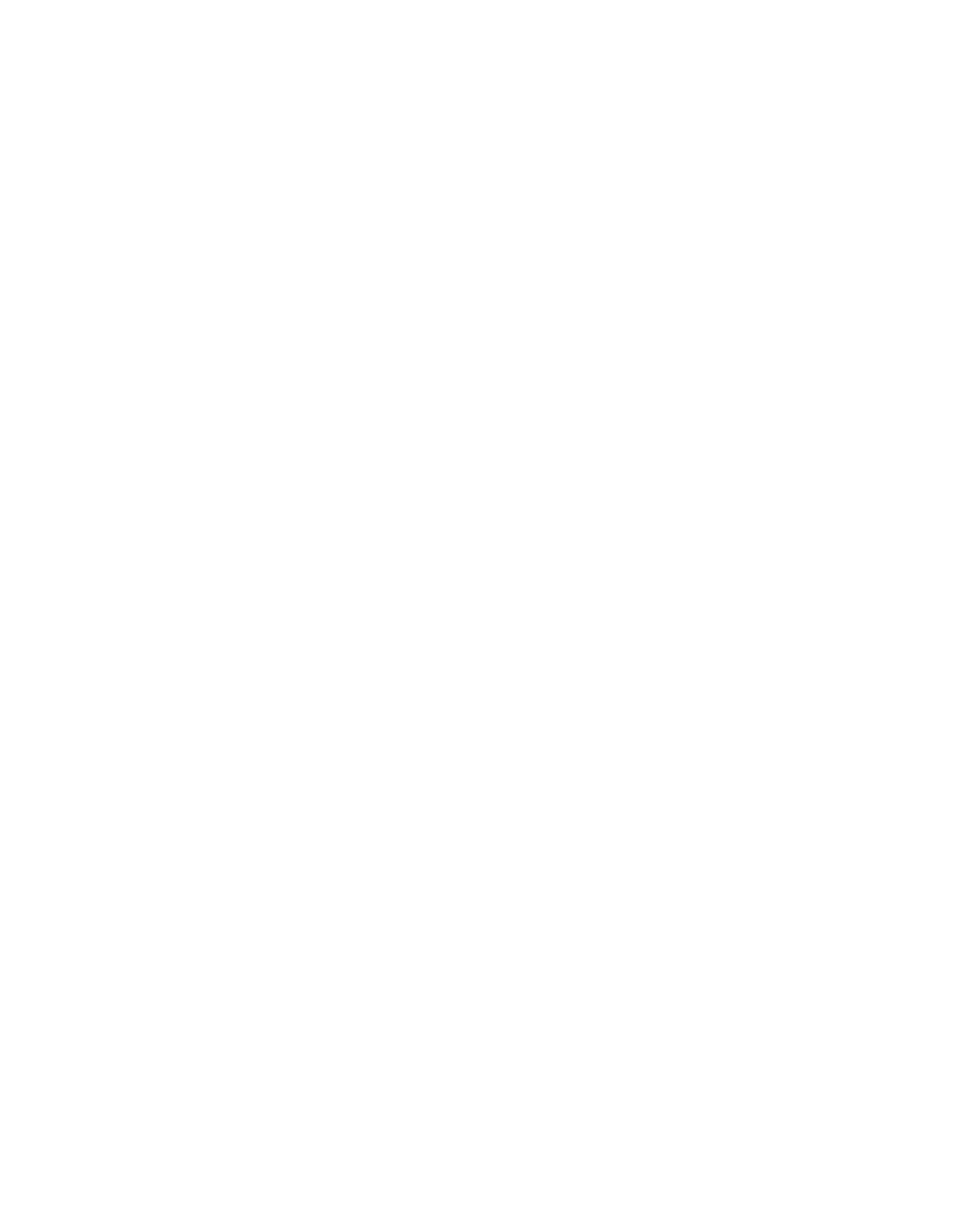## **A Technical Support and Ordering Information**

## **A.1 Technical Support**

If you need technical support or help deciding which literature best meets your needs, call the Digital Semiconductor Information Line:

United States and Canada Outside North America **1–800–332–2717 +1–508–628–4760**

## **A.2 Ordering Digital Semiconductor Products**

To order the Alpha 21164 microprocessor and evaluation boards, contact your local distribtor.

You can order the following semiconductor products from Digital:

| <b>Product</b>                                                                                       | <b>Order Number</b> |
|------------------------------------------------------------------------------------------------------|---------------------|
| Alpha 21164 300-MHz Microprocessor                                                                   | 21164-BA            |
| Alpha 21164 266-MHz Microprocessor                                                                   | $21164 - AA$        |
| DECchip 21171 Core Logic Chipset                                                                     | $21171 - AA$        |
| Alpha 21164 Microprocessor Evaluation Board Kit-<br>266 MHz (Supports Windows NT operating systems.) | 21A04-01            |

**Note**

Heat sink assemblies for the DECchip 21164 microprocessors are available from United Thermotechnology at (603)-642-3601.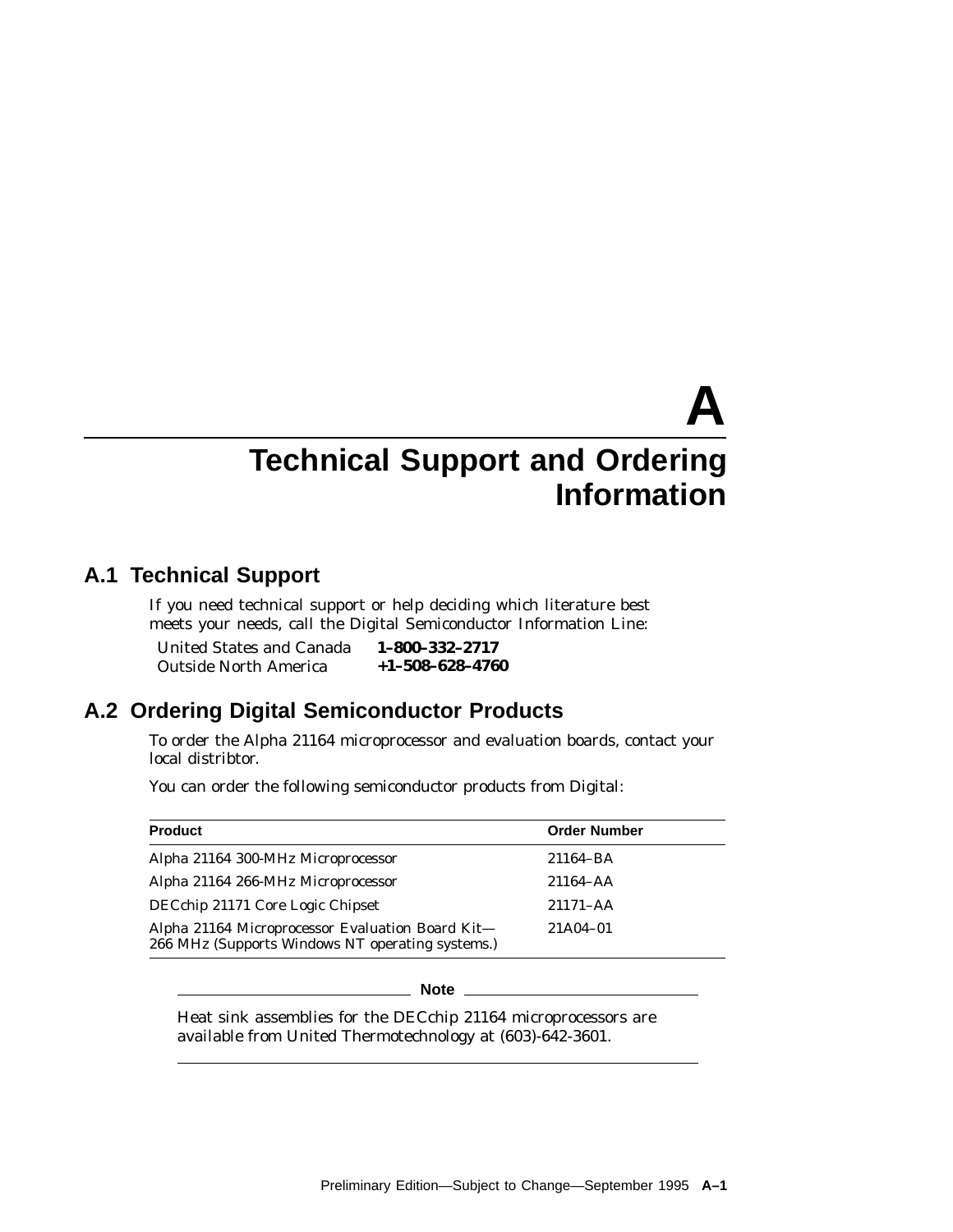#### **Technical Support and Ordering Information A.3 Ordering Associated Third-Party Literature**

## **A.3 Ordering Associated Third-Party Literature**

You can order the following third-party literature directly from the vendor:

| Title                                                                | <b>Vendor</b>                                                                                                          |
|----------------------------------------------------------------------|------------------------------------------------------------------------------------------------------------------------|
| <b>PCI Local Bus Specification</b><br><b>PCI System Design Guide</b> | <b>PCI</b> Special Interest Group<br>$1-800-433-5177$ (US)<br>1-503-797-4207 (International)<br>$1-503-234-6762$ (FAX) |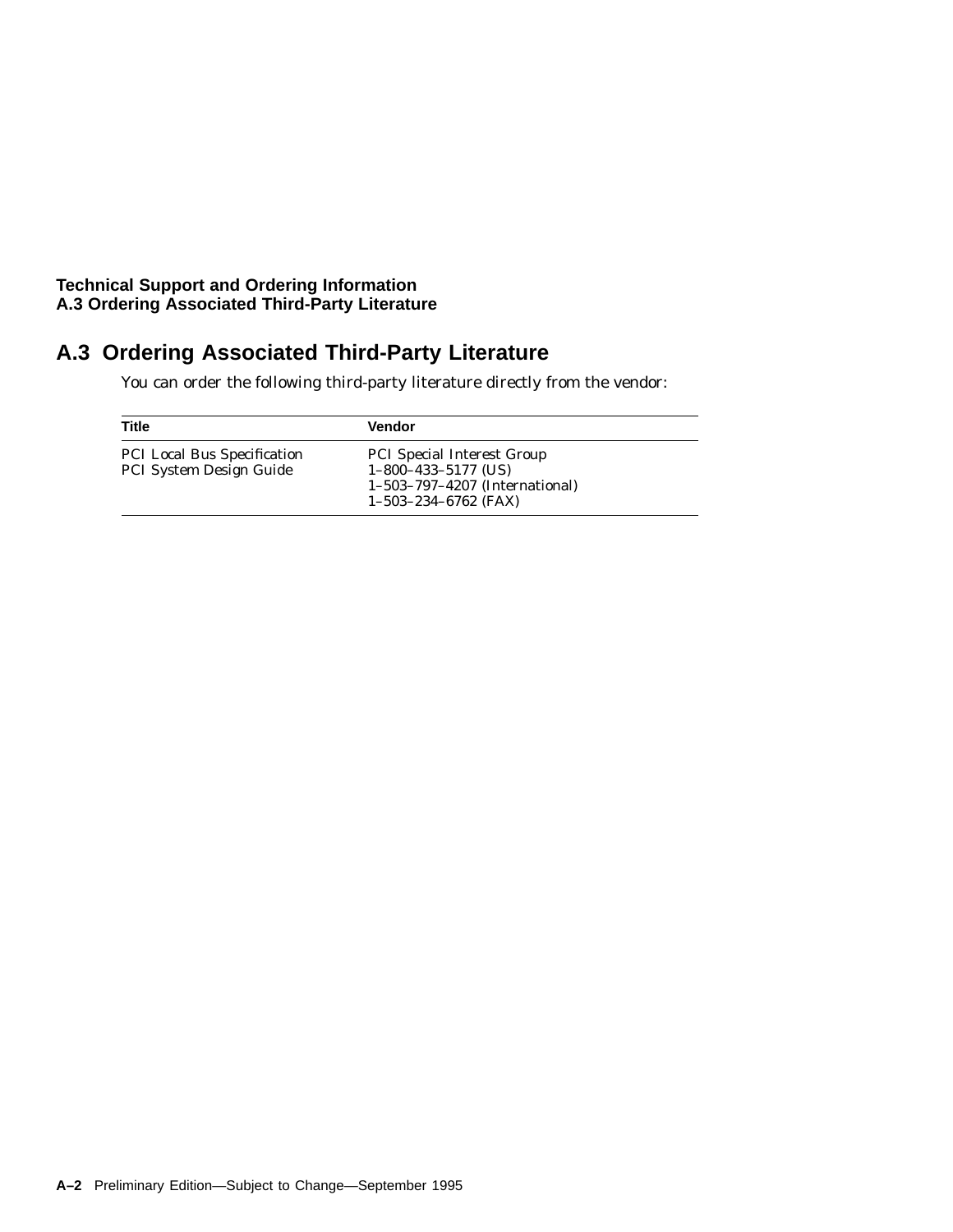## **Index**

21171-BA *See* DSW 21171-CA *See* CIA 21164 *See* Alpha 21164 microprocessor, 3–4

## **A**

Address mapping, 6–1 address space configuration, 6–2 overview, 6–1 Address space, 6–2, 6–7 21164 access, 6–3 PCI access, 6–4 PCI configuration space, 6–22 device select, 6–25 hardware-specific register space, 6–29 miscellaneous register space, 6–29 special/interrupt acknowledge cycles, 6–28 PCI dense memory space, 6–9 PCI sparse I/O space, 6–18 PCI sparse memory space, 6–11 Alpha 21164 microprocessor control and status registers, 4–2 instruction and address logic, 3–4

## **C**

Chipset overview, 1–1 *See also* System overview chipset characteristics, 1–8 CIA characteristics, 1–8

Chipset overview (cont'd) CIA microarchitecture, 1–4 DSW characteristics, 1–8 DSW microarchitecture, 1–6 features, 1–1 microarchitecture, 1–4 system clocks, 1–7 CIA, 1–1 definition, 1–1 CIA architecture basic properties of system, 3–16 data path functional units, 3–1 functional units, 3–3 DMA address logic, 3–7 I/O address logic, 3–6 memory logic, 3–6 PCI data path logic, 3–4 system data coherency, 3–16 transactions, 3–7 DMA, 3–12 DMA read, 3–14 DMA read (prefetch), 3–14 DMA write, 3–15 read miss, 3–8 read miss to noncacheable space, 3–9 read miss with victim, 3–8 write to noncacheable space, 3–11 CIA control and status registers, 4–1 address translation registers, 4–6, 4–69 diagnostic registers, 4–2, 4–19 error registers, 4–3, 4–26 general registers, 4–2, 4–8 PCI address and scatter-gather registers, 4–5, 4–60 performance monitor registers, 4–3, 4–22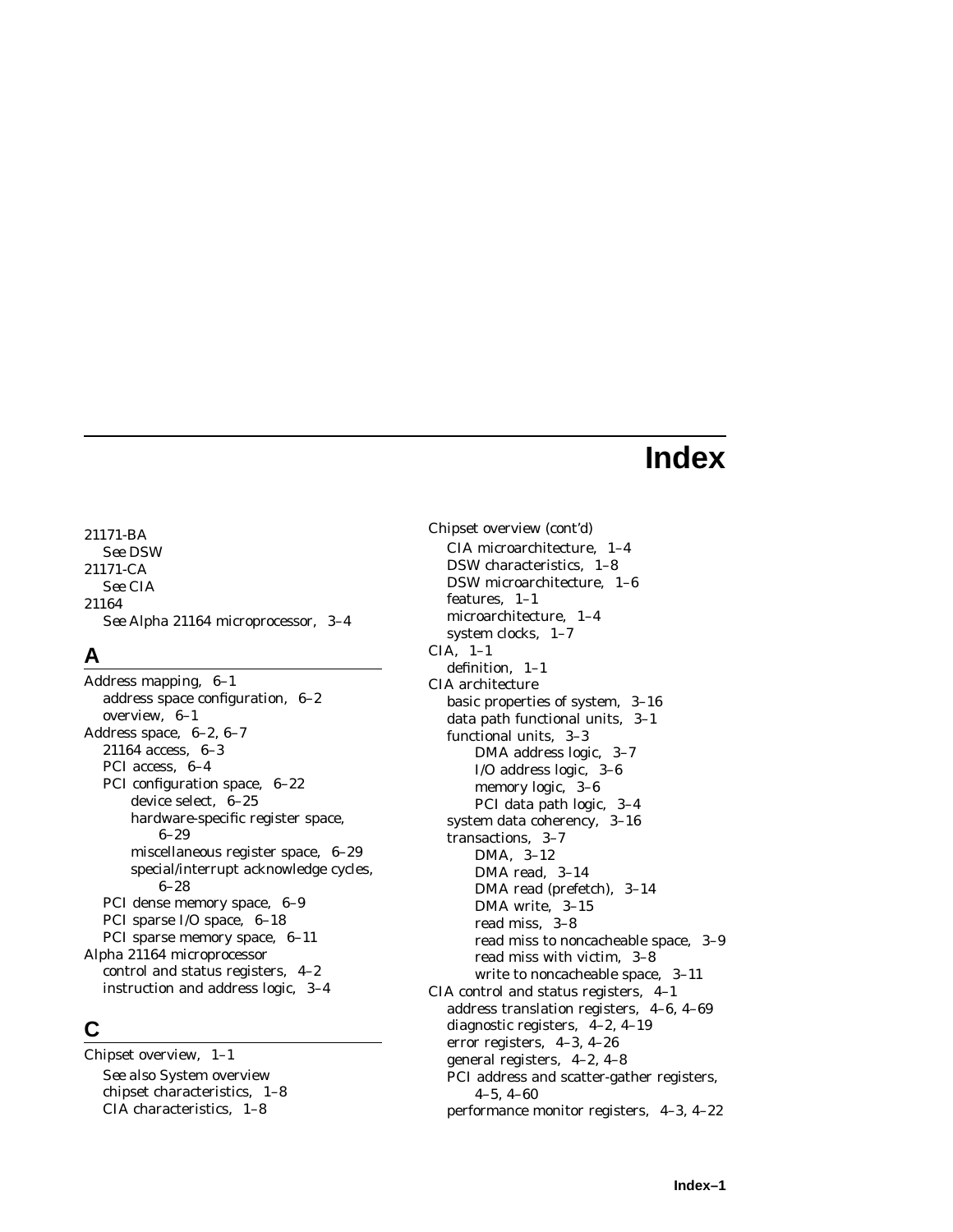CIA control and status registers (cont'd) system configuration registers, 4–4, 4–46 CIA memory operation, 3–18 address mapping, 3–20 traditional address mapping, 3–18 CIA package dimensions, 2–24 CIA pin descriptions, 2–1, 2–3 IOD bus signals, 2–7 memory control signals, 2–10 miscellaneous power signals, 2–11 miscellaneous signals, 2–12 PCI local bus signals, 2–4 pin groups, 2–1 pin totals, 2–3 PLL signals, 2–11 reserved signals, 2–12 sysBus signals, 2–3 CIA pin name list (alphabetic), 2–13 CIA pin name list (alphanumeric), 2–19 Control and status registers *See* CSRs Control, I/O interface, and address chip *See* CIA CSRs, 4–1 *See also* CIA control and status registers

## **D**

Data switch chip *See* DSW Data units, xvii DECchip 21171 definition, 1–1 DECchip 21171-BA architecture *See* DSW architecture DECchip 21171-CA architecture *See* CIA architecture Document conventions, xiv DSW, 1–1 definition, 1–1 DSW architecture, 8–1 functional units, 8–1 DMA buffer sets, 8–4 I/O read buffer, 8–3 I/O write buffer, 8–4

DSW architecture functional units (cont'd) victim buffer, 8–3 DSW package dimensions, 7–16 DSW pin descriptions, 7–1, 7–2 IOD bus signals, 7–3 MEMDATA bus signals, 7–6 miscellaneous signals, 7–7 pin groups, 7–1 pin totals, 7–2 PLL signals, 7–6 sysBus signals, 7–3 DSW pin name list (alphabetic), 7–9 DSW pin name list (numeric), 7–12

## **E**

**ECC** cache, 1–2 data paths,  $1-1$ ,  $1-3$ double-bit errors, 4–30, 4–34, 4–44 errors, 4–36 IOD bus, 4–11, 4–19 memory, 1–2, 4–21 single-bit errors, 4–25, 4–30, 4–34, 4–44 syndromes for single-bit errors, 4–35 EISA System Component *See* ESC Error correction code *See* ECC ESC, 6–42

## **I**

Initialization by SROM code, 5–4 pin state after **reset\_l** deassertion, 5–3 pin state with **reset\_l** asserted, 5–1 Input/output data bus *See* IOD bus IOD bus signal description, 2–7 signal group, 2–1